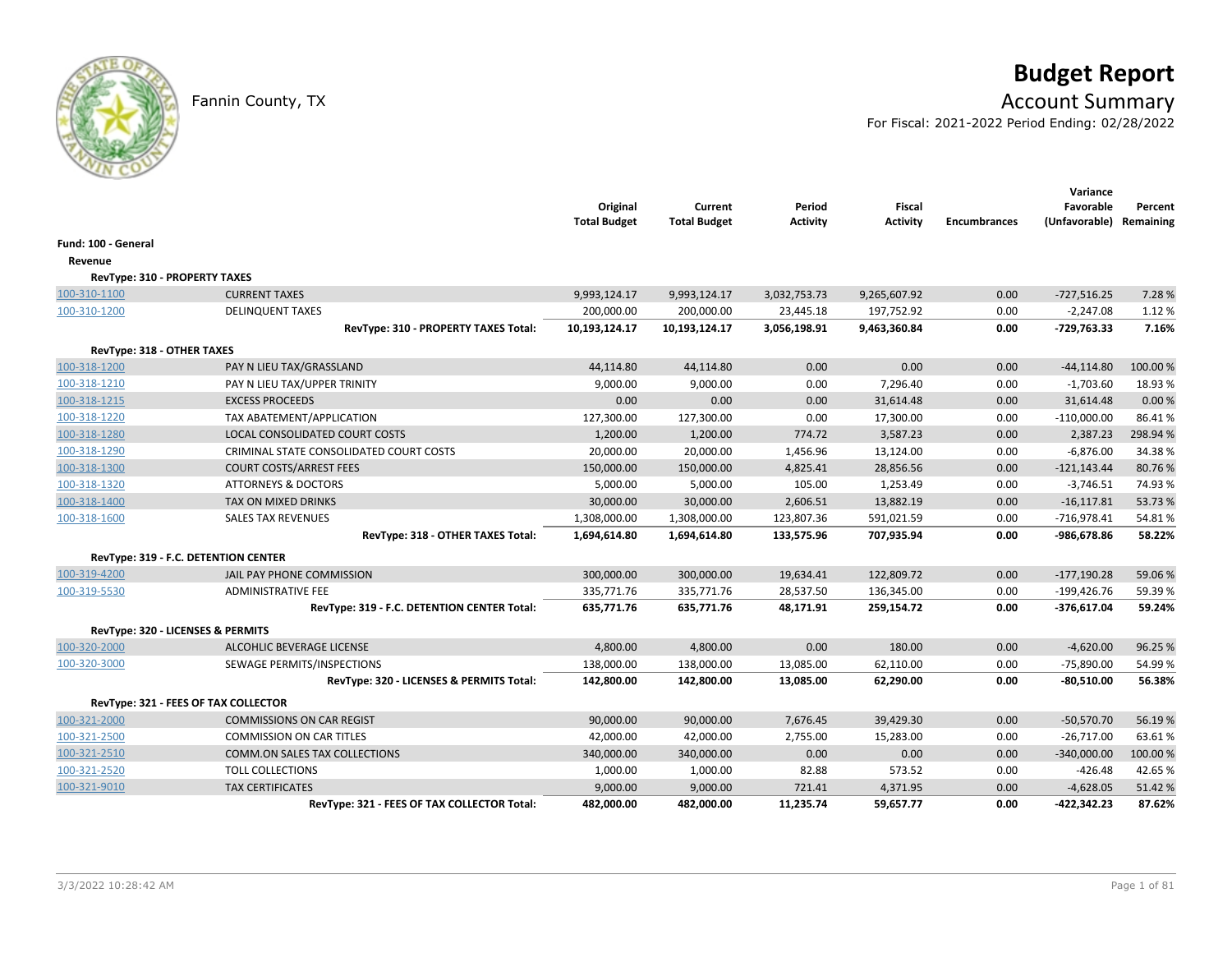|                                    |                                            | Original<br><b>Total Budget</b> | Current<br><b>Total Budget</b> | Period<br><b>Activity</b> | <b>Fiscal</b><br><b>Activity</b> | <b>Encumbrances</b> | Variance<br>Favorable<br>(Unfavorable) Remaining | Percent  |
|------------------------------------|--------------------------------------------|---------------------------------|--------------------------------|---------------------------|----------------------------------|---------------------|--------------------------------------------------|----------|
| RevType: 330 - GRANTS              |                                            |                                 |                                |                           |                                  |                     |                                                  |          |
| 100-330-4370                       | <b>INDIGENT DEFENSE GRANT</b>              | 30,195.00                       | 30,195.00                      | 0.00                      | 10,063.75                        | 0.00                | $-20,131.25$                                     | 66.67%   |
| 100-330-5590                       | <b>TEXAS VINE PROGRAM</b>                  | 13,900.00                       | 13,900.00                      | 0.00                      | 9,290.85                         | 0.00                | $-4,609.15$                                      | 33.16%   |
|                                    | RevType: 330 - GRANTS Total:               | 44,095.00                       | 44,095.00                      | 0.00                      | 19,354.60                        | 0.00                | $-24,740.40$                                     | 56.11%   |
| RevType: 340 - FEES OF OFFICE      |                                            |                                 |                                |                           |                                  |                     |                                                  |          |
| 100-340-1350                       | <b>FAMILY PROTECTION FEE</b>               | 1,800.00                        | 1,800.00                       | 75.00                     | 510.00                           | 0.00                | $-1,290.00$                                      | 71.67%   |
| 100-340-4000                       | <b>COUNTY JUDGE FEES</b>                   | 200.00                          | 200.00                         | 0.00                      | 82.00                            | 0.00                | $-118.00$                                        | 59.00 %  |
| 100-340-4030                       | <b>COUNTY CLERK FEES</b>                   | 225,000.00                      | 225,000.00                     | 0.00                      | 27,043.11                        | 0.00                | $-197,956.89$                                    | 87.98%   |
| 100-340-4500                       | <b>DISTRICT CLERK FEES</b>                 | 65,000.00                       | 65,000.00                      | 6,147.55                  | 24,784.48                        | 0.00                | $-40,215.52$                                     | 61.87%   |
| 100-340-4550                       | J. P. #1 FEES                              | 15,000.00                       | 15,000.00                      | 0.00                      | 0.00                             | 0.00                | $-15,000.00$                                     | 100.00%  |
| 100-340-4560                       | J. P. #2 FEES                              | 4,000.00                        | 4,000.00                       | 0.00                      | 0.00                             | 0.00                | $-4,000.00$                                      | 100.00%  |
| 100-340-4570                       | J. P. #3 FEES                              | 6,500.00                        | 6,500.00                       | 0.00                      | 2,397.26                         | 0.00                | $-4,102.74$                                      | 63.12%   |
| 100-340-4750                       | <b>DISTRICT ATTORNEY FEES</b>              | 3,000.00                        | 3,000.00                       | 11.98                     | 491.93                           | 0.00                | $-2,508.07$                                      | 83.60%   |
| 100-340-4800                       | <b>BOND APPLICATION FEE</b>                | 500.00                          | 500.00                         | 0.00                      | 0.00                             | 0.00                | $-500.00$                                        | 100.00 % |
| 100-340-4840                       | <b>ELECTION REIMBURSEMENTS</b>             | 7,000.00                        | 7,000.00                       | 0.00                      | 0.00                             | 0.00                | $-7,000.00$                                      | 100.00 % |
| 100-340-5510                       | <b>CONSTABLE PCT. 1 FEES</b>               | 10,000.00                       | 10,000.00                      | 300.00                    | 515.00                           | 0.00                | $-9,485.00$                                      | 94.85%   |
| 100-340-5520                       | <b>CONSTABLE PCT. 2 FEES</b>               | 2,000.00                        | 2,000.00                       | 220.00                    | 520.00                           | 0.00                | $-1,480.00$                                      | 74.00 %  |
| 100-340-5530                       | <b>CONSTABLE PCT. 3 FEES</b>               | 3,000.00                        | 3,000.00                       | 200.00                    | 1,100.00                         | 0.00                | $-1,900.00$                                      | 63.33%   |
| 100-340-5600                       | <b>SHERIFF FEES</b>                        | 30,000.00                       | 30,000.00                      | 2,570.59                  | 6,256.54                         | 0.00                | $-23,743.46$                                     | 79.14 %  |
| 100-340-5730                       | <b>BOND SUPERVISION FEES</b>               | 108,000.00                      | 108,000.00                     | 8,952.00                  | 40,100.25                        | 0.00                | $-67,899.75$                                     | 62.87%   |
| 100-340-6000                       | D.C.6TH COURT OF APPEALS FEE               | 1,500.00                        | 1,500.00                       | 100.00                    | 510.00                           | 0.00                | $-990.00$                                        | 66.00 %  |
| 100-340-6010                       | <b>C.C.6TH COURT OF APPEALS FEE</b>        | 500.00                          | 500.00                         | 0.00                      | 80.00                            | 0.00                | $-420.00$                                        | 84.00%   |
| 100-340-6520                       | <b>SUBDIVISION FEES</b>                    | 8,000.00                        | 8,000.00                       | 855.00                    | 2,125.00                         | 0.00                | $-5,875.00$                                      | 73.44 %  |
| 100-340-6530                       | ZONING APPLICATION FEES                    | 1,000.00                        | 1,000.00                       | 250.00                    | 2,863.00                         | 0.00                | 1,863.00                                         | 286.30%  |
| 100-340-6540                       | <b>DEVELOPMENT PERMIT</b>                  | 0.00                            | 0.00                           | 210.00                    | 840.00                           | 0.00                | 840.00                                           | 0.00%    |
| 100-340-6550                       | <b>BUILDING PERMITS</b>                    | 2,000.00                        | 2,000.00                       | 0.00                      | 1,350.00                         | 0.00                | $-650.00$                                        | 32.50%   |
|                                    | RevType: 340 - FEES OF OFFICE Total:       | 494,000.00                      | 494,000.00                     | 19,892.12                 | 111,568.57                       | 0.00                | $-382,431.43$                                    | 77.42%   |
|                                    |                                            |                                 |                                |                           |                                  |                     |                                                  |          |
| RevType: 350 - FINES               |                                            |                                 |                                |                           |                                  |                     |                                                  |          |
| 100-350-4550                       | J. P. #1 FINES                             | 3,000.00                        | 3,000.00                       | 0.00                      | 0.00                             | 0.00                | $-3,000.00$                                      | 100.00 % |
| 100-350-4560                       | J. P. #2 FINES                             | 500.00                          | 500.00                         | 0.00                      | 0.00                             | 0.00                | $-500.00$                                        | 100.00%  |
| 100-350-4570                       | J. P. #3 FINES                             | 1,000.00                        | 1,000.00                       | 0.00                      | 708.49                           | 0.00                | $-291.51$                                        | 29.15 %  |
|                                    | RevType: 350 - FINES Total:                | 4,500.00                        | 4,500.00                       | 0.00                      | 708.49                           | 0.00                | $-3,791.51$                                      | 84.26%   |
| RevType: 352 - FINES & FORFEITURES |                                            |                                 |                                |                           |                                  |                     |                                                  |          |
| 100-352-1000                       | <b>SURETY BAIL BOND FEE</b>                | 500.00                          | 500.00                         | 0.00                      | 0.00                             | 0.00                | $-500.00$                                        | 100.00 % |
| 100-352-2010                       | <b>BOND FORFEITURES</b>                    | 5,000.00                        | 5,000.00                       | 0.00                      | 10.00                            | 0.00                | $-4,990.00$                                      | 99.80%   |
|                                    | RevType: 352 - FINES & FORFEITURES Total:  | 5,500.00                        | 5,500.00                       | 0.00                      | 10.00                            | 0.00                | $-5,490.00$                                      | 99.82%   |
| RevType: 360 - INTEREST EARNINGS   |                                            |                                 |                                |                           |                                  |                     |                                                  |          |
| 100-360-1000                       | <b>INTEREST EARNINGS</b>                   | 500.00                          | 500.00                         | 0.00                      | 334.74                           | 0.00                | $-165.26$                                        | 33.05 %  |
| 100-360-1100                       | <b>INTEREST EARNINGS BUSINESS MONEY FU</b> | 300.00                          | 300.00                         | 0.00                      | 11.92                            | 0.00                | $-288.08$                                        | 96.03%   |
|                                    | RevType: 360 - INTEREST EARNINGS Total:    | 800.00                          | 800.00                         | 0.00                      | 346.66                           | 0.00                | $-453.34$                                        | 56.67%   |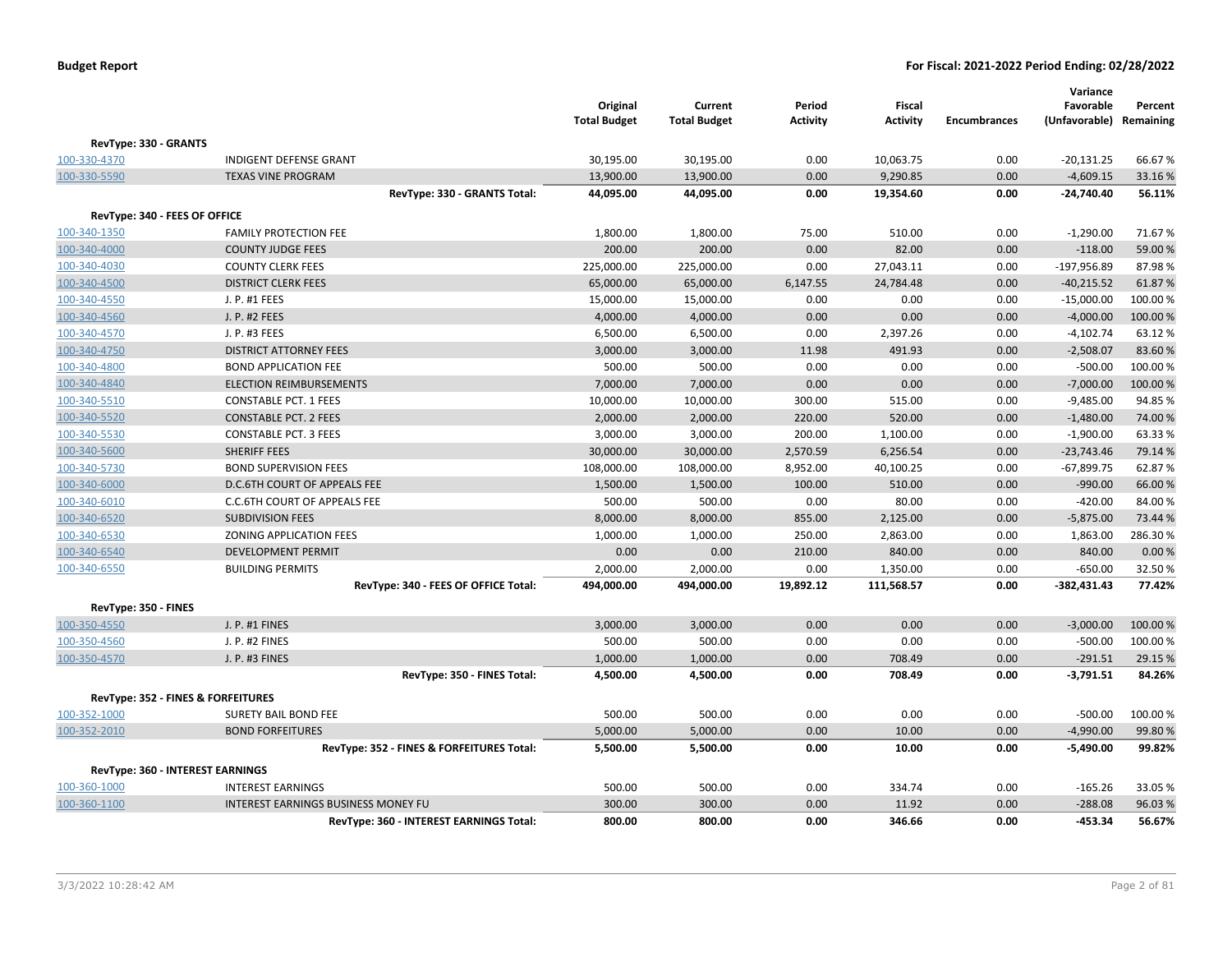| <b>Budget Report</b> |  |
|----------------------|--|
|----------------------|--|

|                                |                                                    | Original<br><b>Total Budget</b> | Current<br><b>Total Budget</b> | Period<br><b>Activity</b> | Fiscal<br><b>Activity</b> | <b>Encumbrances</b> | Variance<br>Favorable<br>(Unfavorable) Remaining | Percent  |
|--------------------------------|----------------------------------------------------|---------------------------------|--------------------------------|---------------------------|---------------------------|---------------------|--------------------------------------------------|----------|
|                                | RevType: 364 - SALE OF ASSETS LAND/BUILDING        |                                 |                                |                           |                           |                     |                                                  |          |
| 100-364-1630                   | SALE OF EQUIPMENT                                  | 5,000.00                        | 5,000.00                       | 0.00                      | 0.00                      | 0.00                | $-5,000.00$                                      | 100.00%  |
|                                | RevType: 364 - SALE OF ASSETS LAND/BUILDING Total: | 5,000.00                        | 5,000.00                       | 0.00                      | 0.00                      | 0.00                | $-5,000.00$                                      | 100.00%  |
| RevType: 370 - MISCELLANEOUS   |                                                    |                                 |                                |                           |                           |                     |                                                  |          |
| 100-370-1000                   | <b>KFYN-RADIO TOWER RENT</b>                       | 11,750.00                       | 11,750.00                      | 0.00                      | 800.00                    | 0.00                | $-10,950.00$                                     | 93.19%   |
| 100-370-1120                   | <b>TOBACCO SETTLEMENT</b>                          | 19,000.00                       | 19,000.00                      | 0.00                      | 0.00                      | 0.00                | $-19,000.00$                                     | 100.00%  |
| 100-370-1150                   | <b>RENT- VERIZON TOWER</b>                         | 12,700.00                       | 12,700.00                      | 1,064.61                  | 5,323.05                  | 0.00                | $-7,376.95$                                      | 58.09%   |
| 100-370-1200                   | <b>CONTRIBUTION IHC TRUST</b>                      | 17,000.00                       | 17,000.00                      | 0.00                      | 0.00                      | 0.00                | $-17,000.00$                                     | 100.00%  |
| 100-370-1300                   | <b>REFUNDS &amp; MISCELLANEOUS</b>                 | 17,000.00                       | 17,000.00                      | $-2,995.00$               | 1,041.49                  | 0.00                | $-15,958.51$                                     | 93.87%   |
| 100-370-1301                   | <b>IHC REIMBURSEMENTS</b>                          | 0.00                            | 0.00                           | 0.00                      | 409.20                    | 0.00                | 409.20                                           | 0.00%    |
| 100-370-1310                   | AUTOMOBILE INSURANCE LOSS PAYMENTS                 | 0.00                            | 0.00                           | 0.00                      | 7,535.58                  | 0.00                | 7,535.58                                         | 0.00%    |
| 100-370-1350                   | HEALTH INS. SURPLUS DISTRIBUTION                   | 4,000.00                        | 4,000.00                       | 0.00                      | 0.00                      | 0.00                | $-4,000.00$                                      | 100.00%  |
| 100-370-1390                   | <b>STATE JUROR REIMB.FEE</b>                       | 4,000.00                        | 4,000.00                       | 4,998.00                  | 6,596.00                  | 0.00                | 2,596.00                                         | 164.90%  |
| 100-370-1420                   | <b>CULVERT PERMITTING PROCESS</b>                  | 1,500.00                        | 1,500.00                       | 40.00                     | 260.00                    | 0.00                | $-1,240.00$                                      | 82.67%   |
| 100-370-1430                   | D.A.SALARY REIMB.                                  | 27,500.00                       | 27,500.00                      | 0.00                      | 9,166.66                  | 0.00                | $-18,333.34$                                     | 66.67%   |
| 100-370-1470                   | UTILITIES REIMBURSEMENT                            | 14,000.00                       | 14,000.00                      | 913.28                    | 4,846.57                  | 0.00                | $-9,153.43$                                      | 65.38%   |
| 100-370-1510                   | <b>ASST. DA LONGEVITY PAY</b>                      | 4,400.00                        | 4,400.00                       | 600.00                    | 1,800.00                  | 0.00                | $-2,600.00$                                      | 59.09%   |
| 100-370-1620                   | <b>COURT REPORTER SERVICE FEE</b>                  | 5,500.00                        | 5,500.00                       | 300.00                    | 1,795.29                  | 0.00                | $-3,704.71$                                      | 67.36%   |
| 100-370-4100                   | CO CT AT LAW SUPPLEMENT                            | 84,000.00                       | 84,000.00                      | 0.00                      | 21,000.00                 | 0.00                | $-63,000.00$                                     | 75.00 %  |
| 100-370-4170                   | <b>EMS ALLOCATION</b>                              | 570,000.00                      | 570,000.00                     | 0.00                      | 570,000.00                | 0.00                | 0.00                                             | 0.00%    |
| 100-370-4320                   | PROCEEDS OF SALE OF LIVESTOCK                      | 252.49                          | 252.49                         | 0.00                      | 781.33                    | 0.00                | 528.84                                           | 309.45 % |
| 100-370-4530                   | REIMB.CEC ODYSSEY SAAS                             | 29,154.15                       | 29,154.15                      | 0.00                      | 14,291.26                 | 0.00                | $-14,862.89$                                     | 50.98%   |
| 100-370-5620                   | STATE REIMB.OFFENDER TRANSPORT                     | 10,000.00                       | 10,000.00                      | 0.00                      | 859.50                    | 0.00                | $-9,140.50$                                      | 91.41%   |
|                                | RevType: 370 - MISCELLANEOUS Total:                | 831,756.64                      | 831,756.64                     | 4,920.89                  | 646,505.93                | 0.00                | $-185,250.71$                                    | 22.27%   |
|                                | <b>Revenue Total:</b>                              | 14,533,962.37                   | 14,533,962.37                  | 3,287,080.53              | 11,330,893.52             | 0.00                | -3,203,068.85                                    | 22.04%   |
| <b>Expense</b>                 |                                                    |                                 |                                |                           |                           |                     |                                                  |          |
| Department: 400 - County Judge |                                                    |                                 |                                |                           |                           |                     |                                                  |          |
| 100-400-1010                   | SALARY ELECTED OFFICIAL                            | 71,854.92                       | 71,854.92                      | 5,322.58                  | 29,274.19                 | 0.00                | 42,580.73                                        | 59.26%   |
| 100-400-1050                   | <b>SALARY SECRETARY</b>                            | 32,966.53                       | 32,966.53                      | 2,441.96                  | 13,430.81                 | 0.00                | 19,535.72                                        | 59.26%   |
| 100-400-2010                   | SOCIAL SECURITY TAXES                              | 6,908.13                        | 6,908.13                       | 516.74                    | 2,825.02                  | 0.00                | 4,083.11                                         | 59.11%   |
| 100-400-2020                   | <b>GROUP HEALTH INSURANCE</b>                      | 13,646.64                       | 13,646.64                      | 1,137.22                  | 5,686.10                  | 0.00                | 7,960.54                                         | 58.33 %  |
| 100-400-2030                   | <b>RETIREMENT</b>                                  | 13,359.43                       | 13,359.43                      | 1,001.08                  | 5,420.90                  | 0.00                | 7,938.53                                         | 59.42%   |
| 100-400-2040                   | <b>WORKERS' COMPENSATION</b>                       | 356.55                          | 356.55                         | 0.00                      | 140.24                    | 0.00                | 216.31                                           | 60.67%   |
| 100-400-2050                   | <b>MEDICARE TAX</b>                                | 1,615.61                        | 1,615.61                       | 120.84                    | 660.63                    | 0.00                | 954.98                                           | 59.11%   |
| 100-400-2250                   | <b>TRAVEL ALLOWANCE</b>                            | 4,200.00                        | 4,200.00                       | 350.00                    | 1,750.00                  | 0.00                | 2,450.00                                         | 58.33%   |
| 100-400-3100                   | <b>OFFICE SUPPLIES</b>                             | 800.00                          | 800.00                         | 0.00                      | 133.09                    | 0.00                | 666.91                                           | 83.36%   |
| 100-400-3110                   | <b>POSTAGE</b>                                     | 100.00                          | 100.00                         | 0.00                      | 0.00                      | 0.00                | 100.00                                           | 100.00 % |
| 100-400-4270                   | OUT OF COUNTY TRAVEL/TRAINING                      | 5,500.00                        | 5,500.00                       | 1,299.57                  | 2,722.16                  | 0.00                | 2,777.84                                         | 50.51%   |
| 100-400-4350                   | <b>PRINTING</b>                                    | 200.00                          | 200.00                         | 0.00                      | 0.00                      | 0.00                | 200.00                                           | 100.00 % |
| 100-400-4680                   | JUVENILE BOARD SALARY                              | 2,400.00                        | 2,400.00                       | 200.00                    | 1,000.00                  | 0.00                | 1,400.00                                         | 58.33%   |
| 100-400-4810                   | <b>DUES</b>                                        | 335.00                          | 335.00                         | 35.00                     | 35.00                     | 0.00                | 300.00                                           | 89.55%   |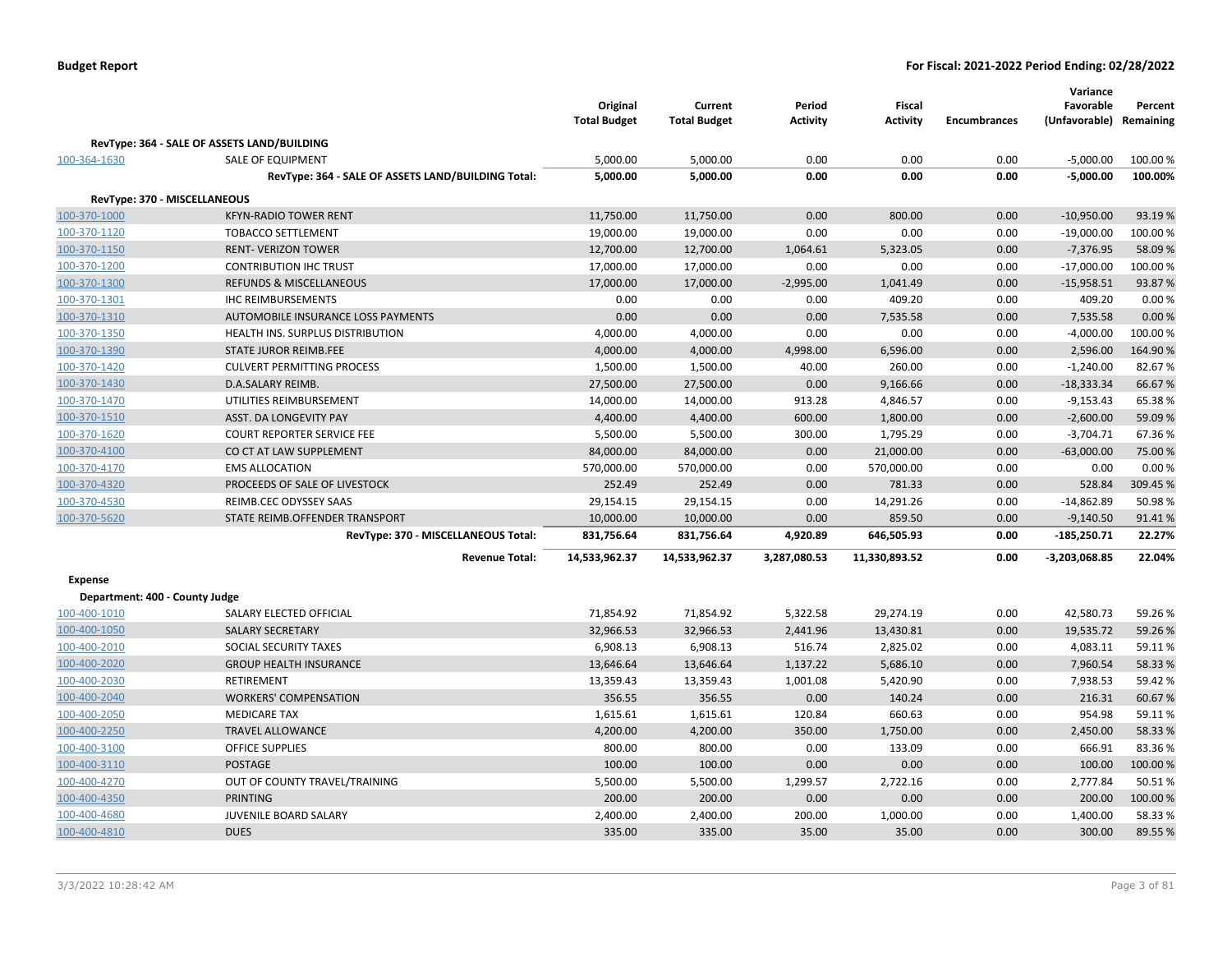| <b>Budget Report</b> |  |
|----------------------|--|
|----------------------|--|

|                                   |                          |                                          | Original<br><b>Total Budget</b> | Current<br><b>Total Budget</b> | Period<br><b>Activity</b> | <b>Fiscal</b><br><b>Activity</b> | <b>Encumbrances</b> | Variance<br>Favorable<br>(Unfavorable) | Percent<br>Remaining |
|-----------------------------------|--------------------------|------------------------------------------|---------------------------------|--------------------------------|---------------------------|----------------------------------|---------------------|----------------------------------------|----------------------|
| 100-400-5720                      | <b>OFFICE EQUIPMENT</b>  |                                          | 200.00                          | 200.00                         | 0.00                      | 0.00                             | 0.00                | 200.00                                 | 100.00%              |
| 100-400-5900                      | <b>BOOKS</b>             |                                          | 100.00                          | 100.00                         | 0.00                      | 0.00                             | 0.00                | 100.00                                 | 100.00%              |
|                                   |                          | Department: 400 - County Judge Total:    | 154,542.81                      | 154,542.81                     | 12,424.99                 | 63,078.14                        | 0.00                | 91,464.67                              | 59.18%               |
| Department: 401 - 911 Coordinator |                          |                                          |                                 |                                |                           |                                  |                     |                                        |                      |
| 100-401-4030                      |                          | <b>TCOG RURAL ADDRESSING</b>             | 23,000.00                       | 23,000.00                      | 0.00                      | 23,000.00                        | 0.00                | 0.00                                   | 0.00%                |
|                                   |                          | Department: 401 - 911 Coordinator Total: | 23,000.00                       | 23,000.00                      | 0.00                      | 23,000.00                        | 0.00                | 0.00                                   | 0.00%                |
| Department: 403 - County Clerk    |                          |                                          |                                 |                                |                           |                                  |                     |                                        |                      |
| 100-403-1010                      |                          | SALARY ELECTED OFFICIAL                  | 62,848.43                       | 62,848.43                      | 4,614.24                  | 25,378.32                        | 0.00                | 37,470.11                              | 59.62%               |
| 100-403-1030                      | SALALRY CHIEF DEPUTY     |                                          | 33,126.16                       | 33,126.16                      | 2,453.79                  | 13,495.83                        | 0.00                | 19,630.33                              | 59.26%               |
| 100-403-1040                      | <b>SALARY DEPUTIES</b>   |                                          | 177,674.32                      | 177,674.32                     | 13,099.01                 | 64,183.36                        | 0.00                | 113,490.96                             | 63.88%               |
| 100-403-1070                      | <b>SALARY PART-TIME</b>  |                                          | 0.00                            | 0.00                           | 0.00                      | 1,044.00                         | 0.00                | $-1,044.00$                            | 0.00%                |
| 100-403-2010                      | SOCIAL SECURITY TAXES    |                                          | 16,966.23                       | 16,966.23                      | 1,207.44                  | 6,236.38                         | 0.00                | 10,729.85                              | 63.24 %              |
| 100-403-2020                      |                          | <b>GROUP HEALTH INSURANCE</b>            | 106,204.16                      | 106,204.16                     | 7,762.60                  | 39,916.50                        | 0.00                | 66,287.66                              | 62.42%               |
| 100-403-2030                      | <b>RETIREMENT</b>        |                                          | 32,810.50                       | 32,810.50                      | 2,428.10                  | 12,416.22                        | 0.00                | 20,394.28                              | 62.16%               |
| 100-403-2040                      |                          | <b>WORKERS COMPENSATION</b>              | 875.68                          | 875.68                         | 0.00                      | 330.46                           | 0.00                | 545.22                                 | 62.26%               |
| 100-403-2050                      | <b>MEDICARE TAX</b>      |                                          | 3,967.91                        | 3,967.91                       | 282.38                    | 1,458.48                         | 0.00                | 2,509.43                               | 63.24 %              |
| 100-403-3100                      | <b>OFFICE SUPPLIES</b>   |                                          | 5,000.00                        | 5,000.00                       | 67.48                     | 2,990.57                         | 481.35              | 1,528.08                               | 30.56%               |
| 100-403-3110                      | <b>POSTAGE</b>           |                                          | 1,500.00                        | 1,500.00                       | 50.38                     | 282.35                           | 0.00                | 1,217.65                               | 81.18%               |
| 100-403-4270                      |                          | OUT OF COUNTY TRAVEL/TRAINING            | 4,000.00                        | 4,000.00                       | 1,060.86                  | 2,041.96                         | 0.00                | 1,958.04                               | 48.95%               |
| 100-403-4350                      | <b>PRINTING</b>          |                                          | 1,500.00                        | 1,500.00                       | 0.00                      | 0.00                             | 550.83              | 949.17                                 | 63.28%               |
| 100-403-4800                      | <b>BOND</b>              |                                          | 158.00                          | 158.00                         | 0.00                      | 0.00                             | 0.00                | 158.00                                 | 100.00%              |
| 100-403-4810                      | <b>DUES</b>              |                                          | 175.00                          | 175.00                         | 0.00                      | 45.00                            | 0.00                | 130.00                                 | 74.29 %              |
| 100-403-5720                      | <b>OFFICE EQUIPMENT</b>  |                                          | 300.00                          | 300.00                         | 0.00                      | 0.00                             | 0.00                | 300.00                                 | 100.00%              |
|                                   |                          | Department: 403 - County Clerk Total:    | 447,106.39                      | 447,106.39                     | 33,026.28                 | 169,819.43                       | 1,032.18            | 276,254.78                             | 61.79%               |
| Department: 404 - Election        |                          |                                          |                                 |                                |                           |                                  |                     |                                        |                      |
| 100-404-1090                      |                          | SALARY-ELECTION WORKERS                  | 18,000.00                       | 18,000.00                      | 0.00                      | 7,823.75                         | 0.00                | 10,176.25                              | 56.53 %              |
| 100-404-2010                      | SOCIAL SECURITY TAXES    |                                          | 625.00                          | 625.00                         | 0.00                      | 6.99                             | 0.00                | 618.01                                 | 98.88%               |
| 100-404-2030                      | <b>RETIREMENT</b>        |                                          | 0.00                            | 0.00                           | 0.00                      | 3.74                             | 0.00                | $-3.74$                                | 0.00%                |
| 100-404-2050                      | <b>MEDICARE TAX</b>      |                                          | 175.00                          | 175.00                         | 0.00                      | 1.64                             | 0.00                | 173.36                                 | 99.06%               |
| 100-404-3100                      | <b>ELECTION SUPPLIES</b> |                                          | 7,000.00                        | 7,000.00                       | 409.75                    | 2,582.93                         | 6,268.22            | $-1,851.15$                            | $-26.45%$            |
| 100-404-3110                      | POSTAGE                  |                                          | 8,500.00                        | 8,500.00                       | 799.31                    | 7,605.83                         | 0.00                | 894.17                                 | 10.52%               |
| 100-404-4200                      | <b>TELEPHONE</b>         |                                          | 0.00                            | 600.00                         | 30.19                     | 128.60                           | 0.00                | 471.40                                 | 78.57%               |
| <b>Budget Adjustments</b>         |                          |                                          |                                 |                                |                           |                                  |                     |                                        |                      |
| <b>Number</b>                     | Date                     | <b>Description</b>                       | Adjustment                      |                                |                           |                                  |                     |                                        |                      |
| BA0000110                         | 11/10/2021               | Moving money from cell phone to telepho  | 600.00                          |                                |                           |                                  |                     |                                        |                      |
| 100-404-4210                      | <b>ELECTION INTERNET</b> |                                          | 1,370.00                        | 1,370.00                       | 113.97                    | 569.85                           | 0.00                | 800.15                                 | 58.41%               |
| 100-404-4230                      |                          | <b>CELL PHONE ALLOWANCE</b>              | 600.00                          | 0.00                           | 0.00                      | 0.00                             | 0.00                | 0.00                                   | 0.00%                |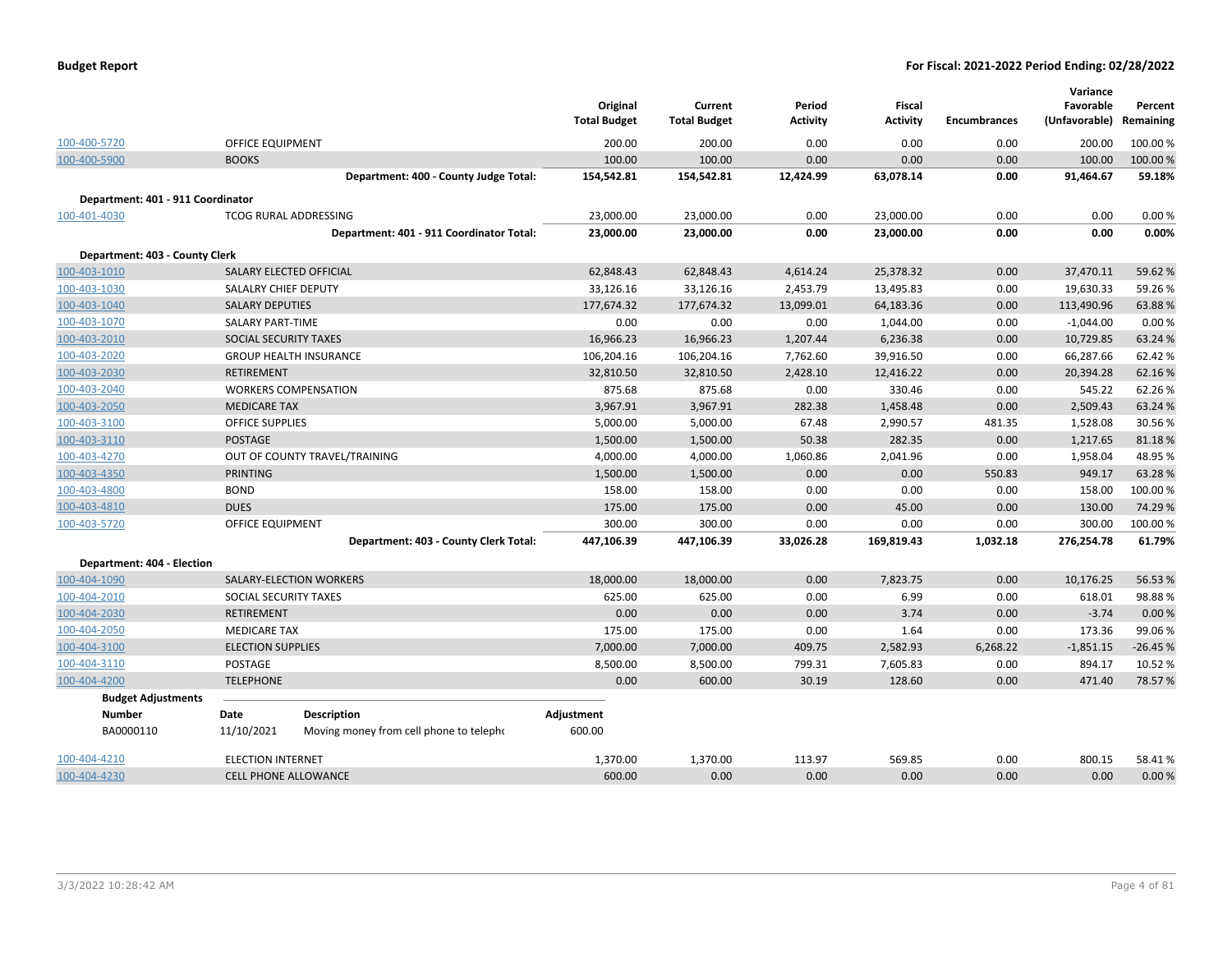|                                             |                           |                                                    | Original<br><b>Total Budget</b> | Current<br><b>Total Budget</b> | Period<br>Activity | <b>Fiscal</b><br><b>Activity</b> | <b>Encumbrances</b> | Variance<br>Favorable<br>(Unfavorable) Remaining | Percent  |
|---------------------------------------------|---------------------------|----------------------------------------------------|---------------------------------|--------------------------------|--------------------|----------------------------------|---------------------|--------------------------------------------------|----------|
| <b>Budget Adjustments</b>                   |                           |                                                    |                                 |                                |                    |                                  |                     |                                                  |          |
| <b>Number</b>                               | Date                      | Description                                        | Adjustment                      |                                |                    |                                  |                     |                                                  |          |
| BA0000110                                   | 11/10/2021                | Moving money from cell phone to telepho            | $-600.00$                       |                                |                    |                                  |                     |                                                  |          |
| 100-404-4270                                |                           | ELECTION TRAVEL/TRAINING                           | 2,500.00                        | 2,500.00                       | 116.93             | 633.57                           | 0.00                | 1,866.43                                         | 74.66%   |
| 100-404-4300                                | <b>BIDS AND NOTICES</b>   |                                                    | 600.00                          | 600.00                         | 57.76              | 216.96                           | 0.00                | 383.04                                           | 63.84 %  |
| 100-404-4420                                |                           | PROFESSIONAL SERVICE/TRANSLATOR                    | 300.00                          | 300.00                         | 0.00               | 81.25                            | 0.00                | 218.75                                           | 72.92%   |
| 100-404-4810                                | <b>DUES</b>               |                                                    | 300.00                          | 300.00                         | 100.00             | 100.00                           | 0.00                | 200.00                                           | 66.67%   |
| 100-404-4830                                | <b>VOTER REGISTRATION</b> |                                                    | 2,000.00                        | 2,000.00                       | 1,558.58           | 1,558.58                         | 0.00                | 441.42                                           | 22.07%   |
| 100-404-4850                                |                           | <b>ELECTION MAINT. AGREEMENT</b>                   | 18,125.00                       | 18,125.00                      | 0.00               | 23,561.00                        | 0.00                | $-5,436.00$                                      | -29.99 % |
| 100-404-4890                                | LOCAL FUNDING 123         |                                                    | 96,088.00                       | 96,088.00                      | 0.00               | 0.00                             | 0.00                | 96,088.00                                        | 100.00%  |
| 100-404-5730                                | <b>ELECTION EQUIPMENT</b> |                                                    | 1,960.00                        | 1,960.00                       | 0.00               | 0.00                             | 0.00                | 1,960.00                                         | 100.00%  |
|                                             |                           | Department: 404 - Election Total:                  | 158,143.00                      | 158,143.00                     | 3,186.49           | 44,874.69                        | 6,268.22            | 107,000.09                                       | 67.66%   |
| Department: 405 - Veterans' Service Officer |                           |                                                    |                                 |                                |                    |                                  |                     |                                                  |          |
| 100-405-1020                                |                           | SALARY VETERANS' SERVICE OFFICER                   | 43,186.71                       | 43,186.71                      | 3,199.02           | 17,594.61                        | 0.00                | 25,592.10                                        | 59.26%   |
| 100-405-2010                                | SOCIAL SECURITY TAXES     |                                                    | 2,677.57                        | 2,677.57                       | 195.30             | 1,075.67                         | 0.00                | 1,601.90                                         | 59.83%   |
| 100-405-2020                                |                           | <b>GROUP HEALTH INSURANCE</b>                      | 13,302.96                       | 13,302.96                      | 1,108.58           | 5,542.90                         | 0.00                | 7,760.06                                         | 58.33%   |
| 100-405-2030                                | <b>RETIREMENT</b>         |                                                    | 5,199.68                        | 5,199.68                       | 385.16             | 2,098.22                         | 0.00                | 3,101.46                                         | 59.65%   |
| 100-405-2040                                |                           | <b>WORKERS' COMPENSATION</b>                       | 138.20                          | 138.20                         | 0.00               | 54.23                            | 0.00                | 83.97                                            | 60.76%   |
| 100-405-2050                                | <b>MEDICARE TAX</b>       |                                                    | 626.21                          | 626.21                         | 45.68              | 251.59                           | 0.00                | 374.62                                           | 59.82%   |
| 100-405-3100                                | <b>OFFICE SUPPLIES</b>    |                                                    | 150.00                          | 150.00                         | 0.00               | 112.73                           | 0.00                | 37.27                                            | 24.85%   |
| 100-405-3110                                | <b>POSTAGE</b>            |                                                    | 50.00                           | 50.00                          | 0.00               | 0.00                             | 0.00                | 50.00                                            | 100.00 % |
| 100-405-4210                                | <b>INTERNET</b>           |                                                    | 480.00                          | 480.00                         | 37.99              | 152.02                           | 0.00                | 327.98                                           | 68.33%   |
| 100-405-4270                                |                           | OUT OF COUNTY TRAVEL/TRAINING                      | 1,250.00                        | 1,250.00                       | 0.00               | 0.00                             | 0.00                | 1,250.00                                         | 100.00 % |
| 100-405-5720                                | OFFICE EQUIPMENT          |                                                    | 200.00                          | 200.00                         | 0.00               | 0.00                             | 0.00                | 200.00                                           | 100.00 % |
|                                             |                           | Department: 405 - Veterans' Service Officer Total: | 67,261.33                       | 67,261.33                      | 4,971.73           | 26,881.97                        | 0.00                | 40,379.36                                        | 60.03%   |
| Department: 406 - Emergency Management      |                           |                                                    |                                 |                                |                    |                                  |                     |                                                  |          |
| 100-406-1020                                |                           | SALARY-EMERGENCY MANAGEMENT COORDINATOR            | 35,535.83                       | 35,535.83                      | 2,632.27           | 14,477.52                        | 0.00                | 21,058.31                                        | 59.26%   |
| 100-406-1070                                | <b>SALARY PART-TIME</b>   |                                                    | 18,792.00                       | 18,792.00                      | 1,392.00           | 5,784.00                         | 0.00                | 13,008.00                                        | 69.22%   |
| 100-406-2010                                | SOCIAL SECURITY TAXES     |                                                    | 3,368.33                        | 3,368.33                       | 249.50             | 1,256.20                         | 0.00                | 2,112.13                                         | 62.71%   |
| 100-406-2020                                |                           | <b>GROUP HEALTH INSURANCE</b>                      | 13,302.96                       | 13,302.96                      | 1,108.58           | 5,542.90                         | 0.00                | 7,760.06                                         | 58.33%   |
| 100-406-2030                                | <b>RETIREMENT</b>         |                                                    | 6,513.91                        | 6,513.91                       | 484.52             | 2,417.50                         | 0.00                | 4,096.41                                         | 62.89%   |
| 100-406-2040                                |                           | <b>WORKERS' COMPENSATION</b>                       | 173.85                          | 173.85                         | 0.00               | 68.22                            | 0.00                | 105.63                                           | 60.76%   |
| 100-406-2050                                | <b>MEDICARE TAX</b>       |                                                    | 787.75                          | 787.75                         | 58.34              | 293.74                           | 0.00                | 494.01                                           | 62.71%   |
| 100-406-3100                                | <b>OFFICE SUPPLIES</b>    |                                                    | 200.00                          | 200.00                         | 40.37              | 133.34                           | 0.00                | 66.66                                            | 33.33 %  |
| 100-406-3300                                |                           | AUTO EXPENSE-GAS & OIL                             | 1,500.00                        | 1,500.00                       | 0.00               | 289.57                           | 0.00                | 1,210.43                                         | 80.70%   |
| 100-406-4200                                | SATELLITE TELEPHONE       |                                                    | 176.00                          | 176.00                         | 0.00               | 0.00                             | 0.00                | 176.00                                           | 100.00%  |
| 100-406-4210                                | <b>EMERGENCY INTERNET</b> |                                                    | 480.00                          | 480.00                         | 37.99              | 189.95                           | 0.00                | 290.05                                           | 60.43%   |
| 100-406-4270                                |                           | OUT OF COUNTY TRAVEL/TRAINING                      | 1,000.00                        | 1,000.00                       | 0.00               | 0.00                             | 0.00                | 1,000.00                                         | 100.00%  |
| 100-406-4503                                |                           | FIRE EXTINGUISHER INSPECTION                       | 306.00                          | 306.00                         | 0.00               | 0.00                             | 0.00                | 306.00                                           | 100.00 % |
| 100-406-4530                                | <b>R&amp;M EQUIPMENT</b>  |                                                    | 200.00                          | 200.00                         | 0.00               | 0.00                             | 0.00                | 200.00                                           | 100.00%  |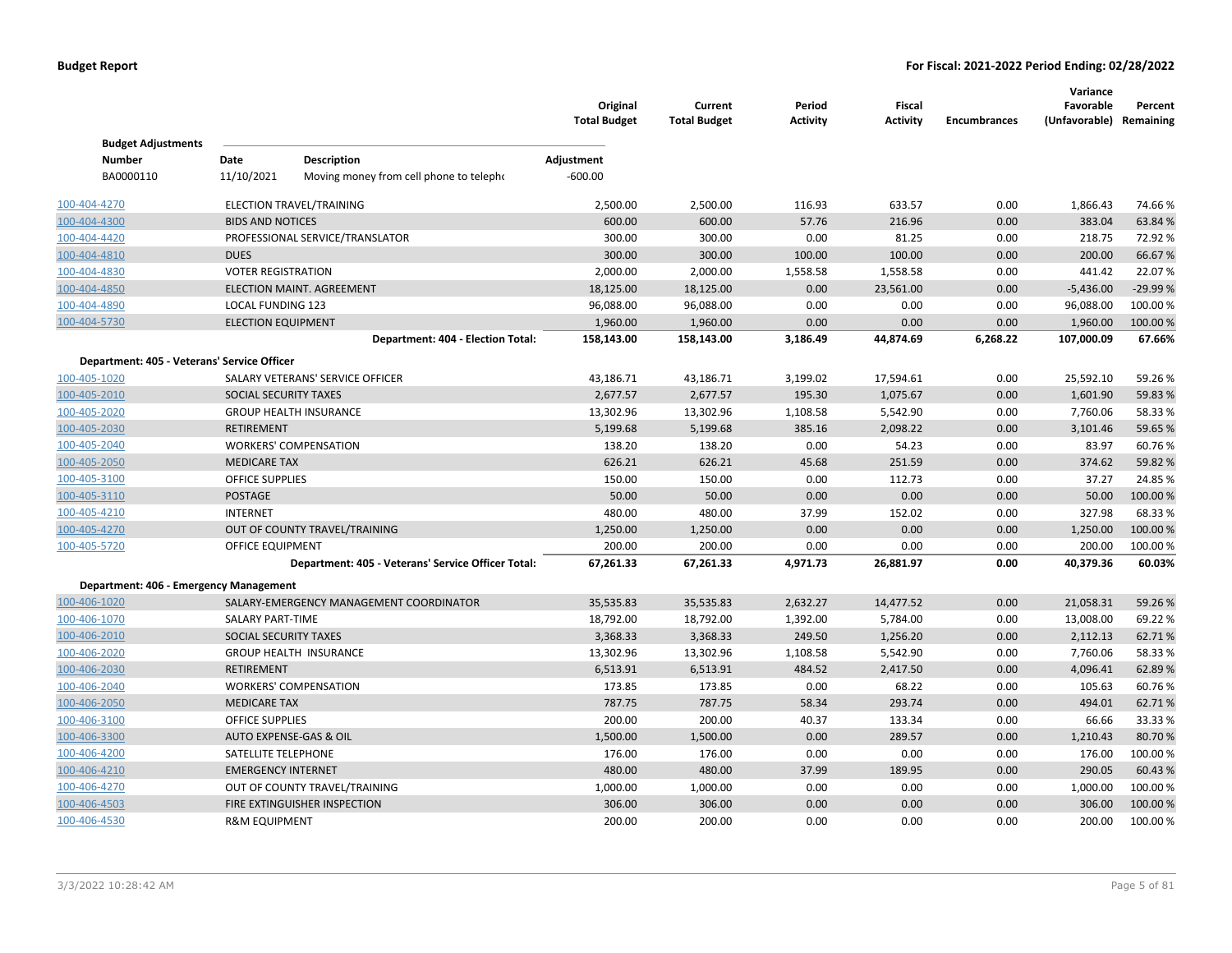|                                       |                              |                                               | Original<br><b>Total Budget</b> | Current<br><b>Total Budget</b> | Period<br><b>Activity</b> | <b>Fiscal</b><br><b>Activity</b> | <b>Encumbrances</b> | Variance<br>Favorable<br>(Unfavorable) | Percent<br>Remaining |
|---------------------------------------|------------------------------|-----------------------------------------------|---------------------------------|--------------------------------|---------------------------|----------------------------------|---------------------|----------------------------------------|----------------------|
| 100-406-4540                          | <b>R&amp;M AUTO</b>          |                                               | 200.00                          | 200.00                         | 0.00                      | 0.00                             | 0.00                | 200.00                                 | 100.00%              |
| 100-406-4870                          | TRAILER/AUTO INSURANCE       |                                               | 650.00                          | 650.00                         | 0.00                      | 517.00                           | 0.00                | 133.00                                 | 20.46%               |
| 100-406-4890                          |                              | CODE RED EARLY WARNING SYSTEM                 | 14,277.82                       | 14,277.82                      | 0.00                      | 14,277.82                        | 0.00                | 0.00                                   | 0.00%                |
| 100-406-4900                          |                              | 911 RADIO TOWER BUILDING                      | 200.00                          | 200.00                         | 0.00                      | 0.00                             | 0.00                | 200.00                                 | 100.00%              |
|                                       |                              | Department: 406 - Emergency Management Total: | 97,664.45                       | 97,664.45                      | 6,003.57                  | 45,247.76                        | 0.00                | 52,416.69                              | 53.67%               |
| Department: 409 - Non-Departmental    |                              |                                               |                                 |                                |                           |                                  |                     |                                        |                      |
| 100-409-2040                          |                              | <b>WORKERS' COMPENSATION</b>                  | 1,000.00                        | 1,000.00                       | 0.00                      | 515.36                           | 0.00                | 484.64                                 | 48.46%               |
| 100-409-2060                          |                              | UNEMPLOYMENT EXPENSE                          | 7,500.00                        | 7,500.00                       | 3,580.00                  | 3,580.00                         | 0.00                | 3,920.00                               | 52.27 %              |
| 100-409-3990                          | <b>CLAIMS SETTLEMENTS</b>    |                                               | 5,000.00                        | 5,000.00                       | 0.00                      | 147.00                           | 0.00                | 4,853.00                               | 97.06%               |
| 100-409-4000                          | <b>LEGAL FEES</b>            |                                               | 13,000.00                       | 13,000.00                      | 75.00                     | 7,575.00                         | 0.00                | 5,425.00                               | 41.73%               |
| 100-409-4010                          | <b>AUDIT EXPENSE</b>         |                                               | 45,000.00                       | 45,000.00                      | 32,625.00                 | 32,625.00                        | 0.00                | 12,375.00                              | 27.50 %              |
| 100-409-4040                          | 911 EMERGENCY SERVICE        |                                               | 8,917.00                        | 8,917.00                       | 0.00                      | 2,229.25                         | 0.00                | 6,687.75                               | 75.00%               |
| 100-409-4055                          | PILT SCHOOL DISTRICTS        |                                               | 25,192.00                       | 25,192.00                      | 0.00                      | 0.00                             | 0.00                | 25,192.00                              | 100.00%              |
| 100-409-4060                          | TAX APPRAISAL DISTRICT       |                                               | 546,802.62                      | 546,802.62                     | 0.00                      | 162,523.73                       | 0.00                | 384,278.89                             | 70.28%               |
| 100-409-4260                          | PROFESSIONAL FEES            |                                               | 20,000.00                       | 20,000.00                      | 0.00                      | 0.00                             | 0.00                | 20,000.00                              | 100.00%              |
| 100-409-4300                          | <b>BIDS &amp; NOTICES</b>    |                                               | 1,500.00                        | 1,500.00                       | 117.41                    | 1,089.33                         | 0.00                | 410.67                                 | 27.38%               |
| 100-409-4500                          | R & M BUILDING               |                                               | 0.00                            | 5,000.00                       | 720.58                    | 720.58                           | 1,437.30            | 2,842.12                               | 56.84 %              |
| <b>Budget Adjustments</b>             |                              |                                               |                                 |                                |                           |                                  |                     |                                        |                      |
| <b>Number</b>                         | Date                         | <b>Description</b>                            | Adjustment                      |                                |                           |                                  |                     |                                        |                      |
| BA0000114                             | 12/22/2021                   | Contingency to Non departmental               | 5,000.00                        |                                |                           |                                  |                     |                                        |                      |
| 100-409-4502                          | LAWN MAINTENANCE             |                                               | 9,230.00                        | 9,230.00                       | 0.00                      | 0.00                             | 0.00                | 9,230.00                               | 100.00%              |
| 100-409-4810                          | <b>DUES</b>                  |                                               | 9,000.00                        | 9,000.00                       | 0.00                      | 4,473.53                         | 0.00                | 4,526.47                               | 50.29 %              |
| 100-409-4830                          | PUBLIC OFFICIALS INS.        |                                               | 16,000.00                       | 16,000.00                      | 0.00                      | 13,635.00                        | 0.00                | 2,365.00                               | 14.78%               |
| 100-409-4840                          |                              | <b>GENERAL LIABILITY INSURANCE</b>            | 7,500.00                        | 7,500.00                       | 0.00                      | 7,005.00                         | 0.00                | 495.00                                 | 6.60%                |
| 100-409-4850                          | <b>WATER SUPPLY AGENCY</b>   |                                               | 1,700.00                        | 1,700.00                       | 0.00                      | 0.00                             | 0.00                | 1,700.00                               | 100.00%              |
| 100-409-4890                          |                              | <b>COURT COSTS/ARREST FEES</b>                | 180,000.00                      | 180,000.00                     | 129.93                    | 43,695.29                        | 0.00                | 136,304.71                             | 75.72%               |
| 100-409-4920                          |                              | 6TH COURT OF APPEALS FEE                      | 2,500.00                        | 2,500.00                       | 0.00                      | 0.00                             | 0.00                | 2,500.00                               | 100.00%              |
| 100-409-4940                          |                              | TCEQ PERMITS ENVIRONMENTAL DEV                | 3,000.00                        | 3,000.00                       | 0.00                      | 700.00                           | 0.00                | 2,300.00                               | 76.67%               |
| 100-409-4990                          | <b>BANK SERVICE FEES</b>     |                                               | 8,775.00                        | 8,775.00                       | 0.00                      | 2,100.00                         | 0.00                | 6,675.00                               | 76.07%               |
|                                       |                              | Department: 409 - Non-Departmental Total:     | 911,616.62                      | 916,616.62                     | 37,247.92                 | 282,614.07                       | 1,437.30            | 632,565.25                             | 69.01%               |
| Department: 410 - County Court at Law |                              |                                               |                                 |                                |                           |                                  |                     |                                        |                      |
| 100-410-1010                          | SALARY ELECTED OFFICIAL      |                                               | 173,423.08                      | 173,423.08                     | 12,846.16                 | 70,653.88                        | 0.00                | 102,769.20                             | 59.26 %              |
| 100-410-1030                          |                              | SALARY COURT COORDINATOR                      | 35,039.62                       | 35,039.62                      | 2,595.53                  | 14,275.41                        | 0.00                | 20,764.21                              | 59.26%               |
| 100-410-1100                          | <b>SALARY COURT REPORTER</b> |                                               | 71,664.23                       | 71,664.23                      | 5,308.46                  | 29,196.53                        | 0.00                | 42,467.70                              | 59.26%               |
| 100-410-1300                          | <b>BAILIFF</b>               |                                               | 43,713.48                       | 43,713.48                      | 3,238.04                  | 17,809.21                        | 0.00                | 25,904.27                              | 59.26%               |
| 100-410-2010                          | SOCIAL SECURITY TAXES        |                                               | 19,507.71                       | 19,507.71                      | 1,467.34                  | 6,340.29                         | 0.00                | 13,167.42                              | 67.50%               |
| 100-410-2020                          |                              | <b>GROUP HEALTH INSURANCE</b>                 | 46,560.36                       | 46,560.36                      | 3,913.62                  | 19,568.09                        | 0.00                | 26,992.27                              | 57.97 %              |
| 100-410-2030                          | <b>RETIREMENT</b>            |                                               | 39,116.22                       | 39,116.22                      | 2,912.26                  | 15,853.14                        | 0.00                | 23,263.08                              | 59.47 %              |
| 100-410-2040                          |                              | <b>WORKERS COMPENSATION</b>                   | 1,043.97                        | 1,043.97                       | 0.00                      | 409.79                           | 0.00                | 634.18                                 | 60.75 %              |
| 100-410-2050                          | <b>MEDICARE TAX</b>          |                                               | 4,730.49                        | 4,730.49                       | 343.18                    | 1,894.41                         | 0.00                | 2,836.08                               | 59.95 %              |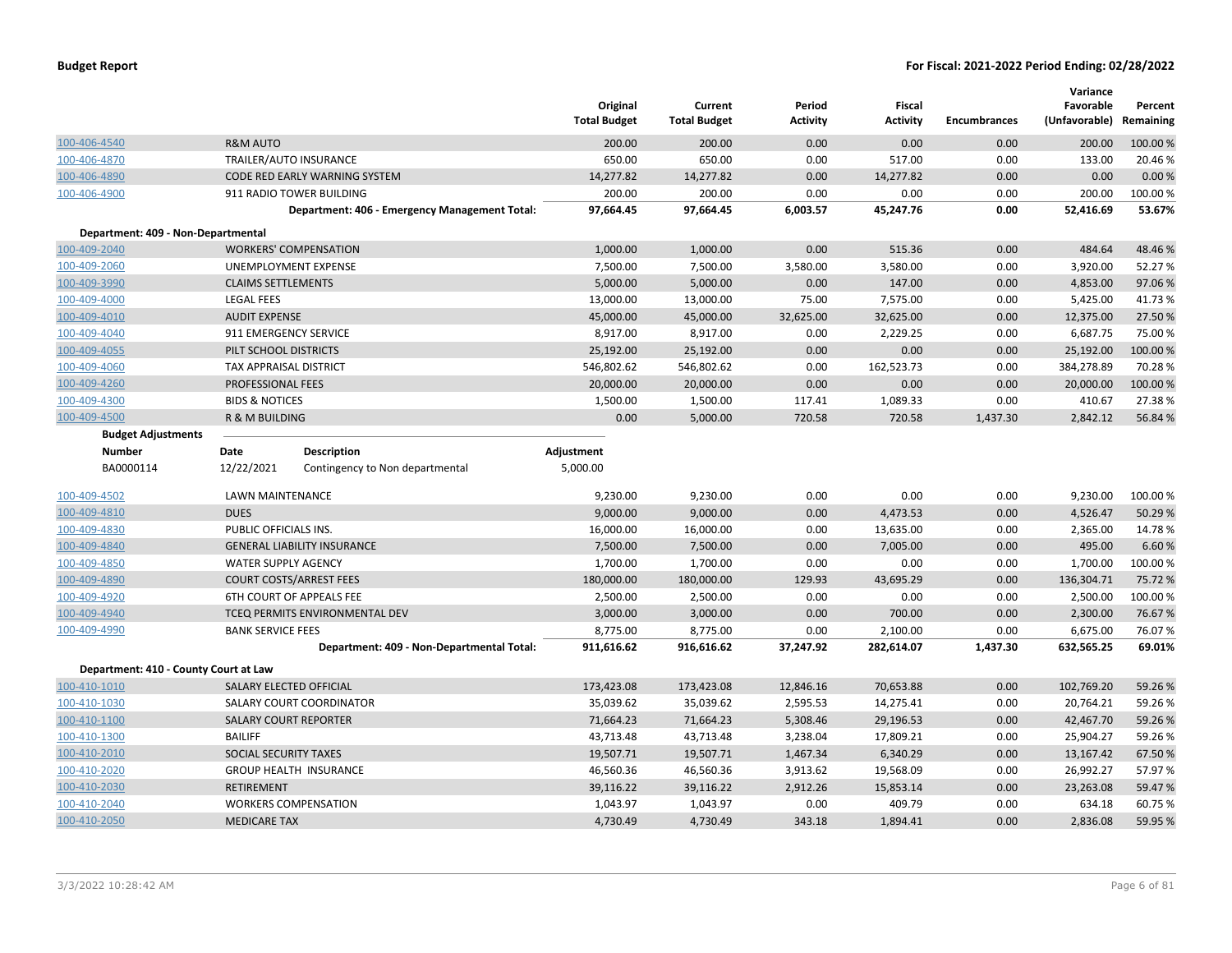|              |                                                       | Original<br><b>Total Budget</b> | Current<br><b>Total Budget</b> | Period<br><b>Activity</b> | Fiscal<br><b>Activity</b> | <b>Encumbrances</b> | Variance<br>Favorable<br>(Unfavorable) Remaining | Percent  |
|--------------|-------------------------------------------------------|---------------------------------|--------------------------------|---------------------------|---------------------------|---------------------|--------------------------------------------------|----------|
| 100-410-3190 | <b>JURY EXPENSE</b>                                   | 1,200.00                        | 1,200.00                       | 0.00                      | 410.00                    | 0.00                | 790.00                                           | 65.83 %  |
| 100-410-4240 | <b>INDIGENT ATTORNEY FEES</b>                         | 55,000.00                       | 55,000.00                      | 3,275.00                  | 19,625.00                 | 0.00                | 35,375.00                                        | 64.32 %  |
| 100-410-4250 | PROFESSIONAL SERVICES                                 | 1,200.00                        | 1,200.00                       | 0.00                      | 2,443.00                  | 0.00                | $-1,243.00$                                      | -103.58% |
| 100-410-4350 | <b>PRINTING</b>                                       | 150.00                          | 150.00                         | 0.00                      | 0.00                      | 0.00                | 150.00                                           | 100.00 % |
| 100-410-4380 | <b>COURT REPORTER EXPENSE</b>                         | 2,500.00                        | 2,500.00                       | 0.00                      | 350.00                    | 0.00                | 2,150.00                                         | 86.00 %  |
| 100-410-4390 | <b>WITNESS EXPENSE</b>                                | 500.00                          | 500.00                         | 0.00                      | 0.00                      | 0.00                | 500.00                                           | 100.00 % |
| 100-410-4530 | <b>COMPUTER SOFTWARE</b>                              | 3,000.00                        | 3,000.00                       | 0.00                      | 1,025.00                  | 0.00                | 1,975.00                                         | 65.83 %  |
| 100-410-4670 | <b>VISITING JUDGE</b>                                 | 1,200.00                        | 1,200.00                       | 0.00                      | 0.00                      | 0.00                | 1,200.00                                         | 100.00 % |
| 100-410-4680 | JUVENILE BOARD SALARY                                 | 2,400.00                        | 2,400.00                       | 200.00                    | 1,000.00                  | 0.00                | 1,400.00                                         | 58.33 %  |
|              | Department: 410 - County Court at Law Total:          | 501,949.16                      | 501,949.16                     | 36,099.59                 | 200,853.75                | 0.00                | 301,095.41                                       | 59.99%   |
|              | Department: 425 - Court Administration                |                                 |                                |                           |                           |                     |                                                  |          |
| 100-425-3110 | <b>JURY POSTAGE</b>                                   | 2,800.00                        | 2,800.00                       | 363.58                    | 1,824.79                  | 0.00                | 975.21                                           | 34.83 %  |
| 100-425-3140 | PETIT JURY EXPENSE                                    | 20,000.00                       | 20,000.00                      | 2,700.00                  | 8,172.68                  | 0.00                | 11,827.32                                        | 59.14 %  |
| 100-425-3180 | J.P. JURY EXPENSE                                     | 600.00                          | 600.00                         | 0.00                      | 0.00                      | 0.00                | 600.00                                           | 100.00 % |
| 100-425-4220 | REGIONAL INDIGENT DEFENSE PROGRAM                     | 14,461.00                       | 14,461.00                      | 0.00                      | 14,461.00                 | 0.00                | 0.00                                             | 0.00%    |
| 100-425-4350 | PRINTING-DISTRICT COURT JUROR CARDS                   | 1,200.00                        | 1,200.00                       | 0.00                      | 214.86                    | 48.39               | 936.75                                           | 78.06%   |
| 100-425-4650 | PHYSICAL EVID. ANALYSES                               | 500.00                          | 500.00                         | 0.00                      | 0.00                      | 0.00                | 500.00                                           | 100.00 % |
| 100-425-4660 | <b>AUTOPSIES</b>                                      | 50,000.00                       | 50,000.00                      | 0.00                      | 19,724.75                 | 0.00                | 30,275.25                                        | 60.55 %  |
|              | Department: 425 - Court Administration Total:         | 89,561.00                       | 89,561.00                      | 3,063.58                  | 44,398.08                 | 48.39               | 45,114.53                                        | 50.37%   |
|              | Department: 435 - 336th District Court Administration |                                 |                                |                           |                           |                     |                                                  |          |
| 100-435-1030 | SALARY COURT COORDINATOR                              | 40,616.90                       | 40,616.90                      | 3,008.66                  | 16,547.62                 | 0.00                | 24,069.28                                        | 59.26 %  |
| 100-435-1100 | <b>SALARY COURT REPORTER</b>                          | 101,211.23                      | 101,211.23                     | 7,497.14                  | 40,945.16                 | 0.00                | 60,266.07                                        | 59.54 %  |
| 100-435-1300 | <b>BAILIFF</b>                                        | 44,706.80                       | 44,706.80                      | 3,311.62                  | 18,213.89                 | 0.00                | 26,492.91                                        | 59.26%   |
| 100-435-2010 | <b>SOCIAL SECURITY</b>                                | 11,788.37                       | 11,788.37                      | 925.27                    | 4,953.86                  | 0.00                | 6,834.51                                         | 57.98 %  |
| 100-435-2020 | <b>GROUP HEALTH INSURANCE</b>                         | 39,808.88                       | 39,808.88                      | 3,325.74                  | 16,628.70                 | 0.00                | 23,180.18                                        | 58.23 %  |
| 100-435-2030 | <b>RETIREMENT</b>                                     | 22,797.18                       | 22,797.18                      | 1,699.74                  | 9,207.52                  | 0.00                | 13,589.66                                        | 59.61%   |
| 100-435-2040 | <b>WORKERS COMPENSATION</b>                           | 596.91                          | 596.91                         | 0.00                      | 234.24                    | 0.00                | 362.67                                           | 60.76%   |
| 100-435-2050 | <b>MEDICARE TAX</b>                                   | 2,756.96                        | 2,756.96                       | 216.40                    | 1,158.57                  | 0.00                | 1,598.39                                         | 57.98%   |
| 100-435-3100 | <b>OFFICE SUPPLIES</b>                                | 1,500.00                        | 1,500.00                       | 288.97                    | 774.05                    | $-44.41$            | 770.36                                           | 51.36%   |
| 100-435-3110 | <b>POSTAGE</b>                                        | 1,000.00                        | 1,000.00                       | 0.00                      | 745.91                    | 0.00                | 254.09                                           | 25.41%   |
| 100-435-3120 | <b>DISTRICT JURY SUPPLIES</b>                         | 1,200.00                        | 1,200.00                       | 60.76                     | 212.41                    | 27.56               | 960.03                                           | 80.00 %  |
| 100-435-3520 | <b>GPS/SCRAM MONITORS</b>                             | 1,500.00                        | 1,500.00                       | 0.00                      | 0.00                      | 0.00                | 1,500.00                                         | 100.00 % |
| 100-435-3950 | <b>BAILIFF UNIFORMS</b>                               | 400.00                          | 400.00                         | 0.00                      | 0.00                      | 0.00                | 400.00                                           | 100.00 % |
| 100-435-4270 | OUT OF CO TRAVEL/TRAINING                             | 6,000.00                        | 6,000.00                       | 0.00                      | 0.00                      | 0.00                | 6,000.00                                         | 100.00 % |
| 100-435-4320 | ATTORNEY FEES JUVENILE                                | 20,000.00                       | 20,000.00                      | 230.00                    | 1,440.00                  | 0.00                | 18,560.00                                        | 92.80%   |
| 100-435-4340 | APPEAL COURT TRANSCRIPTS                              | 20,000.00                       | 20,000.00                      | 907.50                    | 1,336.50                  | 0.00                | 18,663.50                                        | 93.32 %  |
| 100-435-4350 | ATTORNEYS FEES APPEALS CT                             | 15,000.00                       | 15,000.00                      | 2,835.73                  | 2,835.73                  | 0.00                | 12,164.27                                        | 81.10%   |
| 100-435-4360 | <b>ATTORNEY FEES- CPS CASES</b>                       | 375,000.00                      | 375,000.00                     | 33,384.55                 | 66,616.30                 | 0.00                | 308,383.70                                       | 82.24 %  |
| 100-435-4370 | <b>ATTORNEY FEES</b>                                  | 275,000.00                      | 275,000.00                     | 27,251.45                 | 67,695.24                 | 0.00                | 207,304.76                                       | 75.38%   |
| 100-435-4380 | <b>COURT REPORTER EXPENSE</b>                         | 7,500.00                        | 7,500.00                       | 347.76                    | 2,315.56                  | 0.00                | 5,184.44                                         | 69.13 %  |
| 100-435-4390 | <b>INVESTIGATOR EXPENSE</b>                           | 5,000.00                        | 5,000.00                       | 300.00                    | 1,638.75                  | 0.00                | 3,361.25                                         | 67.23 %  |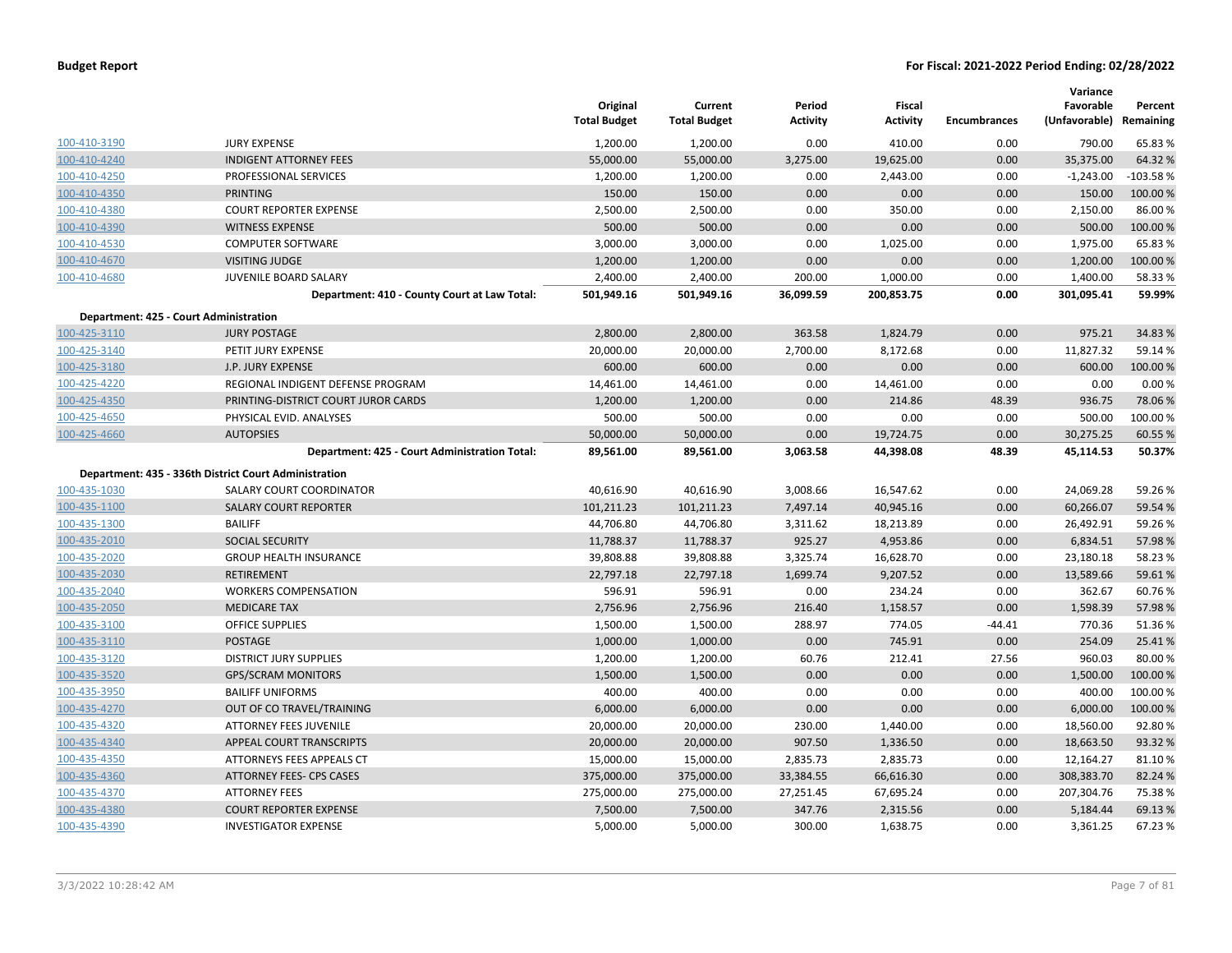|                                  |                                                              | Original<br><b>Total Budget</b> | Current<br><b>Total Budget</b> | Period<br><b>Activity</b> | <b>Fiscal</b><br><b>Activity</b> | <b>Encumbrances</b> | Variance<br>Favorable<br>(Unfavorable) | Percent<br>Remaining |
|----------------------------------|--------------------------------------------------------------|---------------------------------|--------------------------------|---------------------------|----------------------------------|---------------------|----------------------------------------|----------------------|
| 100-435-4391                     | PROFESSIONAL SERVICES                                        | 25,000.00                       | 25,000.00                      | 2,485.00                  | 7,533.25                         | 0.00                | 17,466.75                              | 69.87 %              |
| 100-435-4420                     | OTHER PROFESSIONAL SERV.                                     | 0.00                            | 0.00                           | 525.00                    | 525.00                           | 0.00                | $-525.00$                              | 0.00%                |
| 100-435-4530                     | <b>COMPUTER SOFTWARE</b>                                     | 3,000.00                        | 3,000.00                       | 0.00                      | 1,076.24                         | 0.00                | 1,923.76                               | 64.13%               |
| 100-435-4670                     | <b>VISITING JUDGE</b>                                        | 5,000.00                        | 5,000.00                       | 177.95                    | 177.95                           | 0.00                | 4,822.05                               | 96.44 %              |
| 100-435-4680                     | <b>JUVENILE BOARD SALARY</b>                                 | 3,600.00                        | 3,600.00                       | 300.00                    | 1,500.00                         | 0.00                | 2,100.00                               | 58.33 %              |
| 100-435-4810                     | <b>DUES</b>                                                  | 600.00                          | 600.00                         | 0.00                      | 0.00                             | 0.00                | 600.00                                 | 100.00%              |
| 100-435-5720                     | <b>OFFICE EQUIPMENT</b>                                      | 200.00                          | 200.00                         | 0.00                      | 79.98                            | 0.00                | 120.02                                 | 60.01%               |
| 100-435-5900                     | <b>DISTRICT JUDGE BOOKS</b>                                  | 500.00                          | 500.00                         | 0.00                      | 0.00                             | 0.00                | 500.00                                 | 100.00%              |
|                                  | Department: 435 - 336th District Court Administration Total: | 1,031,283.23                    | 1,031,283.23                   | 89,079.24                 | 264,392.43                       | $-16.85$            | 766,907.65                             | 74.36%               |
| Department: 450 - District Clerk |                                                              |                                 |                                |                           |                                  |                     |                                        |                      |
| 100-450-1010                     | SALARY ELECTED OFFICIAL                                      | 62,848.43                       | 62,848.43                      | 4,655.44                  | 25,604.92                        | 0.00                | 37,243.51                              | 59.26%               |
| 100-450-1030                     | SALARY CHIEF DEPUTY                                          | 43,946.78                       | 43,946.78                      | 3,255.33                  | 17,904.28                        | 0.00                | 26,042.50                              | 59.26%               |
| 100-450-1040                     | <b>SALARIES DEPUTIES</b>                                     | 177,476.87                      | 177,476.87                     | 13,686.32                 | 75,274.76                        | 0.00                | 102,202.11                             | 57.59 %              |
| 100-450-1070                     | <b>SALARY PART-TIME</b>                                      | 18,792.00                       | 18,792.00                      | 1,392.00                  | 7,656.00                         | 0.00                | 11,136.00                              | 59.26%               |
| 100-450-2010                     | SOCIAL SECURITY TAXES                                        | 19,168.89                       | 19,168.89                      | 1,336.39                  | 7,394.76                         | 0.00                | 11,774.13                              | 61.42%               |
| 100-450-2020                     | <b>GROUP HEALTH INSURANCE</b>                                | 106,423.68                      | 106,423.68                     | 8,677.50                  | 43,387.50                        | 0.00                | 63,036.18                              | 59.23 %              |
| 100-450-2030                     | <b>RETIREMENT</b>                                            | 37,070.16                       | 37,070.16                      | 2,767.91                  | 15,078.57                        | 0.00                | 21,991.59                              | 59.32 %              |
| 100-450-2040                     | <b>WORKERS COMPENSATION</b>                                  | 989.36                          | 989.36                         | 0.00                      | 389.73                           | 0.00                | 599.63                                 | 60.61%               |
| 100-450-2050                     | <b>MEDICARE TAX</b>                                          | 4,483.05                        | 4,483.05                       | 312.54                    | 1,729.43                         | 0.00                | 2,753.62                               | 61.42%               |
| 100-450-3100                     | <b>OFFICE SUPPLIES</b>                                       | 3,500.00                        | 3,500.00                       | 19.30                     | 531.99                           | 0.00                | 2,968.01                               | 84.80%               |
| 100-450-3110                     | <b>POSTAGE</b>                                               | 2,500.00                        | 2,500.00                       | 260.55                    | 1,002.95                         | 0.00                | 1,497.05                               | 59.88%               |
| 100-450-4270                     | OUT OF COUNTY TRAVEL/TRAINING                                | 4,000.00                        | 4,000.00                       | 0.00                      | 60.00                            | 0.00                | 3,940.00                               | 98.50%               |
| 100-450-4350                     | <b>PRINTING</b>                                              | 250.00                          | 250.00                         | 0.00                      | 0.00                             | 0.00                | 250.00                                 | 100.00 %             |
| 100-450-4800                     | <b>BONDS</b>                                                 | 140.00                          | 140.00                         | 0.00                      | 0.00                             | 0.00                | 140.00                                 | 100.00%              |
| 100-450-4810                     | <b>DUES</b>                                                  | 175.00                          | 175.00                         | 0.00                      | 175.00                           | 0.00                | 0.00                                   | 0.00 %               |
| 100-450-5720                     | <b>OFFICE EQUIPMENT</b>                                      | 200.00                          | 200.00                         | 0.00                      | 0.00                             | 0.00                | 200.00                                 | 100.00 %             |
|                                  | Department: 450 - District Clerk Total:                      | 481,964.22                      | 481,964.22                     | 36,363.28                 | 196,189.89                       | 0.00                | 285,774.33                             | 59.29%               |
|                                  | Department: 455 - Justice of the Peace Pct. 1                |                                 |                                |                           |                                  |                     |                                        |                      |
| 100-455-1010                     | SALARY ELECTED OFFICIAL                                      | 48,136.36                       | 48,136.36                      | 3,565.66                  | 19,611.13                        | 0.00                | 28,525.23                              | 59.26%               |
| 100-455-1030                     | <b>SALARY CHIEF DEPUTY</b>                                   | 42,714.17                       | 42,714.17                      | 3,164.01                  | 17,402.09                        | 0.00                | 25,312.08                              | 59.26%               |
| 100-455-1040                     | <b>SALARY DEPUTY</b>                                         | 30,121.57                       | 30,121.57                      | 2,231.22                  | 12,271.72                        | 0.00                | 17,849.85                              | 59.26%               |
| 100-455-2010                     | SOCIAL SECURITY TAXES                                        | 7,474.46                        | 7,474.46                       | 561.92                    | 3,087.39                         | 0.00                | 4,387.07                               | 58.69%               |
| 100-455-2020                     | <b>GROUP HEALTH INSURANCE</b>                                | 39,908.88                       | 39,908.88                      | 2,219.70                  | 11,098.50                        | 0.00                | 28,810.38                              | 72.19 %              |
| 100-455-2030                     | <b>RETIREMENT</b>                                            | 14,792.31                       | 14,792.31                      | 1,102.96                  | 5,996.74                         | 0.00                | 8,795.57                               | 59.46%               |
| 100-455-2040                     | <b>WORKERS' COMPENSATION</b>                                 | 387.11                          | 387.11                         | 0.00                      | 155.04                           | 0.00                | 232.07                                 | 59.95 %              |
| 100-455-2050                     | <b>MEDICARE TAX</b>                                          | 1,788.90                        | 1,788.90                       | 131.42                    | 722.07                           | 0.00                | 1,066.83                               | 59.64 %              |
| 100-455-2250                     | <b>TRAVEL ALLOWANCE</b>                                      | 2,400.00                        | 2,400.00                       | 200.00                    | 1,000.00                         | 0.00                | 1,400.00                               | 58.33 %              |
| 100-455-3100                     | <b>OFFICE SUPPLIES</b>                                       | 700.00                          | 700.00                         | 0.00                      | 196.39                           | 0.00                | 503.61                                 | 71.94 %              |
| 100-455-3110                     | <b>POSTAGE</b>                                               | 400.00                          | 400.00                         | 26.37                     | 116.30                           | 0.00                | 283.70                                 | 70.93 %              |
| 100-455-4270                     | OUT OF COUNTY TRAVEL/TRAINING                                | 3,000.00                        | 3,000.00                       | 0.00                      | 520.00                           | 0.00                | 2,480.00                               | 82.67%               |
| 100-455-4350                     | <b>PRINTING</b>                                              | 300.00                          | 300.00                         | 0.00                      | 0.00                             | 0.00                | 300.00                                 | 100.00%              |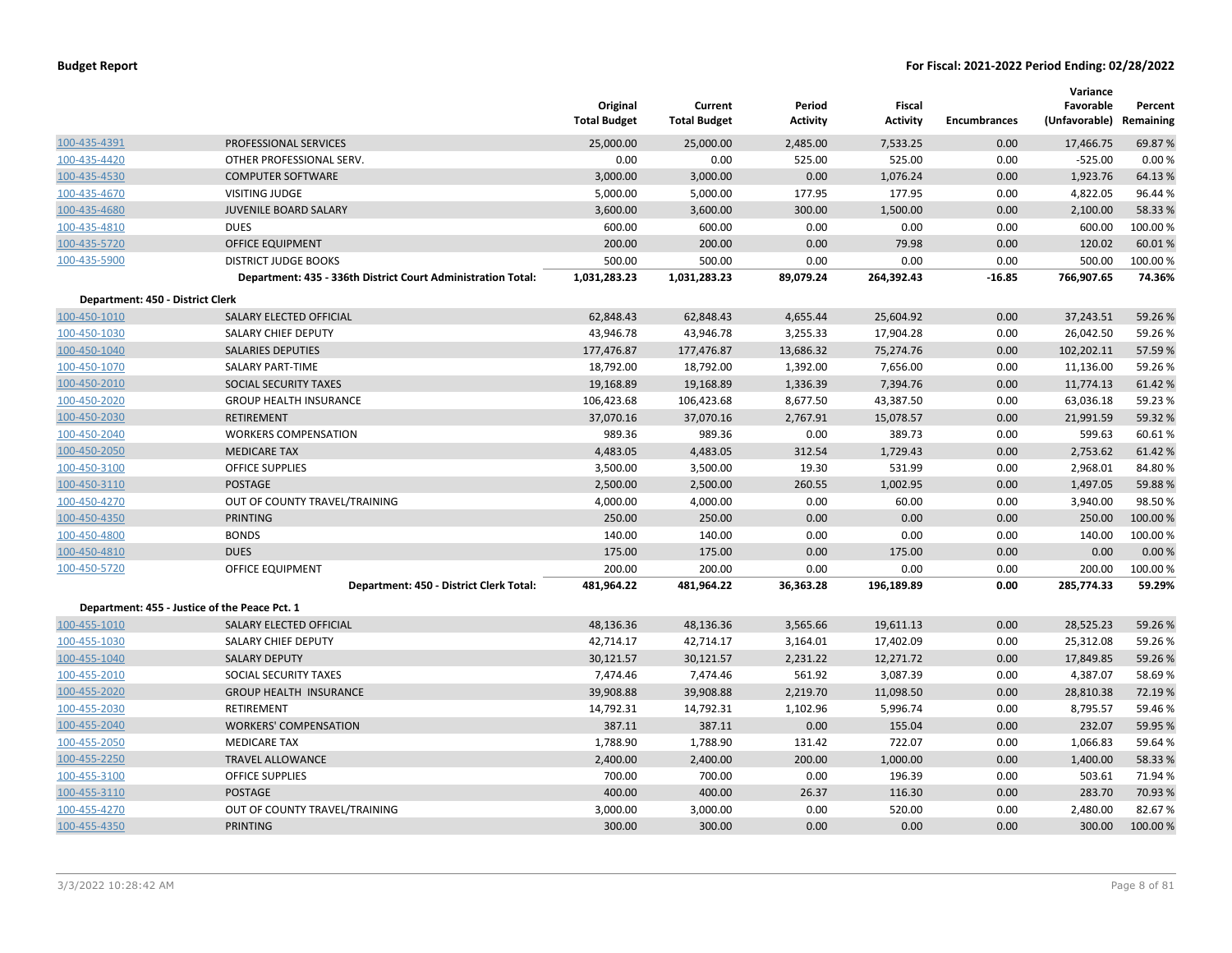|              |                                                      | Original<br><b>Total Budget</b> | Current<br><b>Total Budget</b> | Period<br><b>Activity</b> | <b>Fiscal</b><br><b>Activity</b> | <b>Encumbrances</b> | Variance<br>Favorable<br>(Unfavorable) | Percent<br>Remaining |
|--------------|------------------------------------------------------|---------------------------------|--------------------------------|---------------------------|----------------------------------|---------------------|----------------------------------------|----------------------|
| 100-455-4800 | <b>BOND</b>                                          | 165.00                          | 165.00                         | 0.00                      | 0.00                             | 0.00                | 165.00                                 | 100.00 %             |
| 100-455-4810 | <b>DUES</b>                                          | 60.00                           | 60.00                          | 0.00                      | 0.00                             | 0.00                | 60.00                                  | 100.00%              |
| 100-455-5720 | <b>OFFICE EQUIPMENT</b>                              | 200.00                          | 200.00                         | 0.00                      | 13.71                            | 0.00                | 186.29                                 | 93.15%               |
|              | Department: 455 - Justice of the Peace Pct. 1 Total: | 192,548.76                      | 192,548.76                     | 13,203.26                 | 72,191.08                        | 0.00                | 120,357.68                             | 62.51%               |
|              | Department: 456 - Justice of the Peace Pct. 2        |                                 |                                |                           |                                  |                     |                                        |                      |
| 100-456-1010 | SALARY ELECTED OFFICIAL                              | 48,136.36                       | 48,136.36                      | 3,565.66                  | 19,611.13                        | 0.00                | 28,525.23                              | 59.26%               |
| 100-456-1030 | SALARY CHIEF DEPUTY                                  | 43,945.29                       | 43,945.29                      | 3,255.21                  | 17,903.63                        | 0.00                | 26,041.66                              | 59.26%               |
| 100-456-2010 | SOCIAL SECURITY TAXES                                | 5,857.86                        | 5,857.86                       | 435.30                    | 2,387.95                         | 0.00                | 3,469.91                               | 59.24 %              |
| 100-456-2020 | <b>GROUP HEALTH INSURANCE</b>                        | 26,605.92                       | 26,605.92                      | 2,215.09                  | 11,075.81                        | 0.00                | 15,530.11                              | 58.37%               |
| 100-456-2030 | <b>RETIREMENT</b>                                    | 11,328.35                       | 11,328.35                      | 845.30                    | 4,593.05                         | 0.00                | 6,735.30                               | 59.46%               |
| 100-456-2040 | <b>WORKERS' COMPENSATION</b>                         | 294.66                          | 294.66                         | 0.00                      | 118.76                           | 0.00                | 175.90                                 | 59.70%               |
| 100-456-2050 | <b>MEDICARE TAX</b>                                  | 1,369.98                        | 1,369.98                       | 101.80                    | 558.45                           | 0.00                | 811.53                                 | 59.24 %              |
| 100-456-2250 | <b>TRAVEL ALLOWANCE</b>                              | 2,400.00                        | 2,400.00                       | 200.00                    | 1,000.00                         | 0.00                | 1,400.00                               | 58.33%               |
| 100-456-3100 | <b>OFFICE SUPPLIES</b>                               | 600.00                          | 600.00                         | 0.00                      | 306.16                           | 0.00                | 293.84                                 | 48.97%               |
| 100-456-3110 | POSTAGE                                              | 300.00                          | 300.00                         | 0.00                      | 0.00                             | 0.00                | 300.00                                 | 100.00%              |
| 100-456-4210 | <b>INTERNET</b>                                      | 1,000.00                        | 1,000.00                       | 81.95                     | 409.75                           | 0.00                | 590.25                                 | 59.03%               |
| 100-456-4270 | OUT OF COUNTY TRAVEL/TRAINING                        | 2,000.00                        | 2,000.00                       | 0.00                      | 575.00                           | 0.00                | 1,425.00                               | 71.25 %              |
| 100-456-4350 | <b>PRINTING</b>                                      | 200.00                          | 200.00                         | 0.00                      | 0.00                             | 0.00                | 200.00                                 | 100.00%              |
| 100-456-4600 | OFFICE RENTAL                                        | 4,200.00                        | 4,200.00                       | 350.00                    | 1,750.00                         | 0.00                | 2,450.00                               | 58.33%               |
| 100-456-4800 | <b>BOND</b>                                          | 204.00                          | 204.00                         | 0.00                      | 100.00                           | 0.00                | 104.00                                 | 50.98%               |
| 100-456-4810 | <b>DUES</b>                                          | 95.00                           | 95.00                          | 0.00                      | 95.00                            | 0.00                | 0.00                                   | 0.00%                |
| 100-456-5720 | <b>OFFICE EQUIPMENT</b>                              | 200.00                          | 200.00                         | 0.00                      | 0.00                             | 0.00                | 200.00                                 | 100.00%              |
|              | Department: 456 - Justice of the Peace Pct. 2 Total: | 148,737.42                      | 148,737.42                     | 11,050.31                 | 60,484.69                        | 0.00                | 88,252.73                              | 59.33%               |
|              | Department: 457 - Justice of the Peace Pct. 3        |                                 |                                |                           |                                  |                     |                                        |                      |
| 100-457-1010 | SALARY ELECTED OFFICIAL                              | 48,136.36                       | 48,136.36                      | 3,565.66                  | 19,611.13                        | 0.00                | 28,525.23                              | 59.26%               |
| 100-457-1030 | <b>SALARY CHIEF DEPUTY</b>                           | 30,505.43                       | 30,505.43                      | 2,259.66                  | 12,428.12                        | 0.00                | 18,077.31                              | 59.26%               |
| 100-457-2010 | SOCIAL SECURITY TAXES                                | 5,024.59                        | 5,024.59                       | 373.58                    | 2,048.49                         | 0.00                | 2,976.10                               | 59.23 %              |
| 100-457-2020 | <b>GROUP HEALTH INSURANCE</b>                        | 26,605.92                       | 26,605.92                      | 2,217.16                  | 11,085.80                        | 0.00                | 15,520.12                              | 58.33%               |
| 100-457-2030 | RETIREMENT                                           | 9,716.91                        | 9,716.91                       | 725.44                    | 3,940.12                         | 0.00                | 5,776.79                               | 59.45 %              |
| 100-457-2040 | <b>WORKERS' COMPENSATION</b>                         | 251.65                          | 251.65                         | 0.00                      | 101.88                           | 0.00                | 149.77                                 | 59.52 %              |
| 100-457-2050 | <b>MEDICARE TAX</b>                                  | 1,175.11                        | 1,175.11                       | 87.36                     | 479.03                           | 0.00                | 696.08                                 | 59.24 %              |
| 100-457-2250 | <b>TRAVEL ALLOWANCE</b>                              | 2,400.00                        | 2,400.00                       | 200.00                    | 1,000.00                         | 0.00                | 1,400.00                               | 58.33%               |
| 100-457-3100 | OFFICE SUPPLIES                                      | 500.00                          | 500.00                         | 0.00                      | 0.00                             | 0.00                | 500.00                                 | 100.00%              |
| 100-457-3110 | <b>POSTAGE</b>                                       | 350.00                          | 350.00                         | 42.00                     | 42.00                            | 0.00                | 308.00                                 | 88.00 %              |
| 100-457-4210 | <b>INTERNET</b>                                      | 456.00                          | 456.00                         | 37.99                     | 189.95                           | 0.00                | 266.05                                 | 58.34 %              |
| 100-457-4270 | OUT OF COUNTY TRAVEL/TRAINING                        | 1,500.00                        | 1,500.00                       | 0.00                      | 0.00                             | 0.00                | 1,500.00                               | 100.00 %             |
| 100-457-4350 | PRINTING                                             | 250.00                          | 250.00                         | 0.00                      | 0.00                             | 0.00                | 250.00                                 | 100.00 %             |
| 100-457-4800 | <b>BOND</b>                                          | 50.00                           | 50.00                          | 0.00                      | 0.00                             | 0.00                | 50.00                                  | 100.00 %             |
| 100-457-4810 | <b>DUES</b>                                          | 60.00                           | 60.00                          | 0.00                      | 60.00                            | 0.00                | 0.00                                   | 0.00%                |
| 100-457-5720 | <b>OFFICE EQUIPMENT</b>                              | 200.00                          | 200.00                         | 0.00                      | 0.00                             | 0.00                | 200.00                                 | 100.00%              |
|              | Department: 457 - Justice of the Peace Pct. 3 Total: | 127,181.97                      | 127,181.97                     | 9,508.85                  | 50,986.52                        | 0.00                | 76,195.45                              | 59.91%               |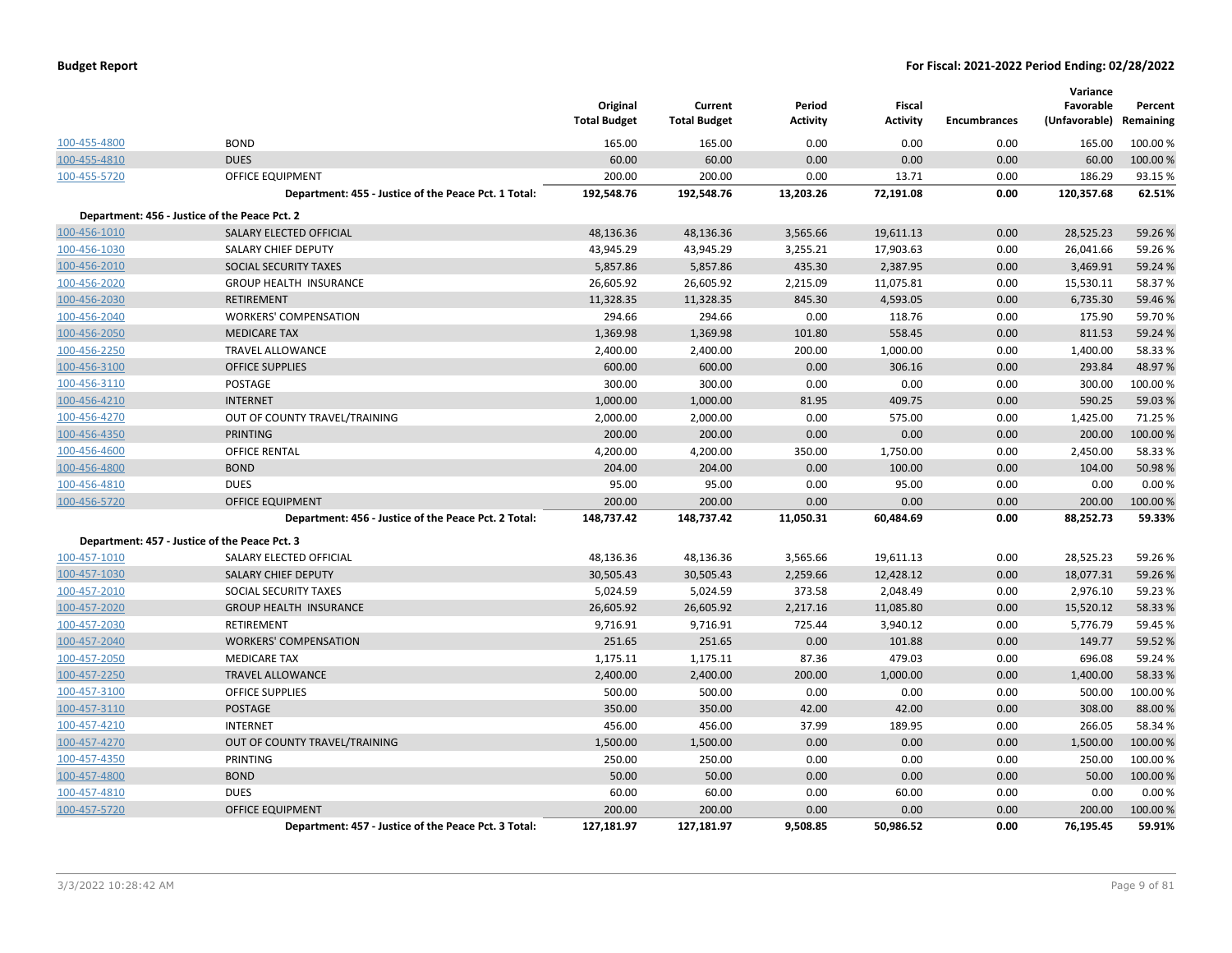|                                     |                              |                                            | Original<br><b>Total Budget</b> | Current<br><b>Total Budget</b> | Period<br><b>Activity</b> | <b>Fiscal</b><br><b>Activity</b> | <b>Encumbrances</b> | Variance<br>Favorable<br>(Unfavorable) | Percent<br>Remaining |
|-------------------------------------|------------------------------|--------------------------------------------|---------------------------------|--------------------------------|---------------------------|----------------------------------|---------------------|----------------------------------------|----------------------|
| Department: 475 - District Attorney |                              |                                            |                                 |                                |                           |                                  |                     |                                        |                      |
| 100-475-1011                        | DA. SALARY SUPPLEMENT        |                                            | 11,000.00                       | 11,000.00                      | 853.34                    | 4,693.37                         | 0.00                | 6,306.63                               | 57.33 %              |
| 100-475-1012                        |                              | DA SALARY REIMB. GC CH 46                  | 27,500.00                       | 27,500.00                      | 1,996.14                  | 10,978.77                        | 0.00                | 16,521.23                              | 60.08%               |
| 100-475-1030                        | SALARY ASSISTANT D.A.        |                                            | 332,926.47                      | 332,926.47                     | 24,661.25                 | 135,636.75                       | 0.00                | 197,289.72                             | 59.26%               |
| 100-475-1031                        | INVESTIGATOR                 |                                            | 66,277.35                       | 66,277.35                      | 4,950.28                  | 27,226.57                        | 0.00                | 39,050.78                              | 58.92 %              |
| 100-475-1032                        | ASST. DA LONGEVITY PAY       |                                            | 2,590.00                        | 2,590.00                       | 200.00                    | 1,000.00                         | 0.00                | 1,590.00                               | 61.39%               |
| 100-475-1050                        | SALARIES SECRETARIES         |                                            | 197,306.64                      | 197,306.64                     | 14,324.73                 | 79,035.93                        | 0.00                | 118,270.71                             | 59.94 %              |
| 100-475-1051                        | <b>DISCOVERY CLERK</b>       |                                            | 40,357.87                       | 40,357.87                      | 2,989.47                  | 16,442.07                        | 0.00                | 23,915.80                              | 59.26%               |
| 100-475-2010                        | <b>SOCIAL SECURITY TAXES</b> |                                            | 42,220.04                       | 42,220.04                      | 3,016.74                  | 16,642.05                        | 0.00                | 25,577.99                              | 60.58%               |
| 100-475-2020                        |                              | <b>GROUP HEALTH INSURANCE</b>              | 146,332.56                      | 146,332.56                     | 12,194.38                 | 60,971.90                        | 0.00                | 85,360.66                              | 58.33%               |
| 100-475-2030                        | <b>RETIREMENT</b>            |                                            | 80,711.66                       | 80,711.66                      | 6,047.70                  | 32,948.80                        | 0.00                | 47,762.86                              | 59.18%               |
| 100-475-2040                        |                              | <b>WORKERS' COMPENSATION</b>               | 1,421.01                        | 1,421.01                       | 0.00                      | 1,127.09                         | 0.00                | 293.92                                 | 20.68%               |
| 100-475-2050                        | <b>MEDICARE TAX</b>          |                                            | 9,874.04                        | 9,874.04                       | 705.52                    | 3,892.04                         | 0.00                | 5,982.00                               | 60.58%               |
| 100-475-2250                        | <b>TRAVEL ALLOWANCE</b>      |                                            | 3,060.00                        | 3,060.00                       | 255.00                    | 1,275.00                         | 0.00                | 1,785.00                               | 58.33%               |
| 100-475-3100                        | <b>OFFICE SUPPLIES</b>       |                                            | 8,500.00                        | 8,400.01                       | 565.60                    | 3,764.15                         | 27.27               | 4,608.59                               | 54.86%               |
| <b>Budget Adjustments</b>           |                              |                                            |                                 |                                |                           |                                  |                     |                                        |                      |
| <b>Number</b>                       | Date                         | <b>Description</b>                         | Adjustment                      |                                |                           |                                  |                     |                                        |                      |
| BA0000116                           | 01/13/2022                   | To move funds for printer cost             | $-99.99$                        |                                |                           |                                  |                     |                                        |                      |
| 100-475-3110                        | <b>POSTAGE</b>               |                                            | 1,400.00                        | 1,400.00                       | 154.65                    | 726.42                           | 0.00                | 673.58                                 | 48.11%               |
| 100-475-3130                        | <b>GRAND JURY EXPENSE</b>    |                                            | 4,000.00                        | 4,000.00                       | 88.36                     | 1,875.83                         | 0.00                | 2,124.17                               | 53.10%               |
| 100-475-3150                        | <b>COPIER EXPENSE</b>        |                                            | 1,400.00                        | 1,400.00                       | 105.49                    | 526.85                           | 0.00                | 873.15                                 | 62.37%               |
| 100-475-4270                        |                              | OUT OF COUNTY TRAVEL/TRAINING              | 7,500.00                        | 7,500.00                       | 50.79                     | 1,445.23                         | 0.00                | 6,054.77                               | 80.73%               |
| 100-475-4350                        | PRINTING                     |                                            | 500.00                          | 500.00                         | 365.00                    | 508.90                           | 0.00                | $-8.90$                                | $-1.78%$             |
| 100-475-4380                        |                              | <b>CT.REPORTER-TRANSCRIPTS</b>             | 2,500.00                        | 2,500.00                       | 1,835.49                  | 2,104.99                         | 0.00                | 395.01                                 | 15.80%               |
| 100-475-4390                        | <b>WITNESS EXPENSE</b>       |                                            | 1,500.00                        | 1,500.00                       | 152.00                    | 152.00                           | 0.00                | 1,348.00                               | 89.87%               |
| 100-475-4650                        | PHYS.EVIDENCE ANALYSIS       |                                            | 2,000.00                        | 2,000.00                       | 0.00                      | 0.00                             | 0.00                | 2,000.00                               | 100.00%              |
| 100-475-4800                        | <b>BOND</b>                  |                                            | 373.00                          | 373.00                         | 0.00                      | 0.00                             | 0.00                | 373.00                                 | 100.00%              |
| 100-475-4810                        | <b>DUES</b>                  |                                            | 3,500.00                        | 3,500.00                       | 60.00                     | 410.00                           | 0.00                | 3,090.00                               | 88.29%               |
| 100-475-5720                        | <b>OFFICE EQUIPMENT</b>      |                                            | 200.00                          | 299.99                         | 0.00                      | 299.99                           | 0.00                | 0.00                                   | 0.00%                |
| <b>Budget Adjustments</b>           |                              |                                            |                                 |                                |                           |                                  |                     |                                        |                      |
| <b>Number</b>                       | Date                         | <b>Description</b>                         | Adjustment                      |                                |                           |                                  |                     |                                        |                      |
| BA0000116                           | 01/13/2022                   | To move funds for printer cost             | 99.99                           |                                |                           |                                  |                     |                                        |                      |
| 100-475-5740                        | <b>TECHNOLOGY</b>            |                                            | 200.00                          | 200.00                         | 0.00                      | 0.00                             | 0.00                | 200.00                                 | 100.00 %             |
| 100-475-5900                        | <b>BOOKS</b>                 |                                            | 750.00                          | 750.00                         | 0.00                      | 952.00                           | 0.00                | $-202.00$                              | $-26.93%$            |
| 100-475-5910                        | <b>ONLINE RESEARCH</b>       |                                            | 9,060.00                        | 9,060.00                       | 774.99                    | 3,081.34                         | 0.00                | 5,978.66                               | 65.99%               |
|                                     |                              | Department: 475 - District Attorney Total: | 1,004,960.64                    | 1,004,960.64                   | 76,346.92                 | 407,718.04                       | 27.27               | 597,215.33                             | 59.43%               |
| Department: 495 - County Auditor    |                              |                                            |                                 |                                |                           |                                  |                     |                                        |                      |
| 100-495-1020                        |                              | SALARY APPOINTED OFFICIAL                  | 78,914.48                       | 78,914.48                      | 5,845.52                  | 32,150.36                        | 0.00                | 46,764.12                              | 59.26%               |
| 100-495-1030                        | SALARIES ASSISTANTS          |                                            | 163,730.11                      | 163,730.11                     | 12,128.16                 | 66,704.85                        | 0.00                | 97,025.26                              | 59.26%               |
| 100-495-2010                        | SOCIAL SECURITY TAXES        |                                            | 15,043.96                       | 15,043.96                      | 923.00                    | 5,105.48                         | 0.00                | 9,938.48                               | 66.06%               |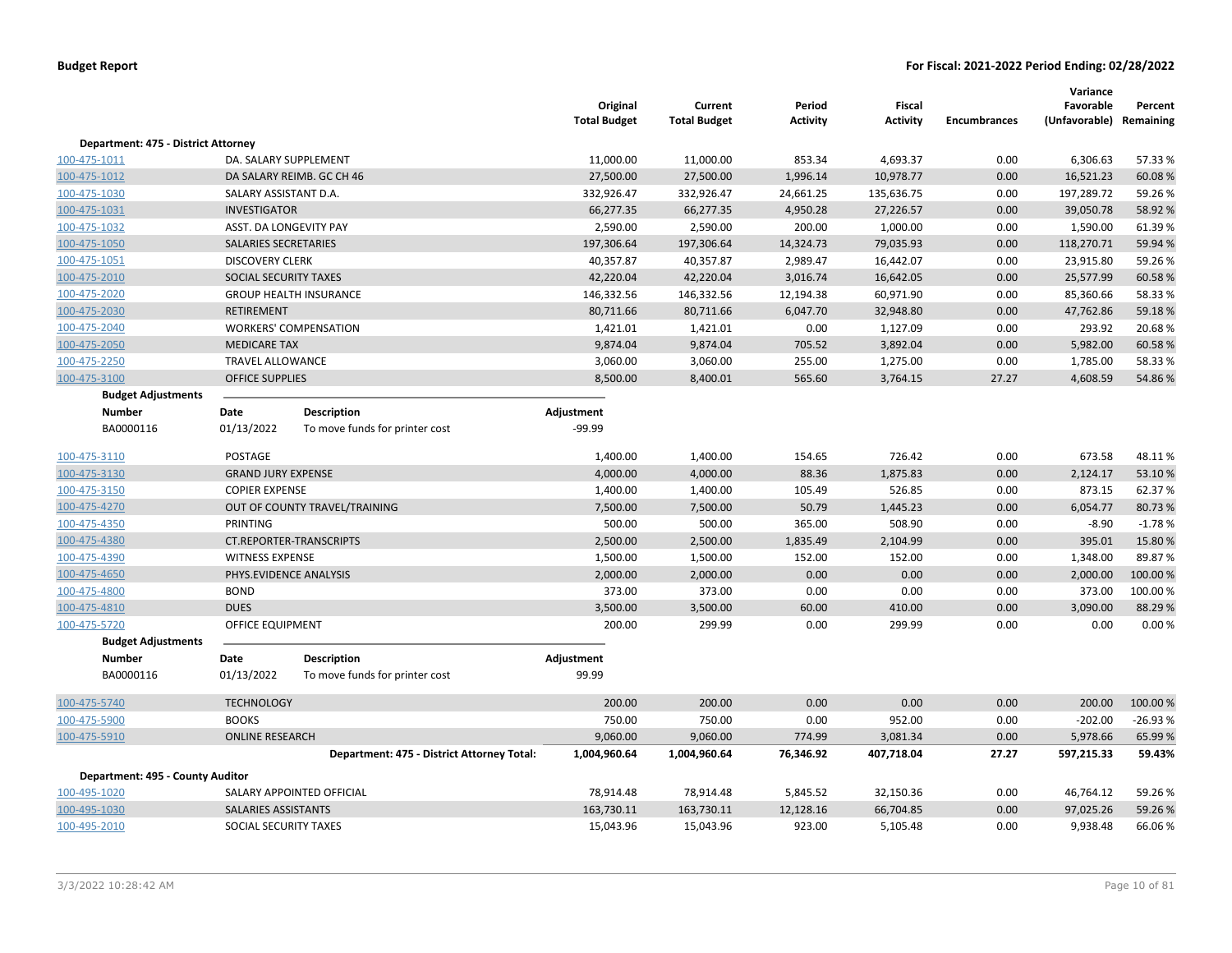|                                     |                                            | Original<br><b>Total Budget</b> | Current<br><b>Total Budget</b> | Period<br><b>Activity</b> | Fiscal<br><b>Activity</b> | <b>Encumbrances</b> | Variance<br>Favorable<br>(Unfavorable) | Percent<br>Remaining |
|-------------------------------------|--------------------------------------------|---------------------------------|--------------------------------|---------------------------|---------------------------|---------------------|----------------------------------------|----------------------|
| 100-495-2020                        | <b>GROUP HEALTH INSURANCE</b>              | 53,211.84                       | 53,211.84                      | 4,434.32                  | 22,171.60                 | 0.00                | 31,040.24                              | 58.33 %              |
| 100-495-2030                        | <b>RETIREMENT</b>                          | 29,093.09                       | 29,093.09                      | 2,164.02                  | 11,788.99                 | 0.00                | 17,304.10                              | 59.48%               |
| 100-495-2040                        | <b>WORKERS COMPENSATION</b>                | 776.46                          | 776.46                         | 0.00                      | 304.70                    | 0.00                | 471.76                                 | 60.76%               |
| 100-495-2050                        | <b>MEDICARE TAX</b>                        | 3,518.35                        | 3,518.35                       | 215.90                    | 1,194.21                  | 0.00                | 2,324.14                               | 66.06%               |
| 100-495-3100                        | <b>OFFICE SUPPLIES</b>                     | 700.00                          | 700.00                         | 0.00                      | 2.70                      | 158.45              | 538.85                                 | 76.98%               |
| 100-495-4270                        | OUT OF COUNTY TRAVEL/TRAINING              | 4,000.00                        | 4,000.00                       | $-139.00$                 | 984.60                    | 0.00                | 3,015.40                               | 75.39%               |
| 100-495-4350                        | PRINTING                                   | 100.00                          | 100.00                         | 0.00                      | 0.00                      | 0.00                | 100.00                                 | 100.00 %             |
| 100-495-4800                        | <b>BOND</b>                                | 236.00                          | 236.00                         | 50.00                     | 50.00                     | 0.00                | 186.00                                 | 78.81%               |
| 100-495-4810                        | <b>DUES</b>                                | 590.00                          | 590.00                         | 0.00                      | 0.00                      | 0.00                | 590.00                                 | 100.00%              |
| 100-495-5720                        | <b>OFFICE EQUIPMENT</b>                    | 200.00                          | 200.00                         | 0.00                      | 0.00                      | 0.00                | 200.00                                 | 100.00%              |
|                                     | Department: 495 - County Auditor Total:    | 350,114.29                      | 350,114.29                     | 25,621.92                 | 140,457.49                | 158.45              | 209,498.35                             | 59.84%               |
| Department: 496 - County Purchasing |                                            |                                 |                                |                           |                           |                     |                                        |                      |
| 100-496-1020                        | SALARY PURCHASING AGENT                    | 56,962.11                       | 56,962.11                      | 4,219.42                  | 23,206.81                 | 0.00                | 33,755.30                              | 59.26 %              |
| 100-496-1071                        | PART-TIME FACILITIES COORD.                | 27,000.00                       | 27,000.00                      | 1,860.00                  | 6,570.00                  | 0.00                | 20,430.00                              | 75.67%               |
| 100-496-2010                        | <b>SOCIAL SECURITY TAXES</b>               | 5,205.65                        | 5,205.65                       | 373.00                    | 1,824.23                  | 0.00                | 3,381.42                               | 64.96%               |
| 100-496-2020                        | <b>GROUP HEALTH INSURANCE</b>              | 13,302.96                       | 13,302.96                      | 1,108.58                  | 5,542.90                  | 0.00                | 7,760.06                               | 58.33%               |
| 100-496-2030                        | <b>RETIREMENT</b>                          | 10,067.06                       | 10,067.06                      | 731.96                    | 3,553.25                  | 0.00                | 6,513.81                               | 64.70%               |
| 100-496-2040                        | <b>WORKERS' COMPENSATION</b>               | 268.68                          | 268.68                         | 0.00                      | 71.53                     | 0.00                | 197.15                                 | 73.38%               |
| 100-496-2050                        | <b>MEDICARE TAX</b>                        | 1,217.45                        | 1,217.45                       | 87.23                     | 426.64                    | 0.00                | 790.81                                 | 64.96%               |
| 100-496-2251                        | <b>FACILITIES COORD TRAVEL</b>             | 0.00                            | 0.00                           | 0.00                      | 90.94                     | 0.00                | $-90.94$                               | 0.00%                |
| 100-496-3100                        | <b>OFFICE SUPPLIES</b>                     | 250.00                          | 250.00                         | 86.44                     | 86.44                     | 0.00                | 163.56                                 | 65.42 %              |
| 100-496-4270                        | OUT OF COUNTY TRAVEL/TRAINING              | 2,400.00                        | 2,400.00                       | 0.00                      | 0.00                      | 0.00                | 2,400.00                               | 100.00%              |
| 100-496-4350                        | PRINTING                                   | 35.00                           | 35.00                          | 0.00                      | 0.00                      | 0.00                | 35.00                                  | 100.00%              |
| 100-496-4810                        | <b>DUES</b>                                | 450.00                          | 450.00                         | 0.00                      | 75.00                     | 0.00                | 375.00                                 | 83.33%               |
| 100-496-5720                        | <b>OFFICE EQUIPMENT</b>                    | 200.00                          | 200.00                         | 0.00                      | 0.00                      | 0.00                | 200.00                                 | 100.00 %             |
|                                     | Department: 496 - County Purchasing Total: | 117,358.91                      | 117,358.91                     | 8,466.63                  | 41,447.74                 | 0.00                | 75,911.17                              | 64.68%               |
| Department: 497 - County Treasurer  |                                            |                                 |                                |                           |                           |                     |                                        |                      |
| 100-497-1010                        | SALARY ELECTED OFFICIAL                    | 62,848.43                       | 62,848.43                      | 4,655.44                  | 25,604.92                 | 0.00                | 37,243.51                              | 59.26%               |
| 100-497-2010                        | <b>SOCIAL SECURITY TAXES</b>               | 3,895.60                        | 3,895.60                       | 225.68                    | 1,273.24                  | 0.00                | 2,622.36                               | 67.32 %              |
| 100-497-2020                        | <b>GROUP HEALTH INSURANCE</b>              | 13,302.96                       | 13,302.96                      | 1,107.70                  | 5,538.50                  | 0.00                | 7,764.46                               | 58.37%               |
| 100-497-2030                        | <b>RETIREMENT</b>                          | 7,533.58                        | 7,533.58                       | 560.52                    | 3,053.53                  | 0.00                | 4,480.05                               | 59.47%               |
| 100-497-2040                        | <b>WORKERS' COMPENSATION</b>               | 201.06                          | 201.06                         | 0.00                      | 78.90                     | 0.00                | 122.16                                 | 60.76%               |
| 100-497-2050                        | <b>MEDICARE TAX</b>                        | 911.07                          | 911.07                         | 52.78                     | 297.77                    | 0.00                | 613.30                                 | 67.32 %              |
| 100-497-3100                        | <b>OFFICE SUPPLIES</b>                     | 300.00                          | 300.00                         | 0.00                      | 0.00                      | 0.00                | 300.00                                 | 100.00 %             |
| 100-497-4270                        | OUT OF COUNTY TRAVEL/TRAINING              | 1,500.00                        | 1,500.00                       | 0.00                      | 200.00                    | 0.00                | 1,300.00                               | 86.67%               |
| 100-497-4350                        | PRINTING                                   | 60.00                           | 60.00                          | 0.00                      | 0.00                      | 0.00                | 60.00                                  | 100.00%              |
| 100-497-4520                        | <b>R&amp;M EQUIPMENT</b>                   | 50.00                           | 50.00                          | 0.00                      | 0.00                      | 0.00                | 50.00                                  | 100.00 %             |
| 100-497-4810                        | <b>DUES</b>                                | 200.00                          | 200.00                         | 0.00                      | 175.00                    | 0.00                | 25.00                                  | 12.50%               |
|                                     | Department: 497 - County Treasurer Total:  | 90,802.70                       | 90,802.70                      | 6,602.12                  | 36,221.86                 | 0.00                | 54,580.84                              | 60.11%               |
|                                     | Department: 499 - Tax Assessor Collector   |                                 |                                |                           |                           |                     |                                        |                      |
| 100-499-1010                        | SALARY ELECTED OFFICIAL                    | 62.848.43                       | 62,848.43                      | 4,655.44                  | 25.604.92                 | 0.00                | 37,243.51                              | 59.26 %              |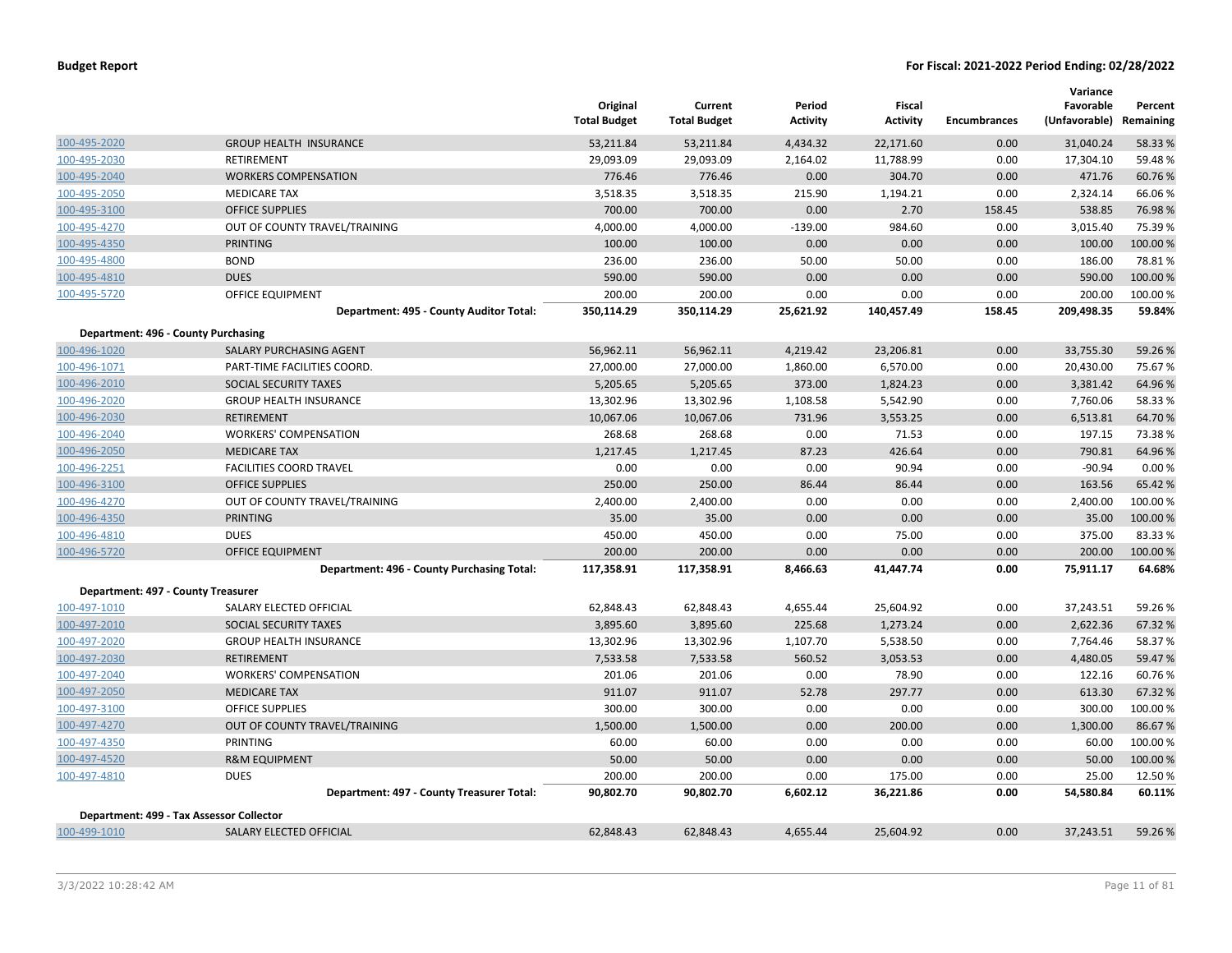|              |                                                 | Original<br><b>Total Budget</b> | Current<br><b>Total Budget</b> | Period<br><b>Activity</b> | <b>Fiscal</b><br><b>Activity</b> | <b>Encumbrances</b> | Variance<br>Favorable<br>(Unfavorable) | Percent<br>Remaining |
|--------------|-------------------------------------------------|---------------------------------|--------------------------------|---------------------------|----------------------------------|---------------------|----------------------------------------|----------------------|
| 100-499-1030 | SALARIES CHIEF DEPUTY                           | 45,215.17                       | 45,215.17                      | 3,349.28                  | 18,420.99                        | 0.00                | 26,794.18                              | 59.26%               |
| 100-499-1040 | <b>SALARIES DEPUTIES</b>                        | 109,556.60                      | 109,556.60                     | 8,115.33                  | 44,634.24                        | 0.00                | 64,922.36                              | 59.26%               |
| 100-499-2010 | SOCIAL SECURITY TAXES                           | 13,492.45                       | 13,492.45                      | 965.18                    | 5,321.28                         | 0.00                | 8,171.17                               | 60.56%               |
| 100-499-2020 | <b>GROUP HEALTH INSURANCE</b>                   | 66,514.80                       | 66,514.80                      | 5,542.90                  | 27,714.50                        | 0.00                | 38,800.30                              | 58.33%               |
| 100-499-2030 | <b>RETIREMENT</b>                               | 26,092.66                       | 26,092.66                      | 1,940.87                  | 10,573.12                        | 0.00                | 15,519.54                              | 59.48%               |
| 100-499-2040 | <b>WORKERS COMPENSATION</b>                     | 696.38                          | 696.38                         | 0.00                      | 273.28                           | 0.00                | 423.10                                 | 60.76%               |
| 100-499-2050 | <b>MEDICARE TAX</b>                             | 3,155.49                        | 3,155.49                       | 225.72                    | 1,244.46                         | 0.00                | 1,911.03                               | 60.56%               |
| 100-499-3100 | <b>OFFICE SUPPLIES</b>                          | 1,200.00                        | 1,200.00                       | 173.17                    | 533.49                           | 0.00                | 666.51                                 | 55.54 %              |
| 100-499-3110 | <b>POSTAGE</b>                                  | 2,400.00                        | 2,400.00                       | 226.23                    | 789.98                           | 0.00                | 1,610.02                               | 67.08%               |
| 100-499-3150 | <b>COPIER EXPENSE</b>                           | 1,200.00                        | 1,200.00                       | 97.58                     | 478.11                           | 0.00                | 721.89                                 | 60.16%               |
| 100-499-4270 | OUT OF COUNTY TRAVEL/TRAINING                   | 4,000.00                        | 4,000.00                       | 493.84                    | 2,162.82                         | 0.00                | 1,837.18                               | 45.93%               |
| 100-499-4350 | <b>PRINTING</b>                                 | 200.00                          | 200.00                         | 0.00                      | 0.00                             | 0.00                | 200.00                                 | 100.00 %             |
| 100-499-4800 | <b>BOND</b>                                     | 368.00                          | 368.00                         | 0.00                      | 0.00                             | 0.00                | 368.00                                 | 100.00%              |
| 100-499-4810 | <b>DUES</b>                                     | 175.00                          | 175.00                         | 0.00                      | 0.00                             | 0.00                | 175.00                                 | 100.00 %             |
| 100-499-5720 | OFFICE EQUIPMENT                                | 200.00                          | 200.00                         | 0.00                      | 0.00                             | 0.00                | 200.00                                 | 100.00%              |
|              | Department: 499 - Tax Assessor Collector Total: | 337,314.98                      | 337,314.98                     | 25,785.54                 | 137,751.19                       | 0.00                | 199,563.79                             | 59.16%               |
|              | Department: 503 - Computer/IT Dept.             |                                 |                                |                           |                                  |                     |                                        |                      |
| 100-503-1020 | SALARY-TECHNICIAN                               | 45,797.74                       | 45,797.74                      | 3,392.40                  | 18,658.24                        | 0.00                | 27,139.50                              | 59.26%               |
| 100-503-1070 | SALARY PART-TIME TECHNICIAN                     | 20,101.64                       | 20,101.64                      | 900.00                    | 5,371.88                         | 0.00                | 14,729.76                              | 73.28%               |
| 100-503-2010 | <b>SOCIAL SECURITY</b>                          | 4,085.76                        | 4,085.76                       | 184.18                    | 1,026.07                         | 0.00                | 3,059.69                               | 74.89%               |
| 100-503-2020 | <b>GROUP HEALTH INSURANCE</b>                   | 13,302.96                       | 13,302.96                      | 1,108.58                  | 5,542.90                         | 0.00                | 7,760.06                               | 58.33%               |
| 100-503-2030 | <b>RETIREMENT</b>                               | 8,000.61                        | 8,000.61                       | 413.26                    | 2,248.93                         | 0.00                | 5,751.68                               | 71.89%               |
| 100-503-2040 | <b>WORKERS COMPENSATION</b>                     | 210.88                          | 210.88                         | 0.00                      | 61.77                            | 0.00                | 149.11                                 | 70.71%               |
| 100-503-2050 | <b>MEDICARE TAX</b>                             | 955.54                          | 955.54                         | 43.08                     | 240.00                           | 0.00                | 715.54                                 | 74.88%               |
| 100-503-2250 | <b>TRAVEL ALLOWANCE</b>                         | 828.00                          | 828.00                         | 40.00                     | 200.00                           | 0.00                | 628.00                                 | 75.85%               |
| 100-503-3100 | <b>OFFICE SUPPLIES</b>                          | 100.00                          | 100.00                         | 0.00                      | 0.00                             | 0.00                | 100.00                                 | 100.00%              |
| 100-503-4210 | <b>EMERGENCY INTERNET</b>                       | 455.88                          | 455.88                         | 37.99                     | 197.30                           | 0.00                | 258.58                                 | 56.72%               |
| 100-503-4270 | OUT OF COUNTY TRAVEL/TRAINING                   | 1,200.00                        | 1,200.00                       | 0.00                      | 0.00                             | 0.00                | 1,200.00                               | 100.00 %             |
| 100-503-4810 | <b>DUES</b>                                     | 175.00                          | 175.00                         | 0.00                      | 0.00                             | 0.00                | 175.00                                 | 100.00%              |
| 100-503-5720 | <b>OFFICE EQUIPMENT</b>                         | 200.00                          | 200.00                         | 0.00                      | 26.98                            | 0.00                | 173.02                                 | 86.51%               |
| 100-503-5740 | COMPUTER/WEB SOFTWARE                           | 5,000.00                        | 5,000.00                       | 0.00                      | 2,424.93                         | 0.00                | 2,575.07                               | 51.50%               |
| 100-503-5760 | <b>COUNTY COMPUTER REPLACEMENT</b>              | 10,000.00                       | 10,000.00                      | 554.37                    | 1,232.71                         | 0.00                | 8,767.29                               | 87.67%               |
|              | Department: 503 - Computer/IT Dept. Total:      | 110,414.01                      | 110,414.01                     | 6,673.86                  | 37,231.71                        | 0.00                | 73,182.30                              | 66.28%               |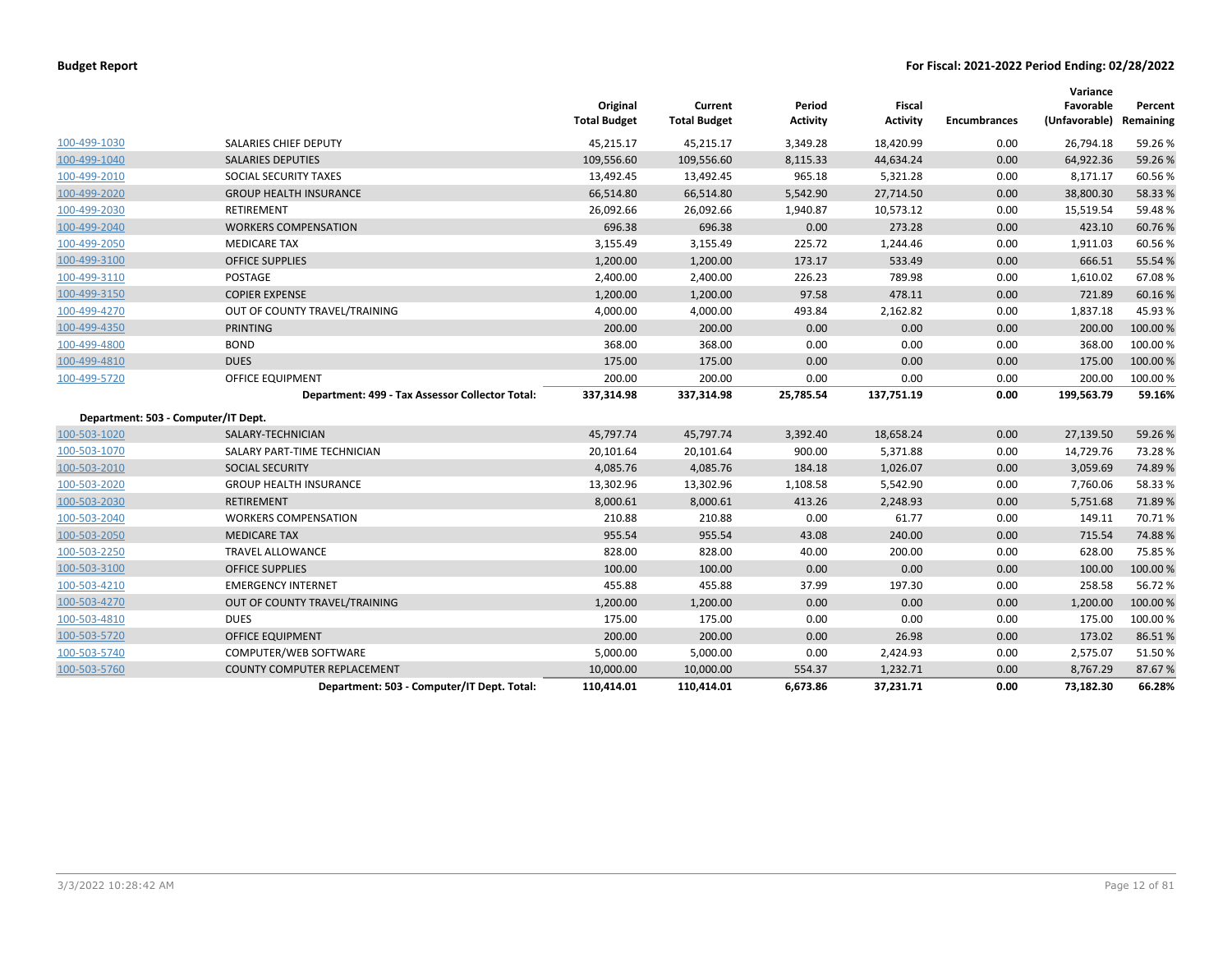|                                          |                           |                                          | Original<br><b>Total Budget</b> | Current<br><b>Total Budget</b> | Period<br>Activity | <b>Fiscal</b><br><b>Activity</b> | <b>Encumbrances</b> | Variance<br>Favorable<br>(Unfavorable) Remaining | Percent  |
|------------------------------------------|---------------------------|------------------------------------------|---------------------------------|--------------------------------|--------------------|----------------------------------|---------------------|--------------------------------------------------|----------|
| Department: 509 - Contingency            |                           |                                          |                                 |                                |                    |                                  |                     |                                                  |          |
| 100-509-4750                             | CONTINGENCY               |                                          | 250,000.00                      | 227,600.31                     | 0.00               | 0.00                             | 0.00                | 227,600.31                                       | 100.00%  |
| <b>Budget Adjustments</b>                |                           |                                          |                                 |                                |                    |                                  |                     |                                                  |          |
| <b>Number</b>                            | Date                      | <b>Description</b>                       | Adjustment                      |                                |                    |                                  |                     |                                                  |          |
| BA0000114                                | 12/22/2021                | Contingency to Non departmental          | $-5,000.00$                     |                                |                    |                                  |                     |                                                  |          |
| BA0000113                                | 12/22/2021                | Transfer from contingency to S Annex R&I | $-17,040.00$                    |                                |                    |                                  |                     |                                                  |          |
| BA0000118                                | 01/31/2022                | To move funds from contingency for Desk  | $-359.69$                       |                                |                    |                                  |                     |                                                  |          |
|                                          |                           | Department: 509 - Contingency Total:     | 250,000.00                      | 227,600.31                     | 0.00               | 0.00                             | 0.00                | 227,600.31                                       | 100.00%  |
| Department: 510 - Courthouse             |                           |                                          |                                 |                                |                    |                                  |                     |                                                  |          |
| 100-510-1070                             | <b>SALARY PART-TIME</b>   |                                          | 18,096.00                       | 18,096.00                      | 0.00               | 2,641.68                         | 0.00                | 15,454.32                                        | 85.40%   |
| 100-510-1150                             | <b>SALARY JANITOR</b>     |                                          | 43,948.14                       | 43,948.14                      | 0.00               | 4,597.48                         | 0.00                | 39,350.66                                        | 89.54 %  |
| 100-510-2010                             | SOCIAL SECURITY TAXES     |                                          | 4,233.96                        | 4,233.96                       | 0.00               | 448.82                           | 0.00                | 3,785.14                                         | 89.40%   |
| 100-510-2020                             |                           | <b>GROUP HEALTH INSURANCE</b>            | 13,302.96                       | 13,302.96                      | 0.00               | 0.00                             | 0.00                | 13,302.96                                        | 100.00%  |
| 100-510-2030                             | <b>RETIREMENT</b>         |                                          | 7,222.78                        | 7,222.78                       | 0.00               | 858.58                           | 0.00                | 6,364.20                                         | 88.11%   |
| 100-510-2040                             |                           | <b>WORKERS' COMPENSATION</b>             | 2,114.69                        | 2,114.69                       | 0.00               | 942.51                           | 0.00                | 1,172.18                                         | 55.43 %  |
| 100-510-2050                             | <b>MEDICARE TAX</b>       |                                          | 832.00                          | 832.00                         | 0.00               | 104.97                           | 0.00                | 727.03                                           | 87.38%   |
| 100-510-3100                             | <b>OFFICE SUPPLIES</b>    |                                          | 3,500.00                        | 3,500.00                       | 0.00               | 617.39                           | 89.98               | 2,792.63                                         | 79.79%   |
| 100-510-3110                             | <b>POSTAGE</b>            |                                          | 5,000.00                        | 5,000.00                       | 2,108.97           | $-502.40$                        | 0.00                | 5,502.40                                         | 110.05 % |
| 100-510-3150                             | <b>COPIER RENTAL</b>      |                                          | 8,910.00                        | 8,910.00                       | 583.89             | 2,739.01                         | 0.00                | 6,170.99                                         | 69.26%   |
| 100-510-3160                             |                           | <b>EMPLOYEE AWARDS BANQUET</b>           | 2,400.00                        | 2,400.00                       | 0.00               | 2,402.17                         | 0.00                | $-2.17$                                          | $-0.09%$ |
| 100-510-3300                             | EXPENSE-GAS AND OIL       |                                          | 200.00                          | 200.00                         | 0.00               | 0.00                             | 0.00                | 200.00                                           | 100.00%  |
| 100-510-3320                             | <b>JANITOR SUPPLIES</b>   |                                          | 2,000.00                        | 2,000.00                       | 0.00               | 0.00                             | 0.00                | 2,000.00                                         | 100.00 % |
| 100-510-4005                             | <b>CUSTODIAL SERVICES</b> |                                          | 0.00                            | 0.00                           | 3,800.00           | 13,070.00                        | 8,430.00            | $-21,500.00$                                     | 0.00%    |
| 100-510-4200                             | <b>TELEPHONE</b>          |                                          | 44,200.00                       | 44,200.00                      | 3,667.31           | 17,974.31                        | 0.00                | 26,225.69                                        | 59.33 %  |
| 100-510-4210                             | <b>INTERNET</b>           |                                          | 10,200.00                       | 10,200.00                      | 710.00             | 2,657.54                         | 0.00                | 7,542.46                                         | 73.95%   |
| 100-510-4400                             | UTILITIES ELECTRICITY     |                                          | 13,500.00                       | 13,500.00                      | 2,423.51           | 5,343.07                         | 0.00                | 8,156.93                                         | 60.42%   |
| 100-510-4420                             | UTILITIES WATER           |                                          | 2,394.00                        | 2,394.00                       | 12.27              | 49.24                            | 0.00                | 2,344.76                                         | 97.94%   |
| 100-510-4430                             | <b>TRASH PICK-UP</b>      |                                          | 1,050.00                        | 1,050.00                       | 0.00               | 0.00                             | 0.00                | 1,050.00                                         | 100.00 % |
| 100-510-4460                             |                           | ELEVATOR MAINTENANCE CONTR               | 4,200.00                        | 4,200.00                       | 0.00               | 0.00                             | 0.00                | 4,200.00                                         | 100.00%  |
| 100-510-4500                             | <b>R &amp; M BUILDING</b> |                                          | 1,000.00                        | 1,000.00                       | 0.00               | 0.00                             | 0.00                | 1,000.00                                         | 100.00 % |
| 100-510-4501                             | PEST CONTROL              |                                          | 150.00                          | 150.00                         | 0.00               | 0.00                             | 0.00                | 150.00                                           | 100.00%  |
| 100-510-4530                             | <b>COMPUTER SOFTWARE</b>  |                                          | 230,000.00                      | 230,000.00                     | 27,566.99          | 142,696.62                       | 0.00                | 87,303.38                                        | 37.96 %  |
| 100-510-4820                             | <b>FIRE INSURANCE</b>     |                                          | 28,500.00                       | 28,500.00                      | 0.00               | 0.00                             | 0.00                | 28,500.00                                        | 100.00%  |
| 100-510-5770                             | <b>JANITOR EQUIPMENT</b>  |                                          | 300.00                          | 300.00                         | 0.00               | 0.00                             | 0.00                | 300.00                                           | 100.00 % |
|                                          |                           | Department: 510 - Courthouse Total:      | 447,254.53                      | 447,254.53                     | 40,872.94          | 196,640.99                       | 8,519.98            | 242,093.56                                       | 54.13%   |
| Department: 511 - County Office Building |                           |                                          |                                 |                                |                    |                                  |                     |                                                  |          |
| 100-511-2251                             | <b>JANITOR TRAVEL</b>     |                                          | 180.00                          | 180.00                         | 0.00               | 0.00                             | 0.00                | 180.00                                           | 100.00 % |
| 100-511-3320                             | <b>JANITOR SUPPLIES</b>   |                                          | 1,000.00                        | 1,000.00                       | 0.00               | 639.01                           | 0.00                | 360.99                                           | 36.10%   |
| 100-511-4400                             | UTILITIES ELECTRICITY     |                                          | 4,300.00                        | 4,300.00                       | 311.45             | 1,260.50                         | 0.00                | 3,039.50                                         | 70.69%   |
| 100-511-4410                             | <b>UTILITIES GAS</b>      |                                          | 1,000.00                        | 1,000.00                       | 166.67             | 404.81                           | 0.00                | 595.19                                           | 59.52%   |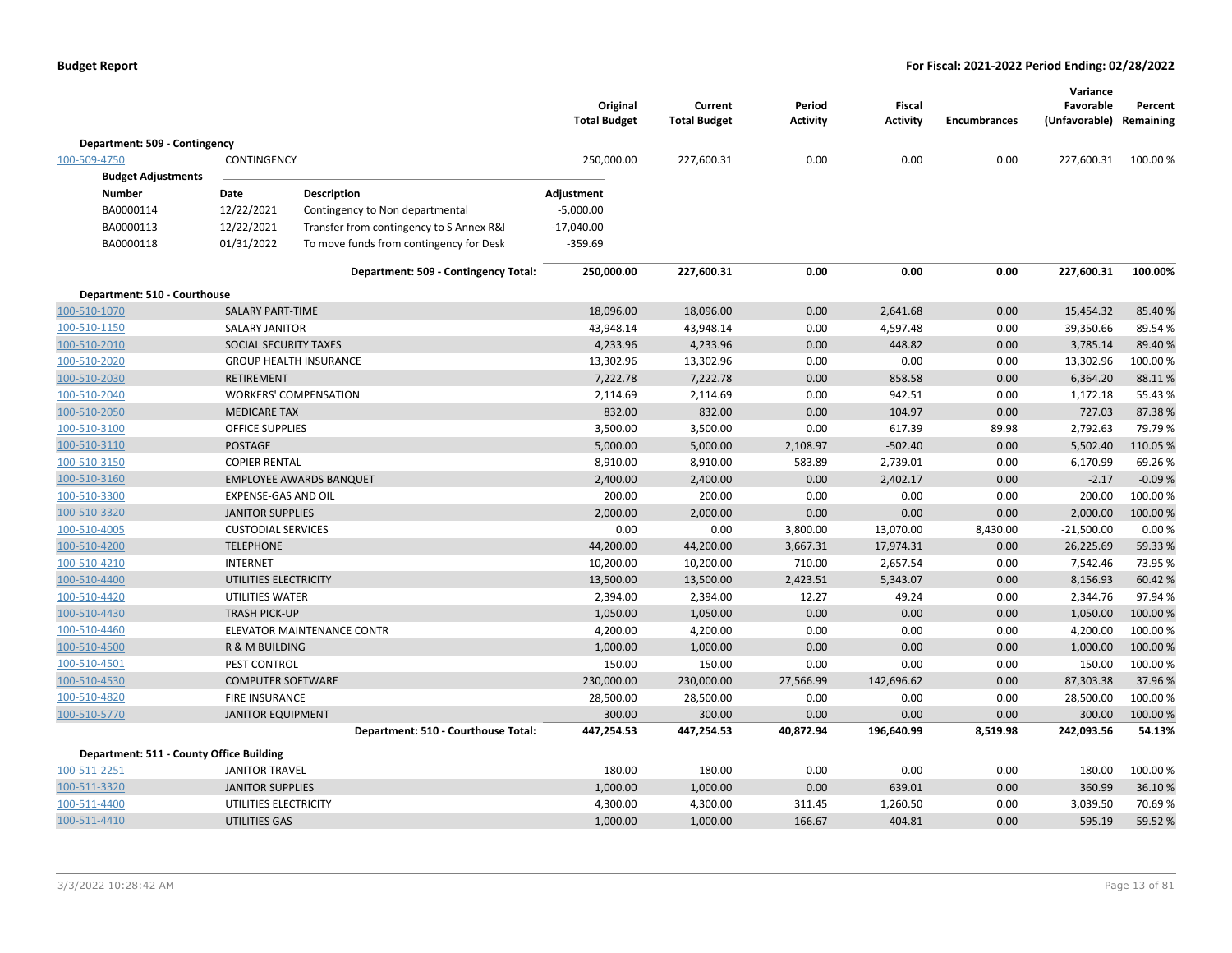|                                          |                              |                                                 | Original<br><b>Total Budget</b> | Current<br><b>Total Budget</b> | Period<br>Activity | Fiscal<br><b>Activity</b> | <b>Encumbrances</b> | Variance<br>Favorable<br>(Unfavorable) | Percent<br>Remaining |
|------------------------------------------|------------------------------|-------------------------------------------------|---------------------------------|--------------------------------|--------------------|---------------------------|---------------------|----------------------------------------|----------------------|
| 100-511-4420                             | UTILITIES WATER              |                                                 | 1,100.00                        | 1,100.00                       | 206.08             | 544.44                    | 0.00                | 555.56                                 | 50.51%               |
| 100-511-4430                             | <b>TRASH PICK-UP SERVICE</b> |                                                 | 540.00                          | 540.00                         | 43.78              | 175.12                    | 0.00                | 364.88                                 | 67.57 %              |
| 100-511-4500                             | R & M BUILDING               |                                                 | 1,000.00                        | 1,000.00                       | 0.00               | 323.05                    | 0.00                | 676.95                                 | 67.70%               |
| 100-511-4501                             | PEST CONTROL                 |                                                 | 268.00                          | 268.00                         | 0.00               | 67.00                     | 0.00                | 201.00                                 | 75.00 %              |
| 100-511-4503                             |                              | FIRE EXTINGUISHER INSPECTION                    | 75.00                           | 75.00                          | 0.00               | 0.00                      | 0.00                | 75.00                                  | 100.00%              |
| 100-511-4820                             | <b>FIRE INSURANCE</b>        |                                                 | 1,152.00                        | 1,152.00                       | 0.00               | 0.00                      | 0.00                | 1,152.00                               | 100.00%              |
|                                          |                              | Department: 511 - County Office Building Total: | 10,615.00                       | 10,615.00                      | 727.98             | 3,413.93                  | 0.00                | 7,201.07                               | 67.84%               |
| Department: 512 - Co-Op Office Building  |                              |                                                 |                                 |                                |                    |                           |                     |                                        |                      |
| 100-512-4400                             | UTILITIES ELECTRICITY        |                                                 | 720.00                          | 720.00                         | 0.00               | 330.83                    | 0.00                | 389.17                                 | 54.05 %              |
|                                          |                              | Department: 512 - Co-Op Office Building Total:  | 720.00                          | 720.00                         | 0.00               | 330.83                    | 0.00                | 389.17                                 | 54.05%               |
| Department: 513 - Courthouse South Annex |                              |                                                 |                                 |                                |                    |                           |                     |                                        |                      |
| 100-513-3110                             | <b>POSTAGE</b>               |                                                 | 2,000.00                        | 2,000.00                       | $-308.61$          | $-1,687.28$               | 92.97               | 3,594.31                               | 179.72%              |
| 100-513-3150                             | <b>COPIER RENTAL</b>         |                                                 | 1,500.00                        | 1,500.00                       | 102.73             | 541.52                    | 0.00                | 958.48                                 | 63.90%               |
| 100-513-3320                             | <b>JANITOR SUPPLIES</b>      |                                                 | 1,400.00                        | 1,400.00                       | 0.00               | 892.47                    | 0.00                | 507.53                                 | 36.25 %              |
| 100-513-4210                             | <b>INTERNET</b>              |                                                 | 3,300.00                        | 3,300.00                       | 231.43             | 1,157.15                  | 0.00                | 2,142.85                               | 64.93%               |
| 100-513-4400                             | UTILITIES ELECTRICITY        |                                                 | 5,600.00                        | 5,600.00                       | 0.00               | 1,786.18                  | 0.00                | 3,813.82                               | 68.10%               |
| 100-513-4410                             | UTILITIES GAS                |                                                 | 1,300.00                        | 1,300.00                       | 277.03             | 612.04                    | 0.00                | 687.96                                 | 52.92 %              |
| 100-513-4420                             | <b>UTILITIES WATER</b>       |                                                 | 1,200.00                        | 1,200.00                       | 83.20              | 543.49                    | 0.00                | 656.51                                 | 54.71%               |
| 100-513-4430                             | <b>TRASH PICKUP SERVICE</b>  |                                                 | 1,050.00                        | 1,050.00                       | 87.56              | 350.24                    | 0.00                | 699.76                                 | 66.64 %              |
| 100-513-4500                             | <b>R&amp;M BUILDING</b>      |                                                 | 1,000.00                        | 18,040.00                      | 170.00             | 17,575.56                 | 0.00                | 464.44                                 | 2.57%                |
| <b>Budget Adjustments</b>                |                              |                                                 |                                 |                                |                    |                           |                     |                                        |                      |
| <b>Number</b>                            | Date                         | <b>Description</b>                              | Adjustment                      |                                |                    |                           |                     |                                        |                      |
| BA0000113                                | 12/22/2021                   | Transfer from contingency to S Annex R&I        | 17,040.00                       |                                |                    |                           |                     |                                        |                      |
| 100-513-4501                             | PEST CONTROL                 |                                                 | 380.00                          | 380.00                         | 0.00               | 95.00                     | 0.00                | 285.00                                 | 75.00%               |
| 100-513-4503                             |                              | FIRE EXTINGUISHER INSPECTION                    | 30.00                           | 30.00                          | 0.00               | 0.00                      | 0.00                | 30.00                                  | 100.00%              |
| 100-513-4820                             | <b>FIRE INSURANCE</b>        |                                                 | 2,700.00                        | 2,700.00                       | 0.00               | 0.00                      | 0.00                | 2,700.00                               | 100.00%              |
|                                          |                              | Department: 513 - Courthouse South Annex Total: | 21,460.00                       | 38,500.00                      | 643.34             | 21,866.37                 | 92.97               | 16,540.66                              | 42.96%               |
| Department: 514 - City Hall Annex        |                              |                                                 |                                 |                                |                    |                           |                     |                                        |                      |
| 100-514-4210                             | <b>INTERNET</b>              |                                                 | 340.00                          | 340.00                         | 82.69              | 413.45                    | 0.00                | $-73.45$                               | $-21.60%$            |
|                                          |                              | Department: 514 - City Hall Annex Total:        | 340.00                          | 340.00                         | 82.69              | 413.45                    | 0.00                | $-73.45$                               | $-21.60%$            |
| Department: 515 - Windom County Building |                              |                                                 |                                 |                                |                    |                           |                     |                                        |                      |
| 100-515-3320                             | <b>JANITOR SUPPLIES</b>      |                                                 | 1,000.00                        | 1,000.00                       | 0.00               | 0.00                      | 0.00                | 1,000.00                               | 100.00%              |
| 100-515-4210                             | <b>INTERNET</b>              |                                                 | 565.00                          | 565.00                         | 46.95              | 234.75                    | 0.00                | 330.25                                 | 58.45 %              |
| 100-515-4400                             | UTILITIES ELECTRICITY        |                                                 | 3,000.00                        | 3,000.00                       | 199.50             | 996.65                    | 0.00                | 2,003.35                               | 66.78%               |
| 100-515-4410                             | UTILITIES GAS                |                                                 | 2,000.00                        | 2,000.00                       | 235.05             | 754.41                    | 0.00                | 1,245.59                               | 62.28%               |
| 100-515-4420                             | UTILITIES WATER              |                                                 | 800.00                          | 800.00                         | 41.50              | 226.00                    | 0.00                | 574.00                                 | 71.75 %              |
| 100-515-4500                             | <b>R&amp;M BUILDING</b>      |                                                 | 1,000.00                        | 1,000.00                       | 0.00               | 125.00                    | 0.00                | 875.00                                 | 87.50%               |
| 100-515-4501                             | PEST CONTROL                 |                                                 | 260.00                          | 260.00                         | 0.00               | 0.00                      | 0.00                | 260.00                                 | 100.00%              |
| 100-515-4502                             | <b>LAWN MAINTENANCE</b>      |                                                 | 800.00                          | 800.00                         | 0.00               | 60.00                     | 0.00                | 740.00                                 | 92.50%               |
| 100-515-4503                             |                              | FIRE EXTINGUISHER INSPECTION                    | 12.00                           | 12.00                          | 0.00               | 0.00                      | 0.00                | 12.00                                  | 100.00 %             |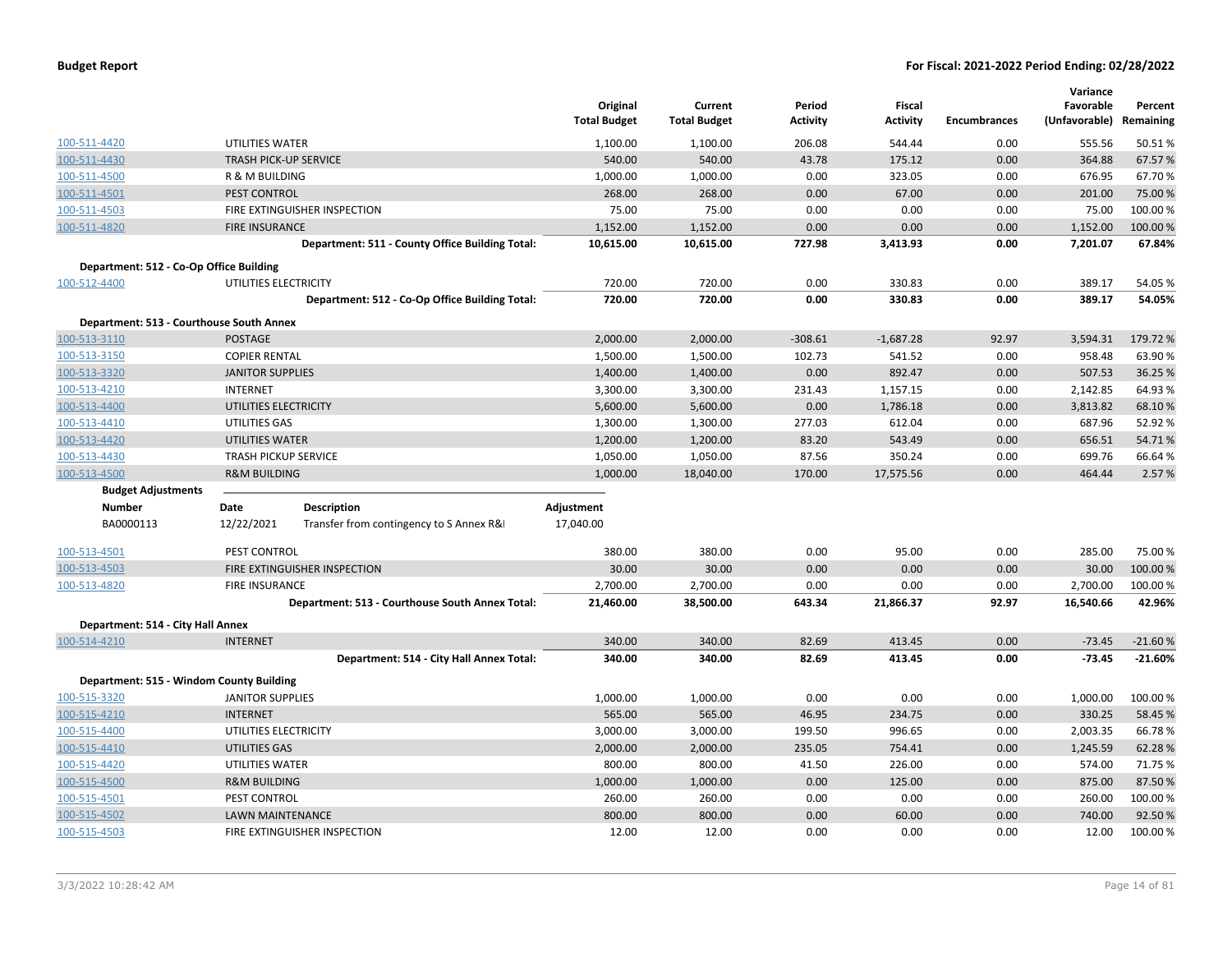|                                   |                                                      | Original<br><b>Total Budget</b> | Current<br><b>Total Budget</b> | Period<br><b>Activity</b> | Fiscal<br><b>Activity</b> | <b>Encumbrances</b> | Variance<br>Favorable<br>(Unfavorable) | Percent<br>Remaining |
|-----------------------------------|------------------------------------------------------|---------------------------------|--------------------------------|---------------------------|---------------------------|---------------------|----------------------------------------|----------------------|
| 100-515-4820                      | <b>FIRE INSURANCE</b>                                | 2,030.00                        | 2,030.00                       | 0.00                      | 0.00                      | 0.00                | 2,030.00                               | 100.00%              |
|                                   | Department: 515 - Windom County Building Total:      | 11,467.00                       | 11,467.00                      | 523.00                    | 2,396.81                  | 0.00                | 9,070.19                               | 79.10%               |
|                                   | Department: 516 - Agrilife Extension Building        |                                 |                                |                           |                           |                     |                                        |                      |
| 100-516-2251                      | <b>JANITOR TRAVEL</b>                                | 265.00                          | 265.00                         | 0.00                      | 0.00                      | 0.00                | 265.00                                 | 100.00 %             |
| 100-516-3320                      | <b>JANITOR SUPPLIES</b>                              | 500.00                          | 500.00                         | 0.00                      | 214.80                    | 0.00                | 285.20                                 | 57.04 %              |
| 100-516-4400                      | UTILITIES ELECTRICITY                                | 5,100.00                        | 5,100.00                       | 587.83                    | 1,751.41                  | 0.00                | 3,348.59                               | 65.66%               |
| 100-516-4420                      | UTILITIES WATER                                      | 720.00                          | 720.00                         | 63.07                     | 251.77                    | 0.00                | 468.23                                 | 65.03 %              |
| 100-516-4500                      | <b>R&amp;M BUILDING</b>                              | 500.00                          | 500.00                         | 0.00                      | 319.74                    | 0.00                | 180.26                                 | 36.05 %              |
| 100-516-4501                      | PEST CONTROL                                         | 228.00                          | 228.00                         | 0.00                      | 114.00                    | 0.00                | 114.00                                 | 50.00 %              |
| 100-516-4503                      | FIRE EXTINGUISHER INSPECTION                         | 12.00                           | 12.00                          | 0.00                      | 0.00                      | 0.00                | 12.00                                  | 100.00%              |
| 100-516-4820                      | <b>FIRE INSURANCE</b>                                | 1,106.00                        | 1,106.00                       | 0.00                      | 0.00                      | 0.00                | 1,106.00                               | 100.00 %             |
|                                   | Department: 516 - Agrilife Extension Building Total: | 8,431.00                        | 8,431.00                       | 650.90                    | 2,651.72                  | 0.00                | 5,779.28                               | 68.55%               |
|                                   | <b>Department: 518 - County Offices Relocation</b>   |                                 |                                |                           |                           |                     |                                        |                      |
| 100-518-3110                      | POSTAGE                                              | 350.00                          | 350.00                         | 0.00                      | 182.00                    | 0.00                | 168.00                                 | 48.00%               |
| 100-518-3320                      | <b>JANITOR SUPPLIES</b>                              | 1,200.00                        | 1,200.00                       | 98.52                     | 1,471.75                  | 10.54               | $-282.29$                              | $-23.52%$            |
| 100-518-4210                      | INTERNET                                             | 9,600.00                        | 9,600.00                       | 1,046.18                  | 5,230.90                  | 0.00                | 4,369.10                               | 45.51%               |
| 100-518-4400                      | UTILITIES ELECTRICITY                                | 22,500.00                       | 22,500.00                      | 1,214.75                  | 7,417.14                  | 0.00                | 15,082.86                              | 67.03%               |
| 100-518-4410                      | UTILITIES GAS                                        | 2,500.00                        | 2,500.00                       | 510.43                    | 1,213.33                  | 0.00                | 1,286.67                               | 51.47%               |
| 100-518-4420                      | <b>UTILITIES WATER</b>                               | 6,000.00                        | 6,000.00                       | 325.94                    | 1,754.98                  | 0.00                | 4,245.02                               | 70.75%               |
| 100-518-4430                      | TRASH PICKUP SERVICE                                 | 2,150.00                        | 2,150.00                       | 116.27                    | 669.05                    | 0.00                | 1,480.95                               | 68.88%               |
| 100-518-4500                      | R & M BUILDING                                       | 1,000.00                        | 1,000.00                       | 0.00                      | 293.83                    | 0.00                | 706.17                                 | 70.62 %              |
| 100-518-4501                      | PEST CONTROL                                         | 1,000.00                        | 1,000.00                       | 145.00                    | 1,345.00                  | 0.00                | $-345.00$                              | $-34.50%$            |
| 100-518-4503                      | FIRE EXTINGUISHER INSPECTION                         | 36.00                           | 36.00                          | 0.00                      | 0.00                      | 0.00                | 36.00                                  | 100.00%              |
| 100-518-4600                      | <b>MOVING EXPENSES</b>                               | 35,000.00                       | 35,000.00                      | 2,190.78                  | 2,224.62                  | 165.88              | 32,609.50                              | 93.17%               |
| 100-518-4700                      | OFFICE SPACE LEASE                                   | 89,600.00                       | 89,600.00                      | 9,800.00                  | 49,000.00                 | 0.00                | 40,600.00                              | 45.31%               |
| 100-518-4830                      | <b>ALARM MONITORING</b>                              | 900.00                          | 900.00                         | 0.00                      | 885.60                    | 0.00                | 14.40                                  | 1.60%                |
|                                   | Department: 518 - County Offices Relocation Total:   | 171,836.00                      | 171,836.00                     | 15,447.87                 | 71,688.20                 | 176.42              | 99,971.38                              | 58.18%               |
| Department: 520 - Lake Fannin     |                                                      |                                 |                                |                           |                           |                     |                                        |                      |
| 100-520-4890                      | <b>LOCAL FUNDING</b>                                 | 5,000.00                        | 5,000.00                       | 0.00                      | 5,000.00                  | 0.00                | 0.00                                   | 0.00%                |
|                                   | Department: 520 - Lake Fannin Total:                 | 5,000.00                        | 5,000.00                       | 0.00                      | 5,000.00                  | 0.00                | 0.00                                   | 0.00%                |
|                                   | Department: 540 - Ambulance Service                  |                                 |                                |                           |                           |                     |                                        |                      |
| 100-540-4170                      | <b>EMS SERVICE</b>                                   | 762,200.00                      | 762,200.00                     | 63,516.67                 | 317,583.35                | 0.00                | 444,616.65                             | 58.33%               |
| 100-540-4400                      | UTILITIES ELECTRICITY                                | 6,000.00                        | 6,000.00                       | 626.03                    | 2,186.18                  | 0.00                | 3,813.82                               | 63.56%               |
|                                   | Department: 540 - Ambulance Service Total:           | 768,200.00                      | 768,200.00                     | 64,142.70                 | 319,769.53                | 0.00                | 448,430.47                             | 58.37%               |
|                                   |                                                      |                                 |                                |                           |                           |                     |                                        |                      |
| Department: 543 - Fire Protection |                                                      |                                 |                                |                           |                           |                     |                                        |                      |
| 100-543-4160                      | FIRE PROTECTION SERVICE                              | 131,320.00                      | 131,320.00                     | 32,829.94                 | 65,659.88                 | 0.00                | 65,660.12                              | 50.00 %              |
| 100-543-4220                      | <b>R&amp;M RADIO/TOWER</b>                           | 700.00                          | 700.00                         | 0.00                      | 0.00                      | 0.00                | 700.00                                 | 100.00 %             |
|                                   | Department: 543 - Fire Protection Total:             | 132,020.00                      | 132,020.00                     | 32,829.94                 | 65,659.88                 | 0.00                | 66,360.12                              | 50.27%               |
| Department: 551 - Constable Pct.1 |                                                      |                                 |                                |                           |                           |                     |                                        |                      |
| 100-551-1010                      | SALARY ELECTED OFFICIAL                              | 36,018.84                       | 36,018.84                      | 2,668.06                  | 14,674.33                 | 0.00                | 21,344.51                              | 59.26%               |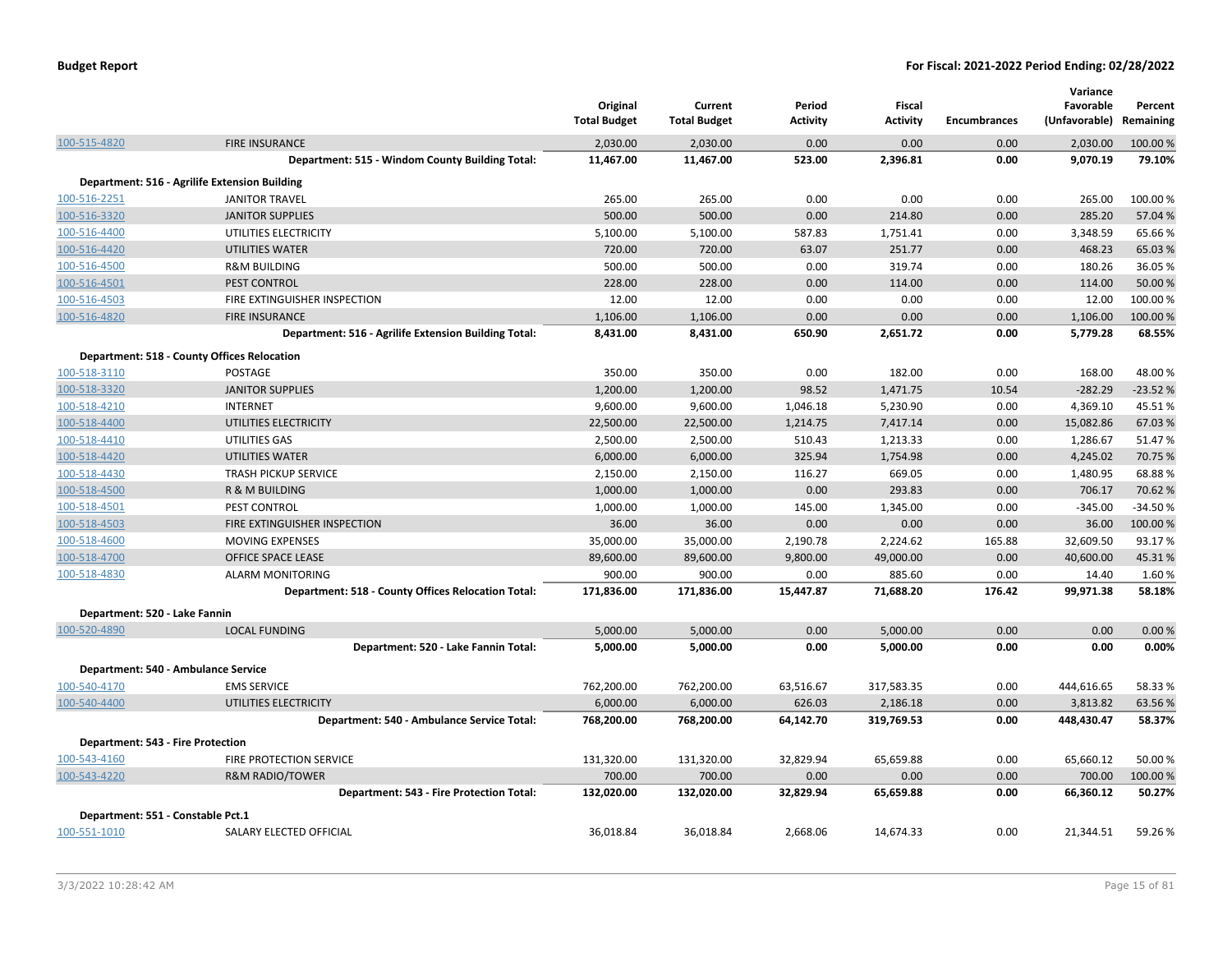|                                   |                                          | Original<br><b>Total Budget</b> | Current<br><b>Total Budget</b> | Period<br><b>Activity</b> | <b>Fiscal</b><br><b>Activity</b> | Encumbrances | Variance<br>Favorable<br>(Unfavorable) | Percent<br>Remaining |
|-----------------------------------|------------------------------------------|---------------------------------|--------------------------------|---------------------------|----------------------------------|--------------|----------------------------------------|----------------------|
| 100-551-2010                      | SOCIAL SECURITY TAXES                    | 2,381.97                        | 2,381.97                       | 170.88                    | 936.05                           | 0.00         | 1,445.92                               | 60.70%               |
| 100-551-2020                      | <b>GROUP HEALTH INSURANCE</b>            | 6,651.48                        | 6,651.48                       | 520.70                    | 2,603.51                         | 0.00         | 4,047.97                               | 60.86%               |
| 100-551-2030                      | <b>RETIREMENT</b>                        | 4,606.42                        | 4,606.42                       | 345.32                    | 1,869.33                         | 0.00         | 2,737.09                               | 59.42 %              |
| 100-551-2040                      | <b>WORKERS' COMPENSATION</b>             | 648.34                          | 648.34                         | 0.00                      | 408.38                           | 0.00         | 239.96                                 | 37.01%               |
| 100-551-2050                      | <b>MEDICARE TAX</b>                      | 557.07                          | 557.07                         | 39.96                     | 218.92                           | 0.00         | 338.15                                 | 60.70%               |
| 100-551-2250                      | <b>TRAVEL ALLOWANCE</b>                  | 2,400.00                        | 2,400.00                       | 200.00                    | 1,000.00                         | 0.00         | 1,400.00                               | 58.33 %              |
| 100-551-3100                      | <b>OFFICE SUPPLIES</b>                   | 50.00                           | 50.00                          | 0.00                      | 0.00                             | 0.00         | 50.00                                  | 100.00%              |
| 100-551-3110                      | POSTAGE                                  | 150.00                          | 150.00                         | 0.00                      | 7.93                             | 0.00         | 142.07                                 | 94.71%               |
| 100-551-3300                      | AUTO EXPENSE-GAS AND OIL                 | 1,500.00                        | 1,500.00                       | 0.00                      | 380.30                           | 0.00         | 1,119.70                               | 74.65 %              |
| 100-551-4220                      | R & M RADIO                              | 100.00                          | 100.00                         | 0.00                      | 0.00                             | 0.00         | 100.00                                 | 100.00%              |
| 100-551-4350                      | <b>PRINTING</b>                          | 50.00                           | 50.00                          | 0.00                      | 0.00                             | 0.00         | 50.00                                  | 100.00%              |
| 100-551-4880                      | LAW ENFORCEMENT INSURANCE                | 500.00                          | 500.00                         | 0.00                      | 468.83                           | 0.00         | 31.17                                  | 6.23 %               |
| 100-551-5910                      | <b>ONLINE RESEARCH</b>                   | 600.00                          | 600.00                         | 50.00                     | 200.00                           | 0.00         | 400.00                                 | 66.67%               |
|                                   | Department: 551 - Constable Pct.1 Total: | 56,214.12                       | 56,214.12                      | 3,994.92                  | 22,767.58                        | 0.00         | 33,446.54                              | 59.50%               |
| Department: 552 - Constable Pct.2 |                                          |                                 |                                |                           |                                  |              |                                        |                      |
| 100-552-1010                      | SALARY ELECTED OFFICIAL                  | 17,775.99                       | 17,775.99                      | 1,316.74                  | 7,242.07                         | 0.00         | 10,533.92                              | 59.26%               |
| 100-552-2010                      | SOCIAL SECURITY TAXES                    | 1,250.91                        | 1,250.91                       | 81.64                     | 449.02                           | 0.00         | 801.89                                 | 64.10%               |
| 100-552-2020                      | <b>GROUP HEALTH INSURANCE</b>            | 13,302.96                       | 13,302.96                      | 1,108.58                  | 5,542.90                         | 0.00         | 7,760.06                               | 58.33 %              |
| 100-552-2030                      | <b>RETIREMENT</b>                        | 2,131.34                        | 2,131.34                       | 158.54                    | 863.64                           | 0.00         | 1,267.70                               | 59.48%               |
| 100-552-2040                      | <b>WORKERS' COMPENSATION</b>             | 319.97                          | 319.97                         | 0.00                      | 188.50                           | 0.00         | 131.47                                 | 41.09%               |
| 100-552-2050                      | <b>MEDICARE TAX</b>                      | 292.55                          | 292.55                         | 19.10                     | 105.05                           | 0.00         | 187.50                                 | 64.09%               |
| 100-552-3100                      | <b>OFFICE SUPPLIES</b>                   | 50.00                           | 50.00                          | 0.00                      | 0.00                             | 0.00         | 50.00                                  | 100.00%              |
| 100-552-3110                      | <b>POSTAGE</b>                           | 60.00                           | 60.00                          | 0.00                      | 0.00                             | 0.00         | 60.00                                  | 100.00 %             |
| 100-552-3300                      | AUTO EXPENSE-GAS AND OIL                 | 1,000.00                        | 1,000.00                       | 0.00                      | 0.00                             | 0.00         | 1,000.00                               | 100.00%              |
| 100-552-4220                      | R & M RADIO                              | 100.00                          | 100.00                         | 0.00                      | 0.00                             | 0.00         | 100.00                                 | 100.00%              |
| 100-552-4270                      | OUT OF COUNTY TRAVEL/TRAINING            | 228.00                          | 228.00                         | 0.00                      | 0.00                             | 0.00         | 228.00                                 | 100.00%              |
| 100-552-4350                      | <b>PRINTING</b>                          | 50.00                           | 50.00                          | 0.00                      | 0.00                             | 0.00         | 50.00                                  | 100.00 %             |
| 100-552-4540                      | R&M AUTO                                 | 1,000.00                        | 1,000.00                       | 142.45                    | 142.45                           | 0.00         | 857.55                                 | 85.76%               |
| 100-552-4870                      | <b>AUTOMOBILE INSURANCE</b>              | 425.00                          | 425.00                         | 0.00                      | 477.00                           | 0.00         | $-52.00$                               | $-12.24%$            |
| 100-552-4880                      | LAW ENFOREMENT INSURANCE                 | 500.00                          | 500.00                         | 0.00                      | 468.83                           | 0.00         | 31.17                                  | 6.23 %               |
|                                   | Department: 552 - Constable Pct.2 Total: | 38,486.72                       | 38,486.72                      | 2,827.05                  | 15,479.46                        | 0.00         | 23,007.26                              | 59.78%               |
| Department: 553 - Constable Pct.3 |                                          |                                 |                                |                           |                                  |              |                                        |                      |
| 100-553-1010                      | SALARY ELECTED OFFICIAL                  | 15,863.00                       | 15,863.00                      | 1,175.04                  | 6,462.72                         | 0.00         | 9,400.28                               | 59.26 %              |
| 100-553-2010                      | SOCIAL SECURITY TAXES                    | 1,132.31                        | 1,132.31                       | 85.26                     | 462.73                           | 0.00         | 669.58                                 | 59.13%               |
| 100-553-2020                      | <b>GROUP HEALTH INSURANCE</b>            | 13,302.96                       | 13,302.96                      | 1,108.58                  | 5,542.90                         | 0.00         | 7,760.06                               | 58.33 %              |
| 100-553-2030                      | RETIREMENT                               | 2,189.73                        | 2,189.73                       | 165.56                    | 890.04                           | 0.00         | 1,299.69                               | 59.35 %              |
| 100-553-2040                      | <b>WORKERS' COMPENSATION</b>             | 285.53                          | 285.53                         | 0.00                      | 194.64                           | 0.00         | 90.89                                  | 31.83%               |
| 100-553-2050                      | <b>MEDICARE TAX</b>                      | 264.81                          | 264.81                         | 19.94                     | 108.22                           | 0.00         | 156.59                                 | 59.13 %              |
| 100-553-2250                      | <b>TRAVEL ALLOWANCE</b>                  | 2,400.00                        | 2,400.00                       | 200.00                    | 1,000.00                         | 0.00         | 1,400.00                               | 58.33 %              |
| 100-553-3300                      | AUTO EXPENSE-GAS AND OIL                 | 1,000.00                        | 1,000.00                       | 79.49                     | 159.33                           | 0.00         | 840.67                                 | 84.07%               |
| 100-553-4210                      | <b>INTERNET</b>                          | 500.00                          | 500.00                         | 37.99                     | 189.95                           | 0.00         | 310.05                                 | 62.01%               |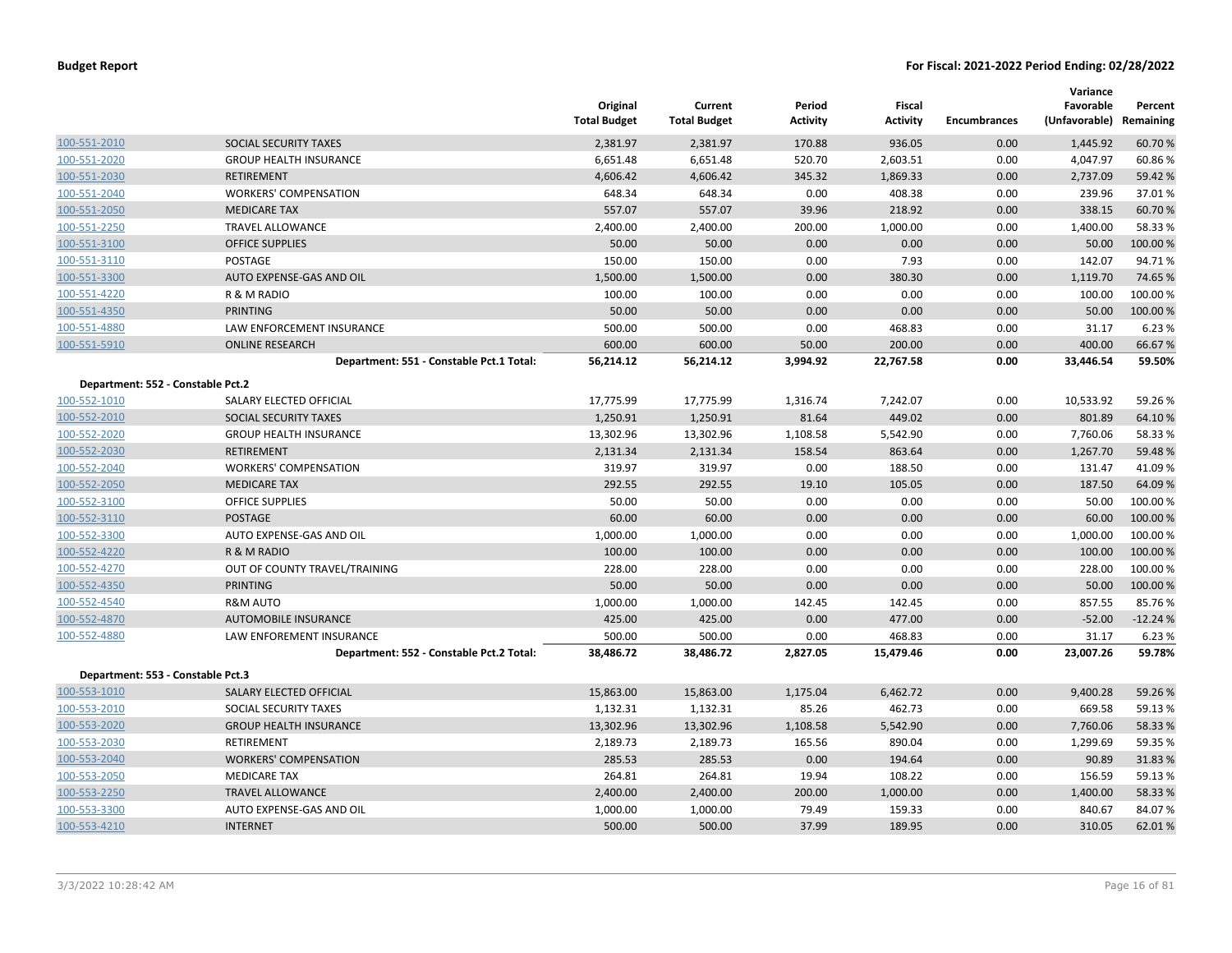| <b>Budget Report</b> |  |  |
|----------------------|--|--|
|----------------------|--|--|

|                                      |                                                 |                                 |                                |                           |                                  |                     | Variance                   |                      |
|--------------------------------------|-------------------------------------------------|---------------------------------|--------------------------------|---------------------------|----------------------------------|---------------------|----------------------------|----------------------|
|                                      |                                                 | Original<br><b>Total Budget</b> | Current<br><b>Total Budget</b> | Period<br><b>Activity</b> | <b>Fiscal</b><br><b>Activity</b> | <b>Encumbrances</b> | Favorable<br>(Unfavorable) | Percent<br>Remaining |
|                                      |                                                 |                                 |                                |                           |                                  |                     |                            |                      |
| 100-553-4350                         | <b>PRINTING</b>                                 | 50.00                           | 50.00                          | 0.00                      | 0.00                             | 0.00                | 50.00                      | 100.00%              |
| 100-553-4530                         | <b>COMPUTER SOFTWARE</b>                        | 1,152.00                        | 1,152.00                       | 0.00                      | 73.50                            | 0.00                | 1,078.50                   | 93.62%               |
| 100-553-4540                         | <b>R&amp;M AUTO</b>                             | 0.00                            | 0.00                           | 7.50                      | 7.50                             | 0.00                | $-7.50$                    | 0.00%                |
| 100-553-4810                         | <b>DUES</b>                                     | 60.00                           | 60.00                          | 0.00                      | 60.00                            | 0.00                | 0.00                       | 0.00%                |
| 100-553-4880                         | LAW ENFORCEMENT INSURANCE                       | 500.00                          | 500.00                         | 0.00                      | 468.83                           | 0.00                | 31.17                      | 6.23%                |
|                                      | Department: 553 - Constable Pct.3 Total:        | 38,700.34                       | 38,700.34                      | 2,879.36                  | 15,620.36                        | 0.00                | 23,079.98                  | 59.64%               |
|                                      | Department: 555 - Animal Control Officer        |                                 |                                |                           |                                  |                     |                            |                      |
| 100-555-4410                         | ANIMAL CONTROL OFFICER/SERVICES                 | 3,000.00                        | 3,000.00                       | 0.00                      | 0.00                             | 0.00                | 3,000.00                   | 100.00 %             |
|                                      | Department: 555 - Animal Control Officer Total: | 3,000.00                        | 3,000.00                       | 0.00                      | 0.00                             | 0.00                | 3,000.00                   | 100.00%              |
| Department: 559 - Texas VINE Program |                                                 |                                 |                                |                           |                                  |                     |                            |                      |
| 100-559-4950                         | VINE AUTOMATED VICTIM NOTIF. SERV.              | 18,618.00                       | 18,618.00                      | 0.00                      | 4,648.07                         | 0.00                | 13,969.93                  | 75.03%               |
|                                      | Department: 559 - Texas VINE Program Total:     | 18,618.00                       | 18,618.00                      | 0.00                      | 4,648.07                         | 0.00                | 13,969.93                  | 75.03%               |
| Department: 560 - County Sheriff     |                                                 |                                 |                                |                           |                                  |                     |                            |                      |
| 100-560-1010                         | SALARY ELECTED OFFICIAL                         | 64,726.68                       | 64,726.68                      | 4,794.56                  | 26,370.08                        | 0.00                | 38,356.60                  | 59.26%               |
| 100-560-1030                         | <b>SALARY CHIEF DEPUTY</b>                      | 58,333.58                       | 58,333.58                      | 4,321.16                  | 23,766.38                        | 0.00                | 34,567.20                  | 59.26%               |
| 100-560-1040                         | <b>SALARIES DEPUTIES</b>                        | 793,810.78                      | 793,810.78                     | 50,137.44                 | 306,543.52                       | 0.00                | 487,267.26                 | 61.38%               |
| 100-560-1050                         | SALARY ADMINISTRATIVE SECRETARY                 | 36,050.00                       | 36,050.00                      | 2,773.07                  | 15,251.91                        | 0.00                | 20,798.09                  | 57.69%               |
| 100-560-1051                         | SALARY EVIDENCE CLERK                           | 25,670.00                       | 25,670.00                      | 1,901.54                  | 10,458.47                        | 0.00                | 15,211.53                  | 59.26%               |
| 100-560-1070                         | SALARY PART-TIME                                | 37,584.00                       | 37,584.00                      | 0.00                      | 0.00                             | 0.00                | 37,584.00                  | 100.00%              |
| 100-560-1080                         | <b>COMPENSATION/HOLIDAY PAY</b>                 | 80,000.00                       | 80,000.00                      | 1,534.02                  | 9,767.61                         | 0.00                | 70,232.39                  | 87.79%               |
| 100-560-1110                         | <b>SALARY LIEUTENANT</b>                        | 52,494.23                       | 52,494.23                      | 3,888.46                  | 21,386.49                        | 0.00                | 31,107.74                  | 59.26%               |
| 100-560-1130                         | SALARY TRANSPORT OFFICER                        | 42,576.92                       | 42,576.92                      | 2,953.67                  | 15,583.88                        | 0.00                | 26,993.04                  | 63.40%               |
| 100-560-1140                         | SALARY PROF. STANDARDS OFFICER                  | 42,576.92                       | 42,576.92                      | 3,153.84                  | 17,346.12                        | 0.00                | 25,230.80                  | 59.26%               |
| 100-560-1200                         | <b>SALARY DISPATCHER</b>                        | 311,265.35                      | 311,265.35                     | 18,928.53                 | 113,115.30                       | 0.00                | 198,150.05                 | 63.66%               |
| 100-560-1503                         | <b>CERTIFICATION PAY</b>                        | 65,000.00                       | 65,000.00                      | 4,300.00                  | 22,860.00                        | 0.00                | 42,140.00                  | 64.83%               |
| 100-560-2010                         | <b>SOCIAL SECURITY TAXES</b>                    | 90,210.39                       | 90,210.39                      | 5,929.65                  | 35,112.26                        | 0.00                | 55,098.13                  | 61.08%               |
| 100-560-2020                         | <b>GROUP HEALTH INSURANCE</b>                   | 441,155.94                      | 441,155.94                     | 32,228.87                 | 167,866.63                       | 0.00                | 273,289.31                 | 61.95%               |
| 100-560-2030                         | <b>RETIREMENT</b>                               | 170,882.30                      | 170,882.30                     | 11,881.79                 | 69,454.75                        | 0.00                | 101,427.55                 | 59.36 %              |
| 100-560-2040                         | <b>WORKERS' COMPENSATION</b>                    | 32,010.14                       | 32,010.14                      | 0.00                      | 11,389.77                        | 0.00                | 20,620.37                  | 64.42%               |
| 100-560-2050                         | <b>MEDICARE TAX</b>                             | 21,097.59                       | 21,097.59                      | 1,386.77                  | 8,211.72                         | 0.00                | 12,885.87                  | 61.08%               |
| 100-560-2060                         | UNEMPLOYMENT EXPENSE                            | 5,000.00                        | 5,000.00                       | 834.00                    | 834.00                           | 0.00                | 4,166.00                   | 83.32%               |
| 100-560-2500                         | <b>EMPLOYEE PHYSICALS</b>                       | 1,000.00                        | 1,000.00                       | 0.00                      | 0.00                             | 0.00                | 1,000.00                   | 100.00 %             |
| 100-560-3100                         | OFFICE SUPPLIES                                 | 8,000.00                        | 8,000.00                       | 195.39                    | 2,603.70                         | 961.48              | 4,434.82                   | 55.44 %              |
| 100-560-3110                         | <b>POSTAGE</b>                                  | 1,700.00                        | 1,700.00                       | 82.40                     | 662.19                           | 0.00                | 1,037.81                   | 61.05%               |
| 100-560-3200                         | <b>WEAPONS SUPPLIES</b>                         | 4,000.00                        | 4,000.00                       | 15.00                     | 985.58                           | $-828.64$           | 3,843.06                   | 96.08%               |
| 100-560-3210                         | <b>PATROL SUPPLIES</b>                          | 3,800.00                        | 3,800.00                       | 0.00                      | 595.69                           | 0.00                | 3,204.31                   | 84.32%               |
| 100-560-3300                         | AUTO EXPENSE GAS & OIL                          | 70,000.00                       | 70,000.00                      | 7,730.37                  | 28,889.56                        | 0.00                | 41,110.44                  | 58.73%               |
| 100-560-3320                         | SHERIFF JANITOR SUPPLIES                        | 1,750.00                        | 1,750.00                       | 0.00                      | 1,149.27                         | 0.00                | 600.73                     | 34.33 %              |
| 100-560-3950                         | UNIFORMS/OTHER                                  | 6,300.00                        | 6,300.00                       | 300.00                    | 2,528.81                         | 449.66              | 3,321.53                   | 52.72%               |
| 100-560-4210                         | <b>INTERNET SERVICE</b>                         | 9,968.00                        | 9,968.00                       | 788.43                    | 4,395.95                         | 0.00                | 5,572.05                   | 55.90 %              |
| 100-560-4220                         | R & M RADIO                                     | 1,000.00                        | 1,000.00                       | 0.00                      | 0.00                             | 0.00                | 1,000.00                   | 100.00 %             |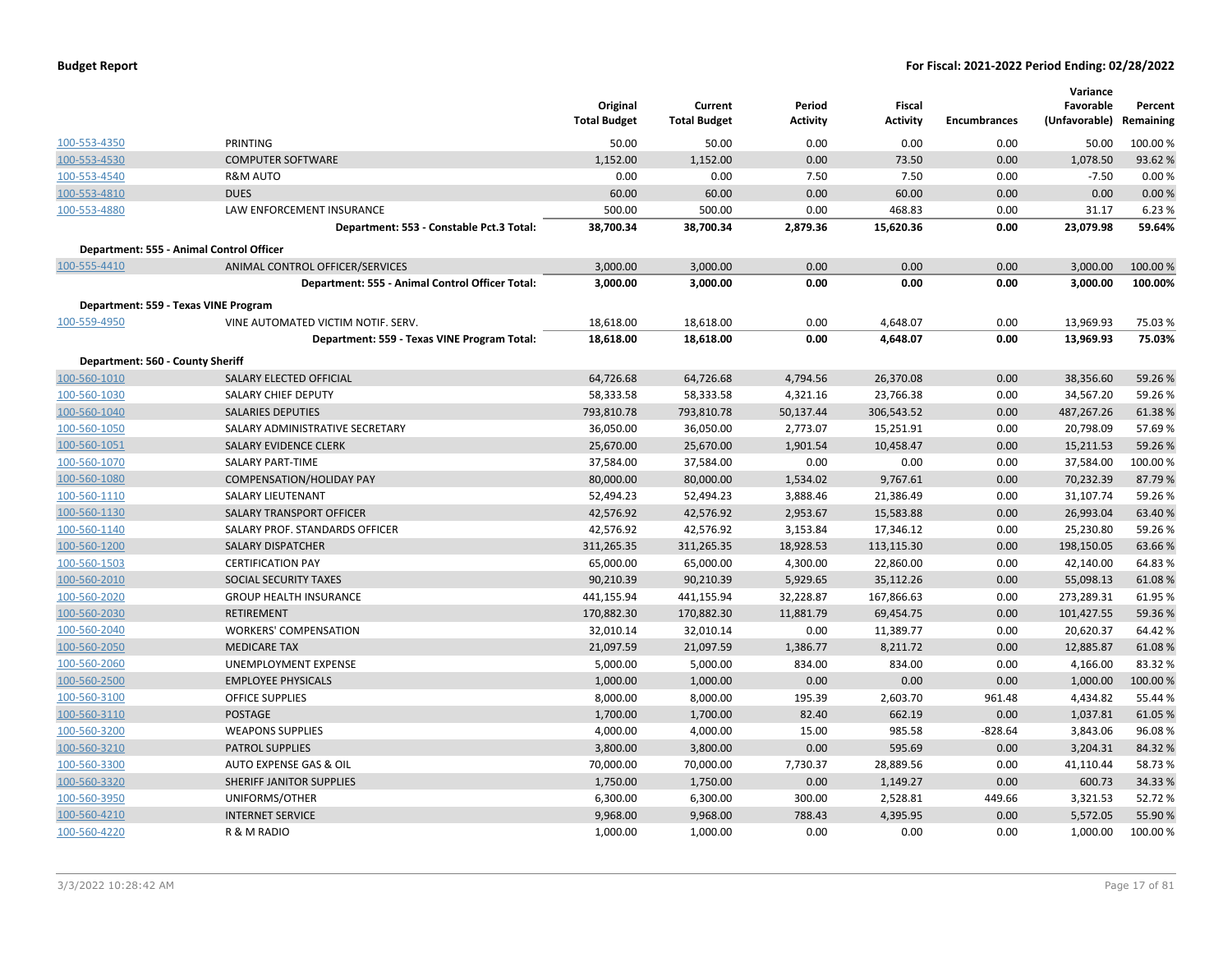|                                          |                                           | Original<br><b>Total Budget</b> | Current<br><b>Total Budget</b> | Period<br><b>Activity</b> | Fiscal<br><b>Activity</b> | <b>Encumbrances</b> | Variance<br>Favorable<br>(Unfavorable) | Percent<br>Remaining |
|------------------------------------------|-------------------------------------------|---------------------------------|--------------------------------|---------------------------|---------------------------|---------------------|----------------------------------------|----------------------|
| 100-560-4250                             | PROFESSIONAL SERVICES/INTERPRETER         | 100.00                          | 100.00                         | 0.00                      | 0.00                      | 0.00                | 100.00                                 | 100.00%              |
| 100-560-4270                             | OUT OF COUNTY TRAVEL/TRAINING             | 4,000.00                        | 4,000.00                       | 0.00                      | 0.00                      | 0.00                | 4,000.00                               | 100.00%              |
| 100-560-4280                             | <b>PRISONER TRANSPORT</b>                 | 9,000.00                        | 9,000.00                       | 2,857.00                  | 4,750.44                  | 0.00                | 4,249.56                               | 47.22 %              |
| 100-560-4300                             | <b>BIDS AND NOTICES</b>                   | 500.00                          | 500.00                         | 0.00                      | 198.16                    | 0.00                | 301.84                                 | 60.37%               |
| 100-560-4320                             | <b>IMPOUNDMENT OF ESTRAY LIVESTOCK</b>    | 10,000.00                       | 10,000.00                      | 0.00                      | 1,437.50                  | 0.00                | 8,562.50                               | 85.63%               |
| 100-560-4350                             | PRINTING                                  | 1,000.00                        | 1,000.00                       | 23.00                     | 185.25                    | 0.00                | 814.75                                 | 81.48%               |
| 100-560-4420                             | <b>UTILITIES WATER</b>                    | 2,000.00                        | 2,000.00                       | 368.81                    | 1,461.79                  | 0.00                | 538.21                                 | 26.91%               |
| 100-560-4430                             | SHERIFF TRASH PICKUP                      | 1,500.00                        | 1,500.00                       | 120.84                    | 483.36                    | 0.00                | 1,016.64                               | 67.78%               |
| 100-560-4500                             | R & M BUILDING                            | 5,000.00                        | 5,000.00                       | 0.00                      | 0.00                      | 0.00                | 5,000.00                               | 100.00%              |
| 100-560-4501                             | PEST CONTROL                              | 320.00                          | 320.00                         | 0.00                      | 80.00                     | 0.00                | 240.00                                 | 75.00 %              |
| 100-560-4503                             | FIRE EXTINGUISHER INSPECTION              | 344.00                          | 344.00                         | 0.00                      | 0.00                      | 0.00                | 344.00                                 | 100.00 %             |
| 100-560-4520                             | <b>R &amp; M EQUIPMENT</b>                | 200.00                          | 200.00                         | 0.00                      | 0.00                      | 0.00                | 200.00                                 | 100.00%              |
| 100-560-4530                             | TYLER/CAD MAINTENANCE                     | 15,347.62                       | 15,347.62                      | 11,967.51                 | 11,967.51                 | 0.00                | 3,380.11                               | 22.02 %              |
| 100-560-4540                             | R & M AUTOMOBILES                         | 35,000.00                       | 35,000.00                      | 2,200.53                  | 16,962.94                 | 295.72              | 17,741.34                              | 50.69%               |
| 100-560-4800                             | <b>BOND</b>                               | 392.00                          | 392.00                         | 0.00                      | 290.00                    | 0.00                | 102.00                                 | 26.02 %              |
| 100-560-4820                             | <b>FIRE INSURANCE</b>                     | 325.00                          | 325.00                         | 0.00                      | 0.00                      | 0.00                | 325.00                                 | 100.00%              |
| 100-560-4830                             | <b>ALARM MONITORING</b>                   | 299.95                          | 299.95                         | 0.00                      | 0.00                      | 0.00                | 299.95                                 | 100.00%              |
| 100-560-4870                             | <b>AUTOMOBILE INSURANCE</b>               | 10,500.00                       | 10,500.00                      | 0.00                      | 12,077.00                 | 0.00                | $-1,577.00$                            | $-15.02%$            |
| 100-560-4880                             | LAW ENFORCEMENT INSURANCE                 | 16,000.00                       | 16,000.00                      | 0.00                      | 14,963.28                 | 0.00                | 1,036.72                               | 6.48%                |
| 100-560-4890                             | <b>LOCAL FUNDING 562</b>                  | 39,116.98                       | 39,116.98                      | 0.00                      | 39,116.98                 | 0.00                | 0.00                                   | 0.00%                |
| 100-560-5720                             | OFFICE EQUIPMENT                          | 200.00                          | 200.00                         | 0.00                      | 0.00                      | 0.00                | 200.00                                 | 100.00%              |
| 100-560-5740                             | <b>TECHNOLOGY</b>                         | 6,300.00                        | 6,300.00                       | 0.00                      | 0.00                      | 0.00                | 6,300.00                               | 100.00%              |
| 100-560-5750                             | PURCHASE OF AUTOMOBILES                   | 53,483.60                       | 53,483.60                      | 0.00                      | 0.00                      | 50,612.33           | 2,871.27                               | 5.37 %               |
| 100-560-5790                             | <b>WEAPONS</b>                            | 2,000.00                        | 2,000.00                       | 0.00                      | 177.53                    | 548.60              | 1,273.87                               | 63.69%               |
|                                          | Department: 560 - County Sheriff Total:   | 2,690,891.97                    | 2,690,891.97                   | 177,596.65                | 1,021,281.38              | 52,039.15           | 1,617,571.44                           | 60.11%               |
| <b>Department: 565 - Jail Operations</b> |                                           |                                 |                                |                           |                           |                     |                                        |                      |
| 100-565-3320                             | <b>JANITOR SUPPLIES</b>                   | 0.00                            | 0.00                           | 24.63                     | 49.26                     | 0.00                | $-49.26$                               | 0.00%                |
| 100-565-3800                             | PRISONER HOUSING                          | 2,278,509.00                    | 2,278,509.00                   | 191,722.44                | 780,753.28                | 0.00                | 1,497,755.72                           | 65.73%               |
| 100-565-4000                             | PRISONER TRANSPORT/GUARD                  | 25,000.00                       | 25,000.00                      | 796.88                    | 8,378.90                  | 0.00                | 16,621.10                              | 66.48%               |
| 100-565-4050                             | PRISONER MEDICAL                          | 175,000.00                      | 175,000.00                     | 22,229.91                 | 78,334.16                 | 0.00                | 96,665.84                              | 55.24 %              |
| 100-565-4500                             | <b>R&amp;M BUILDING</b>                   | 1,000.00                        | 1,000.00                       | 193.75                    | 193.75                    | 797.50              | 8.75                                   | 0.88%                |
| 100-565-4501                             | PEST CONTROL                              | 580.00                          | 580.00                         | 0.00                      | 0.00                      | 0.00                | 580.00                                 | 100.00%              |
|                                          | Department: 565 - Jail Operations Total:  | 2,480,089.00                    | 2,480,089.00                   | 214,967.61                | 867,709.35                | 797.50              | 1,611,582.15                           | 64.98%               |
| Department: 573 - Bond Supervision       |                                           |                                 |                                |                           |                           |                     |                                        |                      |
| 100-573-4530                             | <b>COMPUTER SOFTWARE</b>                  | 1,284.00                        | 1,284.00                       | 107.00                    | 642.00                    | 0.00                | 642.00                                 | 50.00 %              |
| 100-573-4811                             | <b>FUNDING CSCD</b>                       | 78,930.00                       | 78,930.00                      | 7,018.83                  | 30,492.15                 | 0.00                | 48,437.85                              | 61.37%               |
|                                          | Department: 573 - Bond Supervision Total: | 80,214.00                       | 80,214.00                      | 7,125.83                  | 31,134.15                 | 0.00                | 49,079.85                              | 61.19%               |
| Department: 575 - Juvenile Probation     |                                           |                                 |                                |                           |                           |                     |                                        |                      |
| 100-575-3110                             | <b>POSTAGE</b>                            | 0.00                            | 0.00                           | 0.00                      | 11.13                     | 0.00                | $-11.13$                               | 0.00%                |
| 100-575-3150                             | <b>COPIER RENTAL</b>                      | 0.00                            | 0.00                           | 30.58                     | 134.79                    | 0.00                | $-134.79$                              | 0.00%                |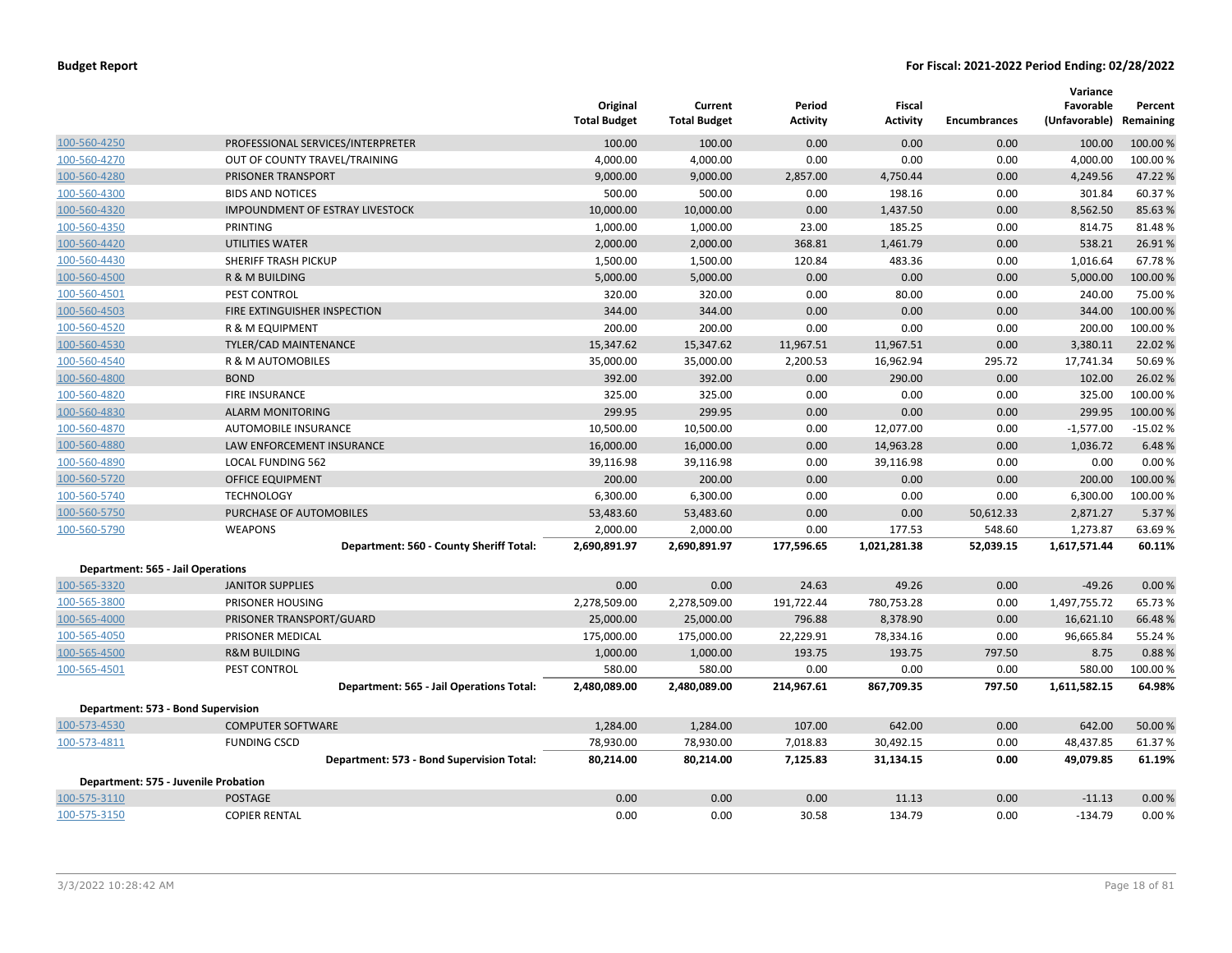|                                               |                          |                                                    | Original<br><b>Total Budget</b> | Current<br><b>Total Budget</b> | Period<br><b>Activity</b> | <b>Fiscal</b><br><b>Activity</b> | <b>Encumbrances</b> | Variance<br>Favorable<br>(Unfavorable) Remaining | Percent   |
|-----------------------------------------------|--------------------------|----------------------------------------------------|---------------------------------|--------------------------------|---------------------------|----------------------------------|---------------------|--------------------------------------------------|-----------|
| 100-575-9950                                  |                          | JUVENILE PROBATION FUNDING                         | 180,000.00                      | 180,000.00                     | 0.00                      | 180,000.00                       | 0.00                | 0.00                                             | 0.00%     |
|                                               |                          | Department: 575 - Juvenile Probation Total:        | 180,000.00                      | 180,000.00                     | 30.58                     | 180,145.92                       | 0.00                | $-145.92$                                        | $-0.08%$  |
| Department: 590 - Environmental Development   |                          |                                                    |                                 |                                |                           |                                  |                     |                                                  |           |
| 100-590-1020                                  | <b>SALARY DIRECTOR</b>   |                                                    | 32,354.71                       | 32,354.71                      | 3,223.24                  | 17,566.65                        | 0.00                | 14,788.06                                        | 45.71%    |
| 100-590-1040                                  | <b>SALARIES DEPUTIES</b> |                                                    | 43,513.75                       | 43,513.75                      | 789.44                    | 9,452.27                         | 0.00                | 34,061.48                                        | 78.28%    |
| 100-590-1070                                  | <b>SALARY PART-TIME</b>  |                                                    | 18,792.00                       | 18,792.00                      | 1,392.00                  | 3,552.00                         | 0.00                | 15,240.00                                        | 81.10%    |
| 100-590-2010                                  | SOCIAL SECURITY TAXES    |                                                    | 5,868.95                        | 5,868.95                       | 326.05                    | 1,841.87                         | 0.00                | 4,027.08                                         | 68.62%    |
| 100-590-2020                                  |                          | <b>GROUP HEALTH INSURANCE</b>                      | 26,605.92                       | 26,605.92                      | 1,468.87                  | 8,120.35                         | 0.00                | 18,485.57                                        | 69.48%    |
| 100-590-2030                                  | <b>RETIREMENT</b>        |                                                    | 11,394.79                       | 11,394.79                      | 650.73                    | 3,646.89                         | 0.00                | 7,747.90                                         | 68.00%    |
| 100-590-2040                                  |                          | <b>WORKERS' COMPENSATION</b>                       | 289.97                          | 289.97                         | 0.00                      | 126.81                           | 0.00                | 163.16                                           | 56.27%    |
| 100-590-2050                                  | <b>MEDICARE TAX</b>      |                                                    | 1,372.58                        | 1,372.58                       | 76.24                     | 430.70                           | 0.00                | 941.88                                           | 68.62%    |
| 100-590-3100                                  | <b>OFFICE SUPPLIES</b>   |                                                    | 850.00                          | 850.00                         | $-47.84$                  | 260.48                           | 0.00                | 589.52                                           | 69.36%    |
| 100-590-3110                                  | <b>POSTAGE</b>           |                                                    | 1,700.00                        | 1,700.00                       | 117.60                    | 416.73                           | 0.00                | 1,283.27                                         | 75.49%    |
| 100-590-3150                                  | <b>COPIER RENTAL</b>     |                                                    | 1,000.00                        | 1,000.00                       | 75.63                     | 376.11                           | 0.00                | 623.89                                           | 62.39%    |
| 100-590-3300                                  |                          | AUTO EXPENSE GAS & OIL                             | 1,100.00                        | 1,100.00                       | 0.00                      | 374.27                           | 0.00                | 725.73                                           | 65.98%    |
| 100-590-3340                                  |                          | SOIL TESTING/SOIL EQUIPMENT                        | 200.00                          | 200.00                         | 0.00                      | 0.00                             | 0.00                | 200.00                                           | 100.00%   |
| 100-590-4270                                  |                          | OUT OF COUNTY TRAVEL/TRAINING                      | 1,500.00                        | 1,500.00                       | 0.00                      | 0.00                             | 0.00                | 1,500.00                                         | 100.00%   |
| 100-590-4350                                  | PRINTING                 |                                                    | 200.00                          | 200.00                         | 0.00                      | 30.00                            | 0.00                | 170.00                                           | 85.00%    |
| 100-590-4530                                  | <b>COMPUTER SOFTWARE</b> |                                                    | 300.00                          | 300.00                         | 0.00                      | 0.00                             | 0.00                | 300.00                                           | 100.00%   |
| 100-590-4540                                  | <b>R&amp;M AUTO</b>      |                                                    | 1,000.00                        | 1,000.00                       | 0.00                      | 15.00                            | 0.00                | 985.00                                           | 98.50%    |
| 100-590-4800                                  | <b>BOND</b>              |                                                    | 100.00                          | 100.00                         | 0.00                      | 0.00                             | 0.00                | 100.00                                           | 100.00 %  |
| 100-590-4810                                  | <b>DUES</b>              |                                                    | 111.00                          | 111.00                         | 0.00                      | 0.00                             | 0.00                | 111.00                                           | 100.00%   |
| 100-590-4870                                  |                          | <b>AUTOMOBILE INSURANCE</b>                        | 188.00                          | 188.00                         | 0.00                      | 213.00                           | 0.00                | $-25.00$                                         | $-13.30%$ |
| 100-590-5720                                  | OFFICE EQUIPMENT         |                                                    | 200.00                          | 559.69                         | 0.00                      | 559.69                           | 0.00                | 0.00                                             | 0.00%     |
| <b>Budget Adjustments</b>                     |                          |                                                    |                                 |                                |                           |                                  |                     |                                                  |           |
| Number                                        | Date                     | <b>Description</b>                                 | Adjustment                      |                                |                           |                                  |                     |                                                  |           |
| BA0000118                                     | 01/31/2022               | To move funds from contingency for Desk            | 359.69                          |                                |                           |                                  |                     |                                                  |           |
|                                               |                          | Department: 590 - Environmental Development Total: | 148,641.67                      | 149,001.36                     | 8,071.96                  | 46,982.82                        | 0.00                | 102,018.54                                       | 68.47%    |
| <b>Department: 591 - Development Services</b> |                          |                                                    |                                 |                                |                           |                                  |                     |                                                  |           |
| 100-591-1020                                  | <b>SALARY DIRECTOR</b>   |                                                    | 32,354.80                       | 32,354.80                      | 2,396.65                  | 13,181.58                        | 0.00                | 19,173.22                                        | 59.26%    |
| 100-591-2010                                  | SOCIAL SECURITY TAXES    |                                                    | 2,660.72                        | 2,660.72                       | 148.60                    | 866.26                           | 0.00                | 1,794.46                                         | 67.44 %   |
| 100-591-2020                                  |                          | <b>GROUP HEALTH INSURANCE</b>                      | 13,302.96                       | 13,302.96                      | 1,108.58                  | 5,542.90                         | 0.00                | 7,760.06                                         | 58.33%    |
| 100-591-2030                                  | <b>RETIREMENT</b>        |                                                    | 5,145.48                        | 5,145.48                       | 288.56                    | 1,571.96                         | 0.00                | 3,573.52                                         | 69.45%    |
| 100-591-2040                                  |                          | <b>WORKERS' COMPENSATION</b>                       | 137.33                          | 137.33                         | 0.00                      | 40.63                            | 0.00                | 96.70                                            | 70.41%    |
| 100-591-2050                                  | <b>MEDICARE TAX</b>      |                                                    | 622.26                          | 622.26                         | 34.76                     | 202.63                           | 0.00                | 419.63                                           | 67.44%    |
| 100-591-3100                                  | <b>OFFICE SUPPLIES</b>   |                                                    | 500.00                          | 500.00                         | 0.00                      | 0.00                             | 0.00                | 500.00                                           | 100.00%   |
| 100-591-3110                                  | POSTAGE                  |                                                    | 300.00                          | 300.00                         | 0.00                      | 0.00                             | 0.00                | 300.00                                           | 100.00%   |
| 100-591-3300                                  |                          | AUTO EXPENSE GAS & OIL                             | 1,000.00                        | 1,000.00                       | 0.00                      | 63.25                            | 0.00                | 936.75                                           | 93.68%    |
| 100-591-4270                                  |                          | OUT OF COUNTY TRAVEL/TRAINING                      | 500.00                          | 500.00                         | 0.00                      | 0.00                             | 0.00                | 500.00                                           | 100.00%   |
| 100-591-4350                                  | <b>PRINTING</b>          |                                                    | 100.00                          | 100.00                         | 0.00                      | 0.00                             | 0.00                | 100.00                                           | 100.00 %  |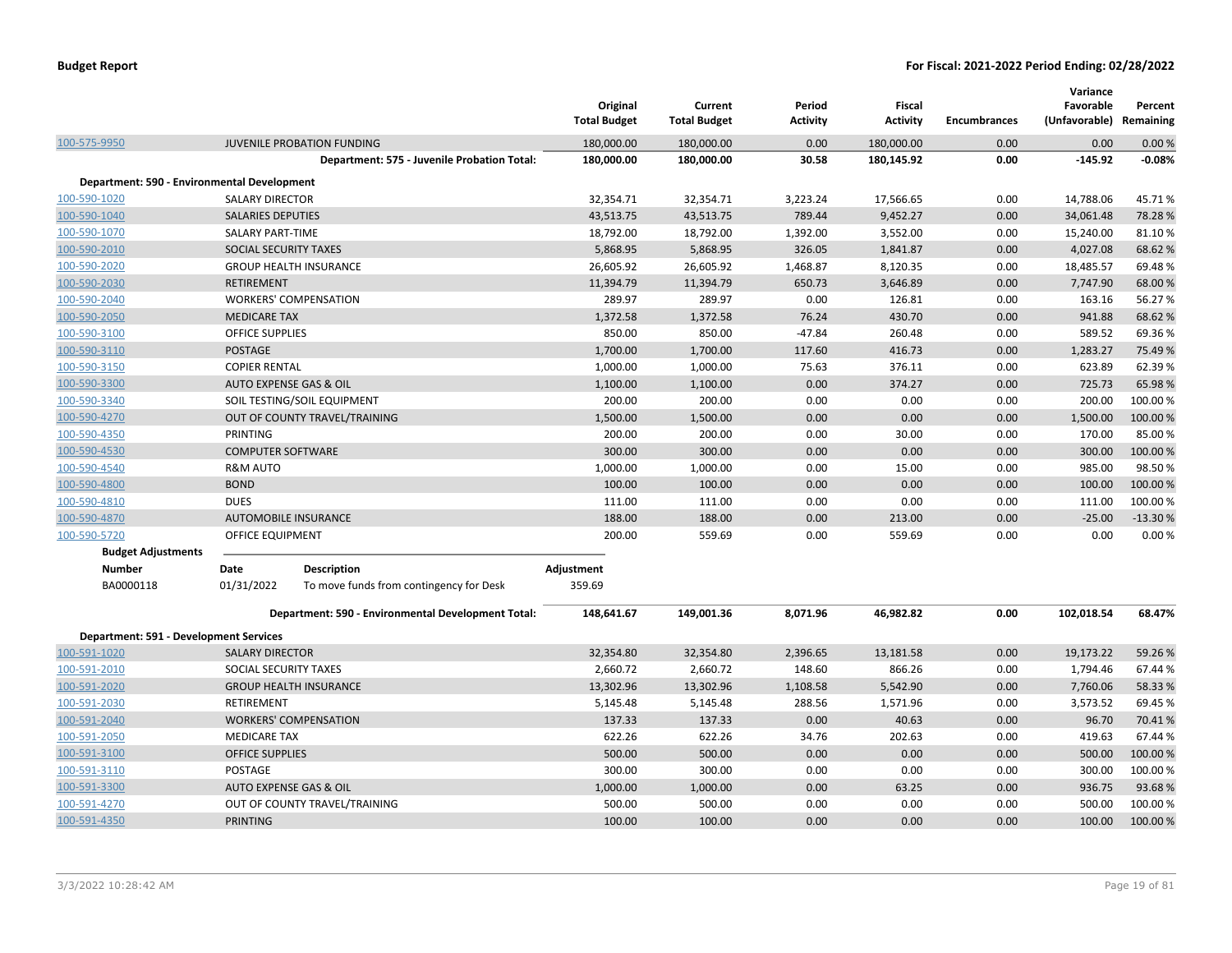|                                          |                                               | Original<br><b>Total Budget</b> | Current<br><b>Total Budget</b> | Period<br><b>Activity</b> | Fiscal<br><b>Activity</b> | <b>Encumbrances</b> | Variance<br>Favorable<br>(Unfavorable) Remaining | Percent  |
|------------------------------------------|-----------------------------------------------|---------------------------------|--------------------------------|---------------------------|---------------------------|---------------------|--------------------------------------------------|----------|
| 100-591-4530                             | <b>COMPUTER SOFTWARE</b>                      | 100.00                          | 100.00                         | 0.00                      | 0.00                      | 0.00                | 100.00                                           | 100.00 % |
| 100-591-4540                             | <b>R&amp;M AUTO</b>                           | 400.00                          | 400.00                         | 14.50                     | 14.50                     | 0.00                | 385.50                                           | 96.38%   |
| 100-591-4800                             | <b>BOND</b>                                   | 50.00                           | 50.00                          | 0.00                      | 0.00                      | 0.00                | 50.00                                            | 100.00 % |
| 100-591-4810                             | <b>DUES</b>                                   | 100.00                          | 100.00                         | 0.00                      | 0.00                      | 0.00                | 100.00                                           | 100.00 % |
| 100-591-4870                             | AUTOMOBILE INSURANCE                          | 275.00                          | 275.00                         | 0.00                      | 227.00                    | 0.00                | 48.00                                            | 17.45 %  |
|                                          | Department: 591 - Development Services Total: | 57,548.55                       | 57,548.55                      | 3,991.65                  | 21,710.71                 | 0.00                | 35,837.84                                        | 62.27%   |
| <b>Department: 640 - County Services</b> |                                               |                                 |                                |                           |                           |                     |                                                  |          |
| 100-640-4100                             | FANNIN CO. CHILDRENS CTR                      | 1,000.00                        | 1,000.00                       | 0.00                      | 0.00                      | 0.00                | 1,000.00                                         | 100.00 % |
| 100-640-4110                             | FANNIN CO. WELFARE BOARD                      | 6,000.00                        | 6,000.00                       | 0.00                      | 0.00                      | 0.00                | 6,000.00                                         | 100.00 % |
| 100-640-4120                             | FANNIN CO. HISTORICAL SOC                     | 4,500.00                        | 4,500.00                       | 0.00                      | 4,500.00                  | 0.00                | 0.00                                             | 0.00%    |
| 100-640-4130                             | TEXOMA COMMUNITY CENTER(M.H.M.R.)             | 22,500.00                       | 22,500.00                      | 0.00                      | 22,500.00                 | 0.00                | 0.00                                             | 0.00%    |
| 100-640-4140                             | <b>FANNIN COUNTY CRISIS CENTER</b>            | 1,000.00                        | 1,000.00                       | 0.00                      | 0.00                      | 0.00                | 1,000.00                                         | 100.00 % |
| 100-640-4150                             | <b>TAPS PUBLIC TRANSIT</b>                    | 5,000.00                        | 5,000.00                       | 0.00                      | 5,000.00                  | 0.00                | 0.00                                             | 0.00%    |
| 100-640-4160                             | <b>TRI-COUNTY SNAP</b>                        | 2,178.00                        | 2,178.00                       | 0.00                      | 0.00                      | 0.00                | 2,178.00                                         | 100.00 % |
| 100-640-4170                             | OPEN ARMS SHELTER                             | 1,000.00                        | 1,000.00                       | 0.00                      | 0.00                      | 0.00                | 1,000.00                                         | 100.00 % |
| 100-640-4180                             | FANNIN CO COMMUNITY MINISTRIES, INC           | 1,000.00                        | 1,000.00                       | 0.00                      | 0.00                      | 0.00                | 1,000.00                                         | 100.00 % |
| 100-640-4400                             | UTILITIES ELECTRICITY                         | 8,500.00                        | 8,500.00                       | 368.70                    | 1,679.72                  | 0.00                | 6,820.28                                         | 80.24 %  |
| 100-640-4410                             | UTILITIES GAS                                 | 2,000.00                        | 2,000.00                       | 339.33                    | 711.10                    | 0.00                | 1,288.90                                         | 64.45 %  |
| 100-640-4420                             | UTILITIES WATER                               | 4,000.00                        | 4,000.00                       | 316.10                    | 1,269.00                  | 0.00                | 2,731.00                                         | 68.28%   |
| 100-640-4430                             | <b>TRASH PICK-UP</b>                          | 525.00                          | 525.00                         | 43.78                     | 175.12                    | 0.00                | 349.88                                           | 66.64 %  |
| 100-640-4820                             | <b>FIRE INSURANCE</b>                         | 2,600.00                        | 2,600.00                       | 0.00                      | 0.00                      | 0.00                | 2,600.00                                         | 100.00 % |
|                                          | Department: 640 - County Services Total:      | 61,803.00                       | 61,803.00                      | 1,067.91                  | 35,834.94                 | 0.00                | 25,968.06                                        | 42.02%   |
| Department: 641 - Health Officer         |                                               |                                 |                                |                           |                           |                     |                                                  |          |
| 100-641-1020                             | SALARY APPOINTED OFFICIAL                     | 2,400.00                        | 2,400.00                       | 200.00                    | 1,000.00                  | 0.00                | 1,400.00                                         | 58.33 %  |
|                                          | Department: 641 - Health Officer Total:       | 2,400.00                        | 2,400.00                       | 200.00                    | 1,000.00                  | 0.00                | 1,400.00                                         | 58.33%   |
|                                          | Department: 645 - Indigent Health Care        |                                 |                                |                           |                           |                     |                                                  |          |
| 100-645-1020                             | SALARY IHC DIRECTOR                           | 32,212.54                       | 32,212.54                      | 2,386.12                  | 12,437.39                 | 0.00                | 19,775.15                                        | 61.39%   |
| 100-645-2010                             | SOCIAL SECURITY TAX                           | 1,997.18                        | 1,997.18                       | 144.90                    | 752.90                    | 0.00                | 1,244.28                                         | 62.30%   |
| 100-645-2020                             | <b>GROUP HEALTH INSURANCE</b>                 | 13,302.96                       | 13,302.96                      | 1,108.58                  | 6,651.48                  | 0.00                | 6,651.48                                         | 50.00 %  |
| 100-645-2030                             | <b>RETIREMENT</b>                             | 3,862.28                        | 3,862.28                       | 287.28                    | 1,483.66                  | 0.00                | 2,378.62                                         | 61.59%   |
| 100-645-2040                             | <b>WORKER'S COMP</b>                          | 103.08                          | 103.08                         | 0.00                      | 40.45                     | 0.00                | 62.63                                            | 60.76%   |
| 100-645-2050                             | <b>MEDICARE TAX</b>                           | 467.08                          | 467.08                         | 33.88                     | 176.05                    | 0.00                | 291.03                                           | 62.31%   |
| 100-645-3100                             | <b>OFFICE SUPPLIES</b>                        | 500.00                          | 500.00                         | 0.00                      | 99.73                     | 0.00                | 400.27                                           | 80.05 %  |
| 100-645-3110                             | <b>POSTAGE</b>                                | 116.00                          | 116.00                         | 0.00                      | 55.00                     | 0.00                | 61.00                                            | 52.59%   |
| 100-645-4090                             | <b>DIABETIC SUPPLIES</b>                      | 2,500.00                        | 2,500.00                       | 83.73                     | 244.52                    | 0.00                | 2,255.48                                         | 90.22 %  |
| 100-645-4110                             | PHYSICIAN, NON-EMERGENCY                      | 38,000.00                       | 38,000.00                      | 4,593.08                  | 12,284.07                 | 0.00                | 25,715.93                                        | 67.67%   |
| 100-645-4120                             | PRESCRIPTIONS, DRUGS                          | 25,000.00                       | 25,000.00                      | 1,978.01                  | 8,879.25                  | 0.00                | 16,120.75                                        | 64.48%   |
| 100-645-4130                             | HOSPITAL, INPATIENT                           | 55,000.00                       | 55,000.00                      | 9,394.41                  | 26,777.46                 | 0.00                | 28,222.54                                        | 51.31%   |
| 100-645-4140                             | HOSPITAL, OUTPATIENT                          | 90,000.00                       | 90,000.00                      | 5,234.19                  | 20,102.06                 | 0.00                | 69,897.94                                        | 77.66%   |
| 100-645-4150                             | LABORATORY/X-RAY                              | 4,000.00                        | 4,000.00                       | 225.04                    | 999.57                    | 0.00                | 3,000.43                                         | 75.01%   |
| 100-645-4165                             | SKILLED NURSING FACILITY                      | 2,000.00                        | 2,000.00                       | 0.00                      | 0.00                      | 0.00                | 2,000.00                                         | 100.00%  |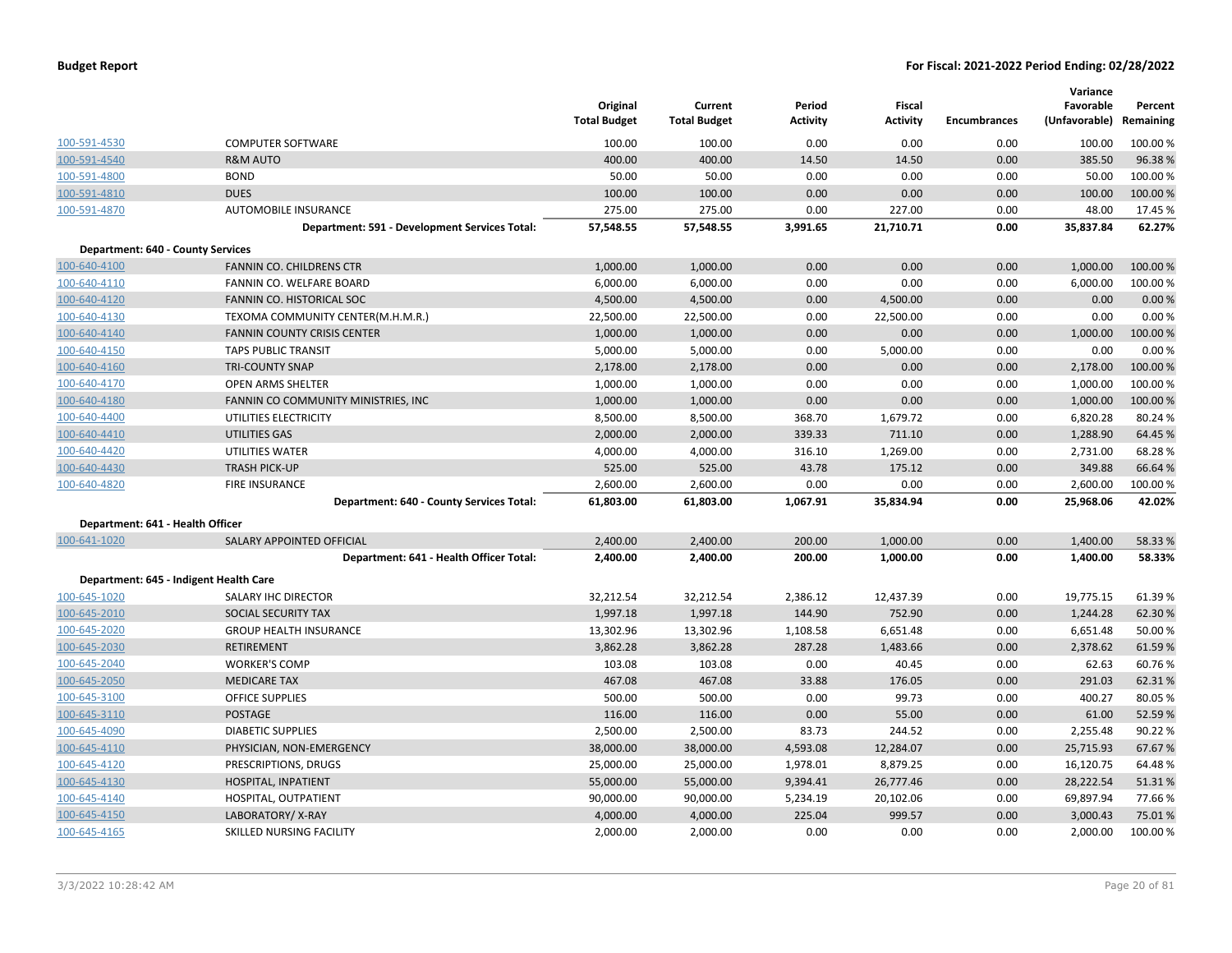|                                 |                                                           | Original<br><b>Total Budget</b> | Current<br><b>Total Budget</b> | Period<br><b>Activity</b> | Fiscal<br><b>Activity</b> | <b>Encumbrances</b> | Variance<br>Favorable<br>(Unfavorable) Remaining | Percent  |
|---------------------------------|-----------------------------------------------------------|---------------------------------|--------------------------------|---------------------------|---------------------------|---------------------|--------------------------------------------------|----------|
| 100-645-4210                    | <b>INTERNET</b>                                           | 1,000.00                        | 1,000.00                       | 93.94                     | 469.70                    | 0.00                | 530.30                                           | 53.03 %  |
| 100-645-4530                    | <b>COMPUTER SOFTWARE</b>                                  | 12,708.00                       | 12,708.00                      | 1,059.00                  | 6,354.00                  | 0.00                | 6,354.00                                         | 50.00 %  |
|                                 | Department: 645 - Indigent Health Care Total:             | 282,769.12                      | 282,769.12                     | 26,622.16                 | 97,807.29                 | 0.00                | 184,961.83                                       | 65.41%   |
| Department: 665 - County Agents |                                                           |                                 |                                |                           |                           |                     |                                                  |          |
| 100-665-1050                    | <b>SALARY SECRETARY</b>                                   | 30,266.80                       | 30,266.80                      | 2,241.98                  | 12,330.90                 | 0.00                | 17,935.90                                        | 59.26%   |
| 100-665-1500                    | CO. AGENTS SALARIES                                       | 53,365.98                       | 53,365.98                      | 4,105.08                  | 22,577.94                 | 0.00                | 30,788.04                                        | 57.69%   |
| 100-665-2010                    | SOCIAL SECURITY TAXES                                     | 5,312.45                        | 5,312.45                       | 393.52                    | 1,908.44                  | 0.00                | 3,404.01                                         | 64.08%   |
| 100-665-2020                    | <b>GROUP HEALTH INSURANCE</b>                             | 13,302.96                       | 13,302.96                      | 0.00                      | 4,434.32                  | 0.00                | 8,868.64                                         | 66.67%   |
| 100-665-2030                    | RETIREMENT                                                | 3,628.99                        | 3,628.99                       | 269.94                    | 1,470.53                  | 0.00                | 2,158.46                                         | 59.48%   |
| 100-665-2040                    | <b>WORKERS' COMPENSATION</b>                              | 96.85                           | 96.85                          | 0.00                      | 38.00                     | 0.00                | 58.85                                            | 60.76%   |
| 100-665-2050                    | <b>MEDICARE TAX</b>                                       | 1,242.43                        | 1,242.43                       | 92.03                     | 446.28                    | 0.00                | 796.15                                           | 64.08%   |
| 100-665-3100                    | <b>OFFICE SUPPLIES</b>                                    | 1,100.00                        | 1,100.00                       | 0.00                      | 494.56                    | 0.00                | 605.44                                           | 55.04 %  |
| 100-665-3110                    | <b>POSTAGE</b>                                            | 300.00                          | 300.00                         | 0.00                      | 0.00                      | 0.00                | 300.00                                           | 100.00 % |
| 100-665-3150                    | <b>COPIER RENTAL</b>                                      | 1,800.00                        | 1,800.00                       | 94.34                     | 512.76                    | 0.00                | 1,287.24                                         | 71.51%   |
| 100-665-3350                    | <b>PROGRAM SUPPLIES</b>                                   | 500.00                          | 500.00                         | 0.00                      | 0.00                      | 0.00                | 500.00                                           | 100.00 % |
| 100-665-4210                    | <b>INTERNET</b>                                           | 800.00                          | 800.00                         | 64.99                     | 324.95                    | 0.00                | 475.05                                           | 59.38%   |
| 100-665-4270                    | IN/OUT CO.TRAVEL/TRAINING-AG.                             | 3,000.00                        | 3,000.00                       | 0.00                      | 0.00                      | 0.00                | 3,000.00                                         | 100.00 % |
| 100-665-4280                    | IN/OUT CO.TRAVEL/TRAINING-F.C.S.                          | 3,000.00                        | 3,000.00                       | 0.00                      | 150.00                    | 0.00                | 2,850.00                                         | 95.00 %  |
| 100-665-4290                    | IN/OUT CO.TRAVEL/TRAINING-4-H                             | 3,000.00                        | 3,000.00                       | 409.99                    | 942.11                    | 0.00                | 2,057.89                                         | 68.60%   |
|                                 | Department: 665 - County Agents Total:                    | 120,716.46                      | 120,716.46                     | 7,671.87                  | 45,630.79                 | 0.00                | 75,085.67                                        | 62.20%   |
|                                 | <b>Department: 696 - Donations and Allocations</b>        |                                 |                                |                           |                           |                     |                                                  |          |
| 100-696-4910                    | SOIL & WATER CONSERVATION                                 | 1,000.00                        | 1,000.00                       | 0.00                      | 1,000.00                  | 0.00                | 0.00                                             | 0.00%    |
| 100-696-4920                    | <b>INDIGENT BURIAL</b>                                    | 2,000.00                        | 2,000.00                       | 0.00                      | 0.00                      | 0.00                | 2,000.00                                         | 100.00%  |
|                                 | <b>Department: 696 - Donations and Allocations Total:</b> | 3,000.00                        | 3,000.00                       | 0.00                      | 1,000.00                  | 0.00                | 2,000.00                                         | 66.67%   |
|                                 | <b>Expense Total:</b>                                     | 14,533,962.37                   | 14,533,962.37                  | 1,057,694.99              | 5,444,425.06              | 70,580.98           | 9,018,956.33                                     | 62.05%   |
|                                 | Fund: 100 - General Surplus (Deficit):                    | 0.00                            | 0.00                           | 2,229,385.54              | 5,886,468.46              | $-70,580.98$        | 5,815,887.48                                     | 0.00%    |
| Fund: 110 - Courthouse Security |                                                           |                                 |                                |                           |                           |                     |                                                  |          |
| Revenue                         |                                                           |                                 |                                |                           |                           |                     |                                                  |          |
| RevType: 300 - CASH             |                                                           |                                 |                                |                           |                           |                     |                                                  |          |
| 110-300-1110                    | BEGINNING CASH BALANCE                                    | 45,930.35                       | 45,930.35                      | 0.00                      | 0.00                      | 0.00                | -45,930.35                                       | 100.00%  |
|                                 | RevType: 300 - CASH Total:                                | 45,930.35                       | 45,930.35                      | 0.00                      | 0.00                      | 0.00                | $-45,930.35$                                     | 100.00%  |
| RevType: 340 - FEES OF OFFICE   |                                                           |                                 |                                |                           |                           |                     |                                                  |          |
| 110-340-6000                    | <b>COUNTY CLERK FEES</b>                                  | 5,000.00                        | 5,000.00                       | 0.00                      | 1.073.11                  | 0.00                | $-3,926.89$                                      | 78.54 %  |
| 110-340-6500                    | <b>DISTRICT CLERK FEES</b>                                | 2,200.00                        | 2,200.00                       | 156.29                    | 1,194.09                  | 0.00                | $-1,005.91$                                      | 45.72%   |
| 110-340-6510                    | <b>JUSTICE OF PEACE FEES</b>                              | 1,000.00                        | 1,000.00                       | 0.00                      | 246.82                    | 0.00                | $-753.18$                                        | 75.32 %  |
|                                 | RevType: 340 - FEES OF OFFICE Total:                      | 8,200.00                        | 8,200.00                       | 156.29                    | 2,514.02                  | 0.00                | $-5,685.98$                                      | 69.34%   |
|                                 | <b>Revenue Total:</b>                                     | 54,130.35                       | 54,130.35                      | 156.29                    | 2,514.02                  | 0.00                | $-51.616.33$                                     | 95.36%   |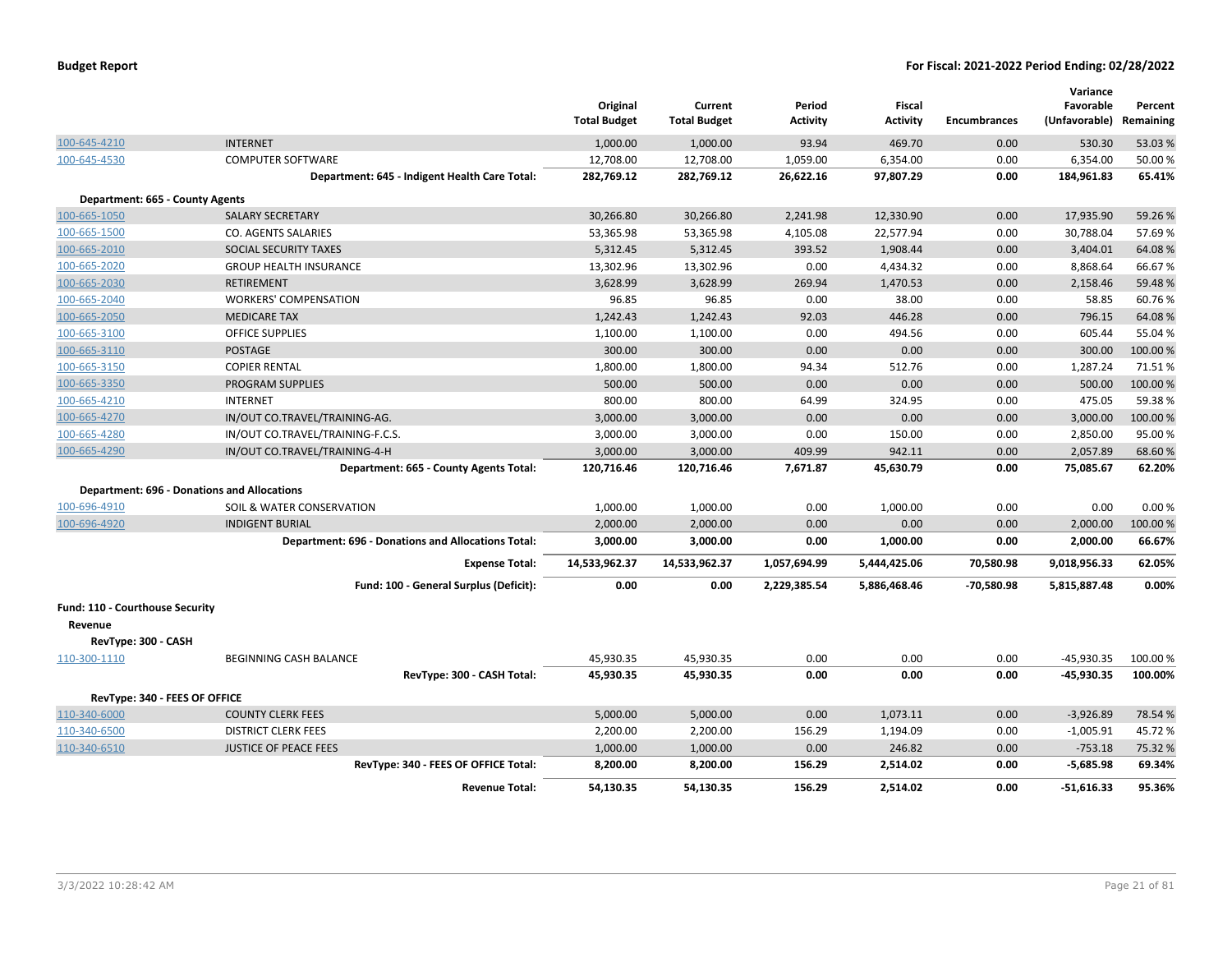|                                             |                                                                |                                 |                                |                           |                           |                     | Variance                             |          |
|---------------------------------------------|----------------------------------------------------------------|---------------------------------|--------------------------------|---------------------------|---------------------------|---------------------|--------------------------------------|----------|
|                                             |                                                                | Original<br><b>Total Budget</b> | Current<br><b>Total Budget</b> | Period<br><b>Activity</b> | Fiscal<br><b>Activity</b> | <b>Encumbrances</b> | Favorable<br>(Unfavorable) Remaining | Percent  |
|                                             |                                                                |                                 |                                |                           |                           |                     |                                      |          |
| <b>Expense</b>                              |                                                                |                                 |                                |                           |                           |                     |                                      |          |
|                                             | Department: 541 - Courthouse Security Part-Time                |                                 |                                |                           |                           |                     |                                      |          |
| 110-541-1070                                | SALARY PART-TIME                                               | 53,830.40                       | 53,830.40                      | 0.00                      | 13,664.64                 | 0.00                | 40,165.76                            | 74.62%   |
|                                             | Department: 541 - Courthouse Security Part-Time Total:         | 53,830.40                       | 53,830.40                      | 0.00                      | 13,664.64                 | 0.00                | 40,165.76                            | 74.62%   |
| Department: 542 - Security Equipment        |                                                                |                                 |                                |                           |                           |                     |                                      |          |
| 110-542-4830                                | <b>ALARM MONITORING</b>                                        | 299.95                          | 299.95                         | 0.00                      | 0.00                      | 0.00                | 299.95                               | 100.00%  |
|                                             | Department: 542 - Security Equipment Total:                    | 299.95                          | 299.95                         | 0.00                      | 0.00                      | 0.00                | 299.95                               | 100.00%  |
|                                             | <b>Expense Total:</b>                                          | 54,130.35                       | 54,130.35                      | 0.00                      | 13,664.64                 | 0.00                | 40,465.71                            | 74.76%   |
|                                             | Fund: 110 - Courthouse Security Surplus (Deficit):             | 0.00                            | 0.00                           | 156.29                    | $-11,150.62$              | 0.00                | $-11,150.62$                         | 0.00%    |
| Fund: 111 - Justice Court Building Security |                                                                |                                 |                                |                           |                           |                     |                                      |          |
| Revenue<br>RevType: 300 - CASH              |                                                                |                                 |                                |                           |                           |                     |                                      |          |
| 111-300-1140                                | <b>BEGINNING CASH</b>                                          | 1,100.00                        | 1,100.00                       | 0.00                      | 0.00                      | 0.00                | $-1,100.00$                          | 100.00 % |
|                                             | RevType: 300 - CASH Total:                                     | 1,100.00                        | 1,100.00                       | 0.00                      | 0.00                      | 0.00                | $-1,100.00$                          | 100.00%  |
|                                             |                                                                |                                 |                                |                           |                           |                     |                                      |          |
| RevType: 370 - MISCELLANEOUS                |                                                                |                                 |                                |                           |                           |                     |                                      |          |
| 111-370-4550                                | JP1 SECURITY FEE                                               | 500.00                          | 500.00                         | 0.00                      | 0.00                      | 0.00                | $-500.00$                            | 100.00%  |
| 111-370-4560                                | JP2 SECURITY FEE                                               | 150.00                          | 150.00                         | 0.00                      | 0.00                      | 0.00                | $-150.00$                            | 100.00%  |
| 111-370-4570                                | JP3 SECURITY FEE                                               | 350.00                          | 350.00                         | 0.00                      | 1.59                      | 0.00                | $-348.41$                            | 99.55 %  |
|                                             | RevType: 370 - MISCELLANEOUS Total:                            | 1,000.00                        | 1,000.00                       | 0.00                      | 1.59                      | 0.00                | $-998.41$                            | 99.84%   |
|                                             | <b>Revenue Total:</b>                                          | 2,100.00                        | 2,100.00                       | 0.00                      | 1.59                      | 0.00                | $-2,098.41$                          | 99.92%   |
| <b>Expense</b>                              |                                                                |                                 |                                |                           |                           |                     |                                      |          |
|                                             | Department: 454 - Justice Ct Bldg Expense                      |                                 |                                |                           |                           |                     |                                      |          |
| 111-454-3200                                | JP1 SECURITY EXPENSE                                           | 1,000.00                        | 1,000.00                       | 0.00                      | 0.00                      | 0.00                | 1,000.00                             | 100.00%  |
| 111-454-3210                                | JP2 SECURITY EXPENSE                                           | 1,000.00                        | 1,000.00                       | 0.00                      | 0.00                      | 0.00                | 1,000.00                             | 100.00 % |
| 111-454-3220                                | JP3 SECURITY EXPENSE                                           | 100.00                          | 100.00                         | 0.00                      | 0.00                      | 0.00                | 100.00                               | 100.00 % |
|                                             | Department: 454 - Justice Ct Bldg Expense Total:               | 2,100.00                        | 2,100.00                       | 0.00                      | 0.00                      | 0.00                | 2,100.00                             | 100.00%  |
|                                             | <b>Expense Total:</b>                                          | 2,100.00                        | 2,100.00                       | 0.00                      | 0.00                      | 0.00                | 2,100.00                             | 100.00%  |
|                                             | Fund: 111 - Justice Court Building Security Surplus (Deficit): | 0.00                            | 0.00                           | 0.00                      | 1.59                      | 0.00                | 1.59                                 | 0.00%    |
| Fund: 120 - County Clerk Vital Statistics   |                                                                |                                 |                                |                           |                           |                     |                                      |          |
| Revenue                                     |                                                                |                                 |                                |                           |                           |                     |                                      |          |
| RevType: 370 - MISCELLANEOUS                |                                                                |                                 |                                |                           |                           |                     |                                      |          |
| 120-370-1340                                | <b>CO.CLK.VITAL STAT.FEE</b>                                   | 0.00                            | 0.00                           | 0.00                      | 72.00                     | 0.00                | 72.00                                | 0.00%    |
|                                             | RevType: 370 - MISCELLANEOUS Total:                            | 0.00                            | 0.00                           | 0.00                      | 72.00                     | 0.00                | 72.00                                | 0.00%    |
|                                             | <b>Revenue Total:</b>                                          | 0.00                            | 0.00                           | 0.00                      | 72.00                     | 0.00                | 72.00                                | 0.00%    |
|                                             | Fund: 120 - County Clerk Vital Statistics Total:               | 0.00                            | 0.00                           | 0.00                      | 72.00                     | 0.00                | 72.00                                | 0.00%    |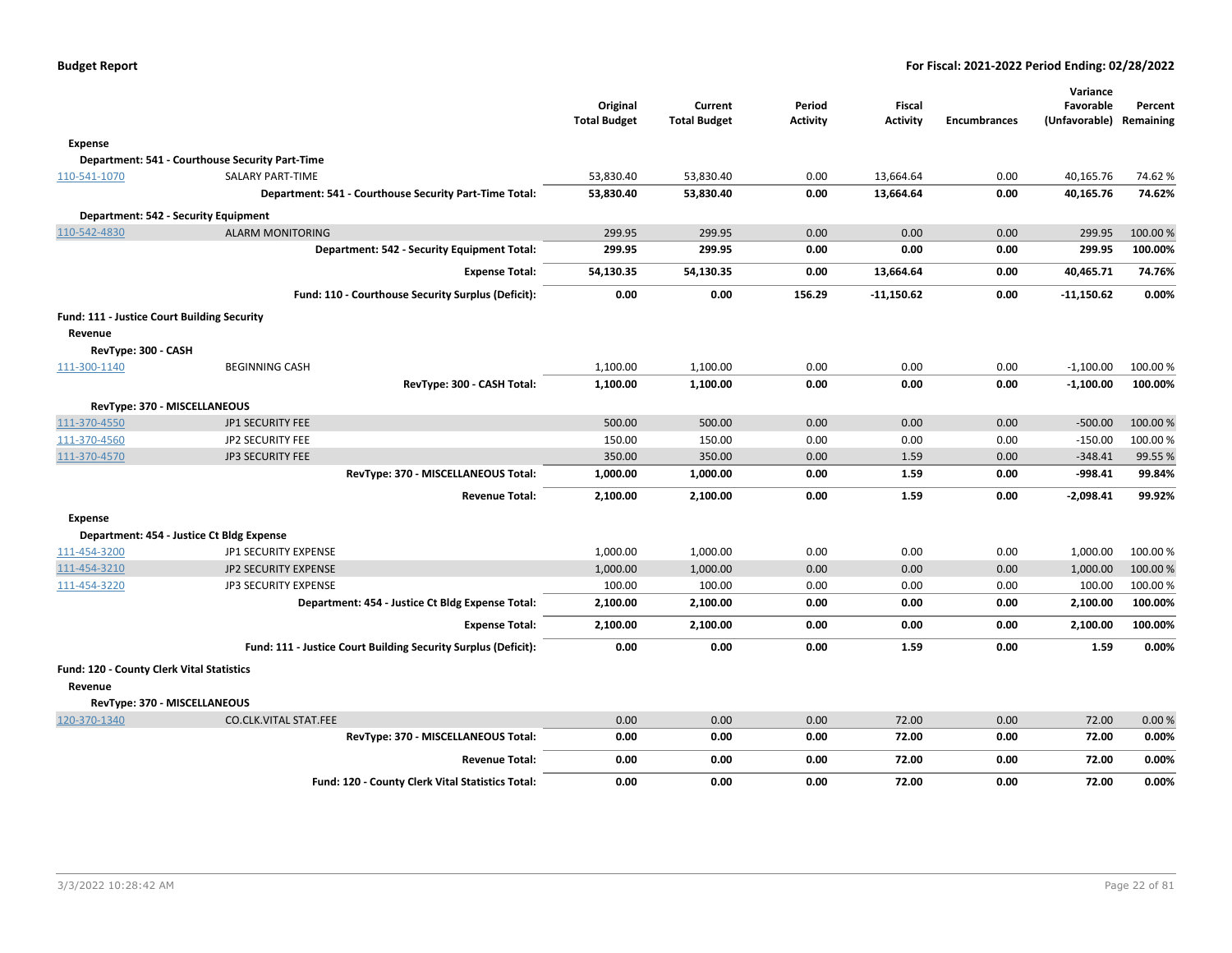|                                |                                                                | Original<br><b>Total Budget</b> | Current<br><b>Total Budget</b> | Period<br><b>Activity</b> | Fiscal<br><b>Activity</b> | <b>Encumbrances</b> | Variance<br>Favorable<br>(Unfavorable) Remaining | Percent    |
|--------------------------------|----------------------------------------------------------------|---------------------------------|--------------------------------|---------------------------|---------------------------|---------------------|--------------------------------------------------|------------|
|                                | Fund: 121 - County Clerk Records Management                    |                                 |                                |                           |                           |                     |                                                  |            |
| Revenue                        |                                                                |                                 |                                |                           |                           |                     |                                                  |            |
| RevType: 300 - CASH            |                                                                |                                 |                                |                           |                           |                     |                                                  |            |
| 121-300-1180                   | BEGINNING CASH BALANCE                                         | 36,978.22                       | 36,978.22                      | 0.00                      | 0.00                      | 0.00                | $-36,978.22$                                     | 100.00%    |
|                                | RevType: 300 - CASH Total:                                     | 36,978.22                       | 36,978.22                      | 0.00                      | 0.00                      | 0.00                | $-36,978.22$                                     | 100.00%    |
| RevType: 370 - MISCELLANEOUS   |                                                                |                                 |                                |                           |                           |                     |                                                  |            |
| 121-370-1310                   | <b>IMAGES FEES AND COPIES</b>                                  | 11,000.00                       | 11,000.00                      | 1,961.50                  | 9,628.50                  | 0.00                | $-1,371.50$                                      | 12.47%     |
| 121-370-1330                   | <b>CO.CLERK PRESERVE REC FEE</b>                               | 55,000.00                       | 55,000.00                      | 0.00                      | 375.02                    | 0.00                | $-54,624.98$                                     | 99.32%     |
|                                | RevType: 370 - MISCELLANEOUS Total:                            | 66,000.00                       | 66,000.00                      | 1,961.50                  | 10,003.52                 | 0.00                | $-55,996.48$                                     | 84.84%     |
|                                | <b>Revenue Total:</b>                                          | 102,978.22                      | 102,978.22                     | 1,961.50                  | 10,003.52                 | 0.00                | $-92,974.70$                                     | 90.29%     |
| <b>Expense</b>                 |                                                                |                                 |                                |                           |                           |                     |                                                  |            |
|                                | Department: 402 - Co.Clerk Records Mgt. Exp.                   |                                 |                                |                           |                           |                     |                                                  |            |
| 121-402-1040                   | <b>SALARY DEPUTY</b>                                           | 27,535.24                       | 27,535.24                      | 2,039.64                  | 11,218.03                 | 0.00                | 16,317.21                                        | 59.26%     |
| 121-402-2010                   | SOCIAL SECURITY TAXES                                          | 1,707.18                        | 1,707.18                       | 126.46                    | 695.53                    | 0.00                | 1,011.65                                         | 59.26%     |
| 121-402-2020                   | <b>GROUP HEALTH INSURANCE</b>                                  | 13,302.96                       | 13,302.96                      | 1,108.58                  | 5,542.90                  | 0.00                | 7,760.06                                         | 58.33%     |
| 121-402-2030                   | RETIREMENT                                                     | 3,301.47                        | 3,301.47                       | 245.58                    | 1,337.81                  | 0.00                | 1,963.66                                         | 59.48%     |
| 121-402-2040                   | <b>WORKERS COMPENSATION</b>                                    | 88.11                           | 88.11                          | 0.00                      | 34.58                     | 0.00                | 53.53                                            | 60.75 %    |
| 121-402-2050                   | <b>MEDICARE TAX</b>                                            | 399.26                          | 399.26                         | 29.58                     | 162.69                    | 0.00                | 236.57                                           | 59.25 %    |
| 121-402-3100                   | <b>OFFICE SUPPLIES</b>                                         | 300.00                          | 300.00                         | 0.00                      | 0.00                      | 128.97              | 171.03                                           | 57.01%     |
| 121-402-3120                   | <b>IMAGING SYSTEM</b>                                          | 55,744.00                       | 55,744.00                      | 0.00                      | 17,152.00                 | 0.00                | 38,592.00                                        | 69.23%     |
| 121-402-3150                   | <b>COPIER MAINTENANCE</b>                                      | 600.00                          | 600.00                         | 0.00                      | 0.00                      | 0.00                | 600.00                                           | 100.00%    |
| 121-402-4370                   | DIGITAL IMAGING OF MICROFILM                                   | 0.00                            | 0.00                           | 0.00                      | 6,652.75                  | 0.00                | $-6,652.75$                                      | 0.00%      |
|                                | Department: 402 - Co.Clerk Records Mgt. Exp. Total:            | 102,978.22                      | 102,978.22                     | 3,549.84                  | 42,796.29                 | 128.97              | 60,052.96                                        | 58.32%     |
|                                | <b>Expense Total:</b>                                          | 102,978.22                      | 102,978.22                     | 3,549.84                  | 42,796.29                 | 128.97              | 60,052.96                                        | 58.32%     |
|                                | Fund: 121 - County Clerk Records Management Surplus (Deficit): | 0.00                            | 0.00                           | $-1,588.34$               | -32,792.77                | $-128.97$           | $-32,921.74$                                     | 0.00%      |
| Fund: 122 - Chapter 19 Funds   |                                                                |                                 |                                |                           |                           |                     |                                                  |            |
| Revenue                        |                                                                |                                 |                                |                           |                           |                     |                                                  |            |
| RevType: 330 - GRANTS          |                                                                |                                 |                                |                           |                           |                     |                                                  |            |
| 122-330-4030                   | <b>CHAPTER 19 FUNDS</b>                                        | 700.00                          | 700.00                         | 467.72                    | 1,503.22                  | 0.00                | 803.22                                           | 214.75 %   |
|                                | RevType: 330 - GRANTS Total:                                   | 700.00                          | 700.00                         | 467.72                    | 1,503.22                  | 0.00                | 803.22                                           | 114.75%    |
|                                | <b>Revenue Total:</b>                                          | 700.00                          | 700.00                         | 467.72                    | 1,503.22                  | 0.00                | 803.22                                           | 114.75%    |
| <b>Expense</b>                 |                                                                |                                 |                                |                           |                           |                     |                                                  |            |
| Department: 403 - County Clerk |                                                                |                                 |                                |                           |                           |                     |                                                  |            |
| 122-403-3100                   | <b>OFFICE SUPPLIES</b>                                         | 700.00                          | 700.00                         | 0.00                      | 0.00                      | 750.00              | $-50.00$                                         | $-7.14%$   |
| 122-403-4270                   | OUT OF COUNTY TRAVEL/TRAINING                                  | 0.00                            | 0.00                           | 467.72                    | 967.72                    | 0.00                | $-967.72$                                        | 0.00%      |
|                                | Department: 403 - County Clerk Total:                          | 700.00                          | 700.00                         | 467.72                    | 967.72                    | 750.00              | -1,017.72                                        | $-145.39%$ |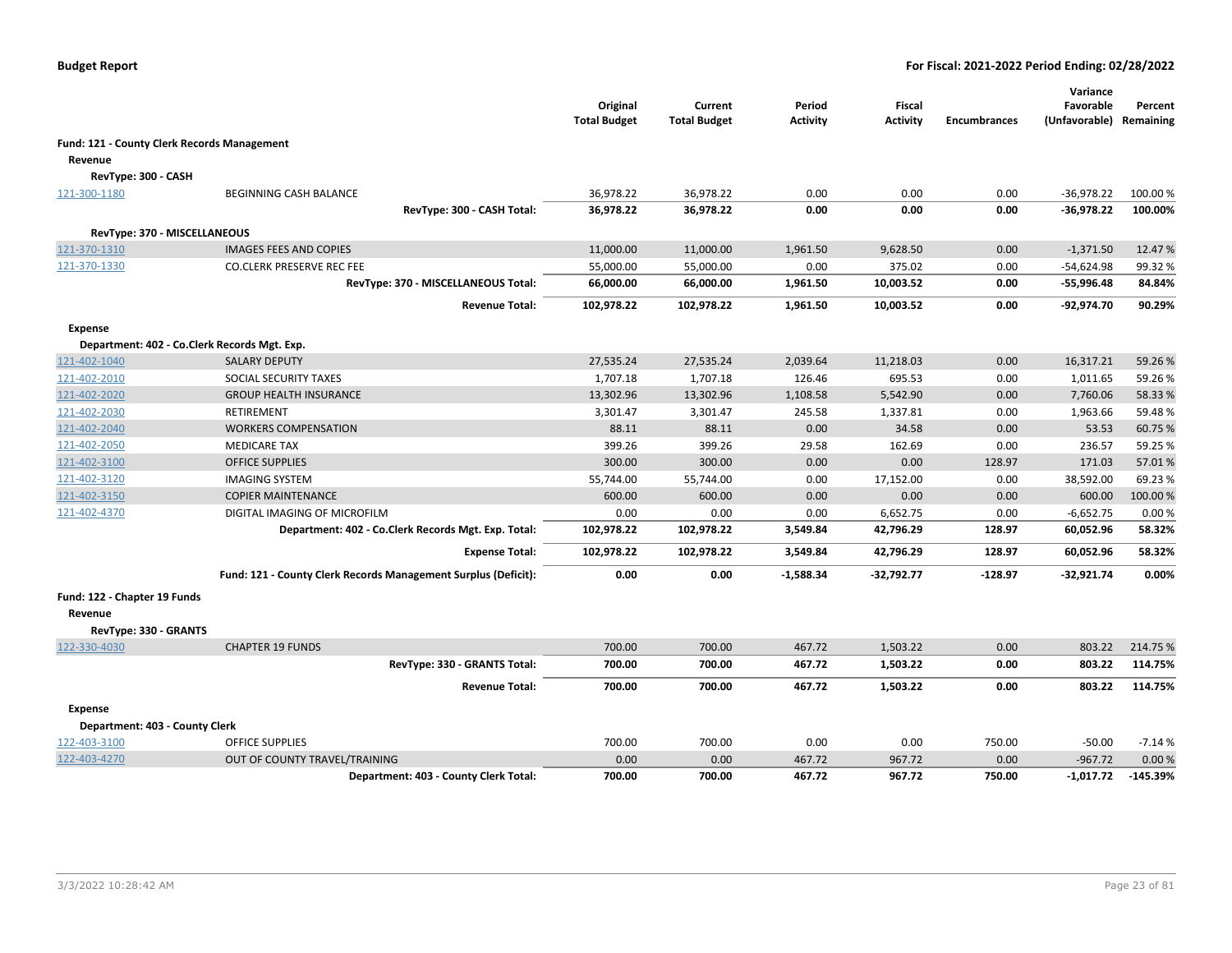| <b>Budget Report</b> |  |
|----------------------|--|
|----------------------|--|

|                                     |                                                                       |                     |                     |                 |                 |                     | Variance                |            |
|-------------------------------------|-----------------------------------------------------------------------|---------------------|---------------------|-----------------|-----------------|---------------------|-------------------------|------------|
|                                     |                                                                       | Original            | Current             | Period          | <b>Fiscal</b>   |                     | Favorable               | Percent    |
|                                     |                                                                       | <b>Total Budget</b> | <b>Total Budget</b> | <b>Activity</b> | <b>Activity</b> | <b>Encumbrances</b> | (Unfavorable) Remaining |            |
|                                     | Department: 478 - HAVA CARES Act Coronavirus Relief                   |                     |                     |                 |                 |                     |                         |            |
| 122-478-1090                        | <b>SALARY ELECTION</b>                                                | 0.00                | 0.00                | 0.00            | 535.50          | 0.00                | $-535.50$               | 0.00%      |
|                                     | Department: 478 - HAVA CARES Act Coronavirus Relief Total:            | 0.00                | 0.00                | 0.00            | 535.50          | 0.00                | $-535.50$               | 0.00%      |
|                                     | <b>Expense Total:</b>                                                 | 700.00              | 700.00              | 467.72          | 1,503.22        | 750.00              | $-1,553.22$             | $-221.89%$ |
|                                     | Fund: 122 - Chapter 19 Funds Surplus (Deficit):                       | 0.00                | 0.00                | 0.00            | 0.00            | $-750.00$           | -750.00                 | 0.00%      |
| Fund: 123 - Election Equipment Fund |                                                                       |                     |                     |                 |                 |                     |                         |            |
| Revenue                             |                                                                       |                     |                     |                 |                 |                     |                         |            |
|                                     | RevType: 340 - FEES OF OFFICE                                         |                     |                     |                 |                 |                     |                         |            |
| 123-340-4840                        | <b>ELECTION REIMBURSEMENTS</b>                                        | 4,000.00            | 4,000.00            | 0.00            | 648.00          | 0.00                | $-3,352.00$             | 83.80%     |
|                                     | RevType: 340 - FEES OF OFFICE Total:                                  | 4,000.00            | 4,000.00            | 0.00            | 648.00          | 0.00                | $-3,352.00$             | 83.80%     |
|                                     | RevType: 370 - MISCELLANEOUS                                          |                     |                     |                 |                 |                     |                         |            |
| 123-370-1840                        | <b>LOCAL FUNDING</b>                                                  | 96,088.00           | 96,088.00           | 0.00            | 0.00            | 0.00                | $-96,088.00$            | 100.00%    |
|                                     | RevType: 370 - MISCELLANEOUS Total:                                   | 96,088.00           | 96,088.00           | 0.00            | 0.00            | 0.00                | $-96,088.00$            | 100.00%    |
|                                     | <b>Revenue Total:</b>                                                 | 100,088.00          | 100,088.00          | 0.00            | 648.00          | 0.00                | -99,440.00              | 99.35%     |
| <b>Expense</b>                      |                                                                       |                     |                     |                 |                 |                     |                         |            |
| Department: 403 - County Clerk      |                                                                       |                     |                     |                 |                 |                     |                         |            |
| 123-403-5725                        | CAPITAL LEASE PAYMENTS                                                | 96,088.00           | 96,088.00           | 0.00            | 0.00            | 0.00                | 96,088.00               | 100.00%    |
| 123-403-5730                        | <b>ELECTION EQUIPMENT</b>                                             | 4,000.00            | 4,000.00            | 0.00            | 0.00            | 0.00                | 4,000.00                | 100.00%    |
|                                     | Department: 403 - County Clerk Total:                                 | 100,088.00          | 100,088.00          | 0.00            | 0.00            | 0.00                | 100,088.00              | 100.00%    |
|                                     | <b>Expense Total:</b>                                                 | 100,088.00          | 100,088.00          | 0.00            | 0.00            | 0.00                | 100,088.00              | 100.00%    |
|                                     | Fund: 123 - Election Equipment Fund Surplus (Deficit):                | 0.00                | 0.00                | 0.00            | 648.00          | 0.00                | 648.00                  | 0.00%      |
|                                     | Fund: 125 - County Clerk Co.& Dist.CourtTechnology                    |                     |                     |                 |                 |                     |                         |            |
| Revenue                             |                                                                       |                     |                     |                 |                 |                     |                         |            |
|                                     | RevType: 370 - MISCELLANEOUS                                          |                     |                     |                 |                 |                     |                         |            |
| 125-370-4400                        | CO. CLK. CO. & DIST. CT. TECHNOLOGY FEE                               | 300.00              | 300.00              | 0.00            | 72.51           | 0.00                | $-227.49$               | 75.83%     |
|                                     | RevType: 370 - MISCELLANEOUS Total:                                   | 300.00              | 300.00              | 0.00            | 72.51           | 0.00                | $-227.49$               | 75.83%     |
|                                     | <b>Revenue Total:</b>                                                 | 300.00              | 300.00              | 0.00            | 72.51           | 0.00                | $-227.49$               | 75.83%     |
| Expense                             |                                                                       |                     |                     |                 |                 |                     |                         |            |
|                                     | Department: 440 - Technology Equipment                                |                     |                     |                 |                 |                     |                         |            |
| 125-440-5720                        | OFFICE EQUIPMENT                                                      | 300.00              | 300.00              | 0.00            | 0.00            | 0.00                | 300.00                  | 100.00 %   |
|                                     | Department: 440 - Technology Equipment Total:                         | 300.00              | 300.00              | 0.00            | 0.00            | 0.00                | 300.00                  | 100.00%    |
|                                     | <b>Expense Total:</b>                                                 | 300.00              | 300.00              | 0.00            | 0.00            | 0.00                | 300.00                  | 100.00%    |
|                                     | Fund: 125 - County Clerk Co.& Dist.CourtTechnology Surplus (Deficit): | 0.00                | 0.00                | 0.00            | 72.51           | 0.00                | 72.51                   | 0.00%      |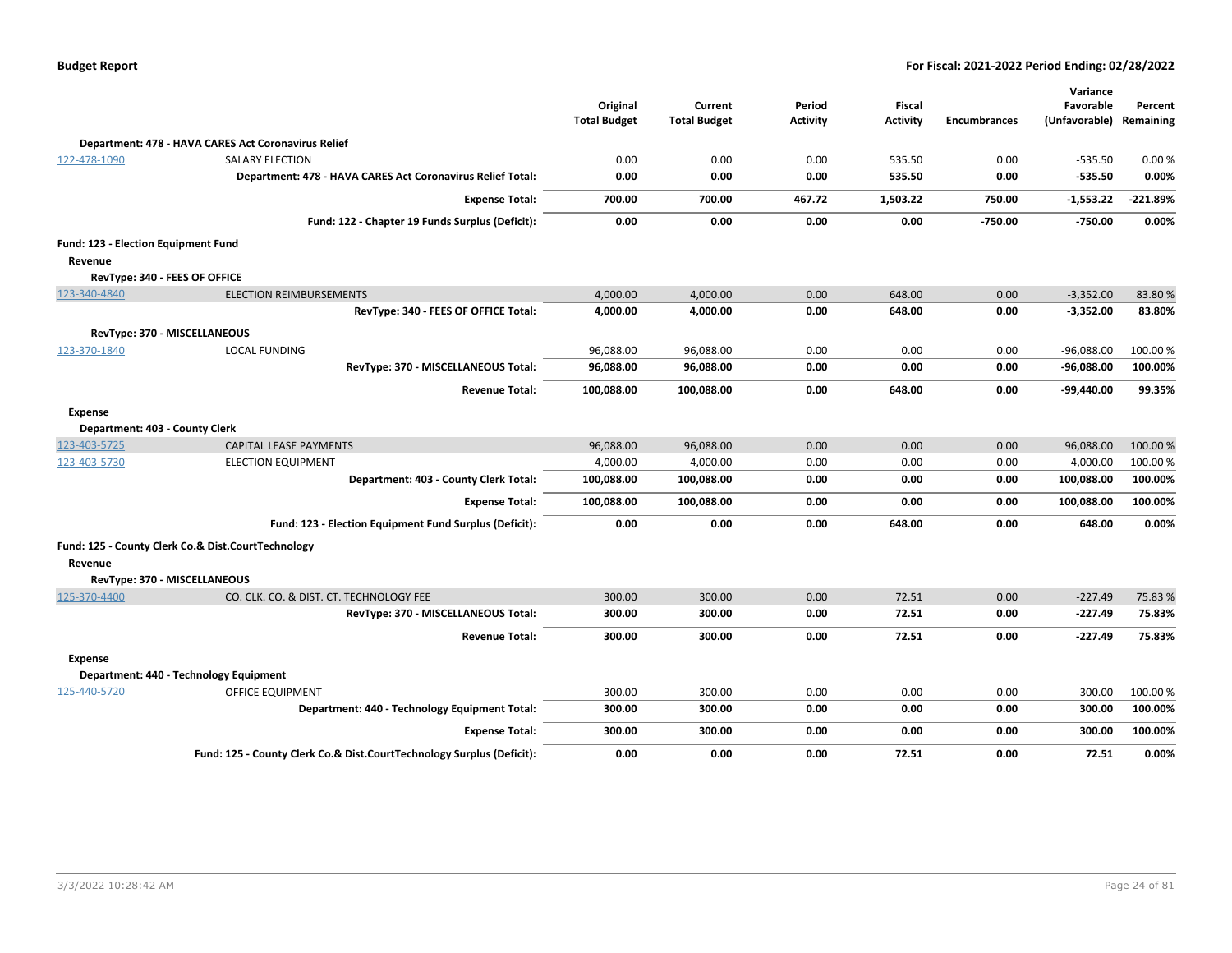|                                  |                                                                        | Original<br><b>Total Budget</b> | Current<br><b>Total Budget</b> | Period<br><b>Activity</b> | Fiscal<br><b>Activity</b> | <b>Encumbrances</b> | Variance<br>Favorable<br>(Unfavorable) Remaining | Percent  |
|----------------------------------|------------------------------------------------------------------------|---------------------------------|--------------------------------|---------------------------|---------------------------|---------------------|--------------------------------------------------|----------|
|                                  | Fund: 126 - County Clerk Court Records Preservation                    |                                 |                                |                           |                           |                     |                                                  |          |
| Revenue                          |                                                                        |                                 |                                |                           |                           |                     |                                                  |          |
|                                  | RevType: 370 - MISCELLANEOUS                                           |                                 |                                |                           |                           |                     |                                                  |          |
| 126-370-1330                     | <b>CO.CLK.COURT RECORDS PRESERVATION</b>                               | 300.00                          | 300.00                         | 0.00                      | 170.00                    | 0.00                | $-130.00$                                        | 43.33%   |
|                                  | RevType: 370 - MISCELLANEOUS Total:                                    | 300.00                          | 300.00                         | 0.00                      | 170.00                    | 0.00                | $-130.00$                                        | 43.33%   |
|                                  | <b>Revenue Total:</b>                                                  | 300.00                          | 300.00                         | 0.00                      | 170.00                    | 0.00                | $-130.00$                                        | 43.33%   |
| <b>Expense</b>                   |                                                                        |                                 |                                |                           |                           |                     |                                                  |          |
|                                  | Department: 544 - County Clerk Records Pres. Equip.                    |                                 |                                |                           |                           |                     |                                                  |          |
| 126-544-5720                     | <b>OFFICE EQUIPMENT</b>                                                | 300.00                          | 300.00                         | 0.00                      | 0.00                      | 0.00                | 300.00                                           | 100.00 % |
|                                  | Department: 544 - County Clerk Records Pres. Equip. Total:             | 300.00                          | 300.00                         | 0.00                      | 0.00                      | 0.00                | 300.00                                           | 100.00%  |
|                                  | <b>Expense Total:</b>                                                  | 300.00                          | 300.00                         | 0.00                      | 0.00                      | 0.00                | 300.00                                           | 100.00%  |
|                                  | Fund: 126 - County Clerk Court Records Preservation Surplus (Deficit): | 0.00                            | 0.00                           | 0.00                      | 170.00                    | 0.00                | 170.00                                           | 0.00%    |
|                                  | Fund: 127 - County Clerk Records Archive                               |                                 |                                |                           |                           |                     |                                                  |          |
| Revenue                          |                                                                        |                                 |                                |                           |                           |                     |                                                  |          |
| RevType: 300 - CASH              |                                                                        |                                 |                                |                           |                           |                     |                                                  |          |
| 127-300-1530                     | <b>BEGINNING CASH BALANCE</b>                                          | 70,000.00                       | 70,000.00                      | 0.00                      | 0.00                      | 0.00                | $-70,000.00$                                     | 100.00 % |
|                                  | RevType: 300 - CASH Total:                                             | 70,000.00                       | 70,000.00                      | 0.00                      | 0.00                      | 0.00                | $-70,000.00$                                     | 100.00%  |
|                                  | RevType: 370 - MISCELLANEOUS                                           |                                 |                                |                           |                           |                     |                                                  |          |
| 127-370-1330                     | CO. CLERK RECORDS ARCHIVE FEE                                          | 70,000.00                       | 70,000.00                      | 0.00                      | 8,330.00                  | 0.00                | $-61,670.00$                                     | 88.10%   |
|                                  | RevType: 370 - MISCELLANEOUS Total:                                    | 70,000.00                       | 70,000.00                      | 0.00                      | 8,330.00                  | 0.00                | $-61,670.00$                                     | 88.10%   |
|                                  | <b>Revenue Total:</b>                                                  | 140,000.00                      | 140,000.00                     | 0.00                      | 8,330.00                  | 0.00                | $-131,670.00$                                    | 94.05%   |
| <b>Expense</b>                   |                                                                        |                                 |                                |                           |                           |                     |                                                  |          |
|                                  | Department: 403 - County Clerk                                         |                                 |                                |                           |                           |                     |                                                  |          |
| 127-403-4370                     | <b>DIGITAL IMAGING</b>                                                 | 140,000.00                      | 140,000.00                     | 0.00                      | 0.00                      | 0.00                | 140,000.00                                       | 100.00 % |
|                                  | Department: 403 - County Clerk Total:                                  | 140,000.00                      | 140,000.00                     | 0.00                      | 0.00                      | 0.00                | 140,000.00                                       | 100.00%  |
|                                  | <b>Expense Total:</b>                                                  | 140,000.00                      | 140,000.00                     | 0.00                      | 0.00                      | 0.00                | 140,000.00                                       | 100.00%  |
|                                  | Fund: 127 - County Clerk Records Archive Surplus (Deficit):            | 0.00                            | 0.00                           | 0.00                      | 8,330.00                  | 0.00                | 8,330.00                                         | 0.00%    |
| Fund: 130 - Bail Bond Trust Fund |                                                                        |                                 |                                |                           |                           |                     |                                                  |          |
| Revenue                          |                                                                        |                                 |                                |                           |                           |                     |                                                  |          |
| RevType: 345 - BONDS             |                                                                        |                                 |                                |                           |                           |                     |                                                  |          |
| 130-345-1130                     | SURETY BAIL BOND FEE                                                   | 7,000.00                        | 7,000.00                       | 690.00                    | 2,055.00                  | 0.00                | $-4,945.00$                                      | 70.64%   |
|                                  | RevType: 345 - BONDS Total:                                            | 7,000.00                        | 7,000.00                       | 690.00                    | 2,055.00                  | 0.00                | $-4,945.00$                                      | 70.64%   |
|                                  | <b>Revenue Total:</b>                                                  | 7,000.00                        | 7,000.00                       | 690.00                    | 2,055.00                  | 0.00                | $-4,945.00$                                      | 70.64%   |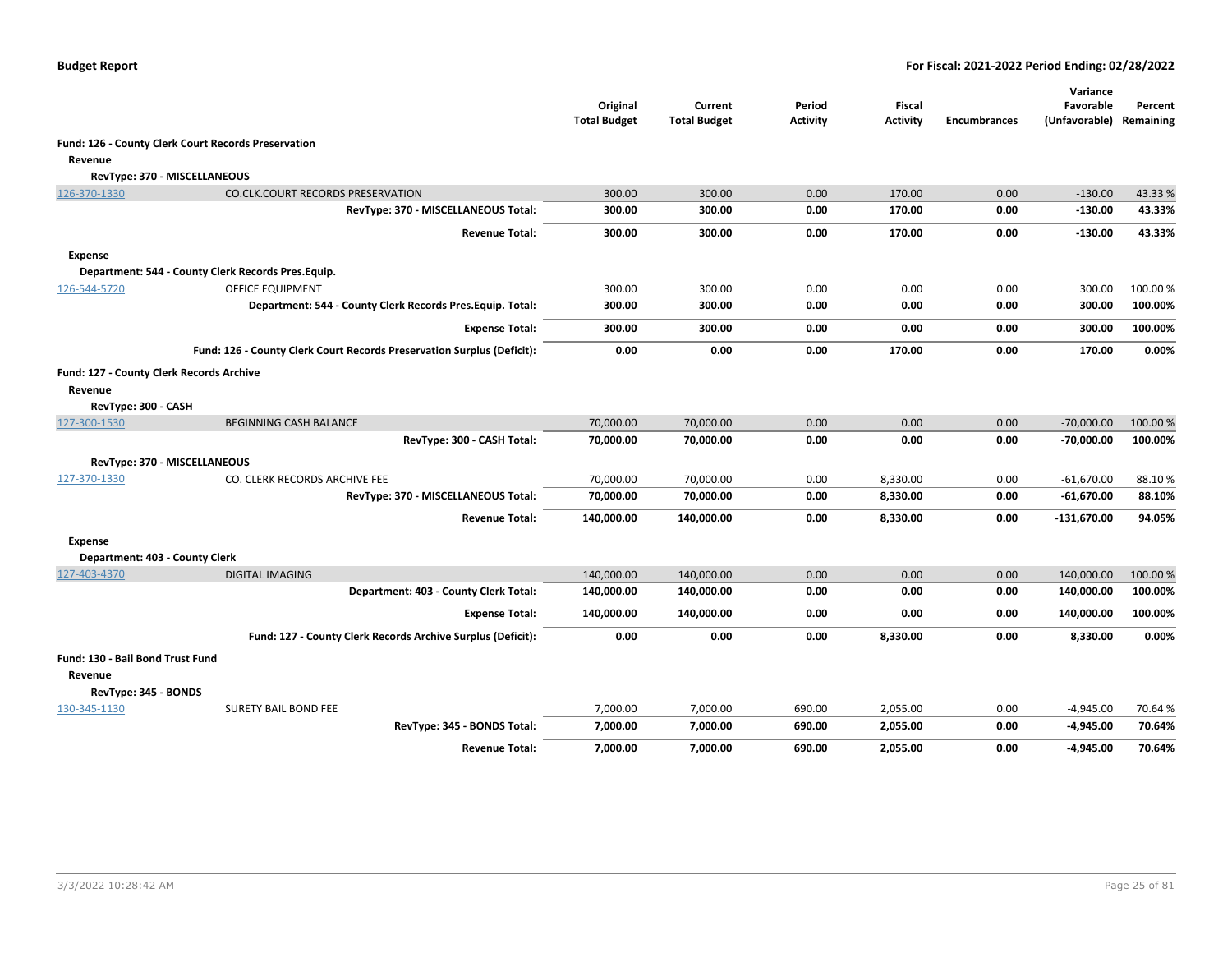|                                            |                                                               | Original<br><b>Total Budget</b> | Current<br><b>Total Budget</b> | Period<br><b>Activity</b> | <b>Fiscal</b><br><b>Activity</b> | <b>Encumbrances</b> | Variance<br>Favorable<br>(Unfavorable) Remaining | Percent  |
|--------------------------------------------|---------------------------------------------------------------|---------------------------------|--------------------------------|---------------------------|----------------------------------|---------------------|--------------------------------------------------|----------|
| <b>Expense</b>                             |                                                               |                                 |                                |                           |                                  |                     |                                                  |          |
|                                            | Department: 498 - Bail Bond Fee Expense                       |                                 |                                |                           |                                  |                     |                                                  |          |
| 130-498-4890                               | <b>QUARTERLY BAIL BOND FEES</b>                               | 7,000.00                        | 7,000.00                       | 0.00                      | 0.00                             | 0.00                | 7,000.00                                         | 100.00 % |
|                                            | Department: 498 - Bail Bond Fee Expense Total:                | 7,000.00                        | 7,000.00                       | 0.00                      | 0.00                             | 0.00                | 7,000.00                                         | 100.00%  |
|                                            | <b>Expense Total:</b>                                         | 7,000.00                        | 7,000.00                       | 0.00                      | 0.00                             | 0.00                | 7,000.00                                         | 100.00%  |
|                                            | Fund: 130 - Bail Bond Trust Fund Surplus (Deficit):           | 0.00                            | 0.00                           | 690.00                    | 2,055.00                         | 0.00                | 2,055.00                                         | 0.00%    |
| Fund: 160 - County Judge Excess Supplement |                                                               |                                 |                                |                           |                                  |                     |                                                  |          |
| Revenue                                    |                                                               |                                 |                                |                           |                                  |                     |                                                  |          |
| RevType: 300 - CASH                        |                                                               |                                 |                                |                           |                                  |                     |                                                  |          |
| 160-300-1160                               | BEGINNING CASH BALANCE                                        | 4,750.00                        | 4,750.00                       | 0.00                      | 0.00                             | 0.00                | $-4,750.00$                                      | 100.00 % |
|                                            | RevType: 300 - CASH Total:                                    | 4,750.00                        | 4,750.00                       | 0.00                      | 0.00                             | 0.00                | $-4,750.00$                                      | 100.00%  |
|                                            | <b>Revenue Total:</b>                                         | 4,750.00                        | 4,750.00                       | 0.00                      | 0.00                             | 0.00                | $-4,750.00$                                      | 100.00%  |
| <b>Expense</b>                             |                                                               |                                 |                                |                           |                                  |                     |                                                  |          |
|                                            | Department: 452 - Excess Supplement County Judge              |                                 |                                |                           |                                  |                     |                                                  |          |
| 160-452-3100                               | <b>OFFICE SUPPLIES</b>                                        | 750.00                          | 750.00                         | 0.00                      | 124.52                           | 118.45              | 507.03                                           | 67.60%   |
| 160-452-3110                               | <b>POSTAGE</b>                                                | 1,500.00                        | 1,500.00                       | 133.76                    | 545.49                           | 0.00                | 954.51                                           | 63.63%   |
| 160-452-3150                               | <b>COPIER RENTAL</b>                                          | 1,300.00                        | 1,300.00                       | 104.36                    | 510.03                           | 0.00                | 789.97                                           | 60.77%   |
| 160-452-4270                               | <b>OUT OF COUNTY TRAVEL</b>                                   | 1,000.00                        | 1,000.00                       | 12.00                     | 12.00                            | 0.00                | 988.00                                           | 98.80%   |
| 160-452-4520                               | <b>R&amp;M EQUIPMENT</b>                                      | 200.00                          | 200.00                         | 0.00                      | 0.00                             | 0.00                | 200.00                                           | 100.00%  |
|                                            | Department: 452 - Excess Supplement County Judge Total:       | 4,750.00                        | 4,750.00                       | 250.12                    | 1,192.04                         | 118.45              | 3,439.51                                         | 72.41%   |
|                                            | <b>Expense Total:</b>                                         | 4,750.00                        | 4,750.00                       | 250.12                    | 1,192.04                         | 118.45              | 3,439.51                                         | 72.41%   |
|                                            | Fund: 160 - County Judge Excess Supplement Surplus (Deficit): | 0.00                            | 0.00                           | $-250.12$                 | $-1,192.04$                      | $-118.45$           | $-1,310.49$                                      | 0.00%    |
| Fund: 161 - Probate Judges Education       |                                                               |                                 |                                |                           |                                  |                     |                                                  |          |
| Revenue                                    |                                                               |                                 |                                |                           |                                  |                     |                                                  |          |
| RevType: 340 - FEES OF OFFICE              |                                                               |                                 |                                |                           |                                  |                     |                                                  |          |
| 161-340-1310                               | PROBATE JUDGES EDUCATION                                      | 150.00                          | 150.00                         | 0.00                      | 70.00                            | 0.00                | $-80.00$                                         | 53.33%   |
|                                            | RevType: 340 - FEES OF OFFICE Total:                          | 150.00                          | 150.00                         | 0.00                      | 70.00                            | 0.00                | $-80.00$                                         | 53.33%   |
|                                            | <b>Revenue Total:</b>                                         | 150.00                          | 150.00                         | 0.00                      | 70.00                            | 0.00                | $-80.00$                                         | 53.33%   |
| <b>Expense</b>                             |                                                               |                                 |                                |                           |                                  |                     |                                                  |          |
|                                            | Department: 412 - Probate Judges Expense                      |                                 |                                |                           |                                  |                     |                                                  |          |
| 161-412-4270                               | <b>OUT OF COUNTY TRAVEL</b>                                   | 150.00                          | 150.00                         | 0.00                      | 0.00                             | 0.00                | 150.00                                           | 100.00%  |
|                                            | Department: 412 - Probate Judges Expense Total:               | 150.00                          | 150.00                         | 0.00                      | 0.00                             | 0.00                | 150.00                                           | 100.00%  |
|                                            | <b>Expense Total:</b>                                         | 150.00                          | 150.00                         | 0.00                      | 0.00                             | 0.00                | 150.00                                           | 100.00%  |
|                                            | Fund: 161 - Probate Judges Education Surplus (Deficit):       | 0.00                            | 0.00                           | 0.00                      | 70.00                            | 0.00                | 70.00                                            | 0.00%    |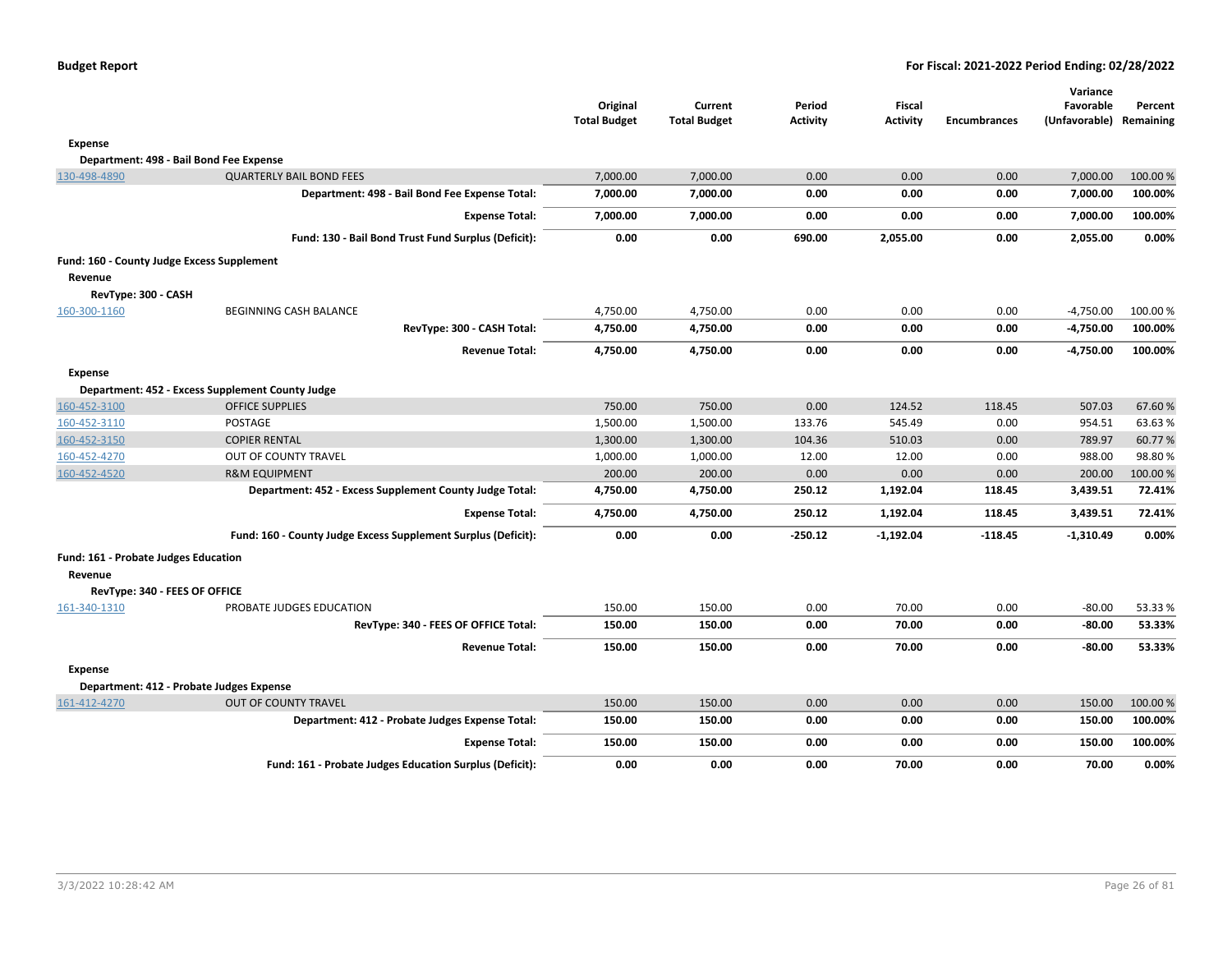|                                                   |                                                                  | Original<br><b>Total Budget</b> | Current<br><b>Total Budget</b> | Period<br><b>Activity</b> | <b>Fiscal</b><br><b>Activity</b> | <b>Encumbrances</b> | Variance<br>Favorable<br>(Unfavorable) Remaining | Percent   |
|---------------------------------------------------|------------------------------------------------------------------|---------------------------------|--------------------------------|---------------------------|----------------------------------|---------------------|--------------------------------------------------|-----------|
|                                                   | Fund: 190 - District Clerk Records Management                    |                                 |                                |                           |                                  |                     |                                                  |           |
| Revenue                                           |                                                                  |                                 |                                |                           |                                  |                     |                                                  |           |
| RevType: 370 - MISCELLANEOUS                      |                                                                  |                                 |                                |                           |                                  |                     |                                                  |           |
| 190-370-1360                                      | DST.CLK.PRES.REC.FEE                                             | 0.00                            | 0.00                           | 177.72                    | 997.16                           | 0.00                | 997.16                                           | 0.00%     |
|                                                   | RevType: 370 - MISCELLANEOUS Total:                              | 0.00                            | 0.00                           | 177.72                    | 997.16                           | 0.00                | 997.16                                           | 0.00%     |
|                                                   | <b>Revenue Total:</b>                                            | 0.00                            | 0.00                           | 177.72                    | 997.16                           | 0.00                | 997.16                                           | 0.00%     |
| <b>Expense</b>                                    |                                                                  |                                 |                                |                           |                                  |                     |                                                  |           |
| Department: 450 - District Clerk                  |                                                                  |                                 |                                |                           |                                  |                     |                                                  |           |
| 190-450-5720                                      | <b>OFFICE EQUIPMENT</b>                                          | 0.00                            | 0.00                           | 0.00                      | 162.72                           | $-114.48$           | $-48.24$                                         | 0.00%     |
|                                                   | Department: 450 - District Clerk Total:                          | 0.00                            | 0.00                           | 0.00                      | 162.72                           | $-114.48$           | -48.24                                           | 0.00%     |
|                                                   | <b>Expense Total:</b>                                            | 0.00                            | 0.00                           | 0.00                      | 162.72                           | $-114.48$           | $-48.24$                                         | 0.00%     |
|                                                   | Fund: 190 - District Clerk Records Management Surplus (Deficit): | 0.00                            | 0.00                           | 177.72                    | 834.44                           | 114.48              | 948.92                                           | 0.00%     |
| <b>Fund: 191 - District Court Records Archive</b> |                                                                  |                                 |                                |                           |                                  |                     |                                                  |           |
| Revenue                                           |                                                                  |                                 |                                |                           |                                  |                     |                                                  |           |
| RevType: 300 - CASH                               |                                                                  |                                 |                                |                           |                                  |                     |                                                  |           |
| 191-300-1340                                      | BEGINNING CASH BALANCE                                           | 34,423.31                       | 34,423.31                      | 0.00                      | 0.00                             | 0.00                | $-34,423.31$                                     | 100.00 %  |
|                                                   | RevType: 300 - CASH Total:                                       | 34,423.31                       | 34,423.31                      | 0.00                      | 0.00                             | 0.00                | $-34,423.31$                                     | 100.00%   |
| RevType: 370 - MISCELLANEOUS                      |                                                                  |                                 |                                |                           |                                  |                     |                                                  |           |
| 191-370-4500                                      | DISTRICT CT.RECORDS ARCHIVE FEE                                  | 330.18                          | 330.18                         | 317.87                    | 1,357.41                         | 0.00                | 1,027.23                                         | 411.11%   |
|                                                   | RevType: 370 - MISCELLANEOUS Total:                              | 330.18                          | 330.18                         | 317.87                    | 1,357.41                         | 0.00                | 1,027.23                                         | 311.11%   |
|                                                   | <b>Revenue Total:</b>                                            | 34,753.49                       | 34,753.49                      | 317.87                    | 1,357.41                         | 0.00                | $-33,396.08$                                     | 96.09%    |
| <b>Expense</b>                                    |                                                                  |                                 |                                |                           |                                  |                     |                                                  |           |
| Department: 450 - District Clerk                  |                                                                  |                                 |                                |                           |                                  |                     |                                                  |           |
| 191-450-1070                                      | SALARY PART-TIME                                                 | 31,111.56                       | 31,111.56                      | 1,496.12                  | 6,941.66                         | 0.00                | 24,169.90                                        | 77.69%    |
| 191-450-2010                                      | SOCIAL SECURITY TAXES                                            | 352.42                          | 352.42                         | 92.35                     | 428.14                           | 0.00                | $-75.72$                                         | $-21.49%$ |
| 191-450-2020                                      | <b>GROUP HEALTH INSURANCE</b>                                    | 2,400.00                        | 2,400.00                       | 191.14                    | 955.70                           | 0.00                | 1,444.30                                         | 60.18%    |
| 191-450-2030                                      | <b>RETIREMENT</b>                                                | 654.51                          | 654.51                         | 180.13                    | 828.79                           | 0.00                | $-174.28$                                        | $-26.63%$ |
| 191-450-2040                                      | <b>WORKERS COMPENSATION</b>                                      | 85.00                           | 85.00                          | 0.00                      | 0.00                             | 0.00                | 85.00                                            | 100.00%   |
| 191-450-2050                                      | <b>MEDICARE TAX</b>                                              | 150.00                          | 150.00                         | 21.60                     | 100.13                           | 0.00                | 49.87                                            | 33.25 %   |
|                                                   | Department: 450 - District Clerk Total:                          | 34,753.49                       | 34,753.49                      | 1,981.34                  | 9,254.42                         | 0.00                | 25,499.07                                        | 73.37%    |
|                                                   | <b>Expense Total:</b>                                            | 34,753.49                       | 34,753.49                      | 1,981.34                  | 9,254.42                         | 0.00                | 25,499.07                                        | 73.37%    |
|                                                   | Fund: 191 - District Court Records Archive Surplus (Deficit):    | 0.00                            | 0.00                           | $-1,663.47$               | $-7,897.01$                      | 0.00                | $-7,897.01$                                      | 0.00%     |
|                                                   | Fund: 192 - District Clerk Co.& Dist.Court Technology            |                                 |                                |                           |                                  |                     |                                                  |           |
| Revenue                                           |                                                                  |                                 |                                |                           |                                  |                     |                                                  |           |
| RevType: 300 - CASH                               |                                                                  |                                 |                                |                           |                                  |                     |                                                  |           |
| 192-300-1610                                      | BEGINNING CASH BALANCE                                           | 3,000.00                        | 3,000.00                       | 0.00                      | 0.00                             | 0.00                | $-3,000.00$                                      | 100.00 %  |
|                                                   | RevType: 300 - CASH Total:                                       | 3,000.00                        | 3,000.00                       | 0.00                      | 0.00                             | 0.00                | $-3,000.00$                                      | 100.00%   |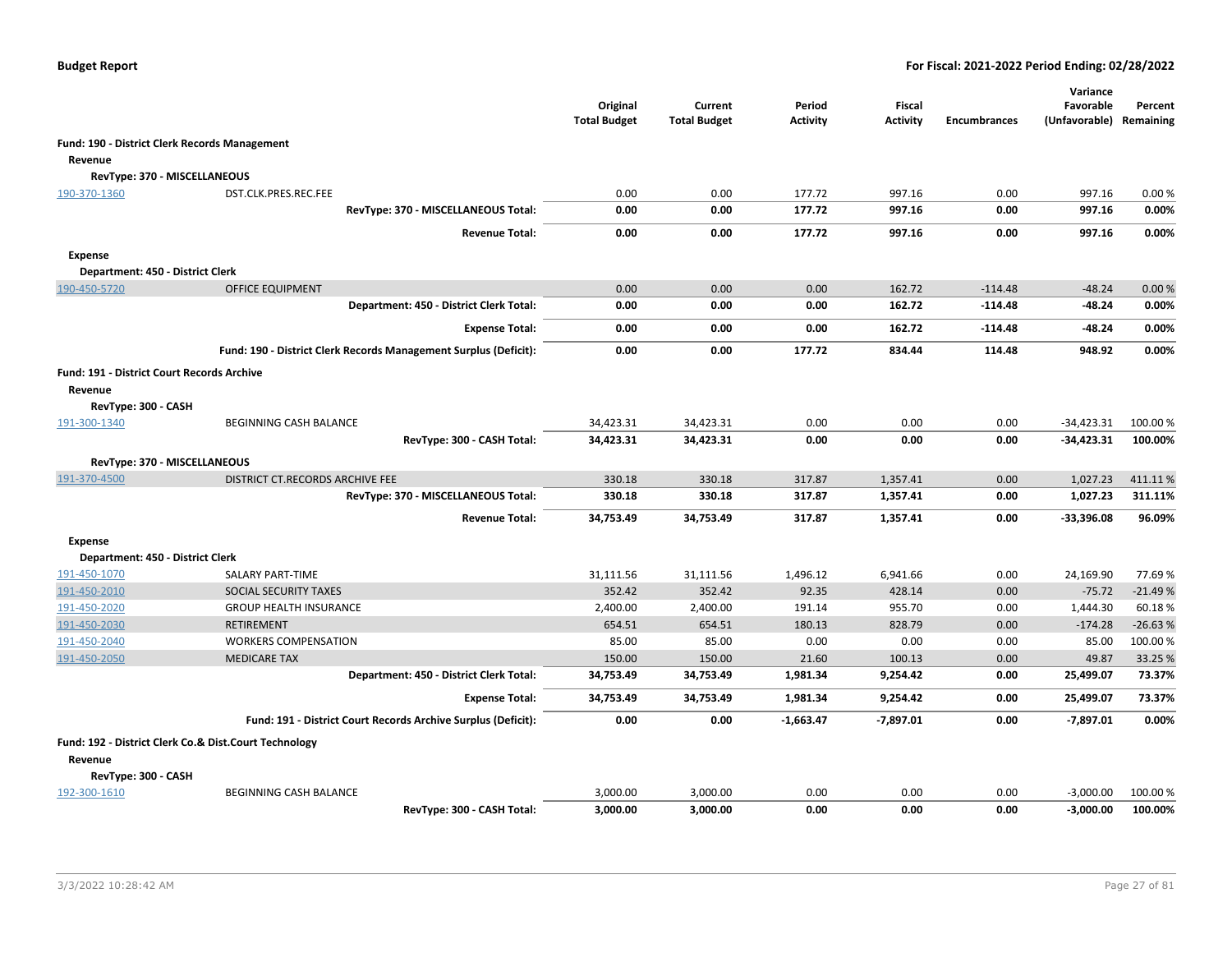|                     |                                                                          | Original<br><b>Total Budget</b> | Current<br><b>Total Budget</b> | Period<br><b>Activity</b> | Fiscal<br><b>Activity</b> | <b>Encumbrances</b> | Variance<br>Favorable<br>(Unfavorable) | Percent<br>Remaining |
|---------------------|--------------------------------------------------------------------------|---------------------------------|--------------------------------|---------------------------|---------------------------|---------------------|----------------------------------------|----------------------|
|                     | RevType: 370 - MISCELLANEOUS                                             |                                 |                                |                           |                           |                     |                                        |                      |
| 192-370-4400        | DST.CLK.CO.&DST.CT.TECHNOLOGY FEE                                        | 500.00                          | 500.00                         | 17.94                     | 158.58                    | 0.00                | $-341.42$                              | 68.28%               |
|                     | RevType: 370 - MISCELLANEOUS Total:                                      | 500.00                          | 500.00                         | 17.94                     | 158.58                    | 0.00                | $-341.42$                              | 68.28%               |
|                     | <b>Revenue Total:</b>                                                    | 3,500.00                        | 3,500.00                       | 17.94                     | 158.58                    | 0.00                | $-3,341.42$                            | 95.47%               |
| <b>Expense</b>      |                                                                          |                                 |                                |                           |                           |                     |                                        |                      |
|                     | Department: 440 - Technology Equipment                                   |                                 |                                |                           |                           |                     |                                        |                      |
| 192-440-5720        | <b>OFFICE EQUIPMENT</b>                                                  | 3,500.00                        | 3,500.00                       | 0.00                      | 0.00                      | 0.00                | 3,500.00                               | 100.00%              |
|                     | Department: 440 - Technology Equipment Total:                            | 3,500.00                        | 3,500.00                       | 0.00                      | 0.00                      | 0.00                | 3,500.00                               | 100.00%              |
|                     | <b>Expense Total:</b>                                                    | 3,500.00                        | 3,500.00                       | 0.00                      | 0.00                      | 0.00                | 3,500.00                               | 100.00%              |
|                     | Fund: 192 - District Clerk Co.& Dist.Court Technology Surplus (Deficit): | 0.00                            | 0.00                           | 17.94                     | 158.58                    | 0.00                | 158.58                                 | 0.00%                |
|                     | Fund: 193 - District Clerk Court Records Preservation                    |                                 |                                |                           |                           |                     |                                        |                      |
| Revenue             |                                                                          |                                 |                                |                           |                           |                     |                                        |                      |
| RevType: 300 - CASH |                                                                          |                                 |                                |                           |                           |                     |                                        |                      |
| 193-300-1620        | <b>BEGINNING CASH BALANCE</b>                                            | 35,000.00                       | 35,000.00                      | 0.00                      | 0.00                      | 0.00                | $-35,000.00$                           | 100.00 %             |
|                     | RevType: 300 - CASH Total:                                               | 35,000.00                       | 35,000.00                      | 0.00                      | 0.00                      | 0.00                | $-35,000.00$                           | 100.00%              |
|                     | RevType: 370 - MISCELLANEOUS                                             |                                 |                                |                           |                           |                     |                                        |                      |
| 193-370-1330        | DIST.CLK.COURT RECORDS PRESERVATION                                      | 300.00                          | 300.00                         | 267.87                    | 1,138.26                  | 0.00                | 838.26                                 | 379.42%              |
|                     | RevType: 370 - MISCELLANEOUS Total:                                      | 300.00                          | 300.00                         | 267.87                    | 1,138.26                  | 0.00                | 838.26                                 | 279.42%              |
|                     | <b>Revenue Total:</b>                                                    | 35,300.00                       | 35,300.00                      | 267.87                    | 1,138.26                  | 0.00                | $-34,161.74$                           | 96.78%               |
| <b>Expense</b>      |                                                                          |                                 |                                |                           |                           |                     |                                        |                      |
|                     | Department: 545 - District Clerk Records Pres.Equip.                     |                                 |                                |                           |                           |                     |                                        |                      |
| 193-545-5720        | <b>OFFICE EQUIPMENT</b>                                                  | 35,300.00                       | 35,300.00                      | 0.00                      | 0.00                      | 0.00                | 35,300.00                              | 100.00%              |
|                     | Department: 545 - District Clerk Records Pres. Equip. Total:             | 35,300.00                       | 35,300.00                      | 0.00                      | 0.00                      | 0.00                | 35,300.00                              | 100.00%              |
|                     | <b>Expense Total:</b>                                                    | 35,300.00                       | 35,300.00                      | 0.00                      | 0.00                      | 0.00                | 35,300.00                              | 100.00%              |
|                     | Fund: 193 - District Clerk Court Records Preservation Surplus (Deficit): | 0.00                            | 0.00                           | 267.87                    | 1,138.26                  | 0.00                | 1,138.26                               | 0.00%                |
| Revenue             | Fund: 200 - County Offices Records Mangement                             |                                 |                                |                           |                           |                     |                                        |                      |
| RevType: 300 - CASH |                                                                          |                                 |                                |                           |                           |                     |                                        |                      |
| 200-300-1200        | BEGINNING CASH BALANCE                                                   | 12,503.84                       | 12,503.84                      | 0.00                      | 0.00                      | 0.00                | $-12,503.84$                           | 100.00%              |
|                     | RevType: 300 - CASH Total:                                               | 12,503.84                       | 12,503.84                      | 0.00                      | 0.00                      | 0.00                | $-12,503.84$                           | 100.00%              |
|                     | RevType: 370 - MISCELLANEOUS                                             |                                 |                                |                           |                           |                     |                                        |                      |
| 200-370-1350        | <b>CO.OFFICE REC.MNGMT.FEE</b>                                           | 10,000.00                       | 10,000.00                      | 243.43                    | 9,798.90                  | 0.00                | $-201.10$                              | 2.01%                |
|                     | RevType: 370 - MISCELLANEOUS Total:                                      | 10,000.00                       | 10,000.00                      | 243.43                    | 9,798.90                  | 0.00                | $-201.10$                              | 2.01%                |
|                     | <b>Revenue Total:</b>                                                    | 22,503.84                       | 22,503.84                      | 243.43                    | 9,798.90                  | 0.00                | $-12,704.94$                           | 56.46%               |
| <b>Expense</b>      |                                                                          |                                 |                                |                           |                           |                     |                                        |                      |
|                     | Department: 449 - Co. Office Records Mgt.                                |                                 |                                |                           |                           |                     |                                        |                      |
| 200-449-1070        | SALARY PART-TIME                                                         | 8,807.83                        | 8,807.83                       | 0.00                      | 0.00                      | 0.00                | 8,807.83                               | 100.00%              |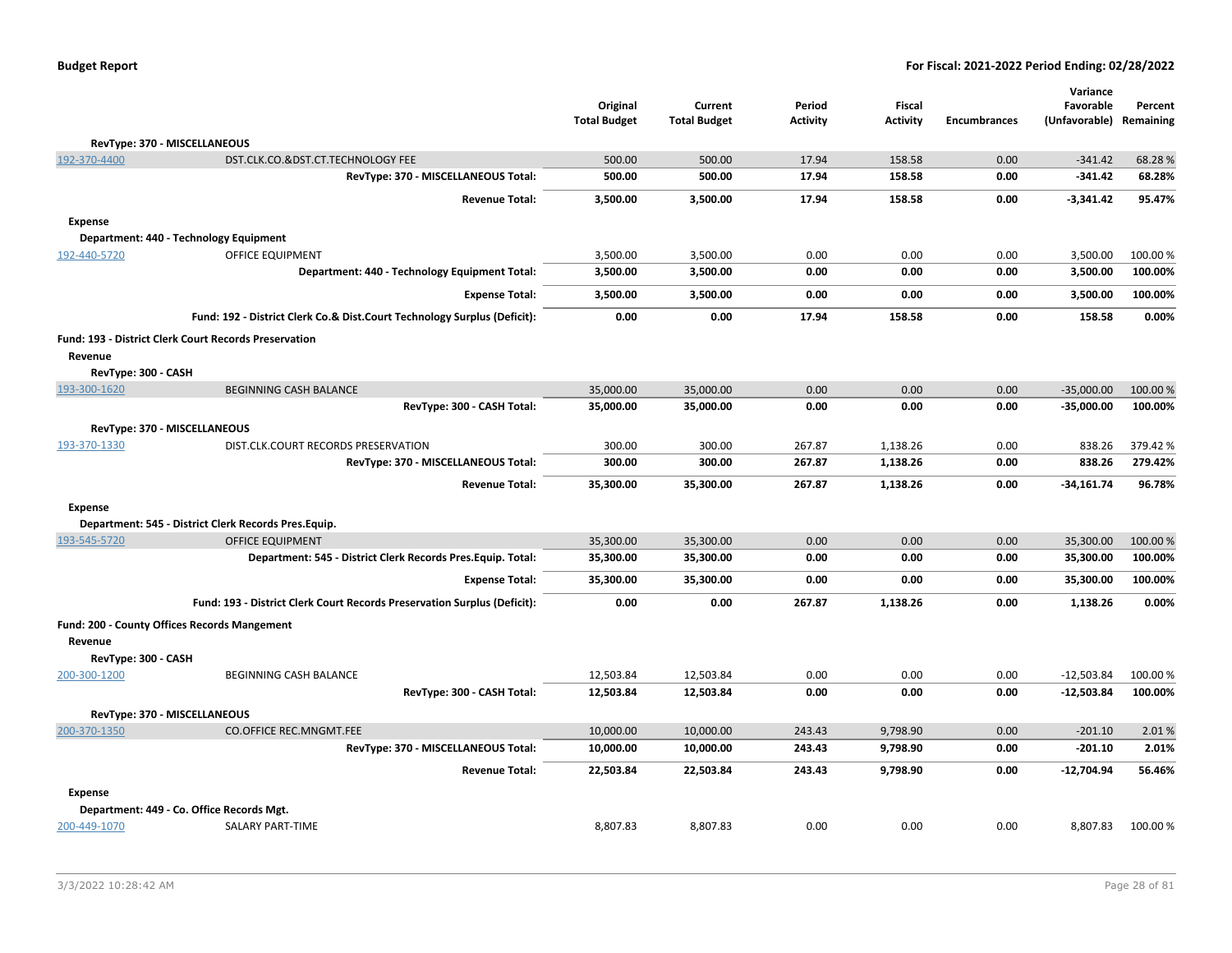|                                      |                                                                 | Original<br><b>Total Budget</b> | Current<br><b>Total Budget</b> | Period<br><b>Activity</b> | Fiscal<br><b>Activity</b> | <b>Encumbrances</b> | Variance<br>Favorable<br>(Unfavorable) Remaining | Percent  |
|--------------------------------------|-----------------------------------------------------------------|---------------------------------|--------------------------------|---------------------------|---------------------------|---------------------|--------------------------------------------------|----------|
| 200-449-2010                         | SOCIAL SECURITY TAXES                                           | 529.75                          | 529.75                         | 0.00                      | 0.00                      | 0.00                | 529.75                                           | 100.00%  |
| 200-449-2030                         | <b>RETIREMENT</b>                                               | 1,165.43                        | 1,165.43                       | 0.00                      | 0.00                      | 0.00                | 1,165.43                                         | 100.00%  |
| 200-449-2040                         | <b>WORKERS COMPENSATION</b>                                     | 26.94                           | 26.94                          | 0.00                      | 11.14                     | 0.00                | 15.80                                            | 58.65%   |
| 200-449-2050                         | <b>MEDICARE TAX</b>                                             | 123.89                          | 123.89                         | 0.00                      | 0.00                      | 0.00                | 123.89                                           | 100.00 % |
| 200-449-3500                         | <b>RECORDS DISPOSAL</b>                                         | 5,000.00                        | 5,000.00                       | 165.00                    | 898.34                    | 0.00                | 4,101.66                                         | 82.03%   |
| 200-449-4530                         | <b>COMPUTER SOFTWARE</b>                                        | 5,700.00                        | 5,700.00                       | 0.00                      | 0.00                      | 0.00                | 5,700.00                                         | 100.00%  |
| 200-449-5740                         | <b>TECHNOLOGY</b>                                               | 1,150.00                        | 1,150.00                       | 0.00                      | 0.00                      | 0.00                | 1,150.00                                         | 100.00 % |
|                                      | Department: 449 - Co. Office Records Mgt. Total:                | 22,503.84                       | 22,503.84                      | 165.00                    | 909.48                    | 0.00                | 21,594.36                                        | 95.96%   |
|                                      | <b>Expense Total:</b>                                           | 22,503.84                       | 22,503.84                      | 165.00                    | 909.48                    | 0.00                | 21,594.36                                        | 95.96%   |
|                                      | Fund: 200 - County Offices Records Mangement Surplus (Deficit): | 0.00                            | 0.00                           | 78.43                     | 8,889.42                  | 0.00                | 8,889.42                                         | 0.00%    |
| Fund: 210 - Road & Bridge #1         |                                                                 |                                 |                                |                           |                           |                     |                                                  |          |
| Revenue                              |                                                                 |                                 |                                |                           |                           |                     |                                                  |          |
| RevType: 300 - CASH                  |                                                                 |                                 |                                |                           |                           |                     |                                                  |          |
| 210-300-1210                         | BEGINNING CASH BALANCE                                          | 9,501.50                        | 9,501.50                       | 0.00                      | 0.00                      | 0.00                | $-9,501.50$                                      | 100.00%  |
|                                      | RevType: 300 - CASH Total:                                      | 9,501.50                        | 9,501.50                       | 0.00                      | 0.00                      | 0.00                | $-9,501.50$                                      | 100.00%  |
| <b>RevType: 310 - PROPERTY TAXES</b> |                                                                 |                                 |                                |                           |                           |                     |                                                  |          |
| 210-310-1100                         | <b>CURRENT TAXES</b>                                            | 573,561.92                      | 573,561.92                     | 174,305.57                | 532,534.85                | 0.00                | $-41,027.07$                                     | 7.15 %   |
| 210-310-1200                         | <b>DELINQUENT TAXES</b>                                         | 15,000.00                       | 15,000.00                      | 1,347.49                  | 11,365.73                 | 0.00                | $-3,634.27$                                      | 24.23%   |
|                                      | RevType: 310 - PROPERTY TAXES Total:                            | 588,561.92                      | 588,561.92                     | 175,653.06                | 543,900.58                | 0.00                | $-44,661.34$                                     | 7.59%    |
| RevType: 318 - OTHER TAXES           |                                                                 |                                 |                                |                           |                           |                     |                                                  |          |
| 210-318-1200                         | PAY N LIEU TAX/GRASSLAND                                        | 1,100.00                        | 1,100.00                       | 0.00                      | 0.00                      | 0.00                | $-1,100.00$                                      | 100.00%  |
| 210-318-1210                         | PAY N LIEU TAX/UPPER TRINITY                                    | 500.00                          | 500.00                         | 0.00                      | 442.12                    | 0.00                | $-57.88$                                         | 11.58%   |
| 210-318-1600                         | <b>SALES TAX REVENUES</b>                                       | 65,000.00                       | 65,000.00                      | 7,117.34                  | 33,976.17                 | 0.00                | $-31,023.83$                                     | 47.73%   |
|                                      | RevType: 318 - OTHER TAXES Total:                               | 66,600.00                       | 66,600.00                      | 7,117.34                  | 34,418.29                 | 0.00                | $-32,181.71$                                     | 48.32%   |
|                                      |                                                                 |                                 |                                |                           |                           |                     |                                                  |          |
| RevType: 321 - FEES OF TAX COLLECTOR |                                                                 |                                 |                                |                           |                           |                     |                                                  |          |
| 210-321-2000                         | CAR REGISTRATION/SALES TAX                                      | 76,000.00                       | 76,000.00                      | 28,086.77                 | 49,346.75                 | 0.00                | $-26,653.25$                                     | 35.07%   |
| 210-321-3000                         | COUNTY'S ADDITIONAL \$10                                        | 60,000.00                       | 60,000.00                      | 4,603.86                  | 24,417.33                 | 0.00                | $-35,582.67$                                     | 59.30 %  |
|                                      | RevType: 321 - FEES OF TAX COLLECTOR Total:                     | 136,000.00                      | 136,000.00                     | 32,690.63                 | 73,764.08                 | 0.00                | $-62,235.92$                                     | 45.76%   |
| RevType: 330 - GRANTS                |                                                                 |                                 |                                |                           |                           |                     |                                                  |          |
| 210-330-2200                         | <b>CTIF GRANT</b>                                               | 0.00                            | 25,600.00                      | 0.00                      | 25,600.00                 | 0.00                | 0.00                                             | 0.00%    |
| <b>Budget Adjustments</b>            |                                                                 |                                 |                                |                           |                           |                     |                                                  |          |
| <b>Number</b>                        | Date<br><b>Description</b>                                      | Adjustment                      |                                |                           |                           |                     |                                                  |          |
| BA0000117                            | 01/25/2022<br>RB1increase budget for CTIF money receiv          | $-25,600.00$                    |                                |                           |                           |                     |                                                  |          |
|                                      | RevType: 330 - GRANTS Total:                                    | 0.00                            | 25,600.00                      | 0.00                      | 25,600.00                 | 0.00                | 0.00                                             | 0.00%    |
| RevType: 350 - FINES                 |                                                                 |                                 |                                |                           |                           |                     |                                                  |          |
| 210-350-4030                         | <b>COUNTY CLERK FINES</b>                                       | 5,900.00                        | 5,900.00                       | 0.00                      | 781.90                    | 0.00                | $-5,118.10$                                      | 86.75%   |
| 210-350-4500                         | <b>DISTRICT CLERK FINES</b>                                     | 10,000.00                       | 10,000.00                      | 900.30                    | 3,555.42                  | 0.00                | $-6,444.58$                                      | 64.45 %  |
| 210-350-4550                         | J. P. #1 FINES                                                  | 3,500.00                        | 3,500.00                       | 0.00                      | 0.00                      | 0.00                | $-3,500.00$                                      | 100.00 % |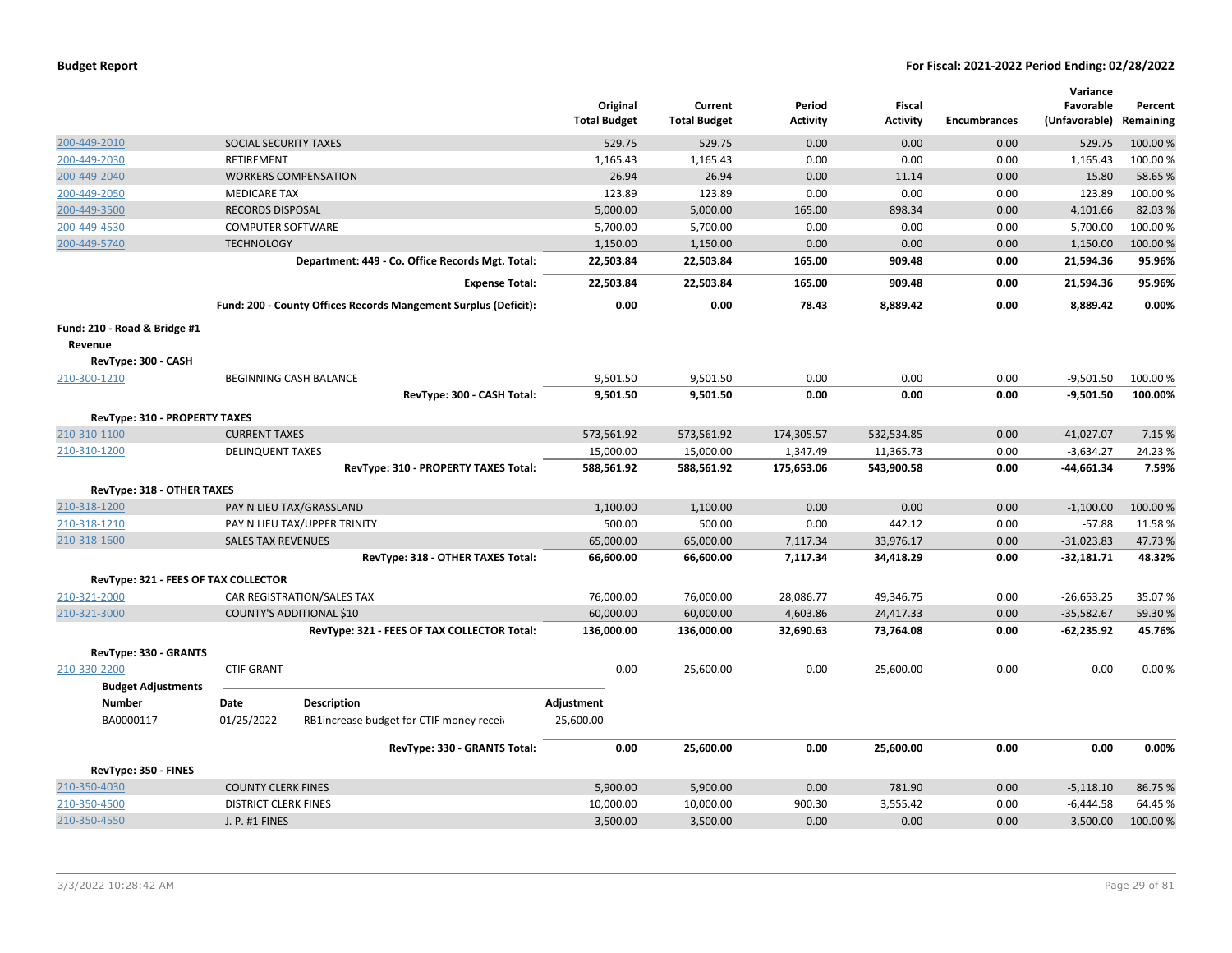| <b>Budget Report</b> |  |
|----------------------|--|
|----------------------|--|

|                                             |                               |                                                    |                     |                     |            |                 |                     | Variance      |           |
|---------------------------------------------|-------------------------------|----------------------------------------------------|---------------------|---------------------|------------|-----------------|---------------------|---------------|-----------|
|                                             |                               |                                                    | Original            | Current             | Period     | <b>Fiscal</b>   |                     | Favorable     | Percent   |
|                                             |                               |                                                    | <b>Total Budget</b> | <b>Total Budget</b> | Activity   | <b>Activity</b> | <b>Encumbrances</b> | (Unfavorable) | Remaining |
| 210-350-4560                                | J. P. #2 FINES                |                                                    | 2,500.00            | 2,500.00            | 0.00       | 0.00            | 0.00                | $-2,500.00$   | 100.00%   |
| 210-350-4570                                | J. P. #3 FINES                |                                                    | 2,000.00            | 2,000.00            | 0.00       | 530.19          | 0.00                | $-1,469.81$   | 73.49 %   |
|                                             |                               | RevType: 350 - FINES Total:                        | 23,900.00           | 23,900.00           | 900.30     | 4,867.51        | 0.00                | $-19,032.49$  | 79.63%    |
| <b>RevType: 360 - INTEREST EARNINGS</b>     |                               |                                                    |                     |                     |            |                 |                     |               |           |
| 210-360-1000                                | <b>INTEREST EARNINGS</b>      |                                                    | 10.00               | 10.00               | 0.00       | 8.36            | 0.00                | $-1.64$       | 16.40%    |
|                                             |                               | RevType: 360 - INTEREST EARNINGS Total:            | 10.00               | 10.00               | 0.00       | 8.36            | 0.00                | $-1.64$       | 16.40%    |
| RevType: 364 - SALE OF ASSETS LAND/BUILDING |                               |                                                    |                     |                     |            |                 |                     |               |           |
| 210-364-1630                                | <b>SALE OF EQUIPMENT</b>      |                                                    | 1,000.00            | 1,000.00            | 0.00       | 0.00            | 0.00                | $-1,000.00$   | 100.00%   |
|                                             |                               | RevType: 364 - SALE OF ASSETS LAND/BUILDING Total: | 1,000.00            | 1,000.00            | 0.00       | 0.00            | 0.00                | $-1,000.00$   | 100.00%   |
|                                             |                               |                                                    |                     |                     |            |                 |                     |               |           |
| RevType: 370 - MISCELLANEOUS                |                               |                                                    |                     |                     |            |                 |                     |               |           |
| 210-370-1200                                | STATE LATERAL ROAD            |                                                    | 8,400.00            | 8,400.00            | 0.00       | 8,422.07        | 0.00                | 22.07         | 100.26%   |
| 210-370-1250                                | <b>TDT WEIGHT FEES</b>        |                                                    | 20,000.00           | 20,000.00           | 0.00       | 10,801.42       | 0.00                | $-9,198.58$   | 45.99%    |
| 210-370-1300                                |                               | REFUNDS & MISCELLANEOUS                            | 1,000.00            | 1,000.00            | 1,772.60   | 1,897.27        | 0.00                | 897.27        | 189.73%   |
| 210-370-1380                                | SALE OF SCRAP IRON            |                                                    | 500.00              | 500.00              | 0.00       | 0.00            | 0.00                | $-500.00$     | 100.00%   |
| 210-370-1420                                |                               | <b>CULVERT PERMITTING PROCESS</b>                  | 400.00              | 400.00              | 60.00      | 180.00          | 0.00                | $-220.00$     | 55.00 %   |
| 210-370-1450                                |                               | REIMBURSEMENT OF MATERIALS                         | 8,000.00            | 8,000.00            | 0.00       | 0.00            | 0.00                | $-8,000.00$   | 100.00%   |
|                                             |                               | RevType: 370 - MISCELLANEOUS Total:                | 38,300.00           | 38,300.00           | 1,832.60   | 21,300.76       | 0.00                | $-16,999.24$  | 44.38%    |
|                                             |                               | <b>Revenue Total:</b>                              | 863,873.42          | 889,473.42          | 218,193.93 | 703,859.58      | 0.00                | -185,613.84   | 20.87%    |
| <b>Expense</b>                              |                               |                                                    |                     |                     |            |                 |                     |               |           |
| Department: 621 - Road & Bridge 1           |                               |                                                    |                     |                     |            |                 |                     |               |           |
| 210-621-1010                                |                               | SALARY ELECTED OFFICIAL                            | 67,643.51           | 67,643.51           | 5,010.64   | 27,558.52       | 0.00                | 40,084.99     | 59.26%    |
| 210-621-1030                                | <b>SALARY FOREMAN</b>         |                                                    | 34,746.65           | 34,746.65           | 2,573.82   | 14,204.31       | 0.00                | 20,542.34     | 59.12 %   |
| 210-621-1050                                | <b>SALARY SECRETARY</b>       |                                                    | 11,232.00           | 11,232.00           | 0.00       | 0.00            | 0.00                | 11,232.00     | 100.00%   |
| 210-621-1060                                |                               | SALARY PRECINCT EMPLOYEES                          | 200,049.25          | 200,049.25          | 9,648.45   | 51,258.33       | 0.00                | 148,790.92    | 74.38%    |
| 210-621-2010                                | SOCIAL SECURITY TAXES         |                                                    | 18,751.24           | 18,751.24           | 1,032.64   | 5,551.61        | 0.00                | 13,199.63     | 70.39%    |
| 210-621-2020                                |                               | <b>GROUP HEALTH INSURANCE</b>                      | 106,204.16          | 106,204.16          | 5,542.90   | 31,040.24       | 0.00                | 75,163.92     | 70.77 %   |
| 210-621-2030                                | <b>RETIREMENT</b>             |                                                    | 36,413.70           | 36,413.70           | 2,074.82   | 11,094.14       | 0.00                | 25,319.56     | 69.53%    |
| 210-621-2040                                |                               | <b>WORKERS COMPENSATION</b>                        | 7,428.27            | 7,428.27            | 0.00       | 2,486.37        | 0.00                | 4,941.90      | 66.53 %   |
| 210-621-2050                                | <b>MEDICARE TAX</b>           |                                                    | 4,385.37            | 4,385.37            | 241.51     | 1,298.38        | 0.00                | 3,086.99      | 70.39%    |
| 210-621-3140                                |                               | <b>EMPLOYEE PHYSICALS/DOT TESTING</b>              | 300.00              | 300.00              | 80.00      | 240.00          | 0.00                | 60.00         | 20.00 %   |
| 210-621-3400                                | <b>SHOP SUPPLIES</b>          |                                                    | 2,000.00            | 2,000.00            | 49.25      | 2,138.65        | 0.00                | $-138.65$     | $-6.93%$  |
| 210-621-3410                                |                               | R&B MAT. ROCK & GRAVEL                             | 100,000.00          | 100,000.00          | 0.00       | 35,566.73       | 0.00                | 64,433.27     | 64.43%    |
| 210-621-3420                                | <b>R&amp;B MAT. CULVERTS</b>  |                                                    | 12,000.00           | 12,000.00           | 0.00       | 0.00            | 0.00                | 12,000.00     | 100.00%   |
| 210-621-3430                                |                               | R&B MAT. HARDWARE & LUMBER                         | 2,000.00            | 2,000.00            | 297.47     | 1,554.80        | 0.00                | 445.20        | 22.26%    |
| 210-621-3440                                |                               | R&B MAT. ASPHALT/RD OIL                            | 60,000.00           | 85,600.00           | 31,234.50  | 31,234.50       | 0.00                | 54,365.50     | 63.51%    |
| <b>Budget Adjustments</b>                   |                               |                                                    |                     |                     |            |                 |                     |               |           |
| Number                                      | Date                          | <b>Description</b>                                 | Adjustment          |                     |            |                 |                     |               |           |
| BA0000117                                   | 01/25/2022                    | RB1increase budget for CTIF money receiv           | 25,600.00           |                     |            |                 |                     |               |           |
|                                             |                               |                                                    |                     |                     |            |                 |                     |               |           |
| 210-621-4060                                | <b>TAX APPRAISAL DISTRICT</b> |                                                    | 31,431.34           | 31,431.34           | 0.00       | 9,342.20        | 0.00                | 22,089.14     | 70.28%    |
|                                             |                               |                                                    |                     |                     |            |                 |                     |               |           |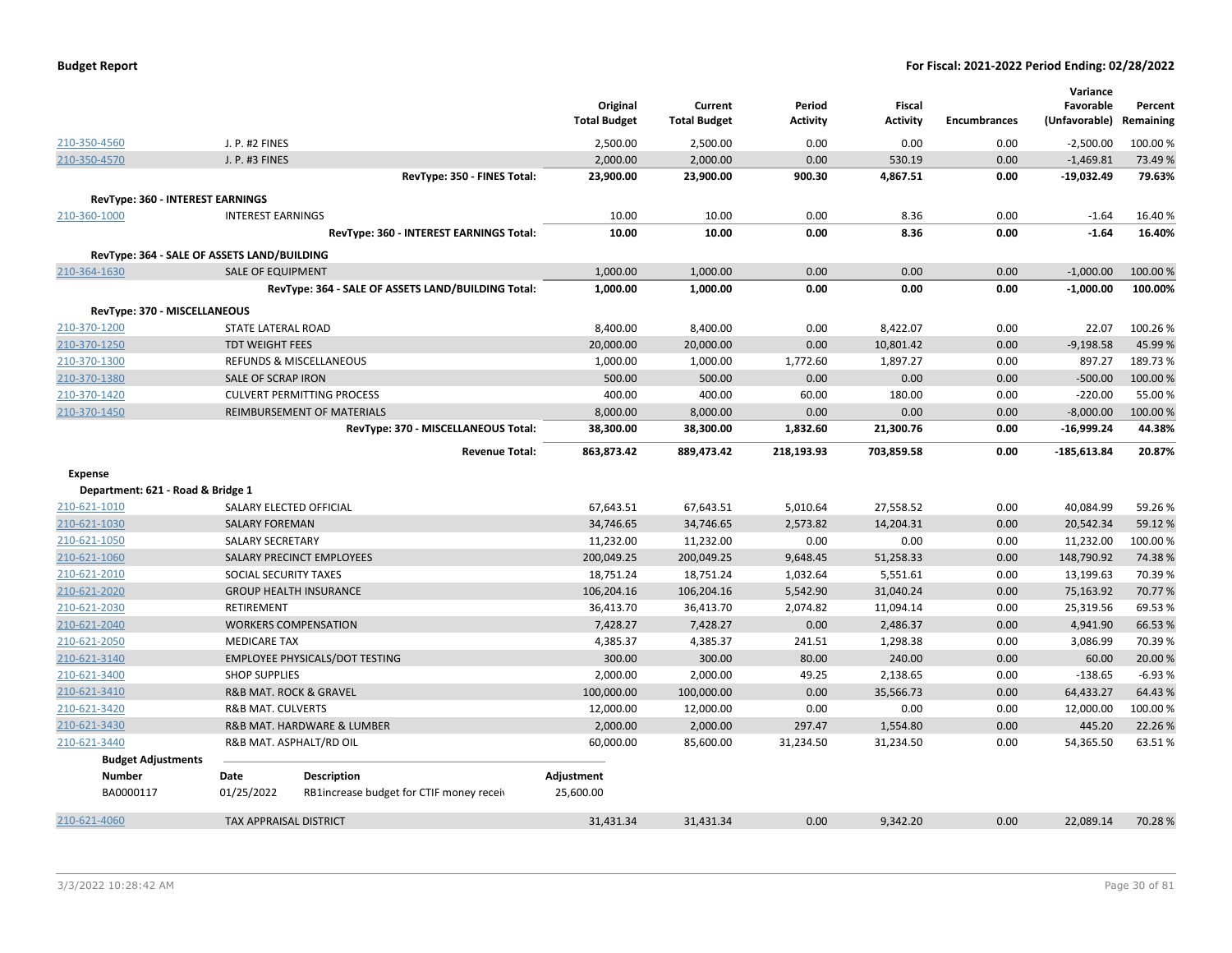| <b>Budget Report</b> |  |
|----------------------|--|
|----------------------|--|

|                                      |                                                 | Original            | Current               | Period          | <b>Fiscal</b>   |                     | Variance<br>Favorable   | Percent   |
|--------------------------------------|-------------------------------------------------|---------------------|-----------------------|-----------------|-----------------|---------------------|-------------------------|-----------|
|                                      |                                                 | <b>Total Budget</b> | <b>Total Budget</b>   | <b>Activity</b> | <b>Activity</b> | <b>Encumbrances</b> | (Unfavorable) Remaining |           |
| 210-621-4210                         | <b>INTERNET</b>                                 | 1,100.00            | 1,100.00              | 56.90           | 284.50          | 0.00                | 815.50                  | 74.14 %   |
| 210-621-4270                         | OUT OF COUNTY TRAVEL/TRAINING                   | 1,435.58            | 1,435.58              | 275.00          | 1,820.00        | 0.00                | $-384.42$               | $-26.78%$ |
| 210-621-4300                         | <b>BIDS, NOTICES &amp; PERMITS</b>              | 300.00              | 300.00                | 0.00            | 0.00            | 0.00                | 300.00                  | 100.00%   |
| 210-621-4350                         | <b>PRINTING</b>                                 | 100.00              | 100.00                | 0.00            | 0.00            | 0.00                | 100.00                  | 100.00 %  |
| 210-621-4400                         | UTILITY ELECTRICITY                             | 1,200.00            | 1,200.00              | 0.00            | 373.35          | 0.00                | 826.65                  | 68.89%    |
| 210-621-4420                         | <b>UTILITY WATER</b>                            | 250.00              | 250.00                | 25.58           | 82.26           | 0.00                | 167.74                  | 67.10%    |
| 210-621-4430                         | <b>TRASH PICKUP</b>                             | 1,000.00            | 1,000.00              | 70.00           | 350.00          | 0.00                | 650.00                  | 65.00%    |
| 210-621-4500                         | <b>R&amp;M BUILDING</b>                         | 300.00              | 300.00                | 0.00            | 134.91          | 0.00                | 165.09                  | 55.03%    |
| 210-621-4503                         | FIRE EXTINGUISHER INSPECTION                    | 77.00               | 77.00                 | 0.00            | 0.00            | 0.00                | 77.00                   | 100.00%   |
| 210-621-4570                         | <b>R&amp;M MACHINERY GAS &amp; OIL</b>          | 30,000.00           | 30,000.00             | 3,339.19        | 14,347.64       | 0.00                | 15,652.36               | 52.17%    |
| 210-621-4580                         | <b>R&amp;M MACHINERY PARTS</b>                  | 22,500.00           | 22,500.00             | 7,162.94        | 18,649.38       | 0.00                | 3,850.62                | 17.11%    |
| 210-621-4590                         | <b>R&amp;M MACH. TIRES &amp; TUBES</b>          | 15,000.00           | 15,000.00             | 3,640.00        | 4,795.00        | 0.00                | 10,205.00               | 68.03%    |
| 210-621-4600                         | <b>EQUIPMENT RENTAL/LEASE</b>                   | 20,000.00           | 20,000.00             | 0.00            | 7,986.55        | 0.00                | 12,013.45               | 60.07%    |
| 210-621-4810                         | <b>DUES</b>                                     | 395.00              | 395.00                | 35.00           | 35.00           | 0.00                | 360.00                  | 91.14%    |
| 210-621-4820                         | <b>INSURANCE</b>                                | 2,900.00            | 2,900.00              | 0.00            | 3,221.00        | 0.00                | $-321.00$               | $-11.07%$ |
| 210-621-4910                         | <b>SOIL &amp; WATER CONSERVATION</b>            | 0.00                | 0.00                  | 0.00            | 250.00          | 0.00                | $-250.00$               | 0.00%     |
| 210-621-4940                         | FLOOD CONTROL SITE MAINTENANCE                  | 0.00                | 0.00                  | 5,500.00        | 5,500.00        | 0.00                | $-5,500.00$             | 0.00%     |
| 210-621-5710                         | PURCHASE OF MACH./EQUIP                         | 70,000.00           | 70,000.00             | 30,158.21       | 30,158.21       | 0.00                | 39,841.79               | 56.92%    |
| 210-621-5740                         | <b>TECHNOLOGY</b>                               | 2,730.35            | 2,730.35              | 0.00            | 0.00            | 0.00                | 2,730.35                | 100.00%   |
|                                      | Department: 621 - Road & Bridge 1 Total:        | 863,873.42          | 889,473.42            | 108,048.82      | 312,556.58      | 0.00                | 576,916.84              | 64.86%    |
|                                      | <b>Expense Total:</b>                           | 863,873.42          | 889,473.42            | 108,048.82      | 312,556.58      | 0.00                | 576,916.84              | 64.86%    |
|                                      | Fund: 210 - Road & Bridge #1 Surplus (Deficit): | 0.00                | 0.00                  | 110,145.11      | 391,303.00      | 0.00                | 391,303.00              | 0.00%     |
| Fund: 220 - Road & Bridge #2         |                                                 |                     |                       |                 |                 |                     |                         |           |
| Revenue                              |                                                 |                     |                       |                 |                 |                     |                         |           |
| RevType: 310 - PROPERTY TAXES        |                                                 |                     |                       |                 |                 |                     |                         |           |
| 220-310-1100                         | <b>CURRENT TAXES</b>                            | 668,123.64          | 668,123.64            | 203,077.86      | 620,439.35      | 0.00                | $-47.684.29$            | 7.14 %    |
| 220-310-1200                         | <b>DELINQUENT TAXES</b>                         | 18,000.00           | 18,000.00             | 1,569.92        | 13,241.82       | 0.00                | $-4,758.18$             | 26.43%    |
|                                      | RevType: 310 - PROPERTY TAXES Total:            | 686,123.64          | 686,123.64            | 204,647.78      | 633,681.17      | 0.00                | -52,442.47              | 7.64%     |
| RevType: 318 - OTHER TAXES           |                                                 |                     |                       |                 |                 |                     |                         |           |
| 220-318-1200                         | PAY N LIEU TAX/GRASSLAND                        | 1,200.00            | 1,200.00              | 0.00            | 0.00            | 0.00                | $-1,200.00$             | 100.00%   |
| 220-318-1210                         | PAY N LIEU TAX/UPPER TRINITY                    | 639.17              | 639.17                | 0.00            | 514.89          | 0.00                | $-124.28$               | 19.44 %   |
| 220-318-1600                         | <b>SALES TAX REVENUES</b>                       | 85,000.00           | 85,000.00             | 8,288.74        | 39,568.14       | 0.00                | $-45,431.86$            | 53.45 %   |
|                                      | RevType: 318 - OTHER TAXES Total:               | 86,839.17           | 86,839.17             | 8,288.74        | 40,083.03       | 0.00                | -46,756.14              | 53.84%    |
| RevType: 321 - FEES OF TAX COLLECTOR |                                                 |                     |                       |                 |                 |                     |                         |           |
| 220-321-2000                         | CAR REGISTRATION/SALES TAX                      | 87,000.00           | 87,000.00             | 32,717.39       | 57,482.45       | 0.00                | $-29,517.55$            | 33.93 %   |
| 220-321-3000                         | <b>COUNTY'S ADDITIONAL \$10</b>                 | 85,000.00           | 85,000.00             | 5,362.85        | 28,442.88       | 0.00                | $-56,557.12$            | 66.54 %   |
|                                      | RevType: 321 - FEES OF TAX COLLECTOR Total:     | 172,000.00          | 172,000.00            | 38,080.24       | 85,925.33       | 0.00                | $-86,074.67$            | 50.04%    |
| RevType: 350 - FINES                 |                                                 |                     |                       |                 |                 |                     |                         |           |
| 220-350-4030                         | <b>COUNTY CLERK FINES</b>                       |                     |                       |                 | 910.80          | 0.00                | $-5,889.20$             | 86.61%    |
|                                      |                                                 | 6,800.00            | 6,800.00<br>12,000.00 | 0.00            |                 | 0.00                |                         | 65.49%    |
| 220-350-4500                         | <b>DISTRICT CLERK FINES</b>                     | 12,000.00           |                       | 1,048.74        | 4,141.62        |                     | $-7,858.38$             |           |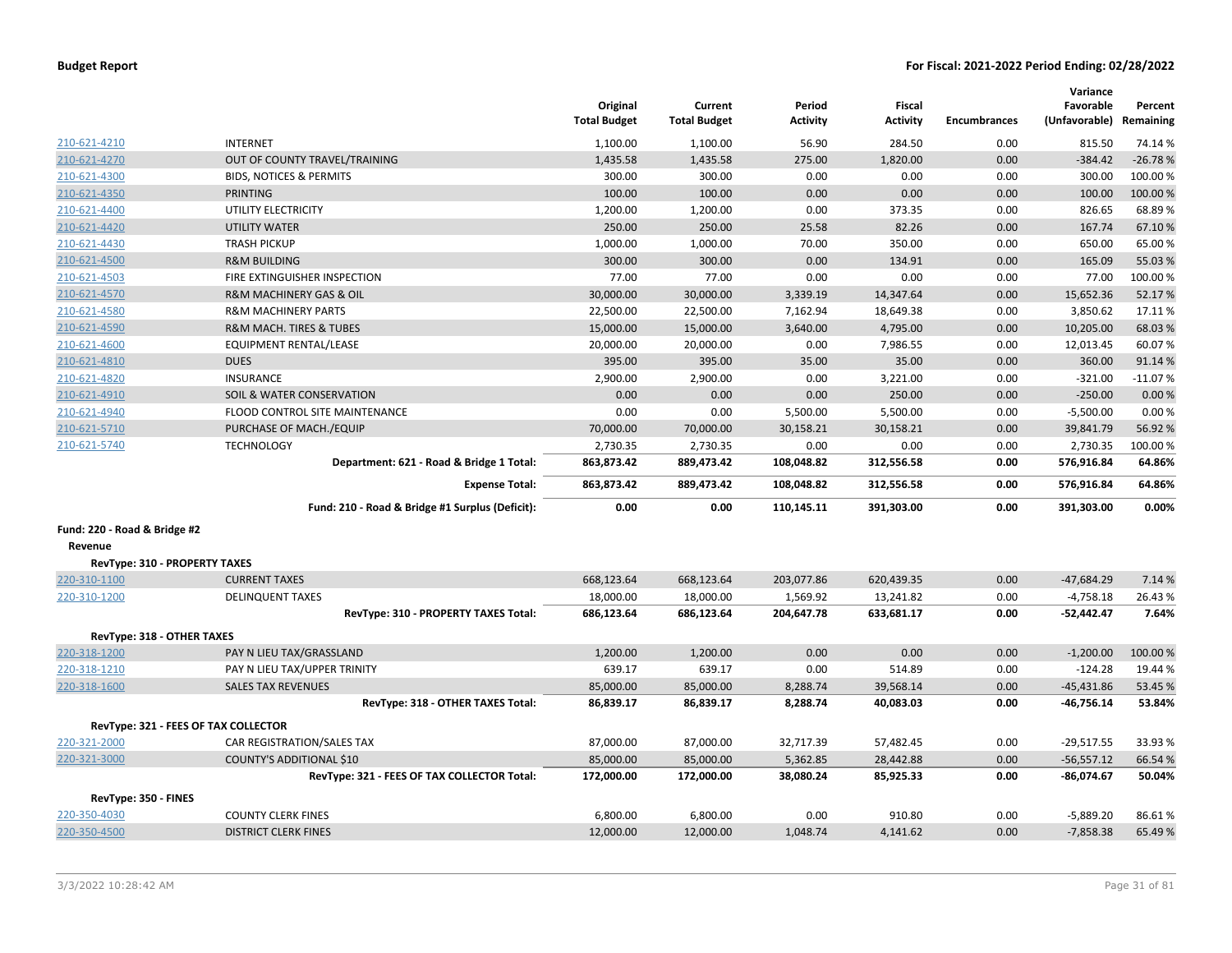| <b>Budget Report</b> |  |
|----------------------|--|
|----------------------|--|

|                                   |                                                    | Original<br><b>Total Budget</b> | Current<br><b>Total Budget</b> | Period<br><b>Activity</b> | <b>Fiscal</b><br><b>Activity</b> | <b>Encumbrances</b> | Variance<br>Favorable<br>(Unfavorable) | Percent<br>Remaining |
|-----------------------------------|----------------------------------------------------|---------------------------------|--------------------------------|---------------------------|----------------------------------|---------------------|----------------------------------------|----------------------|
| 220-350-4550                      | J. P. #1 FINES                                     | 4,400.00                        | 4,400.00                       | 0.00                      | 0.00                             | 0.00                | $-4,400.00$                            | 100.00 %             |
| 220-350-4560                      | J. P. #2 FINES                                     | 3,000.00                        | 3,000.00                       | 0.00                      | 0.00                             | 0.00                | $-3,000.00$                            | 100.00%              |
| 220-350-4570                      | J. P. #3 FINES                                     | 2,000.00                        | 2,000.00                       | 0.00                      | 617.61                           | 0.00                | $-1,382.39$                            | 69.12%               |
|                                   | RevType: 350 - FINES Total:                        | 28,200.00                       | 28,200.00                      | 1,048.74                  | 5,670.03                         | 0.00                | $-22,529.97$                           | 79.89%               |
|                                   | RevType: 360 - INTEREST EARNINGS                   |                                 |                                |                           |                                  |                     |                                        |                      |
| 220-360-1000                      | <b>INTEREST EARNINGS</b>                           | 500.00                          | 500.00                         | 0.00                      | 24.43                            | 0.00                | $-475.57$                              | 95.11%               |
|                                   | RevType: 360 - INTEREST EARNINGS Total:            | 500.00                          | 500.00                         | 0.00                      | 24.43                            | 0.00                | -475.57                                | 95.11%               |
|                                   |                                                    |                                 |                                |                           |                                  |                     |                                        |                      |
|                                   | RevType: 364 - SALE OF ASSETS LAND/BUILDING        |                                 |                                |                           |                                  |                     |                                        |                      |
| 220-364-1630                      | <b>SALE OF EQUIPMENT</b>                           | 5,000.00                        | 5,000.00                       | 0.00                      | 0.00                             | 0.00                | $-5,000.00$                            | 100.00%              |
|                                   | RevType: 364 - SALE OF ASSETS LAND/BUILDING Total: | 5,000.00                        | 5,000.00                       | 0.00                      | 0.00                             | 0.00                | $-5,000.00$                            | 100.00%              |
|                                   | RevType: 370 - MISCELLANEOUS                       |                                 |                                |                           |                                  |                     |                                        |                      |
| 220-370-1200                      | STATE LATERAL ROAD                                 | 10,000.00                       | 10,000.00                      | 0.00                      | 9,810.60                         | 0.00                | $-189.40$                              | 1.89%                |
| 220-370-1250                      | <b>TDT WEIGHT FEES</b>                             | 22,500.00                       | 22,500.00                      | 0.00                      | 12,582.22                        | 0.00                | $-9,917.78$                            | 44.08%               |
| 220-370-1300                      | <b>REFUNDS &amp; MISCELLANEOUS</b>                 | 1,000.00                        | 1,000.00                       | 0.00                      | 0.00                             | 0.00                | $-1,000.00$                            | 100.00 %             |
| 220-370-1419                      | ROAD ACCEPTANCE                                    | 500.00                          | 500.00                         | 0.00                      | 0.00                             | 0.00                | $-500.00$                              | 100.00%              |
| 220-370-1420                      | <b>CULVERT PERMITTING PROCESS</b>                  | 500.00                          | 500.00                         | 20.00                     | 220.00                           | 0.00                | $-280.00$                              | 56.00 %              |
| 220-370-1421                      | ROW PERMIT APPLICATION                             | 50.00                           | 50.00                          | 0.00                      | 0.00                             | 0.00                | $-50.00$                               | 100.00%              |
| 220-370-1450                      | REIMBURSEMENT OF MATERIALS                         | 50,000.00                       | 50,000.00                      | 0.00                      | 50.00                            | 0.00                | $-49,950.00$                           | 99.90%               |
| 220-370-1500                      | TRENTON HIGH MEADOWS SUBDIVISION                   | 4,200.00                        | 4,200.00                       | 0.00                      | 0.00                             | 0.00                | $-4,200.00$                            | 100.00%              |
|                                   | RevType: 370 - MISCELLANEOUS Total:                | 88,750.00                       | 88,750.00                      | 20.00                     | 22,662.82                        | 0.00                | $-66,087.18$                           | 74.46%               |
|                                   | <b>Revenue Total:</b>                              | 1,067,412.81                    | 1,067,412.81                   | 252,085.50                | 788,046.81                       | 0.00                | $-279,366.00$                          | 26.17%               |
| <b>Expense</b>                    |                                                    |                                 |                                |                           |                                  |                     |                                        |                      |
| Department: 622 - Road & Bridge 2 |                                                    |                                 |                                |                           |                                  |                     |                                        |                      |
| 220-622-1010                      | SALARY ELECTED OFFICIAL                            | 67,643.51                       | 67,643.51                      | 5,010.64                  | 27,558.52                        | 0.00                | 40,084.99                              | 59.26%               |
| 220-622-1030                      | <b>SALARY FOREMAN</b>                              | 52,677.98                       | 52,677.98                      | 2,617.60                  | 19,745.17                        | 0.00                | 32,932.81                              | 62.52%               |
| 220-622-1050                      | <b>SALARY SECRETARY</b>                            | 12,600.00                       | 12,600.00                      | 912.00                    | 2,046.00                         | 0.00                | 10,554.00                              | 83.76%               |
| 220-622-1060                      | SALARY PRECINCT EMPLOYEES                          | 195,847.20                      | 195,847.20                     | 14,836.06                 | 78,069.98                        | 0.00                | 117,777.22                             | 60.14%               |
| 220-622-2010                      | SOCIAL SECURITY TAXES                              | 20,773.04                       | 20,773.04                      | 1,375.45                  | 7,528.65                         | 0.00                | 13,244.39                              | 63.76%               |
| 220-622-2020                      | <b>GROUP HEALTH INSURANCE</b>                      | 106,423.68                      | 106,423.68                     | 8,866.74                  | 44,333.70                        | 0.00                | 62,089.98                              | 58.34 %              |
| 220-622-2030                      | <b>RETIREMENT</b>                                  | 39,851.01                       | 39,851.01                      | 2,814.50                  | 15,197.79                        | 0.00                | 24,653.22                              | 61.86%               |
| 220-622-2040                      | <b>WORKERS COMPENSATION</b>                        | 8,344.11                        | 8,344.11                       | 0.00                      | 2,789.44                         | 0.00                | 5,554.67                               | 66.57%               |
| 220-622-2050                      | <b>MEDICARE TAX</b>                                | 4,819.35                        | 4,819.35                       | 321.66                    | 1,760.61                         | 0.00                | 3,058.74                               | 63.47%               |
| 220-622-3140                      | <b>EMPLOYEE PHYSICALS/DOT TESTING</b>              | 400.00                          | 400.00                         | 0.00                      | 0.00                             | 0.00                | 400.00                                 | 100.00%              |
| 220-622-3400                      | <b>SHOP SUPPLIES</b>                               | 4,000.00                        | 4,000.00                       | 239.23                    | 2,047.41                         | 0.00                | 1,952.59                               | 48.81%               |
| 220-622-3410                      | <b>R&amp;B MAT. ROCK &amp; GRAVEL</b>              | 134,307.00                      | 134,307.00                     | 9,872.71                  | 50,241.80                        | 0.00                | 84,065.20                              | 62.59%               |
| 220-622-3420                      | <b>R&amp;B MAT. CULVERTS</b>                       | 20,000.00                       | 20,000.00                      | 1,299.99                  | 17,355.83                        | 0.00                | 2,644.17                               | 13.22 %              |
| 220-622-3430                      | R&B MAT. HARDWARE & LUMBER                         | 6,000.00                        | 6,000.00                       | 0.00                      | 328.41                           | 996.75              | 4,674.84                               | 77.91%               |
| 220-622-3440                      | R&B MAT. ASPHALT/RD OIL                            | 42,000.00                       | 42,000.00                      | 2,297.46                  | 21,930.38                        | 0.00                | 20,069.62                              | 47.78%               |
| 220-622-3450                      | <b>CHEMICALS</b>                                   | 1,000.00                        | 1,000.00                       | 0.00                      | 0.00                             | 0.00                | 1,000.00                               | 100.00%              |
| 220-622-3950                      | <b>UNIFORMS</b>                                    | 1,500.00                        | 1,500.00                       | 0.00                      | 0.00                             | 0.00                | 1,500.00                               | 100.00 %             |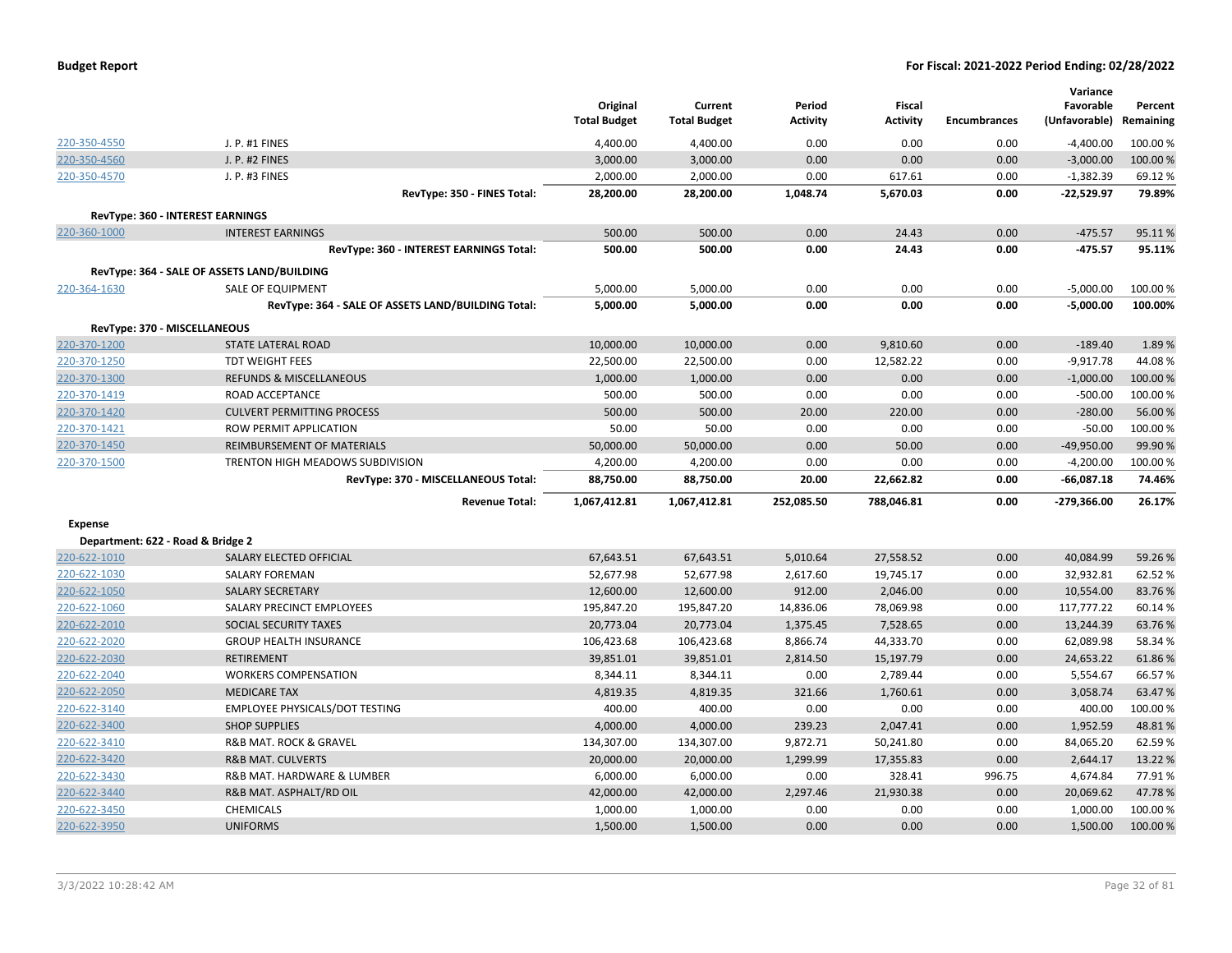|                                         |                                                 | Original<br><b>Total Budget</b> | Current<br><b>Total Budget</b> | Period<br>Activity | <b>Fiscal</b><br><b>Activity</b> | <b>Encumbrances</b> | Variance<br>Favorable<br>(Unfavorable) Remaining | Percent  |
|-----------------------------------------|-------------------------------------------------|---------------------------------|--------------------------------|--------------------|----------------------------------|---------------------|--------------------------------------------------|----------|
| 220-622-4060                            | TAX APPRAISAL DISTRICT                          | 36,613.34                       | 36,613.34                      | 0.00               | 10,882.42                        | 0.00                | 25,730.92                                        | 70.28%   |
| 220-622-4210                            | <b>INTERNET</b>                                 | 985.00                          | 985.00                         | 81.95              | 409.75                           | 0.00                | 575.25                                           | 58.40%   |
| 220-622-4270                            | OUT OF COUNTY TRAVEL/TRAINING                   | 2,500.00                        | 2,500.00                       | 0.00               | 119.32                           | 0.00                | 2,380.68                                         | 95.23%   |
| 220-622-4300                            | <b>BIDS, NOTICES &amp; PERMITS</b>              | 500.00                          | 500.00                         | 0.00               | 123.90                           | 0.00                | 376.10                                           | 75.22 %  |
| 220-622-4350                            | PRINTING                                        | 100.00                          | 100.00                         | 0.00               | 0.00                             | 0.00                | 100.00                                           | 100.00%  |
| 220-622-4400                            | UTILITY ELECTRICITY                             | 1,800.00                        | 1,800.00                       | 164.78             | 733.66                           | 0.00                | 1,066.34                                         | 59.24 %  |
| 220-622-4410                            | <b>UTILITY GAS</b>                              | 850.00                          | 850.00                         | 224.49             | 574.49                           | 0.00                | 275.51                                           | 32.41%   |
| 220-622-4420                            | <b>UTILITY WATER</b>                            | 975.00                          | 975.00                         | 89.00              | 358.21                           | 0.00                | 616.79                                           | 63.26%   |
| 220-622-4430                            | <b>TRASH PICK-UP</b>                            | 800.00                          | 800.00                         | 0.00               | 0.00                             | 0.00                | 800.00                                           | 100.00 % |
| 220-622-4500                            | <b>R&amp;M BUILDING</b>                         | 3,000.00                        | 3,000.00                       | 1,956.84           | 2,389.28                         | 0.00                | 610.72                                           | 20.36%   |
| 220-622-4503                            | FIRE EXTINGUISHER INSPECTION                    | 105.00                          | 105.00                         | 0.00               | 0.00                             | 0.00                | 105.00                                           | 100.00%  |
| 220-622-4530                            | <b>COMPUTER SOFTWARE</b>                        | 2,730.35                        | 2,730.35                       | 0.00               | 0.00                             | 0.00                | 2,730.35                                         | 100.00 % |
| 220-622-4570                            | R&M MACHINERY GAS & OIL                         | 70,000.00                       | 70,000.00                      | 218.96             | 25,908.13                        | 0.00                | 44,091.87                                        | 62.99%   |
| 220-622-4580                            | <b>R&amp;M MACHINERY PARTS</b>                  | 85,000.00                       | 85,000.00                      | 4,567.86           | 32,848.10                        | 28,759.06           | 23,392.84                                        | 27.52%   |
| 220-622-4590                            | R&M MACH. TIRES & TUBES                         | 15,000.00                       | 15,000.00                      | 1,423.71           | 3,962.67                         | 0.00                | 11,037.33                                        | 73.58%   |
| 220-622-4600                            | <b>EQUIPMENT RENTAL/LEASE</b>                   | 32,000.00                       | 32,000.00                      | 0.00               | 6,000.00                         | 0.00                | 26,000.00                                        | 81.25 %  |
| 220-622-4810                            | <b>DUES</b>                                     | 395.00                          | 395.00                         | 35.00              | 35.00                            | 0.00                | 360.00                                           | 91.14%   |
| 220-622-4820                            | <b>INSURANCE</b>                                | 5,800.00                        | 5,800.00                       | 0.00               | 6,362.33                         | 0.00                | $-562.33$                                        | $-9.70%$ |
| 220-622-4910                            | SOIL & WATER CONSERVATION                       | 250.00                          | 250.00                         | 0.00               | 250.00                           | 0.00                | 0.00                                             | 0.00%    |
| 220-622-4930                            | TRENTON HIGH MEADOWS SUBDIVISION                | 4,200.00                        | 4,200.00                       | 0.00               | 0.00                             | 0.00                | 4,200.00                                         | 100.00%  |
| 220-622-4940                            | FLOOD CONTROL SITE MAINTENANCE                  | 4,000.00                        | 4,000.00                       | 4,000.00           | 4,000.00                         | 0.00                | 0.00                                             | 0.00%    |
| 220-622-5710                            | PURCHASE OF MACH./EQUIP                         | 81,622.24                       | 81,622.24                      | 0.00               | 30,000.00                        | 0.00                | 51,622.24                                        | 63.25 %  |
| 220-622-5711                            | PURCHASE OF SMALL EQUIPMENT                     | 0.00                            | 0.00                           | 0.00               | 941.25                           | 0.00                | $-941.25$                                        | 0.00%    |
|                                         | Department: 622 - Road & Bridge 2 Total:        | 1,067,412.81                    | 1,067,412.81                   | 63,226.63          | 416,832.20                       | 29,755.81           | 620,824.80                                       | 58.16%   |
|                                         | <b>Expense Total:</b>                           | 1,067,412.81                    | 1,067,412.81                   | 63,226.63          | 416,832.20                       | 29,755.81           | 620,824.80                                       | 58.16%   |
|                                         | Fund: 220 - Road & Bridge #2 Surplus (Deficit): | 0.00                            | 0.00                           | 188,858.87         | 371,214.61                       | -29,755.81          | 341,458.80                                       | 0.00%    |
| Fund: 230 - Road & Bridge #3<br>Revenue |                                                 |                                 |                                |                    |                                  |                     |                                                  |          |
| RevType: 300 - CASH                     |                                                 |                                 |                                |                    |                                  |                     |                                                  |          |
| 230-300-1230                            | <b>BEGINNING CASH BALANCE</b>                   | 57,509.59                       | 57,509.59                      | 0.00               | 0.00                             | 0.00                | $-57,509.59$                                     | 100.00 % |
|                                         | RevType: 300 - CASH Total:                      | 57,509.59                       | 57,509.59                      | 0.00               | 0.00                             | 0.00                | -57,509.59                                       | 100.00%  |
| RevType: 310 - PROPERTY TAXES           |                                                 |                                 |                                |                    |                                  |                     |                                                  |          |
| 230-310-1100                            | <b>CURRENT TAXES</b>                            | 1,002,185.47                    | 1,002,185.47                   | 304,597.35         | 930,599.67                       | 0.00                | $-71,585.80$                                     | 7.14 %   |
| 230-310-1200                            | <b>DELINQUENT TAXES</b>                         | 25,000.00                       | 25,000.00                      | 2,354.72           | 19,861.48                        | 0.00                | $-5,138.52$                                      | 20.55 %  |
|                                         | RevType: 310 - PROPERTY TAXES Total:            | 1,027,185.47                    | 1,027,185.47                   | 306,952.07         | 950,461.15                       | 0.00                | $-76,724.32$                                     | 7.47%    |
| RevType: 318 - OTHER TAXES              |                                                 |                                 |                                |                    |                                  |                     |                                                  |          |
| 230-318-1200                            | PAY N LIEU TAX/GRASSLAND                        | 1,800.00                        | 1,800.00                       | 0.00               | 0.00                             | 0.00                | $-1,800.00$                                      | 100.00 % |
| 230-318-1210                            | PAY N LIEU TAX/UPPER TRINITY                    | 1,000.00                        | 1,000.00                       | 0.00               | 772.43                           | 0.00                | $-227.57$                                        | 22.76%   |
| 230-318-1600                            | <b>SALES TAX REVENUES</b>                       | 100,000.00                      | 100,000.00                     | 12,434.70          | 59,359.78                        | 0.00                | $-40,640.22$                                     | 40.64%   |
|                                         | RevType: 318 - OTHER TAXES Total:               | 102,800.00                      | 102,800.00                     | 12,434.70          | 60,132.21                        | 0.00                | $-42,667.79$                                     | 41.51%   |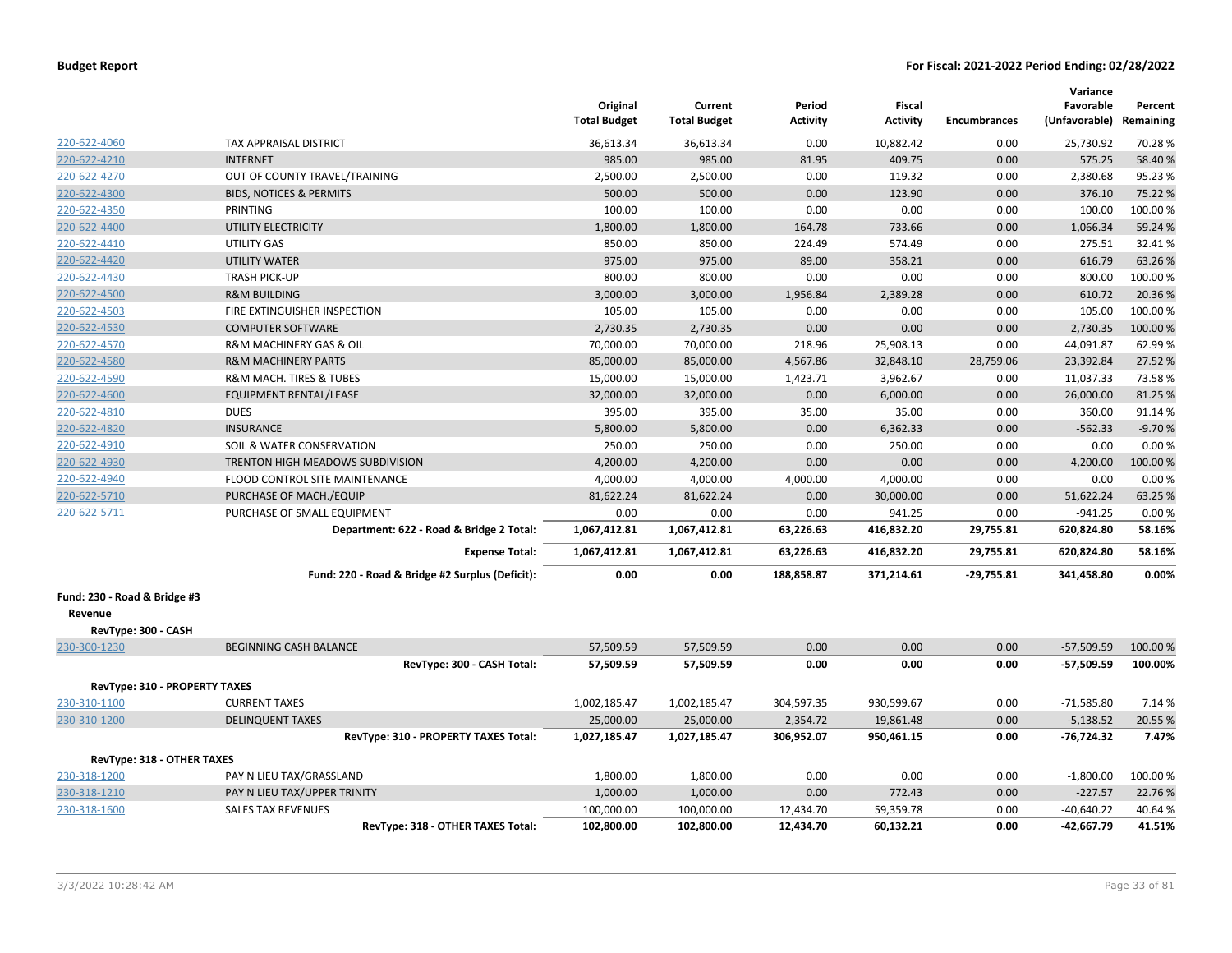| <b>Budget Report</b> |  |
|----------------------|--|
|----------------------|--|

|                                   |                                                    | Original<br><b>Total Budget</b> | Current<br><b>Total Budget</b> | Period<br><b>Activity</b> | Fiscal<br><b>Activity</b> | <b>Encumbrances</b> | Variance<br>Favorable<br>(Unfavorable) Remaining | Percent  |
|-----------------------------------|----------------------------------------------------|---------------------------------|--------------------------------|---------------------------|---------------------------|---------------------|--------------------------------------------------|----------|
|                                   | RevType: 321 - FEES OF TAX COLLECTOR               |                                 |                                |                           |                           |                     |                                                  |          |
| 230-321-2000                      | CAR REGISTRATION/SALES TAX                         | 120,000.00                      | 120,000.00                     | 49,076.08                 | 86,223.69                 | 0.00                | $-33,776.31$                                     | 28.15 %  |
| 230-321-3000                      | <b>COUNTY'S ADDITIONAL \$10</b>                    | 100,000.00                      | 100,000.00                     | 8,044.30                  | 42,664.30                 | 0.00                | $-57,335.70$                                     | 57.34 %  |
|                                   | RevType: 321 - FEES OF TAX COLLECTOR Total:        | 220,000.00                      | 220,000.00                     | 57,120.38                 | 128,887.99                | 0.00                | $-91,112.01$                                     | 41.41%   |
| RevType: 330 - GRANTS             |                                                    |                                 |                                |                           |                           |                     |                                                  |          |
| 230-330-2200                      | <b>CTIF GRANT</b>                                  | 0.00                            | 0.00                           | 0.00                      | 28,000.00                 | 0.00                | 28,000.00                                        | 0.00%    |
|                                   | RevType: 330 - GRANTS Total:                       | 0.00                            | 0.00                           | 0.00                      | 28,000.00                 | 0.00                | 28,000.00                                        | 0.00%    |
| RevType: 350 - FINES              |                                                    |                                 |                                |                           |                           |                     |                                                  |          |
| 230-350-4030                      | <b>COUNTY CLERK FINES</b>                          | 10,000.00                       | 10,000.00                      | 0.00                      | 1,366.21                  | 0.00                | $-8,633.79$                                      | 86.34%   |
| 230-350-4500                      | <b>DISTRICT CLERK FINES</b>                        | 10,000.00                       | 10,000.00                      | 1,573.11                  | 6,212.43                  | 0.00                | $-3,787.57$                                      | 37.88%   |
| 230-350-4550                      | J. P. #1 FINES                                     | 6,000.00                        | 6,000.00                       | 0.00                      | 0.00                      | 0.00                | $-6,000.00$                                      | 100.00%  |
| 230-350-4560                      | J. P. #2 FINES                                     | 2,500.00                        | 2,500.00                       | 0.00                      | 0.00                      | 0.00                | $-2,500.00$                                      | 100.00%  |
| 230-350-4570                      | J. P. #3 FINES                                     | 3,000.00                        | 3,000.00                       | 0.00                      | 926.42                    | 0.00                | $-2,073.58$                                      | 69.12%   |
|                                   | RevType: 350 - FINES Total:                        | 31,500.00                       | 31,500.00                      | 1,573.11                  | 8,505.06                  | 0.00                | -22,994.94                                       | 73.00%   |
| RevType: 360 - INTEREST EARNINGS  |                                                    |                                 |                                |                           |                           |                     |                                                  |          |
| 230-360-1000                      | <b>INTEREST EARNINGS</b>                           | 200.00                          | 200.00                         | 0.00                      | 50.64                     | 0.00                | $-149.36$                                        | 74.68%   |
|                                   | RevType: 360 - INTEREST EARNINGS Total:            | 200.00                          | 200.00                         | 0.00                      | 50.64                     | 0.00                | $-149.36$                                        | 74.68%   |
|                                   | RevType: 364 - SALE OF ASSETS LAND/BUILDING        |                                 |                                |                           |                           |                     |                                                  |          |
| 230-364-1630                      | SALE OF EQUIPMENT                                  | 10,000.00                       | 10,000.00                      | 0.00                      | 0.00                      | 0.00                | $-10,000.00$                                     | 100.00 % |
|                                   | RevType: 364 - SALE OF ASSETS LAND/BUILDING Total: | 10,000.00                       | 10,000.00                      | 0.00                      | 0.00                      | 0.00                | $-10,000.00$                                     | 100.00%  |
| RevType: 370 - MISCELLANEOUS      |                                                    |                                 |                                |                           |                           |                     |                                                  |          |
| 230-370-1200                      | <b>STATE LATERAL ROAD</b>                          | 15,000.00                       | 15,000.00                      | 0.00                      | 14,715.90                 | 0.00                | $-284.10$                                        | 1.89%    |
| 230-370-1250                      | <b>TDT WEIGHT FEES</b>                             | 20,000.00                       | 20,000.00                      | 0.00                      | 18,873.34                 | 0.00                | $-1,126.66$                                      | 5.63%    |
| 230-370-1300                      | <b>REFUNDS &amp; MISCELLANEOUS</b>                 | 3,000.00                        | 3,000.00                       | 396.32                    | 1,361.73                  | 0.00                | $-1,638.27$                                      | 54.61%   |
| 230-370-1380                      | SALE OF SCRAP IRON                                 | 0.00                            | 0.00                           | 0.00                      | 1,207.00                  | 0.00                | 1,207.00                                         | 0.00%    |
| 230-370-1420                      | <b>CULVERT PERMITTING PROCESS</b>                  | 1,200.00                        | 1,200.00                       | 0.00                      | 120.00                    | 0.00                | $-1,080.00$                                      | 90.00%   |
| 230-370-1450                      | REIMBURSEMENT OF MATERIALS                         | 1,200.00                        | 1,200.00                       | 1,195.87                  | 3,708.57                  | 0.00                | 2,508.57                                         | 309.05 % |
|                                   | RevType: 370 - MISCELLANEOUS Total:                | 40,400.00                       | 40,400.00                      | 1,592.19                  | 39,986.54                 | 0.00                | $-413.46$                                        | 1.02%    |
|                                   | <b>Revenue Total:</b>                              | 1,489,595.06                    | 1,489,595.06                   | 379,672.45                | 1,216,023.59              | 0.00                | $-273,571.47$                                    | 18.37%   |
| <b>Expense</b>                    |                                                    |                                 |                                |                           |                           |                     |                                                  |          |
| Department: 509 - Contingency     |                                                    |                                 |                                |                           |                           |                     |                                                  |          |
| 230-509-4750                      | <b>CONTINGENCY</b>                                 | 30,000.00                       | 30,000.00                      | 0.00                      | 0.00                      | 0.00                | 30,000.00                                        | 100.00 % |
|                                   | Department: 509 - Contingency Total:               | 30,000.00                       | 30,000.00                      | 0.00                      | 0.00                      | 0.00                | 30,000.00                                        | 100.00%  |
| Department: 623 - Road & Bridge 3 |                                                    |                                 |                                |                           |                           |                     |                                                  |          |
| 230-623-1010                      | SALARY ELECTED OFFICIAL                            | 67,643.51                       | 67,643.51                      | 5,010.64                  | 27,558.52                 | 0.00                | 40,084.99                                        | 59.26%   |
| 230-623-1030                      | <b>SALARY FOREMAN</b>                              | 35,953.60                       | 35,953.60                      | 2,663.22                  | 14,647.71                 | 0.00                | 21,305.89                                        | 59.26%   |
| 230-623-1050                      | <b>SALARY SECRETARY</b>                            | 14,500.00                       | 14,500.00                      | 576.00                    | 4,008.00                  | 0.00                | 10,492.00                                        | 72.36%   |
| 230-623-1060                      | SALARY PRECINCT EMPLOYEES                          | 274,220.33                      | 274,220.33                     | 16,691.29                 | 101,607.86                | 0.00                | 172,612.47                                       | 62.95%   |
| 230-623-1070                      | <b>SALARY PART-TIME</b>                            | 18,792.00                       | 18,792.00                      | 0.00                      | 0.00                      | 0.00                | 18,792.00                                        | 100.00 % |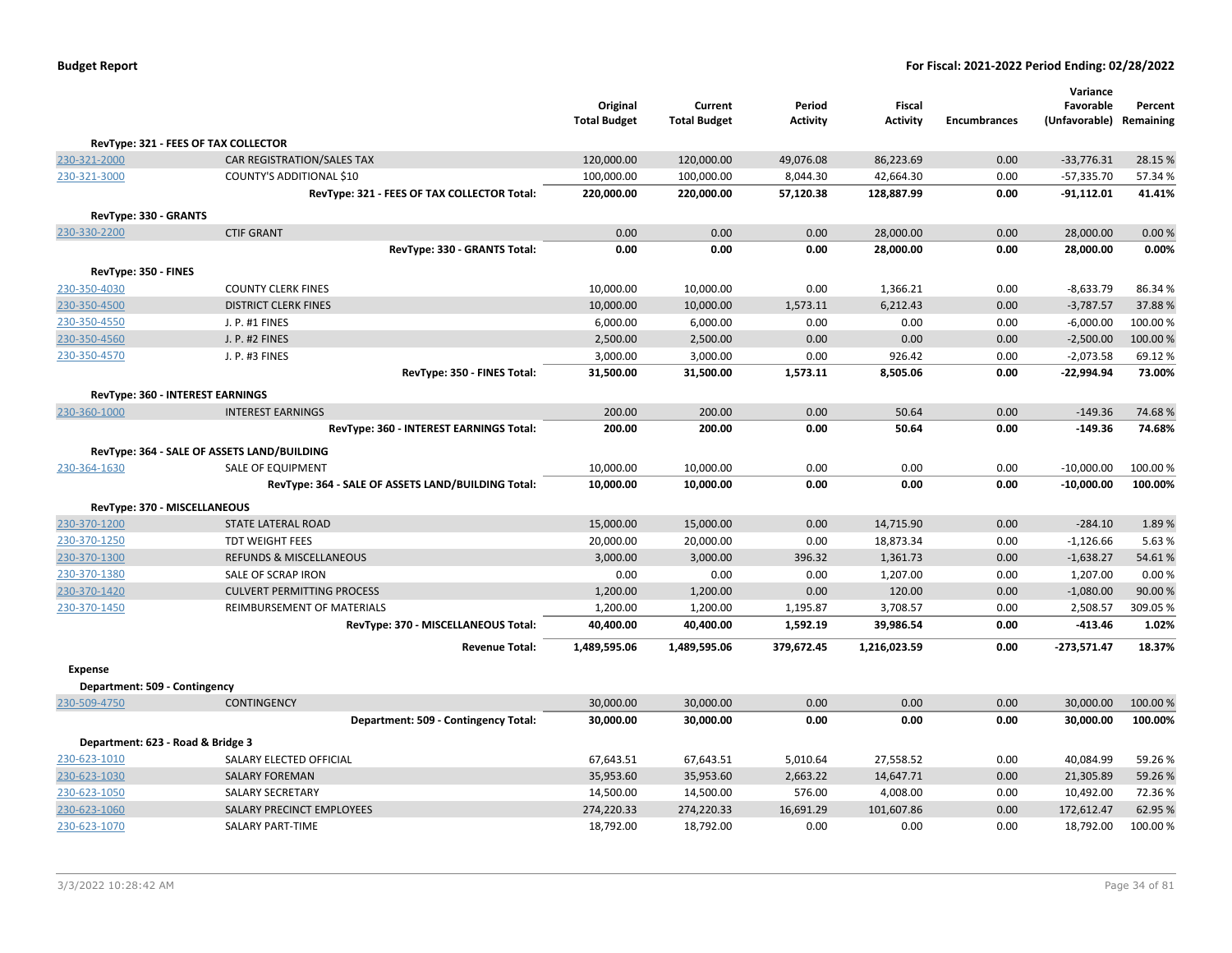|                           |                                    |                                           | Original<br><b>Total Budget</b> | Current<br><b>Total Budget</b> | Period<br>Activity | Fiscal<br><b>Activity</b> | <b>Encumbrances</b> | Variance<br>Favorable<br>(Unfavorable) | Percent<br>Remaining |
|---------------------------|------------------------------------|-------------------------------------------|---------------------------------|--------------------------------|--------------------|---------------------------|---------------------|----------------------------------------|----------------------|
| 230-623-2010              | SOCIAL SECURITY TAXES              |                                           | 25,343.09                       | 25,343.09                      | 1,537.73           | 9,117.53                  | 0.00                | 16,225.56                              | 64.02 %              |
| 230-623-2020              |                                    | <b>GROUP HEALTH INSURANCE</b>             | 133,029.60                      | 133,029.60                     | 7,758.30           | 48,768.72                 | 0.00                | 84,260.88                              | 63.34 %              |
| 230-623-2030              | <b>RETIREMENT</b>                  |                                           | 49,010.26                       | 49,010.26                      | 3,002.94           | 17,623.91                 | 0.00                | 31,386.35                              | 64.04 %              |
| 230-623-2040              |                                    | <b>WORKERS COMPENSATION</b>               | 10,348.75                       | 10,348.75                      | 0.00               | 3,678.69                  | 0.00                | 6,670.06                               | 64.45 %              |
| 230-623-2050              | <b>MEDICARE TAX</b>                |                                           | 5,927.01                        | 5,927.01                       | 359.65             | 2,132.38                  | 0.00                | 3,794.63                               | 64.02 %              |
| 230-623-3100              | <b>OFFICE SUPPLIES</b>             |                                           | 800.00                          | 800.00                         | 0.00               | 188.35                    | 0.00                | 611.65                                 | 76.46%               |
| 230-623-3140              |                                    | <b>EMPLOYEE PHYSICALS/DOT TESTING</b>     | 500.00                          | 500.00                         | 80.00              | 160.00                    | 0.00                | 340.00                                 | 68.00 %              |
| 230-623-3400              | <b>SHOP SUPPLIES</b>               |                                           | 6,500.00                        | 6,500.00                       | 40.98              | 658.13                    | 0.00                | 5,841.87                               | 89.87%               |
| 230-623-3410              |                                    | <b>R&amp;B MAT. ROCK &amp; GRAVEL</b>     | 160,000.00                      | 160,000.00                     | 7,559.88           | 45,982.94                 | 0.00                | 114,017.06                             | 71.26%               |
| 230-623-3420              | <b>R&amp;B MAT. CULVERTS</b>       |                                           | 20,000.00                       | 20,000.00                      | 0.00               | 11,376.00                 | 0.00                | 8,624.00                               | 43.12%               |
| 230-623-3430              |                                    | R&B MAT. HARDWARE & LUMBER                | 6,000.00                        | 6,000.00                       | 2,874.39           | 3,862.36                  | 224.00              | 1,913.64                               | 31.89%               |
| 230-623-3440              |                                    | R&B MAT. ASPHALT/RD OIL                   | 136,671.55                      | 136,671.55                     | 0.00               | 18,364.78                 | 0.00                | 118,306.77                             | 86.56%               |
| 230-623-3450              | <b>CHEMICALS</b>                   |                                           | 15,000.00                       | 15,000.00                      | 0.00               | 0.00                      | 0.00                | 15,000.00                              | 100.00%              |
| 230-623-3460              | <b>CTIF EXPENDITURES</b>           |                                           | 0.00                            | 0.00                           | 0.00               | 35,581.26                 | 0.00                | $-35,581.26$                           | 0.00%                |
| 230-623-3500              | <b>DEBRIS REMOVAL</b>              |                                           | 3,000.00                        | 3,000.00                       | 469.45             | 938.90                    | 0.00                | 2,061.10                               | 68.70%               |
| 230-623-4000              | <b>LEGAL FEES</b>                  |                                           | 1,000.00                        | 1,000.00                       | 0.00               | 0.00                      | 0.00                | 1,000.00                               | 100.00%              |
| 230-623-4060              | TAX APPRAISAL DISTRICT             |                                           | 54,920.01                       | 54,920.01                      | 0.00               | 16,323.63                 | 0.00                | 38,596.38                              | 70.28%               |
| 230-623-4210              | <b>INTERNET</b>                    |                                           | 1,100.00                        | 1,100.00                       | 81.95              | 409.75                    | 0.00                | 690.25                                 | 62.75 %              |
| 230-623-4270              |                                    | OUT OF COUNTY TRAVEL/TRAINING             | 3,500.00                        | 3,500.00                       | 0.00               | 50.00                     | 0.00                | 3,450.00                               | 98.57%               |
| 230-623-4300              | <b>BIDS, NOTICES &amp; PERMITS</b> |                                           | 1,500.00                        | 1,500.00                       | 180.50             | 1,121.22                  | 0.00                | 378.78                                 | 25.25 %              |
| 230-623-4350              | <b>PRINTING</b>                    |                                           | 100.00                          | 100.00                         | 0.00               | 75.00                     | 0.00                | 25.00                                  | 25.00 %              |
| 230-623-4400              | UTILITY ELECTRICITY                |                                           | 3,750.00                        | 3,750.00                       | 247.73             | 1,059.13                  | 0.00                | 2,690.87                               | 71.76%               |
| 230-623-4410              | <b>UTILITY GAS</b>                 |                                           | 500.00                          | 500.00                         | 0.00               | 0.00                      | 0.00                | 500.00                                 | 100.00%              |
| 230-623-4420              | UTILITY WATER                      |                                           | 1,000.00                        | 1,000.00                       | 32.16              | 128.83                    | 0.00                | 871.17                                 | 87.12%               |
| 230-623-4430              | <b>TRASH PICK-UP</b>               |                                           | 1,000.00                        | 1,000.00                       | 70.00              | 350.00                    | 0.00                | 650.00                                 | 65.00 %              |
| 230-623-4500              | <b>R&amp;M BUILDING</b>            |                                           | 2,000.00                        | 3,500.00                       | 3,142.30           | 3,142.30                  | 0.00                | 357.70                                 | 10.22 %              |
| <b>Budget Adjustments</b> |                                    |                                           |                                 |                                |                    |                           |                     |                                        |                      |
| <b>Number</b>             | Date                               | <b>Description</b>                        | Adjustment                      |                                |                    |                           |                     |                                        |                      |
| BA0000120                 | 02/25/2022                         | Pct 3 - move \$ from Misc to R&M Building | 1,500.00                        |                                |                    |                           |                     |                                        |                      |
| 230-623-4503              |                                    | FIRE EXTINGUISHER INSPECTION              | 105.00                          | 105.00                         | 0.00               | 0.00                      | 0.00                | 105.00                                 | 100.00 %             |
| 230-623-4530              | <b>COMPUTER SOFTWARE</b>           |                                           | 2,730.35                        | 2,730.35                       | 0.00               | 0.00                      | 0.00                | 2,730.35                               | 100.00%              |
| 230-623-4570              |                                    | <b>R&amp;M MACHINERY GAS &amp; OIL</b>    | 150,000.00                      | 150,000.00                     | 13,924.06          | 48,142.54                 | 0.00                | 101,857.46                             | 67.90%               |
| 230-623-4580              | <b>R&amp;M MACHINERY PARTS</b>     |                                           | 115,000.00                      | 115,000.00                     | 2,973.01           | 30,883.02                 | 0.00                | 84,116.98                              | 73.15 %              |
| 230-623-4590              |                                    | <b>R&amp;M MACH. TIRES &amp; TUBES</b>    | 22,000.00                       | 22,000.00                      | 90.00              | 3,218.68                  | 0.00                | 18,781.32                              | 85.37%               |
| 230-623-4600              |                                    | EQUIPMENT RENTAL/LEASE                    | 20,000.00                       | 20,000.00                      | 0.00               | 6,000.00                  | 0.00                | 14,000.00                              | 70.00 %              |
| 230-623-4800              | <b>BOND</b>                        |                                           | 150.00                          | 150.00                         | 150.00             | 150.00                    | 0.00                | 0.00                                   | 0.00%                |
| 230-623-4810              | <b>DUES</b>                        |                                           | 500.00                          | 500.00                         | 35.00              | 35.00                     | 0.00                | 465.00                                 | 93.00%               |
| 230-623-4820              | <b>INSURANCE</b>                   |                                           | 11,000.00                       | 11,000.00                      | 0.00               | 5,373.33                  | 0.00                | 5,626.67                               | 51.15 %              |
| 230-623-4900              | <b>MISCELLANEOUS</b>               |                                           | 1,500.00                        | 0.00                           | 0.00               | 0.00                      | 0.00                | 0.00                                   | 0.00%                |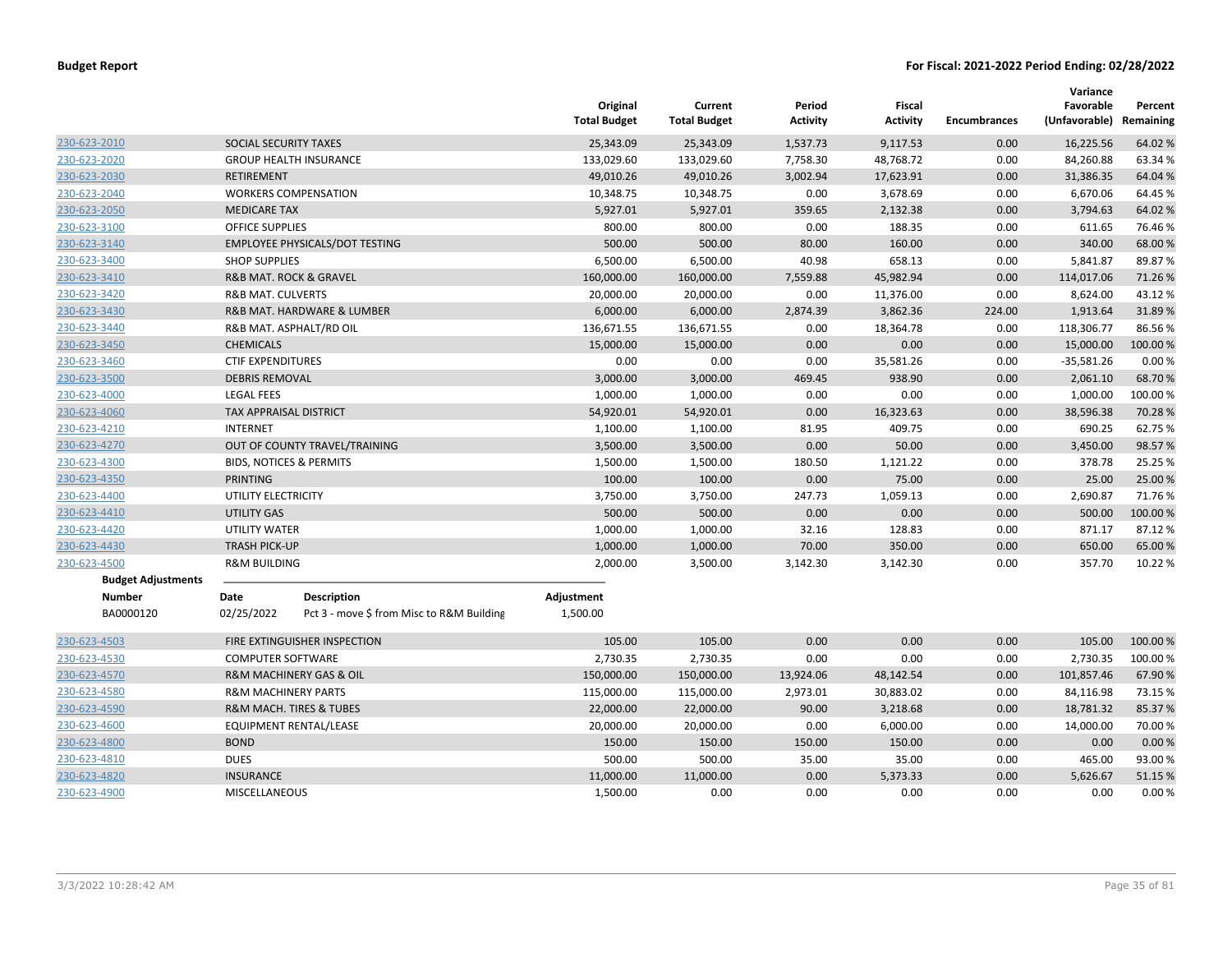|                |                                                       |                         |                                                                          | Original<br><b>Total Budget</b> | Current<br><b>Total Budget</b> | Period<br><b>Activity</b> | <b>Fiscal</b><br><b>Activity</b> | <b>Encumbrances</b> | Variance<br>Favorable<br>(Unfavorable) Remaining | Percent  |
|----------------|-------------------------------------------------------|-------------------------|--------------------------------------------------------------------------|---------------------------------|--------------------------------|---------------------------|----------------------------------|---------------------|--------------------------------------------------|----------|
|                | <b>Budget Adjustments</b>                             |                         |                                                                          |                                 |                                |                           |                                  |                     |                                                  |          |
|                | <b>Number</b>                                         | Date                    | <b>Description</b>                                                       | Adjustment                      |                                |                           |                                  |                     |                                                  |          |
|                | BA0000120                                             | 02/25/2022              | Pct 3 - move \$ from Misc to R&M Building                                | $-1,500.00$                     |                                |                           |                                  |                     |                                                  |          |
| 230-623-4910   |                                                       |                         | SOIL & WATER CONSERVATION                                                | 250.00                          | 250.00                         | 0.00                      | 250.00                           | 0.00                | 0.00                                             | 0.00%    |
| 230-623-4960   |                                                       |                         | <b>TCOG HAZARDOUS WASTEMATCH</b>                                         | 1,250.00                        | 1,250.00                       | 0.00                      | 0.00                             | 0.00                | 1,250.00                                         | 100.00%  |
| 230-623-5710   |                                                       |                         | PURCHASE OF MACH./EQUIP                                                  | 0.00                            | 80,000.00                      | 0.00                      | 64,157.00                        | 0.00                | 15,843.00                                        | 19.80%   |
|                | <b>Budget Adjustments</b>                             |                         |                                                                          |                                 |                                |                           |                                  |                     |                                                  |          |
| <b>Number</b>  |                                                       | Date                    | <b>Description</b>                                                       | Adjustment                      |                                |                           |                                  |                     |                                                  |          |
|                | BA0000115                                             | 01/13/2022              | To correct Budget for Pct 3 purchase of ec                               | 80,000.00                       |                                |                           |                                  |                     |                                                  |          |
| 230-623-5711   |                                                       |                         | PURCHASE OF SMALL EQUIPMENT                                              | 80,000.00                       | 0.00                           | 297.18                    | 297.18                           | 0.00                | $-297.18$                                        | 0.00%    |
|                | <b>Budget Adjustments</b>                             |                         |                                                                          |                                 |                                |                           |                                  |                     |                                                  |          |
| <b>Number</b>  |                                                       | Date                    | <b>Description</b>                                                       | Adjustment                      |                                |                           |                                  |                     |                                                  |          |
|                | BA0000115                                             | 01/13/2022              | To correct Budget for Pct 3 purchase of ec                               | $-80,000.00$                    |                                |                           |                                  |                     |                                                  |          |
| 230-623-5720   |                                                       | <b>OFFICE EQUIPMENT</b> |                                                                          | 750.00                          | 750.00                         | 0.00                      | 0.00                             | 0.00                | 750.00                                           | 100.00%  |
| 230-623-5730   |                                                       | RADIO EQUIPMENT         |                                                                          | 750.00                          | 750.00                         | 0.00                      | 0.00                             | 0.00                | 750.00                                           | 100.00 % |
|                |                                                       |                         | Department: 623 - Road & Bridge 3 Total:                                 | 1,459,595.06                    | 1,459,595.06                   | 69,848.36                 | 527,422.65                       | 224.00              | 931,948.41                                       | 63.85%   |
|                |                                                       |                         | <b>Expense Total:</b>                                                    | 1,489,595.06                    | 1,489,595.06                   | 69,848.36                 | 527,422.65                       | 224.00              | 961,948.41                                       | 64.58%   |
|                |                                                       |                         | Fund: 230 - Road & Bridge #3 Surplus (Deficit):                          | 0.00                            | 0.00                           | 309,824.09                | 688,600.94                       | $-224.00$           | 688,376.94                                       | 0.00%    |
|                | Fund: 231 - Lake Road Impact/Raw Water PipelinePct. 3 |                         |                                                                          |                                 |                                |                           |                                  |                     |                                                  |          |
| Revenue        |                                                       |                         |                                                                          |                                 |                                |                           |                                  |                     |                                                  |          |
|                | RevType: 300 - CASH                                   |                         |                                                                          |                                 |                                |                           |                                  |                     |                                                  |          |
| 231-300-1230   |                                                       |                         | UNENCUMBERED FUND BALANCE                                                | 250,000.00                      | 250,000.00                     | 0.00                      | 0.00                             | 0.00                | $-250,000.00$                                    | 100.00%  |
|                |                                                       |                         | RevType: 300 - CASH Total:                                               | 250,000.00                      | 250,000.00                     | 0.00                      | 0.00                             | 0.00                | $-250,000.00$                                    | 100.00%  |
|                |                                                       |                         | <b>Revenue Total:</b>                                                    | 250,000.00                      | 250,000.00                     | 0.00                      | 0.00                             | 0.00                | $-250,000.00$                                    | 100.00%  |
| <b>Expense</b> |                                                       |                         |                                                                          |                                 |                                |                           |                                  |                     |                                                  |          |
|                | Department: 623 - Road & Bridge 3                     |                         |                                                                          |                                 |                                |                           |                                  |                     |                                                  |          |
| 231-623-4900   |                                                       | MISCELLANEOUS           |                                                                          | 250,000.00                      | 250,000.00                     | 0.00                      | 0.00                             | 0.00                | 250,000.00                                       | 100.00%  |
|                |                                                       |                         | Department: 623 - Road & Bridge 3 Total:                                 | 250,000.00                      | 250,000.00                     | 0.00                      | 0.00                             | 0.00                | 250,000.00                                       | 100.00%  |
|                |                                                       |                         | <b>Expense Total:</b>                                                    | 250,000.00                      | 250,000.00                     | 0.00                      | 0.00                             | 0.00                | 250,000.00                                       | 100.00%  |
|                |                                                       |                         | Fund: 231 - Lake Road Impact/Raw Water PipelinePct. 3 Surplus (Deficit): | 0.00                            | 0.00                           | 0.00                      | 0.00                             | 0.00                | 0.00                                             | 0.00%    |
|                | Fund: 240 - Road & Bridge #4                          |                         |                                                                          |                                 |                                |                           |                                  |                     |                                                  |          |
| Revenue        |                                                       |                         |                                                                          |                                 |                                |                           |                                  |                     |                                                  |          |
|                | RevType: 300 - CASH                                   |                         |                                                                          |                                 |                                |                           |                                  |                     |                                                  |          |
| 240-300-1240   |                                                       |                         | BEGINNING CASH BALANCE                                                   | 41,615.57                       | 41,615.57                      | 0.00                      | 0.00                             | 0.00                | $-41,615.57$                                     | 100.00 % |
|                |                                                       |                         | RevType: 300 - CASH Total:                                               | 41,615.57                       | 41,615.57                      | 0.00                      | 0.00                             | 0.00                | $-41,615.57$                                     | 100.00%  |
|                | RevType: 310 - PROPERTY TAXES                         |                         |                                                                          |                                 |                                |                           |                                  |                     |                                                  |          |
| 240-310-1100   |                                                       | <b>CURRENT TAXES</b>    |                                                                          | 570,466.14                      | 570,466.14                     | 173,411.29                | 529,802.70                       | 0.00                | $-40,663.44$                                     | 7.13 %   |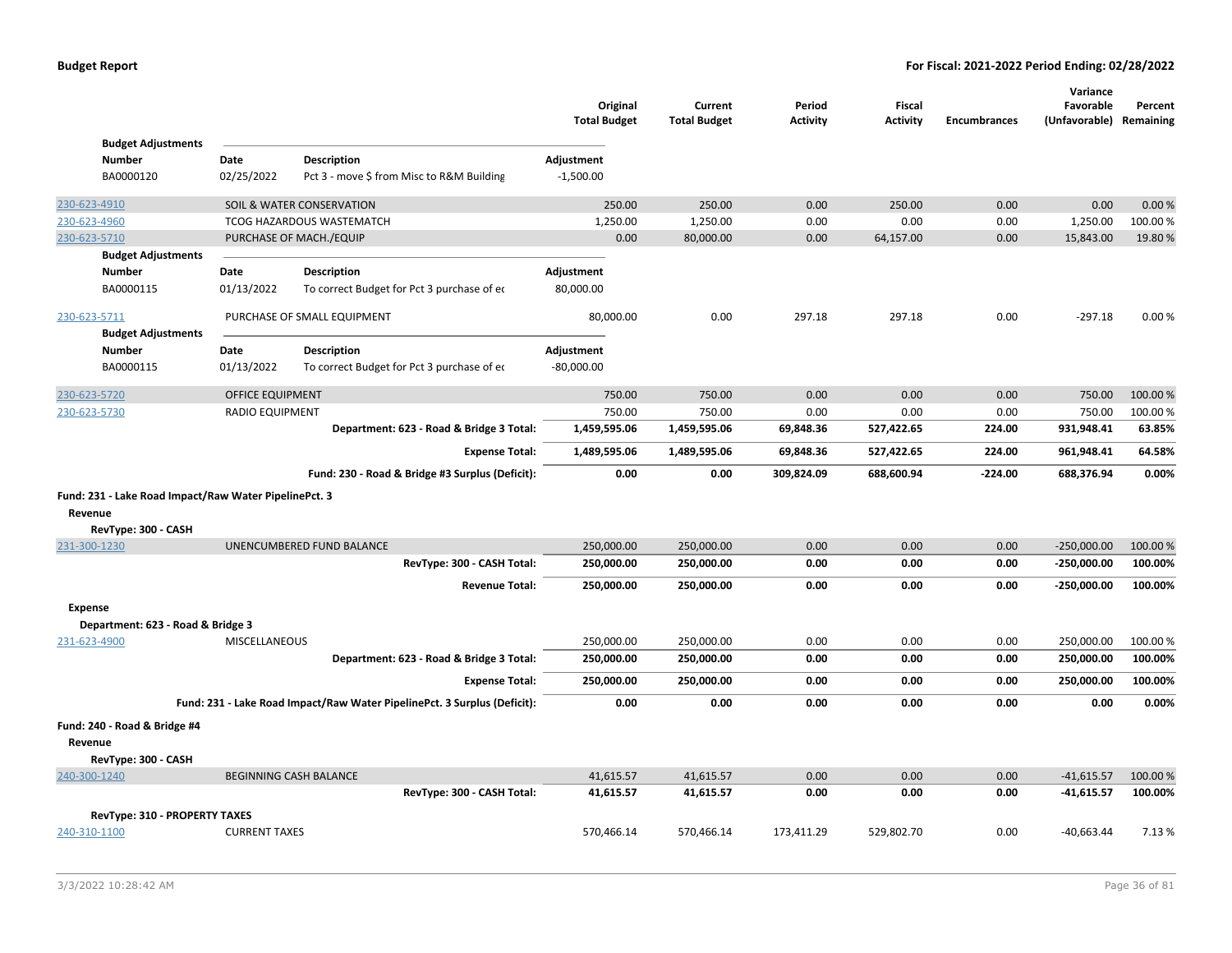|                                                   |                                                                         | Original<br><b>Total Budget</b> | Current<br><b>Total Budget</b> | Period<br><b>Activity</b> | <b>Fiscal</b><br><b>Activity</b> | <b>Encumbrances</b> | Variance<br>Favorable<br>(Unfavorable) | Percent<br>Remaining |
|---------------------------------------------------|-------------------------------------------------------------------------|---------------------------------|--------------------------------|---------------------------|----------------------------------|---------------------|----------------------------------------|----------------------|
| 240-310-1200                                      | <b>DELINQUENT TAXES</b>                                                 | 16,000.00                       | 16,000.00                      | 1,340.58                  | 11,307.41                        | 0.00                | $-4,692.59$                            | 29.33 %              |
|                                                   | RevType: 310 - PROPERTY TAXES Total:                                    | 586,466.14                      | 586,466.14                     | 174,751.87                | 541,110.11                       | 0.00                | $-45,356.03$                           | 7.73%                |
| RevType: 318 - OTHER TAXES                        |                                                                         |                                 |                                |                           |                                  |                     |                                        |                      |
| 240-318-1200                                      | PAY N LIEU TAX/GRASSLAND                                                | 1,000.00                        | 1,000.00                       | 0.00                      | 0.00                             | 0.00                | $-1,000.00$                            | 100.00 %             |
| 240-318-1210                                      | PAY N LIEU TAX/UPPER TRINITY                                            | 500.00                          | 500.00                         | 0.00                      | 439.76                           | 0.00                | $-60.24$                               | 12.05 %              |
| 240-318-1600                                      | <b>SALES TAX REVENUES</b>                                               | 65,000.00                       | 65,000.00                      | 7,079.24                  | 33,794.32                        | 0.00                | $-31,205.68$                           | 48.01%               |
|                                                   | RevType: 318 - OTHER TAXES Total:                                       | 66,500.00                       | 66,500.00                      | 7,079.24                  | 34,234.08                        | 0.00                | $-32,265.92$                           | 48.52%               |
|                                                   | RevType: 321 - FEES OF TAX COLLECTOR                                    |                                 |                                |                           |                                  |                     |                                        |                      |
| 240-321-2000                                      | CAR REGISTRATION/SALES TAX                                              | 75,000.00                       | 75,000.00                      | 27,935.20                 | 49,080.44                        | 0.00                | $-25,919.56$                           | 34.56%               |
| 240-321-3000                                      | COUNTY'S ADDITIONAL \$10                                                | 63,000.00                       | 63,000.00                      | 4,578.99                  | 24,285.49                        | 0.00                | $-38,714.51$                           | 61.45%               |
|                                                   | RevType: 321 - FEES OF TAX COLLECTOR Total:                             | 138,000.00                      | 138,000.00                     | 32,514.19                 | 73,365.93                        | 0.00                | $-64,634.07$                           | 46.84%               |
| RevType: 350 - FINES                              |                                                                         |                                 |                                |                           |                                  |                     |                                        |                      |
| 240-350-4030                                      | <b>COUNTY CLERK FINES</b>                                               | 6,000.00                        | 6,000.00                       | 0.00                      | 777.67                           | 0.00                | $-5,222.33$                            | 87.04%               |
| 240-350-4500                                      | <b>DISTRICT CLERK FINES</b>                                             | 10,000.00                       | 10,000.00                      | 895.45                    | 3,536.24                         | 0.00                | $-6,463.76$                            | 64.64%               |
| 240-350-4550                                      | J. P. #1 FINES                                                          | 4,000.00                        | 4,000.00                       | 0.00                      | 0.00                             | 0.00                | $-4,000.00$                            | 100.00%              |
| 240-350-4560                                      | J. P. #2 FINES                                                          | $-2,000.00$                     | $-2,000.00$                    | 0.00                      | 0.00                             | 0.00                | 2,000.00                               | 0.00%                |
| 240-350-4570                                      | J. P. #3 FINES                                                          | 2,500.00                        | 2,500.00                       | 0.00                      | 527.34                           | 0.00                | $-1,972.66$                            | 78.91%               |
|                                                   | RevType: 350 - FINES Total:                                             | 20,500.00                       | 20,500.00                      | 895.45                    | 4,841.25                         | 0.00                | $-15,658.75$                           | 76.38%               |
|                                                   | RevType: 360 - INTEREST EARNINGS                                        |                                 |                                |                           |                                  |                     |                                        |                      |
| 240-360-1000                                      | <b>INTEREST EARNINGS</b>                                                | 50.00                           | 50.00                          | 0.00                      | 13.89                            | 0.00                | $-36.11$                               | 72.22 %              |
|                                                   | RevType: 360 - INTEREST EARNINGS Total:                                 | 50.00                           | 50.00                          | 0.00                      | 13.89                            | 0.00                | $-36.11$                               | 72.22%               |
|                                                   |                                                                         |                                 |                                |                           |                                  |                     |                                        |                      |
| 240-364-1630                                      | RevType: 364 - SALE OF ASSETS LAND/BUILDING<br><b>SALE OF EQUIPMENT</b> | 1,500.00                        | 1,500.00                       | 0.00                      | 0.00                             | 0.00                | $-1,500.00$                            | 100.00 %             |
|                                                   | RevType: 364 - SALE OF ASSETS LAND/BUILDING Total:                      | 1,500.00                        | 1,500.00                       | 0.00                      | 0.00                             | 0.00                | $-1,500.00$                            | 100.00%              |
|                                                   |                                                                         |                                 |                                |                           |                                  |                     |                                        |                      |
| RevType: 370 - MISCELLANEOUS                      |                                                                         |                                 |                                |                           |                                  |                     |                                        |                      |
| 240-370-1200                                      | STATE LATERAL ROAD                                                      | 9,000.00                        | 9,000.00                       | 0.00                      | 8,376.61                         | 0.00                | $-623.39$                              | 6.93%                |
| 240-370-1250                                      | <b>TDT WEIGHT FEES</b><br>REFUNDS & MISCELLANEOUS                       | 22,000.00                       | 22,000.00                      | 0.00                      | 10,743.12                        | 0.00<br>0.00        | $-11,256.88$<br>69.08                  | 51.17%<br>106.91%    |
| 240-370-1300                                      |                                                                         | 1,000.00                        | 1,000.00<br>1,200.00           | 1,069.08                  | 1,069.08<br>0.00                 |                     | $-1,200.00$                            | 100.00%              |
| 240-370-1420                                      | <b>CULVERT PERMITTING PROCESS</b>                                       | 1,200.00                        |                                | 0.00                      |                                  | 0.00                |                                        | 100.00%              |
| 240-370-1421<br>240-370-1450                      | ROW PERMIT APPLICATION<br><b>REIMBURSEMENT OF MATERIALS</b>             | 200.00<br>1,500.00              | 200.00<br>1,500.00             | 0.00<br>0.00              | 0.00<br>2,350.00                 | 0.00<br>0.00        | $-200.00$<br>850.00                    | 156.67%              |
| 240-370-1460                                      | SALE OF RECYCLED MATERIALS                                              | 500.00                          | 500.00                         | 0.00                      | 1,425.70                         | 0.00                | 925.70                                 | 285.14%              |
|                                                   | RevType: 370 - MISCELLANEOUS Total:                                     | 35,400.00                       | 35,400.00                      | 1,069.08                  | 23,964.51                        | 0.00                | $-11,435.49$                           | 32.30%               |
|                                                   | <b>Revenue Total:</b>                                                   | 890,031.71                      | 890,031.71                     | 216,309.83                | 677,529.77                       | 0.00                | $-212,501.94$                          | 23.88%               |
|                                                   |                                                                         |                                 |                                |                           |                                  |                     |                                        |                      |
| <b>Expense</b>                                    |                                                                         |                                 |                                |                           |                                  |                     |                                        |                      |
| Department: 624 - Road & Bridge 4<br>240-624-1010 |                                                                         |                                 |                                |                           |                                  | 0.00                |                                        |                      |
| 240-624-1030                                      | SALARY ELECTED OFFICIAL<br><b>SALARY FOREMAN</b>                        | 67,643.51<br>0.00               | 67,643.51<br>0.00              | 5,010.64<br>2,835.37      | 27,558.52<br>9,923.77            | 0.00                | 40,084.99<br>$-9,923.77$               | 59.26 %<br>0.00%     |
| 240-624-1050                                      | <b>SALARY SECRETARY</b>                                                 | 32,792.20                       | 32,792.20                      | 1,639.61                  | 4,068.66                         | 0.00                | 28,723.54                              | 87.59%               |
|                                                   |                                                                         |                                 |                                |                           |                                  |                     |                                        |                      |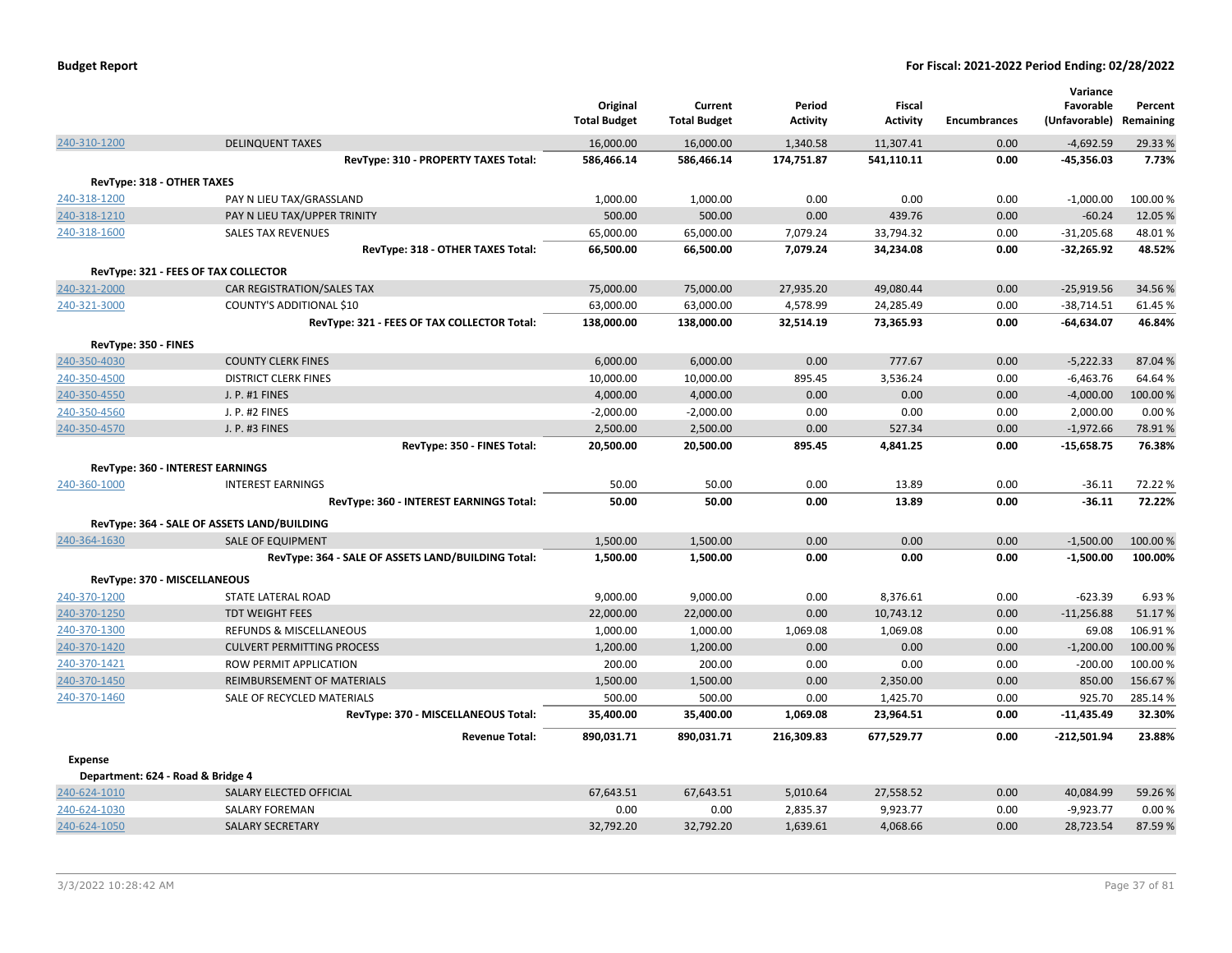|                     |                                                 | Original<br><b>Total Budget</b> | Current<br><b>Total Budget</b> | Period<br><b>Activity</b> | Fiscal<br><b>Activity</b> | <b>Encumbrances</b> | Variance<br>Favorable<br>(Unfavorable) Remaining | Percent  |
|---------------------|-------------------------------------------------|---------------------------------|--------------------------------|---------------------------|---------------------------|---------------------|--------------------------------------------------|----------|
| 240-624-1060        | SALARY PRECINCT EMPLOYEES                       | 204,692.32                      | 204,692.32                     | 12,603.53                 | 66,805.31                 | 0.00                | 137,887.01                                       | 67.36%   |
| 240-624-1070        | <b>SALARY PART-TIME</b>                         | 18,792.00                       | 18,792.00                      | 0.00                      | 0.00                      | 0.00                | 18,792.00                                        | 100.00 % |
| 240-624-2010        | SOCIAL SECURITY TAXES                           | 20,083.04                       | 20,083.04                      | 1,368.75                  | 6,717.62                  | 0.00                | 13,365.42                                        | 66.55%   |
| 240-624-2020        | <b>GROUP HEALTH INSURANCE</b>                   | 106,423.68                      | 106,423.68                     | 8,508.35                  | 39,548.59                 | 0.00                | 66,875.09                                        | 62.84%   |
| 240-624-2030        | <b>RETIREMENT</b>                               | 38,838.01                       | 38,838.01                      | 2,659.52                  | 12,927.66                 | 0.00                | 25,910.35                                        | 66.71%   |
| 240-624-2040        | <b>WORKERS COMPENSATION</b>                     | 7,187.07                        | 7,187.07                       | 0.00                      | 2,537.00                  | 0.00                | 4,650.07                                         | 64.70%   |
| 240-624-2050        | <b>MEDICARE TAX</b>                             | 4,696.84                        | 4,696.84                       | 320.14                    | 1,571.19                  | 0.00                | 3,125.65                                         | 66.55%   |
| 240-624-3100        | <b>OFFICE SUPPLIES</b>                          | 250.00                          | 250.00                         | 0.00                      | 169.24                    | 0.00                | 80.76                                            | 32.30%   |
| 240-624-3140        | EMPLOYEE PHYSICALS/DOT TESTING                  | 350.00                          | 350.00                         | 0.00                      | 80.00                     | 0.00                | 270.00                                           | 77.14%   |
| 240-624-3400        | <b>SHOP SUPPLIES</b>                            | 1,500.00                        | 1,500.00                       | 0.00                      | 522.50                    | 0.00                | 977.50                                           | 65.17%   |
| 240-624-3410        | R&B MAT. ROCK & GRAVEL                          | 80,000.00                       | 80,000.00                      | 6,699.26                  | 28,812.11                 | 0.00                | 51,187.89                                        | 63.98%   |
| 240-624-3420        | <b>R&amp;B MAT. CULVERTS</b>                    | 9,000.00                        | 9,000.00                       | 0.00                      | 0.00                      | 1,692.40            | 7,307.60                                         | 81.20%   |
| 240-624-3430        | R&B MAT. HARDWARE & LUMBER                      | 1,500.00                        | 1,500.00                       | 9.99                      | 9.99                      | 0.00                | 1,490.01                                         | 99.33%   |
| 240-624-3440        | R&B MAT. ASPHALT/RD OIL                         | 70,000.00                       | 70,000.00                      | 8,173.63                  | 22,703.57                 | 0.00                | 47,296.43                                        | 67.57%   |
| 240-624-3450        | CHEMICALS                                       | 1,500.00                        | 1,500.00                       | 0.00                      | 0.00                      | 0.00                | 1,500.00                                         | 100.00%  |
| 240-624-3950        | <b>UNIFORMS</b>                                 | 2,500.00                        | 2,500.00                       | 140.00                    | 595.00                    | 0.00                | 1,905.00                                         | 76.20%   |
| 240-624-4060        | TAX APPRAISAL DISTRICT                          | 31,261.69                       | 31,261.69                      | 0.00                      | 9,291.77                  | 0.00                | 21,969.92                                        | 70.28%   |
| 240-624-4210        | <b>INTERNET</b>                                 | 1,000.00                        | 1,000.00                       | 93.94                     | 469.70                    | 0.00                | 530.30                                           | 53.03%   |
| 240-624-4270        | OUT OF COUNTY TRAVEL/TRAINING                   | 4,600.00                        | 4,600.00                       | 0.00                      | 0.00                      | 0.00                | 4,600.00                                         | 100.00%  |
| 240-624-4300        | <b>BIDS, NOTICES &amp; PERMITS</b>              | 300.00                          | 300.00                         | 0.00                      | 0.00                      | 0.00                | 300.00                                           | 100.00%  |
| 240-624-4350        | PRINTING                                        | 100.00                          | 100.00                         | 0.00                      | 0.00                      | 0.00                | 100.00                                           | 100.00%  |
| 240-624-4400        | UTILITY ELECTRICITY                             | 3,500.00                        | 3,500.00                       | 112.11                    | 799.11                    | 0.00                | 2,700.89                                         | 77.17%   |
| 240-624-4410        | UTILITY GAS                                     | 750.00                          | 750.00                         | 109.78                    | 363.05                    | 0.00                | 386.95                                           | 51.59%   |
| 240-624-4420        | <b>UTILITY WATER</b>                            | 1,000.00                        | 1,000.00                       | 92.10                     | 428.24                    | 0.00                | 571.76                                           | 57.18%   |
| 240-624-4430        | <b>TRASH PICK-UP</b>                            | 2,500.00                        | 2,500.00                       | 400.75                    | 1,202.25                  | 0.00                | 1,297.75                                         | 51.91%   |
| 240-624-4500        | <b>R&amp;M BUILDING</b>                         | 1,250.00                        | 1,250.00                       | 0.00                      | 0.00                      | 0.00                | 1,250.00                                         | 100.00 % |
| 240-624-4503        | FIRE EXTINGUISHER INSPECTION                    | 146.00                          | 146.00                         | 0.00                      | 0.00                      | 0.00                | 146.00                                           | 100.00%  |
| 240-624-4530        | <b>COMPUTER SOFTWARE</b>                        | 2,730.35                        | 2,730.35                       | 0.00                      | 0.00                      | 0.00                | 2,730.35                                         | 100.00 % |
| 240-624-4570        | R&M MACHINERY GAS & OIL                         | 40,000.00                       | 40,000.00                      | 5,028.47                  | 9,706.95                  | 0.00                | 30,293.05                                        | 75.73 %  |
| 240-624-4580        | <b>R&amp;M MACHINERY PARTS</b>                  | 30,000.00                       | 30,000.00                      | 12,054.74                 | 25,110.71                 | 0.00                | 4,889.29                                         | 16.30%   |
| 240-624-4590        | <b>R&amp;M MACH. TIRES &amp; TUBES</b>          | 9,000.00                        | 9,000.00                       | 365.00                    | 5,437.32                  | 0.00                | 3,562.68                                         | 39.59%   |
| 240-624-4600        | <b>EQUIPMENT RENTAL/LEASE</b>                   | 15,000.00                       | 15,000.00                      | 0.00                      | 3,000.00                  | 0.00                | 12,000.00                                        | 80.00 %  |
| 240-624-4810        | <b>DUES</b>                                     | 395.00                          | 395.00                         | 35.00                     | 35.00                     | 0.00                | 360.00                                           | 91.14%   |
| 240-624-4820        | <b>INSURANCE</b>                                | 3,000.00                        | 3,000.00                       | 0.00                      | 2,595.34                  | 0.00                | 404.66                                           | 13.49%   |
| <u>240-624-4900</u> | <b>MISCELLANEOUS</b>                            | 500.00                          | 500.00                         | 0.00                      | 0.00                      | 0.00                | 500.00                                           | 100.00%  |
| 240-624-4910        | SOIL & WATER CONSERVATION                       | 250.00                          | 250.00                         | 0.00                      | 250.00                    | 0.00                | 0.00                                             | 0.00%    |
| 240-624-5711        | PURCHASE OF SMALL EQUIPMENT                     | 75,000.00                       | 75,000.00                      | 389.99                    | 389.99                    | 0.00                | 74,610.01                                        | 99.48%   |
|                     | Department: 624 - Road & Bridge 4 Total:        | 890,031.71                      | 890,031.71                     | 68,650.67                 | 283,630.16                | 1,692.40            | 604,709.15                                       | 67.94%   |
|                     | <b>Expense Total:</b>                           | 890,031.71                      | 890,031.71                     | 68,650.67                 | 283,630.16                | 1,692.40            | 604,709.15                                       | 67.94%   |
|                     | Fund: 240 - Road & Bridge #4 Surplus (Deficit): | 0.00                            | 0.00                           | 147,659.16                | 393,899.61                | $-1,692.40$         | 392,207.21                                       | 0.00%    |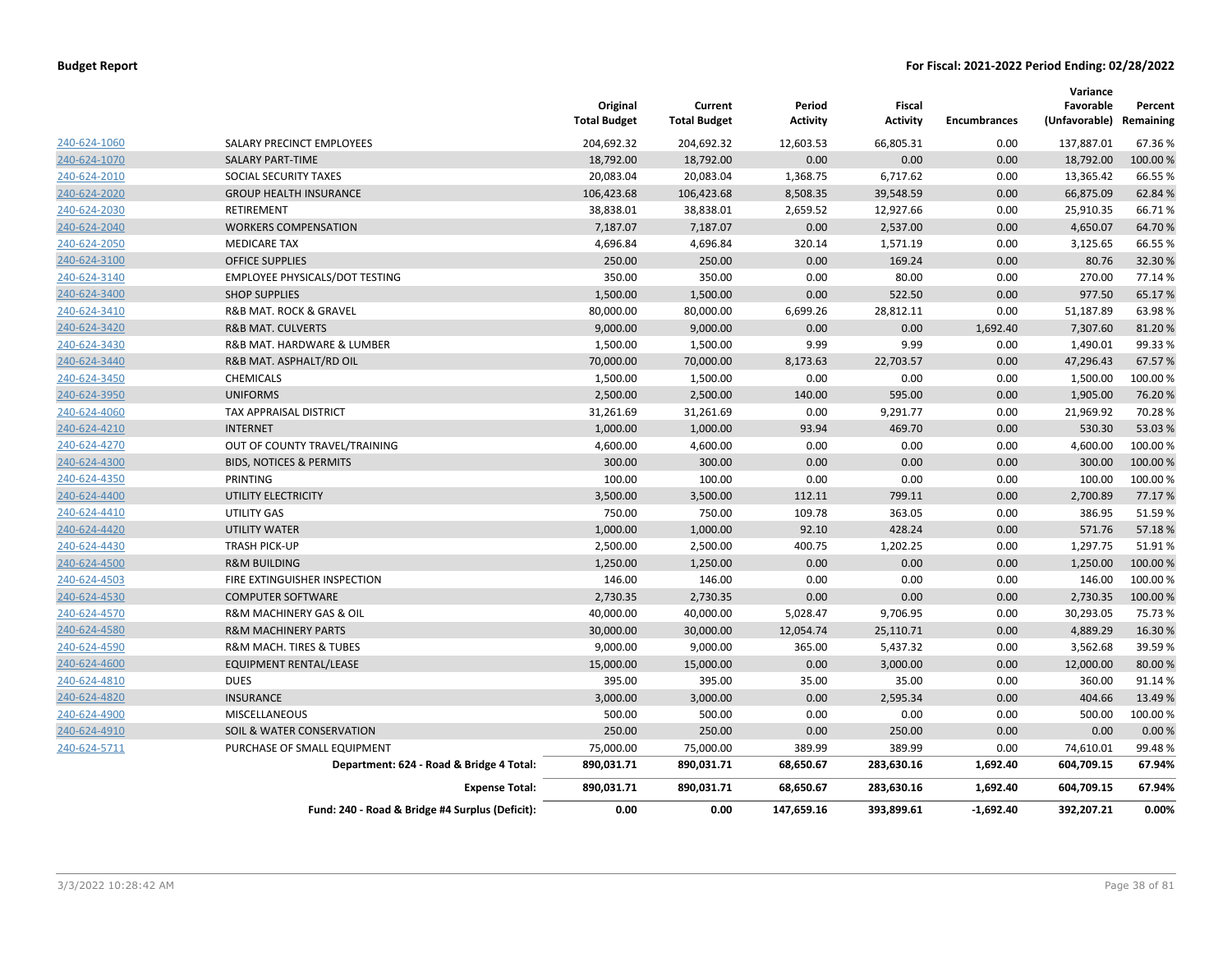|                                             |                                                                | Original<br><b>Total Budget</b> | Current<br><b>Total Budget</b> | Period<br><b>Activity</b> | Fiscal<br><b>Activity</b> | <b>Encumbrances</b> | Variance<br>Favorable<br>(Unfavorable) Remaining | Percent  |
|---------------------------------------------|----------------------------------------------------------------|---------------------------------|--------------------------------|---------------------------|---------------------------|---------------------|--------------------------------------------------|----------|
| Fund: 260 - J.P.#1 Justice Court Technology |                                                                |                                 |                                |                           |                           |                     |                                                  |          |
| Revenue                                     |                                                                |                                 |                                |                           |                           |                     |                                                  |          |
| RevType: 300 - CASH                         |                                                                |                                 |                                |                           |                           |                     |                                                  |          |
| 260-300-1260                                | <b>BEGINNING CASH BALANCE</b>                                  | 150.00                          | 150.00                         | 0.00                      | 0.00                      | 0.00                | $-150.00$                                        | 100.00 % |
|                                             | RevType: 300 - CASH Total:                                     | 150.00                          | 150.00                         | 0.00                      | 0.00                      | 0.00                | $-150.00$                                        | 100.00%  |
|                                             | <b>RevType: 360 - INTEREST EARNINGS</b>                        |                                 |                                |                           |                           |                     |                                                  |          |
| 260-360-1000                                | <b>INTEREST EARNINGS</b>                                       | 50.00                           | 50.00                          | 0.00                      | 0.00                      | 0.00                | $-50.00$                                         | 100.00 % |
|                                             | RevType: 360 - INTEREST EARNINGS Total:                        | 50.00                           | 50.00                          | 0.00                      | 0.00                      | 0.00                | $-50.00$                                         | 100.00%  |
| RevType: 370 - MISCELLANEOUS                |                                                                |                                 |                                |                           |                           |                     |                                                  |          |
| 260-370-4550                                | J.P.#1 TECHNOLOGY FEES                                         | 1,300.00                        | 1,300.00                       | 0.00                      | 0.00                      | 0.00                | $-1,300.00$                                      | 100.00 % |
|                                             | RevType: 370 - MISCELLANEOUS Total:                            | 1,300.00                        | 1,300.00                       | 0.00                      | 0.00                      | 0.00                | $-1,300.00$                                      | 100.00%  |
|                                             | <b>Revenue Total:</b>                                          | 1,500.00                        | 1,500.00                       | 0.00                      | 0.00                      | 0.00                | $-1,500.00$                                      | 100.00%  |
| Expense                                     |                                                                |                                 |                                |                           |                           |                     |                                                  |          |
|                                             | Department: 455 - Justice of the Peace Pct. 1                  |                                 |                                |                           |                           |                     |                                                  |          |
| 260-455-5720                                | <b>OFFICE EQUIPMENT</b>                                        | 1,500.00                        | 1,500.00                       | 0.00                      | 0.00                      | 0.00                | 1,500.00                                         | 100.00 % |
|                                             | Department: 455 - Justice of the Peace Pct. 1 Total:           | 1,500.00                        | 1,500.00                       | 0.00                      | 0.00                      | 0.00                | 1,500.00                                         | 100.00%  |
|                                             | <b>Expense Total:</b>                                          | 1,500.00                        | 1,500.00                       | 0.00                      | 0.00                      | 0.00                | 1,500.00                                         | 100.00%  |
|                                             | Fund: 260 - J.P.#1 Justice Court Technology Surplus (Deficit): | 0.00                            | 0.00                           | 0.00                      | 0.00                      | 0.00                | 0.00                                             | 0.00%    |
| Fund: 270 - J.P.#2 Justice Court Technology |                                                                |                                 |                                |                           |                           |                     |                                                  |          |
| Revenue                                     |                                                                |                                 |                                |                           |                           |                     |                                                  |          |
|                                             | RevType: 360 - INTEREST EARNINGS<br><b>INTEREST EARNINGS</b>   | 5.00                            | 5.00                           | 0.00                      | 0.00                      | 0.00                |                                                  | 100.00 % |
| 270-360-1000                                | RevType: 360 - INTEREST EARNINGS Total:                        | 5.00                            | 5.00                           | 0.00                      | 0.00                      | 0.00                | $-5.00$<br>$-5.00$                               | 100.00%  |
|                                             |                                                                |                                 |                                |                           |                           |                     |                                                  |          |
| RevType: 370 - MISCELLANEOUS                |                                                                |                                 |                                |                           |                           |                     |                                                  |          |
| 270-370-4560                                | J.P.#2 TECHNOLOGY FEES                                         | 700.00                          | 700.00                         | 0.00                      | 0.00                      | 0.00                | $-700.00$                                        | 100.00%  |
|                                             | RevType: 370 - MISCELLANEOUS Total:                            | 700.00                          | 700.00                         | 0.00                      | 0.00                      | 0.00                | $-700.00$                                        | 100.00%  |
|                                             | <b>Revenue Total:</b>                                          | 705.00                          | 705.00                         | 0.00                      | 0.00                      | 0.00                | $-705.00$                                        | 100.00%  |
| Expense                                     | Department: 456 - Justice of the Peace Pct. 2                  |                                 |                                |                           |                           |                     |                                                  |          |
| 270-456-5720                                | <b>OFFICE EQUIPMENT</b>                                        | 705.00                          | 705.00                         | 0.00                      | 0.00                      | 0.00                | 705.00                                           | 100.00%  |
|                                             | Department: 456 - Justice of the Peace Pct. 2 Total:           | 705.00                          | 705.00                         | 0.00                      | 0.00                      | 0.00                | 705.00                                           | 100.00%  |
|                                             | <b>Expense Total:</b>                                          | 705.00                          | 705.00                         | 0.00                      | 0.00                      | 0.00                | 705.00                                           | 100.00%  |
|                                             | Fund: 270 - J.P.#2 Justice Court Technology Surplus (Deficit): | 0.00                            | 0.00                           | 0.00                      | 0.00                      | 0.00                | 0.00                                             | 0.00%    |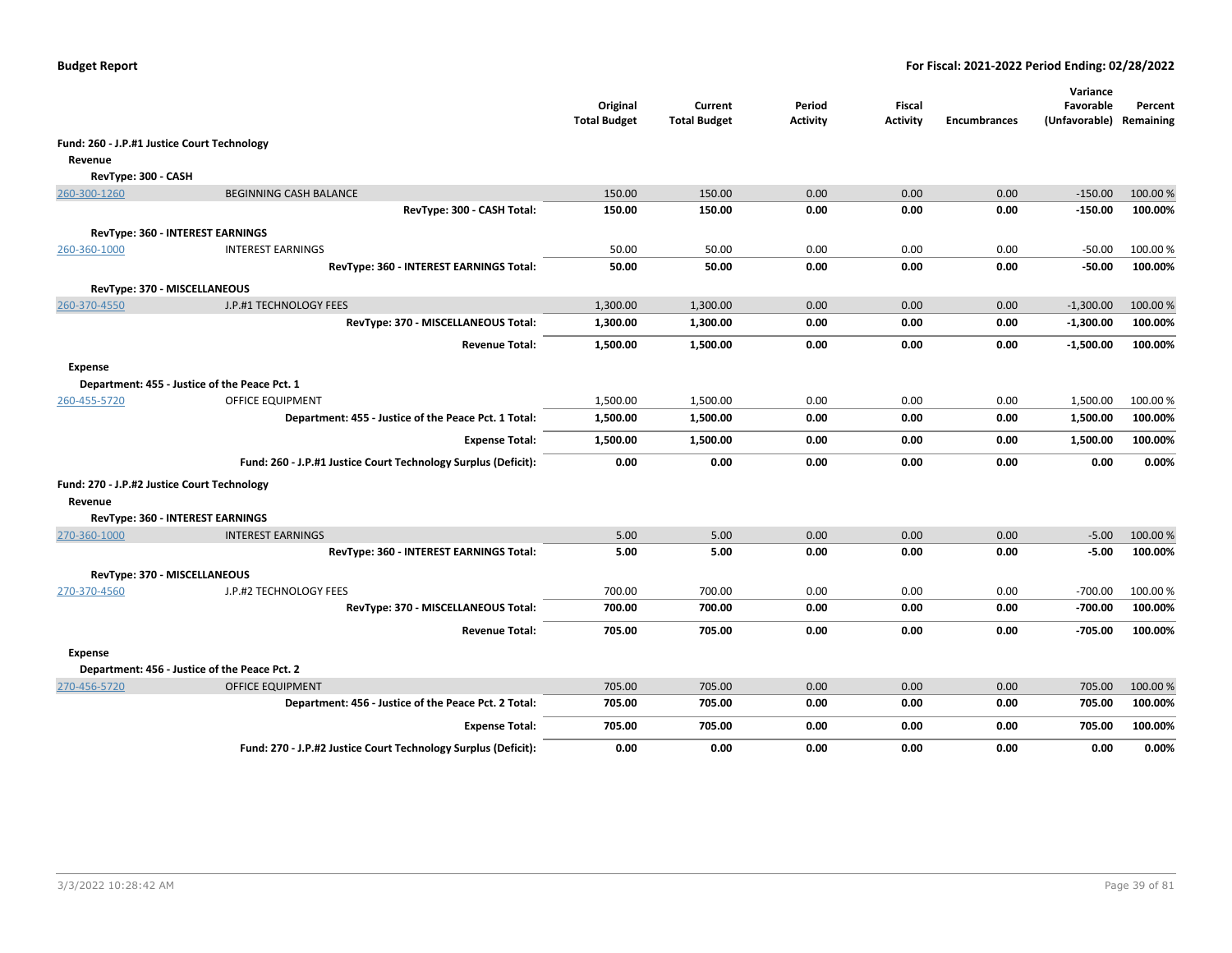|                                             |                                                                    | Original<br><b>Total Budget</b> | Current<br><b>Total Budget</b> | Period<br><b>Activity</b> | Fiscal<br><b>Activity</b> | <b>Encumbrances</b> | Variance<br>Favorable<br>(Unfavorable) Remaining | Percent  |
|---------------------------------------------|--------------------------------------------------------------------|---------------------------------|--------------------------------|---------------------------|---------------------------|---------------------|--------------------------------------------------|----------|
| Fund: 280 - J.P.#3 Justice Court Technology |                                                                    |                                 |                                |                           |                           |                     |                                                  |          |
| Revenue                                     |                                                                    |                                 |                                |                           |                           |                     |                                                  |          |
|                                             | RevType: 360 - INTEREST EARNINGS                                   |                                 |                                |                           |                           |                     |                                                  |          |
| 280-360-1000                                | <b>INTEREST EARNINGS</b>                                           | 5.00                            | 5.00                           | 0.00                      | 0.00                      | 0.00                | $-5.00$                                          | 100.00 % |
|                                             | RevType: 360 - INTEREST EARNINGS Total:                            | 5.00                            | 5.00                           | 0.00                      | 0.00                      | 0.00                | $-5.00$                                          | 100.00%  |
|                                             | RevType: 370 - MISCELLANEOUS                                       |                                 |                                |                           |                           |                     |                                                  |          |
| 280-370-4560                                | J.P.#3 TECHNOLOGY FEES                                             | 400.00                          | 400.00                         | 0.00                      | 204.38                    | 0.00                | $-195.62$                                        | 48.91%   |
|                                             | RevType: 370 - MISCELLANEOUS Total:                                | 400.00                          | 400.00                         | 0.00                      | 204.38                    | 0.00                | $-195.62$                                        | 48.91%   |
|                                             | <b>Revenue Total:</b>                                              | 405.00                          | 405.00                         | 0.00                      | 204.38                    | 0.00                | $-200.62$                                        | 49.54%   |
| <b>Expense</b>                              |                                                                    |                                 |                                |                           |                           |                     |                                                  |          |
|                                             | Department: 457 - Justice of the Peace Pct. 3                      |                                 |                                |                           |                           |                     |                                                  |          |
| 280-457-5720                                | OFFICE EQUIPMENT                                                   | 405.00                          | 405.00                         | 0.00                      | 0.00                      | 0.00                | 405.00                                           | 100.00 % |
|                                             | Department: 457 - Justice of the Peace Pct. 3 Total:               | 405.00                          | 405.00                         | 0.00                      | 0.00                      | 0.00                | 405.00                                           | 100.00%  |
|                                             | <b>Expense Total:</b>                                              | 405.00                          | 405.00                         | 0.00                      | 0.00                      | 0.00                | 405.00                                           | 100.00%  |
|                                             | Fund: 280 - J.P.#3 Justice Court Technology Surplus (Deficit):     | 0.00                            | 0.00                           | 0.00                      | 204.38                    | 0.00                | 204.38                                           | 0.00%    |
|                                             | Fund: 310 - F.C.Detention Center Annual Payment                    |                                 |                                |                           |                           |                     |                                                  |          |
| Revenue                                     |                                                                    |                                 |                                |                           |                           |                     |                                                  |          |
|                                             | RevType: 319 - F.C. DETENTION CENTER                               |                                 |                                |                           |                           |                     |                                                  |          |
| 310-319-5510                                | <b>ANNUAL PAYMENT</b>                                              | 10,000.00                       | 10,000.00                      | 0.00                      | 0.00                      | 0.00                | $-10,000.00$                                     | 100.00%  |
|                                             | RevType: 319 - F.C. DETENTION CENTER Total:                        | 10,000.00                       | 10,000.00                      | 0.00                      | 0.00                      | 0.00                | $-10,000.00$                                     | 100.00%  |
|                                             | <b>Revenue Total:</b>                                              | 10,000.00                       | 10,000.00                      | 0.00                      | 0.00                      | 0.00                | $-10,000.00$                                     | 100.00%  |
| <b>Expense</b>                              |                                                                    |                                 |                                |                           |                           |                     |                                                  |          |
| Department: 560 - County Sheriff            |                                                                    |                                 |                                |                           |                           |                     |                                                  |          |
| 310-560-4270                                | OUT OF COUNTY TRAVEL/TRAINING                                      | 10,000.00                       | 10,000.00                      | $-79.00$                  | 2,488.89                  | 0.00                | 7,511.11                                         | 75.11%   |
|                                             | Department: 560 - County Sheriff Total:                            | 10,000.00                       | 10,000.00                      | $-79.00$                  | 2,488.89                  | 0.00                | 7,511.11                                         | 75.11%   |
|                                             | <b>Expense Total:</b>                                              | 10,000.00                       | 10,000.00                      | $-79.00$                  | 2,488.89                  | 0.00                | 7,511.11                                         | 75.11%   |
|                                             | Fund: 310 - F.C.Detention Center Annual Payment Surplus (Deficit): | 0.00                            | 0.00                           | 79.00                     | $-2,488.89$               | 0.00                | $-2,488.89$                                      | 0.00%    |
| Fund: 330 - Bail Bondsman Application Fee   |                                                                    |                                 |                                |                           |                           |                     |                                                  |          |
| Revenue                                     |                                                                    |                                 |                                |                           |                           |                     |                                                  |          |
|                                             | RevType: 340 - FEES OF OFFICE                                      |                                 |                                |                           |                           |                     |                                                  |          |
| 330-340-4800                                | <b>APPLICATION FEE</b>                                             | 1,000.00                        | 1,000.00                       | 0.00                      | 0.00                      | 0.00                | $-1,000.00$                                      | 100.00 % |
|                                             | RevType: 340 - FEES OF OFFICE Total:                               | 1,000.00                        | 1,000.00                       | 0.00                      | 0.00                      | 0.00                | $-1,000.00$                                      | 100.00%  |
|                                             | <b>Revenue Total:</b>                                              | 1,000.00                        | 1,000.00                       | 0.00                      | 0.00                      | 0.00                | $-1,000.00$                                      | 100.00%  |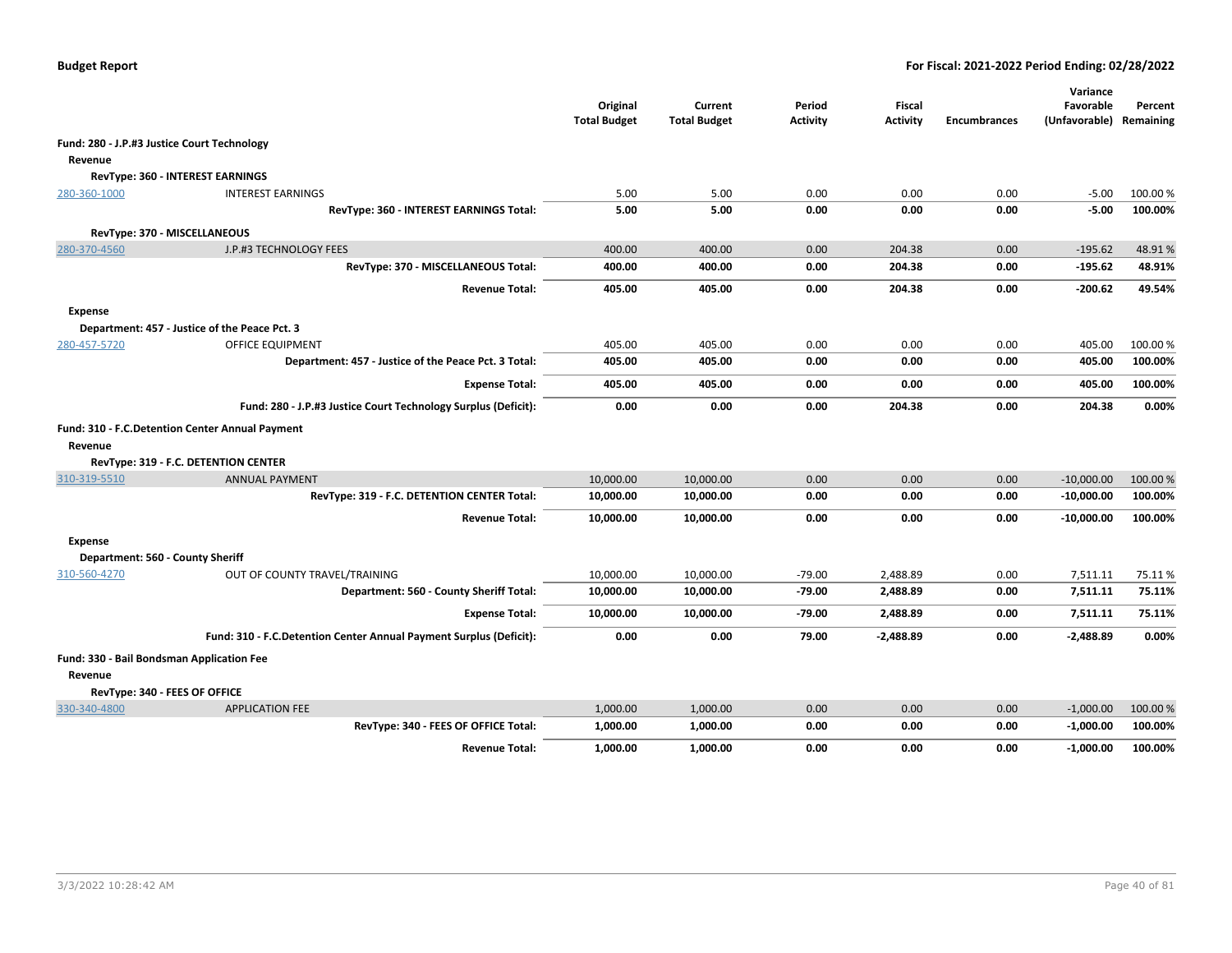|                               |                                                              | Original<br><b>Total Budget</b> | Current<br><b>Total Budget</b> | Period<br><b>Activity</b> | Fiscal<br><b>Activity</b> | <b>Encumbrances</b> | Variance<br>Favorable<br>(Unfavorable) Remaining | Percent  |
|-------------------------------|--------------------------------------------------------------|---------------------------------|--------------------------------|---------------------------|---------------------------|---------------------|--------------------------------------------------|----------|
| Expense                       |                                                              |                                 |                                |                           |                           |                     |                                                  |          |
|                               | Department: 498 - Bail Bond Fee Expense                      |                                 |                                |                           |                           |                     |                                                  |          |
| 330-498-3100                  | <b>OFFICE SUPPLIES</b>                                       | 1,000.00                        | 1,000.00                       | 0.00                      | 0.00                      | 0.00                | 1,000.00                                         | 100.00 % |
|                               | Department: 498 - Bail Bond Fee Expense Total:               | 1,000.00                        | 1,000.00                       | 0.00                      | 0.00                      | 0.00                | 1,000.00                                         | 100.00%  |
|                               | <b>Expense Total:</b>                                        | 1,000.00                        | 1,000.00                       | 0.00                      | 0.00                      | 0.00                | 1,000.00                                         | 100.00%  |
|                               | Fund: 330 - Bail Bondsman Application Fee Surplus (Deficit): | 0.00                            | 0.00                           | 0.00                      | 0.00                      | 0.00                | 0.00                                             | 0.00%    |
| Fund: 350 - Law Library       |                                                              |                                 |                                |                           |                           |                     |                                                  |          |
| Revenue                       |                                                              |                                 |                                |                           |                           |                     |                                                  |          |
| RevType: 340 - FEES OF OFFICE |                                                              |                                 |                                |                           |                           |                     |                                                  |          |
| 350-340-4030                  | <b>COUNTY CLERK FEES</b>                                     | 5,000.00                        | 5,000.00                       | 0.00                      | 560.00                    | 0.00                | $-4,440.00$                                      | 88.80%   |
| 350-340-4500                  | <b>DISTRICT CLERK FEES</b>                                   | 10,000.00                       | 10,000.00                      | 700.00                    | 3,570.27                  | 0.00                | $-6,429.73$                                      | 64.30%   |
|                               | RevType: 340 - FEES OF OFFICE Total:                         | 15,000.00                       | 15,000.00                      | 700.00                    | 4,130.27                  | 0.00                | $-10,869.73$                                     | 72.46%   |
|                               | RevType: 360 - INTEREST EARNINGS                             |                                 |                                |                           |                           |                     |                                                  |          |
| 350-360-1000                  | <b>INTEREST EARNINGS</b>                                     | 50.00                           | 50.00                          | 0.00                      | 0.00                      | 0.00                | $-50.00$                                         | 100.00 % |
|                               | RevType: 360 - INTEREST EARNINGS Total:                      | 50.00                           | 50.00                          | 0.00                      | 0.00                      | 0.00                | $-50.00$                                         | 100.00%  |
|                               | <b>Revenue Total:</b>                                        | 15,050.00                       | 15,050.00                      | 700.00                    | 4,130.27                  | 0.00                | $-10,919.73$                                     | 72.56%   |
| <b>Expense</b>                |                                                              |                                 |                                |                           |                           |                     |                                                  |          |
| Department: 451 - Law Library |                                                              |                                 |                                |                           |                           |                     |                                                  |          |
| 350-451-3100                  | <b>OFFICE SUPPLIES</b>                                       | 500.00                          | 500.00                         | 0.00                      | 0.00                      | 0.00                | 500.00                                           | 100.00 % |
| 350-451-5740                  | <b>TECHNOLOGY</b>                                            | 10,000.00                       | 10,000.00                      | 0.00                      | 0.00                      | 0.00                | 10,000.00                                        | 100.00 % |
| 350-451-5910                  | <b>ONLINE RESEARCH</b>                                       | 4,550.00                        | 4,550.00                       | 0.00                      | 0.00                      | 0.00                | 4,550.00                                         | 100.00 % |
|                               | Department: 451 - Law Library Total:                         | 15,050.00                       | 15,050.00                      | 0.00                      | 0.00                      | 0.00                | 15,050.00                                        | 100.00%  |
|                               | <b>Expense Total:</b>                                        | 15,050.00                       | 15,050.00                      | 0.00                      | 0.00                      | 0.00                | 15,050.00                                        | 100.00%  |
|                               | Fund: 350 - Law Library Surplus (Deficit):                   | 0.00                            | 0.00                           | 700.00                    | 4,130.27                  | 0.00                | 4,130.27                                         | 0.00%    |
| Fund: 360 - D. A. Fee         |                                                              |                                 |                                |                           |                           |                     |                                                  |          |
| Revenue                       |                                                              |                                 |                                |                           |                           |                     |                                                  |          |
| RevType: 340 - FEES OF OFFICE |                                                              |                                 |                                |                           |                           |                     |                                                  |          |
| 360-340-4750                  | <b>DISTRICT ATTORNEY FEES</b>                                | 1,000.00                        | 1,000.00                       | 196.33                    | 466.33                    | 0.00                | $-533.67$                                        | 53.37%   |
|                               | RevType: 340 - FEES OF OFFICE Total:                         | 1,000.00                        | 1,000.00                       | 196.33                    | 466.33                    | 0.00                | $-533.67$                                        | 53.37%   |
|                               | RevType: 352 - FINES & FORFEITURES                           |                                 |                                |                           |                           |                     |                                                  |          |
| 360-352-2000                  | <b>CONTRABAND FORFEITURE</b>                                 | 0.00                            | 0.00                           | 0.00                      | 1,086.00                  | 0.00                | 1,086.00                                         | 0.00%    |
|                               | RevType: 352 - FINES & FORFEITURES Total:                    | 0.00                            | 0.00                           | 0.00                      | 1,086.00                  | 0.00                | 1,086.00                                         | 0.00%    |
|                               | RevType: 360 - INTEREST EARNINGS                             |                                 |                                |                           |                           |                     |                                                  |          |
| 360-360-1000                  | INTEREST EARNINGS-D.A. FEE                                   | 0.00                            | 0.00                           | 0.00                      | 0.64                      | 0.00                | 0.64                                             | 0.00%    |
|                               | RevType: 360 - INTEREST EARNINGS Total:                      | 0.00                            | 0.00                           | 0.00                      | 0.64                      | 0.00                | 0.64                                             | 0.00%    |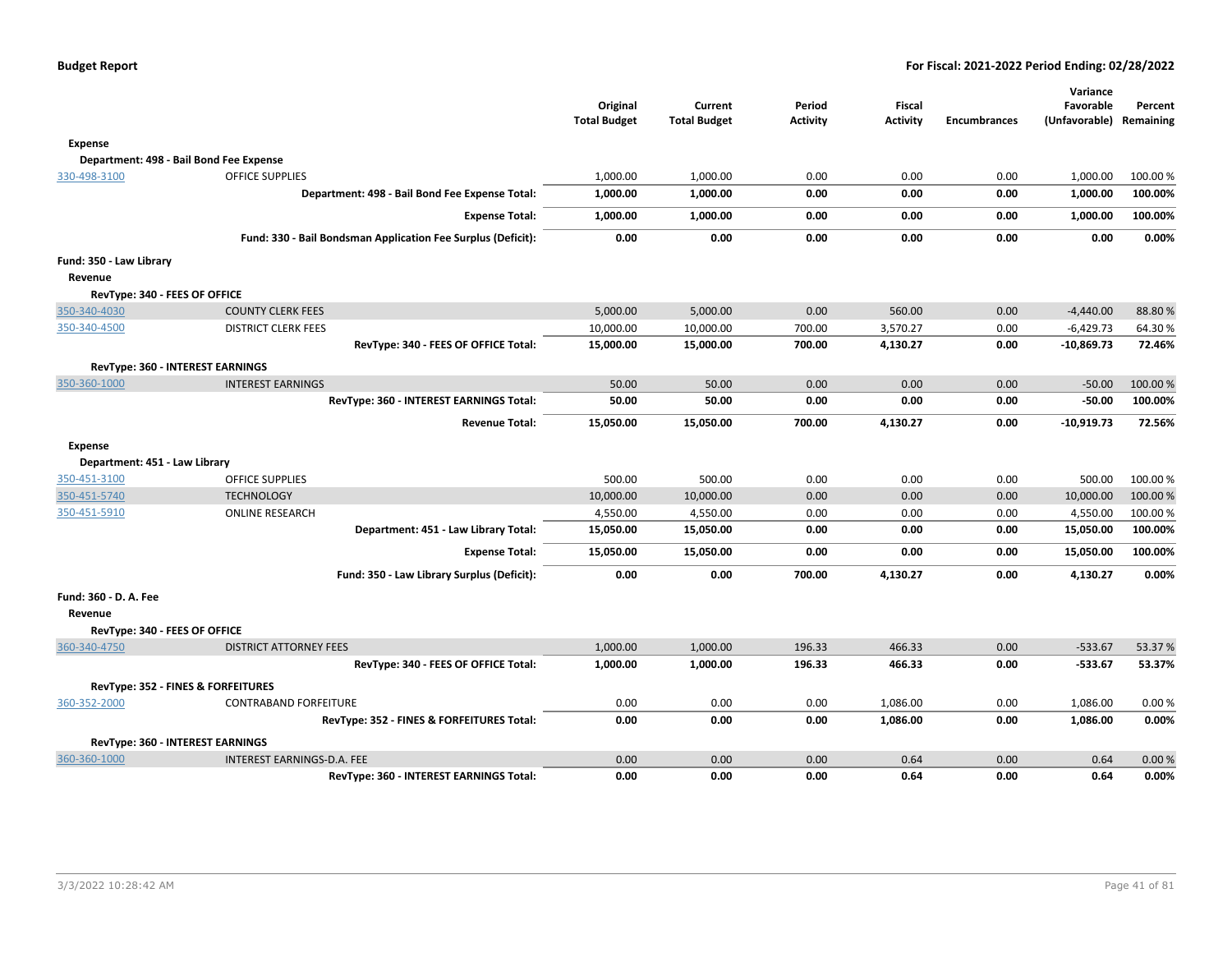| <b>Budget Report</b> |  |
|----------------------|--|
|----------------------|--|

|                                     |                                                   |                     |                     |          |                 |                     | Variance      |           |
|-------------------------------------|---------------------------------------------------|---------------------|---------------------|----------|-----------------|---------------------|---------------|-----------|
|                                     |                                                   | Original            | Current             | Period   | <b>Fiscal</b>   |                     | Favorable     | Percent   |
|                                     |                                                   | <b>Total Budget</b> | <b>Total Budget</b> | Activity | <b>Activity</b> | <b>Encumbrances</b> | (Unfavorable) | Remaining |
| RevType: 370 - MISCELLANEOUS        |                                                   |                     |                     |          |                 |                     |               |           |
| 360-370-1300                        | <b>REFUNDS &amp; MISCELLANEOUS</b>                | 500.00              | 500.00              | 709.57   | 1,310.11        | 0.00                | 810.11        | 262.02%   |
|                                     | RevType: 370 - MISCELLANEOUS Total:               | 500.00              | 500.00              | 709.57   | 1,310.11        | 0.00                | 810.11        | 162.02%   |
|                                     | <b>Revenue Total:</b>                             | 1,500.00            | 1,500.00            | 905.90   | 2,863.08        | 0.00                | 1,363.08      | 90.87%    |
| <b>Expense</b>                      |                                                   |                     |                     |          |                 |                     |               |           |
| Department: 475 - District Attorney |                                                   |                     |                     |          |                 |                     |               |           |
| 360-475-4900                        | <b>MISCELLANEOUS</b>                              | 0.00                | 0.00                | 584.00   | 1,151.40        | 0.00                | $-1,151.40$   | 0.00%     |
|                                     | Department: 475 - District Attorney Total:        | 0.00                | 0.00                | 584.00   | 1,151.40        | 0.00                | $-1,151.40$   | 0.00%     |
| Department: 477 - DA Seizure        |                                                   |                     |                     |          |                 |                     |               |           |
| 360-477-4900                        | <b>MISCELLANEOUS</b>                              | 1,500.00            | 1,500.00            | 0.00     | 913.00          | 0.00                | 587.00        | 39.13 %   |
|                                     | Department: 477 - DA Seizure Total:               | 1,500.00            | 1,500.00            | 0.00     | 913.00          | 0.00                | 587.00        | 39.13%    |
|                                     | <b>Expense Total:</b>                             | 1,500.00            | 1,500.00            | 584.00   | 2,064.40        | 0.00                | $-564.40$     | $-37.63%$ |
|                                     | Fund: 360 - D. A. Fee Surplus (Deficit):          | 0.00                | 0.00                | 321.90   | 798.68          | 0.00                | 798.68        | 0.00%     |
| Fund: 361 - Contraband Seizure      |                                                   |                     |                     |          |                 |                     |               |           |
| Revenue                             |                                                   |                     |                     |          |                 |                     |               |           |
| RevType: 360 - INTEREST EARNINGS    |                                                   |                     |                     |          |                 |                     |               |           |
| 361-360-1000                        | <b>INTEREST EARNINGS</b>                          | 0.00                | 0.00                | 0.00     | 0.34            | 0.00                | 0.34          | 0.00%     |
|                                     | RevType: 360 - INTEREST EARNINGS Total:           | 0.00                | 0.00                | 0.00     | 0.34            | 0.00                | 0.34          | 0.00%     |
|                                     | <b>Revenue Total:</b>                             | 0.00                | 0.00                | 0.00     | 0.34            | 0.00                | 0.34          | 0.00%     |
|                                     | Fund: 361 - Contraband Seizure Total:             | 0.00                | 0.00                | 0.00     | 0.34            | 0.00                | 0.34          | 0.00%     |
| Fund: 362 - Investigator/LEOSE      |                                                   |                     |                     |          |                 |                     |               |           |
| Revenue                             |                                                   |                     |                     |          |                 |                     |               |           |
| RevType: 330 - GRANTS               |                                                   |                     |                     |          |                 |                     |               |           |
| 362-330-4750                        | <b>INVESTIGATOR/LEOSE GRANT</b>                   | 640.00              | 640.00              | 554.65   | 554.65          | 0.00                | $-85.35$      | 13.34 %   |
|                                     | RevType: 330 - GRANTS Total:                      | 640.00              | 640.00              | 554.65   | 554.65          | 0.00                | $-85.35$      | 13.34%    |
|                                     | <b>Revenue Total:</b>                             | 640.00              | 640.00              | 554.65   | 554.65          | 0.00                | $-85.35$      | 13.34%    |
| <b>Expense</b>                      |                                                   |                     |                     |          |                 |                     |               |           |
| Department: 475 - District Attorney |                                                   |                     |                     |          |                 |                     |               |           |
| 362-475-4270                        | OUT OF COUNTY TRAVEL/TRAINING                     | 640.00              | 640.00              | 401.67   | 751.67          | 0.00                | $-111.67$     | $-17.45%$ |
|                                     | Department: 475 - District Attorney Total:        | 640.00              | 640.00              | 401.67   | 751.67          | 0.00                | $-111.67$     | $-17.45%$ |
|                                     | <b>Expense Total:</b>                             | 640.00              | 640.00              | 401.67   | 751.67          | 0.00                | $-111.67$     | $-17.45%$ |
|                                     | Fund: 362 - Investigator/LEOSE Surplus (Deficit): | 0.00                | 0.00                | 152.98   | $-197.02$       | 0.00                | $-197.02$     | 0.00%     |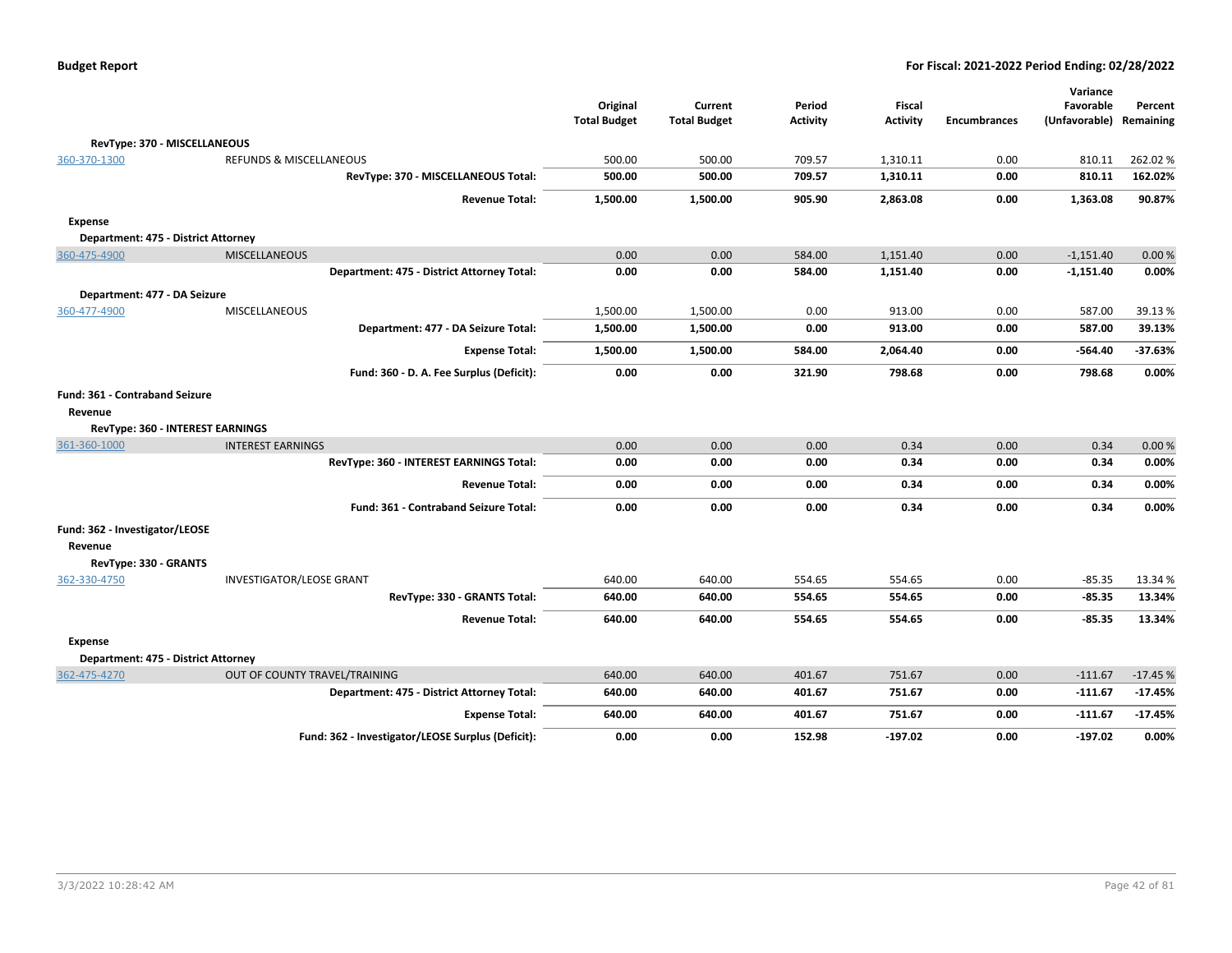|                                                                        |                          |                                           | <b>Total Budget</b> | Original | Current<br><b>Total Budget</b> | Period<br><b>Activity</b> | Fiscal<br><b>Activity</b> | <b>Encumbrances</b> | Variance<br>Favorable<br>(Unfavorable) Remaining | Percent |
|------------------------------------------------------------------------|--------------------------|-------------------------------------------|---------------------|----------|--------------------------------|---------------------------|---------------------------|---------------------|--------------------------------------------------|---------|
| Fund: 380 - IHC Co-Op Gin                                              |                          |                                           |                     |          |                                |                           |                           |                     |                                                  |         |
| Revenue                                                                |                          |                                           |                     |          |                                |                           |                           |                     |                                                  |         |
| RevType: 360 - INTEREST EARNINGS                                       |                          |                                           |                     |          |                                |                           |                           |                     |                                                  |         |
| 380-360-1000                                                           | <b>INTEREST EARNINGS</b> |                                           |                     | 0.00     | 0.00                           | 0.00                      | 1.19                      | 0.00                | 1.19                                             | 0.00%   |
|                                                                        |                          | RevType: 360 - INTEREST EARNINGS Total:   |                     | 0.00     | 0.00                           | 0.00                      | 1.19                      | 0.00                | 1.19                                             | 0.00%   |
|                                                                        |                          | <b>Revenue Total:</b>                     |                     | 0.00     | 0.00                           | 0.00                      | 1.19                      | 0.00                | 1.19                                             | 0.00%   |
|                                                                        |                          | Fund: 380 - IHC Co-Op Gin Total:          |                     | 0.00     | 0.00                           | 0.00                      | 1.19                      | 0.00                | 1.19                                             | 0.00%   |
| Fund: 410 - CERT                                                       |                          |                                           |                     |          |                                |                           |                           |                     |                                                  |         |
| Revenue                                                                |                          |                                           |                     |          |                                |                           |                           |                     |                                                  |         |
| RevType: 370 - MISCELLANEOUS                                           |                          |                                           |                     |          |                                |                           |                           |                     |                                                  |         |
| 410-370-4060                                                           | <b>DONATIONS</b>         |                                           |                     | 0.00     | 400.00                         | 0.00                      | 400.00                    | 0.00                | 0.00                                             | 0.00%   |
| <b>Budget Adjustments</b>                                              |                          |                                           |                     |          |                                |                           |                           |                     |                                                  |         |
| <b>Number</b>                                                          | Date                     | <b>Description</b>                        | Adjustment          |          |                                |                           |                           |                     |                                                  |         |
| BA0000119                                                              | 02/25/2022               | Donation for radio equipment              | $-400.00$           |          |                                |                           |                           |                     |                                                  |         |
|                                                                        |                          | RevType: 370 - MISCELLANEOUS Total:       |                     | 0.00     | 400.00                         | 0.00                      | 400.00                    | 0.00                | 0.00                                             | 0.00%   |
|                                                                        |                          | <b>Revenue Total:</b>                     |                     | 0.00     | 400.00                         | 0.00                      | 400.00                    | 0.00                | 0.00                                             | 0.00%   |
| Expense                                                                |                          |                                           |                     |          |                                |                           |                           |                     |                                                  |         |
| <b>Department: 414 - CERT Expenses</b>                                 |                          |                                           |                     |          |                                |                           |                           |                     |                                                  |         |
| 410-414-5730                                                           | <b>RADIO EQUIPMENT</b>   |                                           |                     | 0.00     | 400.00                         | 0.00                      | 0.00                      | 369.90              | 30.10                                            | 7.53 %  |
| <b>Budget Adjustments</b>                                              |                          |                                           |                     |          |                                |                           |                           |                     |                                                  |         |
| <b>Number</b>                                                          | Date                     | <b>Description</b>                        | Adjustment          |          |                                |                           |                           |                     |                                                  |         |
| BA0000119                                                              | 02/25/2022               | Donation for radio equipment              | 400.00              |          |                                |                           |                           |                     |                                                  |         |
|                                                                        |                          | Department: 414 - CERT Expenses Total:    |                     | 0.00     | 400.00                         | 0.00                      | 0.00                      | 369.90              | 30.10                                            | 7.53%   |
|                                                                        |                          | <b>Expense Total:</b>                     |                     | 0.00     | 400.00                         | 0.00                      | 0.00                      | 369.90              | 30.10                                            | 7.53%   |
|                                                                        |                          | Fund: 410 - CERT Surplus (Deficit):       |                     | 0.00     | 0.00                           | 0.00                      | 400.00                    | $-369.90$           | 30.10                                            | 0.00%   |
| Fund: 411 - Hazard Mitigation Plan<br>Revenue<br>RevType: 330 - GRANTS |                          |                                           |                     |          |                                |                           |                           |                     |                                                  |         |
| 411-330-4770                                                           | <b>HAZARD MITIGATION</b> |                                           |                     | 0.00     | 0.00                           | 0.00                      | 18,750.00                 | 0.00                | 18,750.00                                        | 0.00%   |
|                                                                        |                          | RevType: 330 - GRANTS Total:              |                     | 0.00     | 0.00                           | 0.00                      | 18,750.00                 | 0.00                | 18,750.00                                        | 0.00%   |
|                                                                        |                          | <b>Revenue Total:</b>                     |                     | 0.00     | 0.00                           | 0.00                      | 18,750.00                 | 0.00                | 18,750.00                                        | 0.00%   |
|                                                                        |                          | Fund: 411 - Hazard Mitigation Plan Total: |                     | 0.00     | 0.00                           | 0.00                      | 18,750.00                 | 0.00                | 18,750.00                                        | 0.00%   |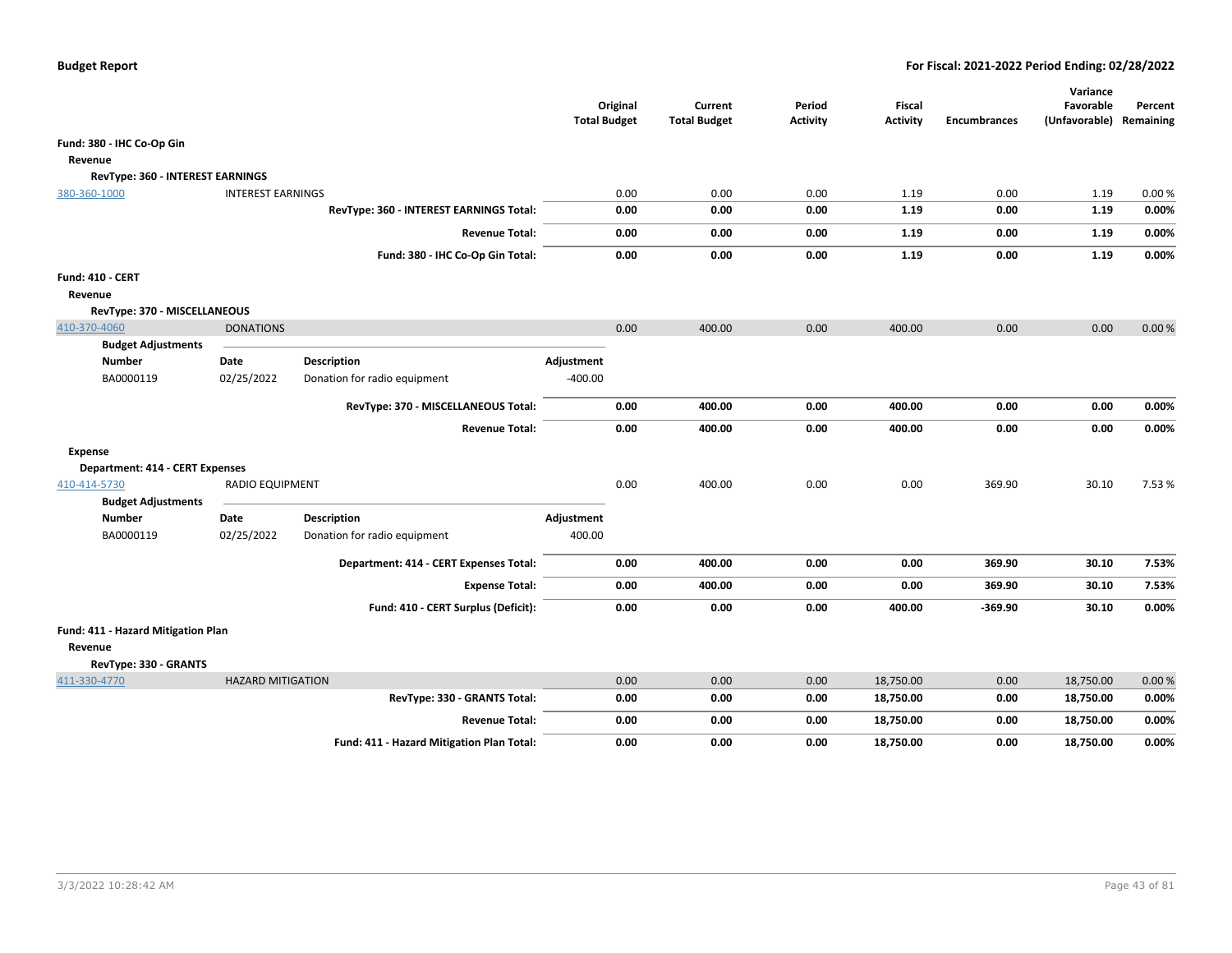|                                           |                                                        | Original<br><b>Total Budget</b> | Current<br><b>Total Budget</b> | Period<br><b>Activity</b> | <b>Fiscal</b><br><b>Activity</b> | <b>Encumbrances</b> | Variance<br>Favorable<br>(Unfavorable) | Percent<br>Remaining |
|-------------------------------------------|--------------------------------------------------------|---------------------------------|--------------------------------|---------------------------|----------------------------------|---------------------|----------------------------------------|----------------------|
| Fund: 412 - Safe Room Reimbursement Prog. |                                                        |                                 |                                |                           |                                  |                     |                                        |                      |
| <b>Expense</b>                            |                                                        |                                 |                                |                           |                                  |                     |                                        |                      |
| Department: 408 - Safe Room               |                                                        |                                 |                                |                           |                                  |                     |                                        |                      |
| 412-408-3100                              | <b>OFFICE SUPPLIES</b>                                 | 0.00                            | 0.00                           | 0.00                      | 398.89                           | 0.00                | $-398.89$                              | 0.00%                |
|                                           | Department: 408 - Safe Room Total:                     | 0.00                            | 0.00                           | 0.00                      | 398.89                           | 0.00                | $-398.89$                              | 0.00%                |
|                                           | <b>Expense Total:</b>                                  | 0.00                            | 0.00                           | 0.00                      | 398.89                           | 0.00                | $-398.89$                              | 0.00%                |
|                                           | Fund: 412 - Safe Room Reimbursement Prog. Total:       | 0.00                            | 0.00                           | 0.00                      | 398.89                           | 0.00                | $-398.89$                              | 0.00%                |
| Fund: 413 - CARES ACT-CORONAVIRUS RELIEF  |                                                        |                                 |                                |                           |                                  |                     |                                        |                      |
| <b>Expense</b>                            |                                                        |                                 |                                |                           |                                  |                     |                                        |                      |
| Department: 413 - CARES Act               |                                                        |                                 |                                |                           |                                  |                     |                                        |                      |
| 413-413-3160                              | <b>EMPLOYEE AWARDS BANQUET</b>                         | 0.00                            | 0.00                           | 0.00                      | 2,000.00                         | 0.00                | $-2,000.00$                            | 0.00%                |
| 413-413-3970                              | SANITIZING SUPPLIES                                    | 0.00                            | 0.00                           | 179.99                    | 179.99                           | 0.00                | $-179.99$                              | 0.00%                |
| 413-413-3980                              | PERSONAL PROTECTIVE EQUIPMENT                          | 0.00                            | 0.00                           | 200.97                    | 386.94                           | 0.00                | $-386.94$                              | 0.00%                |
| 413-413-3981                              | <b>PUBLIC HEALTH EXPENSES</b>                          | 0.00                            | 0.00                           | 0.00                      | 1,512.98                         | 38,537.02           | $-40,050.00$                           | 0.00%                |
| 413-413-4420                              | OTHER PROFESSIONAL SERVICES                            | 0.00                            | 0.00                           | 549.00                    | 549.00                           | 0.00                | $-549.00$                              | 0.00%                |
| 413-413-5740                              | <b>TECHNOLOGY</b>                                      | 0.00                            | 0.00                           | 0.00                      | 28,642.48                        | $-28,512.50$        | $-129.98$                              | 0.00%                |
|                                           | Department: 413 - CARES Act Total:                     | 0.00                            | 0.00                           | 929.96                    | 33,271.39                        | 10,024.52           | $-43,295.91$                           | 0.00%                |
|                                           | <b>Department: 419 - CARES FINAL ALLOCATION</b>        |                                 |                                |                           |                                  |                     |                                        |                      |
| 413-419-5750                              | PURCHASE OF AUTOMOBILES                                | 0.00                            | 0.00                           | 1,665.36                  | 152,002.35                       | 51,612.33           | $-203,614.68$                          | 0.00%                |
|                                           | Department: 419 - CARES FINAL ALLOCATION Total:        | 0.00                            | 0.00                           | 1,665.36                  | 152,002.35                       | 51,612.33           | $-203,614.68$                          | 0.00%                |
| Department: 621 - Road & Bridge 1         |                                                        |                                 |                                |                           |                                  |                     |                                        |                      |
| 413-621-3440                              | R&B MAT.ASPHALT/RD OIL                                 | 0.00                            | 0.00                           | 0.00                      | 79,850.25                        | 0.00                | $-79,850.25$                           | 0.00%                |
|                                           | Department: 621 - Road & Bridge 1 Total:               | 0.00                            | 0.00                           | 0.00                      | 79,850.25                        | 0.00                | -79,850.25                             | 0.00%                |
| Department: 622 - Road & Bridge 2         |                                                        |                                 |                                |                           |                                  |                     |                                        |                      |
| 413-622-3440                              | R&B MAT.ASPHALT/RD OIL                                 | 0.00                            | 0.00                           | 0.00                      | 62,777.85                        | 0.00                | $-62,777.85$                           | 0.00%                |
|                                           | Department: 622 - Road & Bridge 2 Total:               | 0.00                            | 0.00                           | 0.00                      | 62,777.85                        | 0.00                | $-62,777.85$                           | 0.00%                |
| Department: 624 - Road & Bridge 4         |                                                        |                                 |                                |                           |                                  |                     |                                        |                      |
| 413-624-3440                              | R&B MAT. ASPHALT/RD OIL                                | 0.00                            | 0.00                           | 0.00                      | 43,290.65                        | 0.00                | $-43,290.65$                           | 0.00%                |
| 413-624-4600                              | <b>EQUIPMENT RENTAL/LEASE</b>                          | 0.00                            | 0.00                           | 0.00                      | 3,674.64                         | 0.00                | $-3,674.64$                            | 0.00%                |
|                                           | Department: 624 - Road & Bridge 4 Total:               | 0.00                            | 0.00                           | 0.00                      | 46,965.29                        | 0.00                | $-46,965.29$                           | 0.00%                |
| Department: 900 - TRANSFERS OUT           |                                                        |                                 |                                |                           |                                  |                     |                                        |                      |
| 413-900-9000                              | <b>TRANSFERS OUT</b>                                   | 0.00                            | 0.00                           | 11,840.00                 | 11,840.00                        | 0.00                | $-11,840.00$                           | 0.00%                |
|                                           | Department: 900 - TRANSFERS OUT Total:                 | 0.00                            | 0.00                           | 11,840.00                 | 11,840.00                        | 0.00                | $-11,840.00$                           | 0.00%                |
|                                           | <b>Expense Total:</b>                                  | 0.00                            | 0.00                           | 14,435.32                 | 386,707.13                       | 61,636.85           | -448,343.98                            | 0.00%                |
|                                           | <b>Fund: 413 - CARES ACT-CORONAVIRUS RELIEF Total:</b> | 0.00                            | 0.00                           | 14,435.32                 | 386,707.13                       | 61,636.85           | -448,343.98                            | 0.00%                |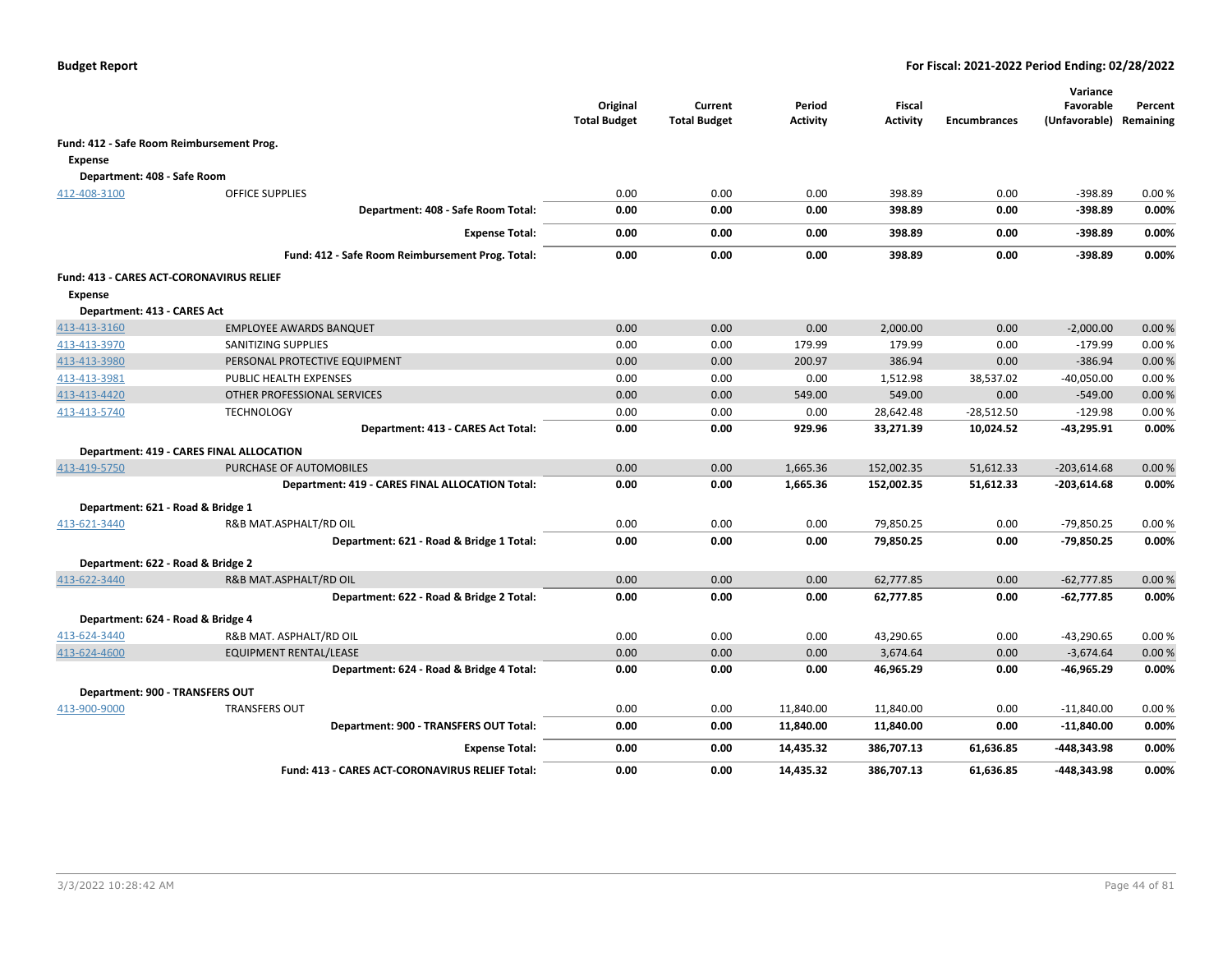|                                             |                                                    | Original<br><b>Total Budget</b> | Current<br><b>Total Budget</b> | Period<br><b>Activity</b> | <b>Fiscal</b><br><b>Activity</b> | <b>Encumbrances</b> | Variance<br>Favorable<br>(Unfavorable) Remaining | Percent |
|---------------------------------------------|----------------------------------------------------|---------------------------------|--------------------------------|---------------------------|----------------------------------|---------------------|--------------------------------------------------|---------|
| Fund: 415 - American Recovery Program Grant |                                                    |                                 |                                |                           |                                  |                     |                                                  |         |
| Revenue                                     |                                                    |                                 |                                |                           |                                  |                     |                                                  |         |
|                                             | RevType: 360 - INTEREST EARNINGS                   |                                 |                                |                           |                                  |                     |                                                  |         |
| 415-360-1591                                | <b>INTEREST EARNINGS CDARS</b>                     | 0.00                            | 0.00                           | 0.00                      | 86.94                            | 0.00                | 86.94                                            | 0.00%   |
|                                             | RevType: 360 - INTEREST EARNINGS Total:            | 0.00                            | 0.00                           | 0.00                      | 86.94                            | 0.00                | 86.94                                            | 0.00%   |
|                                             | <b>Revenue Total:</b>                              | 0.00                            | 0.00                           | 0.00                      | 86.94                            | 0.00                | 86.94                                            | 0.00%   |
|                                             | Fund: 415 - American Recovery Program Grant Total: | 0.00                            | 0.00                           | 0.00                      | 86.94                            | 0.00                | 86.94                                            | 0.00%   |
| Fund: 560 - Sheriff Forfeiture              |                                                    |                                 |                                |                           |                                  |                     |                                                  |         |
| Revenue                                     |                                                    |                                 |                                |                           |                                  |                     |                                                  |         |
|                                             | <b>RevType: 352 - FINES &amp; FORFEITURES</b>      |                                 |                                |                           |                                  |                     |                                                  |         |
| 560-352-2000                                | <b>CONTRABAND FORFEITURE</b>                       | 20,000.00                       | 20,000.00                      | 6,300.00                  | 11,312.00                        | 0.00                | $-8,688.00$                                      | 43.44 % |
|                                             | RevType: 352 - FINES & FORFEITURES Total:          | 20,000.00                       | 20,000.00                      | 6,300.00                  | 11,312.00                        | 0.00                | $-8,688.00$                                      | 43.44%  |
|                                             | RevType: 360 - INTEREST EARNINGS                   |                                 |                                |                           |                                  |                     |                                                  |         |
| 560-360-1000                                | <b>INTEREST EARNINGS-SO FORFEITURE</b>             | 0.00                            | 0.00                           | 0.00                      | 1.02                             | 0.00                | 1.02                                             | 0.00%   |
|                                             | RevType: 360 - INTEREST EARNINGS Total:            | 0.00                            | 0.00                           | 0.00                      | 1.02                             | 0.00                | 1.02                                             | 0.00%   |
|                                             | <b>Revenue Total:</b>                              | 20,000.00                       | 20,000.00                      | 6,300.00                  | 11,313.02                        | 0.00                | $-8,686.98$                                      | 43.43%  |
| Expense                                     |                                                    |                                 |                                |                           |                                  |                     |                                                  |         |
| Department: 560 - County Sheriff            |                                                    |                                 |                                |                           |                                  |                     |                                                  |         |
| 560-560-1012                                | SALARY SUPPLEMENT                                  | 0.00                            | 0.00                           | 85.38                     | 426.90                           | 0.00                | -426.90                                          | 0.00%   |
| 560-560-1501                                | <b>SIGN ON BONUS</b>                               | 0.00                            | 0.00                           | 500.00                    | 1,500.00                         | 0.00                | $-1,500.00$                                      | 0.00%   |
| 560-560-2010                                | SOCIAL SECURITY TAXES                              | 0.00                            | 0.00                           | 5.13                      | 25.72                            | 0.00                | $-25.72$                                         | 0.00%   |
| 560-560-2020                                | <b>GROUP HEALTH INSURANCE</b>                      | 0.00                            | 0.00                           | 29.71                     | 130.38                           | 0.00                | $-130.38$                                        | 0.00%   |
| 560-560-2030                                | RETIREMENT                                         | 0.00                            | 0.00                           | 10.29                     | 50.93                            | 0.00                | $-50.93$                                         | 0.00%   |
| 560-560-2050                                | <b>MEDICARE TAX</b>                                | 0.00                            | 0.00                           | 1.21                      | 6.04                             | 0.00                | $-6.04$                                          | 0.00%   |
| 560-560-3200                                | <b>WEAPON SUPPLIES</b>                             | 5,000.00                        | 5,000.00                       | 0.00                      | 1,923.62                         | 0.00                | 3,076.38                                         | 61.53%  |
| 560-560-4200                                | <b>CELL PHONE</b>                                  | 0.00                            | 0.00                           | 80.38                     | 171.04                           | 0.00                | $-171.04$                                        | 0.00%   |
| 560-560-4540                                | <b>R&amp;M AUTO</b>                                | 0.00                            | 0.00                           | 0.00                      | 104.54                           | 0.00                | $-104.54$                                        | 0.00%   |
| 560-560-4900                                | <b>MISCELLANEOUS</b>                               | 0.00                            | 0.00                           | 0.00                      | 201.22                           | 0.00                | $-201.22$                                        | 0.00%   |
| 560-560-4950                                | NARCOTICS AND/OR OTHER INVESTIGATIONS              | 15,000.00                       | 15,000.00                      | 0.00                      | 0.00                             | 0.00                | 15,000.00                                        | 100.00% |
| 560-560-5720                                | <b>EQUIPMENT</b>                                   | 0.00                            | 0.00                           | 0.00                      | 419.99                           | 0.00                | $-419.99$                                        | 0.00%   |
| 560-560-5800                                | <b>INVESTIGATIVE EQUIPMENT</b>                     | 0.00                            | 0.00                           | 1,200.00                  | 4,111.84                         | 0.00                | $-4,111.84$                                      | 0.00%   |
|                                             | Department: 560 - County Sheriff Total:            | 20,000.00                       | 20,000.00                      | 1,912.10                  | 9,072.22                         | 0.00                | 10,927.78                                        | 54.64%  |
|                                             | <b>Expense Total:</b>                              | 20,000.00                       | 20,000.00                      | 1,912.10                  | 9,072.22                         | 0.00                | 10,927.78                                        | 54.64%  |
|                                             | Fund: 560 - Sheriff Forfeiture Surplus (Deficit):  | 0.00                            | 0.00                           | 4,387.90                  | 2,240.80                         | 0.00                | 2,240.80                                         | 0.00%   |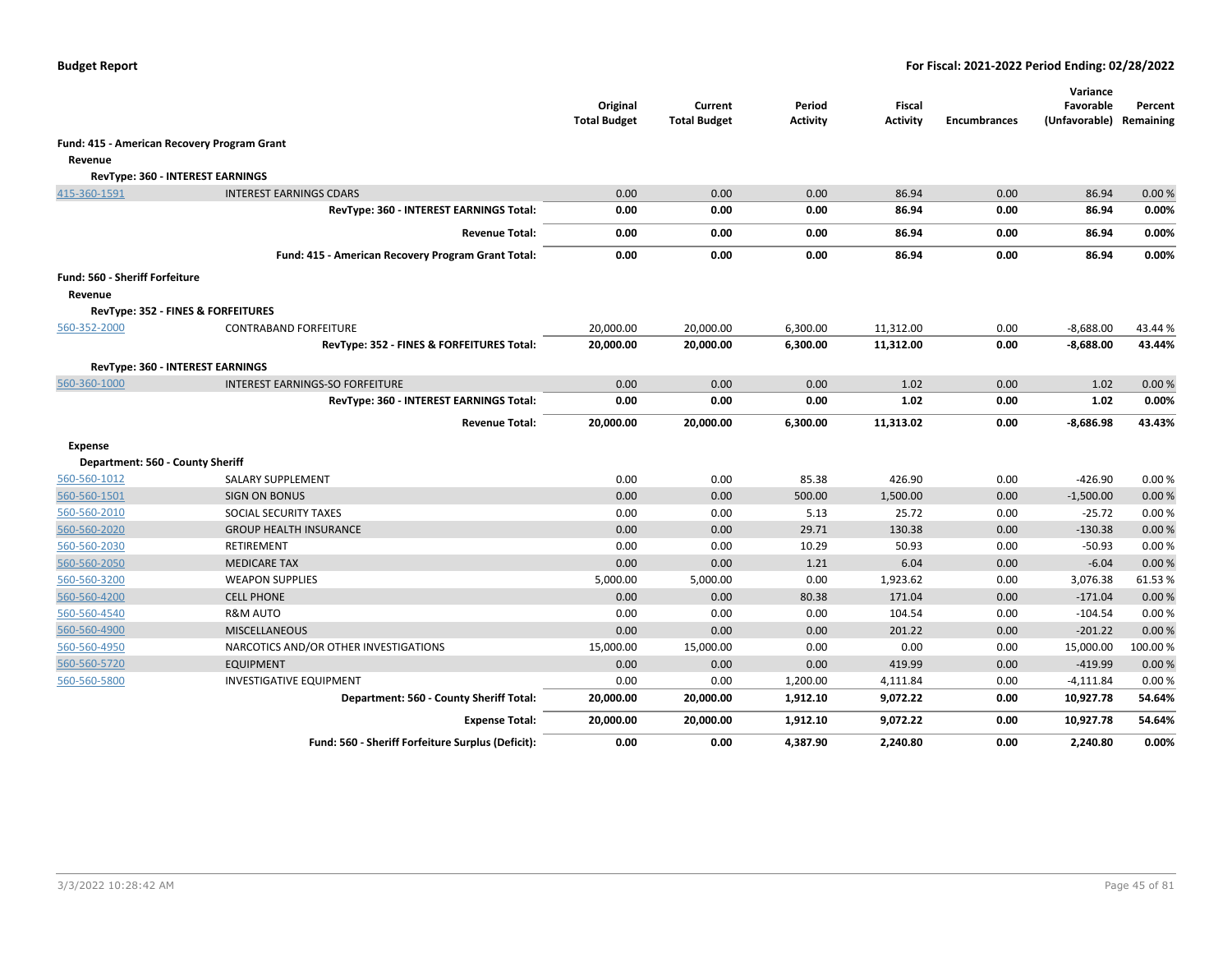|                |                                                                           | Original<br><b>Total Budget</b> | Current<br><b>Total Budget</b> | Period<br><b>Activity</b> | <b>Fiscal</b><br><b>Activity</b> | <b>Encumbrances</b> | Variance<br>Favorable<br>(Unfavorable) | Percent<br>Remaining |
|----------------|---------------------------------------------------------------------------|---------------------------------|--------------------------------|---------------------------|----------------------------------|---------------------|----------------------------------------|----------------------|
|                | Fund: 561 - Law Enforcement Education Sheriff's Office                    |                                 |                                |                           |                                  |                     |                                        |                      |
| Revenue        |                                                                           |                                 |                                |                           |                                  |                     |                                        |                      |
|                | RevType: 370 - MISCELLANEOUS                                              |                                 |                                |                           |                                  |                     |                                        |                      |
| 561-370-1600   | PEACE OFFICE ALLOCATION                                                   | 1,800.00                        | 1,800.00                       | 1,710.25                  | 1,710.25                         | 0.00                | $-89.75$                               | 4.99%                |
|                | RevType: 370 - MISCELLANEOUS Total:                                       | 1,800.00                        | 1,800.00                       | 1,710.25                  | 1,710.25                         | 0.00                | -89.75                                 | 4.99%                |
|                | <b>Revenue Total:</b>                                                     | 1,800.00                        | 1,800.00                       | 1,710.25                  | 1,710.25                         | 0.00                | $-89.75$                               | 4.99%                |
| <b>Expense</b> |                                                                           |                                 |                                |                           |                                  |                     |                                        |                      |
|                | Department: 560 - County Sheriff                                          |                                 |                                |                           |                                  |                     |                                        |                      |
| 561-560-4270   | OUT OF COUNTY TRAVEL/TRAINING                                             | 1,800.00                        | 1,800.00                       | 0.00                      | 0.00                             | 0.00                | 1,800.00                               | 100.00 %             |
|                | Department: 560 - County Sheriff Total:                                   | 1,800.00                        | 1,800.00                       | 0.00                      | 0.00                             | 0.00                | 1,800.00                               | 100.00%              |
|                | <b>Expense Total:</b>                                                     | 1,800.00                        | 1,800.00                       | 0.00                      | 0.00                             | 0.00                | 1,800.00                               | 100.00%              |
|                | Fund: 561 - Law Enforcement Education Sheriff's Office Surplus (Deficit): | 0.00                            | 0.00                           | 1,710.25                  | 1,710.25                         | 0.00                | 1,710.25                               | 0.00%                |
|                | Fund: 562 - Bois D'Arc Lake Reservoir (SO)                                |                                 |                                |                           |                                  |                     |                                        |                      |
| Revenue        |                                                                           |                                 |                                |                           |                                  |                     |                                        |                      |
|                | RevType: 322 - LAKE BOIS D'ARC YEAR 3                                     |                                 |                                |                           |                                  |                     |                                        |                      |
| 562-322-1841   | PERSONNEL INCOME YEAR 3                                                   | 108,852.00                      | 108,852.00                     | 0.00                      | 108,852.00                       | 0.00                | 0.00                                   | 0.00%                |
| 562-322-1842   | DRUG SCREENING/PSYCHOLOG INC.YR.3                                         | 600.00                          | 600.00                         | 0.00                      | 600.00                           | 0.00                | 0.00                                   | 0.00%                |
| 562-322-1843   | <b>UNIFORMS INCOME YEAR 3</b>                                             | 2,048.00                        | 2,048.00                       | 0.00                      | 2,048.00                         | 0.00                | 0.00                                   | 0.00%                |
| 562-322-1844   | TRAINING INCOME YEAR 3                                                    | 10,000.00                       | 10,000.00                      | 0.00                      | 10,000.00                        | 0.00                | 0.00                                   | 0.00%                |
|                | RevType: 322 - LAKE BOIS D'ARC YEAR 3 Total:                              | 121,500.00                      | 121,500.00                     | 0.00                      | 121,500.00                       | 0.00                | 0.00                                   | 0.00%                |
|                | RevType: 370 - MISCELLANEOUS                                              |                                 |                                |                           |                                  |                     |                                        |                      |
| 562-370-1840   | <b>LOCAL FUNDING</b>                                                      | 39,116.98                       | 39,116.98                      | 0.00                      | 0.00                             | 0.00                | $-39,116.98$                           | 100.00 %             |
|                | RevType: 370 - MISCELLANEOUS Total:                                       | 39,116.98                       | 39,116.98                      | 0.00                      | 0.00                             | 0.00                | $-39,116.98$                           | 100.00%              |
|                | <b>RevType: 390 - TRANSFERS IN</b>                                        |                                 |                                |                           |                                  |                     |                                        |                      |
| 562-390-1401   | <b>TRANSFERS IN</b>                                                       | 0.00                            | 0.00                           | 0.00                      | 39,116.98                        | 0.00                | 39,116.98                              | 0.00%                |
|                | RevType: 390 - TRANSFERS IN Total:                                        | 0.00                            | 0.00                           | 0.00                      | 39,116.98                        | 0.00                | 39,116.98                              | 0.00%                |
|                | <b>Revenue Total:</b>                                                     | 160,616.98                      | 160,616.98                     | 0.00                      | 160,616.98                       | 0.00                | 0.00                                   | 0.00%                |
| <b>Expense</b> |                                                                           |                                 |                                |                           |                                  |                     |                                        |                      |
|                | Department: 560 - County Sheriff                                          |                                 |                                |                           |                                  |                     |                                        |                      |
| 562-560-1040   | <b>SALARIES DEPUTIES</b>                                                  | 97,768.41                       | 97,768.41                      | 6,712.74                  | 36,685.13                        | 0.00                | 61,083.28                              | 62.48%               |
| 562-560-2010   | SOCIAL SECURITY TAXES                                                     | 5,862.24                        | 5,862.24                       | 400.27                    | 2,196.84                         | 0.00                | 3,665.40                               | 62.53%               |
| 562-560-2020   | <b>GROUP HEALTH INSURANCE</b>                                             | 26,605.92                       | 26,605.92                      | 2,081.30                  | 10,353.87                        | 0.00                | 16,252.05                              | 61.08%               |
| 562-560-2030   | RETIREMENT                                                                | 12,384.10                       | 12,384.10                      | 808.20                    | 4,374.97                         | 0.00                | 8,009.13                               | 64.67%               |
| 562-560-2040   | <b>WORKERS COMPENSATION</b>                                               | 2,080.15                        | 2,080.15                       | 0.00                      | 920.80                           | 0.00                | 1,159.35                               | 55.73 %              |
| 562-560-2050   | <b>MEDICARE TAX</b>                                                       | 1,371.01                        | 1,371.01                       | 93.60                     | 513.78                           | 0.00                | 857.23                                 | 62.53%               |
| 562-560-2500   | <b>EMPLOYEE PHYSICALS</b>                                                 | 600.00                          | 600.00                         | 0.00                      | 0.00                             | 0.00                | 600.00                                 | 100.00%              |
| 562-560-3210   | PATROL SUPPLIES                                                           | 1,945.15                        | 1,945.15                       | 0.00                      | 0.00                             | 0.00                | 1,945.15                               | 100.00%              |
| 562-560-3950   | UNIFORMS/OTHER                                                            | 2,000.00                        | 2,000.00                       | 0.00                      | 0.00                             | 0.00                | 2,000.00                               | 100.00 %             |
| 562-560-4270   | OUT OF COUNTY TRAVEL/TRAINING                                             | 10,000.00                       | 10,000.00                      | 0.00                      | 140.00                           | 0.00                | 9,860.00                               | 98.60%               |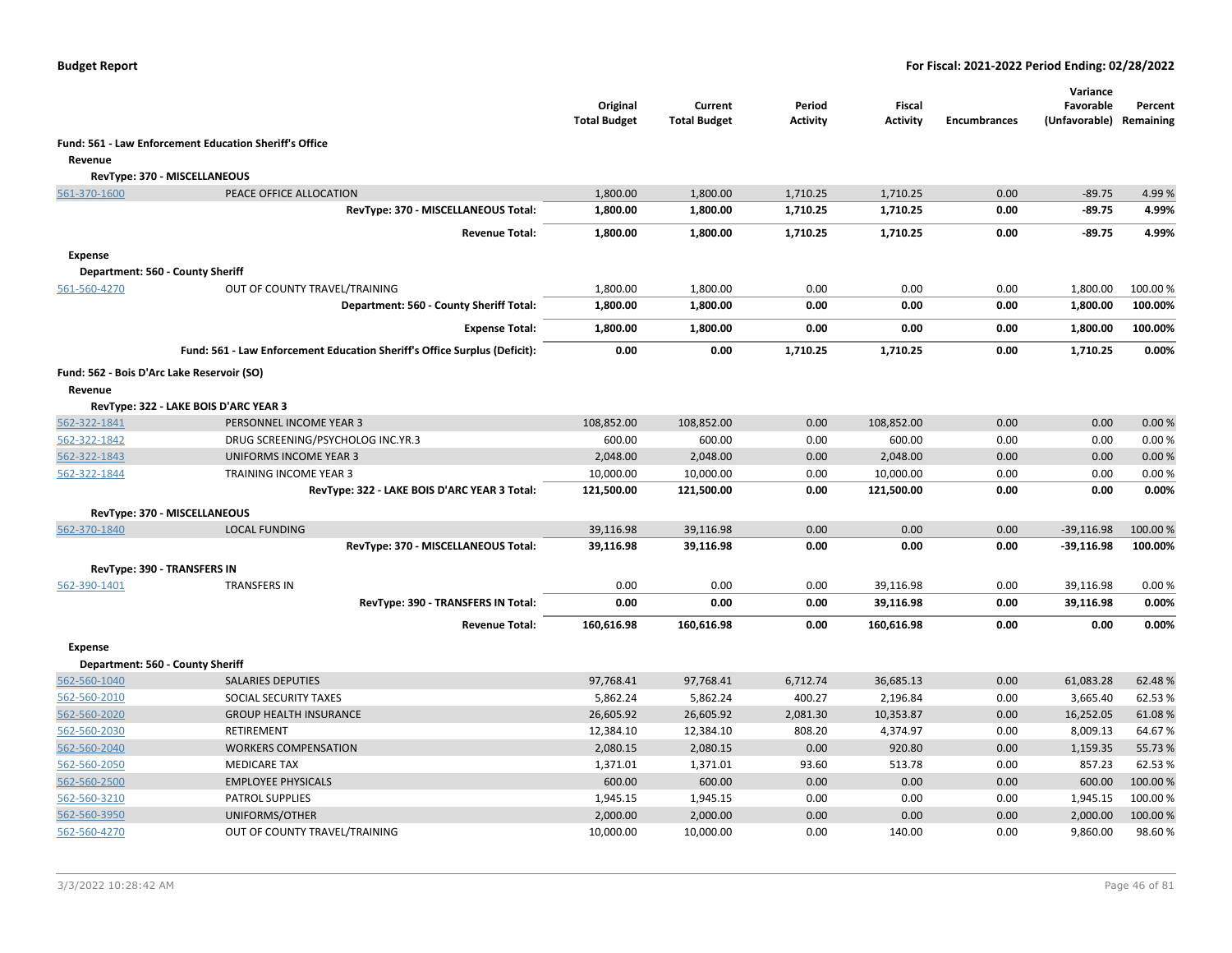| <b>Budget Report</b> |  |
|----------------------|--|
|----------------------|--|

|                                        |                                                               |                                 |                                |                           |                                  |                     | Variance                   |                      |
|----------------------------------------|---------------------------------------------------------------|---------------------------------|--------------------------------|---------------------------|----------------------------------|---------------------|----------------------------|----------------------|
|                                        |                                                               | Original<br><b>Total Budget</b> | Current<br><b>Total Budget</b> | Period<br><b>Activity</b> | <b>Fiscal</b><br><b>Activity</b> | <b>Encumbrances</b> | Favorable<br>(Unfavorable) | Percent<br>Remaining |
|                                        |                                                               |                                 |                                |                           |                                  |                     |                            |                      |
| 562-560-4540                           | R&M AUTO, BOATS, ATV                                          | 0.00                            | 0.00                           | 0.00                      | 50.00                            | 0.00                | $-50.00$                   | 0.00%                |
| 562-560-5730                           | <b>EMERGENCY RADIO IMPROVEMENTS</b>                           | 0.00                            | 0.00                           | 0.00                      | 4,265.07                         | $-4,055.07$         | $-210.00$                  | 0.00%                |
| 562-560-5750                           | PURCHASE AUTOS, BOATS, ATV'S                                  | 0.00                            | 0.00                           | 0.00                      | 0.00                             | 178,314.00          | $-178,314.00$              | 0.00%                |
|                                        | Department: 560 - County Sheriff Total:                       | 160,616.98                      | 160,616.98                     | 10,096.11                 | 59,500.46                        | 174,258.93          | $-73,142.41$               | -45.54%              |
|                                        | <b>Expense Total:</b>                                         | 160,616.98                      | 160,616.98                     | 10,096.11                 | 59,500.46                        | 174,258.93          | $-73,142.41$               | -45.54%              |
|                                        | Fund: 562 - Bois D'Arc Lake Reservoir (SO) Surplus (Deficit): | 0.00                            | 0.00                           | $-10,096.11$              | 101,116.52                       | $-174,258.93$       | $-73,142.41$               | 0.00%                |
| Fund: 590 - Specialty Court/Drug Court |                                                               |                                 |                                |                           |                                  |                     |                            |                      |
| Revenue                                |                                                               |                                 |                                |                           |                                  |                     |                            |                      |
| RevType: 370 - MISCELLANEOUS           |                                                               |                                 |                                |                           |                                  |                     |                            |                      |
| 590-370-4250                           | <b>DRUG COURT FEE</b>                                         | 1,000.00                        | 1,000.00                       | 57.85                     | 737.58                           | 0.00                | $-262.42$                  | 26.24 %              |
| 590-370-4260                           | <b>SPECIALTY COURT</b>                                        | 100.00                          | 100.00                         | 1.94                      | 329.58                           | 0.00                | 229.58                     | 329.58%              |
|                                        | RevType: 370 - MISCELLANEOUS Total:                           | 1,100.00                        | 1,100.00                       | 59.79                     | 1,067.16                         | 0.00                | $-32.84$                   | 2.99%                |
|                                        | <b>Revenue Total:</b>                                         | 1,100.00                        | 1,100.00                       | 59.79                     | 1,067.16                         | 0.00                | $-32.84$                   | 2.99%                |
| <b>Expense</b>                         |                                                               |                                 |                                |                           |                                  |                     |                            |                      |
|                                        | <b>Department: 436 - Specialty Court Expenses</b>             |                                 |                                |                           |                                  |                     |                            |                      |
| 590-436-4330                           | <b>DRUG COURT PROGRAMS</b>                                    | 0.00                            | 0.00                           | 110.00                    | 1,181.30                         | 0.00                | $-1,181.30$                | 0.00%                |
| 590-436-4370                           | <b>ATTORNEY FEES DRUG COURT</b>                               | 1,100.00                        | 1,100.00                       | 986.00                    | 1,241.00                         | 0.00                | $-141.00$                  | $-12.82%$            |
|                                        | Department: 436 - Specialty Court Expenses Total:             | 1,100.00                        | 1,100.00                       | 1,096.00                  | 2,422.30                         | 0.00                | $-1,322.30$                | $-120.21%$           |
|                                        | <b>Expense Total:</b>                                         | 1,100.00                        | 1,100.00                       | 1,096.00                  | 2,422.30                         | 0.00                | $-1,322.30$                | $-120.21%$           |
|                                        | Fund: 590 - Specialty Court/Drug Court Surplus (Deficit):     | 0.00                            | 0.00                           | $-1,036.21$               | $-1,355.14$                      | 0.00                | $-1,355.14$                | 0.00%                |
| Fund: 600 - Sinking                    |                                                               |                                 |                                |                           |                                  |                     |                            |                      |
| Revenue                                |                                                               |                                 |                                |                           |                                  |                     |                            |                      |
| <b>RevType: 310 - PROPERTY TAXES</b>   |                                                               |                                 |                                |                           |                                  |                     |                            |                      |
| 600-310-1100                           | <b>CURRENT TAXES</b>                                          | 1,222,678.14                    | 1,222,678.14                   | 366,155.02                | 1,122,391.22                     | 0.00                | $-100,286.92$              | 8.20%                |
| 600-310-1200                           | <b>DELINQUENT TAXES</b>                                       | 44,759.36                       | 44,759.36                      | 2,509.94                  | 14,760.52                        | 0.00                | $-29,998.84$               | 67.02%               |
|                                        | RevType: 310 - PROPERTY TAXES Total:                          | 1,267,437.50                    | 1,267,437.50                   | 368,664.96                | 1,137,151.74                     | 0.00                | $-130,285.76$              | 10.28%               |
| RevType: 318 - OTHER TAXES             |                                                               |                                 |                                |                           |                                  |                     |                            |                      |
| 600-318-1210                           | PAY N LIEU TAX/UPPER TRINITY                                  | 200.00                          | 200.00                         | 0.00                      | 394.40                           | 0.00                | 194.40                     | 197.20%              |
|                                        | RevType: 318 - OTHER TAXES Total:                             | 200.00                          | 200.00                         | 0.00                      | 394.40                           | 0.00                | 194.40                     | 97.20%               |
|                                        | <b>Revenue Total:</b>                                         | 1,267,637.50                    | 1,267,637.50                   | 368,664.96                | 1,137,546.14                     | 0.00                | $-130,091.36$              | 10.26%               |
| <b>Expense</b>                         |                                                               |                                 |                                |                           |                                  |                     |                            |                      |
| Department: 620 - Debt Service         |                                                               |                                 |                                |                           |                                  |                     |                            |                      |
| 600-620-3090                           | ANNUAL PAYING AGENT REGISTRAR FEES                            | 1,200.00                        | 1,200.00                       | 400.00                    | 600.00                           | 0.00                | 600.00                     | 50.00%               |
| 600-620-4010                           | CONTINUING DISCLOSURE FEES                                    | 2,250.00                        | 2,250.00                       | 0.00                      | 0.00                             | 0.00                | 2,250.00                   | 100.00 %             |
| 600-620-6270                           | PRINCIPAL, 2017 GO BONDS                                      | 185,000.00                      | 185,000.00                     | 185,000.00                | 185,000.00                       | 0.00                | 0.00                       | 0.00%                |
| 600-620-6300                           | PRINCIPAL, 2018 GO BONDS                                      | 165,000.00                      | 165,000.00                     | 0.00                      | 0.00                             | 0.00                | 165,000.00                 | 100.00%              |
| 600-620-6310                           | PRINCIPAL, 2020 CO BONDS                                      | 265,000.00                      | 265,000.00                     | 265,000.00                | 265,000.00                       | 0.00                | 0.00                       | 0.00%                |
|                                        | Department: 620 - Debt Service Total:                         | 618,450.00                      | 618,450.00                     | 450,400.00                | 450,600.00                       | 0.00                | 167,850.00                 | 27.14%               |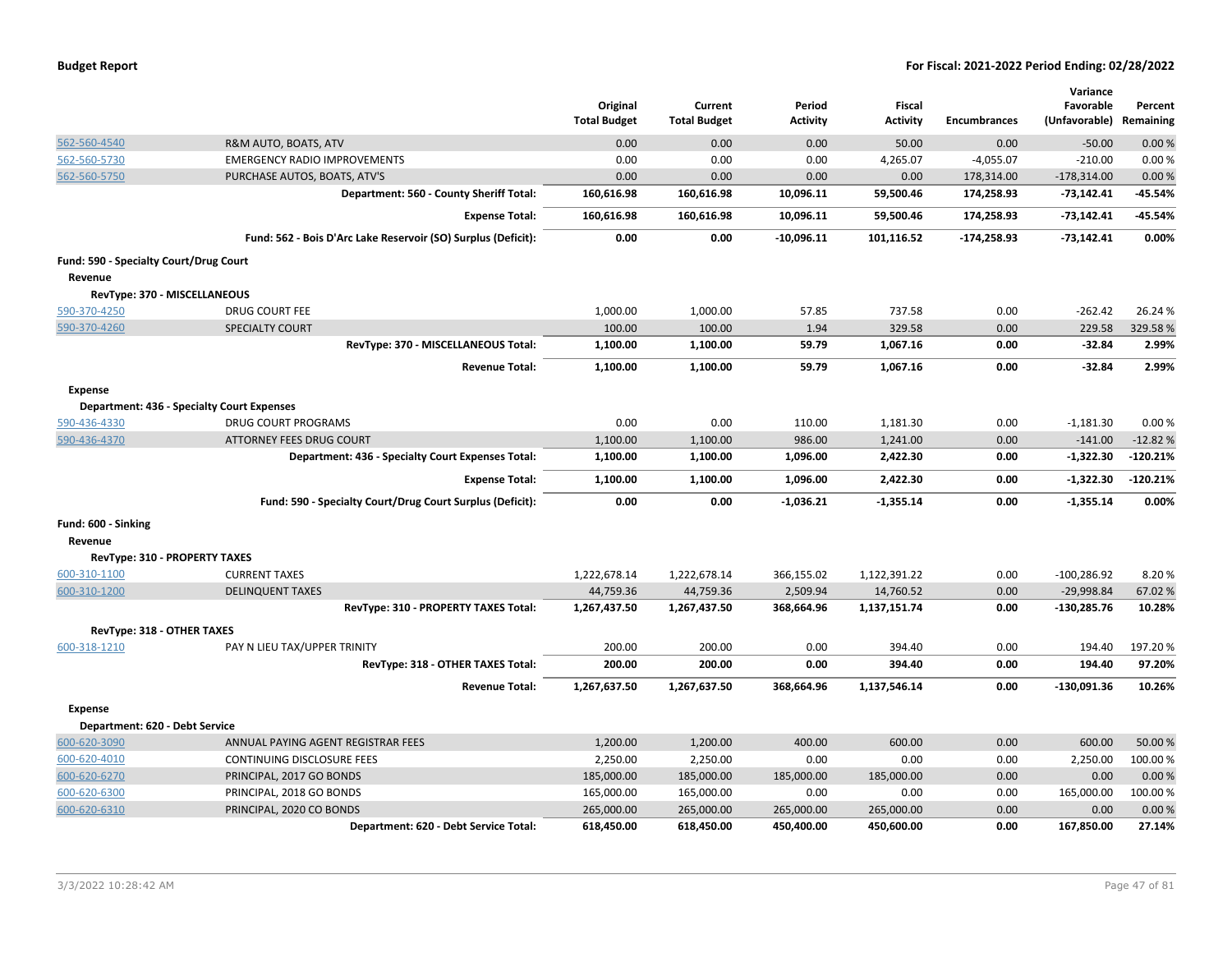| <b>Budget Report</b> |  |
|----------------------|--|
|----------------------|--|

|                                   |                                                                       | Original            | Current             | Period          | <b>Fiscal</b>   |                     | Variance<br>Favorable   | Percent  |
|-----------------------------------|-----------------------------------------------------------------------|---------------------|---------------------|-----------------|-----------------|---------------------|-------------------------|----------|
|                                   |                                                                       | <b>Total Budget</b> | <b>Total Budget</b> | <b>Activity</b> | <b>Activity</b> | <b>Encumbrances</b> | (Unfavorable) Remaining |          |
|                                   | Department: 660 - Debt Service Interest                               |                     |                     |                 |                 |                     |                         |          |
| 600-660-6670                      | INTEREST, 2017 GO BONDS                                               | 188,975.00          | 188,975.00          | 96,337.50       | 96,337.50       | 0.00                | 92,637.50               | 49.02%   |
| 600-660-6700                      | INTEREST, 2018 GO BONDS                                               | 231,700.00          | 231,700.00          | 0.00            | 115,850.00      | 0.00                | 115,850.00              | 50.00 %  |
| 600-660-6710                      | INTEREST, 2020 CO BONDS                                               | 228,512.50          | 228,512.50          | 116,243.75      | 116,243.75      | 0.00                | 112,268.75              | 49.13%   |
|                                   | Department: 660 - Debt Service Interest Total:                        | 649,187.50          | 649,187.50          | 212,581.25      | 328,431.25      | 0.00                | 320,756.25              | 49.41%   |
|                                   | <b>Expense Total:</b>                                                 | 1,267,637.50        | 1,267,637.50        | 662,981.25      | 779,031.25      | 0.00                | 488,606.25              | 38.54%   |
|                                   | Fund: 600 - Sinking Surplus (Deficit):                                | 0.00                | 0.00                | $-294,316.29$   | 358,514.89      | 0.00                | 358,514.89              | 0.00%    |
|                                   | Fund: 630 - Law Enforcement Education Const. Pct.1                    |                     |                     |                 |                 |                     |                         |          |
| Revenue                           |                                                                       |                     |                     |                 |                 |                     |                         |          |
|                                   | RevType: 370 - MISCELLANEOUS                                          |                     |                     |                 |                 |                     |                         |          |
| 630-370-1600                      | PEACE OFFICER ALLOCATION                                              | 640.00              | 640.00              | 554.65          | 554.65          | 0.00                | $-85.35$                | 13.34 %  |
|                                   | RevType: 370 - MISCELLANEOUS Total:                                   | 640.00              | 640.00              | 554.65          | 554.65          | 0.00                | $-85.35$                | 13.34%   |
|                                   | <b>Revenue Total:</b>                                                 | 640.00              | 640.00              | 554.65          | 554.65          | 0.00                | $-85.35$                | 13.34%   |
| <b>Expense</b>                    |                                                                       |                     |                     |                 |                 |                     |                         |          |
| Department: 551 - Constable Pct.1 |                                                                       |                     |                     |                 |                 |                     |                         |          |
| 630-551-4270                      | OUT OF COUNTY TRAVEL/TRAINING                                         | 640.00              | 640.00              | 0.00            | 0.00            | 0.00                | 640.00                  | 100.00%  |
|                                   | Department: 551 - Constable Pct.1 Total:                              | 640.00              | 640.00              | 0.00            | 0.00            | 0.00                | 640.00                  | 100.00%  |
|                                   | <b>Expense Total:</b>                                                 | 640.00              | 640.00              | 0.00            | 0.00            | 0.00                | 640.00                  | 100.00%  |
|                                   | Fund: 630 - Law Enforcement Education Const. Pct.1 Surplus (Deficit): | 0.00                | 0.00                | 554.65          | 554.65          | 0.00                | 554.65                  | 0.00%    |
|                                   | Fund: 640 - Law Enforcement Education Const. Pct.2                    |                     |                     |                 |                 |                     |                         |          |
| Revenue                           |                                                                       |                     |                     |                 |                 |                     |                         |          |
|                                   | RevType: 370 - MISCELLANEOUS                                          |                     |                     |                 |                 |                     |                         |          |
| 640-370-1600                      | PEACE OFFICER ALLOCATION                                              | 640.00              | 640.00              | 554.65          | 554.65          | 0.00                | $-85.35$                | 13.34 %  |
|                                   | RevType: 370 - MISCELLANEOUS Total:                                   | 640.00              | 640.00              | 554.65          | 554.65          | 0.00                | $-85.35$                | 13.34%   |
|                                   | <b>Revenue Total:</b>                                                 | 640.00              | 640.00              | 554.65          | 554.65          | 0.00                | $-85.35$                | 13.34%   |
| <b>Expense</b>                    |                                                                       |                     |                     |                 |                 |                     |                         |          |
| Department: 552 - Constable Pct.2 |                                                                       |                     |                     |                 |                 |                     |                         |          |
| 640-552-4270                      | OUT OF COUNTY TRAVEL/TRAINING                                         | 640.00              | 640.00              | 0.00            | 0.00            | 0.00                | 640.00                  | 100.00 % |
|                                   | Department: 552 - Constable Pct.2 Total:                              | 640.00              | 640.00              | 0.00            | 0.00            | 0.00                | 640.00                  | 100.00%  |
|                                   | <b>Expense Total:</b>                                                 | 640.00              | 640.00              | 0.00            | 0.00            | 0.00                | 640.00                  | 100.00%  |
|                                   | Fund: 640 - Law Enforcement Education Const. Pct.2 Surplus (Deficit): | 0.00                | 0.00                | 554.65          | 554.65          | 0.00                | 554.65                  | 0.00%    |
|                                   | Fund: 650 - Law Enforcement Education Const. Pct.3                    |                     |                     |                 |                 |                     |                         |          |
| Revenue                           |                                                                       |                     |                     |                 |                 |                     |                         |          |
|                                   | RevType: 370 - MISCELLANEOUS                                          |                     |                     |                 |                 |                     |                         |          |
| 650-370-1600                      | PEACE OFFICER ALLOCATION                                              | 640.00              | 640.00              | 554.65          | 554.65          | 0.00                | $-85.35$                | 13.34 %  |
|                                   | RevType: 370 - MISCELLANEOUS Total:                                   | 640.00              | 640.00              | 554.65          | 554.65          | 0.00                | $-85.35$                | 13.34%   |
|                                   | <b>Revenue Total:</b>                                                 | 640.00              | 640.00              | 554.65          | 554.65          | 0.00                | $-85.35$                | 13.34%   |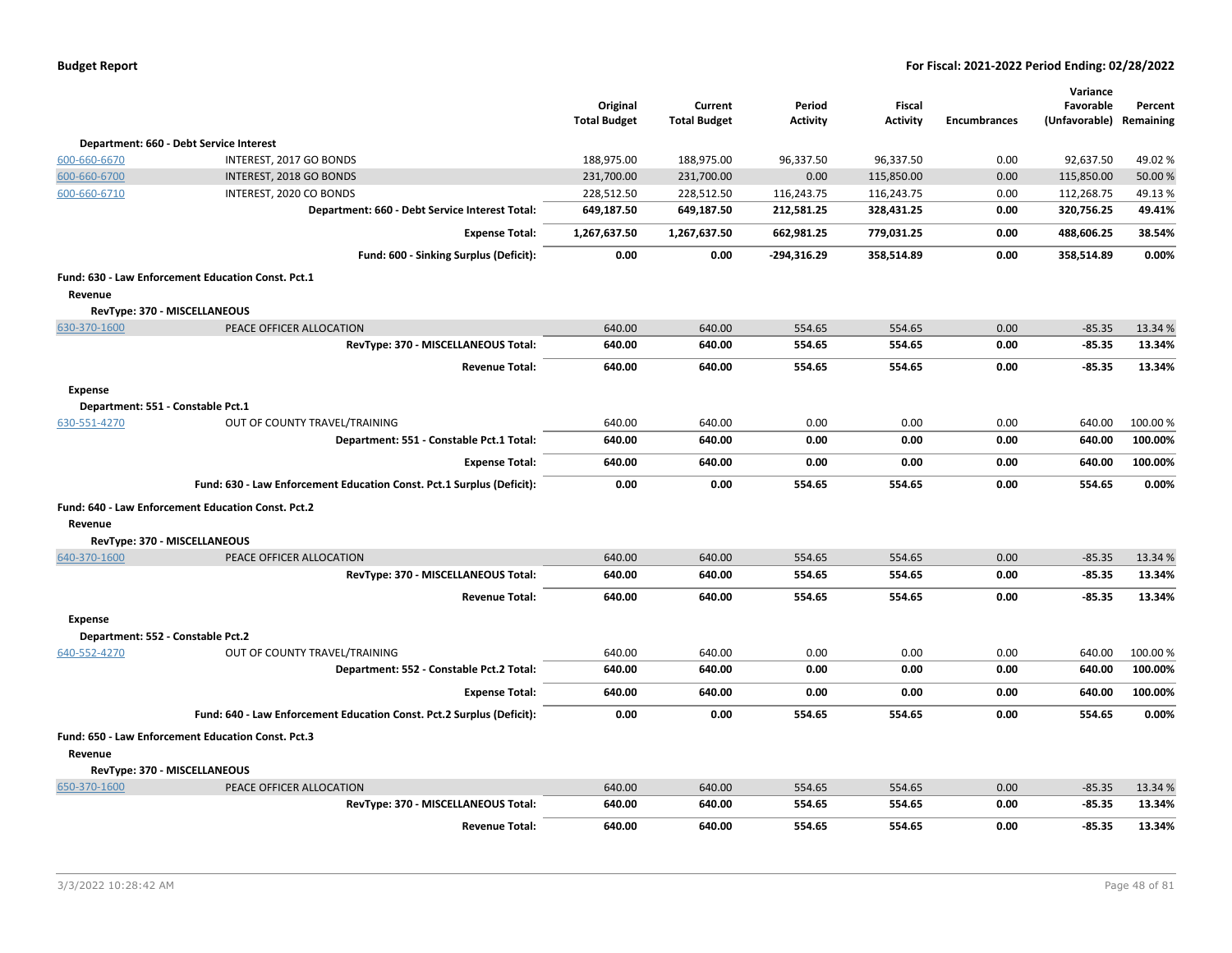|                                                      |                                                                       | Original<br><b>Total Budget</b> | Current<br><b>Total Budget</b> | Period<br><b>Activity</b> | <b>Fiscal</b><br>Activity | <b>Encumbrances</b> | Variance<br>Favorable<br>(Unfavorable) Remaining | Percent  |
|------------------------------------------------------|-----------------------------------------------------------------------|---------------------------------|--------------------------------|---------------------------|---------------------------|---------------------|--------------------------------------------------|----------|
| <b>Expense</b>                                       |                                                                       |                                 |                                |                           |                           |                     |                                                  |          |
| Department: 553 - Constable Pct.3                    |                                                                       |                                 |                                |                           |                           |                     |                                                  |          |
| 650-553-4270                                         | OUT OF COUNTY TRAVEL/TRAINING                                         | 640.00                          | 640.00                         | 0.00                      | 0.00                      | 0.00                | 640.00                                           | 100.00 % |
|                                                      | Department: 553 - Constable Pct.3 Total:                              | 640.00                          | 640.00                         | 0.00                      | 0.00                      | 0.00                | 640.00                                           | 100.00%  |
|                                                      | <b>Expense Total:</b>                                                 | 640.00                          | 640.00                         | 0.00                      | 0.00                      | 0.00                | 640.00                                           | 100.00%  |
|                                                      | Fund: 650 - Law Enforcement Education Const. Pct.3 Surplus (Deficit): | 0.00                            | 0.00                           | 554.65                    | 554.65                    | 0.00                | 554.65                                           | 0.00%    |
| <b>Fund: 670 - Courthouse Restoration</b><br>Revenue |                                                                       |                                 |                                |                           |                           |                     |                                                  |          |
| RevType: 330 - GRANTS                                |                                                                       |                                 |                                |                           |                           |                     |                                                  |          |
| 670-330-5100                                         | <b>COURTHOUSE RESTORATION</b>                                         | 0.00                            | 0.00                           | 0.00                      | 656,732.80                | 0.00                | 656,732.80                                       | 0.00%    |
|                                                      | RevType: 330 - GRANTS Total:                                          | 0.00                            | 0.00                           | 0.00                      | 656,732.80                | 0.00                | 656,732.80                                       | 0.00%    |
| RevType: 390 - TRANSFERS IN                          |                                                                       |                                 |                                |                           |                           |                     |                                                  |          |
| 670-390-1401                                         | <b>TRANSFERS IN</b>                                                   | 0.00                            | 0.00                           | 11,840.00                 | 11,840.00                 | 0.00                | 11,840.00                                        | 0.00%    |
|                                                      | RevType: 390 - TRANSFERS IN Total:                                    | 0.00                            | 0.00                           | 11,840.00                 | 11,840.00                 | 0.00                | 11,840.00                                        | 0.00%    |
|                                                      | <b>Revenue Total:</b>                                                 | 0.00                            | 0.00                           | 11,840.00                 | 668,572.80                | 0.00                | 668,572.80                                       | 0.00%    |
| <b>Expense</b>                                       |                                                                       |                                 |                                |                           |                           |                     |                                                  |          |
|                                                      | Department: 670 - Courthouse Restoration Phase 2                      |                                 |                                |                           |                           |                     |                                                  |          |
| 670-670-1650                                         | <b>CONSTRUCTION</b>                                                   | 0.00                            | 0.00                           | 478,486.29                | 2,128,939.22              | 0.00                | $-2,128,939.22$                                  | 0.00%    |
| 670-670-1670                                         | <b>CONSTRUCTION MANAGER AGENT</b>                                     | 0.00                            | 0.00                           | 80,259.42                 | 239,090.13                | 0.00                | $-239,090.13$                                    | 0.00%    |
| 670-670-1680                                         | <b>MASONRY AND STONE</b>                                              | 0.00                            | 0.00                           | 25,892.75                 | 98,216.55                 | 0.00                | $-98,216.55$                                     | 0.00%    |
| 670-670-1685                                         | LANDSCAPING                                                           | 0.00                            | 0.00                           | 60,630.10                 | 74,371.85                 | 0.00                | $-74,371.85$                                     | 0.00%    |
| 670-670-4030                                         | <b>ARCHITECTURAL FEES</b>                                             | 0.00                            | 0.00                           | 0.00                      | 21,455.00                 | 0.00                | $-21,455.00$                                     | 0.00%    |
| 670-670-4260                                         | PROFESSIONAL FEES                                                     | 0.00                            | 0.00                           | 0.00                      | 2,600.00                  | 0.00                | $-2,600.00$                                      | 0.00%    |
| 670-670-4430                                         | <b>TRASH PICK UP</b>                                                  | 0.00                            | 0.00                           | 1,799.43                  | 5,820.59                  | 0.00                | $-5,820.59$                                      | 0.00%    |
| 670-670-4530                                         | <b>IT DESIGN</b>                                                      | 0.00                            | 0.00                           | 16,350.86                 | 16,350.86                 | 0.00                | $-16,350.86$                                     | 0.00%    |
|                                                      | Department: 670 - Courthouse Restoration Phase 2 Total:               | 0.00                            | 0.00                           | 663,418.85                | 2,586,844.20              | 0.00                | $-2,586,844.20$                                  | 0.00%    |
|                                                      | <b>Expense Total:</b>                                                 | 0.00                            | 0.00                           | 663,418.85                | 2,586,844.20              | 0.00                | -2,586,844.20                                    | 0.00%    |
|                                                      | Fund: 670 - Courthouse Restoration Surplus (Deficit):                 | 0.00                            | 0.00                           | $-651,578.85$             | -1,918,271.40             | 0.00                | $-1,918,271.40$                                  | 0.00%    |
|                                                      | Fund: 690 - 2020 CO Bonds-Construction Fund FY2020                    |                                 |                                |                           |                           |                     |                                                  |          |
| Revenue<br>RevType: 300 - CASH                       |                                                                       |                                 |                                |                           |                           |                     |                                                  |          |
| 690-300-1680                                         | <b>BEGINNING CASH BALANCE</b>                                         | 2,000,000.00                    | 2,000,000.00                   | 0.00                      | 0.00                      | 0.00                | $-2,000,000.00$                                  | 100.00 % |
|                                                      | RevType: 300 - CASH Total:                                            | 2,000,000.00                    | 2,000,000.00                   | 0.00                      | 0.00                      | 0.00                | $-2,000,000.00$                                  | 100.00%  |
|                                                      | <b>RevType: 360 - INTEREST EARNINGS</b>                               |                                 |                                |                           |                           |                     |                                                  |          |
| 690-360-1000                                         | INTEREST EARNING LEGEND BANK                                          | 0.00                            | 0.00                           | 0.00                      | 234.53                    | 0.00                | 234.53                                           | 0.00%    |
|                                                      | RevType: 360 - INTEREST EARNINGS Total:                               | 0.00                            | 0.00                           | 0.00                      | 234.53                    | 0.00                | 234.53                                           | 0.00%    |
|                                                      | <b>Revenue Total:</b>                                                 | 2,000,000.00                    | 2,000,000.00                   | 0.00                      | 234.53                    | 0.00                | $-1,999,765.47$                                  | 99.99%   |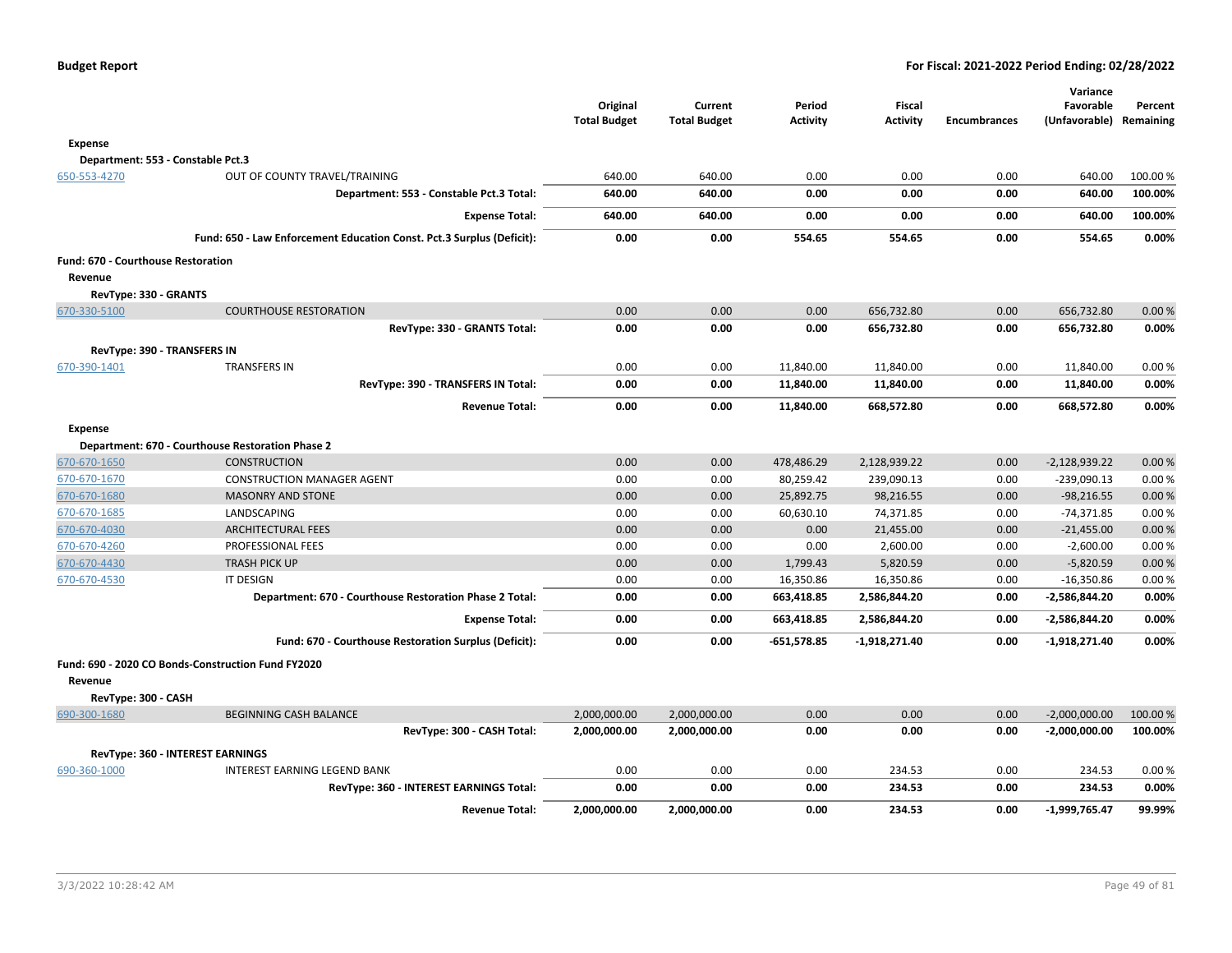|                                    |                                                                       | Original<br><b>Total Budget</b> | Current<br><b>Total Budget</b> | Period<br><b>Activity</b> | <b>Fiscal</b><br><b>Activity</b> | <b>Encumbrances</b> | Variance<br>Favorable<br>(Unfavorable) | Percent<br>Remaining |
|------------------------------------|-----------------------------------------------------------------------|---------------------------------|--------------------------------|---------------------------|----------------------------------|---------------------|----------------------------------------|----------------------|
| Expense                            |                                                                       |                                 |                                |                           |                                  |                     |                                        |                      |
|                                    | Department: 669 - Courthouse Construction Phase 2                     |                                 |                                |                           |                                  |                     |                                        |                      |
| 690-669-1650                       | <b>CONSTRUCTION</b>                                                   | 2,000,000.00                    | 2,000,000.00                   | 0.00                      | 807,716.93                       | 0.00                | 1,192,283.07                           | 59.61%               |
| 690-669-1670                       | <b>CONSTRUCTION MANAGER AGENT</b>                                     | 0.00                            | 0.00                           | 0.00                      | 104,161.86                       | 0.00                | $-104, 161.86$                         | 0.00%                |
| 690-669-1680                       | <b>MASONRY AND STONE</b>                                              | 0.00                            | 0.00                           | 0.00                      | 164,595.61                       | 0.00                | $-164,595.61$                          | 0.00%                |
| 690-669-5735                       | FF&E                                                                  | 0.00                            | 0.00                           | 0.00                      | 130,578.00                       | 0.00                | $-130,578.00$                          | 0.00%                |
| 690-669-5740                       | <b>TECHNOLOGY</b>                                                     | 0.00                            | 0.00                           | 28,529.57                 | 28,529.57                        | 2,850.85            | $-31,380.42$                           | 0.00%                |
|                                    | Department: 669 - Courthouse Construction Phase 2 Total:              | 2,000,000.00                    | 2,000,000.00                   | 28,529.57                 | 1,235,581.97                     | 2,850.85            | 761,567.18                             | 38.08%               |
|                                    | <b>Expense Total:</b>                                                 | 2,000,000.00                    | 2,000,000.00                   | 28,529.57                 | 1,235,581.97                     | 2,850.85            | 761,567.18                             | 38.08%               |
|                                    | Fund: 690 - 2020 CO Bonds-Construction Fund FY2020 Surplus (Deficit): | 0.00                            | 0.00                           | $-28,529.57$              | $-1,235,347.44$                  | $-2,850.85$         | $-1,238,198.29$                        | 0.00%                |
| Fund: 700 - Right of Way           |                                                                       |                                 |                                |                           |                                  |                     |                                        |                      |
| Revenue                            |                                                                       |                                 |                                |                           |                                  |                     |                                        |                      |
|                                    | RevType: 360 - INTEREST EARNINGS                                      |                                 |                                |                           |                                  |                     |                                        |                      |
| 700-360-1000                       | <b>INTEREST EARNINGS</b>                                              | 20.00                           | 20.00                          | 0.00                      | 5.25                             | 0.00                | $-14.75$                               | 73.75 %              |
|                                    | RevType: 360 - INTEREST EARNINGS Total:                               | 20.00                           | 20.00                          | 0.00                      | 5.25                             | 0.00                | $-14.75$                               | 73.75%               |
|                                    | RevType: 370 - MISCELLANEOUS                                          |                                 |                                |                           |                                  |                     |                                        |                      |
| 700-370-1421                       | <b>ROW PERMITS</b>                                                    | 0.00                            | 0.00                           | 30.00                     | 60.00                            | 0.00                | 60.00                                  | 0.00%                |
|                                    | RevType: 370 - MISCELLANEOUS Total:                                   | 0.00                            | 0.00                           | 30.00                     | 60.00                            | 0.00                | 60.00                                  | 0.00%                |
|                                    | <b>Revenue Total:</b>                                                 | 20.00                           | 20.00                          | 30.00                     | 65.25                            | 0.00                | 45.25                                  | 226.25%              |
| <b>Expense</b>                     |                                                                       |                                 |                                |                           |                                  |                     |                                        |                      |
|                                    | Department: 700 - Right of Way                                        |                                 |                                |                           |                                  |                     |                                        |                      |
| 700-700-3990                       | <b>CLAIMS SETTLEMENTS</b>                                             | 20.00                           | 20.00                          | 0.00                      | 0.00                             | 0.00                | 20.00                                  | 100.00%              |
|                                    | Department: 700 - Right of Way Total:                                 | 20.00                           | 20.00                          | 0.00                      | 0.00                             | 0.00                | 20.00                                  | 100.00%              |
|                                    | <b>Expense Total:</b>                                                 | 20.00                           | 20.00                          | 0.00                      | 0.00                             | 0.00                | 20.00                                  | 100.00%              |
|                                    | Fund: 700 - Right of Way Surplus (Deficit):                           | 0.00                            | 0.00                           | 30.00                     | 65.25                            | 0.00                | 65.25                                  | 0.00%                |
| Fund: 800 - Veterans Court Program |                                                                       |                                 |                                |                           |                                  |                     |                                        |                      |
| Revenue                            |                                                                       |                                 |                                |                           |                                  |                     |                                        |                      |
|                                    | RevType: 370 - MISCELLANEOUS                                          |                                 |                                |                           |                                  |                     |                                        |                      |
| 800-370-1800                       | <b>PROGRAM FEES</b>                                                   | 200.00                          | 200.00                         | 584.00                    | 961.00                           | 0.00                | 761.00                                 | 480.50%              |
|                                    | RevType: 370 - MISCELLANEOUS Total:                                   | 200.00                          | 200.00                         | 584.00                    | 961.00                           | 0.00                | 761.00                                 | 380.50%              |
|                                    | <b>Revenue Total:</b>                                                 | 200.00                          | 200.00                         | 584.00                    | 961.00                           | 0.00                | 761.00                                 | 380.50%              |
| <b>Expense</b>                     |                                                                       |                                 |                                |                           |                                  |                     |                                        |                      |
|                                    | Department: 800 - Veterans Court Expense                              |                                 |                                |                           |                                  |                     |                                        |                      |
| 800-800-4900                       | MISCELLANEOUS                                                         | 200.00                          | 200.00                         | 0.00                      | 0.00                             | 0.00                | 200.00                                 | 100.00%              |
|                                    | Department: 800 - Veterans Court Expense Total:                       | 200.00                          | 200.00                         | 0.00                      | 0.00                             | 0.00                | 200.00                                 | 100.00%              |
|                                    | <b>Expense Total:</b>                                                 | 200.00                          | 200.00                         | 0.00                      | 0.00                             | 0.00                | 200.00                                 | 100.00%              |
|                                    | Fund: 800 - Veterans Court Program Surplus (Deficit):                 | 0.00                            | 0.00                           | 584.00                    | 961.00                           | 0.00                | 961.00                                 | 0.00%                |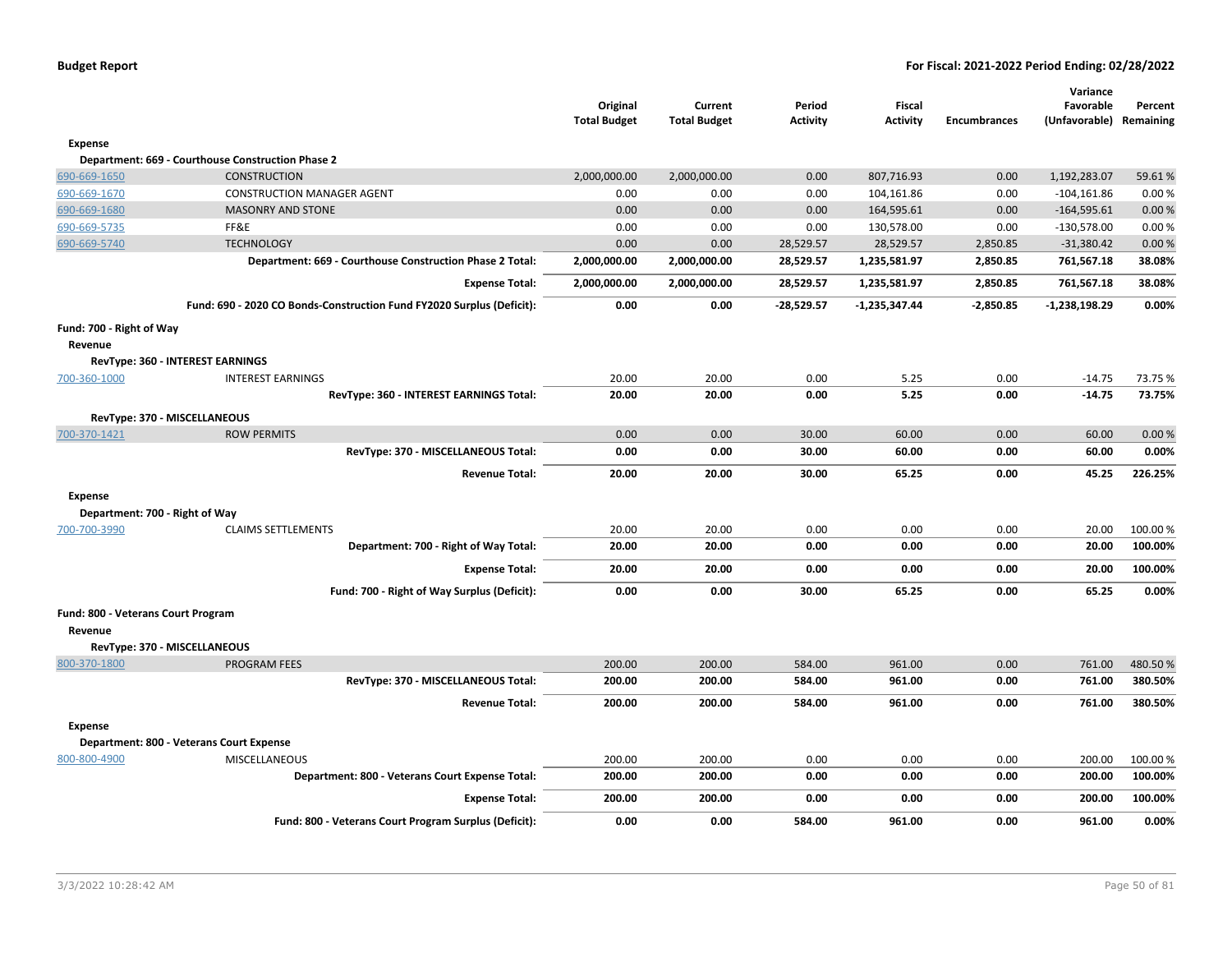|                                          |                                                             | Original<br><b>Total Budget</b> | Current<br><b>Total Budget</b> | Period<br><b>Activity</b> | Fiscal<br><b>Activity</b> | <b>Encumbrances</b> | Variance<br>Favorable<br>(Unfavorable) | Percent<br>Remaining |
|------------------------------------------|-------------------------------------------------------------|---------------------------------|--------------------------------|---------------------------|---------------------------|---------------------|----------------------------------------|----------------------|
| Fund: 810 - County Lake Road Impact Fund |                                                             |                                 |                                |                           |                           |                     |                                        |                      |
| Revenue                                  |                                                             |                                 |                                |                           |                           |                     |                                        |                      |
| RevType: 318 - OTHER TAXES               |                                                             |                                 |                                |                           |                           |                     |                                        |                      |
| 810-318-1831                             | YEAR 4 PAYMENT                                              | 100,000.00                      | 100,000.00                     | 0.00                      | 100,000.00                | 0.00                | 0.00                                   | 0.00%                |
|                                          | RevType: 318 - OTHER TAXES Total:                           | 100,000.00                      | 100,000.00                     | 0.00                      | 100,000.00                | 0.00                | 0.00                                   | 0.00%                |
|                                          | <b>Revenue Total:</b>                                       | 100,000.00                      | 100,000.00                     | 0.00                      | 100,000.00                | 0.00                | 0.00                                   | 0.00%                |
| <b>Expense</b>                           |                                                             |                                 |                                |                           |                           |                     |                                        |                      |
|                                          | Department: 522 - COUNTY LAKE ROAD IMPACT                   |                                 |                                |                           |                           |                     |                                        |                      |
| 810-522-4900                             | <b>MISCELLANEOUS</b>                                        | 100,000.00                      | 100,000.00                     | 0.00                      | 0.00                      | 0.00                | 100,000.00                             | 100.00 %             |
|                                          | Department: 522 - COUNTY LAKE ROAD IMPACT Total:            | 100,000.00                      | 100,000.00                     | 0.00                      | 0.00                      | 0.00                | 100,000.00                             | 100.00%              |
|                                          | <b>Expense Total:</b>                                       | 100,000.00                      | 100,000.00                     | 0.00                      | 0.00                      | 0.00                | 100,000.00                             | 100.00%              |
|                                          | Fund: 810 - County Lake Road Impact Fund Surplus (Deficit): | 0.00                            | 0.00                           | 0.00                      | 100,000.00                | 0.00                | 100,000.00                             | 0.00%                |
| Fund: 850 - Lake Fannin                  |                                                             |                                 |                                |                           |                           |                     |                                        |                      |
| Revenue                                  |                                                             |                                 |                                |                           |                           |                     |                                        |                      |
| RevType: 300 - CASH                      |                                                             |                                 |                                |                           |                           |                     |                                        |                      |
| 850-300-1100                             | UNENCUMBERED FUND BALANCE                                   | 12,000.00                       | 12,000.00                      | 0.00                      | 0.00                      | 0.00                | $-12,000.00$                           | 100.00 %             |
|                                          | RevType: 300 - CASH Total:                                  | 12,000.00                       | 12,000.00                      | 0.00                      | 0.00                      | 0.00                | $-12,000.00$                           | 100.00%              |
|                                          | RevType: 370 - MISCELLANEOUS                                |                                 |                                |                           |                           |                     |                                        |                      |
| 850-370-1500                             | <b>DONATIONS</b>                                            | 1,000.00                        | 1,000.00                       | 0.00                      | 733.00                    | 0.00                | $-267.00$                              | 26.70%               |
| 850-370-1840                             | <b>LOCAL FUNDING</b>                                        | 5,000.00                        | 5,000.00                       | 0.00                      | 0.00                      | 0.00                | $-5,000.00$                            | 100.00%              |
| 850-370-1850                             | <b>RENTAL FEE</b>                                           | 1,000.00                        | 1,000.00                       | 540.00                    | 1,160.00                  | 0.00                | 160.00                                 | 116.00%              |
| 850-370-1860                             | <b>DEPOSIT FEE</b>                                          | 500.00                          | 500.00                         | 150.00                    | 300.00                    | 0.00                | $-200.00$                              | 40.00%               |
|                                          | RevType: 370 - MISCELLANEOUS Total:                         | 7,500.00                        | 7,500.00                       | 690.00                    | 2,193.00                  | 0.00                | $-5,307.00$                            | 70.76%               |
| <b>RevType: 390 - TRANSFERS IN</b>       |                                                             |                                 |                                |                           |                           |                     |                                        |                      |
| 850-390-1401                             | <b>TRANSFERS IN</b>                                         | 0.00                            | 0.00                           | 0.00                      | 5,000.00                  | 0.00                | 5,000.00                               | 0.00%                |
|                                          | RevType: 390 - TRANSFERS IN Total:                          | 0.00                            | 0.00                           | 0.00                      | 5,000.00                  | 0.00                | 5,000.00                               | 0.00%                |
|                                          | <b>Revenue Total:</b>                                       | 19,500.00                       | 19,500.00                      | 690.00                    | 7,193.00                  | 0.00                | -12,307.00                             | 63.11%               |
| <b>Expense</b>                           |                                                             |                                 |                                |                           |                           |                     |                                        |                      |
| Department: 520 - Lake Fannin            |                                                             |                                 |                                |                           |                           |                     |                                        |                      |
| 850-520-1860                             | <b>DEPOSIT REFUND</b>                                       | 500.00                          | 500.00                         | 0.00                      | 300.00                    | 0.00                | 200.00                                 | 40.00%               |
| 850-520-3430                             | R&M DAM                                                     | 1,500.00                        | 1,500.00                       | 0.00                      | 0.00                      | 0.00                | 1,500.00                               | 100.00%              |
| 850-520-4400                             | UTILITIES ELECTRICITY                                       | 600.00                          | 600.00                         | 36.13                     | 151.29                    | 0.00                | 448.71                                 | 74.79%               |
| 850-520-4420                             | UTILITIES WATER                                             | 600.00                          | 600.00                         | 25.13                     | 105.55                    | 0.00                | 494.45                                 | 82.41%               |
| 850-520-4430                             | <b>TRASH PICK UP</b>                                        | 900.00                          | 900.00                         | 70.00                     | 350.00                    | 0.00                | 550.00                                 | 61.11%               |
| 850-520-4500                             | <b>R&amp;M BUILDING</b>                                     | 1,240.00                        | 1,240.00                       | 172.20                    | 172.20                    | 0.00                | 1,067.80                               | 86.11%               |
| 850-520-4501                             | PEST CONTROL                                                | 0.00                            | 0.00                           | 175.00                    | 350.00                    | 0.00                | $-350.00$                              | 0.00%                |
| 850-520-4505                             | <b>ROOF REPAIR</b>                                          | 12,000.00                       | 12,000.00                      | 12,212.19                 | 12,212.19                 | 0.00                | -212.19                                | $-1.77%$             |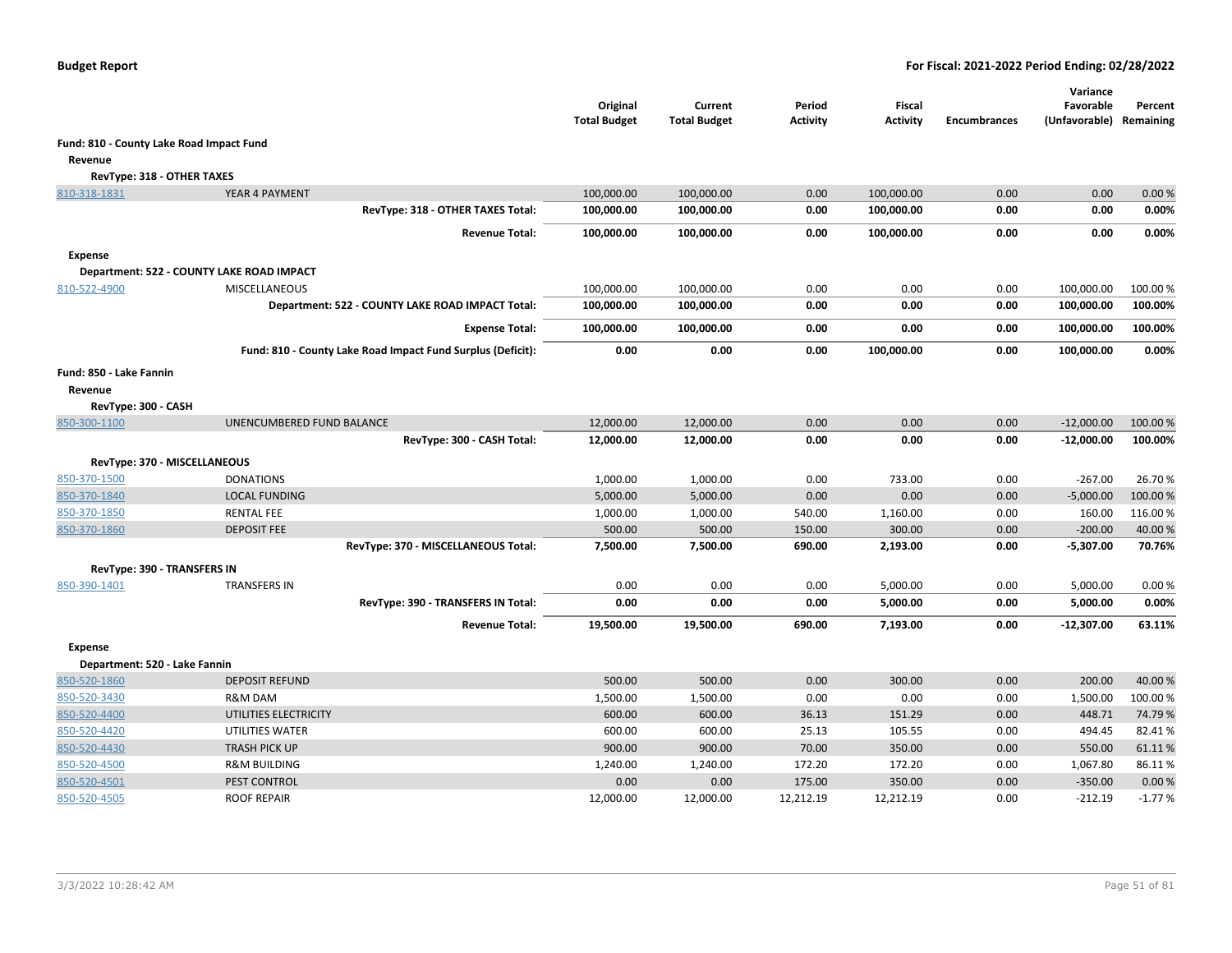|                                         |                                                                   | Original<br><b>Total Budget</b> | Current<br><b>Total Budget</b> | Period<br>Activity | Fiscal<br><b>Activity</b> | <b>Encumbrances</b> | Variance<br>Favorable<br>(Unfavorable) | Percent<br>Remaining |
|-----------------------------------------|-------------------------------------------------------------------|---------------------------------|--------------------------------|--------------------|---------------------------|---------------------|----------------------------------------|----------------------|
| 850-520-4840                            | <b>GENERAL LIABILITY INSURANCE</b>                                | 2,160.00                        | 2,160.00                       | 0.00               | 2,319.00                  | 0.00                | $-159.00$                              | $-7.36%$             |
|                                         | Department: 520 - Lake Fannin Total:                              | 19,500.00                       | 19,500.00                      | 12,690.65          | 15,960.23                 | 0.00                | 3,539.77                               | 18.15%               |
|                                         | <b>Expense Total:</b>                                             | 19,500.00                       | 19,500.00                      | 12,690.65          | 15,960.23                 | 0.00                | 3,539.77                               | 18.15%               |
|                                         | Fund: 850 - Lake Fannin Surplus (Deficit):                        | 0.00                            | 0.00                           | $-12,000.65$       | $-8,767.23$               | 0.00                | $-8,767.23$                            | 0.00%                |
| Fund: 890 - T.J.J.D.                    |                                                                   |                                 |                                |                    |                           |                     |                                        |                      |
| Revenue                                 |                                                                   |                                 |                                |                    |                           |                     |                                        |                      |
| RevType: 330 - GRANTS                   |                                                                   |                                 |                                |                    |                           |                     |                                        |                      |
| 890-330-9081                            | STRUCTURAL FAM THER HOSP AUTH                                     | 0.00                            | 0.00                           | 0.00               | 25,000.00                 | 0.00                | 25,000.00                              | 0.00%                |
| 890-330-9150                            | <b>BASIC PROBATION SUPERVISION</b>                                | 139,041.00                      | 139,041.00                     | 0.00               | 69,521.00                 | 0.00                | $-69,520.00$                           | 50.00 %              |
| 890-330-9160                            | <b>COMMUNITY PROGRAMS</b>                                         | 75,000.00                       | 75,000.00                      | 0.00               | 37,500.00                 | 0.00                | $-37,500.00$                           | 50.00 %              |
| 890-330-9170                            | PRE/POST ADJUDICATION                                             | 4,373.00                        | 4,373.00                       | 0.00               | 2,187.00                  | 0.00                | $-2,186.00$                            | 49.99%               |
| 890-330-9180                            | <b>COMMITMENT DIVERSION</b>                                       | 10,000.00                       | 10,000.00                      | 0.00               | 5,000.00                  | 0.00                | $-5,000.00$                            | 50.00 %              |
| 890-330-9190                            | <b>MENTAL HEALTH SERVICES</b>                                     | 10,737.00                       | 10,737.00                      | 0.00               | 5,369.00                  | 0.00                | $-5,368.00$                            | 50.00 %              |
| 890-330-9200                            | REGIONAL DIVERSIONS ALTERNATIVES                                  | 3,090.00                        | 3,090.00                       | 0.00               | 3,090.00                  | 0.00                | 0.00                                   | 0.00%                |
|                                         | RevType: 330 - GRANTS Total:                                      | 242,241.00                      | 242,241.00                     | 0.00               | 147,667.00                | 0.00                | $-94,574.00$                           | 39.04%               |
| <b>RevType: 360 - INTEREST EARNINGS</b> |                                                                   |                                 |                                |                    |                           |                     |                                        |                      |
| 890-360-1890                            | <b>INTEREST EARNINGS</b>                                          | 0.00                            | 0.00                           | 0.00               | 2.53                      | 0.00                | 2.53                                   | 0.00%                |
|                                         | RevType: 360 - INTEREST EARNINGS Total:                           | 0.00                            | 0.00                           | 0.00               | 2.53                      | 0.00                | 2.53                                   | 0.00%                |
| RevType: 370 - MISCELLANEOUS            |                                                                   |                                 |                                |                    |                           |                     |                                        |                      |
| 890-370-1300                            | <b>REFUNDS &amp; MISCELLANEOUS</b>                                | 0.00                            | 0.00                           | 3,353.58           | 22,431.94                 | 0.00                | 22,431.94                              | 0.00%                |
| 890-370-9950                            | <b>LOCAL FUNDING</b>                                              | 180,000.00                      | 180,000.00                     | 0.00               | 180,000.00                | 0.00                | 0.00                                   | 0.00%                |
|                                         | RevType: 370 - MISCELLANEOUS Total:                               | 180,000.00                      | 180,000.00                     | 3,353.58           | 202,431.94                | 0.00                | 22,431.94                              | 12.46%               |
|                                         |                                                                   |                                 |                                |                    |                           |                     |                                        |                      |
|                                         | <b>Revenue Total:</b>                                             | 422,241.00                      | 422,241.00                     | 3,353.58           | 350,101.47                | 0.00                | $-72,139.53$                           | 17.08%               |
| <b>Expense</b>                          |                                                                   |                                 |                                |                    |                           |                     |                                        |                      |
|                                         | Department: 582 - Structural Family Therapy Hosp Authority        |                                 |                                |                    |                           |                     |                                        |                      |
| 890-582-4160                            | STRUCTURAL FAM THER HOSP AUTH                                     | 0.00                            | 0.00                           | 0.00               | 16,666.00                 | 0.00                | $-16,666.00$                           | 0.00%                |
|                                         | Department: 582 - Structural Family Therapy Hosp Authority Total: | 0.00                            | 0.00                           | 0.00               | 16,666.00                 | 0.00                | $-16,666.00$                           | 0.00%                |
|                                         | <b>Department: 589 - Regional Diversions Alternatives</b>         |                                 |                                |                    |                           |                     |                                        |                      |
| 890-589-4530                            | <b>COMPUTER SOFTWARE</b>                                          | 3,090.00                        | 3,090.00                       | 0.00               | 3,090.00                  | 0.00                | 0.00                                   | 0.00%                |
|                                         | Department: 589 - Regional Diversions Alternatives Total:         | 3,090.00                        | 3,090.00                       | 0.00               | 3,090.00                  | 0.00                | 0.00                                   | 0.00%                |
|                                         | <b>Department: 592 - Pre/Post Adjudication Facilities</b>         |                                 |                                |                    |                           |                     |                                        |                      |
| 890-592-1020                            | SALARY APPOINTED OFFICIAL                                         | 1,344.36                        | 1,344.36                       | 103.28             | 568.06                    | 0.00                | 776.30                                 | 57.74 %              |
| 890-592-1030                            | SALARY COMM.CORR.OFFICERS                                         | 1,681.98                        | 1,681.98                       | 129.24             | 710.77                    | 0.00                | 971.21                                 | 57.74 %              |
| 890-592-2010                            | SOCIAL SECURITY TAX                                               | 187.63                          | 187.63                         | 14.29              | 78.68                     | 0.00                | 108.95                                 | 58.07%               |
| 890-592-2020                            | <b>GROUP HEALTH INSURANCE</b>                                     | 727.14                          | 727.14                         | 60.45              | 302.39                    | 0.00                | 424.75                                 | 58.41%               |
| 890-592-2030                            | <b>RETIREMENT</b>                                                 | 362.55                          | 362.55                         | 28.00              | 152.51                    | 0.00                | 210.04                                 | 57.93%               |
| 890-592-2040                            | <b>WORKERS COMPENSATION</b>                                       | 25.46                           | 25.46                          | 0.00               | 10.38                     | 0.00                | 15.08                                  | 59.23%               |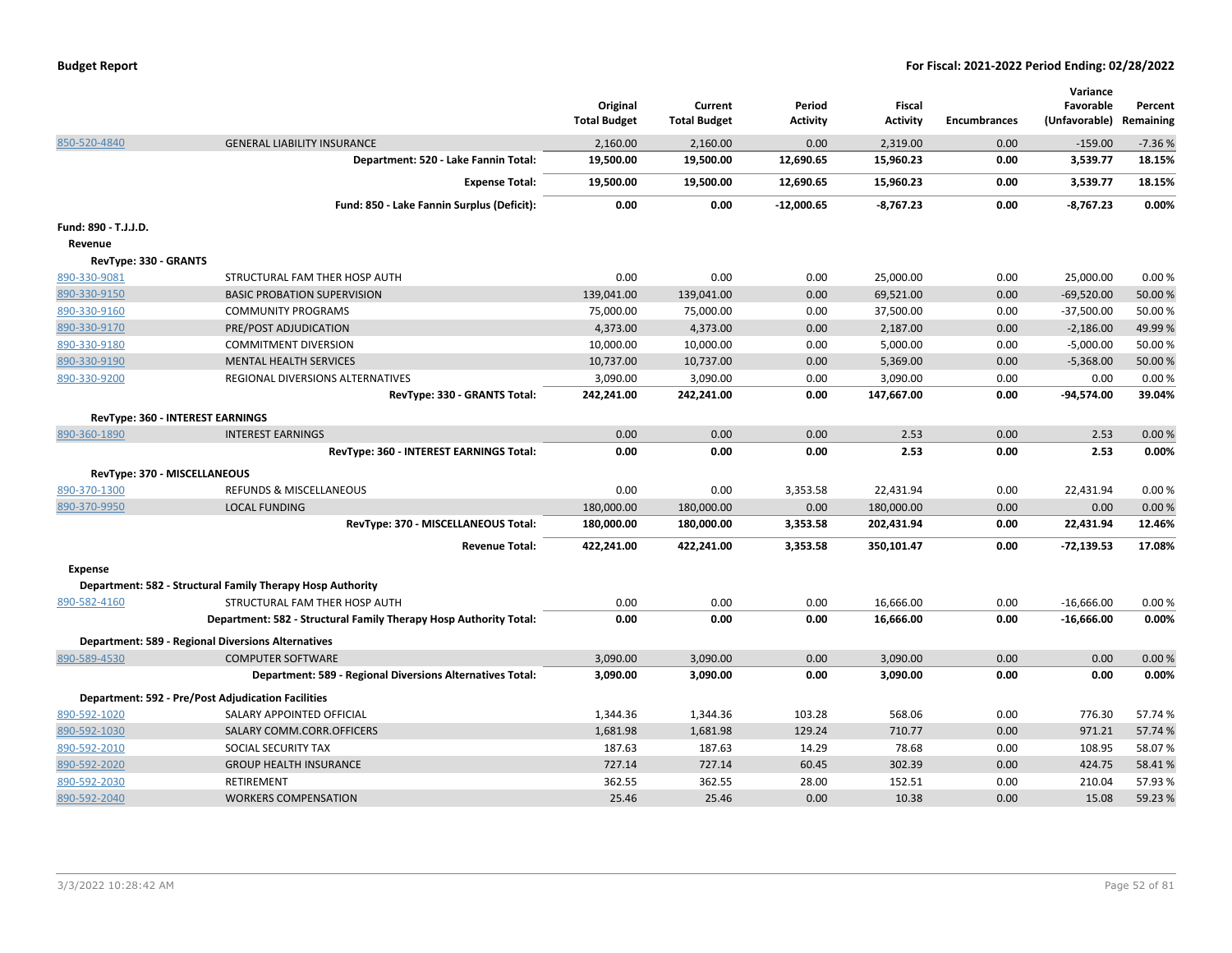|                                 |                                                                  | Original<br><b>Total Budget</b> | Current<br><b>Total Budget</b> | Period<br><b>Activity</b> | <b>Fiscal</b><br><b>Activity</b> | <b>Encumbrances</b> | Variance<br>Favorable<br>(Unfavorable) | Percent<br>Remaining |
|---------------------------------|------------------------------------------------------------------|---------------------------------|--------------------------------|---------------------------|----------------------------------|---------------------|----------------------------------------|----------------------|
| 890-592-2050                    | <b>MEDICARE TAX</b>                                              | 43.88                           | 43.88                          | 3.34                      | 18.34                            | 0.00                | 25.54                                  | 58.20%               |
|                                 | <b>Department: 592 - Pre/Post Adjudication Facilities Total:</b> | 4,373.00                        | 4,373.00                       | 338.60                    | 1,841.13                         | 0.00                | 2,531.87                               | 57.90%               |
|                                 | Department: 593 - Commitment Diversion                           |                                 |                                |                           |                                  |                     |                                        |                      |
| 890-593-1020                    | SALARY APPOINTED OFFICIAL                                        | 3,074.22                        | 3,074.22                       | 236.67                    | 1,301.67                         | 0.00                | 1,772.55                               | 57.66%               |
| 890-593-1030                    | SALARY COMM.CORR.OFFICERS                                        | 3,846.28                        | 3,846.28                       | 296.11                    | 1,628.59                         | 0.00                | 2,217.69                               | 57.66%               |
| 890-593-2010                    | SOCIAL SECURITY TAX                                              | 429.07                          | 429.07                         | 32.76                     | 180.16                           | 0.00                | 248.91                                 | 58.01%               |
| 890-593-2020                    | <b>GROUP HEALTH INSURANCE</b>                                    | 1,663.00                        | 1,663.00                       | 138.66                    | 693.33                           | 0.00                | 969.67                                 | 58.31%               |
| 890-593-2030                    | <b>RETIREMENT</b>                                                | 829.07                          | 829.07                         | 64.14                     | 349.36                           | 0.00                | 479.71                                 | 57.86%               |
| 890-593-2040                    | <b>WORKERS COMPENSATION</b>                                      | 58.01                           | 58.01                          | 0.00                      | 23.73                            | 0.00                | 34.28                                  | 59.09%               |
| 890-593-2050                    | <b>MEDICARE TAX</b>                                              | 100.35                          | 100.35                         | 7.67                      | 42.09                            | 0.00                | 58.26                                  | 58.06%               |
|                                 | Department: 593 - Commitment Diversion Total:                    | 10,000.00                       | 10,000.00                      | 776.01                    | 4,218.93                         | 0.00                | 5,781.07                               | 57.81%               |
|                                 | Department: 594 - Mental Health Services                         |                                 |                                |                           |                                  |                     |                                        |                      |
| 890-594-1020                    | SALARY APPOINTED OFFICIAL                                        | 402.42                          | 402.42                         | 31.21                     | 171.69                           | 0.00                | 230.73                                 | 57.34 %              |
| 890-594-1030                    | SALARY COMM.CORR.OFFICERS                                        | 503.48                          | 503.48                         | 39.06                     | 214.78                           | 0.00                | 288.70                                 | 57.34 %              |
| 890-594-2010                    | SOCIAL SECURITY TAX                                              | 56.17                           | 56.17                          | 4.34                      | 23.82                            | 0.00                | 32.35                                  | 57.59%               |
| 890-594-2020                    | <b>GROUP HEALTH INSURANCE</b>                                    | 217.50                          | 217.50                         | 18.32                     | 91.56                            | 0.00                | 125.94                                 | 57.90 %              |
| 890-594-2030                    | RETIREMENT                                                       | 108.53                          | 108.53                         | 8.46                      | 46.10                            | 0.00                | 62.43                                  | 57.52%               |
| 890-594-2040                    | <b>WORKERS COMPENSATION</b>                                      | 7.76                            | 7.76                           | 0.00                      | 3.11                             | 0.00                | 4.65                                   | 59.92 %              |
| 890-594-2050                    | <b>MEDICARE TAX</b>                                              | 13.14                           | 13.14                          | 1.00                      | 5.56                             | 0.00                | 7.58                                   | 57.69%               |
| 890-594-4130                    | PSYCHOLOGICAL                                                    | 4,928.00                        | 4,928.00                       | 0.00                      | 1,050.00                         | 0.00                | 3,878.00                               | 78.69%               |
| 890-594-4140                    | COUNSELING                                                       | 4,500.00                        | 4,500.00                       | 110.00                    | 110.00                           | 0.00                | 4,390.00                               | 97.56%               |
|                                 | Department: 594 - Mental Health Services Total:                  | 10,737.00                       | 10,737.00                      | 212.39                    | 1,716.62                         | 0.00                | 9,020.38                               | 84.01%               |
|                                 | Department: 994 - Local Funds Carried Forward                    |                                 |                                |                           |                                  |                     |                                        |                      |
| 890-994-4160                    | STRUCTURAL FAMILY THERAPY                                        | 0.00                            | 0.00                           | 0.00                      | 12,500.00                        | 0.00                | $-12,500.00$                           | 0.00%                |
| 890-994-4880                    | LAW ENFORCEMENT INSURANCE                                        | 0.00                            | 0.00                           | 0.00                      | 703.23                           | 0.00                | $-703.23$                              | 0.00%                |
|                                 | Department: 994 - Local Funds Carried Forward Total:             | 0.00                            | 0.00                           | 0.00                      | 13,203.23                        | 0.00                | $-13,203.23$                           | 0.00%                |
| Department: 995 - Local Funding |                                                                  |                                 |                                |                           |                                  |                     |                                        |                      |
| 890-995-1020                    | SALARY APPOINTED OFFICIAL                                        | 7,168.46                        | 7,168.46                       | 551.08                    | 3,030.96                         | 0.00                | 4,137.50                               | 57.72 %              |
| 890-995-1030                    | SALARY COMM.CORR.OFFICERS                                        | 8,968.76                        | 8,968.76                       | 689.50                    | 3,792.17                         | 0.00                | 5,176.59                               | 57.72%               |
| 890-995-2010                    | <b>SOCIAL SECURITY TAX</b>                                       | 1,000.50                        | 1,000.50                       | 76.32                     | 419.73                           | 0.00                | 580.77                                 | 58.05 %              |
| 890-995-2020                    | <b>GROUP HEALTH INSURANCE</b>                                    | 3,877.55                        | 3,877.55                       | 322.91                    | 1,614.56                         | 0.00                | 2,262.99                               | 58.36%               |
| 890-995-2030                    | <b>RETIREMENT</b>                                                | 1,933.24                        | 1,933.24                       | 149.36                    | 813.69                           | 0.00                | 1,119.55                               | 57.91%               |
| 890-995-2040                    | <b>WORKERS COMPENSATION</b>                                      | 135.50                          | 135.50                         | 0.00                      | 55.34                            | 0.00                | 80.16                                  | 59.16%               |
| 890-995-2050                    | <b>MEDICARE TAX</b>                                              | 233.99                          | 233.99                         | 17.84                     | 98.13                            | 0.00                | 135.86                                 | 58.06%               |
| 890-995-4010                    | <b>AUDIT EXPENSE</b>                                             | 7,000.00                        | 7,000.00                       | 0.00                      | 0.00                             | 0.00                | 7,000.00                               | 100.00%              |
| 890-995-4042                    | DETENTION OPERATING COST FY22                                    | 139,682.00                      | 139,682.00                     | 20,067.18                 | 51,627.90                        | 0.00                | 88,054.10                              | 63.04 %              |
| 890-995-4150                    | RESIDENTIAL PLACEMENT                                            | 10,000.00                       | 10,000.00                      | 18,958.71                 | 34,613.94                        | 0.00                | $-24,613.94$                           | $-246.14%$           |
|                                 | Department: 995 - Local Funding Total:                           | 180,000.00                      | 180,000.00                     | 40,832.90                 | 96,066.42                        | 0.00                | 83,933.58                              | 46.63%               |
|                                 | <b>Department: 996 - Basic Probation Supervision</b>             |                                 |                                |                           |                                  |                     |                                        |                      |
| 890-996-1020                    | <b>SALARY APPOINTED OFFICIAL</b>                                 | 38,735.14                       | 38,735.14                      | 2.979.63                  | 16.387.92                        | 0.00                | 22.347.22                              | 57.69%               |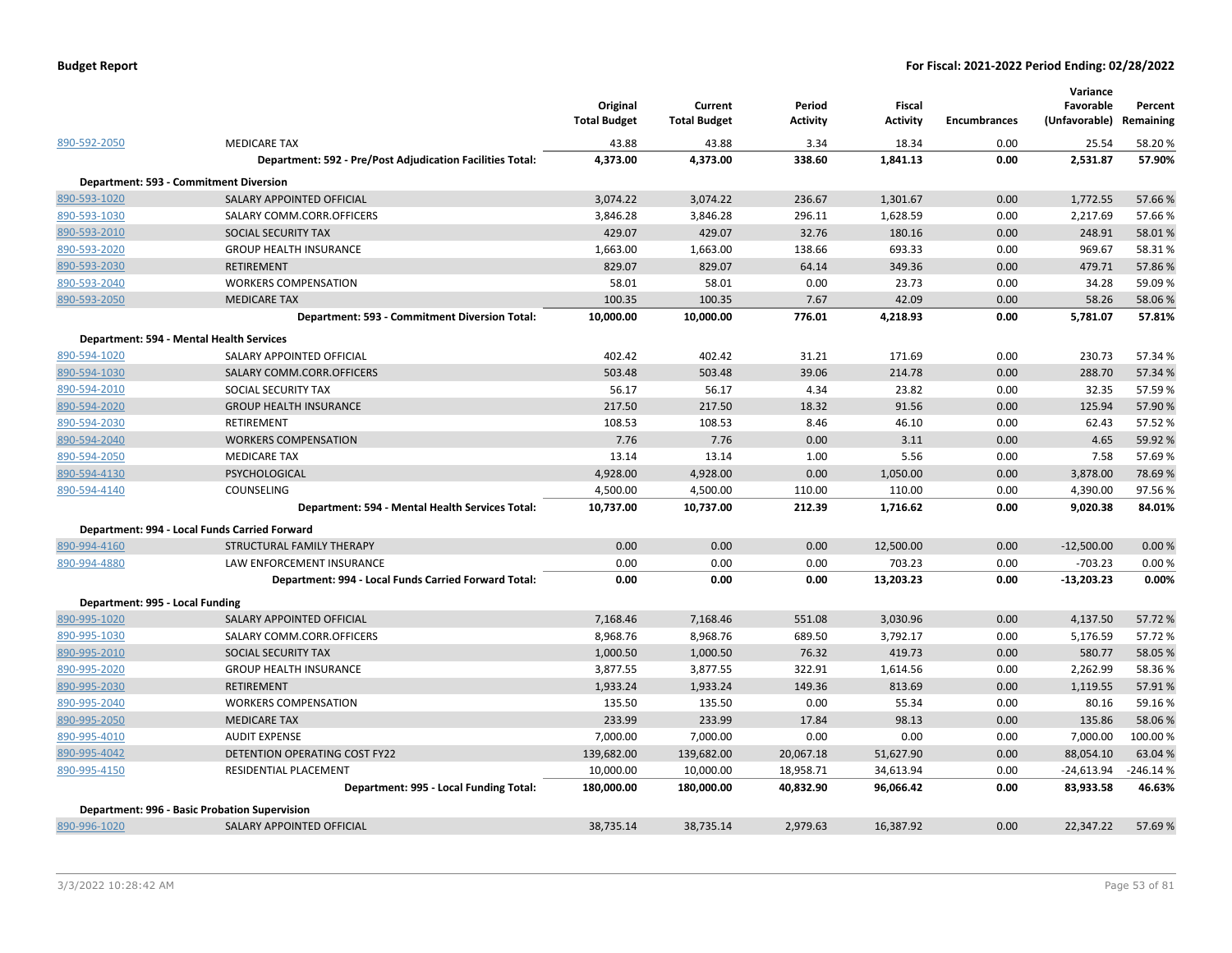|                                            |                                                      | Original<br><b>Total Budget</b> | Current<br><b>Total Budget</b> | Period<br>Activity | Fiscal<br><b>Activity</b> | <b>Encumbrances</b> | Variance<br>Favorable<br>(Unfavorable) | Percent<br>Remaining |
|--------------------------------------------|------------------------------------------------------|---------------------------------|--------------------------------|--------------------|---------------------------|---------------------|----------------------------------------|----------------------|
| 890-996-1030                               | SALARY COMM.CORR.OFFICERS                            | 48,463.07                       | 48,463.07                      | 3,727.93           | 20,503.52                 | 0.00                | 27,959.55                              | 57.69%               |
| 890-996-2010                               | SOCIAL SECURITY TAX                                  | 5,406.29                        | 5,406.29                       | 412.53             | 2,268.92                  | 0.00                | 3,137.37                               | 58.03%               |
| 890-996-2020                               | <b>GROUP HEALTH INSURANCE</b>                        | 20,952.16                       | 20,952.16                      | 1,746.03           | 8,730.06                  | 0.00                | 12,222.10                              | 58.33%               |
| 890-996-2030                               | <b>RETIREMENT</b>                                    | 10,446.35                       | 10,446.35                      | 807.58             | 4,399.52                  | 0.00                | 6,046.83                               | 57.88%               |
| 890-996-2040                               | <b>WORKERS COMPENSATION</b>                          | 732.62                          | 732.62                         | 0.00               | 299.02                    | 0.00                | 433.60                                 | 59.18%               |
| 890-996-2050                               | <b>MEDICARE TAX</b>                                  | 1,264.37                        | 1,264.37                       | 96.50              | 530.75                    | 0.00                | 733.62                                 | 58.02%               |
| 890-996-3100                               | <b>OFFICE SUPPLIES</b>                               | 2,000.00                        | 2,000.00                       | 0.00               | 194.63                    | 0.00                | 1,805.37                               | 90.27%               |
| 890-996-3110                               | <b>POSTAGE</b>                                       | 200.00                          | 200.00                         | 0.00               | 0.00                      | 0.00                | 200.00                                 | 100.00%              |
| 890-996-4210                               | <b>INTERNET</b>                                      | 1,100.00                        | 1,100.00                       | 93.94              | 469.70                    | 0.00                | 630.30                                 | 57.30%               |
| 890-996-4230                               | <b>CELL PHONE ALLOWANCE</b>                          | 641.00                          | 641.00                         | 0.00               | 138.27                    | 0.00                | 502.73                                 | 78.43%               |
| 890-996-4270                               | OUT OF COUNTY TRAVEL/TRAINING                        | 8,500.00                        | 8,500.00                       | 207.29             | 3,195.37                  | 0.00                | 5,304.63                               | 62.41%               |
| 890-996-4350                               | <b>PRINTING</b>                                      | 600.00                          | 600.00                         | 0.00               | 0.00                      | 0.00                | 600.00                                 | 100.00%              |
|                                            | Department: 996 - Basic Probation Supervision Total: | 139,041.00                      | 139,041.00                     | 10,071.43          | 57,117.68                 | 0.00                | 81,923.32                              | 58.92%               |
|                                            | Department: 997 - Community Programs                 |                                 |                                |                    |                           |                     |                                        |                      |
| 890-997-1020                               | SALARY APPOINTED OFFICIAL                            | 23,056.63                       | 23,056.63                      | 1,773.61           | 9,754.83                  | 0.00                | 13,301.80                              | 57.69%               |
| 890-997-1030                               | SALARY COMM.CORR.OFFICERS                            | 28,847.07                       | 28,847.07                      | 2,218.98           | 12,204.62                 | 0.00                | 16,642.45                              | 57.69%               |
| 890-997-2010                               | SOCIAL SECURITY TAX                                  | 3,218.03                        | 3,218.03                       | 245.54             | 1,350.48                  | 0.00                | 1,867.55                               | 58.03%               |
| 890-997-2020                               | <b>GROUP HEALTH INSURANCE</b>                        | 12,471.53                       | 12,471.53                      | 1,039.37           | 5,196.80                  | 0.00                | 7,274.73                               | 58.33%               |
| 890-997-2030                               | RETIREMENT                                           | 6,218.06                        | 6,218.06                       | 480.71             | 2,618.79                  | 0.00                | 3,599.27                               | 57.88%               |
| 890-997-2040                               | <b>WORKERS COMPENSATION</b>                          | 436.08                          | 436.08                         | 0.00               | 177.99                    | 0.00                | 258.09                                 | 59.18%               |
| 890-997-2050                               | <b>MEDICARE TAX</b>                                  | 752.60                          | 752.60                         | 57.43              | 315.92                    | 0.00                | 436.68                                 | 58.02%               |
|                                            | Department: 997 - Community Programs Total:          | 75,000.00                       | 75,000.00                      | 5,815.64           | 31,619.43                 | 0.00                | 43,380.57                              | 57.84%               |
|                                            | <b>Expense Total:</b>                                | 422,241.00                      | 422,241.00                     | 58,046.97          | 225,539.44                | 0.00                | 196,701.56                             | 46.59%               |
|                                            | Fund: 890 - T.J.J.D. Surplus (Deficit):              | 0.00                            | 0.00                           | -54,693.39         | 124,562.03                | 0.00                | 124,562.03                             | 0.00%                |
| Fund: 891 - Juvenile Probation-Restitution |                                                      |                                 |                                |                    |                           |                     |                                        |                      |
| Revenue                                    |                                                      |                                 |                                |                    |                           |                     |                                        |                      |
| RevType: 340 - FEES OF OFFICE              |                                                      |                                 |                                |                    |                           |                     |                                        |                      |
| 891-340-5750                               | <b>JUVENILE PROBATION FEES</b>                       | 0.00                            | 0.00                           | 90.00              | 680.00                    | 0.00                | 680.00                                 | 0.00%                |
| 891-340-5760                               | JUVENILE PROBATION RESTITUTION                       | 0.00                            | 0.00                           | 0.00               | 101.66                    | 0.00                | 101.66                                 | 0.00%                |
| 891-340-5770                               | <b>JUVENILE PROBATION COURT COSTS</b>                | 0.00                            | 0.00                           | 20.00              | 20.00                     | 0.00                | 20.00                                  | 0.00%                |
| 891-340-5790                               | REIMBURSEMENT OF EXPENSES                            | 0.00                            | 0.00                           | 0.00               | 50.58                     | 0.00                | 50.58                                  | 0.00%                |
|                                            | RevType: 340 - FEES OF OFFICE Total:                 | 0.00                            | 0.00                           | 110.00             | 852.24                    | 0.00                | 852.24                                 | 0.00%                |
|                                            | <b>Revenue Total:</b>                                | 0.00                            | 0.00                           | 110.00             | 852.24                    | 0.00                | 852.24                                 | 0.00%                |
| <b>Expense</b>                             |                                                      |                                 |                                |                    |                           |                     |                                        |                      |
|                                            | <b>Department: 891 - Probation Fee Expenses</b>      |                                 |                                |                    |                           |                     |                                        |                      |
| 891-891-3100                               | OFFICE SUPPLIES/MISC.                                | 0.00                            | 0.00                           | 65.41              | 77.16                     | 0.00                | $-77.16$                               | 0.00%                |
| 891-891-3190                               | <b>RESTITUTION</b>                                   | 0.00                            | 0.00                           | 0.00               | 101.66                    | 0.00                | $-101.66$                              | 0.00%                |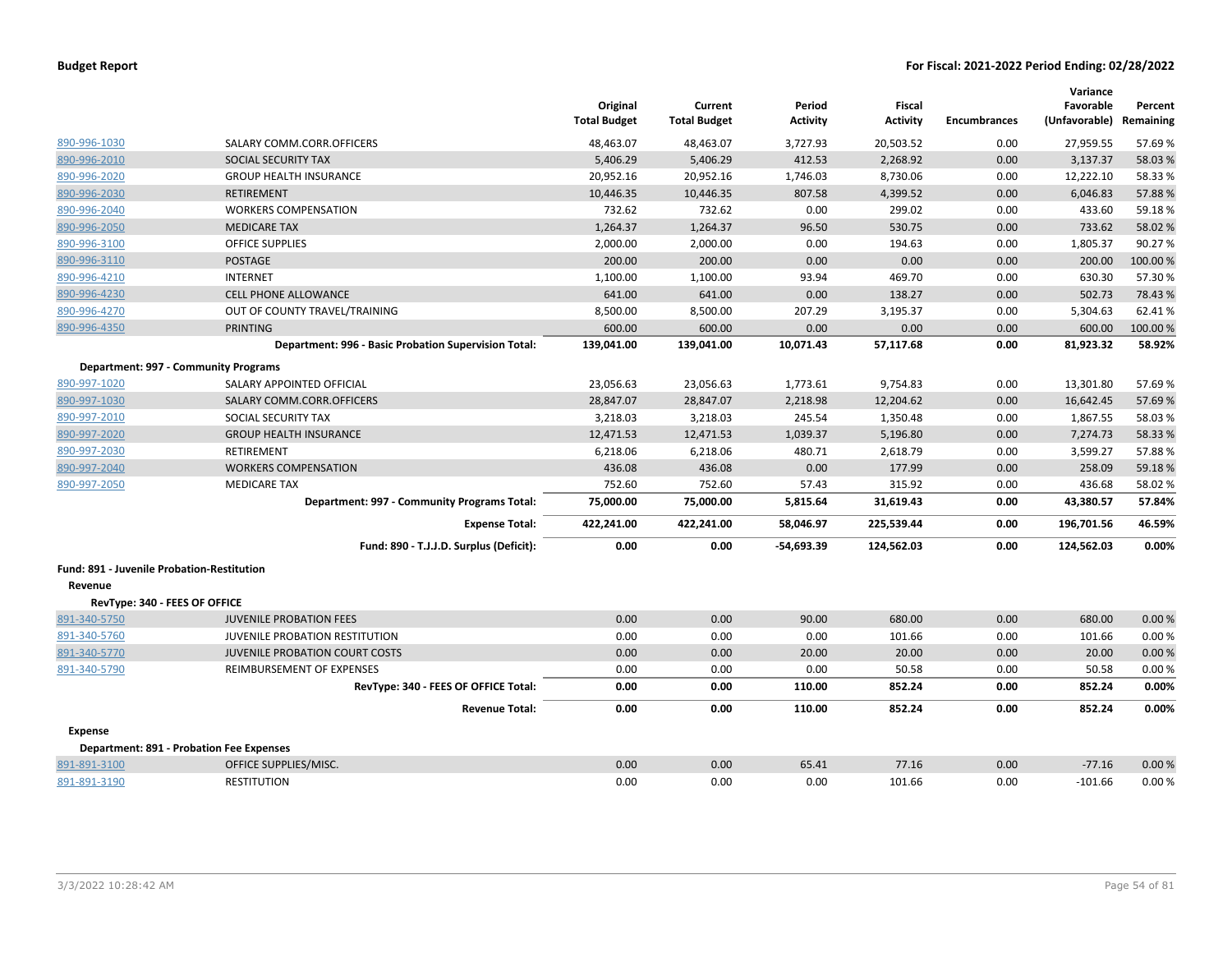|                     |                                                               | Original            | Current             | Period   | Fiscal          |              | Variance<br>Favorable   | Percent |
|---------------------|---------------------------------------------------------------|---------------------|---------------------|----------|-----------------|--------------|-------------------------|---------|
|                     |                                                               | <b>Total Budget</b> | <b>Total Budget</b> | Activity | <b>Activity</b> | Encumbrances | (Unfavorable) Remaining |         |
| 891-891-3200        | <b>COURT COSTS</b>                                            | 0.00                | 0.00                | 20.00    | 20.00           | 0.00         | $-20.00$                | 0.00%   |
|                     | Department: 891 - Probation Fee Expenses Total:               | 0.00                | 0.00                | 85.41    | 198.82          | 0.00         | $-198.82$               | 0.00%   |
|                     | <b>Expense Total:</b>                                         | 0.00                | 0.00                | 85.41    | 198.82          | 0.00         | $-198.82$               | 0.00%   |
|                     | Fund: 891 - Juvenile Probation-Restitution Surplus (Deficit): | 0.00                | 0.00                | 24.59    | 653.42          | 0.00         | 653.42                  | 0.00%   |
| Fund: 920 - Statzer |                                                               |                     |                     |          |                 |              |                         |         |
| Revenue             |                                                               |                     |                     |          |                 |              |                         |         |
|                     | RevType: 360 - INTEREST EARNINGS                              |                     |                     |          |                 |              |                         |         |
| 920-360-1000        | <b>INTEREST EARNINGS</b>                                      | 0.00                | 0.00                | 0.00     | 2.42            | 0.00         | 2.42                    | 0.00%   |
|                     | RevType: 360 - INTEREST EARNINGS Total:                       | 0.00                | 0.00                | 0.00     | 2.42            | 0.00         | 2.42                    | 0.00%   |
|                     | RevType: 370 - MISCELLANEOUS                                  |                     |                     |          |                 |              |                         |         |
| 920-370-1000        | <b>RENT</b>                                                   | 757.85              | 757.85              | 0.00     | 0.00            | 0.00         | $-757.85$               | 100.00% |
|                     | RevType: 370 - MISCELLANEOUS Total:                           | 757.85              | 757.85              | 0.00     | 0.00            | 0.00         | $-757.85$               | 100.00% |
|                     | <b>Revenue Total:</b>                                         | 757.85              | 757.85              | 0.00     | 2.42            | 0.00         | $-755.43$               | 99.68%  |
| <b>Expense</b>      |                                                               |                     |                     |          |                 |              |                         |         |
|                     | Department: 521 - Statzer Expenses                            |                     |                     |          |                 |              |                         |         |
| 920-521-4300        | <b>BIDS, NOTICES &amp; PERMITS</b>                            | 110.00              | 110.00              | 0.00     | 0.00            | 0.00         | 110.00                  | 100.00% |
| 920-521-4900        | LITERACY COUNCIL DONATIONS                                    | 647.85              | 647.85              | 0.00     | 0.00            | 0.00         | 647.85                  | 100.00% |
|                     | Department: 521 - Statzer Expenses Total:                     | 757.85              | 757.85              | 0.00     | 0.00            | 0.00         | 757.85                  | 100.00% |
|                     | <b>Expense Total:</b>                                         | 757.85              | 757.85              | 0.00     | 0.00            | 0.00         | 757.85                  | 100.00% |
|                     | Fund: 920 - Statzer Surplus (Deficit):                        | 0.00                | 0.00                | 0.00     | 2.42            | 0.00         | 2.42                    | 0.00%   |
|                     | Fund: 930 - Texas Community Dev.Prog.                         |                     |                     |          |                 |              |                         |         |
| Revenue             |                                                               |                     |                     |          |                 |              |                         |         |
|                     | RevType: 330 - GRANTS                                         |                     |                     |          |                 |              |                         |         |
| 930-330-9090        | GRANT #7219149 HICKORY CREEK                                  | 0.00                | 0.00                | 0.00     | 6,200.00        | 0.00         | 6,200.00                | 0.00%   |
|                     | RevType: 330 - GRANTS Total:                                  | 0.00                | 0.00                | 0.00     | 6,200.00        | 0.00         | 6,200.00                | 0.00%   |
|                     | <b>Revenue Total:</b>                                         | 0.00                | 0.00                | 0.00     | 6,200.00        | 0.00         | 6,200.00                | 0.00%   |
| <b>Expense</b>      |                                                               |                     |                     |          |                 |              |                         |         |
|                     | Department: 909 - Grant #7219149 Hickory Creek                |                     |                     |          |                 |              |                         |         |
| 930-909-4140        | <b>GRANT ADMINISTRATION</b>                                   | 0.00                | 0.00                | 0.00     | 6,200.00        | 0.00         | $-6,200.00$             | 0.00%   |
|                     | Department: 909 - Grant #7219149 Hickory Creek Total:         | 0.00                | 0.00                | 0.00     | 6,200.00        | 0.00         | $-6,200.00$             | 0.00%   |
|                     | <b>Expense Total:</b>                                         | 0.00                | 0.00                | 0.00     | 6,200.00        | 0.00         | $-6,200.00$             | 0.00%   |
|                     | Fund: 930 - Texas Community Dev.Prog. Surplus (Deficit):      | 0.00                | 0.00                | 0.00     | 0.00            | 0.00         | 0.00                    | 0.00%   |
| Fund: 950 - Payroll |                                                               |                     |                     |          |                 |              |                         |         |
| Revenue             |                                                               |                     |                     |          |                 |              |                         |         |
|                     | RevType: 360 - INTEREST EARNINGS                              |                     |                     |          |                 |              |                         |         |
| 950-360-1000        | <b>INTEREST EARNINGS</b>                                      | 0.00                | 0.00                | 0.00     | 2.75            | 0.00         | 2.75                    | 0.00%   |
|                     | RevType: 360 - INTEREST EARNINGS Total:                       | 0.00                | 0.00                | 0.00     | 2.75            | 0.00         | 2.75                    | 0.00%   |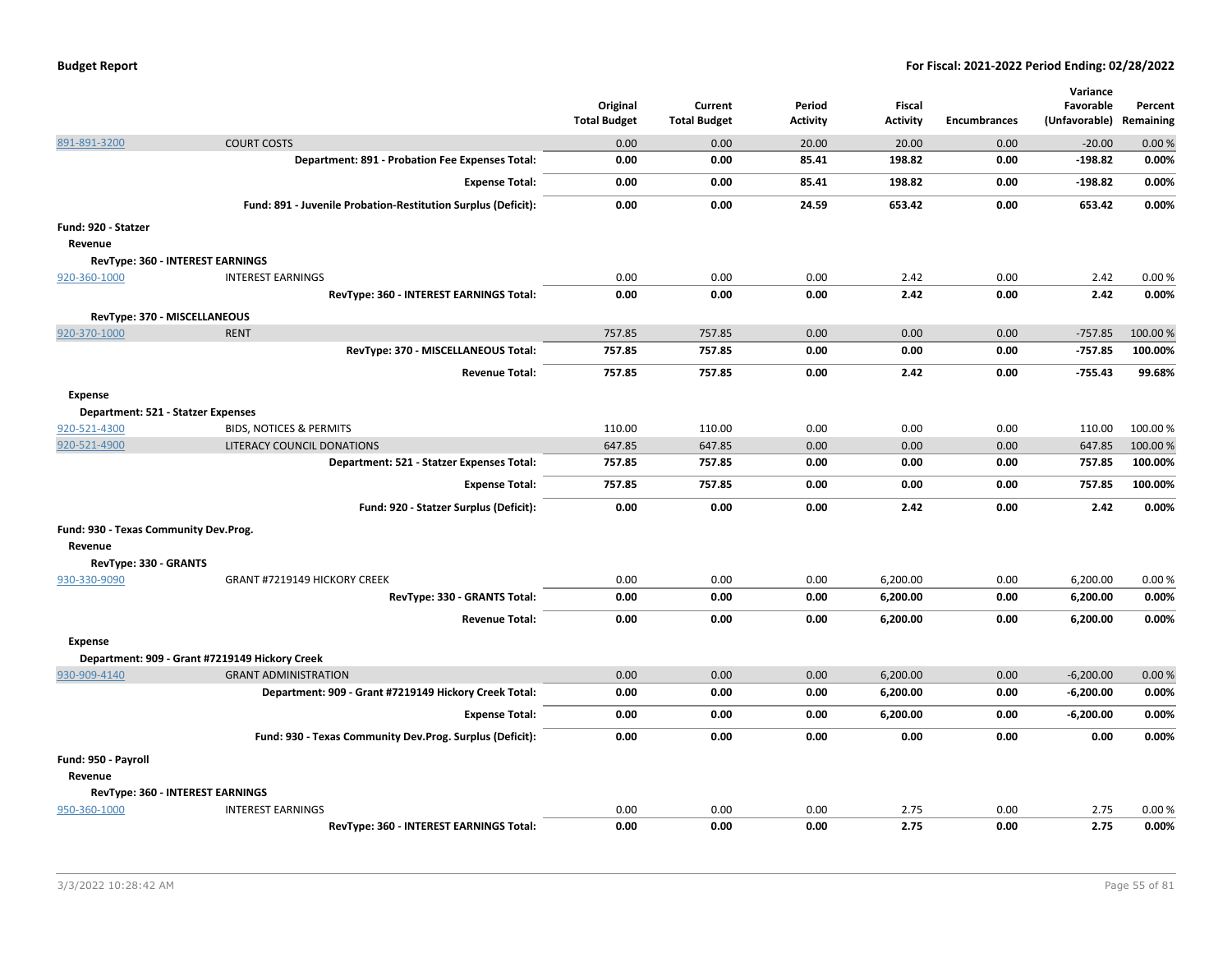|                              |                                                 | Original<br><b>Total Budget</b> | Current<br><b>Total Budget</b> | Period<br><b>Activity</b> | Fiscal<br><b>Activity</b> | <b>Encumbrances</b> | Variance<br>Favorable<br>(Unfavorable) | Percent<br>Remaining |
|------------------------------|-------------------------------------------------|---------------------------------|--------------------------------|---------------------------|---------------------------|---------------------|----------------------------------------|----------------------|
| RevType: 370 - MISCELLANEOUS |                                                 |                                 |                                |                           |                           |                     |                                        |                      |
| 950-370-1300                 | <b>REFUNDS &amp; MISCELLANEOUS</b>              | 0.00                            | 0.00                           | 3,776.70                  | 23,197.08                 | 0.00                | 23,197.08                              | 0.00%                |
|                              | RevType: 370 - MISCELLANEOUS Total:             | 0.00                            | 0.00                           | 3,776.70                  | 23,197.08                 | 0.00                | 23,197.08                              | 0.00%                |
|                              | <b>Revenue Total:</b>                           | 0.00                            | 0.00                           | 3,776.70                  | 23,199.83                 | 0.00                | 23,199.83                              | 0.00%                |
| Expense                      |                                                 |                                 |                                |                           |                           |                     |                                        |                      |
|                              | Department: 415 - COBRA Health Insurance        |                                 |                                |                           |                           |                     |                                        |                      |
| 950-415-2020                 | <b>COBRA Group Health Insurance</b>             | 0.00                            | 0.00                           | 3,776.67                  | 23,196.88                 | 0.00                | $-23,196.88$                           | 0.00%                |
|                              | Department: 415 - COBRA Health Insurance Total: | 0.00                            | 0.00                           | 3,776.67                  | 23,196.88                 | 0.00                | $-23,196.88$                           | 0.00%                |
|                              | <b>Expense Total:</b>                           | 0.00                            | 0.00                           | 3,776.67                  | 23,196.88                 | 0.00                | $-23,196.88$                           | 0.00%                |
|                              | Fund: 950 - Payroll Surplus (Deficit):          | 0.00                            | 0.00                           | 0.03                      | 2.95                      | 0.00                | 2.95                                   | 0.00%                |
|                              | <b>Report Surplus (Deficit):</b>                | 0.00                            | 0.00                           | 1,926,727.30              | 4,863,226.12              | -342,252.66         | 4,520,973.46                           | 0.00%                |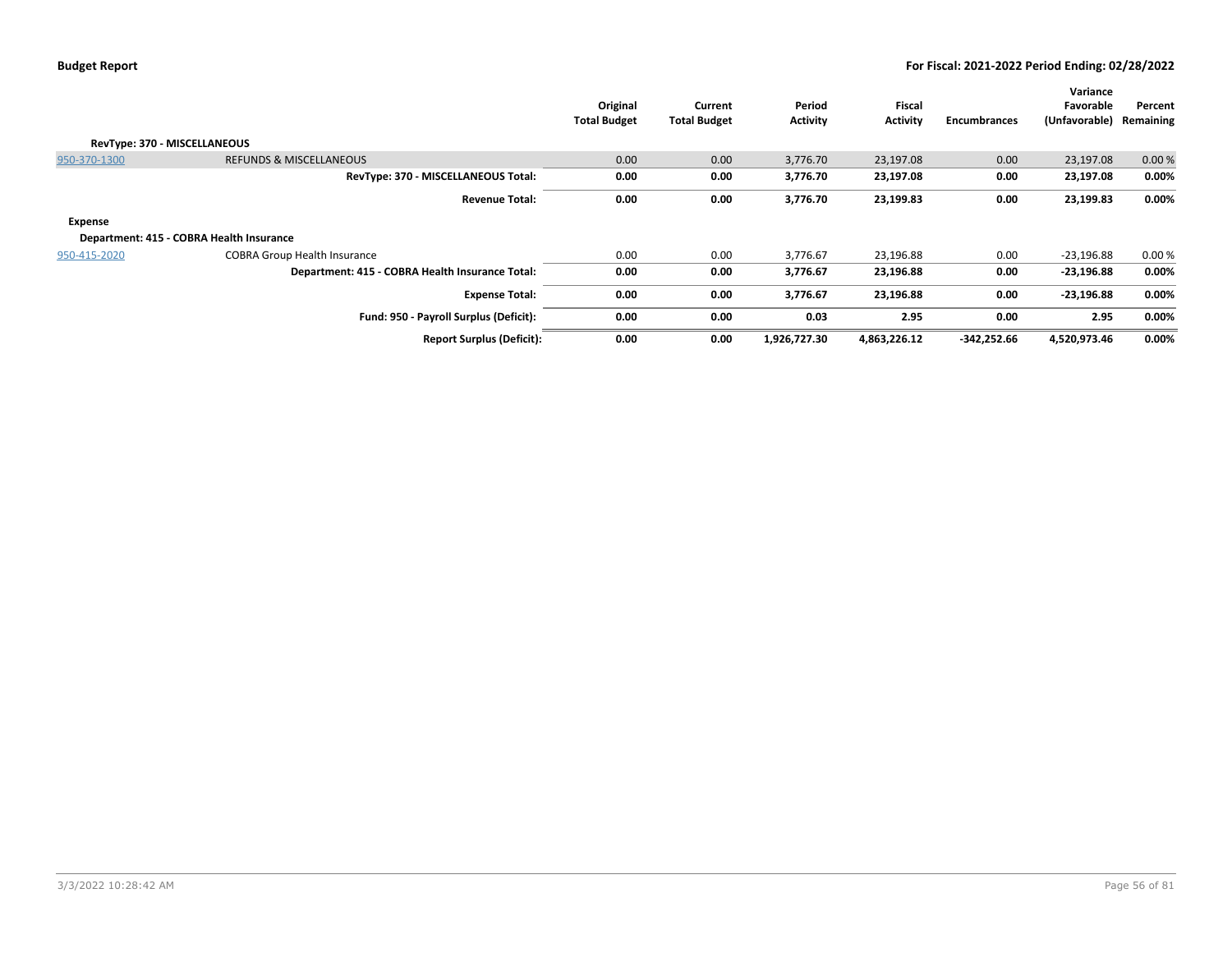# **Group Summary**

| RevTyp                                             | Original<br><b>Total Budget</b> | Current<br><b>Total Budget</b> | Period<br><b>Activity</b> | <b>Fiscal</b><br><b>Activity</b> | <b>Encumbrances</b> | Variance<br>Favorable<br>(Unfavorable) | Percent<br>Remaining |
|----------------------------------------------------|---------------------------------|--------------------------------|---------------------------|----------------------------------|---------------------|----------------------------------------|----------------------|
| Fund: 100 - General                                |                                 |                                |                           |                                  |                     |                                        |                      |
| Revenue                                            |                                 |                                |                           |                                  |                     |                                        |                      |
| 310 - PROPERTY TAXES                               | 10,193,124.17                   | 10,193,124.17                  | 3,056,198.91              | 9,463,360.84                     | 0.00                | $-729,763.33$                          | 7.16%                |
| 318 - OTHER TAXES                                  | 1,694,614.80                    | 1,694,614.80                   | 133,575.96                | 707,935.94                       | 0.00                | -986,678.86                            | 58.22%               |
| 319 - F.C. DETENTION CENTER                        | 635,771.76                      | 635,771.76                     | 48,171.91                 | 259,154.72                       | 0.00                | $-376,617.04$                          | 59.24%               |
| 320 - LICENSES & PERMITS                           | 142,800.00                      | 142,800.00                     | 13,085.00                 | 62,290.00                        | 0.00                | $-80,510.00$                           | 56.38%               |
| 321 - FEES OF TAX COLLECTOR                        | 482,000.00                      | 482,000.00                     | 11,235.74                 | 59,657.77                        | 0.00                | $-422,342.23$                          | 87.62%               |
| 330 - GRANTS                                       | 44,095.00                       | 44,095.00                      | 0.00                      | 19,354.60                        | 0.00                | $-24,740.40$                           | 56.11%               |
| 340 - FEES OF OFFICE                               | 494,000.00                      | 494,000.00                     | 19,892.12                 | 111,568.57                       | 0.00                | $-382,431.43$                          | 77.42%               |
| 350 - FINES                                        | 4,500.00                        | 4,500.00                       | 0.00                      | 708.49                           | 0.00                | $-3,791.51$                            | 84.26%               |
| 352 - FINES & FORFEITURES                          | 5,500.00                        | 5,500.00                       | 0.00                      | 10.00                            | 0.00                | $-5,490.00$                            | 99.82%               |
| 360 - INTEREST EARNINGS                            | 800.00                          | 800.00                         | 0.00                      | 346.66                           | 0.00                | -453.34                                | 56.67%               |
| 364 - SALE OF ASSETS LAND/BUILDING                 | 5,000.00                        | 5,000.00                       | 0.00                      | 0.00                             | 0.00                | $-5,000.00$                            | 100.00%              |
| 370 - MISCELLANEOUS                                | 831,756.64                      | 831,756.64                     | 4,920.89                  | 646,505.93                       | 0.00                | $-185,250.71$                          | 22.27%               |
| <b>Revenue Surplus (Deficit):</b>                  | 14,533,962.37                   | 14,533,962.37                  | 3,287,080.53              | 11,330,893.52                    | 0.00                | -3,203,068.85                          | 22.04%               |
| <b>Expense</b>                                     |                                 |                                |                           |                                  |                     |                                        |                      |
| Department: 400 - County Judge                     |                                 |                                |                           |                                  |                     |                                        |                      |
|                                                    | 154,542.81                      | 154,542.81                     | 12,424.99                 | 63,078.14                        | 0.00                | 91,464.67                              | 59.18%               |
| Department: 400 - County Judge Total:              | 154,542.81                      | 154,542.81                     | 12,424.99                 | 63,078.14                        | 0.00                | 91,464.67                              | 59.18%               |
| Department: 401 - 911 Coordinator                  |                                 |                                |                           |                                  |                     |                                        |                      |
|                                                    | 23,000.00                       | 23,000.00                      | 0.00                      | 23,000.00                        | 0.00                | 0.00                                   | 0.00%                |
| Department: 401 - 911 Coordinator Total:           | 23,000.00                       | 23,000.00                      | 0.00                      | 23,000.00                        | 0.00                | 0.00                                   | 0.00%                |
|                                                    |                                 |                                |                           |                                  |                     |                                        |                      |
| Department: 403 - County Clerk                     |                                 |                                |                           |                                  |                     |                                        |                      |
|                                                    | 447,106.39                      | 447,106.39                     | 33,026.28                 | 169,819.43                       | 1,032.18            | 276,254.78                             | 61.79%               |
| Department: 403 - County Clerk Total:              | 447,106.39                      | 447,106.39                     | 33,026.28                 | 169,819.43                       | 1,032.18            | 276,254.78                             | 61.79%               |
| Department: 404 - Election                         |                                 |                                |                           |                                  |                     |                                        |                      |
|                                                    | 158,143.00                      | 158,143.00                     | 3,186.49                  | 44,874.69                        | 6,268.22            | 107,000.09                             | 67.66%               |
| Department: 404 - Election Total:                  | 158,143.00                      | 158,143.00                     | 3,186.49                  | 44,874.69                        | 6,268.22            | 107,000.09                             | 67.66%               |
| Department: 405 - Veterans' Service Officer        |                                 |                                |                           |                                  |                     |                                        |                      |
|                                                    | 67,261.33                       | 67,261.33                      | 4,971.73                  | 26,881.97                        | 0.00                | 40,379.36                              | 60.03%               |
| Department: 405 - Veterans' Service Officer Total: | 67,261.33                       | 67,261.33                      | 4,971.73                  | 26,881.97                        | 0.00                | 40,379.36                              | 60.03%               |
|                                                    |                                 |                                |                           |                                  |                     |                                        |                      |
| Department: 406 - Emergency Management             | 97,664.45                       | 97,664.45                      | 6,003.57                  | 45,247.76                        | 0.00                | 52,416.69                              | 53.67%               |
| Department: 406 - Emergency Management Total:      | 97,664.45                       | 97,664.45                      | 6,003.57                  | 45,247.76                        | 0.00                | 52,416.69                              | 53.67%               |
|                                                    |                                 |                                |                           |                                  |                     |                                        |                      |
| Department: 409 - Non-Departmental                 |                                 |                                |                           |                                  |                     |                                        |                      |
|                                                    | 911,616.62                      | 916,616.62                     | 37,247.92                 | 282,614.07                       | 1,437.30            | 632,565.25                             | 69.01%               |
| Department: 409 - Non-Departmental Total:          | 911,616.62                      | 916,616.62                     | 37,247.92                 | 282,614.07                       | 1,437.30            | 632,565.25                             | 69.01%               |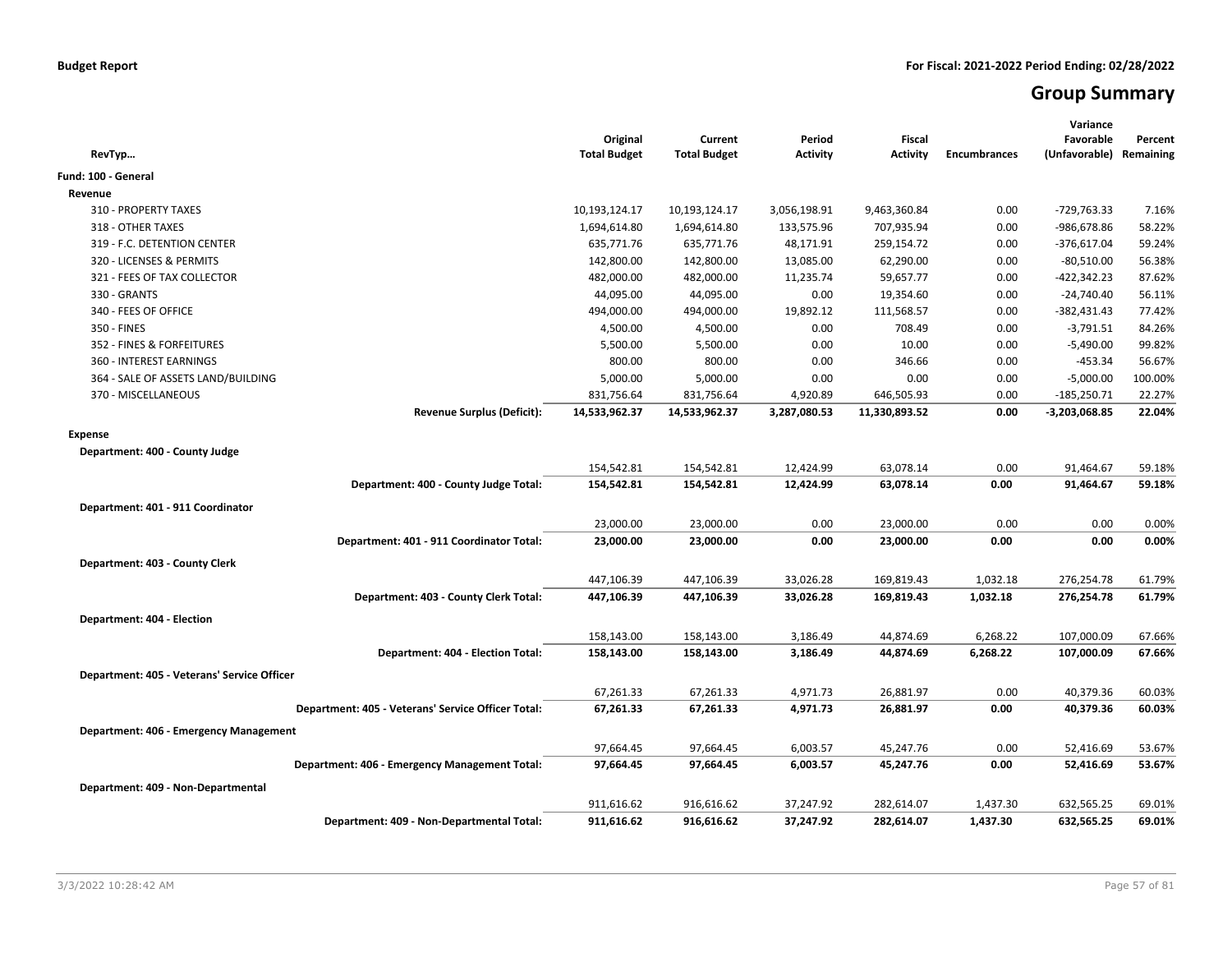|  | <b>Budget Report</b> |
|--|----------------------|
|--|----------------------|

|                                                              |                     |                     |                 |            |                     | Variance      |           |
|--------------------------------------------------------------|---------------------|---------------------|-----------------|------------|---------------------|---------------|-----------|
|                                                              | Original            | Current             | Period          | Fiscal     |                     | Favorable     | Percent   |
| RevTyp                                                       | <b>Total Budget</b> | <b>Total Budget</b> | <b>Activity</b> | Activity   | <b>Encumbrances</b> | (Unfavorable) | Remaining |
| Department: 410 - County Court at Law                        |                     |                     |                 |            |                     |               |           |
|                                                              | 501,949.16          | 501,949.16          | 36,099.59       | 200,853.75 | 0.00                | 301,095.41    | 59.99%    |
| Department: 410 - County Court at Law Total:                 | 501,949.16          | 501,949.16          | 36,099.59       | 200,853.75 | 0.00                | 301,095.41    | 59.99%    |
| Department: 425 - Court Administration                       |                     |                     |                 |            |                     |               |           |
|                                                              | 89,561.00           | 89,561.00           | 3,063.58        | 44,398.08  | 48.39               | 45,114.53     | 50.37%    |
| Department: 425 - Court Administration Total:                | 89,561.00           | 89,561.00           | 3,063.58        | 44,398.08  | 48.39               | 45,114.53     | 50.37%    |
| Department: 435 - 336th District Court Administration        |                     |                     |                 |            |                     |               |           |
|                                                              | 1,031,283.23        | 1,031,283.23        | 89,079.24       | 264,392.43 | $-16.85$            | 766,907.65    | 74.36%    |
| Department: 435 - 336th District Court Administration Total: | 1,031,283.23        | 1,031,283.23        | 89,079.24       | 264,392.43 | $-16.85$            | 766,907.65    | 74.36%    |
| Department: 450 - District Clerk                             |                     |                     |                 |            |                     |               |           |
|                                                              | 481,964.22          | 481,964.22          | 36,363.28       | 196,189.89 | 0.00                | 285,774.33    | 59.29%    |
| Department: 450 - District Clerk Total:                      | 481,964.22          | 481,964.22          | 36,363.28       | 196,189.89 | 0.00                | 285,774.33    | 59.29%    |
| Department: 455 - Justice of the Peace Pct. 1                |                     |                     |                 |            |                     |               |           |
|                                                              | 192,548.76          | 192,548.76          | 13,203.26       | 72,191.08  | 0.00                | 120,357.68    | 62.51%    |
| Department: 455 - Justice of the Peace Pct. 1 Total:         | 192,548.76          | 192,548.76          | 13,203.26       | 72,191.08  | 0.00                | 120,357.68    | 62.51%    |
| Department: 456 - Justice of the Peace Pct. 2                |                     |                     |                 |            |                     |               |           |
|                                                              | 148,737.42          | 148,737.42          | 11,050.31       | 60,484.69  | 0.00                | 88,252.73     | 59.33%    |
| Department: 456 - Justice of the Peace Pct. 2 Total:         | 148,737.42          | 148,737.42          | 11,050.31       | 60,484.69  | 0.00                | 88,252.73     | 59.33%    |
| Department: 457 - Justice of the Peace Pct. 3                |                     |                     |                 |            |                     |               |           |
|                                                              | 127,181.97          | 127,181.97          | 9,508.85        | 50,986.52  | 0.00                | 76,195.45     | 59.91%    |
| Department: 457 - Justice of the Peace Pct. 3 Total:         | 127,181.97          | 127,181.97          | 9,508.85        | 50,986.52  | 0.00                | 76,195.45     | 59.91%    |
| Department: 475 - District Attorney                          |                     |                     |                 |            |                     |               |           |
|                                                              | 1,004,960.64        | 1,004,960.64        | 76,346.92       | 407,718.04 | 27.27               | 597,215.33    | 59.43%    |
| Department: 475 - District Attorney Total:                   | 1,004,960.64        | 1,004,960.64        | 76,346.92       | 407,718.04 | 27.27               | 597,215.33    | 59.43%    |
| Department: 495 - County Auditor                             |                     |                     |                 |            |                     |               |           |
|                                                              | 350,114.29          | 350,114.29          | 25,621.92       | 140,457.49 | 158.45              | 209,498.35    | 59.84%    |
| Department: 495 - County Auditor Total:                      | 350,114.29          | 350,114.29          | 25,621.92       | 140,457.49 | 158.45              | 209,498.35    | 59.84%    |
| Department: 496 - County Purchasing                          |                     |                     |                 |            |                     |               |           |
|                                                              | 117,358.91          | 117,358.91          | 8,466.63        | 41,447.74  | 0.00                | 75,911.17     | 64.68%    |
| Department: 496 - County Purchasing Total:                   | 117,358.91          | 117,358.91          | 8,466.63        | 41,447.74  | 0.00                | 75,911.17     | 64.68%    |
| Department: 497 - County Treasurer                           |                     |                     |                 |            |                     |               |           |
|                                                              | 90,802.70           | 90,802.70           | 6,602.12        | 36,221.86  | 0.00                | 54,580.84     | 60.11%    |
| Department: 497 - County Treasurer Total:                    | 90,802.70           | 90,802.70           | 6,602.12        | 36,221.86  | 0.00                | 54,580.84     | 60.11%    |
| Department: 499 - Tax Assessor Collector                     |                     |                     |                 |            |                     |               |           |
|                                                              | 337,314.98          | 337,314.98          | 25,785.54       | 137,751.19 | 0.00                | 199,563.79    | 59.16%    |
| Department: 499 - Tax Assessor Collector Total:              | 337,314.98          | 337,314.98          | 25,785.54       | 137,751.19 | 0.00                | 199,563.79    | 59.16%    |
| Department: 503 - Computer/IT Dept.                          |                     |                     |                 |            |                     |               |           |
|                                                              | 110,414.01          | 110,414.01          | 6,673.86        | 37,231.71  | 0.00                | 73,182.30     | 66.28%    |
|                                                              |                     |                     |                 |            |                     |               |           |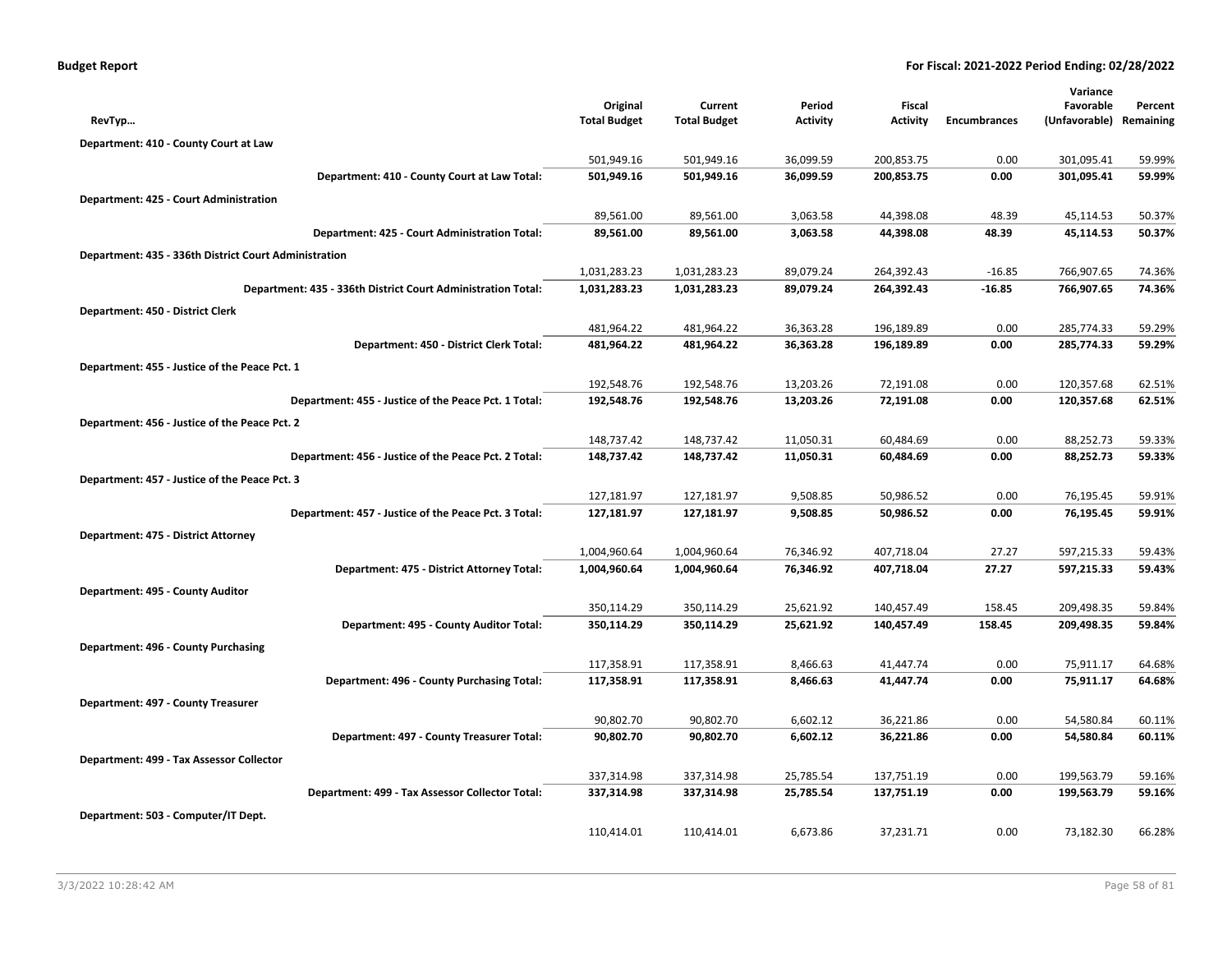| <b>Budget Report</b> |  |
|----------------------|--|
|----------------------|--|

|                                                      |                                 |                                |                           |                           |                     | Variance                   |                      |
|------------------------------------------------------|---------------------------------|--------------------------------|---------------------------|---------------------------|---------------------|----------------------------|----------------------|
| RevTyp                                               | Original<br><b>Total Budget</b> | Current<br><b>Total Budget</b> | Period<br><b>Activity</b> | Fiscal<br><b>Activity</b> | <b>Encumbrances</b> | Favorable<br>(Unfavorable) | Percent<br>Remaining |
| Department: 503 - Computer/IT Dept. Total:           | 110,414.01                      | 110,414.01                     | 6,673.86                  | 37,231.71                 | 0.00                | 73,182.30                  | 66.28%               |
| Department: 509 - Contingency                        |                                 |                                |                           |                           |                     |                            |                      |
|                                                      | 250,000.00                      | 227,600.31                     | 0.00                      | 0.00                      | 0.00                | 227,600.31                 | 100.00%              |
| Department: 509 - Contingency Total:                 | 250,000.00                      | 227,600.31                     | 0.00                      | 0.00                      | 0.00                | 227,600.31                 | 100.00%              |
| Department: 510 - Courthouse                         |                                 |                                |                           |                           |                     |                            |                      |
|                                                      | 447,254.53                      | 447,254.53                     | 40,872.94                 | 196,640.99                | 8,519.98            | 242,093.56                 | 54.13%               |
| Department: 510 - Courthouse Total:                  | 447,254.53                      | 447,254.53                     | 40,872.94                 | 196,640.99                | 8,519.98            | 242,093.56                 | 54.13%               |
| Department: 511 - County Office Building             |                                 |                                |                           |                           |                     |                            |                      |
|                                                      | 10,615.00                       | 10,615.00                      | 727.98                    | 3,413.93                  | 0.00                | 7,201.07                   | 67.84%               |
| Department: 511 - County Office Building Total:      | 10,615.00                       | 10,615.00                      | 727.98                    | 3,413.93                  | 0.00                | 7,201.07                   | 67.84%               |
| Department: 512 - Co-Op Office Building              |                                 |                                |                           |                           |                     |                            |                      |
|                                                      | 720.00                          | 720.00                         | 0.00                      | 330.83                    | 0.00                | 389.17                     | 54.05%               |
| Department: 512 - Co-Op Office Building Total:       | 720.00                          | 720.00                         | 0.00                      | 330.83                    | 0.00                | 389.17                     | 54.05%               |
| Department: 513 - Courthouse South Annex             |                                 |                                |                           |                           |                     |                            |                      |
|                                                      | 21,460.00                       | 38,500.00                      | 643.34                    | 21,866.37                 | 92.97               | 16,540.66                  | 42.96%               |
| Department: 513 - Courthouse South Annex Total:      | 21,460.00                       | 38,500.00                      | 643.34                    | 21,866.37                 | 92.97               | 16,540.66                  | 42.96%               |
| Department: 514 - City Hall Annex                    |                                 |                                |                           |                           |                     |                            |                      |
|                                                      | 340.00                          | 340.00                         | 82.69                     | 413.45                    | 0.00                | $-73.45$                   | $-21.60%$            |
| Department: 514 - City Hall Annex Total:             | 340.00                          | 340.00                         | 82.69                     | 413.45                    | 0.00                | $-73.45$                   | $-21.60%$            |
| Department: 515 - Windom County Building             |                                 |                                |                           |                           |                     |                            |                      |
|                                                      | 11,467.00                       | 11,467.00                      | 523.00                    | 2,396.81                  | 0.00                | 9,070.19                   | 79.10%               |
| Department: 515 - Windom County Building Total:      | 11,467.00                       | 11,467.00                      | 523.00                    | 2,396.81                  | 0.00                | 9,070.19                   | 79.10%               |
| Department: 516 - Agrilife Extension Building        |                                 |                                |                           |                           |                     |                            |                      |
|                                                      | 8,431.00                        | 8,431.00                       | 650.90                    | 2,651.72                  | 0.00                | 5,779.28                   | 68.55%               |
| Department: 516 - Agrilife Extension Building Total: | 8,431.00                        | 8,431.00                       | 650.90                    | 2,651.72                  | 0.00                | 5,779.28                   | 68.55%               |
| <b>Department: 518 - County Offices Relocation</b>   |                                 |                                |                           |                           |                     |                            |                      |
|                                                      | 171,836.00                      | 171,836.00                     | 15,447.87                 | 71,688.20                 | 176.42              | 99,971.38                  | 58.18%               |
| Department: 518 - County Offices Relocation Total:   | 171,836.00                      | 171,836.00                     | 15,447.87                 | 71,688.20                 | 176.42              | 99,971.38                  | 58.18%               |
| Department: 520 - Lake Fannin                        |                                 |                                |                           |                           |                     |                            |                      |
| Department: 520 - Lake Fannin Total:                 | 5,000.00<br>5,000.00            | 5,000.00<br>5,000.00           | 0.00<br>0.00              | 5,000.00<br>5,000.00      | 0.00<br>0.00        | 0.00<br>0.00               | 0.00%<br>0.00%       |
|                                                      |                                 |                                |                           |                           |                     |                            |                      |
| Department: 540 - Ambulance Service                  |                                 |                                |                           |                           |                     |                            |                      |
| Department: 540 - Ambulance Service Total:           | 768,200.00<br>768,200.00        | 768,200.00<br>768,200.00       | 64,142.70<br>64,142.70    | 319,769.53<br>319,769.53  | 0.00<br>0.00        | 448,430.47<br>448,430.47   | 58.37%<br>58.37%     |
|                                                      |                                 |                                |                           |                           |                     |                            |                      |
| Department: 543 - Fire Protection                    | 132,020.00                      | 132,020.00                     | 32,829.94                 | 65,659.88                 | 0.00                | 66,360.12                  | 50.27%               |
| Department: 543 - Fire Protection Total:             | 132,020.00                      | 132,020.00                     | 32,829.94                 | 65,659.88                 | 0.00                | 66,360.12                  | 50.27%               |
|                                                      |                                 |                                |                           |                           |                     |                            |                      |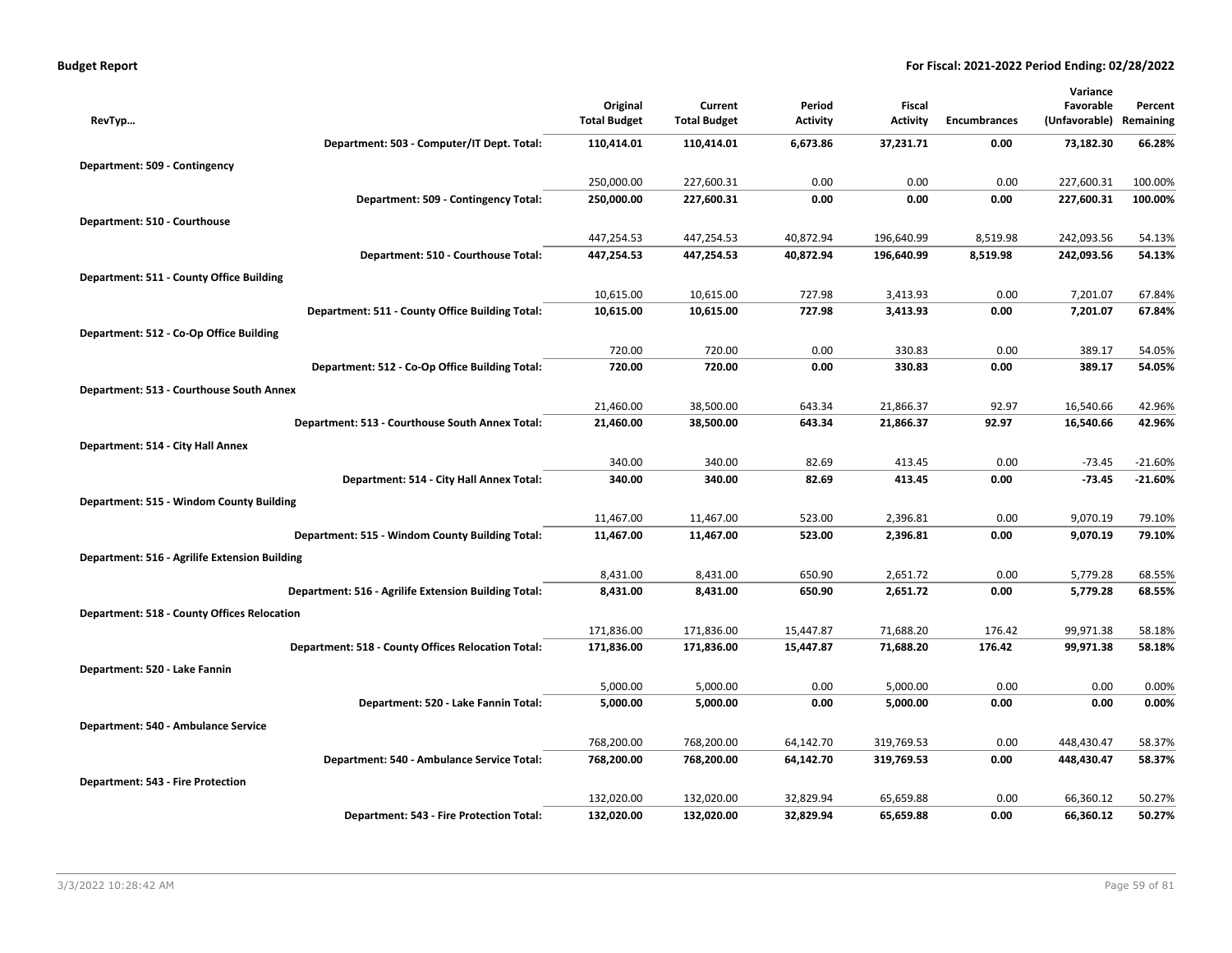| <b>Budget Report</b> |  |  |  |  |
|----------------------|--|--|--|--|
|----------------------|--|--|--|--|

|                                             |                                                    |                                 |                                |                           |                                  |                     | Variance                   |                      |
|---------------------------------------------|----------------------------------------------------|---------------------------------|--------------------------------|---------------------------|----------------------------------|---------------------|----------------------------|----------------------|
| RevTyp                                      |                                                    | Original<br><b>Total Budget</b> | Current<br><b>Total Budget</b> | Period<br><b>Activity</b> | <b>Fiscal</b><br><b>Activity</b> | <b>Encumbrances</b> | Favorable<br>(Unfavorable) | Percent<br>Remaining |
|                                             |                                                    |                                 |                                |                           |                                  |                     |                            |                      |
| Department: 551 - Constable Pct.1           |                                                    |                                 |                                |                           |                                  |                     |                            |                      |
|                                             | Department: 551 - Constable Pct.1 Total:           | 56,214.12<br>56,214.12          | 56,214.12<br>56,214.12         | 3,994.92<br>3,994.92      | 22,767.58<br>22,767.58           | 0.00<br>0.00        | 33,446.54<br>33,446.54     | 59.50%<br>59.50%     |
|                                             |                                                    |                                 |                                |                           |                                  |                     |                            |                      |
| Department: 552 - Constable Pct.2           |                                                    |                                 |                                |                           |                                  |                     |                            |                      |
|                                             | Department: 552 - Constable Pct.2 Total:           | 38,486.72<br>38,486.72          | 38,486.72<br>38,486.72         | 2,827.05<br>2,827.05      | 15,479.46<br>15,479.46           | 0.00<br>0.00        | 23,007.26<br>23,007.26     | 59.78%<br>59.78%     |
|                                             |                                                    |                                 |                                |                           |                                  |                     |                            |                      |
| Department: 553 - Constable Pct.3           |                                                    |                                 |                                |                           |                                  |                     |                            |                      |
|                                             |                                                    | 38,700.34                       | 38,700.34                      | 2,879.36<br>2,879.36      | 15,620.36<br>15,620.36           | 0.00                | 23,079.98<br>23,079.98     | 59.64%<br>59.64%     |
|                                             | Department: 553 - Constable Pct.3 Total:           | 38,700.34                       | 38,700.34                      |                           |                                  | 0.00                |                            |                      |
| Department: 555 - Animal Control Officer    |                                                    |                                 |                                |                           |                                  |                     |                            |                      |
|                                             |                                                    | 3,000.00                        | 3,000.00                       | 0.00<br>0.00              | 0.00<br>0.00                     | 0.00<br>0.00        | 3,000.00                   | 100.00%<br>100.00%   |
|                                             | Department: 555 - Animal Control Officer Total:    | 3,000.00                        | 3,000.00                       |                           |                                  |                     | 3,000.00                   |                      |
| Department: 559 - Texas VINE Program        |                                                    |                                 |                                |                           |                                  |                     |                            |                      |
|                                             |                                                    | 18,618.00                       | 18,618.00                      | 0.00<br>0.00              | 4,648.07                         | 0.00<br>0.00        | 13,969.93<br>13,969.93     | 75.03%<br>75.03%     |
|                                             | Department: 559 - Texas VINE Program Total:        | 18,618.00                       | 18,618.00                      |                           | 4,648.07                         |                     |                            |                      |
| Department: 560 - County Sheriff            |                                                    |                                 |                                |                           |                                  |                     |                            |                      |
|                                             |                                                    | 2,690,891.97                    | 2,690,891.97                   | 177,596.65                | 1,021,281.38                     | 52,039.15           | 1,617,571.44               | 60.11%               |
|                                             | Department: 560 - County Sheriff Total:            | 2,690,891.97                    | 2,690,891.97                   | 177,596.65                | 1,021,281.38                     | 52,039.15           | 1,617,571.44               | 60.11%               |
| <b>Department: 565 - Jail Operations</b>    |                                                    |                                 |                                |                           |                                  |                     |                            |                      |
|                                             |                                                    | 2,480,089.00                    | 2,480,089.00                   | 214,967.61                | 867,709.35                       | 797.50              | 1,611,582.15               | 64.98%               |
|                                             | Department: 565 - Jail Operations Total:           | 2,480,089.00                    | 2,480,089.00                   | 214,967.61                | 867,709.35                       | 797.50              | 1,611,582.15               | 64.98%               |
| Department: 573 - Bond Supervision          |                                                    |                                 |                                |                           |                                  |                     |                            |                      |
|                                             |                                                    | 80,214.00                       | 80,214.00                      | 7,125.83                  | 31,134.15                        | 0.00                | 49,079.85                  | 61.19%               |
|                                             | Department: 573 - Bond Supervision Total:          | 80,214.00                       | 80,214.00                      | 7,125.83                  | 31,134.15                        | 0.00                | 49,079.85                  | 61.19%               |
| Department: 575 - Juvenile Probation        |                                                    |                                 |                                |                           |                                  |                     |                            |                      |
|                                             |                                                    | 180,000.00                      | 180,000.00                     | 30.58                     | 180,145.92                       | 0.00                | $-145.92$                  | $-0.08%$             |
|                                             | Department: 575 - Juvenile Probation Total:        | 180,000.00                      | 180,000.00                     | 30.58                     | 180,145.92                       | 0.00                | $-145.92$                  | $-0.08%$             |
| Department: 590 - Environmental Development |                                                    |                                 |                                |                           |                                  |                     |                            |                      |
|                                             |                                                    | 148,641.67                      | 149,001.36                     | 8,071.96                  | 46,982.82                        | 0.00                | 102,018.54                 | 68.47%               |
|                                             | Department: 590 - Environmental Development Total: | 148,641.67                      | 149,001.36                     | 8,071.96                  | 46,982.82                        | 0.00                | 102,018.54                 | 68.47%               |
| Department: 591 - Development Services      |                                                    |                                 |                                |                           |                                  |                     |                            |                      |
|                                             |                                                    | 57,548.55                       | 57,548.55                      | 3,991.65                  | 21,710.71                        | 0.00                | 35,837.84                  | 62.27%               |
|                                             | Department: 591 - Development Services Total:      | 57,548.55                       | 57,548.55                      | 3,991.65                  | 21,710.71                        | 0.00                | 35,837.84                  | 62.27%               |
| Department: 640 - County Services           |                                                    |                                 |                                |                           |                                  |                     |                            |                      |
|                                             |                                                    | 61,803.00                       | 61,803.00                      | 1,067.91                  | 35,834.94                        | 0.00                | 25,968.06                  | 42.02%               |
|                                             | Department: 640 - County Services Total:           | 61,803.00                       | 61,803.00                      | 1,067.91                  | 35,834.94                        | 0.00                | 25,968.06                  | 42.02%               |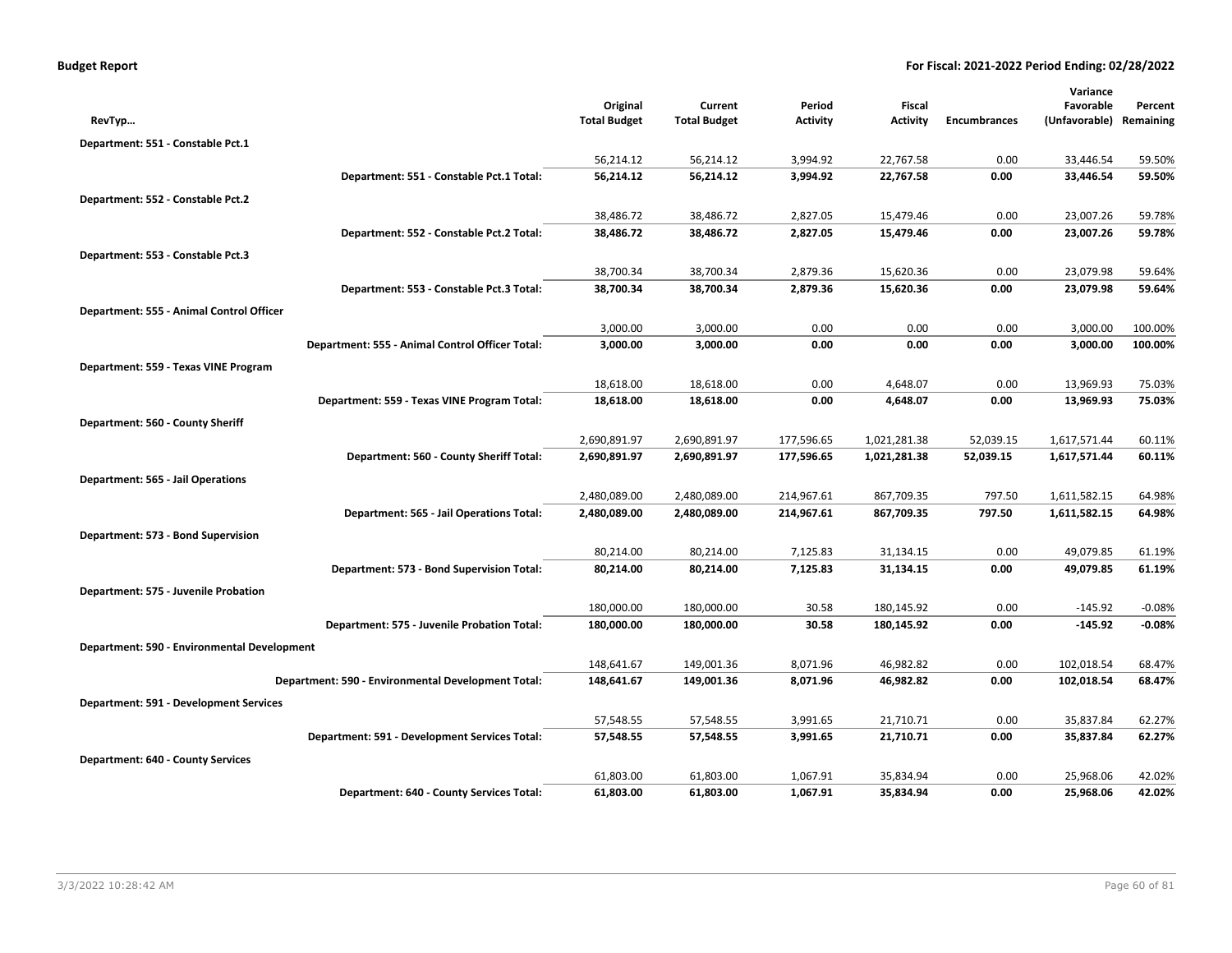| RevTyp                                             |                                                           | Original<br><b>Total Budget</b> | Current<br><b>Total Budget</b> | Period<br><b>Activity</b> | Fiscal<br><b>Activity</b> | <b>Encumbrances</b> | Variance<br>Favorable<br>(Unfavorable) | Percent<br>Remaining |
|----------------------------------------------------|-----------------------------------------------------------|---------------------------------|--------------------------------|---------------------------|---------------------------|---------------------|----------------------------------------|----------------------|
| Department: 641 - Health Officer                   |                                                           |                                 |                                |                           |                           |                     |                                        |                      |
|                                                    |                                                           | 2,400.00                        | 2,400.00                       | 200.00                    | 1,000.00                  | 0.00                | 1,400.00                               | 58.33%               |
|                                                    | Department: 641 - Health Officer Total:                   | 2,400.00                        | 2,400.00                       | 200.00                    | 1,000.00                  | 0.00                | 1,400.00                               | 58.33%               |
| Department: 645 - Indigent Health Care             |                                                           |                                 |                                |                           |                           |                     |                                        |                      |
|                                                    |                                                           | 282,769.12                      | 282,769.12                     | 26,622.16                 | 97,807.29                 | 0.00                | 184,961.83                             | 65.41%               |
|                                                    | Department: 645 - Indigent Health Care Total:             | 282,769.12                      | 282,769.12                     | 26,622.16                 | 97,807.29                 | 0.00                | 184,961.83                             | 65.41%               |
| Department: 665 - County Agents                    |                                                           |                                 |                                |                           |                           |                     |                                        |                      |
|                                                    |                                                           | 120,716.46                      | 120,716.46                     | 7,671.87                  | 45,630.79                 | 0.00                | 75,085.67                              | 62.20%               |
|                                                    | Department: 665 - County Agents Total:                    | 120,716.46                      | 120,716.46                     | 7,671.87                  | 45,630.79                 | 0.00                | 75,085.67                              | 62.20%               |
| <b>Department: 696 - Donations and Allocations</b> |                                                           |                                 |                                |                           |                           |                     |                                        |                      |
|                                                    |                                                           | 3,000.00                        | 3,000.00                       | 0.00                      | 1,000.00                  | 0.00                | 2,000.00                               | 66.67%               |
|                                                    | <b>Department: 696 - Donations and Allocations Total:</b> | 3,000.00                        | 3,000.00                       | 0.00                      | 1,000.00                  | 0.00                | 2,000.00                               | 66.67%               |
|                                                    | <b>Expense Total:</b>                                     | 14,533,962.37                   | 14,533,962.37                  | 1,057,694.99              | 5,444,425.06              | 70,580.98           | 9,018,956.33                           | 62.05%               |
|                                                    | Fund: 100 - General Surplus (Deficit):                    | 0.00                            | 0.00                           | 2,229,385.54              | 5,886,468.46              | -70,580.98          | 5,815,887.48                           | 0.00%                |
| Fund: 110 - Courthouse Security                    |                                                           |                                 |                                |                           |                           |                     |                                        |                      |
| Revenue                                            |                                                           |                                 |                                |                           |                           |                     |                                        |                      |
| 300 - CASH                                         |                                                           | 45,930.35                       | 45,930.35                      | 0.00                      | 0.00                      | 0.00                | $-45,930.35$                           | 100.00%              |
| 340 - FEES OF OFFICE                               |                                                           | 8,200.00                        | 8,200.00                       | 156.29                    | 2,514.02                  | 0.00                | $-5,685.98$                            | 69.34%               |
|                                                    | <b>Revenue Surplus (Deficit):</b>                         | 54,130.35                       | 54,130.35                      | 156.29                    | 2,514.02                  | 0.00                | $-51,616.33$                           | 95.36%               |
| <b>Expense</b>                                     |                                                           |                                 |                                |                           |                           |                     |                                        |                      |
| Department: 541 - Courthouse Security Part-Time    |                                                           |                                 |                                |                           |                           |                     |                                        |                      |
|                                                    |                                                           | 53,830.40                       | 53,830.40                      | 0.00                      | 13,664.64                 | 0.00                | 40,165.76                              | 74.62%               |
|                                                    | Department: 541 - Courthouse Security Part-Time Total:    | 53,830.40                       | 53,830.40                      | 0.00                      | 13,664.64                 | 0.00                | 40,165.76                              | 74.62%               |
| Department: 542 - Security Equipment               |                                                           |                                 |                                |                           |                           |                     |                                        |                      |
|                                                    |                                                           | 299.95                          | 299.95                         | 0.00                      | 0.00                      | 0.00                | 299.95                                 | 100.00%              |
|                                                    | Department: 542 - Security Equipment Total:               | 299.95                          | 299.95                         | 0.00                      | 0.00                      | 0.00                | 299.95                                 | 100.00%              |
|                                                    | <b>Expense Total:</b>                                     | 54,130.35                       | 54,130.35                      | 0.00                      | 13,664.64                 | 0.00                | 40,465.71                              | 74.76%               |
|                                                    | Fund: 110 - Courthouse Security Surplus (Deficit):        | 0.00                            | 0.00                           | 156.29                    | $-11,150.62$              | 0.00                | $-11,150.62$                           | 0.00%                |
| Fund: 111 - Justice Court Building Security        |                                                           |                                 |                                |                           |                           |                     |                                        |                      |
| Revenue                                            |                                                           |                                 |                                |                           |                           |                     |                                        |                      |
| 300 - CASH                                         |                                                           | 1,100.00                        | 1,100.00                       | 0.00                      | 0.00                      | 0.00                | $-1,100.00$                            | 100.00%              |
| 370 - MISCELLANEOUS                                |                                                           | 1,000.00                        | 1,000.00                       | 0.00                      | 1.59                      | 0.00                | $-998.41$                              | 99.84%               |
|                                                    | <b>Revenue Surplus (Deficit):</b>                         | 2,100.00                        | 2,100.00                       | 0.00                      | 1.59                      | 0.00                | $-2,098.41$                            | 99.92%               |
| <b>Expense</b>                                     |                                                           |                                 |                                |                           |                           |                     |                                        |                      |
| Department: 454 - Justice Ct Bldg Expense          |                                                           |                                 |                                |                           |                           |                     |                                        |                      |
|                                                    |                                                           | 2,100.00                        | 2,100.00                       | 0.00                      | 0.00                      | 0.00                | 2,100.00                               | 100.00%              |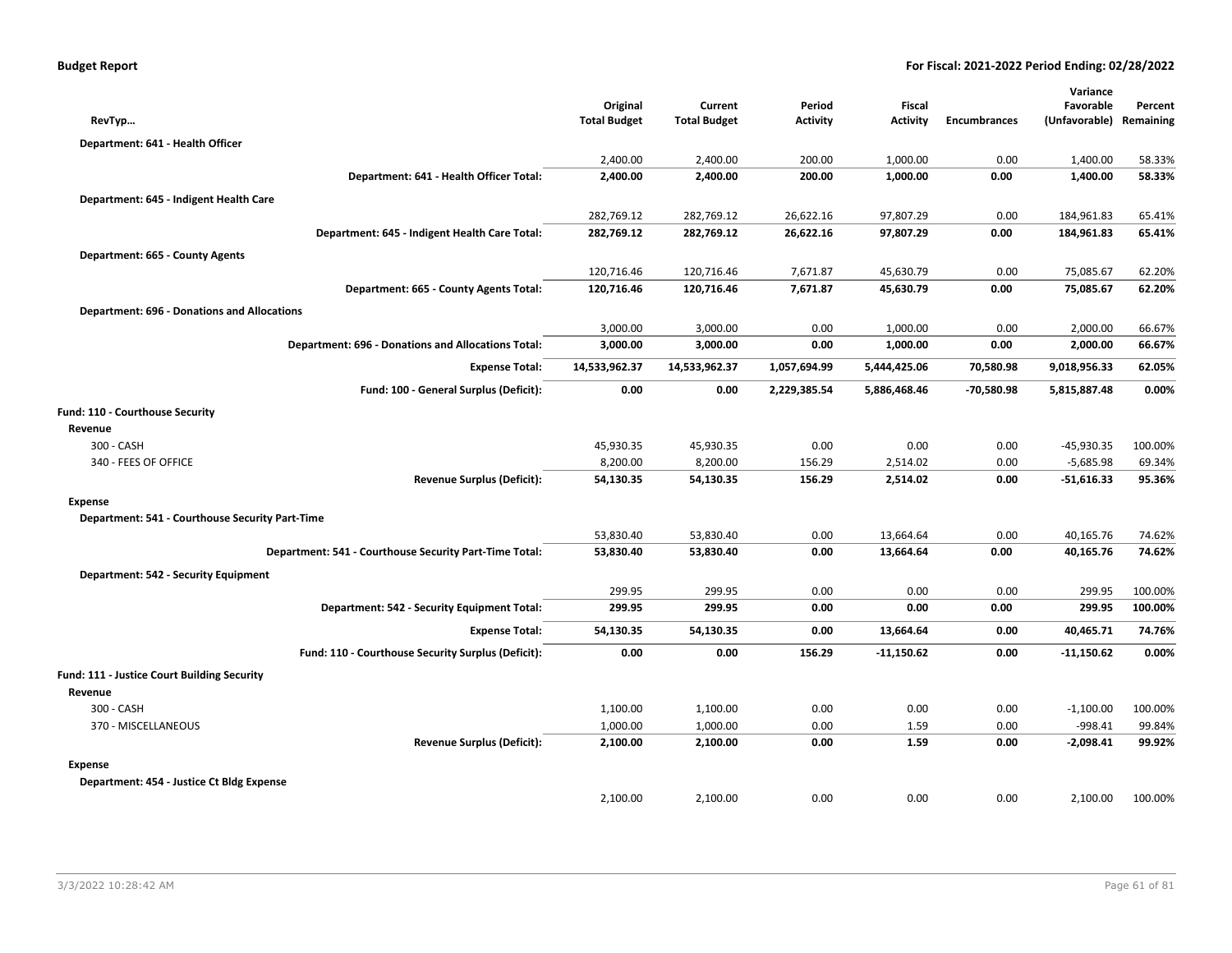| <b>Budget Report</b> |  |  |  |  |
|----------------------|--|--|--|--|
|----------------------|--|--|--|--|

| RevTyp                                                         |                                       | Original<br><b>Total Budget</b> | Current<br><b>Total Budget</b> | Period<br><b>Activity</b> | <b>Fiscal</b><br><b>Activity</b> | <b>Encumbrances</b> | Variance<br>Favorable<br>(Unfavorable) | Percent<br>Remaining |
|----------------------------------------------------------------|---------------------------------------|---------------------------------|--------------------------------|---------------------------|----------------------------------|---------------------|----------------------------------------|----------------------|
| Department: 454 - Justice Ct Bldg Expense Total:               |                                       | 2,100.00                        | 2,100.00                       | 0.00                      | 0.00                             | 0.00                | 2,100.00                               | 100.00%              |
|                                                                | <b>Expense Total:</b>                 | 2,100.00                        | 2,100.00                       | 0.00                      | 0.00                             | 0.00                | 2,100.00                               | 100.00%              |
| Fund: 111 - Justice Court Building Security Surplus (Deficit): |                                       | 0.00                            | 0.00                           | 0.00                      | 1.59                             | 0.00                | 1.59                                   | 0.00%                |
| Fund: 120 - County Clerk Vital Statistics                      |                                       |                                 |                                |                           |                                  |                     |                                        |                      |
| Revenue                                                        |                                       |                                 |                                |                           |                                  |                     |                                        |                      |
| 370 - MISCELLANEOUS                                            |                                       | 0.00                            | 0.00                           | 0.00                      | 72.00                            | 0.00                | 72.00                                  | 0.00%                |
|                                                                | <b>Revenue Surplus (Deficit):</b>     | 0.00                            | 0.00                           | 0.00                      | 72.00                            | 0.00                | 72.00                                  | 0.00%                |
| Fund: 120 - County Clerk Vital Statistics Surplus (Deficit):   |                                       | 0.00                            | 0.00                           | 0.00                      | 72.00                            | 0.00                | 72.00                                  | 0.00%                |
| Fund: 121 - County Clerk Records Management                    |                                       |                                 |                                |                           |                                  |                     |                                        |                      |
| Revenue                                                        |                                       |                                 |                                |                           |                                  |                     |                                        |                      |
| 300 - CASH                                                     |                                       | 36,978.22                       | 36,978.22                      | 0.00                      | 0.00                             | 0.00                | $-36,978.22$                           | 100.00%              |
| 370 - MISCELLANEOUS                                            |                                       | 66,000.00                       | 66,000.00                      | 1,961.50                  | 10,003.52                        | 0.00                | $-55,996.48$                           | 84.84%               |
|                                                                | <b>Revenue Surplus (Deficit):</b>     | 102,978.22                      | 102,978.22                     | 1,961.50                  | 10,003.52                        | 0.00                | -92,974.70                             | 90.29%               |
| <b>Expense</b>                                                 |                                       |                                 |                                |                           |                                  |                     |                                        |                      |
| Department: 402 - Co.Clerk Records Mgt. Exp.                   |                                       |                                 |                                |                           |                                  |                     |                                        |                      |
|                                                                |                                       | 102,978.22                      | 102,978.22                     | 3,549.84                  | 42,796.29                        | 128.97              | 60,052.96                              | 58.32%               |
| Department: 402 - Co.Clerk Records Mgt. Exp. Total:            |                                       | 102,978.22                      | 102,978.22                     | 3,549.84                  | 42,796.29                        | 128.97              | 60,052.96                              | 58.32%               |
|                                                                | <b>Expense Total:</b>                 | 102,978.22                      | 102,978.22                     | 3,549.84                  | 42,796.29                        | 128.97              | 60,052.96                              | 58.32%               |
| Fund: 121 - County Clerk Records Management Surplus (Deficit): |                                       | 0.00                            | 0.00                           | $-1,588.34$               | $-32,792.77$                     | $-128.97$           | $-32,921.74$                           | 0.00%                |
| Fund: 122 - Chapter 19 Funds                                   |                                       |                                 |                                |                           |                                  |                     |                                        |                      |
| Revenue                                                        |                                       |                                 |                                |                           |                                  |                     |                                        |                      |
| 330 - GRANTS                                                   |                                       | 700.00                          | 700.00                         | 467.72                    | 1,503.22                         | 0.00                | 803.22                                 | $-114.75%$           |
|                                                                | <b>Revenue Surplus (Deficit):</b>     | 700.00                          | 700.00                         | 467.72                    | 1,503.22                         | 0.00                | 803.22                                 | $-114.75%$           |
| <b>Expense</b>                                                 |                                       |                                 |                                |                           |                                  |                     |                                        |                      |
| Department: 403 - County Clerk                                 |                                       |                                 |                                |                           |                                  |                     |                                        |                      |
|                                                                |                                       | 700.00                          | 700.00                         | 467.72                    | 967.72                           | 750.00              | $-1,017.72$                            | $-145.39%$           |
|                                                                | Department: 403 - County Clerk Total: | 700.00                          | 700.00                         | 467.72                    | 967.72                           | 750.00              | $-1,017.72$                            | $-145.39%$           |
| Department: 478 - HAVA CARES Act Coronavirus Relief            |                                       |                                 |                                |                           |                                  |                     |                                        |                      |
|                                                                |                                       | 0.00                            | 0.00                           | 0.00                      | 535.50                           | 0.00                | $-535.50$                              | 0.00%                |
| Department: 478 - HAVA CARES Act Coronavirus Relief Total:     |                                       | 0.00                            | 0.00                           | 0.00                      | 535.50                           | 0.00                | $-535.50$                              | 0.00%                |
|                                                                | <b>Expense Total:</b>                 | 700.00                          | 700.00                         | 467.72                    | 1,503.22                         | 750.00              | $-1,553.22$                            | $-221.89%$           |
| Fund: 122 - Chapter 19 Funds Surplus (Deficit):                |                                       | 0.00                            | 0.00                           | 0.00                      | 0.00                             | $-750.00$           | $-750.00$                              | 0.00%                |
|                                                                |                                       |                                 |                                |                           |                                  |                     |                                        |                      |
| Fund: 123 - Election Equipment Fund<br>Revenue                 |                                       |                                 |                                |                           |                                  |                     |                                        |                      |
| 340 - FEES OF OFFICE                                           |                                       | 4,000.00                        | 4,000.00                       | 0.00                      | 648.00                           | 0.00                | $-3,352.00$                            | 83.80%               |
| 370 - MISCELLANEOUS                                            |                                       | 96,088.00                       | 96,088.00                      | 0.00                      | 0.00                             | 0.00                | $-96,088.00$                           | 100.00%              |
|                                                                | <b>Revenue Surplus (Deficit):</b>     | 100,088.00                      | 100,088.00                     | 0.00                      | 648.00                           | 0.00                | -99,440.00                             | 99.35%               |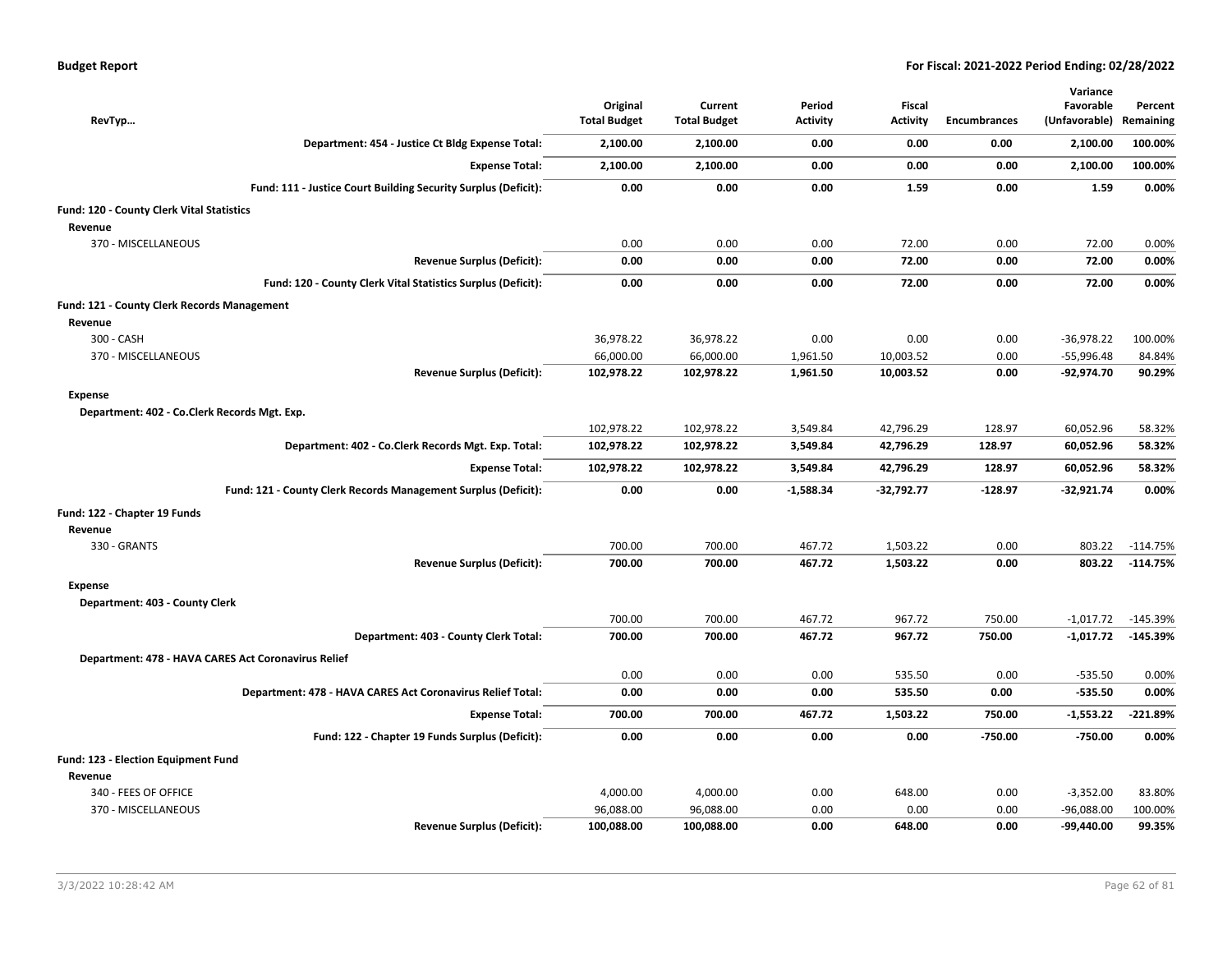| RevTyp                                                                 | Original<br><b>Total Budget</b> | Current<br><b>Total Budget</b> | Period<br><b>Activity</b> | <b>Fiscal</b><br><b>Activity</b> | Encumbrances | Variance<br>Favorable<br>(Unfavorable) Remaining | Percent |
|------------------------------------------------------------------------|---------------------------------|--------------------------------|---------------------------|----------------------------------|--------------|--------------------------------------------------|---------|
| <b>Expense</b>                                                         |                                 |                                |                           |                                  |              |                                                  |         |
| Department: 403 - County Clerk                                         |                                 |                                |                           |                                  |              |                                                  |         |
|                                                                        | 100,088.00                      | 100,088.00                     | 0.00                      | 0.00                             | 0.00         | 100,088.00                                       | 100.00% |
| Department: 403 - County Clerk Total:                                  | 100,088.00                      | 100,088.00                     | 0.00                      | 0.00                             | 0.00         | 100,088.00                                       | 100.00% |
| <b>Expense Total:</b>                                                  | 100,088.00                      | 100,088.00                     | 0.00                      | 0.00                             | 0.00         | 100,088.00                                       | 100.00% |
| Fund: 123 - Election Equipment Fund Surplus (Deficit):                 | 0.00                            | 0.00                           | 0.00                      | 648.00                           | 0.00         | 648.00                                           | 0.00%   |
| Fund: 125 - County Clerk Co.& Dist.CourtTechnology                     |                                 |                                |                           |                                  |              |                                                  |         |
| Revenue                                                                |                                 |                                |                           |                                  |              |                                                  |         |
| 370 - MISCELLANEOUS                                                    | 300.00                          | 300.00                         | 0.00                      | 72.51                            | 0.00         | $-227.49$                                        | 75.83%  |
| <b>Revenue Surplus (Deficit):</b>                                      | 300.00                          | 300.00                         | 0.00                      | 72.51                            | 0.00         | $-227.49$                                        | 75.83%  |
| <b>Expense</b>                                                         |                                 |                                |                           |                                  |              |                                                  |         |
| Department: 440 - Technology Equipment                                 |                                 |                                |                           |                                  |              |                                                  |         |
|                                                                        | 300.00                          | 300.00                         | 0.00                      | 0.00                             | 0.00         | 300.00                                           | 100.00% |
| Department: 440 - Technology Equipment Total:                          | 300.00                          | 300.00                         | 0.00                      | 0.00                             | 0.00         | 300.00                                           | 100.00% |
| <b>Expense Total:</b>                                                  | 300.00                          | 300.00                         | 0.00                      | 0.00                             | 0.00         | 300.00                                           | 100.00% |
| Fund: 125 - County Clerk Co.& Dist.CourtTechnology Surplus (Deficit):  | 0.00                            | 0.00                           | 0.00                      | 72.51                            | 0.00         | 72.51                                            | 0.00%   |
| Fund: 126 - County Clerk Court Records Preservation                    |                                 |                                |                           |                                  |              |                                                  |         |
| Revenue                                                                |                                 |                                |                           |                                  |              |                                                  |         |
| 370 - MISCELLANEOUS                                                    | 300.00                          | 300.00                         | 0.00                      | 170.00                           | 0.00         | $-130.00$                                        | 43.33%  |
| <b>Revenue Surplus (Deficit):</b>                                      | 300.00                          | 300.00                         | 0.00                      | 170.00                           | 0.00         | $-130.00$                                        | 43.33%  |
| <b>Expense</b>                                                         |                                 |                                |                           |                                  |              |                                                  |         |
| Department: 544 - County Clerk Records Pres. Equip.                    |                                 |                                |                           |                                  |              |                                                  |         |
|                                                                        | 300.00                          | 300.00                         | 0.00                      | 0.00                             | 0.00         | 300.00                                           | 100.00% |
| Department: 544 - County Clerk Records Pres. Equip. Total:             | 300.00                          | 300.00                         | 0.00                      | 0.00                             | 0.00         | 300.00                                           | 100.00% |
| <b>Expense Total:</b>                                                  | 300.00                          | 300.00                         | 0.00                      | 0.00                             | 0.00         | 300.00                                           | 100.00% |
| Fund: 126 - County Clerk Court Records Preservation Surplus (Deficit): | 0.00                            | 0.00                           | 0.00                      | 170.00                           | 0.00         | 170.00                                           | 0.00%   |
| <b>Fund: 127 - County Clerk Records Archive</b>                        |                                 |                                |                           |                                  |              |                                                  |         |
| Revenue                                                                |                                 |                                |                           |                                  |              |                                                  |         |
| 300 - CASH                                                             | 70,000.00                       | 70,000.00                      | 0.00                      | 0.00                             | 0.00         | $-70,000.00$                                     | 100.00% |
| 370 - MISCELLANEOUS                                                    | 70,000.00                       | 70,000.00                      | 0.00                      | 8,330.00                         | 0.00         | $-61,670.00$                                     | 88.10%  |
| <b>Revenue Surplus (Deficit):</b>                                      | 140,000.00                      | 140,000.00                     | 0.00                      | 8,330.00                         | 0.00         | $-131,670.00$                                    | 94.05%  |
| <b>Expense</b>                                                         |                                 |                                |                           |                                  |              |                                                  |         |
| Department: 403 - County Clerk                                         |                                 |                                |                           |                                  |              |                                                  |         |
|                                                                        | 140,000.00                      | 140,000.00                     | 0.00                      | 0.00                             | 0.00         | 140,000.00                                       | 100.00% |
| Department: 403 - County Clerk Total:                                  | 140,000.00                      | 140,000.00                     | 0.00                      | 0.00                             | 0.00         | 140,000.00                                       | 100.00% |
| <b>Expense Total:</b>                                                  | 140,000.00                      | 140,000.00                     | 0.00                      | 0.00                             | 0.00         | 140,000.00                                       | 100.00% |
| Fund: 127 - County Clerk Records Archive Surplus (Deficit):            | 0.00                            | 0.00                           | 0.00                      | 8,330.00                         | 0.00         | 8,330.00                                         | 0.00%   |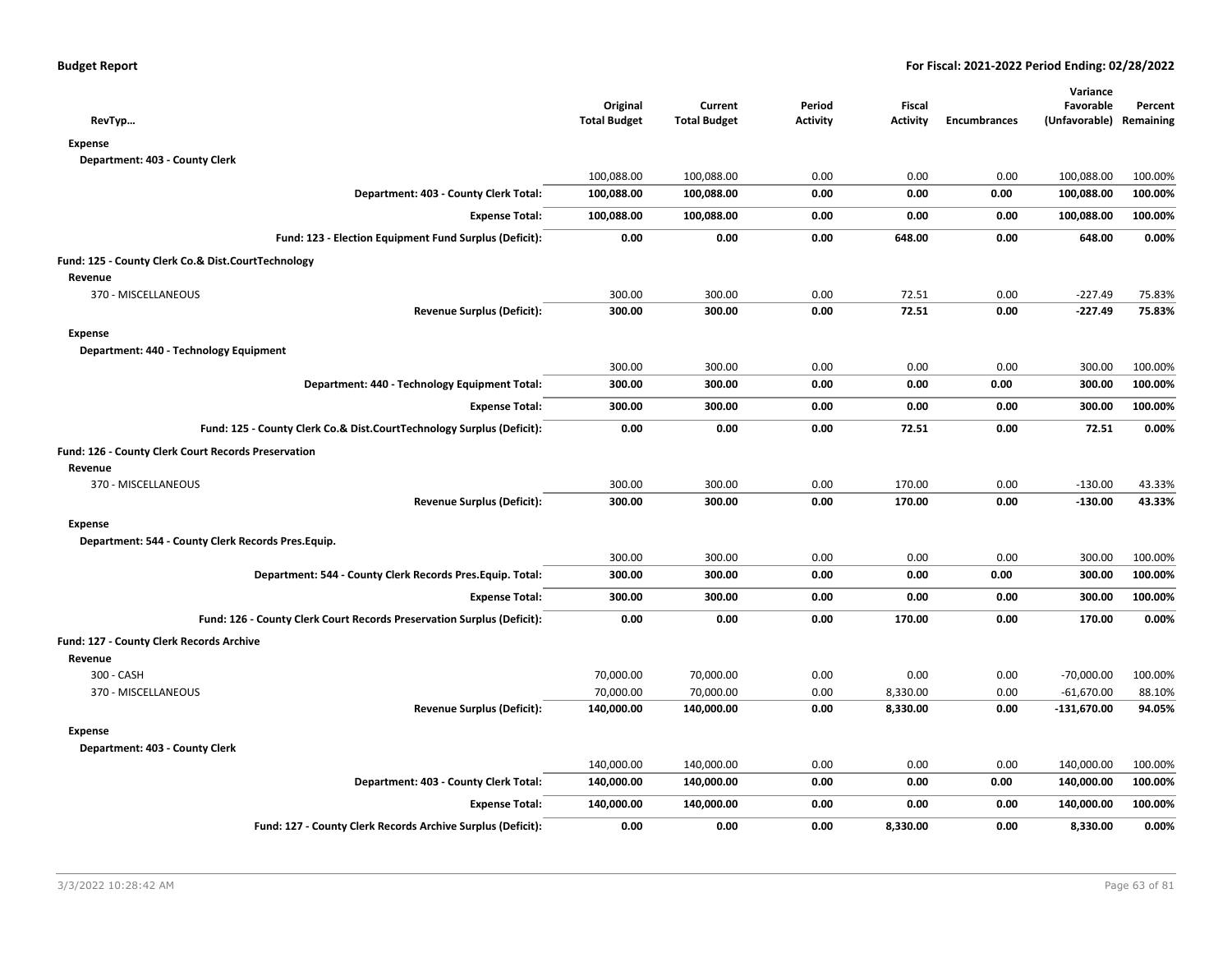|                                                               |                                 |                                |                           |                                  |                     | Variance                   |                      |
|---------------------------------------------------------------|---------------------------------|--------------------------------|---------------------------|----------------------------------|---------------------|----------------------------|----------------------|
| RevTyp                                                        | Original<br><b>Total Budget</b> | Current<br><b>Total Budget</b> | Period<br><b>Activity</b> | <b>Fiscal</b><br><b>Activity</b> | <b>Encumbrances</b> | Favorable<br>(Unfavorable) | Percent<br>Remaining |
| <b>Fund: 130 - Bail Bond Trust Fund</b>                       |                                 |                                |                           |                                  |                     |                            |                      |
| Revenue                                                       |                                 |                                |                           |                                  |                     |                            |                      |
| 345 - BONDS                                                   | 7,000.00                        | 7,000.00                       | 690.00                    | 2,055.00                         | 0.00                | $-4,945.00$                | 70.64%               |
| <b>Revenue Surplus (Deficit):</b>                             | 7,000.00                        | 7,000.00                       | 690.00                    | 2,055.00                         | 0.00                | $-4,945.00$                | 70.64%               |
| Expense                                                       |                                 |                                |                           |                                  |                     |                            |                      |
| Department: 498 - Bail Bond Fee Expense                       |                                 |                                |                           |                                  |                     |                            |                      |
|                                                               | 7,000.00                        | 7,000.00                       | 0.00                      | 0.00                             | 0.00                | 7,000.00                   | 100.00%              |
| Department: 498 - Bail Bond Fee Expense Total:                | 7,000.00                        | 7,000.00                       | 0.00                      | 0.00                             | 0.00                | 7,000.00                   | 100.00%              |
| <b>Expense Total:</b>                                         | 7,000.00                        | 7,000.00                       | 0.00                      | 0.00                             | 0.00                | 7,000.00                   | 100.00%              |
| Fund: 130 - Bail Bond Trust Fund Surplus (Deficit):           | 0.00                            | 0.00                           | 690.00                    | 2,055.00                         | 0.00                | 2,055.00                   | 0.00%                |
| Fund: 160 - County Judge Excess Supplement                    |                                 |                                |                           |                                  |                     |                            |                      |
| Revenue                                                       |                                 |                                |                           |                                  |                     |                            |                      |
| 300 - CASH                                                    | 4,750.00                        | 4,750.00                       | 0.00                      | 0.00                             | 0.00                | $-4,750.00$                | 100.00%              |
| <b>Revenue Surplus (Deficit):</b>                             | 4,750.00                        | 4,750.00                       | 0.00                      | 0.00                             | 0.00                | $-4,750.00$                | 100.00%              |
| Expense                                                       |                                 |                                |                           |                                  |                     |                            |                      |
| Department: 452 - Excess Supplement County Judge              |                                 |                                |                           |                                  |                     |                            |                      |
|                                                               | 4,750.00                        | 4,750.00                       | 250.12                    | 1,192.04                         | 118.45              | 3,439.51                   | 72.41%               |
| Department: 452 - Excess Supplement County Judge Total:       | 4,750.00                        | 4,750.00                       | 250.12                    | 1,192.04                         | 118.45              | 3,439.51                   | 72.41%               |
| <b>Expense Total:</b>                                         | 4,750.00                        | 4,750.00                       | 250.12                    | 1,192.04                         | 118.45              | 3,439.51                   | 72.41%               |
| Fund: 160 - County Judge Excess Supplement Surplus (Deficit): | 0.00                            | 0.00                           | $-250.12$                 | $-1,192.04$                      | $-118.45$           | $-1,310.49$                | 0.00%                |
| Fund: 161 - Probate Judges Education                          |                                 |                                |                           |                                  |                     |                            |                      |
| Revenue                                                       |                                 |                                |                           |                                  |                     |                            |                      |
| 340 - FEES OF OFFICE                                          | 150.00                          | 150.00                         | 0.00                      | 70.00                            | 0.00                | $-80.00$                   | 53.33%               |
| <b>Revenue Surplus (Deficit):</b>                             | 150.00                          | 150.00                         | 0.00                      | 70.00                            | 0.00                | $-80.00$                   | 53.33%               |
| Expense                                                       |                                 |                                |                           |                                  |                     |                            |                      |
| Department: 412 - Probate Judges Expense                      |                                 |                                |                           |                                  |                     |                            |                      |
|                                                               | 150.00                          | 150.00                         | 0.00                      | 0.00                             | 0.00                | 150.00                     | 100.00%              |
| Department: 412 - Probate Judges Expense Total:               | 150.00                          | 150.00                         | 0.00                      | 0.00                             | 0.00                | 150.00                     | 100.00%              |
| <b>Expense Total:</b>                                         | 150.00                          | 150.00                         | 0.00                      | 0.00                             | 0.00                | 150.00                     | 100.00%              |
| Fund: 161 - Probate Judges Education Surplus (Deficit):       | 0.00                            | 0.00                           | 0.00                      | 70.00                            | 0.00                | 70.00                      | 0.00%                |
| Fund: 190 - District Clerk Records Management                 |                                 |                                |                           |                                  |                     |                            |                      |
| Revenue                                                       |                                 |                                |                           |                                  |                     |                            |                      |
| 370 - MISCELLANEOUS                                           | 0.00                            | 0.00                           | 177.72                    | 997.16                           | 0.00                | 997.16                     | 0.00%                |
| <b>Revenue Surplus (Deficit):</b>                             | 0.00                            | 0.00                           | 177.72                    | 997.16                           | 0.00                | 997.16                     | 0.00%                |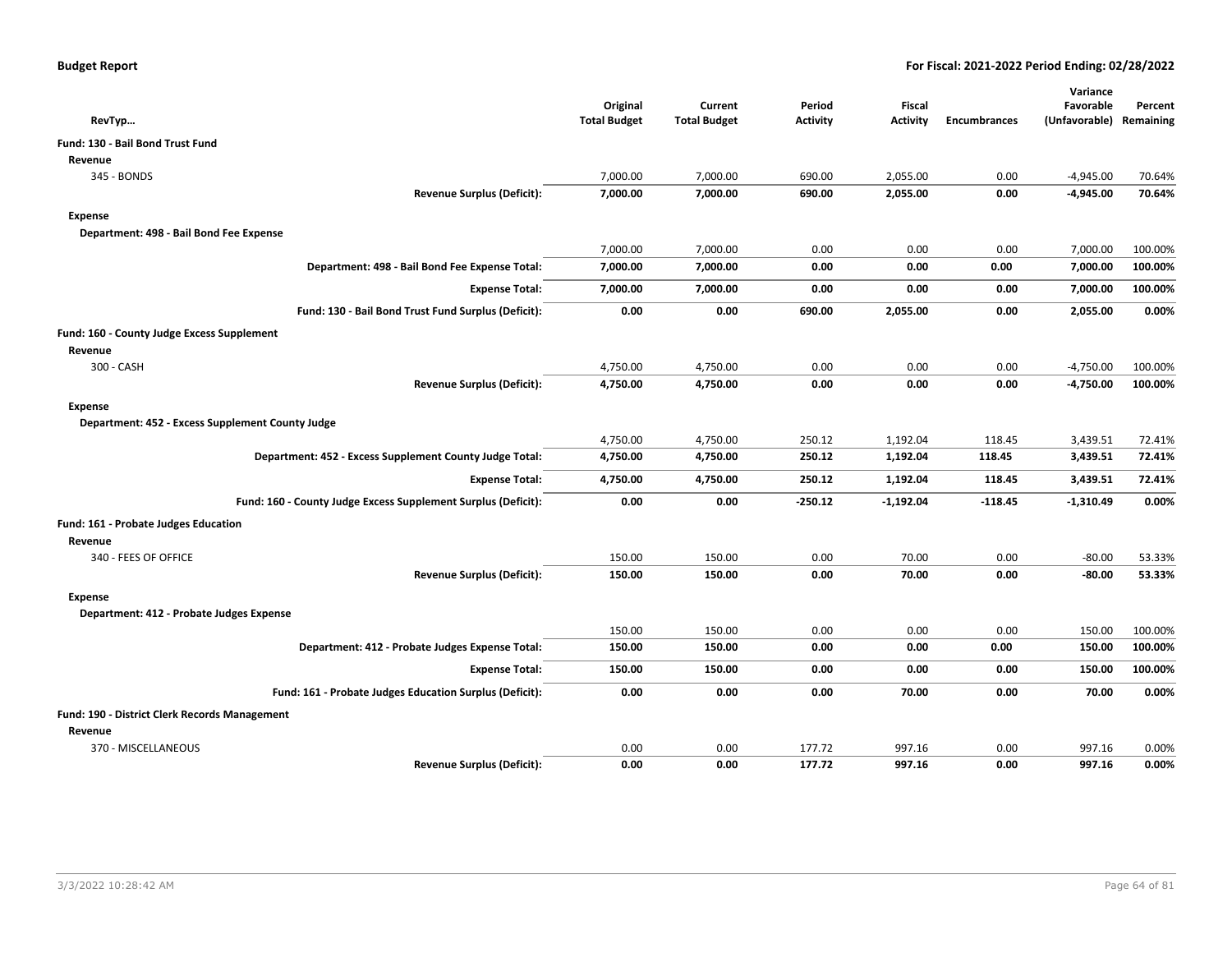| RevTyp                                                                   | Original<br><b>Total Budget</b> | Current<br><b>Total Budget</b> | Period<br>Activity | <b>Fiscal</b><br>Activity | <b>Encumbrances</b> | Variance<br>Favorable<br>(Unfavorable) Remaining | Percent     |
|--------------------------------------------------------------------------|---------------------------------|--------------------------------|--------------------|---------------------------|---------------------|--------------------------------------------------|-------------|
| <b>Expense</b>                                                           |                                 |                                |                    |                           |                     |                                                  |             |
| Department: 450 - District Clerk                                         |                                 |                                |                    |                           |                     |                                                  |             |
|                                                                          | 0.00                            | 0.00                           | 0.00               | 162.72                    | $-114.48$           | $-48.24$                                         | 0.00%       |
| Department: 450 - District Clerk Total:                                  | 0.00                            | 0.00                           | 0.00               | 162.72                    | $-114.48$           | $-48.24$                                         | 0.00%       |
| <b>Expense Total:</b>                                                    | 0.00                            | 0.00                           | 0.00               | 162.72                    | $-114.48$           | $-48.24$                                         | 0.00%       |
| Fund: 190 - District Clerk Records Management Surplus (Deficit):         | 0.00                            | 0.00                           | 177.72             | 834.44                    | 114.48              | 948.92                                           | 0.00%       |
| Fund: 191 - District Court Records Archive                               |                                 |                                |                    |                           |                     |                                                  |             |
| Revenue                                                                  |                                 |                                |                    |                           |                     |                                                  |             |
| 300 - CASH                                                               | 34,423.31                       | 34,423.31                      | 0.00               | 0.00                      | 0.00                | $-34,423.31$                                     | 100.00%     |
| 370 - MISCELLANEOUS                                                      | 330.18                          | 330.18                         | 317.87             | 1,357.41                  | 0.00                | 1,027.23                                         | $-311.11\%$ |
| <b>Revenue Surplus (Deficit):</b>                                        | 34,753.49                       | 34,753.49                      | 317.87             | 1,357.41                  | 0.00                | $-33,396.08$                                     | 96.09%      |
| <b>Expense</b>                                                           |                                 |                                |                    |                           |                     |                                                  |             |
| Department: 450 - District Clerk                                         |                                 |                                |                    |                           |                     |                                                  |             |
|                                                                          | 34,753.49                       | 34,753.49                      | 1,981.34           | 9,254.42                  | 0.00                | 25,499.07                                        | 73.37%      |
| Department: 450 - District Clerk Total:                                  | 34,753.49                       | 34,753.49                      | 1,981.34           | 9,254.42                  | 0.00                | 25,499.07                                        | 73.37%      |
| <b>Expense Total:</b>                                                    | 34,753.49                       | 34,753.49                      | 1,981.34           | 9,254.42                  | 0.00                | 25,499.07                                        | 73.37%      |
| Fund: 191 - District Court Records Archive Surplus (Deficit):            | 0.00                            | 0.00                           | $-1,663.47$        | $-7,897.01$               | 0.00                | $-7,897.01$                                      | 0.00%       |
| Fund: 192 - District Clerk Co.& Dist.Court Technology                    |                                 |                                |                    |                           |                     |                                                  |             |
| Revenue                                                                  |                                 |                                |                    |                           |                     |                                                  |             |
| 300 - CASH                                                               | 3,000.00                        | 3,000.00                       | 0.00               | 0.00                      | 0.00                | $-3,000.00$                                      | 100.00%     |
| 370 - MISCELLANEOUS                                                      | 500.00                          | 500.00                         | 17.94              | 158.58                    | 0.00                | $-341.42$                                        | 68.28%      |
| <b>Revenue Surplus (Deficit):</b>                                        | 3,500.00                        | 3,500.00                       | 17.94              | 158.58                    | 0.00                | $-3,341.42$                                      | 95.47%      |
| <b>Expense</b>                                                           |                                 |                                |                    |                           |                     |                                                  |             |
| Department: 440 - Technology Equipment                                   |                                 |                                |                    |                           |                     |                                                  |             |
|                                                                          | 3,500.00                        | 3,500.00                       | 0.00               | 0.00                      | 0.00                | 3,500.00                                         | 100.00%     |
| Department: 440 - Technology Equipment Total:                            | 3,500.00                        | 3,500.00                       | 0.00               | 0.00                      | 0.00                | 3,500.00                                         | 100.00%     |
| <b>Expense Total:</b>                                                    | 3,500.00                        | 3,500.00                       | 0.00               | 0.00                      | 0.00                | 3,500.00                                         | 100.00%     |
| Fund: 192 - District Clerk Co.& Dist.Court Technology Surplus (Deficit): | 0.00                            | 0.00                           | 17.94              | 158.58                    | 0.00                | 158.58                                           | 0.00%       |
| Fund: 193 - District Clerk Court Records Preservation                    |                                 |                                |                    |                           |                     |                                                  |             |
| Revenue                                                                  |                                 |                                |                    |                           |                     |                                                  |             |
| 300 - CASH                                                               | 35,000.00                       | 35,000.00                      | 0.00               | 0.00                      | 0.00                | $-35,000.00$                                     | 100.00%     |
| 370 - MISCELLANEOUS                                                      | 300.00                          | 300.00                         | 267.87             | 1,138.26                  | 0.00                | 838.26                                           | $-279.42%$  |
| <b>Revenue Surplus (Deficit):</b>                                        | 35,300.00                       | 35,300.00                      | 267.87             | 1,138.26                  | 0.00                | $-34,161.74$                                     | 96.78%      |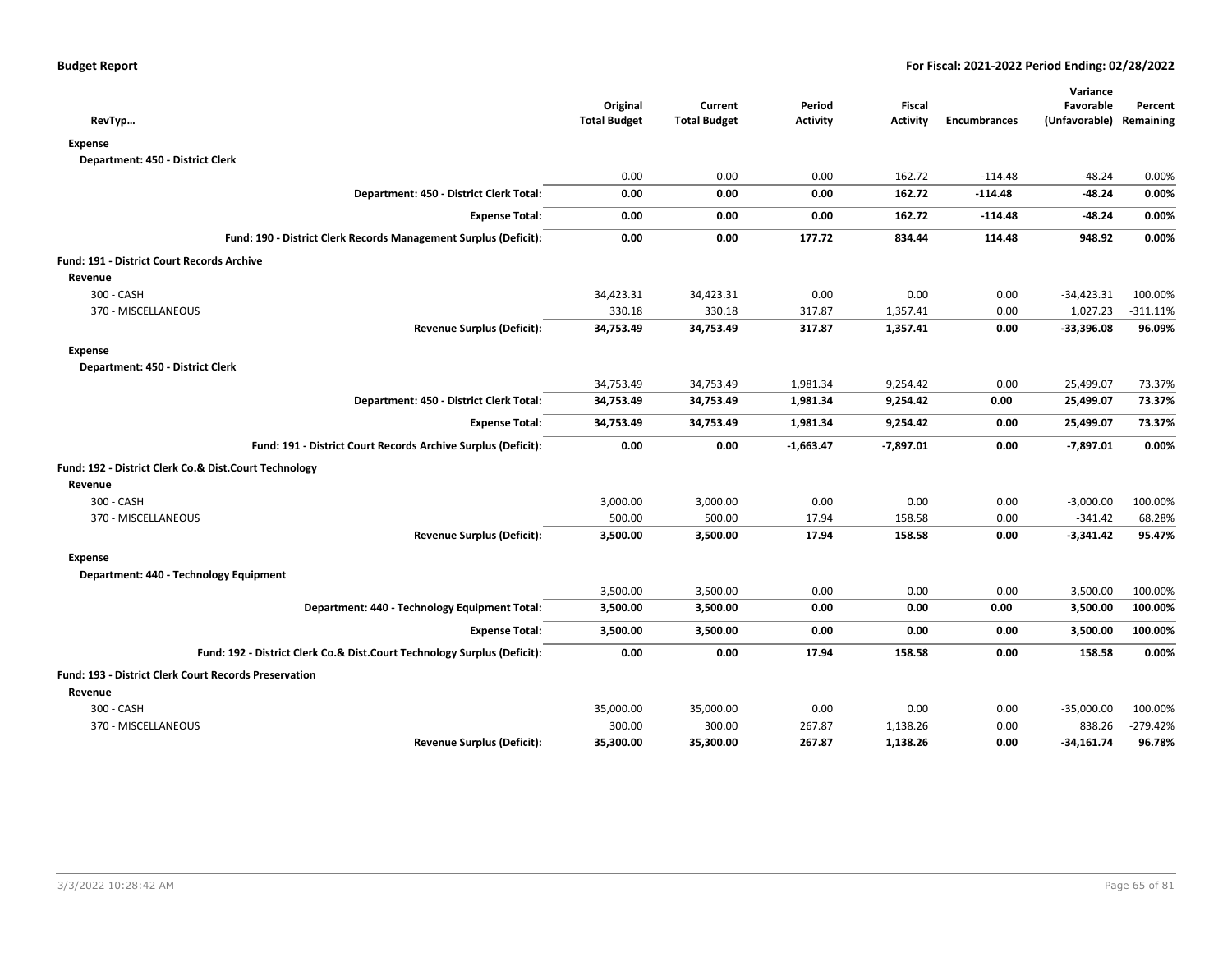| RevTyp                                                                   | Original<br><b>Total Budget</b> | Current<br><b>Total Budget</b> | Period<br><b>Activity</b> | Fiscal<br><b>Activity</b> | <b>Encumbrances</b> | Variance<br>Favorable<br>(Unfavorable) | Percent<br>Remaining |
|--------------------------------------------------------------------------|---------------------------------|--------------------------------|---------------------------|---------------------------|---------------------|----------------------------------------|----------------------|
| <b>Expense</b>                                                           |                                 |                                |                           |                           |                     |                                        |                      |
| Department: 545 - District Clerk Records Pres.Equip.                     |                                 |                                |                           |                           |                     |                                        |                      |
|                                                                          | 35,300.00                       | 35,300.00                      | 0.00                      | 0.00                      | 0.00                | 35,300.00                              | 100.00%              |
| Department: 545 - District Clerk Records Pres. Equip. Total:             | 35,300.00                       | 35,300.00                      | 0.00                      | 0.00                      | 0.00                | 35,300.00                              | 100.00%              |
|                                                                          |                                 |                                |                           |                           |                     |                                        |                      |
| <b>Expense Total:</b>                                                    | 35,300.00                       | 35,300.00                      | 0.00                      | 0.00                      | 0.00                | 35,300.00                              | 100.00%              |
| Fund: 193 - District Clerk Court Records Preservation Surplus (Deficit): | 0.00                            | 0.00                           | 267.87                    | 1,138.26                  | 0.00                | 1,138.26                               | 0.00%                |
| Fund: 200 - County Offices Records Mangement                             |                                 |                                |                           |                           |                     |                                        |                      |
| Revenue                                                                  |                                 |                                |                           |                           |                     |                                        |                      |
| 300 - CASH                                                               | 12,503.84                       | 12,503.84                      | 0.00                      | 0.00                      | 0.00                | $-12,503.84$                           | 100.00%              |
| 370 - MISCELLANEOUS                                                      | 10,000.00                       | 10,000.00                      | 243.43                    | 9,798.90                  | 0.00                | $-201.10$                              | 2.01%                |
| <b>Revenue Surplus (Deficit):</b>                                        | 22,503.84                       | 22,503.84                      | 243.43                    | 9,798.90                  | 0.00                | $-12,704.94$                           | 56.46%               |
| <b>Expense</b>                                                           |                                 |                                |                           |                           |                     |                                        |                      |
| Department: 449 - Co. Office Records Mgt.                                |                                 |                                |                           |                           |                     |                                        |                      |
|                                                                          | 22,503.84                       | 22,503.84                      | 165.00                    | 909.48                    | 0.00                | 21,594.36                              | 95.96%               |
| Department: 449 - Co. Office Records Mgt. Total:                         | 22,503.84                       | 22,503.84                      | 165.00                    | 909.48                    | 0.00                | 21,594.36                              | 95.96%               |
| <b>Expense Total:</b>                                                    | 22,503.84                       | 22,503.84                      | 165.00                    | 909.48                    | 0.00                | 21,594.36                              | 95.96%               |
| Fund: 200 - County Offices Records Mangement Surplus (Deficit):          | 0.00                            | 0.00                           | 78.43                     | 8,889.42                  | 0.00                | 8,889.42                               | 0.00%                |
| Fund: 210 - Road & Bridge #1                                             |                                 |                                |                           |                           |                     |                                        |                      |
| Revenue                                                                  |                                 |                                |                           |                           |                     |                                        |                      |
| 300 - CASH                                                               | 9,501.50                        | 9,501.50                       | 0.00                      | 0.00                      | 0.00                | $-9,501.50$                            | 100.00%              |
| 310 - PROPERTY TAXES                                                     | 588,561.92                      | 588,561.92                     | 175,653.06                | 543,900.58                | 0.00                | $-44,661.34$                           | 7.59%                |
| 318 - OTHER TAXES                                                        | 66,600.00                       | 66,600.00                      | 7,117.34                  | 34,418.29                 | 0.00                | $-32,181.71$                           | 48.32%               |
| 321 - FEES OF TAX COLLECTOR                                              | 136,000.00                      | 136,000.00                     | 32,690.63                 | 73,764.08                 | 0.00                | $-62,235.92$                           | 45.76%               |
| 330 - GRANTS                                                             | 0.00                            | 25,600.00                      | 0.00                      | 25,600.00                 | 0.00                | 0.00                                   | 0.00%                |
| 350 - FINES                                                              | 23,900.00                       | 23,900.00                      | 900.30                    | 4,867.51                  | 0.00                | $-19,032.49$                           | 79.63%               |
| <b>360 - INTEREST EARNINGS</b>                                           | 10.00                           | 10.00                          | 0.00                      | 8.36                      | 0.00                | $-1.64$                                | 16.40%               |
| 364 - SALE OF ASSETS LAND/BUILDING                                       | 1,000.00                        | 1,000.00                       | 0.00                      | 0.00                      | 0.00                | $-1,000.00$                            | 100.00%              |
| 370 - MISCELLANEOUS                                                      | 38,300.00                       | 38,300.00                      | 1,832.60                  | 21,300.76                 | 0.00                | $-16,999.24$                           | 44.38%               |
| <b>Revenue Surplus (Deficit):</b>                                        | 863,873.42                      | 889,473.42                     | 218,193.93                | 703,859.58                | 0.00                | $-185,613.84$                          | 20.87%               |
| <b>Expense</b>                                                           |                                 |                                |                           |                           |                     |                                        |                      |
| Department: 621 - Road & Bridge 1                                        |                                 |                                |                           |                           |                     |                                        |                      |
|                                                                          | 863,873.42                      | 889,473.42                     | 108,048.82                | 312,556.58                | 0.00                | 576,916.84                             | 64.86%               |
| Department: 621 - Road & Bridge 1 Total:                                 | 863,873.42                      | 889,473.42                     | 108,048.82                | 312,556.58                | 0.00                | 576,916.84                             | 64.86%               |
| <b>Expense Total:</b>                                                    | 863,873.42                      | 889,473.42                     | 108,048.82                | 312,556.58                | 0.00                | 576,916.84                             | 64.86%               |
| Fund: 210 - Road & Bridge #1 Surplus (Deficit):                          | 0.00                            | 0.00                           | 110,145.11                | 391,303.00                | 0.00                | 391,303.00                             | 0.00%                |
| Fund: 220 - Road & Bridge #2                                             |                                 |                                |                           |                           |                     |                                        |                      |
| Revenue                                                                  |                                 |                                |                           |                           |                     |                                        |                      |
| 310 - PROPERTY TAXES                                                     | 686,123.64                      | 686,123.64                     | 204,647.78                | 633,681.17                | 0.00                | $-52,442.47$                           | 7.64%                |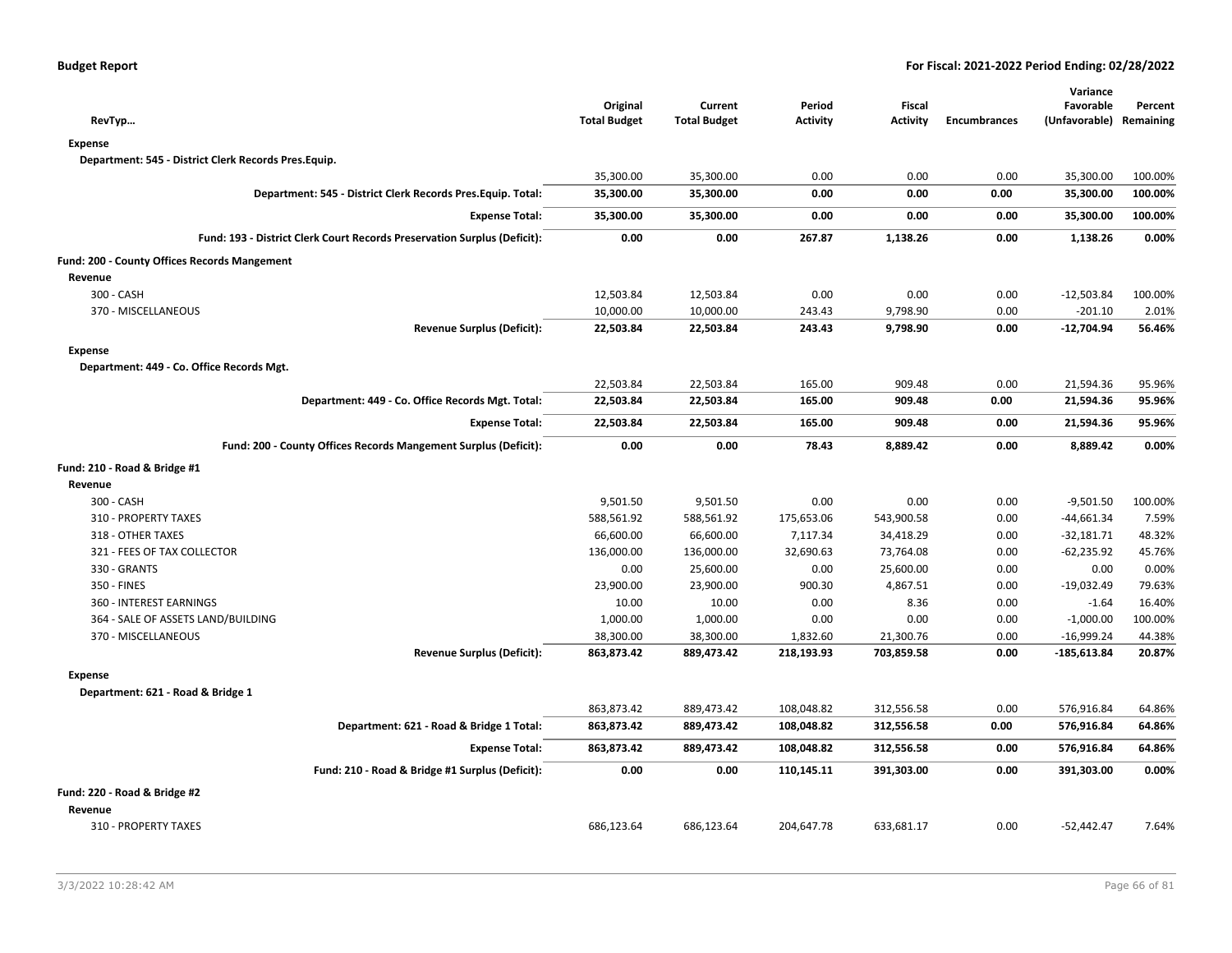|  |  |  | <b>Budget Report</b> |
|--|--|--|----------------------|
|--|--|--|----------------------|

| RevTyp                                                |                                                 | Original<br><b>Total Budget</b> | Current<br><b>Total Budget</b> | Period<br><b>Activity</b> | <b>Fiscal</b><br><b>Activity</b> | <b>Encumbrances</b> | Variance<br>Favorable<br>(Unfavorable) | Percent<br>Remaining |
|-------------------------------------------------------|-------------------------------------------------|---------------------------------|--------------------------------|---------------------------|----------------------------------|---------------------|----------------------------------------|----------------------|
| 318 - OTHER TAXES                                     |                                                 | 86,839.17                       | 86,839.17                      | 8,288.74                  | 40,083.03                        | 0.00                | $-46,756.14$                           | 53.84%               |
| 321 - FEES OF TAX COLLECTOR                           |                                                 | 172,000.00                      | 172,000.00                     | 38,080.24                 | 85,925.33                        | 0.00                | $-86,074.67$                           | 50.04%               |
| 350 - FINES                                           |                                                 | 28,200.00                       | 28,200.00                      | 1,048.74                  | 5,670.03                         | 0.00                | $-22,529.97$                           | 79.89%               |
| 360 - INTEREST EARNINGS                               |                                                 | 500.00                          | 500.00                         | 0.00                      | 24.43                            | 0.00                | $-475.57$                              | 95.11%               |
| 364 - SALE OF ASSETS LAND/BUILDING                    |                                                 | 5,000.00                        | 5,000.00                       | 0.00                      | 0.00                             | 0.00                | $-5,000.00$                            | 100.00%              |
| 370 - MISCELLANEOUS                                   |                                                 | 88,750.00                       | 88,750.00                      | 20.00                     | 22,662.82                        | 0.00                | $-66,087.18$                           | 74.46%               |
|                                                       | <b>Revenue Surplus (Deficit):</b>               | 1,067,412.81                    | 1,067,412.81                   | 252,085.50                | 788,046.81                       | 0.00                | $-279,366.00$                          | 26.17%               |
| <b>Expense</b>                                        |                                                 |                                 |                                |                           |                                  |                     |                                        |                      |
| Department: 622 - Road & Bridge 2                     |                                                 |                                 |                                |                           |                                  |                     |                                        |                      |
|                                                       |                                                 | 1,067,412.81                    | 1,067,412.81                   | 63,226.63                 | 416,832.20                       | 29,755.81           | 620,824.80                             | 58.16%               |
|                                                       | Department: 622 - Road & Bridge 2 Total:        | 1,067,412.81                    | 1,067,412.81                   | 63,226.63                 | 416,832.20                       | 29,755.81           | 620,824.80                             | 58.16%               |
|                                                       | <b>Expense Total:</b>                           | 1,067,412.81                    | 1,067,412.81                   | 63,226.63                 | 416,832.20                       | 29,755.81           | 620,824.80                             | 58.16%               |
|                                                       | Fund: 220 - Road & Bridge #2 Surplus (Deficit): | 0.00                            | 0.00                           | 188,858.87                | 371,214.61                       | $-29,755.81$        | 341,458.80                             | 0.00%                |
| Fund: 230 - Road & Bridge #3                          |                                                 |                                 |                                |                           |                                  |                     |                                        |                      |
| Revenue                                               |                                                 |                                 |                                |                           |                                  |                     |                                        |                      |
| 300 - CASH                                            |                                                 | 57,509.59                       | 57,509.59                      | 0.00                      | 0.00                             | 0.00                | $-57,509.59$                           | 100.00%              |
| 310 - PROPERTY TAXES                                  |                                                 | 1,027,185.47                    | 1,027,185.47                   | 306,952.07                | 950,461.15                       | 0.00                | $-76,724.32$                           | 7.47%                |
| 318 - OTHER TAXES                                     |                                                 | 102,800.00                      | 102,800.00                     | 12,434.70                 | 60,132.21                        | 0.00                | $-42,667.79$                           | 41.51%               |
| 321 - FEES OF TAX COLLECTOR                           |                                                 | 220,000.00                      | 220,000.00                     | 57,120.38                 | 128,887.99                       | 0.00                | $-91,112.01$                           | 41.41%               |
| 330 - GRANTS                                          |                                                 | 0.00                            | 0.00                           | 0.00                      | 28,000.00                        | 0.00                | 28,000.00                              | 0.00%                |
| 350 - FINES                                           |                                                 | 31,500.00                       | 31,500.00                      | 1,573.11                  | 8,505.06                         | 0.00                | $-22,994.94$                           | 73.00%               |
| 360 - INTEREST EARNINGS                               |                                                 | 200.00                          | 200.00                         | 0.00                      | 50.64                            | 0.00                | $-149.36$                              | 74.68%               |
| 364 - SALE OF ASSETS LAND/BUILDING                    |                                                 | 10,000.00                       | 10,000.00                      | 0.00                      | 0.00                             | 0.00                | $-10,000.00$                           | 100.00%              |
| 370 - MISCELLANEOUS                                   |                                                 | 40,400.00                       | 40,400.00                      | 1,592.19                  | 39,986.54                        | 0.00                | $-413.46$                              | 1.02%                |
|                                                       | <b>Revenue Surplus (Deficit):</b>               | 1,489,595.06                    | 1,489,595.06                   | 379,672.45                | 1,216,023.59                     | 0.00                | $-273,571.47$                          | 18.37%               |
| <b>Expense</b>                                        |                                                 |                                 |                                |                           |                                  |                     |                                        |                      |
| Department: 509 - Contingency                         |                                                 |                                 |                                |                           |                                  |                     |                                        |                      |
|                                                       |                                                 | 30,000.00                       | 30,000.00                      | 0.00                      | 0.00                             | 0.00                | 30,000.00                              | 100.00%              |
|                                                       | Department: 509 - Contingency Total:            | 30,000.00                       | 30,000.00                      | 0.00                      | 0.00                             | 0.00                | 30,000.00                              | 100.00%              |
| Department: 623 - Road & Bridge 3                     |                                                 |                                 |                                |                           |                                  |                     |                                        |                      |
|                                                       |                                                 | 1,459,595.06                    | 1,459,595.06                   | 69,848.36                 | 527,422.65                       | 224.00              | 931,948.41                             | 63.85%               |
|                                                       | Department: 623 - Road & Bridge 3 Total:        | 1,459,595.06                    | 1,459,595.06                   | 69,848.36                 | 527,422.65                       | 224.00              | 931,948.41                             | 63.85%               |
|                                                       | <b>Expense Total:</b>                           | 1,489,595.06                    | 1,489,595.06                   | 69,848.36                 | 527,422.65                       | 224.00              | 961,948.41                             | 64.58%               |
|                                                       | Fund: 230 - Road & Bridge #3 Surplus (Deficit): | 0.00                            | 0.00                           | 309,824.09                | 688,600.94                       | $-224.00$           | 688,376.94                             | 0.00%                |
| Fund: 231 - Lake Road Impact/Raw Water PipelinePct. 3 |                                                 |                                 |                                |                           |                                  |                     |                                        |                      |
| Revenue                                               |                                                 |                                 |                                |                           |                                  |                     |                                        |                      |
| 300 - CASH                                            |                                                 | 250,000.00                      | 250,000.00                     | 0.00                      | 0.00                             | 0.00                | $-250,000.00$                          | 100.00%              |
|                                                       | <b>Revenue Surplus (Deficit):</b>               | 250,000.00                      | 250,000.00                     | 0.00                      | 0.00                             | 0.00                | $-250,000.00$                          | 100.00%              |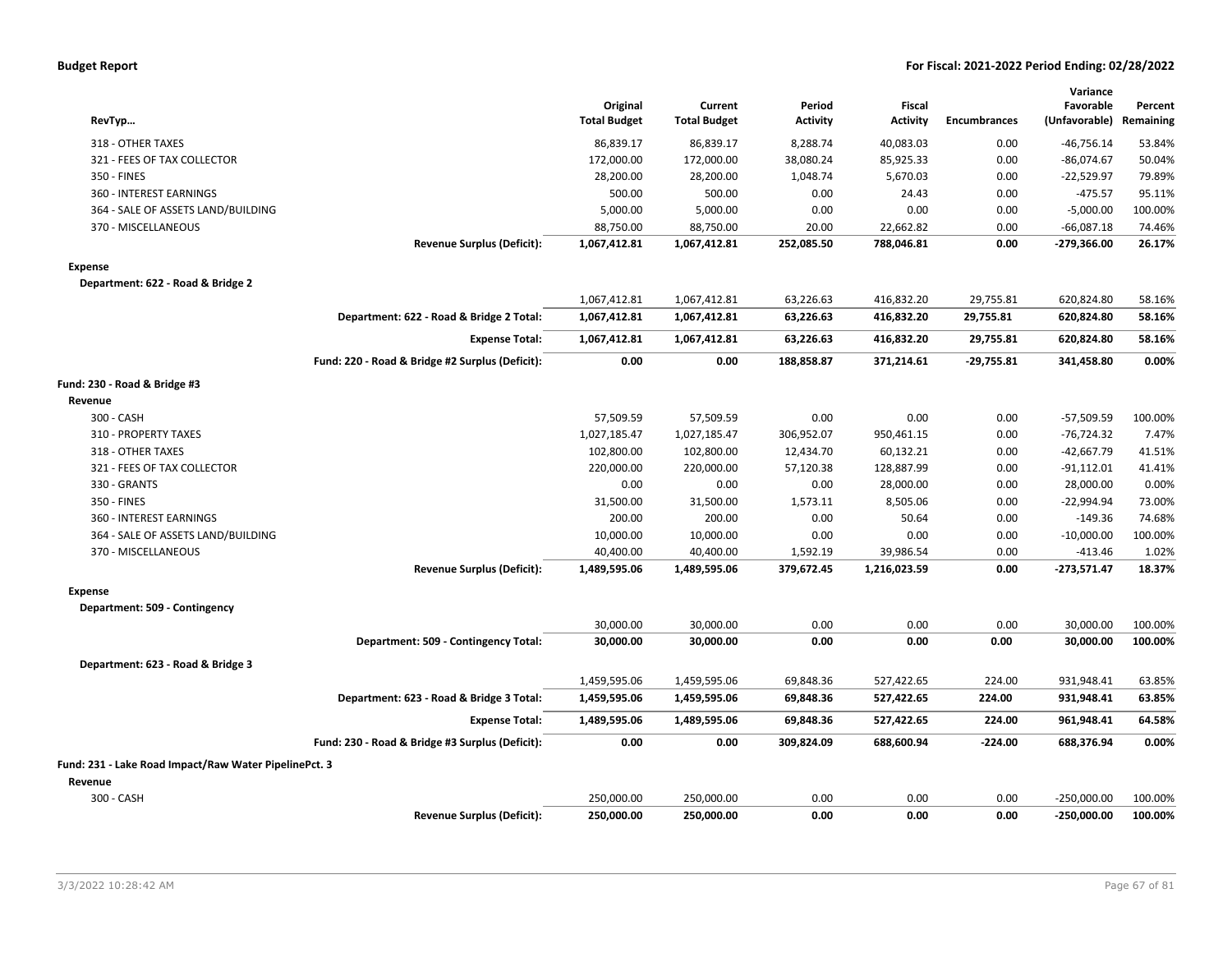| RevTyp                                                                   | Original<br><b>Total Budget</b> | Current<br><b>Total Budget</b> | Period<br><b>Activity</b> | <b>Fiscal</b><br><b>Activity</b> | <b>Encumbrances</b> | Variance<br>Favorable<br>(Unfavorable) Remaining | Percent |
|--------------------------------------------------------------------------|---------------------------------|--------------------------------|---------------------------|----------------------------------|---------------------|--------------------------------------------------|---------|
| <b>Expense</b>                                                           |                                 |                                |                           |                                  |                     |                                                  |         |
| Department: 623 - Road & Bridge 3                                        |                                 |                                |                           |                                  |                     |                                                  |         |
|                                                                          | 250,000.00                      | 250,000.00                     | 0.00                      | 0.00                             | 0.00                | 250,000.00                                       | 100.00% |
| Department: 623 - Road & Bridge 3 Total:                                 | 250,000.00                      | 250,000.00                     | 0.00                      | 0.00                             | 0.00                | 250,000.00                                       | 100.00% |
| <b>Expense Total:</b>                                                    | 250,000.00                      | 250,000.00                     | 0.00                      | 0.00                             | 0.00                | 250,000.00                                       | 100.00% |
| Fund: 231 - Lake Road Impact/Raw Water PipelinePct. 3 Surplus (Deficit): | 0.00                            | 0.00                           | 0.00                      | 0.00                             | 0.00                | 0.00                                             | 0.00%   |
| Fund: 240 - Road & Bridge #4                                             |                                 |                                |                           |                                  |                     |                                                  |         |
| Revenue                                                                  |                                 |                                |                           |                                  |                     |                                                  |         |
| 300 - CASH                                                               | 41,615.57                       | 41,615.57                      | 0.00                      | 0.00                             | 0.00                | $-41,615.57$                                     | 100.00% |
| 310 - PROPERTY TAXES                                                     | 586,466.14                      | 586,466.14                     | 174,751.87                | 541,110.11                       | 0.00                | $-45,356.03$                                     | 7.73%   |
| 318 - OTHER TAXES                                                        | 66,500.00                       | 66,500.00                      | 7,079.24                  | 34,234.08                        | 0.00                | $-32,265.92$                                     | 48.52%  |
| 321 - FEES OF TAX COLLECTOR                                              | 138,000.00                      | 138,000.00                     | 32,514.19                 | 73,365.93                        | 0.00                | $-64,634.07$                                     | 46.84%  |
| 350 - FINES                                                              | 20,500.00                       | 20,500.00                      | 895.45                    | 4,841.25                         | 0.00                | $-15,658.75$                                     | 76.38%  |
| 360 - INTEREST EARNINGS                                                  | 50.00                           | 50.00                          | 0.00                      | 13.89                            | 0.00                | $-36.11$                                         | 72.22%  |
| 364 - SALE OF ASSETS LAND/BUILDING                                       | 1,500.00                        | 1,500.00                       | 0.00                      | 0.00                             | 0.00                | $-1,500.00$                                      | 100.00% |
| 370 - MISCELLANEOUS                                                      | 35,400.00                       | 35,400.00                      | 1,069.08                  | 23,964.51                        | 0.00                | $-11,435.49$                                     | 32.30%  |
| <b>Revenue Surplus (Deficit):</b>                                        | 890,031.71                      | 890,031.71                     | 216,309.83                | 677,529.77                       | 0.00                | $-212,501.94$                                    | 23.88%  |
|                                                                          |                                 |                                |                           |                                  |                     |                                                  |         |
| <b>Expense</b>                                                           |                                 |                                |                           |                                  |                     |                                                  |         |
| Department: 624 - Road & Bridge 4                                        |                                 |                                |                           |                                  |                     |                                                  |         |
|                                                                          | 890,031.71                      | 890,031.71                     | 68,650.67                 | 283,630.16                       | 1,692.40            | 604,709.15                                       | 67.94%  |
| Department: 624 - Road & Bridge 4 Total:                                 | 890,031.71                      | 890,031.71                     | 68,650.67                 | 283,630.16                       | 1,692.40            | 604,709.15                                       | 67.94%  |
| <b>Expense Total:</b>                                                    | 890,031.71                      | 890,031.71                     | 68,650.67                 | 283,630.16                       | 1,692.40            | 604,709.15                                       | 67.94%  |
| Fund: 240 - Road & Bridge #4 Surplus (Deficit):                          | 0.00                            | 0.00                           | 147,659.16                | 393,899.61                       | $-1,692.40$         | 392,207.21                                       | 0.00%   |
| Fund: 260 - J.P.#1 Justice Court Technology                              |                                 |                                |                           |                                  |                     |                                                  |         |
| Revenue                                                                  |                                 |                                |                           |                                  |                     |                                                  |         |
| 300 - CASH                                                               | 150.00                          | 150.00                         | 0.00                      | 0.00                             | 0.00                | $-150.00$                                        | 100.00% |
| 360 - INTEREST EARNINGS                                                  | 50.00                           | 50.00                          | 0.00                      | 0.00                             | 0.00                | $-50.00$                                         | 100.00% |
| 370 - MISCELLANEOUS                                                      | 1,300.00                        | 1,300.00                       | 0.00                      | 0.00                             | 0.00                | $-1,300.00$                                      | 100.00% |
| <b>Revenue Surplus (Deficit):</b>                                        | 1,500.00                        | 1,500.00                       | 0.00                      | 0.00                             | 0.00                | $-1,500.00$                                      | 100.00% |
| <b>Expense</b>                                                           |                                 |                                |                           |                                  |                     |                                                  |         |
| Department: 455 - Justice of the Peace Pct. 1                            |                                 |                                |                           |                                  |                     |                                                  |         |
|                                                                          | 1,500.00                        | 1,500.00                       | 0.00                      | 0.00                             | 0.00                | 1,500.00                                         | 100.00% |
| Department: 455 - Justice of the Peace Pct. 1 Total:                     | 1,500.00                        | 1,500.00                       | 0.00                      | 0.00                             | 0.00                | 1,500.00                                         | 100.00% |
| <b>Expense Total:</b>                                                    | 1,500.00                        | 1,500.00                       | 0.00                      | 0.00                             | 0.00                | 1,500.00                                         | 100.00% |
| Fund: 260 - J.P.#1 Justice Court Technology Surplus (Deficit):           | 0.00                            | 0.00                           | 0.00                      | 0.00                             | 0.00                | 0.00                                             | 0.00%   |
| Fund: 270 - J.P.#2 Justice Court Technology                              |                                 |                                |                           |                                  |                     |                                                  |         |
| Revenue                                                                  |                                 |                                |                           |                                  |                     |                                                  |         |
| 360 - INTEREST EARNINGS                                                  | 5.00                            | 5.00                           | 0.00                      | 0.00                             | 0.00                | $-5.00$                                          | 100.00% |
|                                                                          |                                 |                                |                           |                                  |                     |                                                  |         |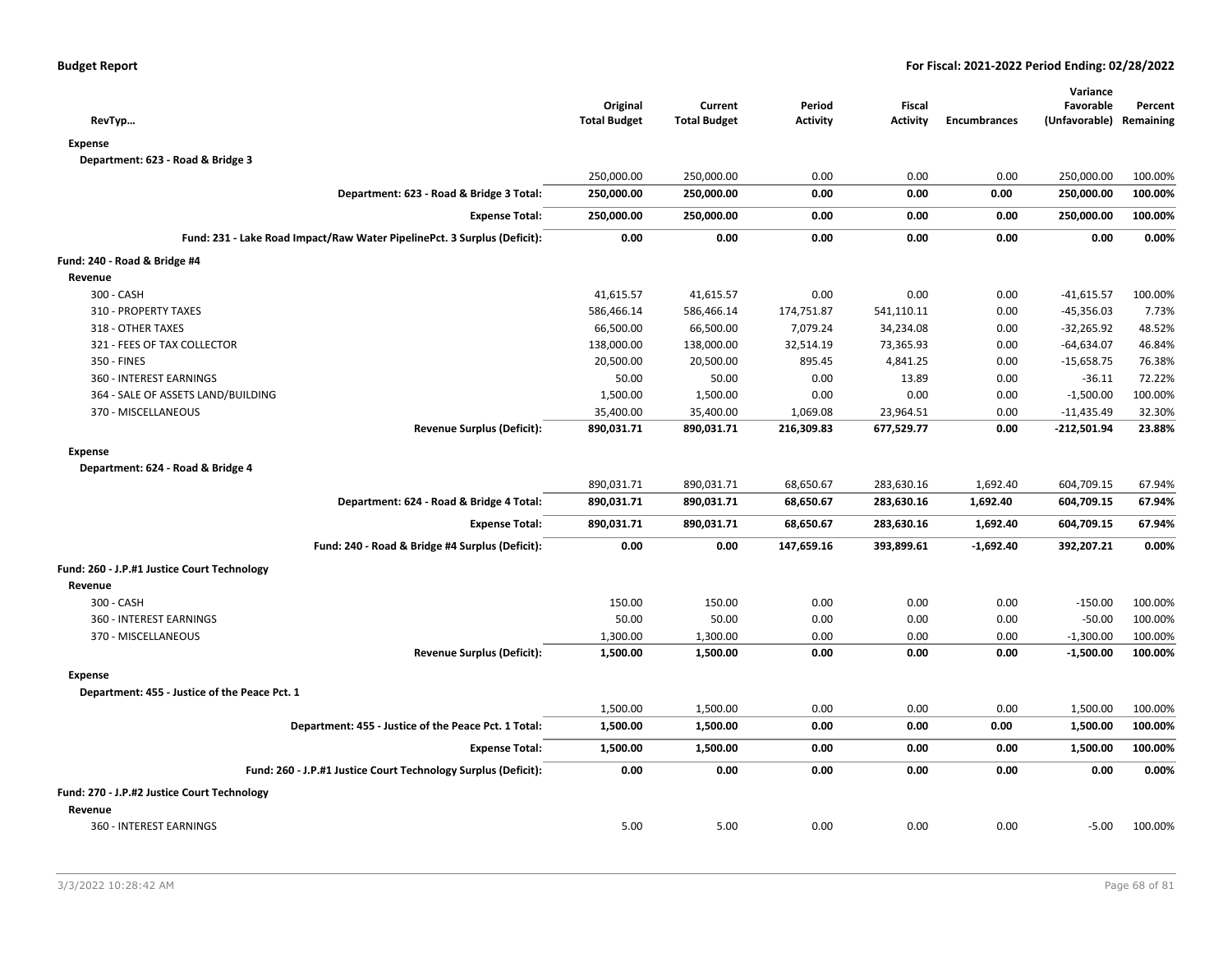| RevTyp                                                             | Original<br><b>Total Budget</b> | Current<br><b>Total Budget</b> | Period<br><b>Activity</b> | <b>Fiscal</b><br><b>Activity</b> | <b>Encumbrances</b> | Variance<br>Favorable<br>(Unfavorable) | Percent<br>Remaining |
|--------------------------------------------------------------------|---------------------------------|--------------------------------|---------------------------|----------------------------------|---------------------|----------------------------------------|----------------------|
| 370 - MISCELLANEOUS                                                | 700.00                          | 700.00                         | 0.00                      | 0.00                             | 0.00                | $-700.00$                              | 100.00%              |
| <b>Revenue Surplus (Deficit):</b>                                  | 705.00                          | 705.00                         | 0.00                      | 0.00                             | 0.00                | $-705.00$                              | 100.00%              |
| <b>Expense</b>                                                     |                                 |                                |                           |                                  |                     |                                        |                      |
| Department: 456 - Justice of the Peace Pct. 2                      |                                 |                                |                           |                                  |                     |                                        |                      |
|                                                                    | 705.00                          | 705.00                         | 0.00                      | 0.00                             | 0.00                | 705.00                                 | 100.00%              |
| Department: 456 - Justice of the Peace Pct. 2 Total:               | 705.00                          | 705.00                         | 0.00                      | 0.00                             | 0.00                | 705.00                                 | 100.00%              |
| <b>Expense Total:</b>                                              | 705.00                          | 705.00                         | 0.00                      | 0.00                             | 0.00                | 705.00                                 | 100.00%              |
| Fund: 270 - J.P.#2 Justice Court Technology Surplus (Deficit):     | 0.00                            | 0.00                           | 0.00                      | 0.00                             | 0.00                | 0.00                                   | 0.00%                |
| Fund: 280 - J.P.#3 Justice Court Technology                        |                                 |                                |                           |                                  |                     |                                        |                      |
| Revenue                                                            |                                 |                                |                           |                                  |                     |                                        |                      |
| 360 - INTEREST EARNINGS                                            | 5.00                            | 5.00                           | 0.00                      | 0.00                             | 0.00                | $-5.00$                                | 100.00%              |
| 370 - MISCELLANEOUS                                                | 400.00                          | 400.00                         | 0.00                      | 204.38                           | 0.00                | $-195.62$                              | 48.91%               |
| <b>Revenue Surplus (Deficit):</b>                                  | 405.00                          | 405.00                         | 0.00                      | 204.38                           | 0.00                | $-200.62$                              | 49.54%               |
| <b>Expense</b>                                                     |                                 |                                |                           |                                  |                     |                                        |                      |
| Department: 457 - Justice of the Peace Pct. 3                      |                                 |                                |                           |                                  |                     |                                        |                      |
|                                                                    | 405.00                          | 405.00                         | 0.00                      | 0.00                             | 0.00                | 405.00                                 | 100.00%              |
| Department: 457 - Justice of the Peace Pct. 3 Total:               | 405.00                          | 405.00                         | 0.00                      | 0.00                             | 0.00                | 405.00                                 | 100.00%              |
| <b>Expense Total:</b>                                              | 405.00                          | 405.00                         | 0.00                      | 0.00                             | 0.00                | 405.00                                 | 100.00%              |
| Fund: 280 - J.P.#3 Justice Court Technology Surplus (Deficit):     | 0.00                            | 0.00                           | 0.00                      | 204.38                           | 0.00                | 204.38                                 | 0.00%                |
| Fund: 310 - F.C.Detention Center Annual Payment                    |                                 |                                |                           |                                  |                     |                                        |                      |
| Revenue                                                            |                                 |                                |                           |                                  |                     |                                        |                      |
| 319 - F.C. DETENTION CENTER                                        | 10,000.00                       | 10,000.00                      | 0.00                      | 0.00                             | 0.00                | $-10,000.00$                           | 100.00%              |
| <b>Revenue Surplus (Deficit):</b>                                  | 10,000.00                       | 10,000.00                      | 0.00                      | 0.00                             | 0.00                | $-10,000.00$                           | 100.00%              |
| <b>Expense</b>                                                     |                                 |                                |                           |                                  |                     |                                        |                      |
| Department: 560 - County Sheriff                                   |                                 |                                |                           |                                  |                     |                                        |                      |
|                                                                    | 10,000.00                       | 10,000.00                      | $-79.00$                  | 2,488.89                         | 0.00                | 7,511.11                               | 75.11%               |
| Department: 560 - County Sheriff Total:                            | 10,000.00                       | 10,000.00                      | $-79.00$                  | 2,488.89                         | 0.00                | 7,511.11                               | 75.11%               |
| <b>Expense Total:</b>                                              | 10,000.00                       | 10,000.00                      | $-79.00$                  | 2,488.89                         | 0.00                | 7,511.11                               | 75.11%               |
| Fund: 310 - F.C.Detention Center Annual Payment Surplus (Deficit): | 0.00                            | 0.00                           | 79.00                     | $-2,488.89$                      | 0.00                | $-2,488.89$                            | 0.00%                |
| Fund: 330 - Bail Bondsman Application Fee                          |                                 |                                |                           |                                  |                     |                                        |                      |
| Revenue                                                            |                                 |                                |                           |                                  |                     |                                        |                      |
| 340 - FEES OF OFFICE                                               | 1,000.00                        | 1,000.00                       | 0.00                      | 0.00                             | 0.00                | $-1,000.00$                            | 100.00%              |
| <b>Revenue Surplus (Deficit):</b>                                  | 1,000.00                        | 1,000.00                       | 0.00                      | 0.00                             | 0.00                | $-1,000.00$                            | 100.00%              |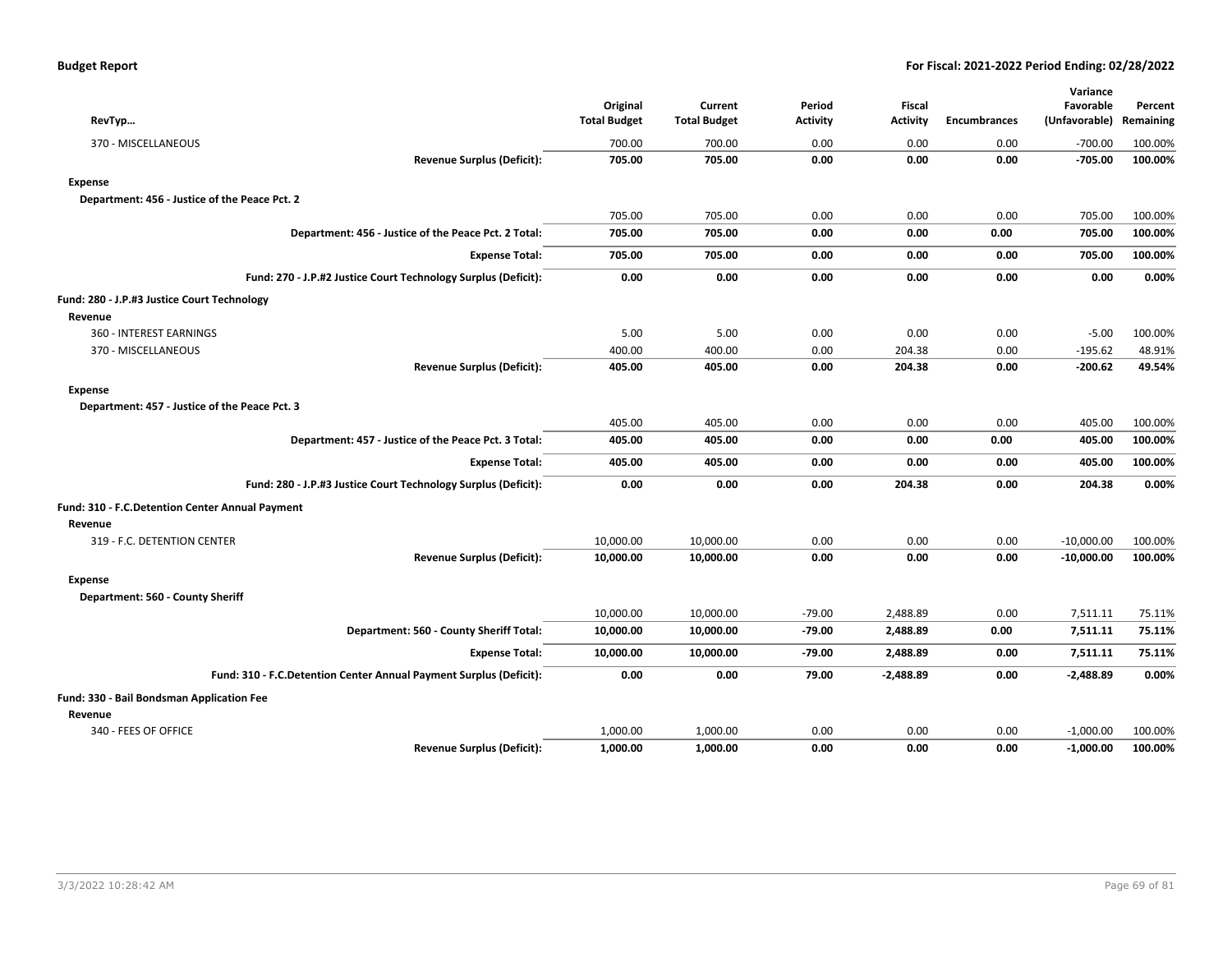|                                                              |                                 |                                |                           |                           |                     | Variance                             |            |
|--------------------------------------------------------------|---------------------------------|--------------------------------|---------------------------|---------------------------|---------------------|--------------------------------------|------------|
| RevTyp                                                       | Original<br><b>Total Budget</b> | Current<br><b>Total Budget</b> | Period<br><b>Activity</b> | Fiscal<br><b>Activity</b> | <b>Encumbrances</b> | Favorable<br>(Unfavorable) Remaining | Percent    |
| <b>Expense</b>                                               |                                 |                                |                           |                           |                     |                                      |            |
| Department: 498 - Bail Bond Fee Expense                      |                                 |                                |                           |                           |                     |                                      |            |
|                                                              | 1,000.00                        | 1,000.00                       | 0.00                      | 0.00                      | 0.00                | 1,000.00                             | 100.00%    |
| Department: 498 - Bail Bond Fee Expense Total:               | 1,000.00                        | 1,000.00                       | 0.00                      | 0.00                      | 0.00                | 1,000.00                             | 100.00%    |
| <b>Expense Total:</b>                                        | 1,000.00                        | 1,000.00                       | 0.00                      | 0.00                      | 0.00                | 1,000.00                             | 100.00%    |
| Fund: 330 - Bail Bondsman Application Fee Surplus (Deficit): | 0.00                            | 0.00                           | 0.00                      | 0.00                      | 0.00                | 0.00                                 | 0.00%      |
| Fund: 350 - Law Library                                      |                                 |                                |                           |                           |                     |                                      |            |
| Revenue                                                      |                                 |                                |                           |                           |                     |                                      |            |
| 340 - FEES OF OFFICE                                         | 15,000.00                       | 15,000.00                      | 700.00                    | 4,130.27                  | 0.00                | $-10,869.73$                         | 72.46%     |
| 360 - INTEREST EARNINGS                                      | 50.00                           | 50.00                          | 0.00                      | 0.00                      | 0.00                | $-50.00$                             | 100.00%    |
| <b>Revenue Surplus (Deficit):</b>                            | 15,050.00                       | 15,050.00                      | 700.00                    | 4,130.27                  | 0.00                | $-10,919.73$                         | 72.56%     |
| <b>Expense</b>                                               |                                 |                                |                           |                           |                     |                                      |            |
| Department: 451 - Law Library                                |                                 |                                |                           |                           |                     |                                      |            |
|                                                              | 15,050.00                       | 15,050.00                      | 0.00                      | 0.00                      | 0.00                | 15,050.00                            | 100.00%    |
| Department: 451 - Law Library Total:                         | 15,050.00                       | 15,050.00                      | 0.00                      | 0.00                      | 0.00                | 15,050.00                            | 100.00%    |
| <b>Expense Total:</b>                                        | 15,050.00                       | 15,050.00                      | 0.00                      | 0.00                      | 0.00                | 15,050.00                            | 100.00%    |
| Fund: 350 - Law Library Surplus (Deficit):                   | 0.00                            | 0.00                           | 700.00                    | 4,130.27                  | 0.00                | 4,130.27                             | 0.00%      |
| Fund: 360 - D. A. Fee                                        |                                 |                                |                           |                           |                     |                                      |            |
| Revenue                                                      |                                 |                                |                           |                           |                     |                                      |            |
| 340 - FEES OF OFFICE                                         | 1,000.00                        | 1,000.00                       | 196.33                    | 466.33                    | 0.00                | $-533.67$                            | 53.37%     |
| 352 - FINES & FORFEITURES                                    | 0.00                            | 0.00                           | 0.00                      | 1,086.00                  | 0.00                | 1,086.00                             | 0.00%      |
| 360 - INTEREST EARNINGS                                      | 0.00                            | 0.00                           | 0.00                      | 0.64                      | 0.00                | 0.64                                 | 0.00%      |
| 370 - MISCELLANEOUS                                          | 500.00                          | 500.00                         | 709.57                    | 1,310.11                  | 0.00                | 810.11                               | $-162.02%$ |
| <b>Revenue Surplus (Deficit):</b>                            | 1,500.00                        | 1,500.00                       | 905.90                    | 2,863.08                  | 0.00                | 1,363.08                             | $-90.87%$  |
| <b>Expense</b>                                               |                                 |                                |                           |                           |                     |                                      |            |
| Department: 475 - District Attorney                          |                                 |                                |                           |                           |                     |                                      |            |
|                                                              | 0.00                            | 0.00                           | 584.00                    | 1,151.40                  | 0.00                | $-1,151.40$                          | 0.00%      |
| Department: 475 - District Attorney Total:                   | 0.00                            | 0.00                           | 584.00                    | 1,151.40                  | 0.00                | $-1,151.40$                          | 0.00%      |
| Department: 477 - DA Seizure                                 |                                 |                                |                           |                           |                     |                                      |            |
|                                                              | 1,500.00                        | 1,500.00                       | 0.00                      | 913.00                    | 0.00                | 587.00                               | 39.13%     |
| Department: 477 - DA Seizure Total:                          | 1,500.00                        | 1,500.00                       | 0.00                      | 913.00                    | 0.00                | 587.00                               | 39.13%     |
| <b>Expense Total:</b>                                        | 1,500.00                        | 1,500.00                       | 584.00                    | 2,064.40                  | 0.00                | $-564.40$                            | $-37.63%$  |
| Fund: 360 - D. A. Fee Surplus (Deficit):                     | 0.00                            | 0.00                           | 321.90                    | 798.68                    | 0.00                | 798.68                               | 0.00%      |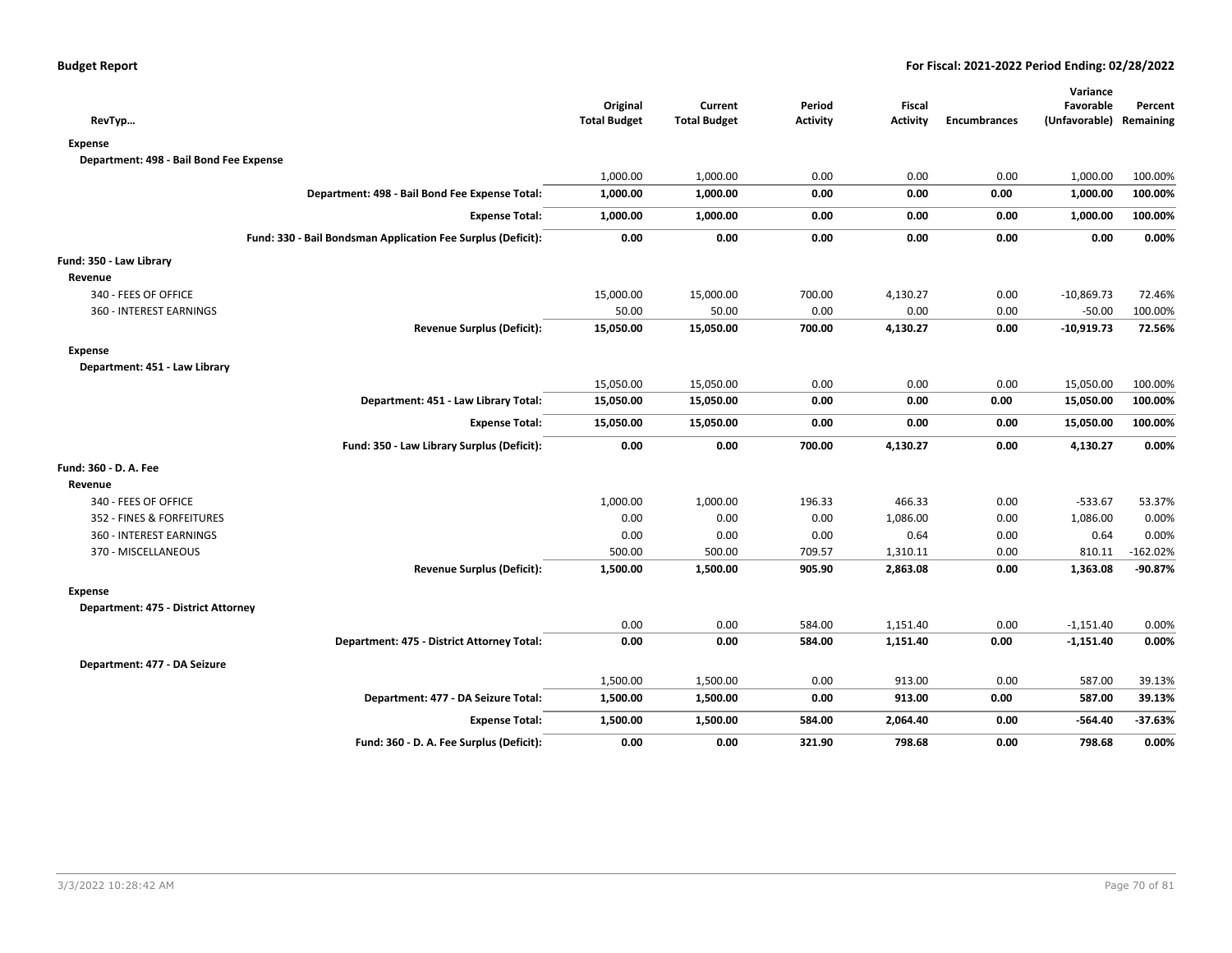| RevTyp                                 |                                                       | Original<br><b>Total Budget</b> | Current<br><b>Total Budget</b> | Period<br><b>Activity</b> | Fiscal<br><b>Activity</b> | <b>Encumbrances</b> | Variance<br>Favorable                                                                                                                                                                         | Percent   |
|----------------------------------------|-------------------------------------------------------|---------------------------------|--------------------------------|---------------------------|---------------------------|---------------------|-----------------------------------------------------------------------------------------------------------------------------------------------------------------------------------------------|-----------|
| Fund: 361 - Contraband Seizure         |                                                       |                                 |                                |                           |                           |                     |                                                                                                                                                                                               |           |
| Revenue                                |                                                       |                                 |                                |                           |                           |                     |                                                                                                                                                                                               |           |
| 360 - INTEREST EARNINGS                |                                                       | 0.00                            | 0.00                           | 0.00                      | 0.34                      | 0.00                | 0.34                                                                                                                                                                                          | 0.00%     |
|                                        | <b>Revenue Surplus (Deficit):</b>                     | 0.00                            | 0.00                           | 0.00                      | 0.34                      | 0.00                | 0.34                                                                                                                                                                                          | 0.00%     |
|                                        | Fund: 361 - Contraband Seizure Surplus (Deficit):     | 0.00                            | 0.00                           | 0.00                      | 0.34                      | 0.00                | 0.34                                                                                                                                                                                          | 0.00%     |
| Fund: 362 - Investigator/LEOSE         |                                                       |                                 |                                |                           |                           |                     |                                                                                                                                                                                               |           |
| Revenue                                |                                                       |                                 |                                |                           |                           |                     |                                                                                                                                                                                               |           |
| 330 - GRANTS                           |                                                       | 640.00                          | 640.00                         | 554.65                    | 554.65                    | 0.00                | $-85.35$                                                                                                                                                                                      | 13.34%    |
|                                        | <b>Revenue Surplus (Deficit):</b>                     | 640.00                          | 640.00                         | 554.65                    | 554.65                    | 0.00                | $-85.35$                                                                                                                                                                                      | 13.34%    |
| Expense                                |                                                       |                                 |                                |                           |                           |                     |                                                                                                                                                                                               |           |
| Department: 475 - District Attorney    |                                                       |                                 |                                |                           |                           |                     |                                                                                                                                                                                               |           |
|                                        |                                                       | 640.00                          | 640.00                         | 401.67                    | 751.67                    | 0.00                | $-111.67$                                                                                                                                                                                     | $-17.45%$ |
|                                        | Department: 475 - District Attorney Total:            | 640.00                          | 640.00                         | 401.67                    | 751.67                    | 0.00                | $-111.67$                                                                                                                                                                                     | $-17.45%$ |
|                                        | <b>Expense Total:</b>                                 | 640.00                          | 640.00                         | 401.67                    | 751.67                    | 0.00                | $-111.67$                                                                                                                                                                                     | $-17.45%$ |
|                                        | Fund: 362 - Investigator/LEOSE Surplus (Deficit):     | 0.00                            | 0.00                           | 152.98                    | $-197.02$                 | 0.00                | $-197.02$                                                                                                                                                                                     | 0.00%     |
| Fund: 380 - IHC Co-Op Gin              |                                                       |                                 |                                |                           |                           |                     |                                                                                                                                                                                               |           |
| Revenue                                |                                                       |                                 |                                |                           |                           |                     |                                                                                                                                                                                               |           |
| 360 - INTEREST EARNINGS                |                                                       | 0.00                            | 0.00                           | 0.00                      | 1.19                      | 0.00                | 1.19                                                                                                                                                                                          | 0.00%     |
|                                        | <b>Revenue Surplus (Deficit):</b>                     | 0.00                            | 0.00                           | 0.00                      | 1.19                      | 0.00                | 1.19                                                                                                                                                                                          | 0.00%     |
|                                        | Fund: 380 - IHC Co-Op Gin Surplus (Deficit):          | 0.00                            | 0.00                           | 0.00                      | 1.19                      | 0.00                | 1.19                                                                                                                                                                                          | 0.00%     |
| <b>Fund: 410 - CERT</b>                |                                                       |                                 |                                |                           |                           |                     |                                                                                                                                                                                               |           |
| Revenue                                |                                                       |                                 |                                |                           |                           |                     |                                                                                                                                                                                               |           |
| 370 - MISCELLANEOUS                    |                                                       | 0.00                            | 400.00                         | 0.00                      | 400.00                    | 0.00                | (Unfavorable) Remaining<br>0.00<br>0.00<br>0.00<br>369.90<br>30.10<br>369.90<br>30.10<br>369.90<br>30.10<br>$-369.90$<br>30.10<br>0.00<br>18,750.00<br>0.00<br>18,750.00<br>0.00<br>18,750.00 | 0.00%     |
|                                        | <b>Revenue Surplus (Deficit):</b>                     | 0.00                            | 400.00                         | 0.00                      | 400.00                    |                     |                                                                                                                                                                                               | 0.00%     |
| <b>Expense</b>                         |                                                       |                                 |                                |                           |                           |                     |                                                                                                                                                                                               |           |
| <b>Department: 414 - CERT Expenses</b> |                                                       |                                 |                                |                           |                           |                     |                                                                                                                                                                                               |           |
|                                        |                                                       | 0.00                            | 400.00                         | 0.00                      | 0.00                      |                     |                                                                                                                                                                                               | 7.53%     |
|                                        | Department: 414 - CERT Expenses Total:                | 0.00                            | 400.00                         | 0.00                      | 0.00                      |                     |                                                                                                                                                                                               | 7.53%     |
|                                        | <b>Expense Total:</b>                                 | 0.00                            | 400.00                         | 0.00                      | 0.00                      |                     |                                                                                                                                                                                               | 7.53%     |
|                                        | Fund: 410 - CERT Surplus (Deficit):                   | 0.00                            | 0.00                           | 0.00                      | 400.00                    |                     |                                                                                                                                                                                               | 0.00%     |
| Fund: 411 - Hazard Mitigation Plan     |                                                       |                                 |                                |                           |                           |                     |                                                                                                                                                                                               |           |
| Revenue                                |                                                       |                                 |                                |                           |                           |                     |                                                                                                                                                                                               |           |
| 330 - GRANTS                           |                                                       | 0.00                            | 0.00                           | 0.00                      | 18,750.00                 |                     |                                                                                                                                                                                               | 0.00%     |
|                                        | <b>Revenue Surplus (Deficit):</b>                     | 0.00                            | 0.00                           | 0.00                      | 18,750.00                 |                     |                                                                                                                                                                                               | 0.00%     |
|                                        | Fund: 411 - Hazard Mitigation Plan Surplus (Deficit): | 0.00                            | 0.00                           | 0.00                      | 18,750.00                 |                     |                                                                                                                                                                                               | 0.00%     |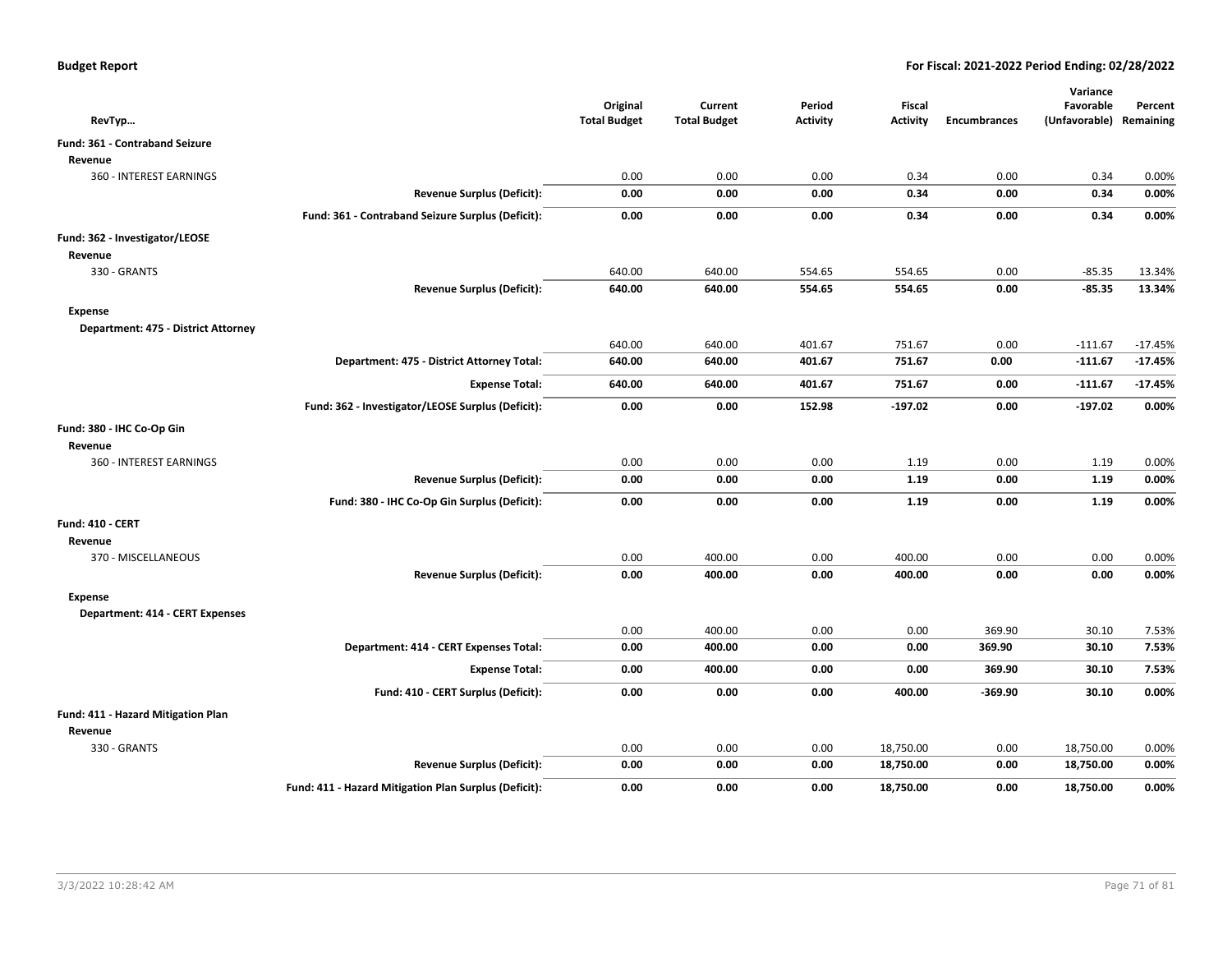| RevTyp                                                         | Original<br><b>Total Budget</b> | Current<br><b>Total Budget</b> | Period<br><b>Activity</b> | Fiscal<br><b>Activity</b> | <b>Encumbrances</b> | Variance<br>Favorable<br>(Unfavorable) Remaining | Percent |
|----------------------------------------------------------------|---------------------------------|--------------------------------|---------------------------|---------------------------|---------------------|--------------------------------------------------|---------|
| Fund: 412 - Safe Room Reimbursement Prog.                      |                                 |                                |                           |                           |                     |                                                  |         |
| <b>Expense</b>                                                 |                                 |                                |                           |                           |                     |                                                  |         |
| Department: 408 - Safe Room                                    |                                 |                                |                           |                           |                     |                                                  |         |
|                                                                | 0.00                            | 0.00                           | 0.00                      | 398.89                    | 0.00                | $-398.89$                                        | 0.00%   |
| Department: 408 - Safe Room Total:                             | 0.00                            | 0.00                           | 0.00                      | 398.89                    | 0.00                | $-398.89$                                        | 0.00%   |
| <b>Expense Total:</b>                                          | 0.00                            | 0.00                           | 0.00                      | 398.89                    | 0.00                | $-398.89$                                        | 0.00%   |
| Fund: 412 - Safe Room Reimbursement Prog. Total:               | 0.00                            | 0.00                           | 0.00                      | 398.89                    | 0.00                | $-398.89$                                        | 0.00%   |
| Fund: 413 - CARES ACT-CORONAVIRUS RELIEF                       |                                 |                                |                           |                           |                     |                                                  |         |
| <b>Expense</b>                                                 |                                 |                                |                           |                           |                     |                                                  |         |
| Department: 413 - CARES Act                                    |                                 |                                |                           |                           |                     |                                                  |         |
|                                                                | 0.00                            | 0.00                           | 929.96                    | 33,271.39                 | 10,024.52           | $-43,295.91$                                     | 0.00%   |
| Department: 413 - CARES Act Total:                             | 0.00                            | 0.00                           | 929.96                    | 33,271.39                 | 10,024.52           | $-43,295.91$                                     | 0.00%   |
| Department: 419 - CARES FINAL ALLOCATION                       |                                 |                                |                           |                           |                     |                                                  |         |
|                                                                | 0.00                            | 0.00                           | 1,665.36                  | 152,002.35                | 51,612.33           | $-203,614.68$                                    | 0.00%   |
| Department: 419 - CARES FINAL ALLOCATION Total:                | 0.00                            | 0.00                           | 1,665.36                  | 152,002.35                | 51,612.33           | $-203,614.68$                                    | 0.00%   |
| Department: 621 - Road & Bridge 1                              |                                 |                                |                           |                           |                     |                                                  |         |
|                                                                | 0.00                            | 0.00                           | 0.00                      | 79,850.25                 | 0.00                | $-79,850.25$                                     | 0.00%   |
| Department: 621 - Road & Bridge 1 Total:                       | 0.00                            | 0.00                           | 0.00                      | 79,850.25                 | 0.00                | -79,850.25                                       | 0.00%   |
| Department: 622 - Road & Bridge 2                              |                                 |                                |                           |                           |                     |                                                  |         |
|                                                                | 0.00                            | 0.00                           | 0.00                      | 62,777.85                 | 0.00                | $-62,777.85$                                     | 0.00%   |
| Department: 622 - Road & Bridge 2 Total:                       | 0.00                            | 0.00                           | 0.00                      | 62,777.85                 | 0.00                | $-62,777.85$                                     | 0.00%   |
| Department: 624 - Road & Bridge 4                              |                                 |                                |                           |                           |                     |                                                  |         |
|                                                                | 0.00                            | 0.00                           | 0.00                      | 46,965.29                 | 0.00                | $-46,965.29$                                     | 0.00%   |
| Department: 624 - Road & Bridge 4 Total:                       | 0.00                            | 0.00                           | 0.00                      | 46,965.29                 | 0.00                | -46,965.29                                       | 0.00%   |
| Department: 900 - TRANSFERS OUT                                |                                 |                                |                           |                           |                     |                                                  |         |
|                                                                | 0.00                            | 0.00                           | 11,840.00                 | 11,840.00                 | 0.00                | $-11,840.00$                                     | 0.00%   |
| Department: 900 - TRANSFERS OUT Total:                         | 0.00                            | 0.00                           | 11,840.00                 | 11,840.00                 | 0.00                | $-11,840.00$                                     | 0.00%   |
| <b>Expense Total:</b>                                          | 0.00                            | 0.00                           | 14,435.32                 | 386,707.13                | 61,636.85           | -448,343.98                                      | 0.00%   |
| Fund: 413 - CARES ACT-CORONAVIRUS RELIEF Total:                | 0.00                            | 0.00                           | 14,435.32                 | 386,707.13                | 61,636.85           | -448,343.98                                      | 0.00%   |
| Fund: 415 - American Recovery Program Grant                    |                                 |                                |                           |                           |                     |                                                  |         |
| Revenue                                                        |                                 |                                |                           |                           |                     |                                                  |         |
| 360 - INTEREST EARNINGS                                        | 0.00                            | 0.00                           | 0.00                      | 86.94                     | 0.00                | 86.94                                            | 0.00%   |
| <b>Revenue Surplus (Deficit):</b>                              | 0.00                            | 0.00                           | 0.00                      | 86.94                     | 0.00                | 86.94                                            | 0.00%   |
| Fund: 415 - American Recovery Program Grant Surplus (Deficit): | 0.00                            | 0.00                           | 0.00                      | 86.94                     | 0.00                | 86.94                                            | 0.00%   |
| <b>Fund: 560 - Sheriff Forfeiture</b>                          |                                 |                                |                           |                           |                     |                                                  |         |
| Revenue                                                        |                                 |                                |                           |                           |                     |                                                  |         |
| 352 - FINES & FORFEITURES                                      | 20,000.00                       | 20,000.00                      | 6,300.00                  | 11,312.00                 | 0.00                | $-8,688.00$                                      | 43.44%  |
|                                                                |                                 |                                |                           |                           |                     |                                                  |         |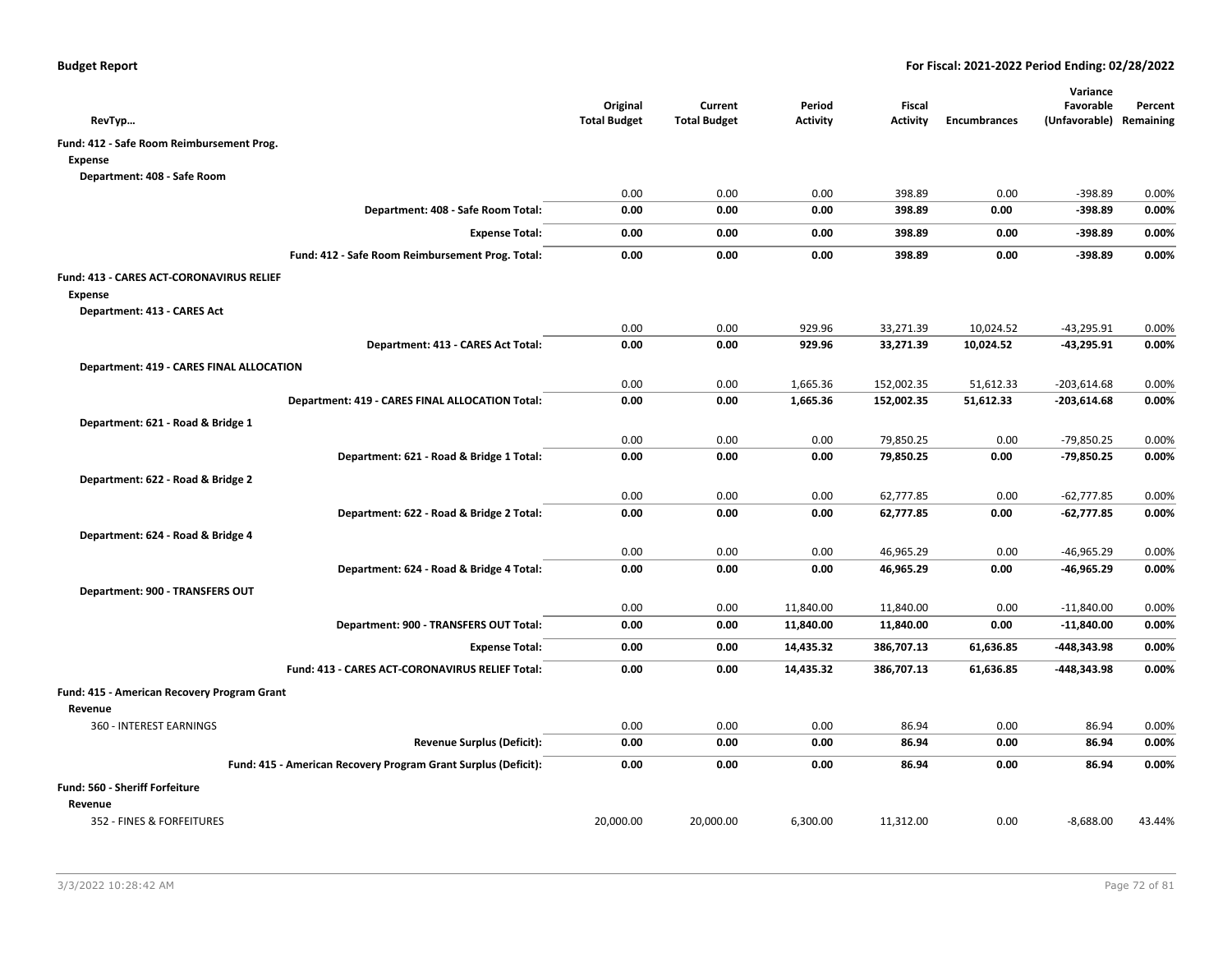| <b>Budget Report</b> |  |
|----------------------|--|
|----------------------|--|

| RevTyp                                                                    | Original<br><b>Total Budget</b> | Current<br><b>Total Budget</b> | Period<br><b>Activity</b> | Fiscal<br><b>Activity</b> | <b>Encumbrances</b> | Variance<br>Favorable<br>(Unfavorable) Remaining | Percent    |
|---------------------------------------------------------------------------|---------------------------------|--------------------------------|---------------------------|---------------------------|---------------------|--------------------------------------------------|------------|
| 360 - INTEREST EARNINGS                                                   | 0.00                            | 0.00                           | 0.00                      | 1.02                      | 0.00                | 1.02                                             | 0.00%      |
| <b>Revenue Surplus (Deficit):</b>                                         | 20,000.00                       | 20,000.00                      | 6,300.00                  | 11,313.02                 | 0.00                | $-8,686.98$                                      | 43.43%     |
| <b>Expense</b>                                                            |                                 |                                |                           |                           |                     |                                                  |            |
| Department: 560 - County Sheriff                                          |                                 |                                |                           |                           |                     |                                                  |            |
|                                                                           | 20,000.00                       | 20,000.00                      | 1,912.10                  | 9,072.22                  | 0.00                | 10,927.78                                        | 54.64%     |
| Department: 560 - County Sheriff Total:                                   | 20,000.00                       | 20,000.00                      | 1,912.10                  | 9,072.22                  | 0.00                | 10,927.78                                        | 54.64%     |
| <b>Expense Total:</b>                                                     | 20,000.00                       | 20,000.00                      | 1,912.10                  | 9,072.22                  | 0.00                | 10,927.78                                        | 54.64%     |
| Fund: 560 - Sheriff Forfeiture Surplus (Deficit):                         | 0.00                            | 0.00                           | 4,387.90                  | 2,240.80                  | 0.00                | 2,240.80                                         | 0.00%      |
| Fund: 561 - Law Enforcement Education Sheriff's Office                    |                                 |                                |                           |                           |                     |                                                  |            |
| Revenue                                                                   |                                 |                                |                           |                           |                     |                                                  |            |
| 370 - MISCELLANEOUS                                                       | 1,800.00                        | 1,800.00                       | 1,710.25                  | 1,710.25                  | 0.00                | $-89.75$                                         | 4.99%      |
| <b>Revenue Surplus (Deficit):</b>                                         | 1,800.00                        | 1,800.00                       | 1,710.25                  | 1,710.25                  | 0.00                | $-89.75$                                         | 4.99%      |
| <b>Expense</b>                                                            |                                 |                                |                           |                           |                     |                                                  |            |
| Department: 560 - County Sheriff                                          |                                 |                                |                           |                           |                     |                                                  |            |
|                                                                           | 1,800.00                        | 1,800.00                       | 0.00                      | 0.00                      | 0.00                | 1,800.00                                         | 100.00%    |
| Department: 560 - County Sheriff Total:                                   | 1,800.00                        | 1,800.00                       | 0.00                      | 0.00                      | 0.00                | 1,800.00                                         | 100.00%    |
| <b>Expense Total:</b>                                                     | 1,800.00                        | 1,800.00                       | 0.00                      | 0.00                      | 0.00                | 1,800.00                                         | 100.00%    |
| Fund: 561 - Law Enforcement Education Sheriff's Office Surplus (Deficit): | 0.00                            | 0.00                           | 1,710.25                  | 1,710.25                  | 0.00                | 1,710.25                                         | 0.00%      |
| Fund: 562 - Bois D'Arc Lake Reservoir (SO)                                |                                 |                                |                           |                           |                     |                                                  |            |
| Revenue                                                                   |                                 |                                |                           |                           |                     |                                                  |            |
| 322 - LAKE BOIS D'ARC YEAR 3                                              | 121,500.00                      | 121,500.00                     | 0.00                      | 121,500.00                | 0.00                | 0.00                                             | 0.00%      |
| 370 - MISCELLANEOUS                                                       | 39,116.98                       | 39,116.98                      | 0.00                      | 0.00                      | 0.00                | $-39,116.98$                                     | 100.00%    |
| 390 - TRANSFERS IN                                                        | 0.00                            | 0.00                           | 0.00                      | 39,116.98                 | 0.00                | 39,116.98                                        | 0.00%      |
| <b>Revenue Surplus (Deficit):</b>                                         | 160,616.98                      | 160,616.98                     | 0.00                      | 160,616.98                | 0.00                | 0.00                                             | 0.00%      |
| <b>Expense</b>                                                            |                                 |                                |                           |                           |                     |                                                  |            |
| Department: 560 - County Sheriff                                          |                                 |                                |                           |                           |                     |                                                  |            |
|                                                                           | 160,616.98                      | 160,616.98                     | 10,096.11                 | 59,500.46                 | 174,258.93          | $-73,142.41$                                     | -45.54%    |
| Department: 560 - County Sheriff Total:                                   | 160,616.98                      | 160,616.98                     | 10,096.11                 | 59,500.46                 | 174,258.93          | $-73,142.41$                                     | -45.54%    |
| <b>Expense Total:</b>                                                     | 160,616.98                      | 160,616.98                     | 10,096.11                 | 59,500.46                 | 174,258.93          | $-73,142.41$                                     | -45.54%    |
| Fund: 562 - Bois D'Arc Lake Reservoir (SO) Surplus (Deficit):             | 0.00                            | 0.00                           | $-10,096.11$              | 101,116.52                | $-174,258.93$       | $-73,142.41$                                     | 0.00%      |
| Fund: 590 - Specialty Court/Drug Court                                    |                                 |                                |                           |                           |                     |                                                  |            |
| Revenue                                                                   |                                 |                                |                           |                           |                     |                                                  |            |
| 370 - MISCELLANEOUS                                                       | 1,100.00                        | 1,100.00                       | 59.79                     | 1,067.16                  | 0.00                | $-32.84$                                         | 2.99%      |
| <b>Revenue Surplus (Deficit):</b>                                         | 1,100.00                        | 1,100.00                       | 59.79                     | 1,067.16                  | 0.00                | $-32.84$                                         | 2.99%      |
| <b>Expense</b>                                                            |                                 |                                |                           |                           |                     |                                                  |            |
| <b>Department: 436 - Specialty Court Expenses</b>                         |                                 |                                |                           |                           |                     |                                                  |            |
|                                                                           | 1,100.00                        | 1,100.00                       | 1,096.00                  | 2,422.30                  | 0.00                | $-1,322.30$                                      | $-120.21%$ |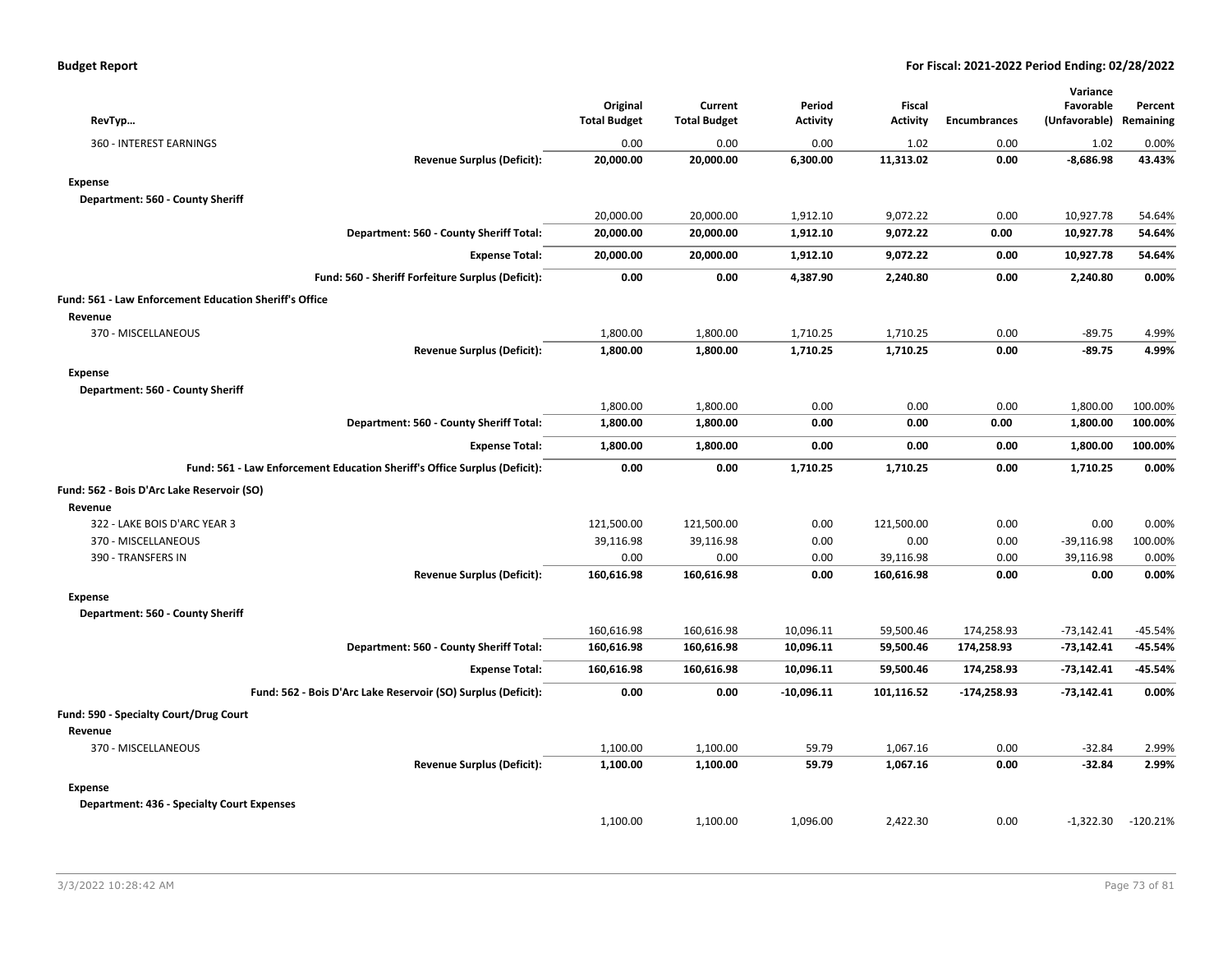| RevTyp                                                                | Original<br><b>Total Budget</b> | Current<br><b>Total Budget</b> | Period<br><b>Activity</b> | <b>Fiscal</b><br><b>Activity</b> | <b>Encumbrances</b> | Variance<br>Favorable<br>(Unfavorable) | Percent<br>Remaining |
|-----------------------------------------------------------------------|---------------------------------|--------------------------------|---------------------------|----------------------------------|---------------------|----------------------------------------|----------------------|
| Department: 436 - Specialty Court Expenses Total:                     | 1,100.00                        | 1,100.00                       | 1,096.00                  | 2,422.30                         | 0.00                | $-1,322.30$                            | $-120.21%$           |
| <b>Expense Total:</b>                                                 | 1,100.00                        | 1,100.00                       | 1,096.00                  | 2,422.30                         | 0.00                | $-1,322.30$                            | $-120.21%$           |
|                                                                       |                                 |                                |                           |                                  |                     |                                        |                      |
| Fund: 590 - Specialty Court/Drug Court Surplus (Deficit):             | 0.00                            | 0.00                           | $-1,036.21$               | $-1,355.14$                      | 0.00                | $-1,355.14$                            | 0.00%                |
| Fund: 600 - Sinking                                                   |                                 |                                |                           |                                  |                     |                                        |                      |
| Revenue                                                               |                                 |                                |                           |                                  |                     |                                        |                      |
| 310 - PROPERTY TAXES                                                  | 1,267,437.50                    | 1,267,437.50                   | 368,664.96                | 1,137,151.74                     | 0.00                | $-130,285.76$                          | 10.28%               |
| 318 - OTHER TAXES                                                     | 200.00                          | 200.00                         | 0.00                      | 394.40                           | 0.00                | 194.40                                 | $-97.20%$            |
| <b>Revenue Surplus (Deficit):</b>                                     | 1,267,637.50                    | 1,267,637.50                   | 368,664.96                | 1,137,546.14                     | 0.00                | $-130,091.36$                          | 10.26%               |
| <b>Expense</b>                                                        |                                 |                                |                           |                                  |                     |                                        |                      |
| Department: 620 - Debt Service                                        |                                 |                                |                           |                                  |                     |                                        |                      |
|                                                                       | 618,450.00                      | 618,450.00                     | 450,400.00                | 450,600.00                       | 0.00                | 167,850.00                             | 27.14%               |
| Department: 620 - Debt Service Total:                                 | 618,450.00                      | 618,450.00                     | 450,400.00                | 450,600.00                       | 0.00                | 167,850.00                             | 27.14%               |
| Department: 660 - Debt Service Interest                               |                                 |                                |                           |                                  |                     |                                        |                      |
|                                                                       | 649,187.50                      | 649,187.50                     | 212,581.25                | 328,431.25                       | 0.00                | 320,756.25                             | 49.41%               |
| Department: 660 - Debt Service Interest Total:                        | 649,187.50                      | 649,187.50                     | 212,581.25                | 328,431.25                       | 0.00                | 320,756.25                             | 49.41%               |
|                                                                       |                                 |                                |                           |                                  |                     |                                        |                      |
| <b>Expense Total:</b>                                                 | 1,267,637.50                    | 1,267,637.50                   | 662,981.25                | 779,031.25                       | 0.00                | 488,606.25                             | 38.54%               |
| Fund: 600 - Sinking Surplus (Deficit):                                | 0.00                            | 0.00                           | $-294,316.29$             | 358,514.89                       | 0.00                | 358,514.89                             | 0.00%                |
| Fund: 630 - Law Enforcement Education Const. Pct.1                    |                                 |                                |                           |                                  |                     |                                        |                      |
| Revenue                                                               |                                 |                                |                           |                                  |                     |                                        |                      |
| 370 - MISCELLANEOUS                                                   | 640.00                          | 640.00                         | 554.65                    | 554.65                           | 0.00                | $-85.35$                               | 13.34%               |
| <b>Revenue Surplus (Deficit):</b>                                     | 640.00                          | 640.00                         | 554.65                    | 554.65                           | 0.00                | $-85.35$                               | 13.34%               |
| <b>Expense</b>                                                        |                                 |                                |                           |                                  |                     |                                        |                      |
| Department: 551 - Constable Pct.1                                     |                                 |                                |                           |                                  |                     |                                        |                      |
|                                                                       | 640.00                          | 640.00                         | 0.00                      | 0.00                             | 0.00                | 640.00                                 | 100.00%              |
| Department: 551 - Constable Pct.1 Total:                              | 640.00                          | 640.00                         | 0.00                      | 0.00                             | 0.00                | 640.00                                 | 100.00%              |
| <b>Expense Total:</b>                                                 | 640.00                          | 640.00                         | 0.00                      | 0.00                             | 0.00                | 640.00                                 | 100.00%              |
| Fund: 630 - Law Enforcement Education Const. Pct.1 Surplus (Deficit): | 0.00                            | 0.00                           | 554.65                    | 554.65                           | 0.00                | 554.65                                 | 0.00%                |
|                                                                       |                                 |                                |                           |                                  |                     |                                        |                      |
| Fund: 640 - Law Enforcement Education Const. Pct.2                    |                                 |                                |                           |                                  |                     |                                        |                      |
| Revenue                                                               |                                 |                                |                           |                                  |                     |                                        |                      |
| 370 - MISCELLANEOUS                                                   | 640.00                          | 640.00                         | 554.65                    | 554.65                           | 0.00                | $-85.35$                               | 13.34%               |
| <b>Revenue Surplus (Deficit):</b>                                     | 640.00                          | 640.00                         | 554.65                    | 554.65                           | 0.00                | $-85.35$                               | 13.34%               |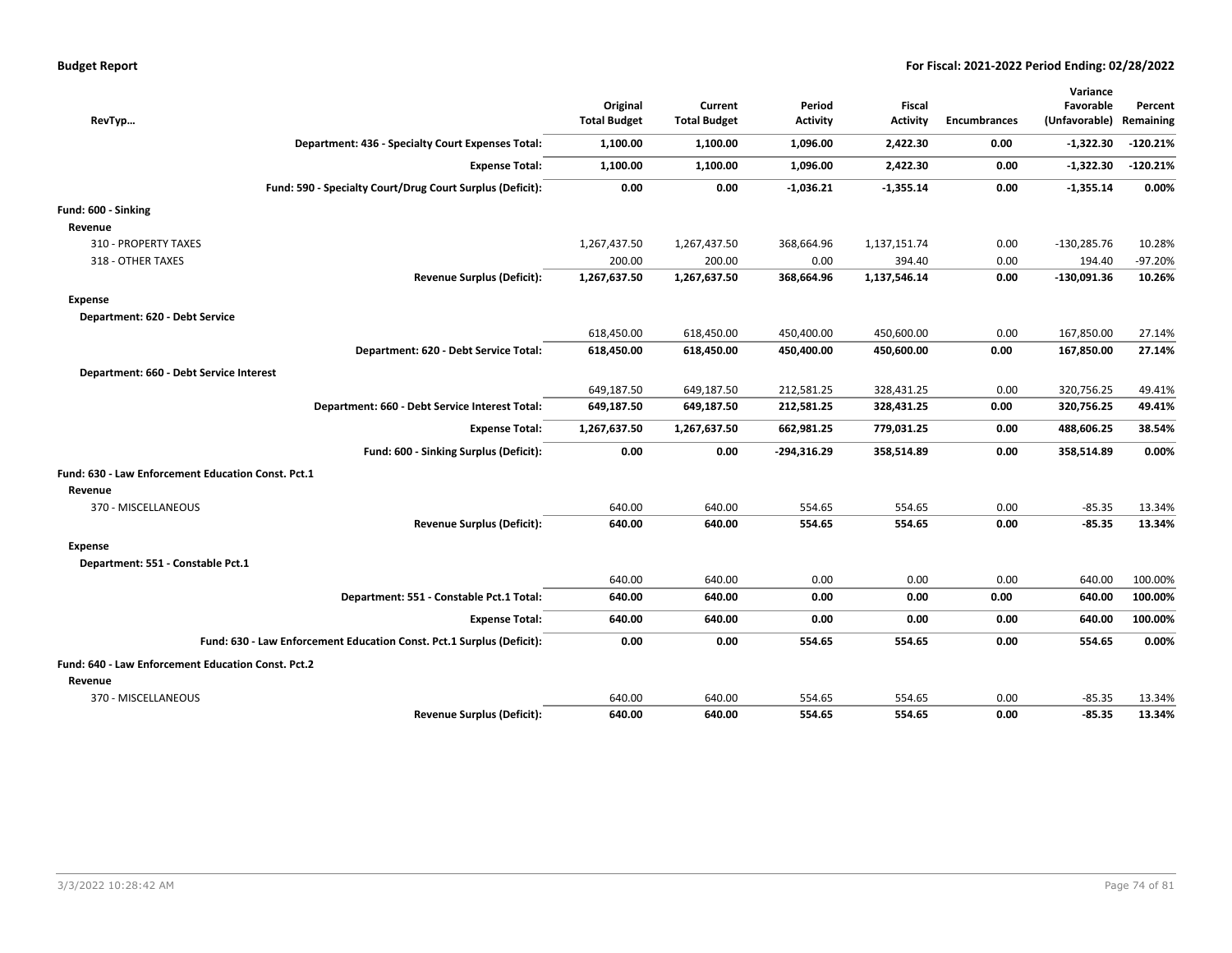| RevTyp                                                                | Original<br><b>Total Budget</b> | Current<br><b>Total Budget</b> | Period<br><b>Activity</b> | Fiscal<br><b>Activity</b> | <b>Encumbrances</b> | Variance<br>Favorable<br>(Unfavorable) | Percent<br>Remaining |
|-----------------------------------------------------------------------|---------------------------------|--------------------------------|---------------------------|---------------------------|---------------------|----------------------------------------|----------------------|
| <b>Expense</b>                                                        |                                 |                                |                           |                           |                     |                                        |                      |
| Department: 552 - Constable Pct.2                                     |                                 |                                |                           |                           |                     |                                        |                      |
|                                                                       | 640.00                          | 640.00                         | 0.00                      | 0.00                      | 0.00                | 640.00                                 | 100.00%              |
| Department: 552 - Constable Pct.2 Total:                              | 640.00                          | 640.00                         | 0.00                      | 0.00                      | 0.00                | 640.00                                 | 100.00%              |
| <b>Expense Total:</b>                                                 | 640.00                          | 640.00                         | 0.00                      | 0.00                      | 0.00                | 640.00                                 | 100.00%              |
| Fund: 640 - Law Enforcement Education Const. Pct.2 Surplus (Deficit): | 0.00                            | 0.00                           | 554.65                    | 554.65                    | 0.00                | 554.65                                 | 0.00%                |
| Fund: 650 - Law Enforcement Education Const. Pct.3                    |                                 |                                |                           |                           |                     |                                        |                      |
| Revenue                                                               |                                 |                                |                           |                           |                     |                                        |                      |
| 370 - MISCELLANEOUS                                                   | 640.00                          | 640.00                         | 554.65                    | 554.65                    | 0.00                | $-85.35$                               | 13.34%               |
| <b>Revenue Surplus (Deficit):</b>                                     | 640.00                          | 640.00                         | 554.65                    | 554.65                    | 0.00                | $-85.35$                               | 13.34%               |
| <b>Expense</b>                                                        |                                 |                                |                           |                           |                     |                                        |                      |
| Department: 553 - Constable Pct.3                                     |                                 |                                |                           |                           |                     |                                        |                      |
|                                                                       | 640.00                          | 640.00                         | 0.00                      | 0.00                      | 0.00                | 640.00                                 | 100.00%              |
| Department: 553 - Constable Pct.3 Total:                              | 640.00                          | 640.00                         | 0.00                      | 0.00                      | 0.00                | 640.00                                 | 100.00%              |
| <b>Expense Total:</b>                                                 | 640.00                          | 640.00                         | 0.00                      | 0.00                      | 0.00                | 640.00                                 | 100.00%              |
| Fund: 650 - Law Enforcement Education Const. Pct.3 Surplus (Deficit): | 0.00                            | 0.00                           | 554.65                    | 554.65                    | 0.00                | 554.65                                 | 0.00%                |
| Fund: 670 - Courthouse Restoration                                    |                                 |                                |                           |                           |                     |                                        |                      |
| Revenue                                                               |                                 |                                |                           |                           |                     |                                        |                      |
| 330 - GRANTS                                                          | 0.00                            | 0.00                           | 0.00                      | 656,732.80                | 0.00                | 656,732.80                             | 0.00%                |
| 390 - TRANSFERS IN                                                    | 0.00                            | 0.00                           | 11,840.00                 | 11,840.00                 | 0.00                | 11,840.00                              | 0.00%                |
| <b>Revenue Surplus (Deficit):</b>                                     | 0.00                            | 0.00                           | 11,840.00                 | 668,572.80                | 0.00                | 668,572.80                             | 0.00%                |
| <b>Expense</b>                                                        |                                 |                                |                           |                           |                     |                                        |                      |
| Department: 670 - Courthouse Restoration Phase 2                      |                                 |                                |                           |                           |                     |                                        |                      |
|                                                                       | 0.00                            | 0.00                           | 663,418.85                | 2,586,844.20              | 0.00                | $-2,586,844.20$                        | 0.00%                |
| Department: 670 - Courthouse Restoration Phase 2 Total:               | 0.00                            | 0.00                           | 663,418.85                | 2,586,844.20              | 0.00                | -2,586,844.20                          | 0.00%                |
| <b>Expense Total:</b>                                                 | 0.00                            | 0.00                           | 663,418.85                | 2,586,844.20              | 0.00                | -2,586,844.20                          | 0.00%                |
| Fund: 670 - Courthouse Restoration Surplus (Deficit):                 | 0.00                            | 0.00                           | $-651,578.85$             | $-1,918,271.40$           | 0.00                | $-1,918,271.40$                        | 0.00%                |
| Fund: 690 - 2020 CO Bonds-Construction Fund FY2020                    |                                 |                                |                           |                           |                     |                                        |                      |
| Revenue                                                               |                                 |                                |                           |                           |                     |                                        |                      |
| 300 - CASH                                                            | 2,000,000.00                    | 2,000,000.00                   | 0.00                      | 0.00                      | 0.00                | $-2,000,000.00$                        | 100.00%              |
| 360 - INTEREST EARNINGS                                               | 0.00                            | 0.00                           | 0.00                      | 234.53                    | 0.00                | 234.53                                 | 0.00%                |
| <b>Revenue Surplus (Deficit):</b>                                     | 2,000,000.00                    | 2,000,000.00                   | 0.00                      | 234.53                    | 0.00                | $-1,999,765.47$                        | 99.99%               |
| <b>Expense</b>                                                        |                                 |                                |                           |                           |                     |                                        |                      |
| Department: 669 - Courthouse Construction Phase 2                     |                                 |                                |                           |                           |                     |                                        |                      |
|                                                                       | 2,000,000.00                    | 2,000,000.00                   | 28,529.57                 | 1,235,581.97              | 2,850.85            | 761,567.18                             | 38.08%               |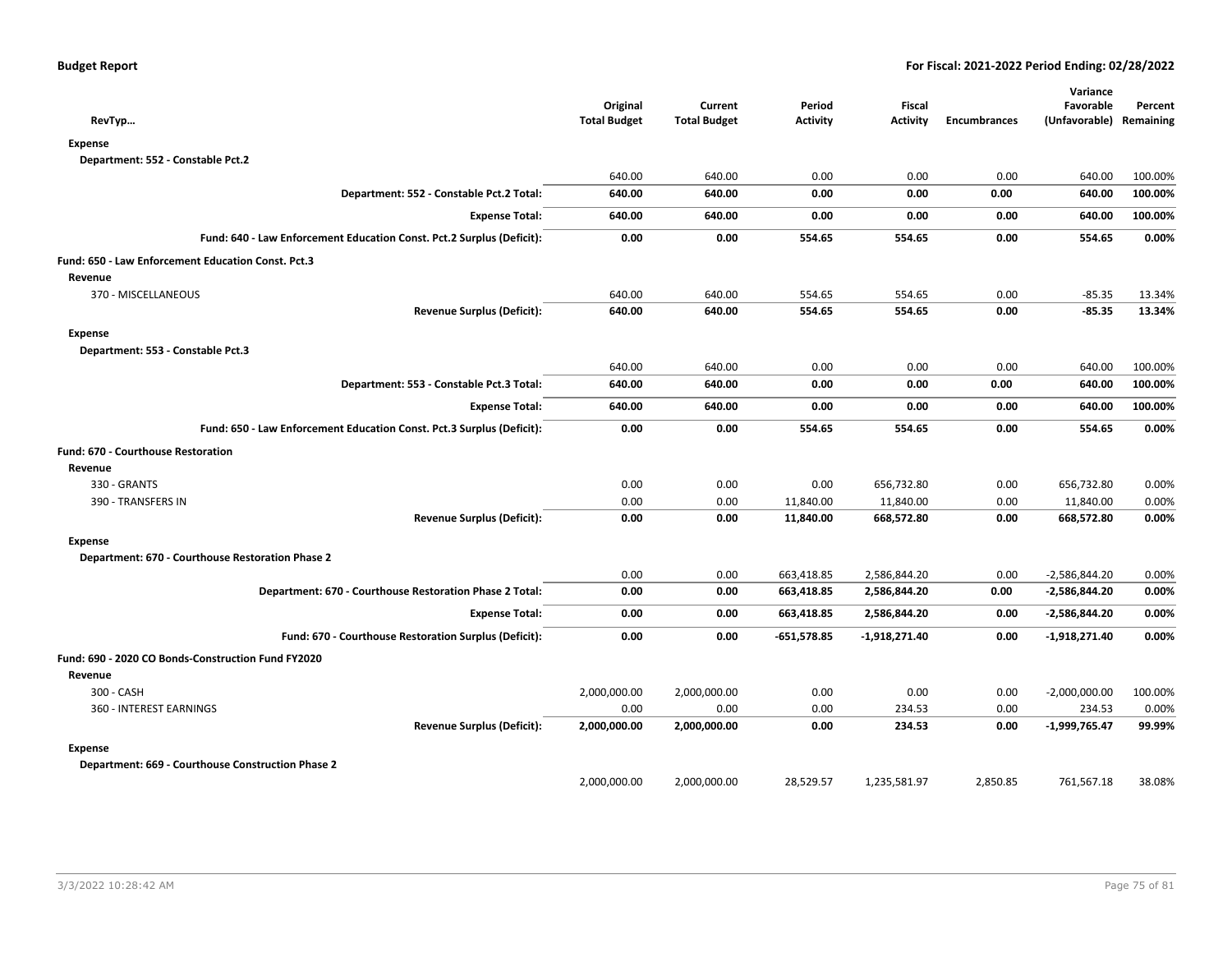|  |  |  | <b>Budget Report</b> |
|--|--|--|----------------------|
|--|--|--|----------------------|

|                                           |                                                                       |                                 |                                |                           |                           |                     | Variance                   |                      |
|-------------------------------------------|-----------------------------------------------------------------------|---------------------------------|--------------------------------|---------------------------|---------------------------|---------------------|----------------------------|----------------------|
| RevTyp                                    |                                                                       | Original<br><b>Total Budget</b> | Current<br><b>Total Budget</b> | Period<br><b>Activity</b> | Fiscal<br><b>Activity</b> | <b>Encumbrances</b> | Favorable<br>(Unfavorable) | Percent<br>Remaining |
|                                           | Department: 669 - Courthouse Construction Phase 2 Total:              | 2,000,000.00                    | 2,000,000.00                   | 28,529.57                 | 1,235,581.97              | 2,850.85            | 761,567.18                 | 38.08%               |
|                                           | <b>Expense Total:</b>                                                 | 2,000,000.00                    | 2,000,000.00                   | 28,529.57                 | 1,235,581.97              | 2,850.85            | 761,567.18                 | 38.08%               |
|                                           | Fund: 690 - 2020 CO Bonds-Construction Fund FY2020 Surplus (Deficit): | 0.00                            | 0.00                           | $-28,529.57$              | $-1,235,347.44$           | $-2,850.85$         | $-1,238,198.29$            | 0.00%                |
| Fund: 700 - Right of Way                  |                                                                       |                                 |                                |                           |                           |                     |                            |                      |
| Revenue                                   |                                                                       |                                 |                                |                           |                           |                     |                            |                      |
| 360 - INTEREST EARNINGS                   |                                                                       | 20.00                           | 20.00                          | 0.00                      | 5.25                      | 0.00                | $-14.75$                   | 73.75%               |
| 370 - MISCELLANEOUS                       |                                                                       | 0.00                            | 0.00                           | 30.00                     | 60.00                     | 0.00                | 60.00                      | 0.00%                |
|                                           | <b>Revenue Surplus (Deficit):</b>                                     | 20.00                           | 20.00                          | 30.00                     | 65.25                     | 0.00                | 45.25                      | $-226.25%$           |
| <b>Expense</b>                            |                                                                       |                                 |                                |                           |                           |                     |                            |                      |
| Department: 700 - Right of Way            |                                                                       |                                 |                                |                           |                           |                     |                            |                      |
|                                           |                                                                       | 20.00                           | 20.00                          | 0.00                      | 0.00                      | 0.00                | 20.00                      | 100.00%              |
|                                           | Department: 700 - Right of Way Total:                                 | 20.00                           | 20.00                          | 0.00                      | 0.00                      | 0.00                | 20.00                      | 100.00%              |
|                                           | <b>Expense Total:</b>                                                 | 20.00                           | 20.00                          | 0.00                      | 0.00                      | 0.00                | 20.00                      | 100.00%              |
|                                           | Fund: 700 - Right of Way Surplus (Deficit):                           | 0.00                            | 0.00                           | 30.00                     | 65.25                     | 0.00                | 65.25                      | 0.00%                |
| Fund: 800 - Veterans Court Program        |                                                                       |                                 |                                |                           |                           |                     |                            |                      |
| Revenue                                   |                                                                       |                                 |                                |                           |                           |                     |                            |                      |
| 370 - MISCELLANEOUS                       |                                                                       | 200.00                          | 200.00                         | 584.00                    | 961.00                    | 0.00                | 761.00                     | -380.50%             |
|                                           | <b>Revenue Surplus (Deficit):</b>                                     | 200.00                          | 200.00                         | 584.00                    | 961.00                    | 0.00                | 761.00                     | -380.50%             |
| <b>Expense</b>                            |                                                                       |                                 |                                |                           |                           |                     |                            |                      |
| Department: 800 - Veterans Court Expense  |                                                                       |                                 |                                |                           |                           |                     |                            |                      |
|                                           |                                                                       | 200.00                          | 200.00                         | 0.00                      | 0.00                      | 0.00                | 200.00                     | 100.00%              |
|                                           | Department: 800 - Veterans Court Expense Total:                       | 200.00                          | 200.00                         | 0.00                      | 0.00                      | 0.00                | 200.00                     | 100.00%              |
|                                           | <b>Expense Total:</b>                                                 | 200.00                          | 200.00                         | 0.00                      | 0.00                      | 0.00                | 200.00                     | 100.00%              |
|                                           | Fund: 800 - Veterans Court Program Surplus (Deficit):                 | 0.00                            | 0.00                           | 584.00                    | 961.00                    | 0.00                | 961.00                     | 0.00%                |
| Fund: 810 - County Lake Road Impact Fund  |                                                                       |                                 |                                |                           |                           |                     |                            |                      |
| Revenue                                   |                                                                       |                                 |                                |                           |                           |                     |                            |                      |
| 318 - OTHER TAXES                         |                                                                       | 100,000.00                      | 100,000.00                     | 0.00                      | 100,000.00                | 0.00                | 0.00                       | 0.00%                |
|                                           | <b>Revenue Surplus (Deficit):</b>                                     | 100,000.00                      | 100,000.00                     | 0.00                      | 100,000.00                | 0.00                | 0.00                       | 0.00%                |
| <b>Expense</b>                            |                                                                       |                                 |                                |                           |                           |                     |                            |                      |
| Department: 522 - COUNTY LAKE ROAD IMPACT |                                                                       |                                 |                                |                           |                           |                     |                            |                      |
|                                           |                                                                       | 100,000.00                      | 100,000.00                     | 0.00                      | 0.00                      | 0.00                | 100,000.00                 | 100.00%              |
|                                           | Department: 522 - COUNTY LAKE ROAD IMPACT Total:                      | 100,000.00                      | 100,000.00                     | 0.00                      | 0.00                      | 0.00                | 100,000.00                 | 100.00%              |
|                                           | <b>Expense Total:</b>                                                 | 100,000.00                      | 100,000.00                     | 0.00                      | 0.00                      | 0.00                | 100,000.00                 | 100.00%              |
|                                           | Fund: 810 - County Lake Road Impact Fund Surplus (Deficit):           | 0.00                            | 0.00                           | 0.00                      | 100,000.00                | 0.00                | 100,000.00                 | 0.00%                |
| Fund: 850 - Lake Fannin                   |                                                                       |                                 |                                |                           |                           |                     |                            |                      |
| Revenue                                   |                                                                       |                                 |                                |                           |                           |                     |                            |                      |
| 300 - CASH                                |                                                                       | 12,000.00                       | 12,000.00                      | 0.00                      | 0.00                      | 0.00                | $-12,000.00$               | 100.00%              |
|                                           |                                                                       |                                 |                                |                           |                           |                     |                            |                      |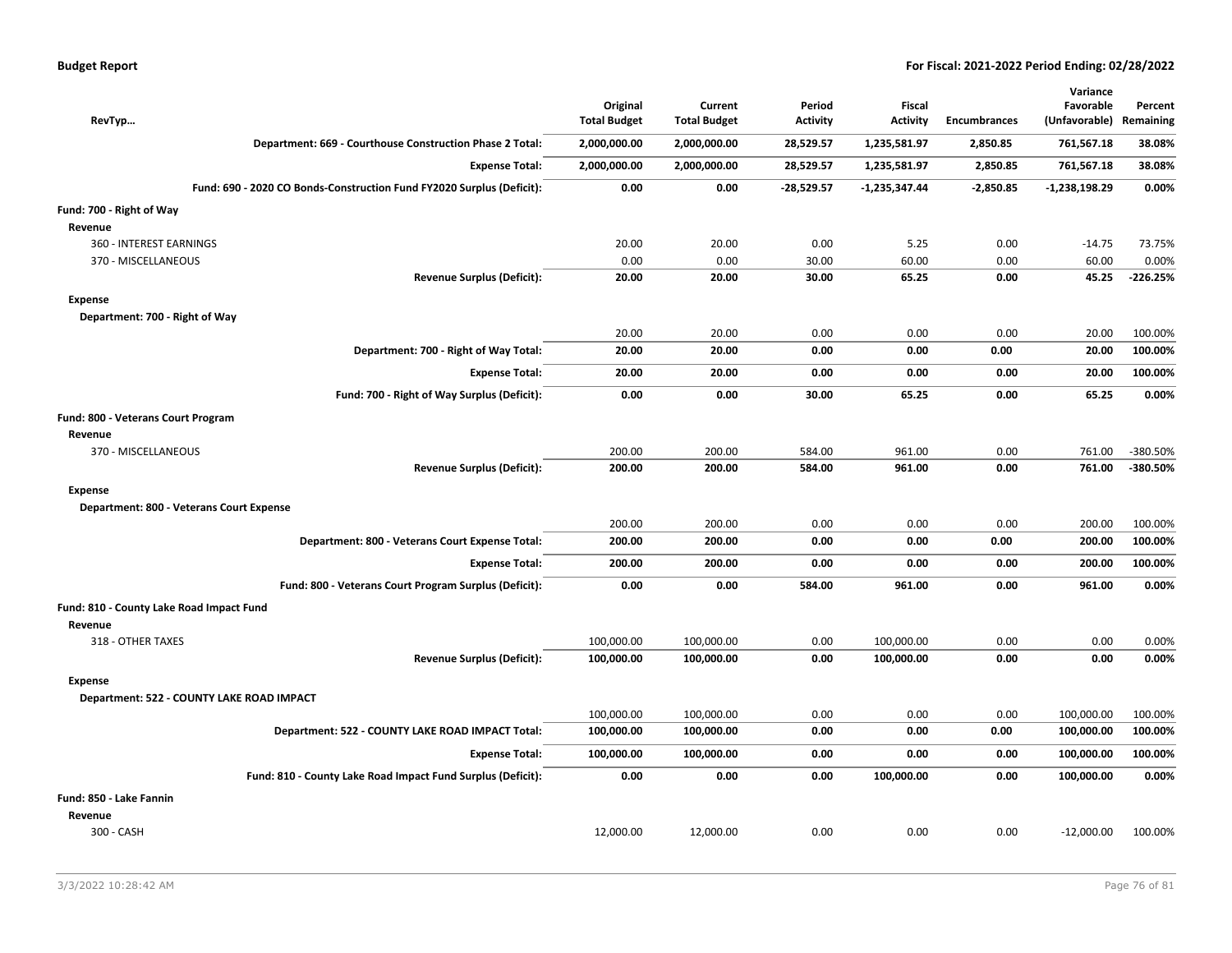| <b>Budget Report</b> |  |
|----------------------|--|
|----------------------|--|

|                                                                   |                                 |                                |                    |                           |                     | Variance                   |                      |
|-------------------------------------------------------------------|---------------------------------|--------------------------------|--------------------|---------------------------|---------------------|----------------------------|----------------------|
| RevTyp                                                            | Original<br><b>Total Budget</b> | Current<br><b>Total Budget</b> | Period<br>Activity | Fiscal<br><b>Activity</b> | <b>Encumbrances</b> | Favorable<br>(Unfavorable) | Percent<br>Remaining |
|                                                                   |                                 |                                |                    |                           |                     |                            |                      |
| 370 - MISCELLANEOUS                                               | 7,500.00                        | 7,500.00                       | 690.00             | 2,193.00                  | 0.00                | $-5,307.00$                | 70.76%               |
| 390 - TRANSFERS IN                                                | 0.00                            | 0.00                           | 0.00               | 5,000.00                  | 0.00                | 5,000.00                   | 0.00%                |
| <b>Revenue Surplus (Deficit):</b>                                 | 19,500.00                       | 19,500.00                      | 690.00             | 7,193.00                  | 0.00                | $-12,307.00$               | 63.11%               |
| <b>Expense</b>                                                    |                                 |                                |                    |                           |                     |                            |                      |
| Department: 520 - Lake Fannin                                     |                                 |                                |                    |                           |                     |                            |                      |
|                                                                   | 19,500.00                       | 19,500.00                      | 12,690.65          | 15,960.23                 | 0.00                | 3,539.77                   | 18.15%               |
| Department: 520 - Lake Fannin Total:                              | 19,500.00                       | 19,500.00                      | 12,690.65          | 15,960.23                 | 0.00                | 3,539.77                   | 18.15%               |
| <b>Expense Total:</b>                                             | 19,500.00                       | 19,500.00                      | 12,690.65          | 15,960.23                 | 0.00                | 3,539.77                   | 18.15%               |
| Fund: 850 - Lake Fannin Surplus (Deficit):                        | 0.00                            | 0.00                           | $-12,000.65$       | $-8,767.23$               | 0.00                | $-8,767.23$                | 0.00%                |
| Fund: 890 - T.J.J.D.                                              |                                 |                                |                    |                           |                     |                            |                      |
| Revenue                                                           |                                 |                                |                    |                           |                     |                            |                      |
| 330 - GRANTS                                                      | 242,241.00                      | 242,241.00                     | 0.00               | 147,667.00                | 0.00                | $-94,574.00$               | 39.04%               |
| 360 - INTEREST EARNINGS                                           | 0.00                            | 0.00                           | 0.00               | 2.53                      | 0.00                | 2.53                       | 0.00%                |
| 370 - MISCELLANEOUS                                               | 180,000.00                      | 180,000.00                     | 3,353.58           | 202,431.94                | 0.00                | 22,431.94                  | $-12.46%$            |
| <b>Revenue Surplus (Deficit):</b>                                 | 422,241.00                      | 422,241.00                     | 3,353.58           | 350,101.47                | 0.00                | $-72,139.53$               | 17.08%               |
| Expense                                                           |                                 |                                |                    |                           |                     |                            |                      |
| Department: 582 - Structural Family Therapy Hosp Authority        |                                 |                                |                    |                           |                     |                            |                      |
|                                                                   | 0.00                            | 0.00                           | 0.00               | 16,666.00                 | 0.00                | $-16,666.00$               | 0.00%                |
| Department: 582 - Structural Family Therapy Hosp Authority Total: | 0.00                            | 0.00                           | 0.00               | 16,666.00                 | 0.00                | $-16,666.00$               | 0.00%                |
| <b>Department: 589 - Regional Diversions Alternatives</b>         |                                 |                                |                    |                           |                     |                            |                      |
|                                                                   | 3,090.00                        | 3,090.00                       | 0.00               | 3,090.00                  | 0.00                | 0.00                       | 0.00%                |
| Department: 589 - Regional Diversions Alternatives Total:         | 3,090.00                        | 3,090.00                       | 0.00               | 3,090.00                  | 0.00                | 0.00                       | 0.00%                |
| <b>Department: 592 - Pre/Post Adjudication Facilities</b>         |                                 |                                |                    |                           |                     |                            |                      |
|                                                                   | 4,373.00                        | 4,373.00                       | 338.60             | 1,841.13                  | 0.00                | 2,531.87                   | 57.90%               |
| Department: 592 - Pre/Post Adjudication Facilities Total:         | 4,373.00                        | 4,373.00                       | 338.60             | 1,841.13                  | 0.00                | 2,531.87                   | 57.90%               |
| Department: 593 - Commitment Diversion                            |                                 |                                |                    |                           |                     |                            |                      |
|                                                                   | 10,000.00                       | 10,000.00                      | 776.01             | 4,218.93                  | 0.00                | 5,781.07                   | 57.81%               |
| Department: 593 - Commitment Diversion Total:                     | 10,000.00                       | 10,000.00                      | 776.01             | 4,218.93                  | 0.00                | 5,781.07                   | 57.81%               |
|                                                                   |                                 |                                |                    |                           |                     |                            |                      |
| Department: 594 - Mental Health Services                          |                                 |                                |                    |                           |                     |                            |                      |
| Department: 594 - Mental Health Services Total:                   | 10,737.00<br>10,737.00          | 10,737.00<br>10,737.00         | 212.39<br>212.39   | 1,716.62<br>1,716.62      | 0.00<br>0.00        | 9,020.38<br>9,020.38       | 84.01%<br>84.01%     |
|                                                                   |                                 |                                |                    |                           |                     |                            |                      |
| Department: 994 - Local Funds Carried Forward                     |                                 |                                |                    |                           |                     |                            |                      |
|                                                                   | 0.00                            | 0.00                           | 0.00               | 13,203.23                 | 0.00                | $-13,203.23$               | 0.00%                |
| Department: 994 - Local Funds Carried Forward Total:              | 0.00                            | 0.00                           | 0.00               | 13,203.23                 | 0.00                | $-13,203.23$               | 0.00%                |
| Department: 995 - Local Funding                                   |                                 |                                |                    |                           |                     |                            |                      |
|                                                                   | 180,000.00                      | 180,000.00                     | 40,832.90          | 96,066.42                 | 0.00                | 83,933.58                  | 46.63%               |
| Department: 995 - Local Funding Total:                            | 180,000.00                      | 180,000.00                     | 40,832.90          | 96,066.42                 | 0.00                | 83,933.58                  | 46.63%               |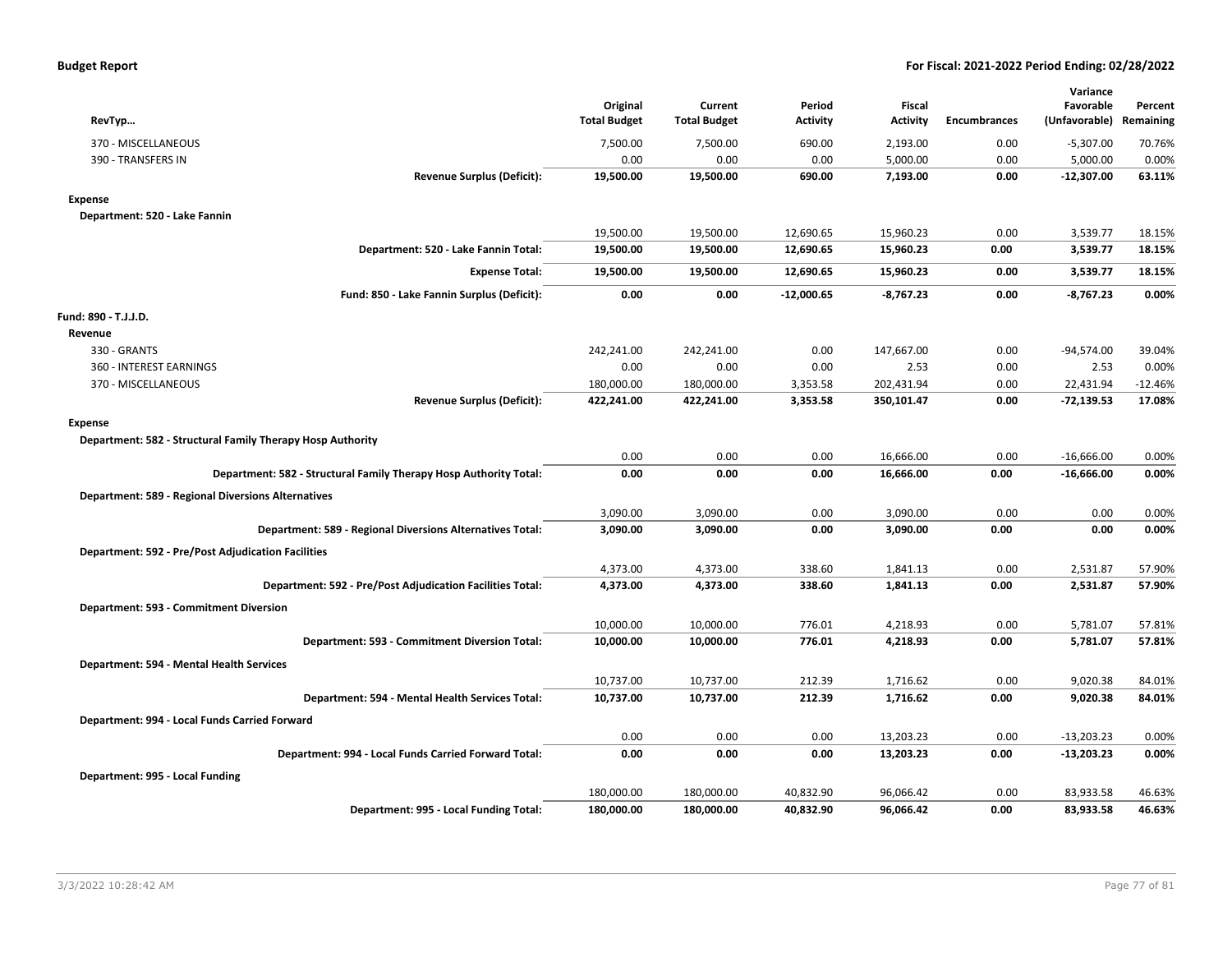|  |  |  | <b>Budget Report</b> |
|--|--|--|----------------------|
|--|--|--|----------------------|

|                                                               |                     |                     |                 |                 |                     | Variance                |         |
|---------------------------------------------------------------|---------------------|---------------------|-----------------|-----------------|---------------------|-------------------------|---------|
|                                                               | Original            | Current             | Period          | <b>Fiscal</b>   |                     | Favorable               | Percent |
| RevTyp                                                        | <b>Total Budget</b> | <b>Total Budget</b> | <b>Activity</b> | <b>Activity</b> | <b>Encumbrances</b> | (Unfavorable) Remaining |         |
| Department: 996 - Basic Probation Supervision                 |                     |                     |                 |                 |                     |                         |         |
|                                                               | 139,041.00          | 139,041.00          | 10,071.43       | 57,117.68       | 0.00                | 81,923.32               | 58.92%  |
| Department: 996 - Basic Probation Supervision Total:          | 139,041.00          | 139,041.00          | 10,071.43       | 57,117.68       | 0.00                | 81,923.32               | 58.92%  |
| Department: 997 - Community Programs                          |                     |                     |                 |                 |                     |                         |         |
|                                                               | 75,000.00           | 75,000.00           | 5,815.64        | 31,619.43       | 0.00                | 43,380.57               | 57.84%  |
| Department: 997 - Community Programs Total:                   | 75,000.00           | 75,000.00           | 5,815.64        | 31,619.43       | 0.00                | 43,380.57               | 57.84%  |
| <b>Expense Total:</b>                                         | 422,241.00          | 422,241.00          | 58,046.97       | 225,539.44      | 0.00                | 196,701.56              | 46.59%  |
|                                                               |                     |                     |                 |                 |                     |                         |         |
| Fund: 890 - T.J.J.D. Surplus (Deficit):                       | 0.00                | 0.00                | $-54,693.39$    | 124,562.03      | 0.00                | 124,562.03              | 0.00%   |
| Fund: 891 - Juvenile Probation-Restitution                    |                     |                     |                 |                 |                     |                         |         |
| Revenue                                                       |                     |                     |                 |                 |                     |                         |         |
| 340 - FEES OF OFFICE                                          | 0.00                | 0.00                | 110.00          | 852.24          | 0.00                | 852.24                  | 0.00%   |
| <b>Revenue Surplus (Deficit):</b>                             | 0.00                | 0.00                | 110.00          | 852.24          | 0.00                | 852.24                  | 0.00%   |
| <b>Expense</b>                                                |                     |                     |                 |                 |                     |                         |         |
| <b>Department: 891 - Probation Fee Expenses</b>               |                     |                     |                 |                 |                     |                         |         |
|                                                               | 0.00                | 0.00                | 85.41           | 198.82          | 0.00                | $-198.82$               | 0.00%   |
| Department: 891 - Probation Fee Expenses Total:               | 0.00                | 0.00                | 85.41           | 198.82          | 0.00                | $-198.82$               | 0.00%   |
| <b>Expense Total:</b>                                         | 0.00                | 0.00                | 85.41           | 198.82          | 0.00                | $-198.82$               | 0.00%   |
| Fund: 891 - Juvenile Probation-Restitution Surplus (Deficit): | 0.00                | 0.00                | 24.59           | 653.42          | 0.00                | 653.42                  | 0.00%   |
| Fund: 920 - Statzer                                           |                     |                     |                 |                 |                     |                         |         |
| Revenue                                                       |                     |                     |                 |                 |                     |                         |         |
| 360 - INTEREST EARNINGS                                       | 0.00                | 0.00                | 0.00            | 2.42            | 0.00                | 2.42                    | 0.00%   |
| 370 - MISCELLANEOUS                                           | 757.85              | 757.85              | 0.00            | 0.00            | 0.00                | $-757.85$               | 100.00% |
| <b>Revenue Surplus (Deficit):</b>                             | 757.85              | 757.85              | 0.00            | 2.42            | 0.00                | $-755.43$               | 99.68%  |
| <b>Expense</b>                                                |                     |                     |                 |                 |                     |                         |         |
| Department: 521 - Statzer Expenses                            |                     |                     |                 |                 |                     |                         |         |
|                                                               | 757.85              | 757.85              | 0.00            | 0.00            | 0.00                | 757.85                  | 100.00% |
| Department: 521 - Statzer Expenses Total:                     | 757.85              | 757.85              | 0.00            | 0.00            | 0.00                | 757.85                  | 100.00% |
| <b>Expense Total:</b>                                         | 757.85              | 757.85              | 0.00            | 0.00            | 0.00                | 757.85                  | 100.00% |
| Fund: 920 - Statzer Surplus (Deficit):                        | 0.00                | 0.00                | 0.00            | 2.42            | 0.00                | 2.42                    | 0.00%   |
| Fund: 930 - Texas Community Dev.Prog.                         |                     |                     |                 |                 |                     |                         |         |
| Revenue                                                       |                     |                     |                 |                 |                     |                         |         |
| 330 - GRANTS                                                  | 0.00                | 0.00                | 0.00            | 6,200.00        | 0.00                | 6,200.00                | 0.00%   |
| <b>Revenue Surplus (Deficit):</b>                             | 0.00                | 0.00                | 0.00            | 6,200.00        | 0.00                | 6,200.00                | 0.00%   |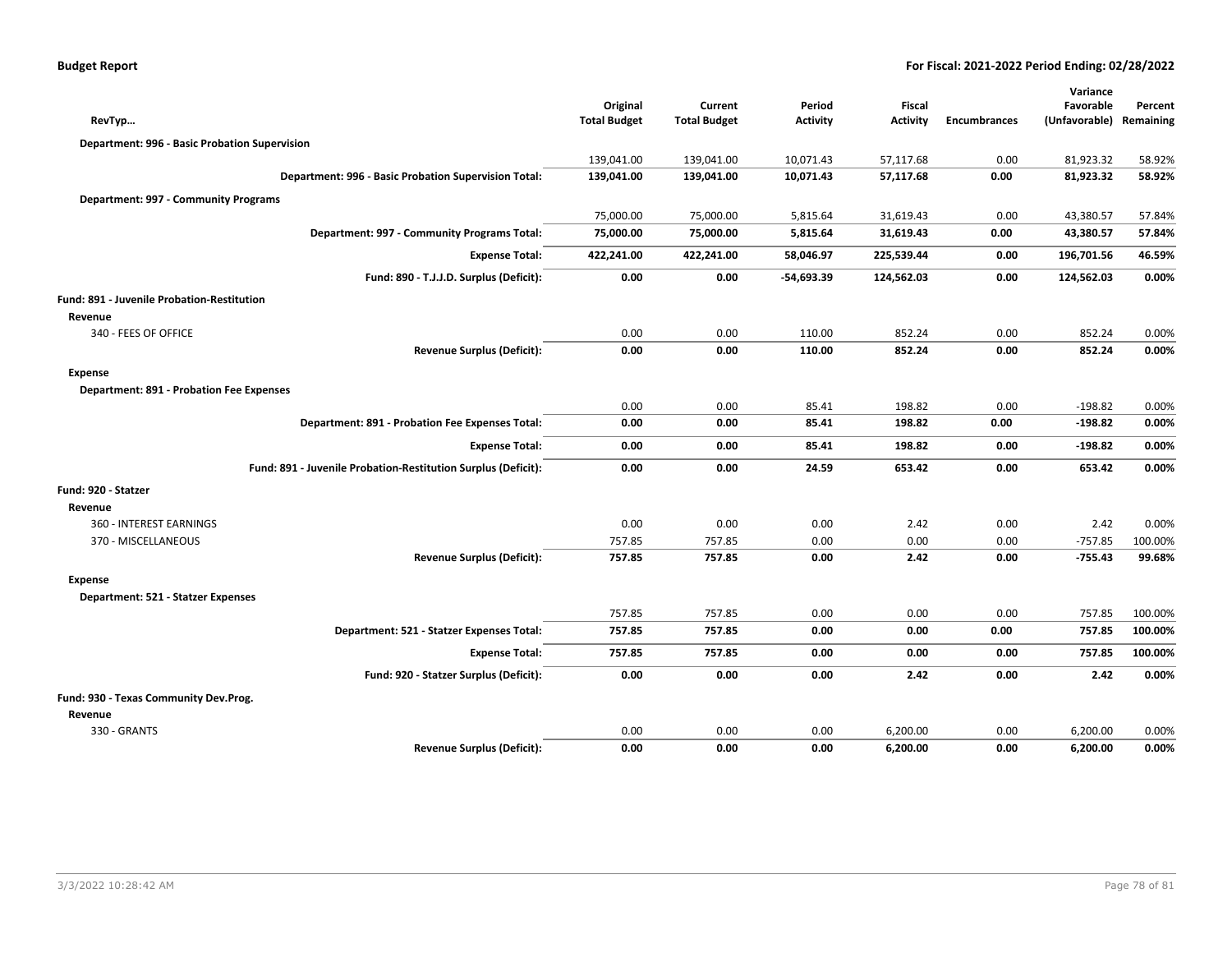| RevTyp                                                   |                                   | Original<br><b>Total Budget</b> | Current<br><b>Total Budget</b> | Period<br><b>Activity</b> | <b>Fiscal</b><br><b>Activity</b> | <b>Encumbrances</b> | Variance<br>Favorable<br>(Unfavorable) | Percent<br>Remaining |
|----------------------------------------------------------|-----------------------------------|---------------------------------|--------------------------------|---------------------------|----------------------------------|---------------------|----------------------------------------|----------------------|
| <b>Expense</b>                                           |                                   |                                 |                                |                           |                                  |                     |                                        |                      |
| Department: 909 - Grant #7219149 Hickory Creek           |                                   |                                 |                                |                           |                                  |                     |                                        |                      |
|                                                          |                                   | 0.00                            | 0.00                           | 0.00                      | 6,200.00                         | 0.00                | $-6,200.00$                            | 0.00%                |
| Department: 909 - Grant #7219149 Hickory Creek Total:    |                                   | 0.00                            | 0.00                           | 0.00                      | 6,200.00                         | 0.00                | $-6,200.00$                            | 0.00%                |
|                                                          | <b>Expense Total:</b>             | 0.00                            | 0.00                           | 0.00                      | 6,200.00                         | 0.00                | $-6,200.00$                            | 0.00%                |
| Fund: 930 - Texas Community Dev.Prog. Surplus (Deficit): |                                   | 0.00                            | 0.00                           | 0.00                      | 0.00                             | 0.00                | 0.00                                   | 0.00%                |
| Fund: 950 - Payroll                                      |                                   |                                 |                                |                           |                                  |                     |                                        |                      |
| Revenue                                                  |                                   |                                 |                                |                           |                                  |                     |                                        |                      |
| 360 - INTEREST EARNINGS                                  |                                   | 0.00                            | 0.00                           | 0.00                      | 2.75                             | 0.00                | 2.75                                   | 0.00%                |
| 370 - MISCELLANEOUS                                      |                                   | 0.00                            | 0.00                           | 3,776.70                  | 23,197.08                        | 0.00                | 23,197.08                              | 0.00%                |
|                                                          | <b>Revenue Surplus (Deficit):</b> | 0.00                            | 0.00                           | 3,776.70                  | 23,199.83                        | 0.00                | 23,199.83                              | 0.00%                |
| <b>Expense</b>                                           |                                   |                                 |                                |                           |                                  |                     |                                        |                      |
| Department: 415 - COBRA Health Insurance                 |                                   |                                 |                                |                           |                                  |                     |                                        |                      |
|                                                          |                                   | 0.00                            | 0.00                           | 3,776.67                  | 23,196.88                        | 0.00                | $-23,196.88$                           | 0.00%                |
| Department: 415 - COBRA Health Insurance Total:          |                                   | 0.00                            | 0.00                           | 3,776.67                  | 23,196.88                        | 0.00                | $-23,196.88$                           | $0.00\%$             |
|                                                          | <b>Expense Total:</b>             | 0.00                            | 0.00                           | 3,776.67                  | 23,196.88                        | 0.00                | $-23,196.88$                           | 0.00%                |
| Fund: 950 - Payroll Surplus (Deficit):                   |                                   | 0.00                            | 0.00                           | 0.03                      | 2.95                             | 0.00                | 2.95                                   | 0.00%                |
|                                                          | <b>Report Surplus (Deficit):</b>  | 0.00                            | 0.00                           | 1,926,727.30              | 4,863,226.12                     | $-342,252.66$       | 4,520,973.46                           | 0.00%                |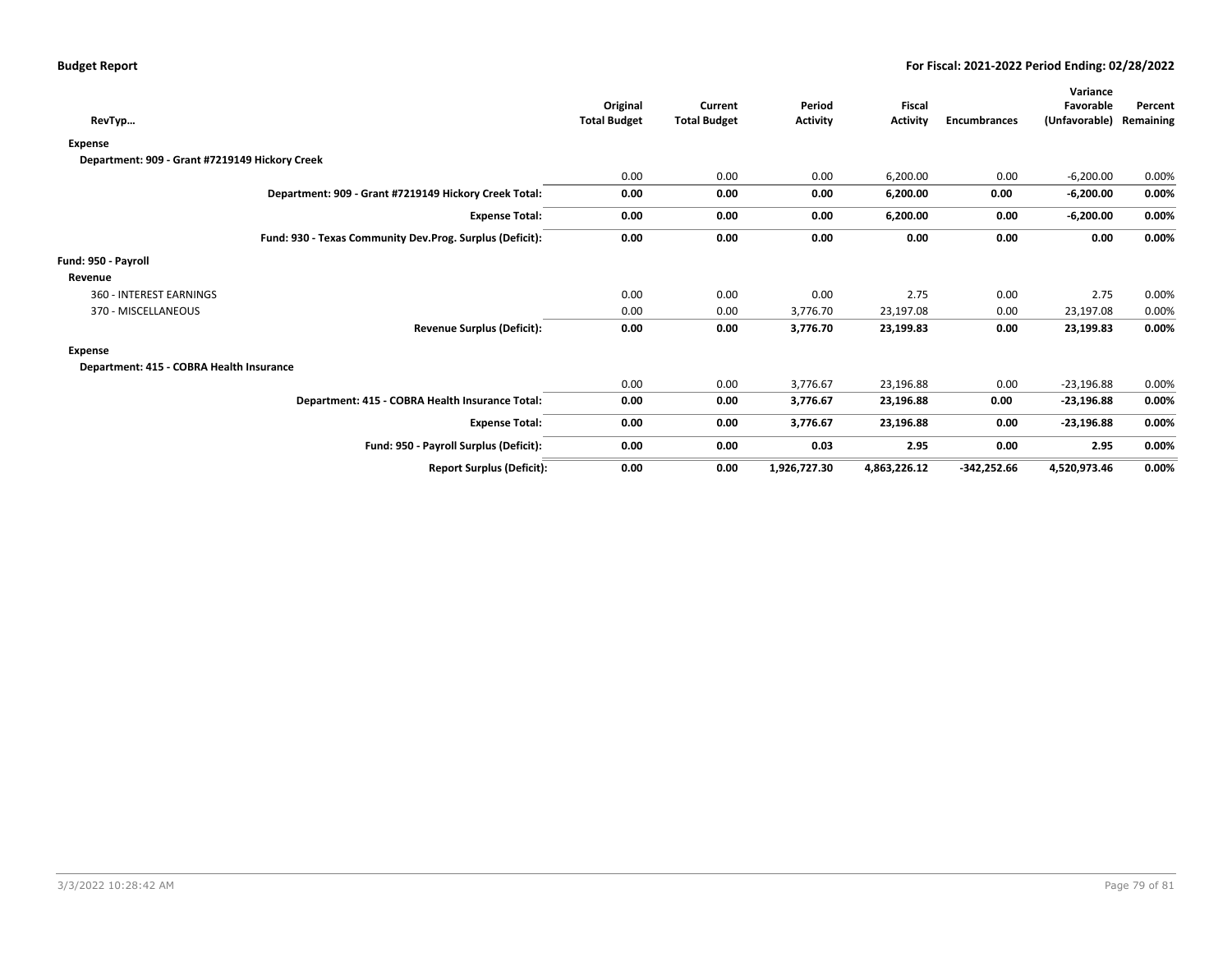# **Fund Summary**

| Fund                                 | Original<br><b>Total Budget</b> | Current<br><b>Total Budget</b> | Period<br><b>Activity</b> | <b>Fiscal</b><br><b>Activity</b> | <b>Encumbrances</b> | Variance<br>Favorable<br>(Unfavorable) |
|--------------------------------------|---------------------------------|--------------------------------|---------------------------|----------------------------------|---------------------|----------------------------------------|
| 100 - General                        | 0.00                            | 0.00                           | 2,229,385.54              | 5,886,468.46                     | $-70,580.98$        | 5,815,887.48                           |
| 110 - Courthouse Security            | 0.00                            | 0.00                           | 156.29                    | $-11,150.62$                     | 0.00                | $-11,150.62$                           |
| 111 - Justice Court Building Securit | 0.00                            | 0.00                           | 0.00                      | 1.59                             | 0.00                | 1.59                                   |
| 120 - County Clerk Vital Statistics  | 0.00                            | 0.00                           | 0.00                      | 72.00                            | 0.00                | 72.00                                  |
| 121 - County Clerk Records Manag     | 0.00                            | 0.00                           | $-1,588.34$               | $-32,792.77$                     | $-128.97$           | $-32,921.74$                           |
| 122 - Chapter 19 Funds               | 0.00                            | 0.00                           | 0.00                      | 0.00                             | $-750.00$           | $-750.00$                              |
| 123 - Election Equipment Fund        | 0.00                            | 0.00                           | 0.00                      | 648.00                           | 0.00                | 648.00                                 |
| 125 - County Clerk Co.& Dist.Court   | 0.00                            | 0.00                           | 0.00                      | 72.51                            | 0.00                | 72.51                                  |
| 126 - County Clerk Court Records P   | 0.00                            | 0.00                           | 0.00                      | 170.00                           | 0.00                | 170.00                                 |
| 127 - County Clerk Records Archive   | 0.00                            | 0.00                           | 0.00                      | 8,330.00                         | 0.00                | 8,330.00                               |
| 130 - Bail Bond Trust Fund           | 0.00                            | 0.00                           | 690.00                    | 2,055.00                         | 0.00                | 2,055.00                               |
| 160 - County Judge Excess Supplen    | 0.00                            | 0.00                           | $-250.12$                 | $-1,192.04$                      | $-118.45$           | $-1,310.49$                            |
| 161 - Probate Judges Education       | 0.00                            | 0.00                           | 0.00                      | 70.00                            | 0.00                | 70.00                                  |
| 190 - District Clerk Records Manag   | 0.00                            | 0.00                           | 177.72                    | 834.44                           | 114.48              | 948.92                                 |
| 191 - District Court Records Archive | 0.00                            | 0.00                           | $-1,663.47$               | $-7,897.01$                      | 0.00                | $-7,897.01$                            |
| 192 - District Clerk Co.& Dist.Court | 0.00                            | 0.00                           | 17.94                     | 158.58                           | 0.00                | 158.58                                 |
| 193 - District Clerk Court Records P | 0.00                            | 0.00                           | 267.87                    | 1,138.26                         | 0.00                | 1,138.26                               |
| 200 - County Offices Records Mang    | 0.00                            | 0.00                           | 78.43                     | 8,889.42                         | 0.00                | 8,889.42                               |
| 210 - Road & Bridge #1               | 0.00                            | 0.00                           | 110,145.11                | 391,303.00                       | 0.00                | 391,303.00                             |
| 220 - Road & Bridge #2               | 0.00                            | 0.00                           | 188,858.87                | 371,214.61                       | $-29,755.81$        | 341,458.80                             |
| 230 - Road & Bridge #3               | 0.00                            | 0.00                           | 309,824.09                | 688,600.94                       | $-224.00$           | 688,376.94                             |
| 231 - Lake Road Impact/Raw Wate      | 0.00                            | 0.00                           | 0.00                      | 0.00                             | 0.00                | 0.00                                   |
| 240 - Road & Bridge #4               | 0.00                            | 0.00                           | 147,659.16                | 393,899.61                       | $-1,692.40$         | 392,207.21                             |
| 260 - J.P.#1 Justice Court Technolo  | 0.00                            | 0.00                           | 0.00                      | 0.00                             | 0.00                | 0.00                                   |
| 270 - J.P.#2 Justice Court Technolo  | 0.00                            | 0.00                           | 0.00                      | 0.00                             | 0.00                | 0.00                                   |
| 280 - J.P.#3 Justice Court Technolo  | 0.00                            | 0.00                           | 0.00                      | 204.38                           | 0.00                | 204.38                                 |
| 310 - F.C.Detention Center Annual    | 0.00                            | 0.00                           | 79.00                     | $-2.488.89$                      | 0.00                | $-2,488.89$                            |
| 330 - Bail Bondsman Application Fe   | 0.00                            | 0.00                           | 0.00                      | 0.00                             | 0.00                | 0.00                                   |
| 350 - Law Library                    | 0.00                            | 0.00                           | 700.00                    | 4.130.27                         | 0.00                | 4,130.27                               |
| 360 - D. A. Fee                      | 0.00                            | 0.00                           | 321.90                    | 798.68                           | 0.00                | 798.68                                 |
| 361 - Contraband Seizure             | 0.00                            | 0.00                           | 0.00                      | 0.34                             | 0.00                | 0.34                                   |
| 362 - Investigator/LEOSE             | 0.00                            | 0.00                           | 152.98                    | $-197.02$                        | 0.00                | $-197.02$                              |
| 380 - IHC Co-Op Gin                  | 0.00                            | 0.00                           | 0.00                      | 1.19                             | 0.00                | 1.19                                   |
| 410 - CERT                           | 0.00                            | 0.00                           | 0.00                      | 400.00                           | $-369.90$           | 30.10                                  |
| 411 - Hazard Mitigation Plan         | 0.00                            | 0.00                           | 0.00                      | 18,750.00                        | 0.00                | 18,750.00                              |
| 412 - Safe Room Reimbursement P      | 0.00                            | 0.00                           | 0.00                      | $-398.89$                        | 0.00                | $-398.89$                              |
| 413 - CARES ACT-CORONAVIRUS RI       | 0.00                            | 0.00                           | $-14,435.32$              | $-386,707.13$                    | $-61,636.85$        | -448,343.98                            |
| 415 - American Recovery Program      | 0.00                            | 0.00                           | 0.00                      | 86.94                            | 0.00                | 86.94                                  |
| 560 - Sheriff Forfeiture             | 0.00                            | 0.00                           | 4,387.90                  | 2,240.80                         | 0.00                | 2,240.80                               |
| 561 - Law Enforcement Education !    | 0.00                            | 0.00                           | 1,710.25                  | 1,710.25                         | 0.00                | 1,710.25                               |